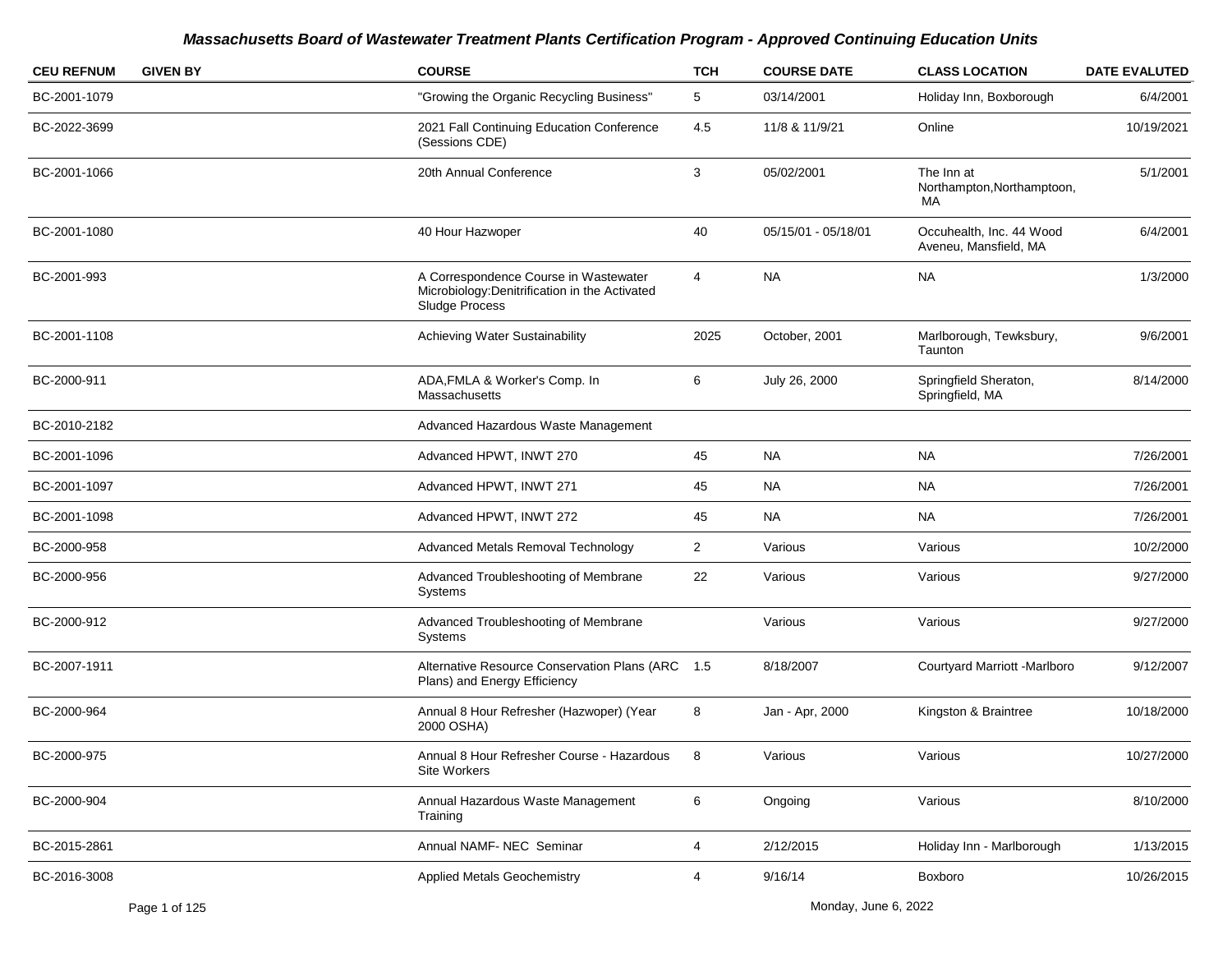| <b>CEU REFNUM</b> | <b>GIVEN BY</b> | <b>COURSE</b>                                                                       | <b>TCH</b>     | <b>COURSE DATE</b>                           | <b>CLASS LOCATION</b>                             | <b>DATE EVALUTED</b> |
|-------------------|-----------------|-------------------------------------------------------------------------------------|----------------|----------------------------------------------|---------------------------------------------------|----------------------|
| BC-2001-1103      |                 | Asbestos Associated Project Worker-Initial<br>(Class III)                           | 5              | 07/05/01 & 07/10/10                          | 300 Appleton Mills, Lowell                        | 8/21/2001            |
| BC-2001-1107      |                 | AWMA Conference on Mercury                                                          | 4              | October 23, 2001                             | Worcester, MA                                     | 8/30/2001            |
| BC-2001-1024      |                 | Basic Chemistry Part 1 - Elements and<br>Compounds                                  | 12             | Various                                      | Various                                           | 2/27/2001            |
| BC-2001-1070      |                 | Basic Industrial Electricity-Qualified Person<br><b>Certification Program</b>       | 24             | <b>NA</b>                                    | <b>Genzyme Facility</b>                           | 5/21/2001            |
| BC-2000-987       |                 | <b>Basic Lift Truck Operator Training</b>                                           | 5              | 03/29/2000                                   | Raytheon/Andover                                  | 12/14/2000           |
| BC-2004-1470      |                 | Basic Microscopy for Wastewater Operators                                           | 6              | 4/7/2004                                     | Northfield Mount Hermon<br>School, Northfield, MA |                      |
| BC-2000-970       |                 | <b>Best Practices for Line Operators</b>                                            | 3              | 9/26,27,28/2000                              | Springfield, Waltham, RI                          | 10/25/2000           |
| BC-2001-1085      |                 | Best Practices for Metal Finishing Line<br>Operators                                | 3              | 6/12, 13, 14/2001                            | Natick, Beverly, Lawrence                         | 7/10/2001            |
| BC-2001-1123      |                 | <b>Biological Grease Removal</b>                                                    | $\overline{1}$ | August 15, 2001                              | <b>Manchester Sheraton</b>                        | 9/20/2001            |
| BC-2000-963       |                 | Biological Wastewater Treatment Technologies 2<br>& MWRA's Deer Island WWT Facility |                | Various                                      | Deer Island                                       | 10/18/2000           |
| BC-2000-957       |                 | Biological Wastewater Treatment Technologies 2<br>and Plant Tour                    |                | Various                                      | Deer Island Plant                                 | 10/2/2000            |
| BC-2001-1012      |                 | <b>Bloodborne Pathogens</b>                                                         | $\overline{1}$ | Varied                                       | Annex Bldg/FRWWTP                                 | 2/20/2001            |
| BC-2000-943       |                 | <b>Bloodborne Pathogens</b>                                                         | $\mathbf{2}$   | Various                                      | Northampton & Springfield                         | 9/18/2000            |
| BC-2001-1122      |                 | <b>Chemical Feed Pumps</b>                                                          | $\overline{1}$ | August 15, 2001                              | <b>Manchester Sheraton</b>                        | 9/20/2001            |
| BC-2000-984       |                 | Chemistri Unit 1 - Chemistry in a Modern World 5                                    |                | Various                                      | Various                                           | 12/11/2000           |
| BC-2001-1172      |                 | Chemistry - Unit IV- Chemical Calculations                                          | 5              |                                              |                                                   | 12/6/2001            |
| BC-2000-985       |                 | Chemistry Unit II - The Organization of<br>Chemistry                                | 5              | Various                                      | Various                                           | 12/11/2000           |
| BC-2001-1124      |                 | Chesterton Advanced Pump and Seal<br><b>Reliability Seminar</b>                     | 16             | 10/23-24/01                                  | Crown Plaza Hotel                                 | 9/24/2001            |
| BC-2001-1038      |                 | <b>Communication Skills</b>                                                         | 6              | 5/2000                                       | PerkinElmer                                       | 3/19/2001            |
| BC-2000-913       |                 | <b>Concentrated Reverse Osmosis Water</b><br>Treatment                              | 30             | 02/05/01 - 02/09/01 &<br>09/10/01 - 09/14/01 | Las Vegas, Chicago                                | 8/14/2000            |
| BC-2001-1060      |                 | <b>Confined Space</b>                                                               | $\overline{2}$ | September                                    | Baird & McGuire                                   | 4/20/2001            |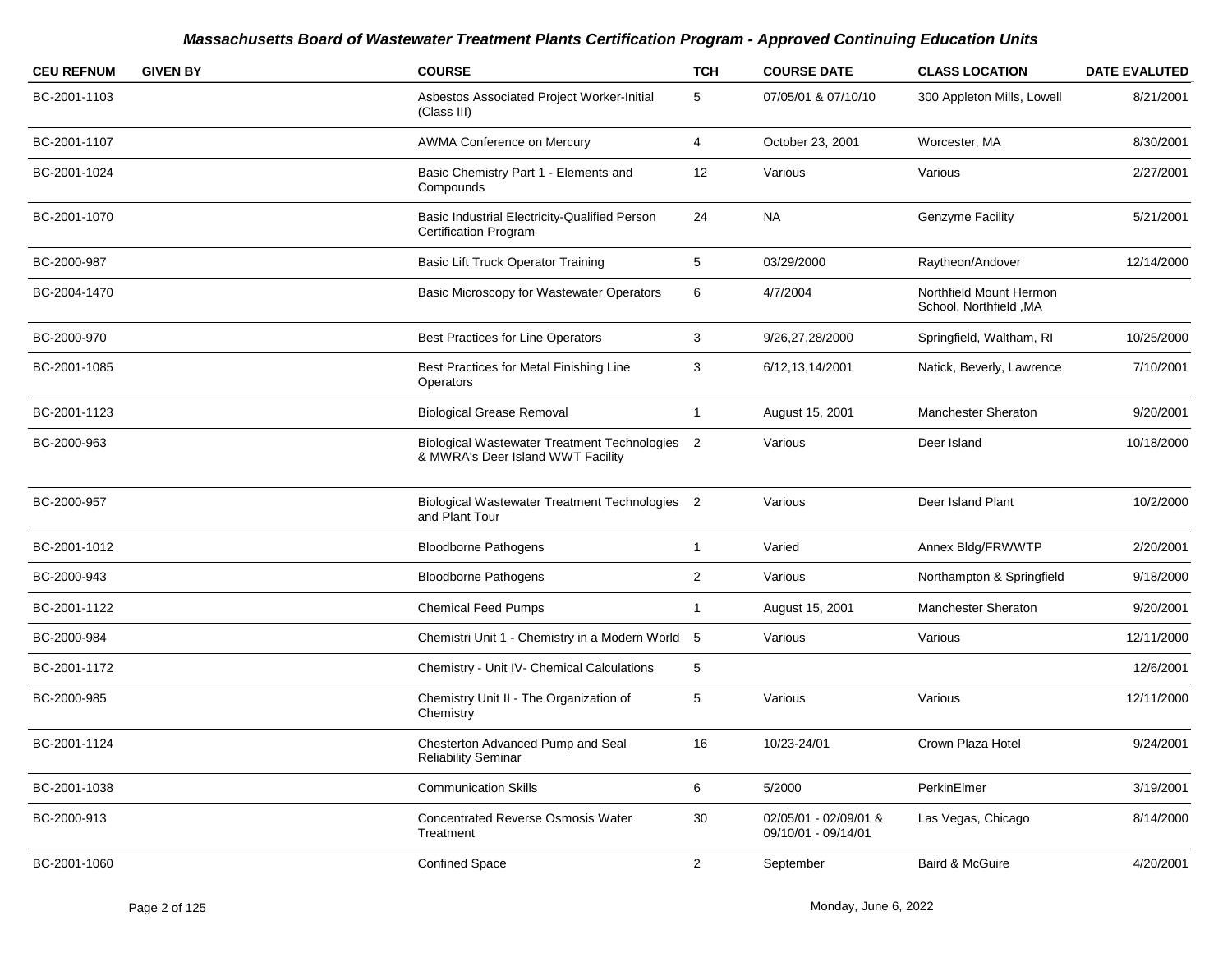| <b>CEU REFNUM</b> | <b>GIVEN BY</b> | <b>COURSE</b>                                                       | <b>TCH</b>     | <b>COURSE DATE</b>  | <b>CLASS LOCATION</b>                                                   | <b>DATE EVALUTED</b> |
|-------------------|-----------------|---------------------------------------------------------------------|----------------|---------------------|-------------------------------------------------------------------------|----------------------|
| BC-2001-1010      |                 | <b>Confined Space</b>                                               | $\overline{2}$ | Varied              | Annex Bldg/FRWWTP                                                       | 2/20/2001            |
| BC-2001-1054      |                 | <b>Confined Space</b>                                               | 4              | 11/15/00            | Union Avenue Pump Station                                               | 3/27/2001            |
| BC-2001-1081      |                 | <b>Confined Space Entry</b>                                         | 4              | Varied              | <b>Company Conference</b><br>Room, Wastewater<br><b>Treatment Plant</b> | 6/2/2001             |
| BC-2009-2145      |                 | Confined Space Entry / Lockout / Tagout                             | 3              | 10/8/2008           | <b>Abbott Laboratories</b>                                              |                      |
| BC-2002-1204      |                 | Confined Space Space Entry Refresher                                | 8              |                     | Various                                                                 | 2/26/2002            |
| BC-2000-939       |                 | Confined Space/Lockout/Tagout Management                            | 30             | Various             | Northampton                                                             | 9/18/2000            |
| BC-2003-1328      |                 | D.O.T. Hazardous Materials Transportation                           | 5              | 2/20/2003           | Southern Graphic Systems,<br>49 Loring Drive,<br>Framingham, Ma, 01701  | 2/20/2003            |
| BC-2009-2046      |                 | Dealing with Emerging Contaminants in<br><b>Wastewater Planning</b> | 3              | 12/11/2008          | <b>Waquoit Bay National</b><br>Estuarine Research<br>Reserve (WBNERR)   | 2/9/2009             |
| BC-2001-1116      |                 | <b>Delivering Effective Presentations</b>                           | $\mathbf{1}$   | May 10, 2001        | Manchester Sheraton                                                     | 9/20/2001            |
| BC-2001-1083      |                 | DOT HAZ-MAT Transportation Skills Training                          | 8              | 03/27/01            | kopin Corp., Taunton                                                    | 6/18/2001            |
| BC-2000-966       |                 | DOT Transportation of Hazardous Materials                           | $\overline{7}$ | Various             | Various                                                                 | 10/25/2000           |
| BC-2001-1037      |                 | Driving World Class Performance                                     | 3              | 11/06/2000          | PerkinElmer                                                             | 3/19/2001            |
| BC-2014-2800      |                 | Drug and Alcohle /Dot Training                                      | $\overline{2}$ | 2/21/2014           | <b>Falmouth Rec Center</b>                                              | 4/23/2014            |
| BC-2001-1033      |                 | EH & S Training for Wastewater Treatment<br>Operators               | 20             | 03/15/01 - 04/30/01 | Revere Copper Products,<br>New Bedford                                  | 3/8/2001             |
| BC-2001-1112      |                 | EH&S Training 2000                                                  | 4              | 2000                | <b>MATEP Facility</b>                                                   | 9/13/2001            |
| BC-2016-2998      |                 | Electrical Saftety in the workplace                                 | 6              | 6/11/15             | Entergis, Billerica, MA                                                 | 10/26/2015           |
| BC-2001-1127      |                 | Emergency Response HAZMAT Technician 29<br>CFR 1910.120             | 15             | Ongoing             | Various                                                                 | 9/25/2001            |
| BC-2000-988       |                 | <b>Emergency Response Refresher</b>                                 | $\overline{4}$ | August 11, 2000     | Raytheon/Tewksbury                                                      | 12/14/2000           |
| BC-2001-1077      |                 | <b>Employment Related Records in</b><br>Massachusetts               | 6              | Nov. 16, 2000       | Springfield Sheraton                                                    | 5/21/2001            |
| BC-2001-1105      |                 | <b>EMS</b>                                                          | 5              | <b>June 2001</b>    | West Field, Worcester,<br>Lowell, Cape Cod                              | 8/27/2001            |
| BC-2001-1106      |                 | <b>EMS-EPA</b>                                                      | 5              | September 12, 2001  | Lowell                                                                  | 8/27/2001            |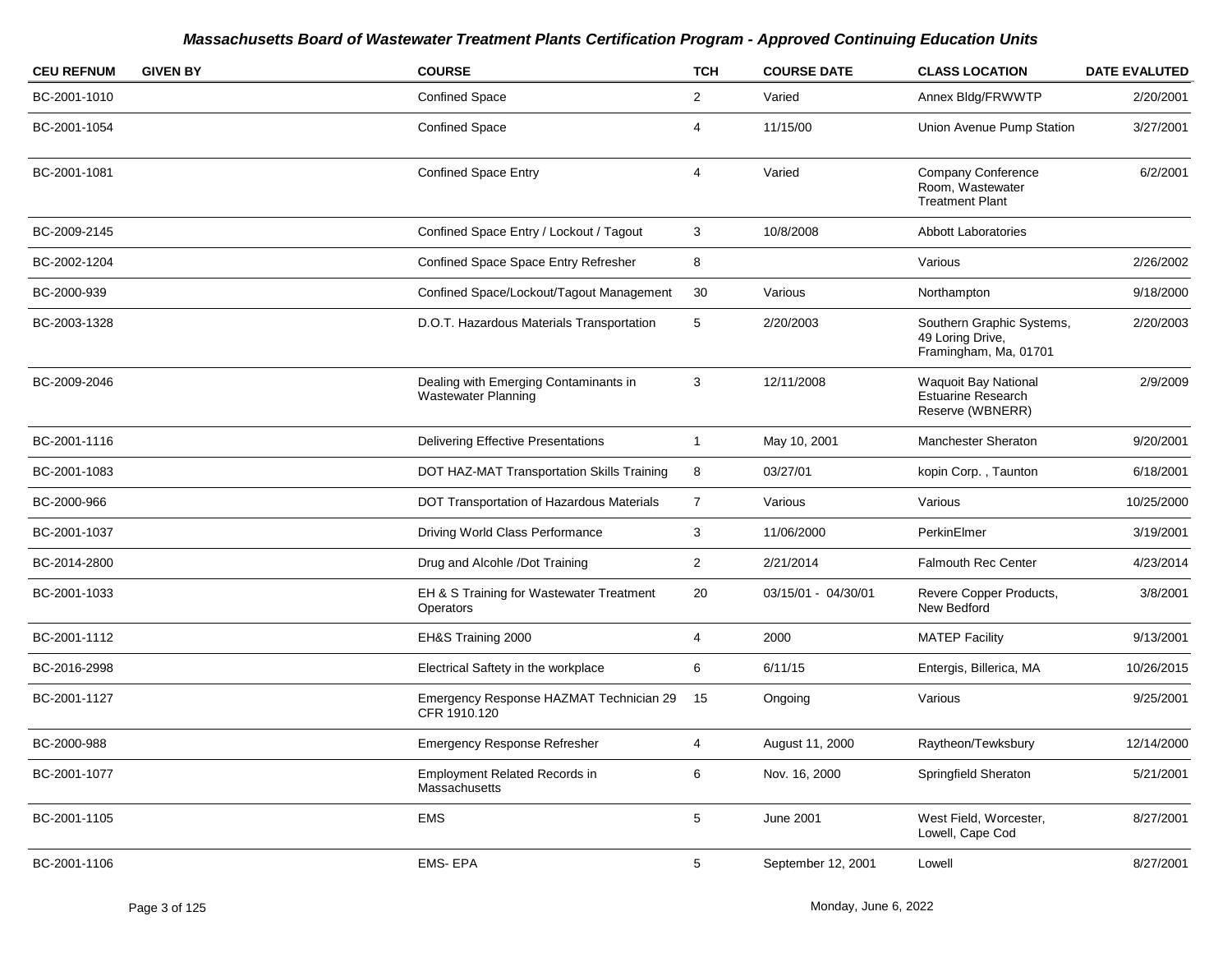| <b>CEU REFNUM</b> | <b>GIVEN BY</b> | <b>COURSE</b>                                                             | <b>TCH</b>     | <b>COURSE DATE</b> | <b>CLASS LOCATION</b>                             | <b>DATE EVALUTED</b> |
|-------------------|-----------------|---------------------------------------------------------------------------|----------------|--------------------|---------------------------------------------------|----------------------|
| BC-2000-959       |                 | Environmental Mgt. Systems and WWT<br>Operations                          | $\overline{2}$ | Various            | Various                                           | 10/2/2000            |
| BC-2001-1074      |                 | <b>Environmental Statistics Tutorial</b>                                  | $\overline{2}$ | 04/25/2001         | Charlotte, NC                                     | 5/21/2001            |
| BC-2000-942       |                 | Ergonomics                                                                | $\overline{2}$ | Various            | Chicopee & Springfield                            | 9/18/2000            |
| BC-2001-1056      |                 | Establishing a Confined Space Entry Program<br>for MA DPW                 | 6              | Various            | Various                                           | 4/1/2001             |
| BC-2001-1028      |                 | <b>Exam Preparatory Series</b>                                            | 30             | Various            | Various                                           | 3/8/2001             |
| BC-2001-1121      |                 | <b>Executive Management Training</b>                                      | $\mathbf{1}$   | May 10, 2001       | Manchester Sheraton                               | 9/20/2001            |
| BC-2001-1113      |                 | Facility In-House Monthly Safety Training 2000                            | $\overline{4}$ | 2000               | <b>MATEP</b> facility                             | 9/13/2001            |
| BC-2010-2214      |                 | Fall Forum                                                                | $\overline{2}$ |                    |                                                   |                      |
| BC-2005-1591      |                 | <b>Fall Protection</b>                                                    | $\overline{1}$ | 6/28-7/1/2005      | Springfield Wastewater<br>Treatment Plant, Agawam | 7/6/2005             |
| BC-2001-1013      |                 | Fire Prevention/Use of Portable Fire<br>Extinguishers                     | $\overline{2}$ | 09/08/2000         | On Stahl USSA Site                                | 2/27/2001            |
| BC-2001-1072      |                 | Fire Safety Seminar for Hotel/Motel                                       | 4              | 05/09/01           | Mass Fire Fighting Academy                        | 5/21/2001            |
| BC-2001-1086      |                 | First Responder/Bloodborne<br>Pathogens/AED/Oxygen Admin                  | $\overline{7}$ | 5/26/01            | Avacia 730 Main Street,<br>Wilmington, MA 01887   | 7/26/2001            |
| BC-2013-2740      |                 | Fournier Rotery Press Start Up Training                                   | 5              |                    | Newburyport WWTF                                  | 12/12/2013           |
| BC-2001-1023      |                 | Fundamentals of Basic Physics Part 1 -<br><b>Temperature and Pressure</b> | 16             | Various            | Various                                           | 2/27/2001            |
| BC-2001-1030      |                 | General Pretreatment Regulations and Tour of<br><b>RBC WWTF</b>           | 2              | Various            | Various                                           | 3/8/2001             |
| BC-2000-916       |                 | <b>Hazard Communication Training</b>                                      | 3              |                    | Kopin Corp                                        | 8/14/2000            |
| BC-2001-1011      |                 | <b>Hazard Communications</b>                                              | $\overline{2}$ | Varied             | Annex Bldg/FRWWTP                                 | 2/20/2001            |
| BC-2001-1059      |                 | Hazardous Communications                                                  | $\overline{2}$ | January            | Baird & McGuire                                   | 4/20/2001            |
| BC-2000-965       |                 | Hazardous Waste Management for MA<br>Generators                           | $\overline{7}$ | Various            | Various                                           | 10/25/2000           |
| BC-2001-1034      |                 | Hazardous Waste Managerment for Generators 10                             |                | <b>NA</b>          | <b>NA</b>                                         | 3/8/2001             |
| BC-2000-969       |                 | <b>Hazardous Waste Manifests</b>                                          | $\overline{2}$ | Various            | Various                                           | 10/25/2000           |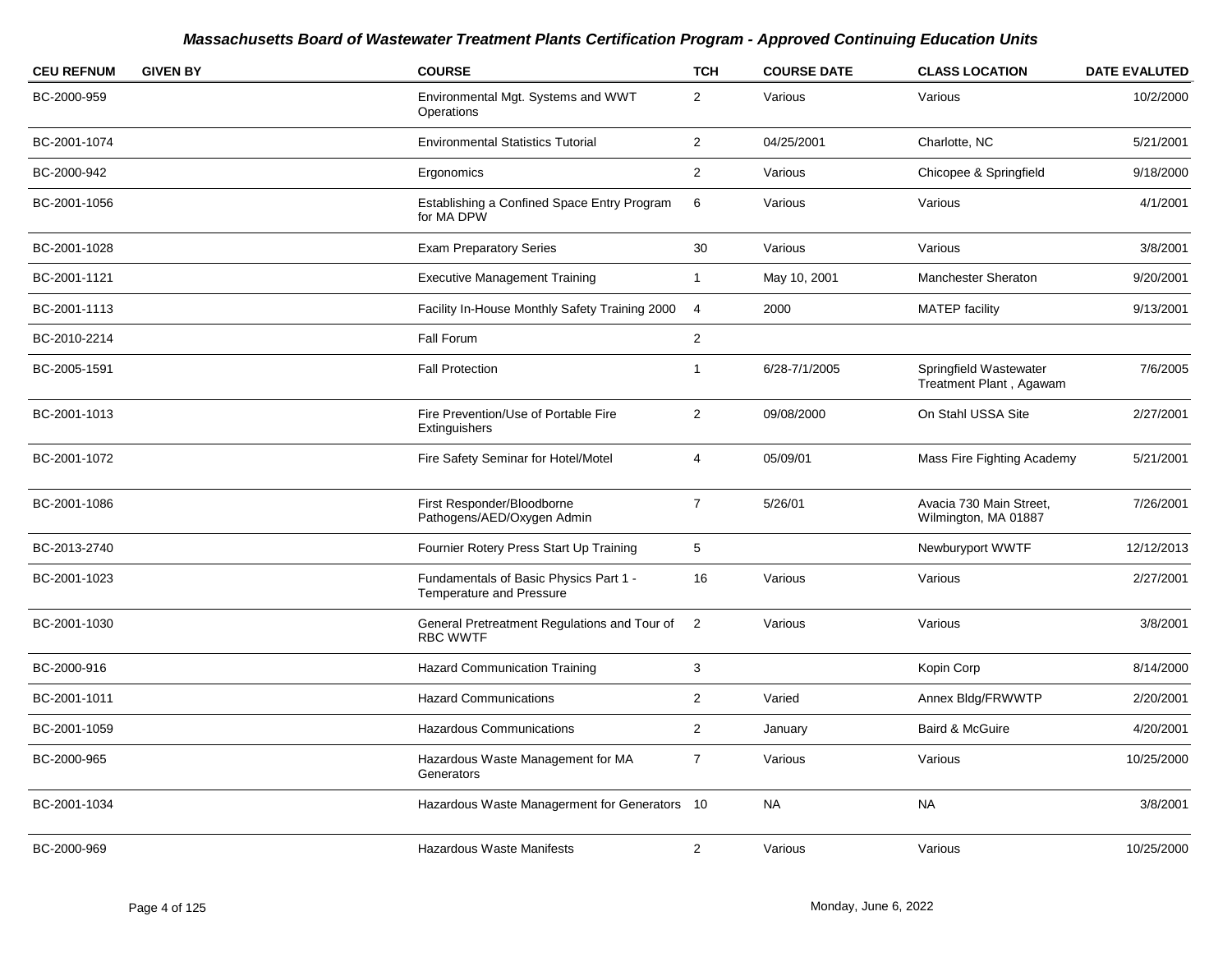| <b>GIVEN BY</b><br><b>CEU REFNUM</b> | <b>COURSE</b>                                                 | <b>TCH</b>     | <b>COURSE DATE</b>      | <b>CLASS LOCATION</b>                                                | <b>DATE EVALUTED</b> |
|--------------------------------------|---------------------------------------------------------------|----------------|-------------------------|----------------------------------------------------------------------|----------------------|
| BC-2001-1104                         | Hazardous Waste Substance 8 Hour<br><b>Emergency Response</b> | 8              | 07/29/01                | ASA Americas, Inc., 4<br>Suburban Park Drive,<br>Billerica, MA 01821 | 8/21/2001            |
| BC-2000-962                          | Hazwoper                                                      | 8              | <b>TBA</b>              | Various                                                              | 10/10/2000           |
| BC-2000-974                          | <b>High Purity Water Treatment</b>                            | 11             | Various                 | Various                                                              | 10/27/2000           |
| BC-2001-1093                         | HPWT, INWT 160                                                | 45             | <b>NA</b>               | <b>NA</b>                                                            | 7/26/2001            |
| BC-2001-1094                         | HPWT, INWT 161                                                | 45             | NA.                     | <b>NA</b>                                                            | 7/26/2001            |
| BC-2001-1095                         | HPWT, INWT 162                                                | 45             | <b>NA</b>               | <b>NA</b>                                                            | 7/26/2001            |
| BC-2001-1175                         | Incident Command Systems (200 Level)                          | 10             |                         |                                                                      | 12/6/2001            |
| BC-2000-971                          | Industrial Pretreatment Workshop                              | $\overline{4}$ | 12/15/2000              | <b>SESD</b>                                                          | 10/27/2000           |
| BC-2001-1025                         | Inorganic Chemistry for Plant Operators                       | 10             | Various                 | Various                                                              | 2/27/2001            |
| BC-2001-1003                         | International Liquid Waste Haulers Equipment<br>& Trade Show  | 15             | 02/14,15,16,17/2001     | Opryland Hotel, Nashville,<br>TN                                     | 1/31/2001            |
| BC-2001-1190                         | Introduction to ARC GIS                                       | 16             | 1/9/2002, 1/10/2002     | Pioneer Training Facility, 14<br>Bobala Rd., Holyoke, Ma.<br>01040   | 1/26/2002            |
| BC-2002-1218                         | Introduction to Computers                                     | 12             | 10/9/2001-12/6/2001     | Chicopee Comprehensive<br><b>High School</b>                         | 4/3/2002             |
| BC-2001-1008                         | Laboratory Chemical Hygiene Plant                             | $\overline{2}$ | Varied                  | Annex Bldg/FRWWTP                                                    | 2/20/2001            |
| BC-2000-977                          | Laboratory Quality Assurance Program                          | 6              | Various                 | Various                                                              | 11/6/2000            |
| BC-2000-941                          | Line Clearance                                                | $\mathbf{2}$   | Various                 | Northampton                                                          | 9/18/2000            |
| BC-2010-2260                         | Little Ways to get in Big Trouble : Module #3                 | 3              | 2010-2011               | <b>TBA</b>                                                           | 8/30/2010            |
| BC-2001-1007                         | Lockout/Tagout                                                | $\overline{2}$ | Varied                  | Annex Bldg/FRWWTP                                                    | 2/20/2001            |
| BC-2015-2978                         | Lockout/Tagout Training                                       | $\mathbf{1}$   | 2015                    | Wibraham                                                             | 10/8/2015            |
| BC-2001-1062                         | Logout/Tagout                                                 | $\overline{2}$ | June                    | Baird & McGuire                                                      | 4/20/2001            |
| BC-2001-1053                         | Maintain-It                                                   | $\overline{2}$ | March 1, 2001           | Manchester Sheraton Four<br>Pointe                                   | 3/27/2001            |
| BC-2001-1115                         | Maintain-It For Excellence                                    | $\mathbf{1}$   | May 10, 2001            | Manchester Sheratoon                                                 | 9/20/2001            |
| BC-2000-914                          | Maintenance Management System                                 | 20             | 08/21/2000 - 08/25/2000 | Upper Blackstone WPAD                                                | 8/14/2000            |
| BC-2016-2991                         | Managing Emotions under Pressure                              | 6              | 2/20/15                 | Taunton                                                              | 10/26/2015           |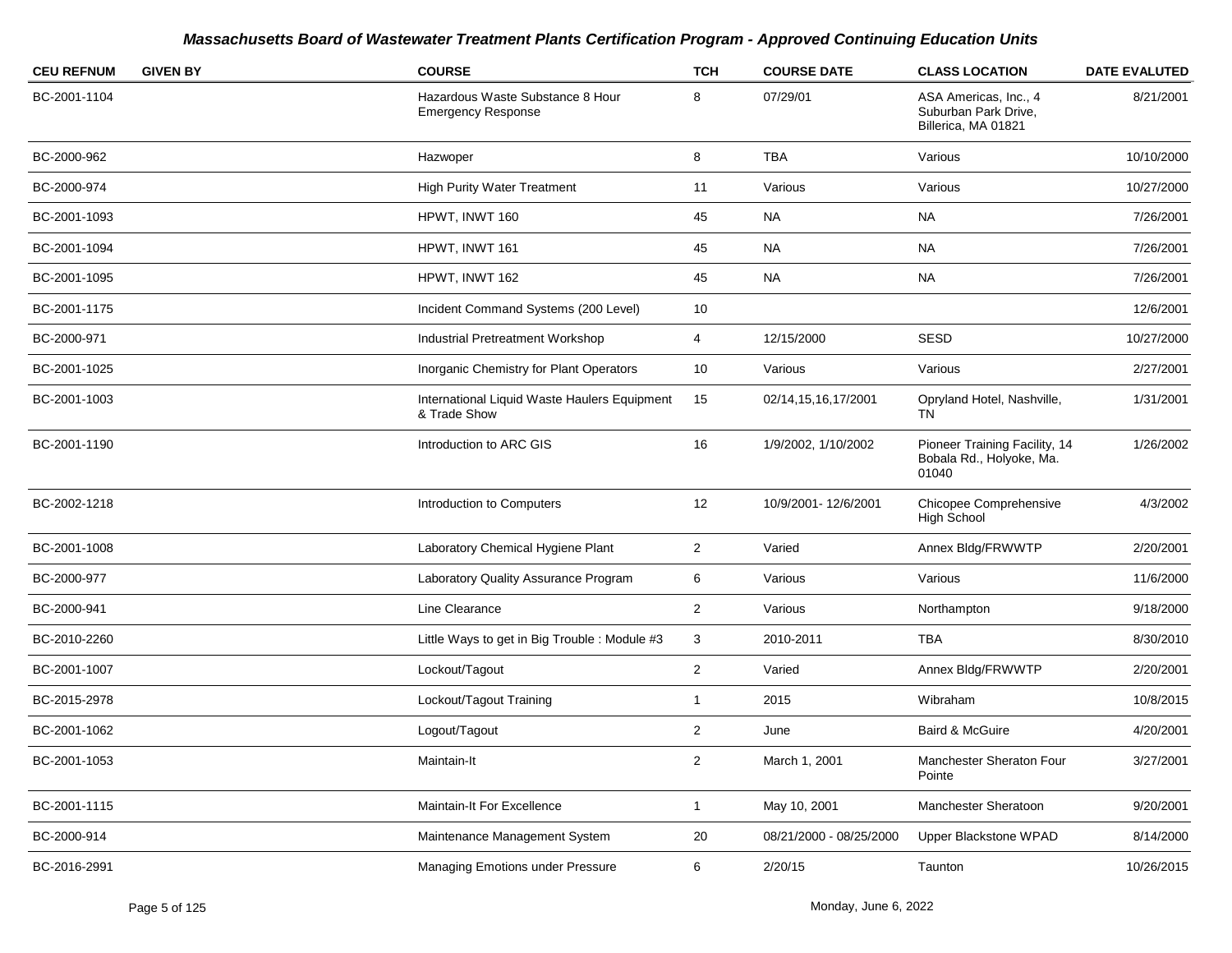| <b>CEU REFNUM</b> | <b>GIVEN BY</b> | <b>COURSE</b>                                                          | <b>TCH</b>           | <b>COURSE DATE</b>  | <b>CLASS LOCATION</b>               | <b>DATE EVALUTED</b> |
|-------------------|-----------------|------------------------------------------------------------------------|----------------------|---------------------|-------------------------------------|----------------------|
| BC-2001-997       |                 | Managing Excellence                                                    | 6                    | 09/14-16            | In-House                            | 1/29/2001            |
| BC-2001-1050      |                 | Managing People (DiSC Profiling)                                       | $\overline{2}$       | March 1, 2001       | Manchester Sheraton Four<br>Pointe  | 3/27/2001            |
| BC-2001-1035      |                 | Massachusetts Wastewater Treatment<br><b>Operators Course</b>          | $\overline{7}$       | Various             | Various                             | 3/19/2001            |
| BC-2001-1020      |                 | Mathematics in the Plant - Positive and<br><b>Negative Numbers</b>     | $\overline{a}$       | Various             | Various                             | 2/27/2001            |
| BC-2001-1018      |                 | Mathematics in the Plant - Area and Volume of<br><b>Common Figures</b> | $\overline{2}$       | Various             | Various                             | 2/27/2001            |
| BC-2001-1017      |                 | Mathematics in the Plant - Decimals and<br>Percents                    | 9                    | Various             | Various                             | 2/27/2001            |
| BC-2001-1016      |                 | Mathematics in the Plant - Fractions                                   | 6                    | Various             | Various                             | 2/27/2001            |
| BC-2001-1022      |                 | Mathematics in the Plant - Ratio and Proportion 3                      |                      | Various             | Various                             | 2/27/2001            |
| BC-2001-1021      |                 | Mathematics in the Plant - Simple Algebra                              | 3                    | Various             | Various                             | 2/27/2001            |
| BC-2001-1015      |                 | Mathematics in the Plant - Whole Numbers                               | $\sqrt{5}$           | Various             | Various                             | 2/27/2001            |
| BC-2012-2509      |                 | Meeting                                                                | <b>AS</b><br>Awarded |                     | Newport, RI                         | 5/29/2012            |
| BC-2000-915       |                 | Membrane Training Camp (MTC)                                           | 30                   | 6/04/01 -6/08/01    |                                     | 8/14/2000            |
| BC-2001-1040      |                 | Metal Finishers Suppliers Night                                        | $\overline{a}$       | 04/12/01            | Radisson Hotel, Marlboro            | 3/19/2001            |
| BC-2001-1168      |                 | Microsoft A+                                                           | 20                   | 2/26/2001           | <b>Bridgewater State</b>            | 12/5/2001            |
| BC-2000-976       |                 | Microsoft Excel for Beginners                                          | 10                   | Fall, 2000          | Peabody HS                          | 11/2/2000            |
| BC-2000-980       |                 | Miscellaneous training                                                 | $\mathbf{1}$         | Various             | Various in house locations          | 11/9/2000            |
| BC-2000-990       |                 | MM&P Water Discharge Regs for Metal<br>Finishers                       | $\overline{2}$       | January 21, 2001    |                                     | 12/20/2000           |
| BC-2001-1029      |                 | <b>MP&amp;M Effluent Guidelines and Standards</b>                      | $\overline{2}$       | Various             | Various                             | 3/8/2001             |
| BC-2000-989       |                 | MP2 Essentials/Datastream Maintenance<br>Module                        | 18                   | 10/25/00 - 10/27/00 | Holyoke Plant                       | 12/20/2000           |
| BC-2001-1084      |                 | Municipal Asset Management Seinar                                      | 5                    | 06/06/01 & 06/08/01 | Wyndham Westboro Hotel,<br>Westboro | 6/18/2001            |
| BC-2000-961       |                 | <b>MWRA Annual Meeting for Significant</b><br><b>Industrial Users</b>  | 3                    | 10/25,27 & 10/30    | Building 36-3 MWRA                  | 10/4/2000            |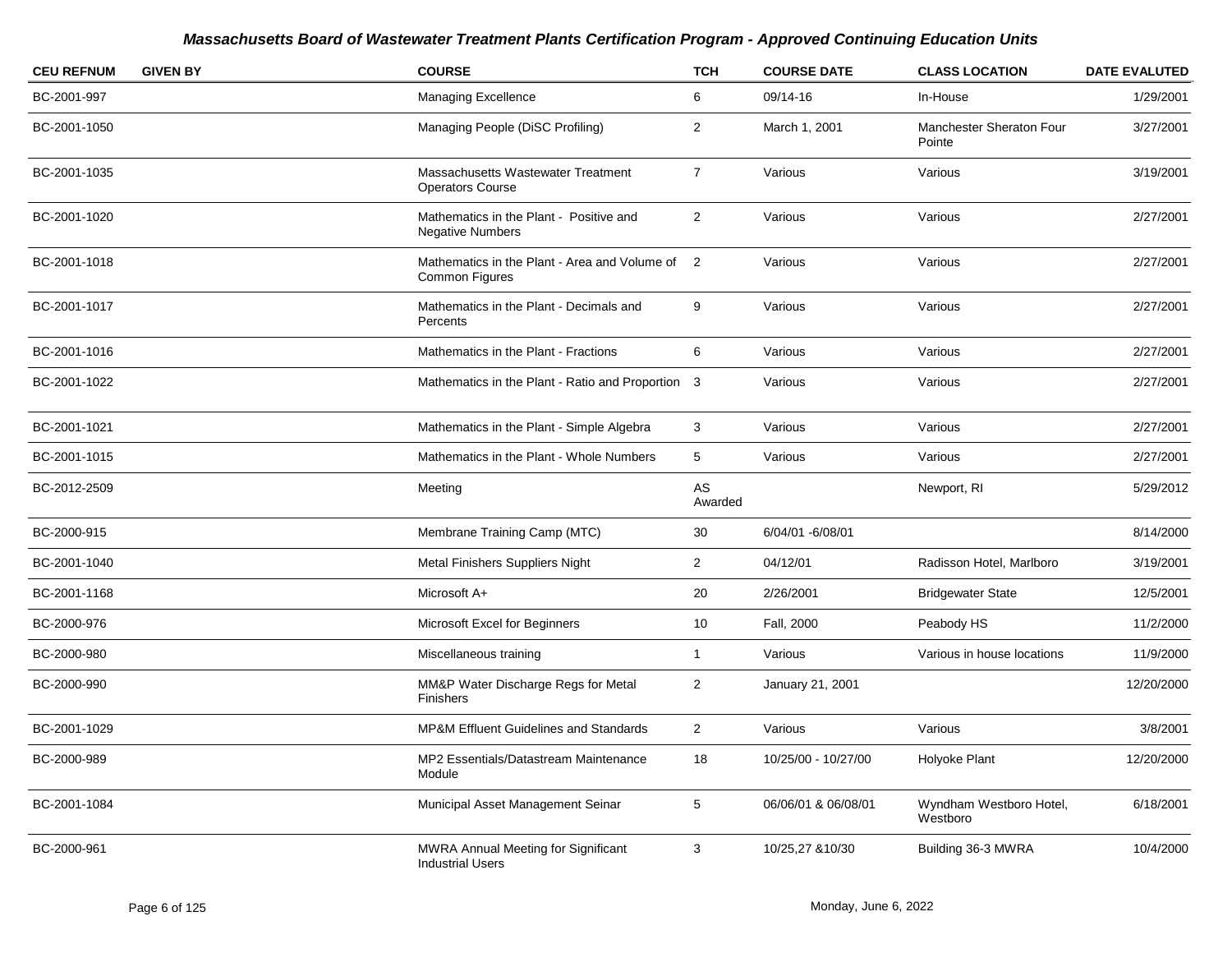| <b>CEU REFNUM</b> | <b>GIVEN BY</b> | <b>COURSE</b>                                                                  | <b>TCH</b>     | <b>COURSE DATE</b>      | <b>CLASS LOCATION</b>                          | <b>DATE EVALUTED</b> |
|-------------------|-----------------|--------------------------------------------------------------------------------|----------------|-------------------------|------------------------------------------------|----------------------|
| BC-2001-1129      |                 | <b>MWRA Annual Meeting for Significant</b><br><b>Industrial Users</b>          | 3              | 10/24,10/26 &10/30      | 2 Griffin Way, Chelsea                         | 9/25/2001            |
| BC-2000-983       |                 | NBC Laboratory Training Course                                                 | 16             | 11/8/2000 - 6/5/2001    | Narragansett Bay<br>Commission                 | 12/7/2000            |
| BC-2001-1032      |                 | New Challenges in Industrial Wastewater<br>Treatment                           | $\overline{2}$ | Various                 | 'Various                                       | 3/8/2001             |
| BC-2001-1082      |                 | New Developments in Pathogen Monitoring                                        | 5              | May 6, 2001             | <b>UMASS, Amherst</b>                          | 6/3/2001             |
| BC-2001-1109      |                 | New England Regional 2000                                                      | 6              | October 20, 2000        | Mystic, CT.                                    | 9/6/2001             |
| BC-2002-1247      |                 | Northeast Annual Conference and Trade Fair                                     | 2              | 5/1/2002                | Courtyard Marriott, Concord<br>, New Hampshire | 5/30/2002            |
| BC-2016-3003      |                 | Nutrient Removal Compliance Strategies for<br><b>Small Communities</b>         | 5.5            | 11/18/15                | Sturbridge, MA                                 | 10/26/2015           |
| BC-2001-1110      |                 | On Site Training - TI WWT Facility                                             | 20             | <b>Fall 2001</b>        | TI WWT Facility                                | 9/13/2001            |
| BC-2001-999       |                 | On th Job Prioritization                                                       | 2              | 12/14/2000              | In-House                                       | 1/29/2001            |
| BC-2001-1117      |                 | <b>Online Sealing Systems</b>                                                  | $\mathbf 1$    | May 10, 2001            | <b>Manchester Sheraton</b>                     | 9/20/2001            |
| BC-2001-1055      |                 | Operation & Maintenance Air Diaphram Pump                                      | 4              | 04/25/00                | Holiday Inn, Peabody, MA                       | 3/30/2001            |
| BC-2001-1031      |                 | Operation and Maintenance of Industrial<br><b>Wastewater Treatment Systems</b> | $\overline{2}$ | Various                 | Various                                        | 3/8/2001             |
| BC-2001-1009      |                 | Operational Training Site Specific SCADA<br>System                             | $\overline{4}$ | Various                 | 825 West Water Street,<br>Taunton, MA          | 2/22/2001            |
| BC-2000-992       |                 | <b>Operator Certification Services</b>                                         | 36             | Various                 | Various                                        | 12/22/2000           |
| BC-2001-1174      |                 | OSHA - 24 Hour Emergency Response<br><b>Training Program</b>                   | 24             | <b>Ongoing Training</b> |                                                | 12/2/2001            |
| BC-2000-967       |                 | OSHA 10 Hour General Industry Outreach                                         | 10             | Various                 | Various                                        | 10/25/2000           |
| BC-2001-1128      |                 | OSHA 10-Hour General Industry Outreach<br><b>Training Program</b>              | 10             | Ongoing                 | Various                                        | 9/25/2001            |
| BC-2001-1067      |                 | OSHA 8 Hour Refresher 2000                                                     | 8              | 2000                    | Harbor Management<br>Kingston, MA @ Braintree  | 5/1/2001             |
| BC-2001-1111      |                 | OSHA 8 Hr. Refresher                                                           | 8              | 2001                    | Harbor Management,<br>Kingston, MA             | 9/13/2001            |
| BC-2001-1169      |                 | <b>OSHA Lead in Construction</b>                                               | $\sqrt{2}$     |                         |                                                | 12/5/2001            |
| BC-2001-1065      |                 | <b>Oxidation Reduction Potential</b>                                           | 5              | <b>TBA</b>              | <b>TBA</b>                                     | 4/23/2001            |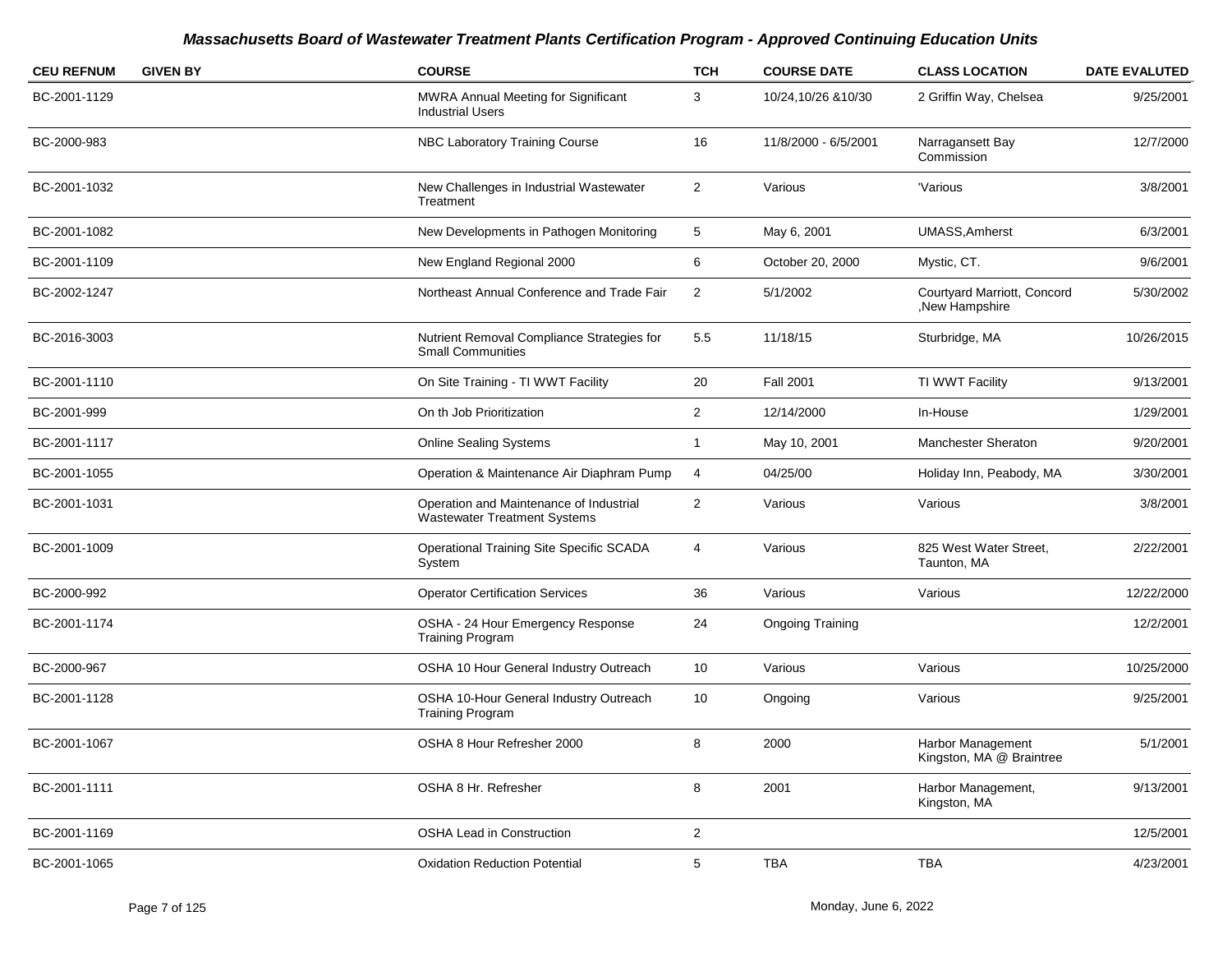| <b>CEU REFNUM</b> | <b>GIVEN BY</b> | <b>COURSE</b>                                                                    | <b>TCH</b>     | <b>COURSE DATE</b> | <b>CLASS LOCATION</b>                                     | <b>DATE EVALUTED</b> |
|-------------------|-----------------|----------------------------------------------------------------------------------|----------------|--------------------|-----------------------------------------------------------|----------------------|
| BC-2007-1877      |                 | Partial Water Reuse Systems                                                      | 4              | 2/27/2007          | <b>White River National Fish</b><br>Hatchery, Bethel, VT. | 3/19/2007            |
| BC-2001-1118      |                 | People Focused Strategies                                                        | $\mathbf{1}$   | August 15, 2001    | Manchester Sheraton                                       | 9/20/2001            |
| BC-2001-1170      |                 | Perkin Elmer Optima IPC Training Course                                          | 12             | 3 Day              | Shelton Ct.                                               | 12/5/2001            |
| BC-2001-1014      |                 | Permit Required Confined Space Entry and<br>Rescue                               | 4              | 09/03/2000         | On Site                                                   | 2/27/2001            |
| BC-2000-978       |                 | Polymer Manual - How To Guide                                                    | 4              | 11/14/2000         | <b>Taunton Waste Treatment</b><br>Facility                | 11/7/2000            |
| BC-2000-890       |                 | Polymer Seminar                                                                  | $\overline{4}$ | 05/2000            | <b>East Facility</b>                                      | 8/21/2000            |
| BC-2017-3188      |                 | Polymer System                                                                   | $\mathbf{1}$   | 6/23/16            | Falmouth, MA WWTF                                         | 4/12/2017            |
| BC-2006-1813      |                 | Potent Compound                                                                  | $\overline{7}$ | 9/15/2006          | 1100 Winter St. Waltham                                   | 10/3/2006            |
| BC-2001-1063      |                 | <b>Powered Industrial Trucks</b>                                                 | 3              | July               | Baird & McGuire                                           | 4/20/2001            |
| BC-2000-986       |                 | <b>Practical Application Training Contact Hour</b><br><b>Review Course</b>       | 6              | 11/16/2000         | <b>Merrimack Conference</b><br>Center, Anheiser Plant     | 12/13/2000           |
| BC-2001-1071      |                 | Principles of Electrical Safety-Qualified Person<br><b>Certification Program</b> | 8              | <b>NA</b>          | Genzyme Facility                                          | 5/21/2001            |
| BC-2001-1075      |                 | Pulp nd Paper Wastewater Workshop                                                | $\overline{7}$ | 04/25/01           | Charlotte, NC                                             | 5/21/2001            |
| BC-2001-1002      |                 | Pump Maintenance                                                                 | $\mathbf{1}$   | 11/02/2000         | In-House                                                  | 1/29/2001            |
| BC-2015-2981      |                 | <b>Pump Suction Characteristics</b>                                              | -1             |                    |                                                           | 10/13/2015           |
| BC-2001-998       |                 | Quality Assurance and Quality Control - a<br>user's guide                        | 2              | 12/14/2000         | In-House                                                  | 1/29/2001            |
| BC-2001-1051      |                 | Range & Control Charts                                                           | $\overline{2}$ | March 1, 2001      | Manchester Sheraton Four<br>Pointe                        | 3/27/2001            |
| BC-2000-979       |                 | RCRA Compliance for Metal Finishers                                              | $\overline{2}$ | 10/19/2000         | Attleboro, MA                                             | 11/8/2000            |
| BC-2016-3002      |                 | RCRA Hazardous Waste Generator Training                                          | 5              | 6/11/15            | Lincoln, RI                                               | 10/26/2015           |
| BC-2001-1019      |                 | Reading and Preparing Simple Graphs                                              | 8              | Various            | Various                                                   | 2/27/2001            |
| BC-2001-1068      |                 | <b>Regional Pretreatment Coordinators</b><br>Conference                          | 4              | 06/14/01           | Concord, NH                                               | 5/14/2001            |
| BC-2001-1126      |                 | <b>Respiratory Protection</b>                                                    | $\mathbf{1}$   | 8/9/01             | Kopin Corp.                                               | 9/24/2001            |
| BC-2001-1061      |                 | Respiratory Protection & Fit Test PPE                                            | $\overline{2}$ | February           | Baird & McGuire                                           | 4/20/2001            |
| BC-2001-1006      |                 | Respiratory Protection & Fit Test PPE                                            | $\overline{a}$ | Varied             | Annex Bldg/FFWWTP                                         | 2/20/2001            |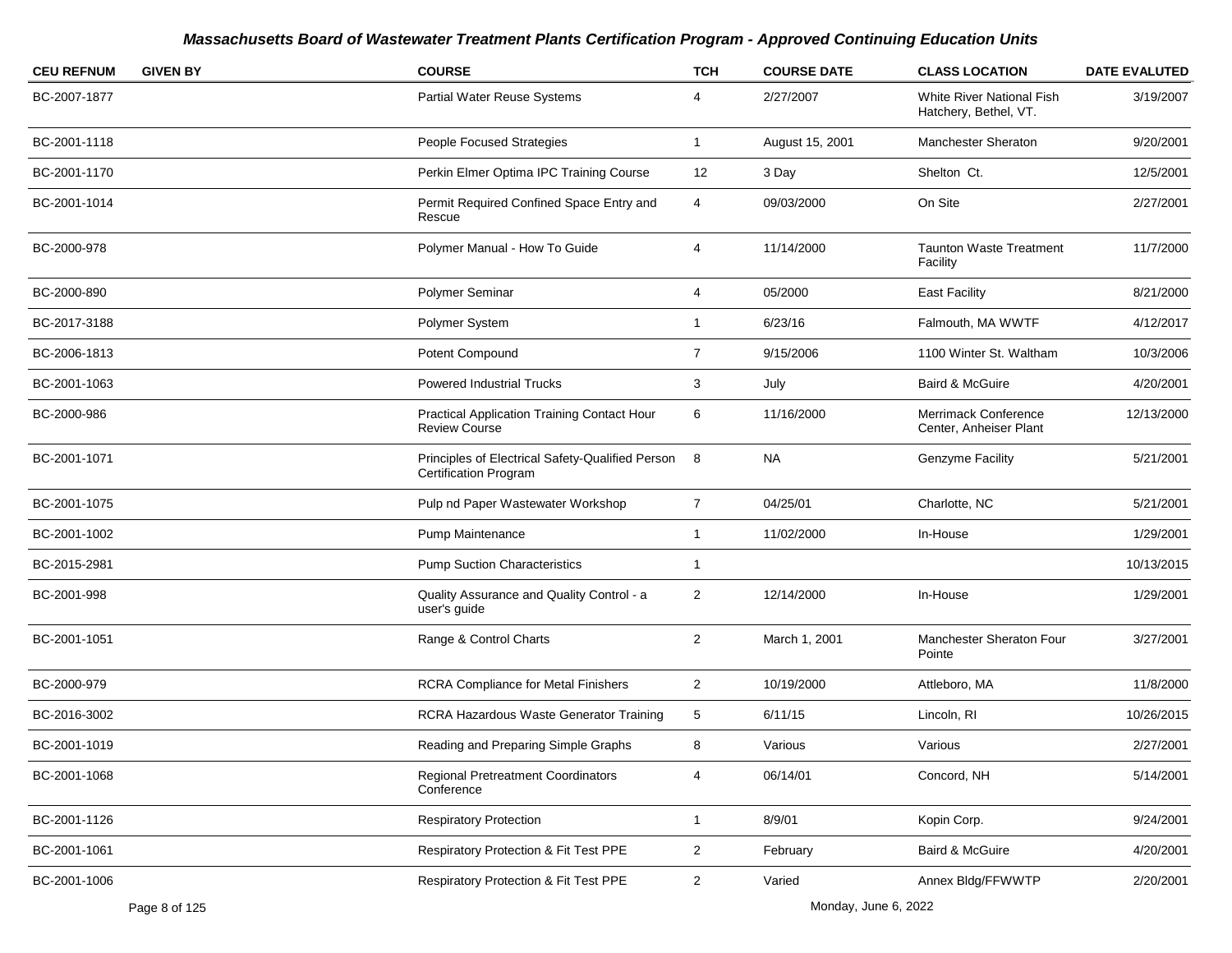| <b>CEU REFNUM</b> | <b>GIVEN BY</b> | <b>COURSE</b>                                                                                                           | <b>TCH</b>     | <b>COURSE DATE</b> | <b>CLASS LOCATION</b>                             | <b>DATE EVALUTED</b> |
|-------------------|-----------------|-------------------------------------------------------------------------------------------------------------------------|----------------|--------------------|---------------------------------------------------|----------------------|
| BC-2000-972       |                 | Reverse Osmosis Water Treatment (Video)                                                                                 | 9              | Various            | Various                                           | 10/27/2000           |
| BC-2000-944       |                 | Right-to-Know                                                                                                           | $\overline{2}$ | Various            | Northampton & Springfield                         | 9/18/2000            |
| BC-2001-1076      |                 | Risk Mg. (1.5), Chemical Hygiene (2.5), Blood<br>Borne Path.(3), CPR(3), Machine<br>Guarding(3.5), Fire Protection(3.5) | 17             |                    | <b>SRWTF</b>                                      | 5/21/2001            |
| BC-2001-1087      |                 | ROWT, INWT 145                                                                                                          | 45             | <b>NA</b>          | <b>NA</b>                                         | 7/26/2001            |
| BC-2001-1088      |                 | ROWT, INWT 146                                                                                                          | 45             | <b>NA</b>          | <b>NA</b>                                         | 7/26/2001            |
| BC-2001-1089      |                 | ROWT, INWT 147                                                                                                          | 45             | <b>NA</b>          | <b>NA</b>                                         | 7/26/2001            |
| BC-2001-1090      |                 | ROWT, INWT 255                                                                                                          | 45             | <b>NA</b>          | <b>NA</b>                                         | 7/26/2001            |
| BC-2001-1092      |                 | ROWT, INWT 257                                                                                                          | 45             | <b>NA</b>          | <b>NA</b>                                         | 7/26/2001            |
| BC-2001-1091      |                 | ROWT, NWT 256                                                                                                           | 45             | <b>NA</b>          | <b>NA</b>                                         | 7/26/2001            |
| BC-2001-1064      |                 | <b>Safety Shorts</b>                                                                                                    | 10             | <b>Bi-Weekly</b>   | Baird & McGuire                                   | 4/20/2001            |
| BC-2001-1005      |                 | Safety Tailgate Talks                                                                                                   | 13             | Weekly 2001        | On Site, Somerville, MA                           | 2/20/2001            |
| BC-2001-1001      |                 | <b>Safety Training Session</b>                                                                                          | -1             | 11/02/2000         | In-House                                          | 1/29/2001            |
| BC-2000-973       |                 | Scaling, Fouling, and Chemicl Cleaning (Video) 3                                                                        |                | Various            | Various                                           | 10/27/2000           |
| BC-2003-1329      |                 | Sealing Device Technology Seminar                                                                                       | 16             | 5/6-8/2003         | Chesteron's Global Training<br>& Education Center | 2/20/2003            |
| BC-2015-2885      |                 | Sept                                                                                                                    |                |                    |                                                   | 4/7/2015             |
| BC-2001-1192      |                 | Site Characterization and Remediation<br>Techniques for DNAPLs & Dissol                                                 |                |                    |                                                   | 2/14/2002            |
| BC-2001-1036      |                 | Six Sigma                                                                                                               | 6              | 4/2000             | Perkin Elmer                                      | 3/19/2001            |
| BC-2001-1069      |                 | Storm Water Workshop for Mass. Metal<br>Finishers                                                                       | $\overline{2}$ | 04/02/01           | Worcester & Salem                                 | 5/16/2001            |
| BC-2000-960       |                 | Stormwater Pollution Prevention - The WWT<br>Operator's Role                                                            | $\overline{2}$ | Various            | Various                                           | 10/2/2000            |
| BC-2015-2979      |                 | Stormwater Training 2015 Multi Sector General 1<br>Permit                                                               |                | 9/22 & 23          | <b>Brayton Point Station</b>                      | 10/8/2015            |
| BC-2001-1039      |                 | Surviving a Metal Finishing OSHA Inspection                                                                             | 3              | 3/1/01             | Radisson Hotel, Marlboro                          | 3/19/2001            |
| BC-2000-991       |                 | Techniques to Reduce Water Use in Metal<br><b>Finishing Shops</b>                                                       | $\overline{2}$ | 11/16/2000         | Radisson Hotel, Marlboro                          | 12/20/2000           |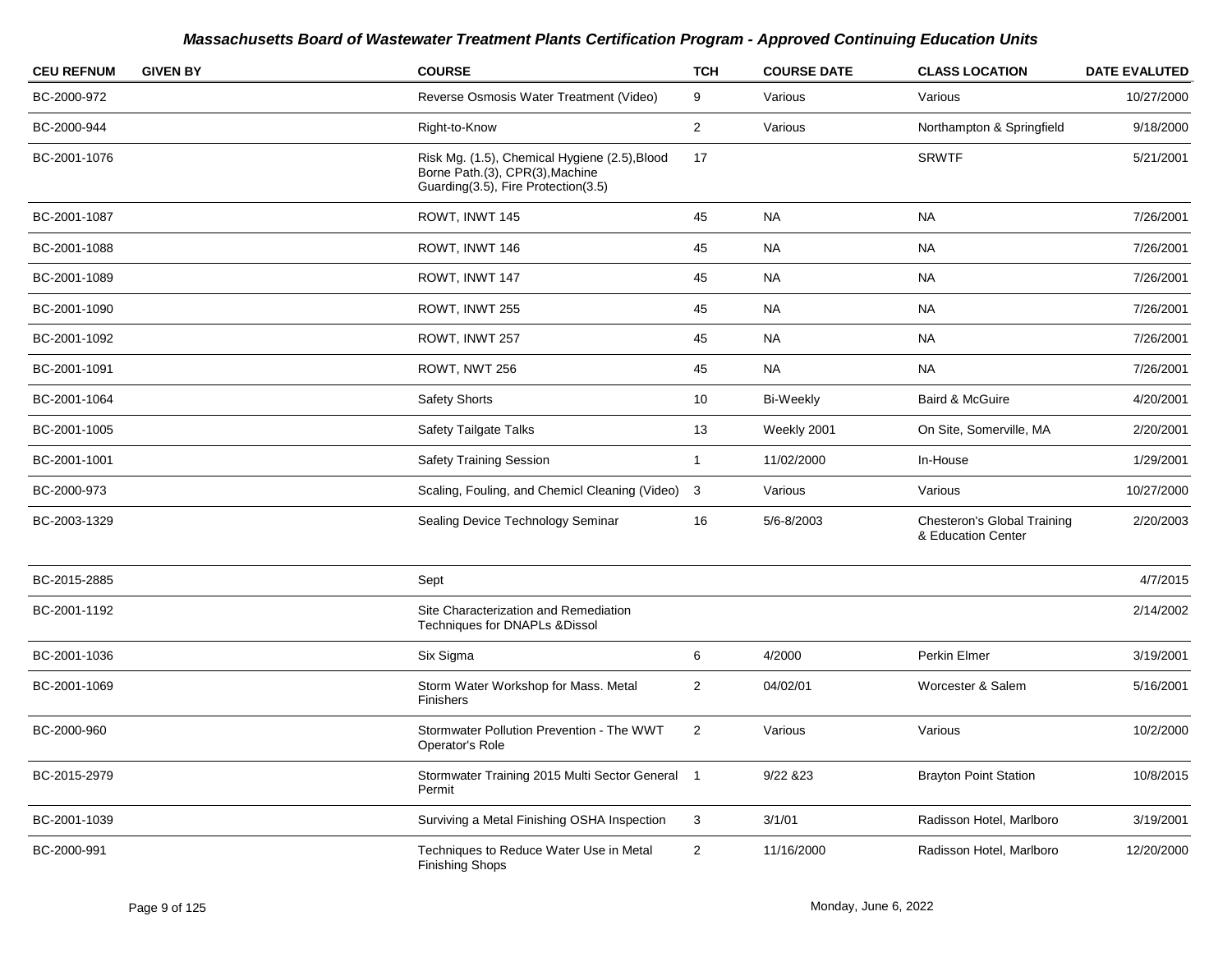| <b>CEU REFNUM</b> | <b>GIVEN BY</b> | <b>COURSE</b>                                                                              | <b>TCH</b>     | <b>COURSE DATE</b>      | <b>CLASS LOCATION</b>                              | <b>DATE EVALUTED</b> |
|-------------------|-----------------|--------------------------------------------------------------------------------------------|----------------|-------------------------|----------------------------------------------------|----------------------|
| BC-2007-1845      |                 | <b>Technology Canference</b>                                                               | 4              | 4/5/2007                | Holiday Inn                                        | 1/8/2007             |
| BC-2001-1073      |                 | <b>TMDL Modeling Tutorial</b>                                                              | 4              | 4/24/01                 | Charlotte, NC                                      | 5/21/2001            |
| BC-2001-1004      |                 | Town of Scituate TCH's                                                                     |                | 5/2000 - 1/2001         | Scituate                                           | 2/20/2001            |
| BC-2003-1426      |                 | <b>Toxics Use Reduction Planer Course</b>                                                  | 3              | 10/31/2002              | Mansfield, Ma.                                     | 11/18/2003           |
| BC-2001-1057      |                 | <b>Treatment Plant Blue Print Reading</b>                                                  | 6              | <b>TBA</b>              | <b>TBA</b>                                         | 4/20/2001            |
| BC-2000-938       |                 | Trenching                                                                                  | $\mathbf 5$    | Various                 | Springfield & Northampton                          | 9/18/2000            |
| BC-2001-1078      |                 | Trouble Shootiing Problems in Wastewater<br>Systems                                        | $\mathbf{1}$   | 05/17/2001              | The Tavern, Plainville                             | 6/4/2001             |
| BC-2001-1027      |                 | <b>Turbine Operation &amp; Maintenance</b>                                                 | $\overline{4}$ | 01/17/01                | Boston Water & Sewer,<br>Union Avenue Pump Station | 3/8/2001             |
| BC-2001-1102      |                 | <b>Using Microsoft Excel</b>                                                               | 3              | 6/27/01                 | Dover Sherborn High School                         | 8/14/2001            |
| BC-2001-1119      |                 | W&C Environmental Compliance & Assurance<br>Program Introduction                           | $\overline{1}$ | May 10, 2001            | Manchester Sheraton                                | 9/20/2001            |
| BC-2016-3005      |                 | Wastewater Introduction to Cyber Security                                                  | 6              |                         |                                                    | 10/26/2015           |
| BC-2012-2535      |                 | <b>Wastewater Treatment</b>                                                                | 30             |                         |                                                    |                      |
| BC-2000-981       |                 | Wastewater Treatment Math I                                                                | 5              | Varied                  | Varied                                             | 11/28/2000           |
| BC-2001-1114      |                 | Wastewater Treatment Operator Traiining<br><b>Course - Industrial Wastewater Treatment</b> | 27             | 9/24/01 - 9/28/01       | Braintree, MA                                      | 9/17/2001            |
| BC-2001-1058      |                 | Wastewater Treatment Operator Training<br><b>Course-Industrial Wastewater Treatment</b>    | 30             | $4/2 - 4/6$             | Charlestown, MA                                    | 4/20/2001            |
| BC-2001-1026      |                 | <b>Water Chemistry</b>                                                                     | 3              | Various                 | Various                                            | 2/27/2001            |
| BC-2000-917       |                 | Water Chemistry Operator Training                                                          | 10             | 09/01/2000 - 09/03/2000 | Wheelabrator, Millbury                             | 8/21/2000            |
| BC-2000-907       |                 | Water Treatment Certification Program,<br>Advanced High Purity (AHPWT)                     | 45             | <b>NA</b>               | <b>NA</b>                                          | 8/21/2000            |
| BC-2000-909       |                 | Water Treatment Certification Program,<br>Advanced Reverse Osmosis (AROWT)                 | 45             | <b>NA</b>               | <b>NA</b>                                          | 8/21/2000            |
| BC-2000-910       |                 | Water Treatment Certification Program, High<br>Purity (HPWT)                               | 45             | <b>NA</b>               | <b>NA</b>                                          | 8/21/2000            |
| BC-2000-908       |                 | Water Treatment Certification Program,<br>Reverse Osmosis (ROWT)                           | 45             | <b>NA</b>               | <b>NA</b>                                          | 8/21/2000            |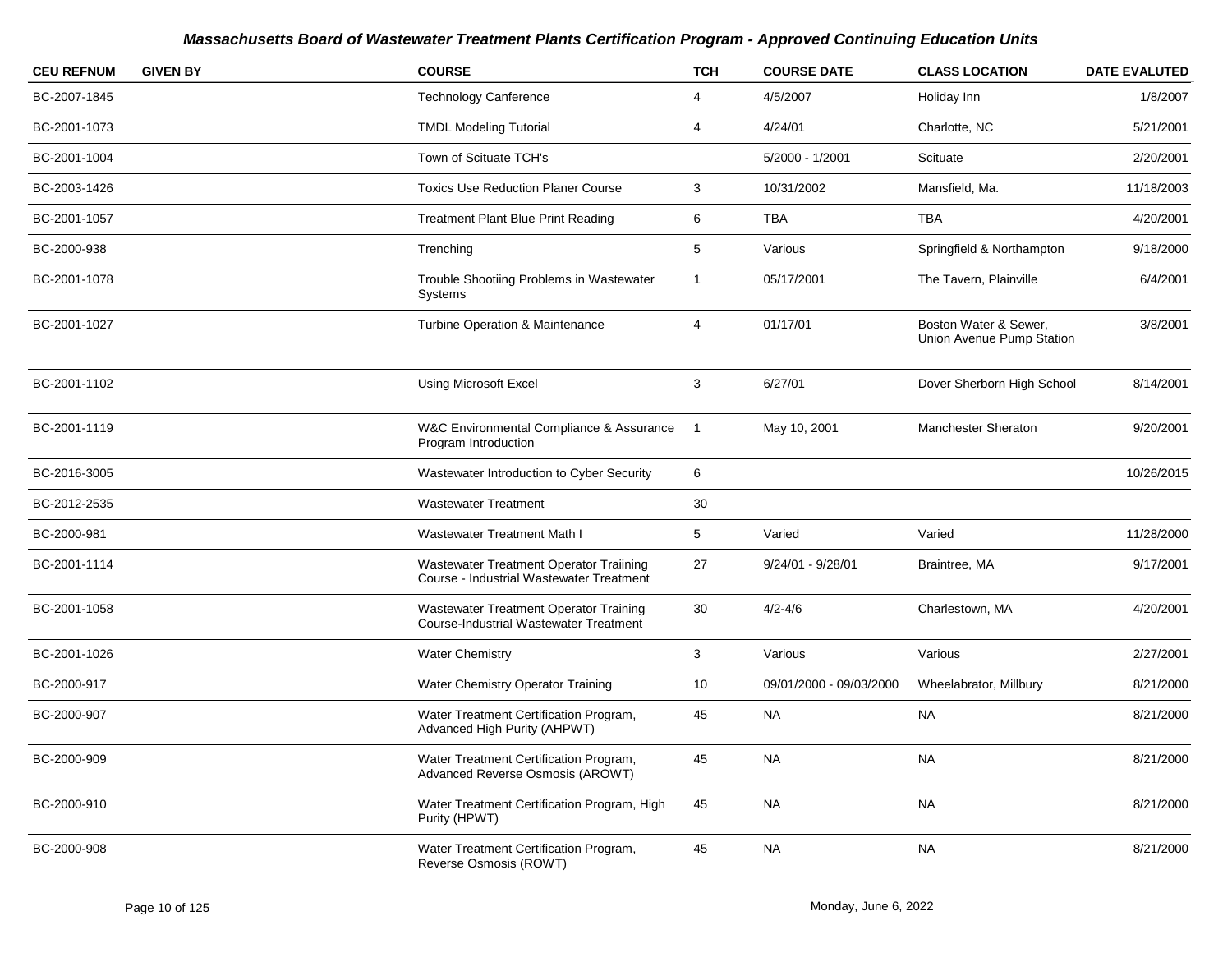| <b>CEU REFNUM</b> | <b>GIVEN BY</b>                | <b>COURSE</b>                                                           | <b>TCH</b>     | <b>COURSE DATE</b>     | <b>CLASS LOCATION</b>                        | <b>DATE EVALUTED</b> |
|-------------------|--------------------------------|-------------------------------------------------------------------------|----------------|------------------------|----------------------------------------------|----------------------|
| BC-2019-3452      |                                | WEASC Winter District Meeting (2019)                                    | 2.5            | 1/17/19                | Lexington, SC                                | 4/17/2019            |
| BC-2012-2531      |                                | <b>WEFTEC 2012</b>                                                      | TCH as<br>Awa  |                        |                                              | 8/1/2012             |
| BC-2000-906       |                                | Welding                                                                 | 20             | $9/25 - 12/4$          | Greenfield CC                                | 8/14/2000            |
| BC-2000-982       |                                | <b>Welding Safety</b>                                                   | 5              | Varied                 | Varied                                       | 11/28/2000           |
| BC-2001-1052      |                                | <b>Winning Presentations</b>                                            | 14             | March 8, 2001          | Woodard & Curran                             | 3/27/2001            |
| BC-2002-1216      |                                | Word for Windows                                                        | 14             | 10/10/2001 - 12/6/2001 | Chicopee Comprehensive<br><b>High School</b> | 4/3/2002             |
| BC-2000-940       |                                | <b>Work Zone Safety</b>                                                 | $\overline{2}$ | Various                | Springfield                                  | 9/18/2000            |
| BC-2019-3532      | @-Leisure Contractor Licensing | Safety Standards for Wastewater Treatment<br>Operations                 | 10             | On going               | Online                                       | 10/16/2019           |
| BC-2014-2804      | 360 Training.com               | 24 Hour Haz Woper                                                       | 24             | 2014                   | <b>Astro Chemicals</b>                       | 6/5/2014             |
| BC-2006-1739      | 360Water                       | <b>Activated Sludge</b>                                                 | 1              | Everyday               | <b>TBA</b>                                   | 3/15/2006            |
| BC-2006-1750      | 360Water, Inc.                 | Accident Investigation                                                  | 1              | Everyday               | <b>TBA</b>                                   | 3/15/2006            |
| BC-2006-1740      | 360Water, Inc.                 | Biochemical Oxygen Demand And<br>Carbonaceous Biochemical Oxygen Demand | $\mathbf{1}$   | Everyday               | <b>TBA</b>                                   | 3/15/2006            |
| BC-2006-1746      | 360Water, Inc.                 | <b>Confined Space Entry</b>                                             | $\mathbf{1}$   | Everyday               | <b>TBA</b>                                   | 3/15/2006            |
| BC-2006-1747      | 360Water, Inc.                 | Fundamentals of Coagulation and Flocculation                            | $\overline{1}$ | Everyday               | <b>TBA</b>                                   | 3/15/2006            |
| BC-2006-1744      | 360Water, Inc.                 | Hydraulics 1 - Closed Conduit Systems                                   | $\mathbf{1}$   | Everyday               | <b>TBA</b>                                   | 3/15/2006            |
| BC-2006-1748      | 360Water, Inc.                 | Leadership And How To Affect Change In<br><b>Public Organizations</b>   | $\mathbf{1}$   | Everyday               | <b>TBA</b>                                   | 3/15/2006            |
| BC-2006-1735      | 360Water, Inc.                 | Lock Out Tag Out - Control of Hazardous<br>Energy - WWTR                | 1              | Everyday               | <b>TBA</b>                                   | 3/15/2006            |
| BC-2006-1733      | 360Water, Inc.                 | Math Class 1                                                            | $\mathbf{1}$   | Everyday               | <b>TBA</b>                                   | 3/15/2006            |
| BC-2006-1737      | 360Water, Inc.                 | Oxygen Measurements                                                     | 1              | Everyday               | <b>TBA</b>                                   | 3/15/2006            |
| BC-2006-1734      | 360Water, Inc.                 | <b>Pretreatment Regulations</b>                                         | $\mathbf{1}$   | Everyday               | <b>TBA</b>                                   | 3/15/2006            |
| BC-2006-1738      | 360Water, Inc.                 | Solids Analysis                                                         | $\mathbf{1}$   | Everyday               | <b>TBA</b>                                   | 3/15/2006            |
| BC-2006-1741      | 360Water, Inc.                 | <b>Trickling Filters 1</b>                                              | 1              | Everyday               | <b>TBA</b>                                   | 3/15/2006            |
| BC-2006-1749      | 360Water, Inc.                 | <b>Ultraviolet Disinfection</b>                                         | 1              | Everyday               | <b>TBA</b>                                   | 3/15/2006            |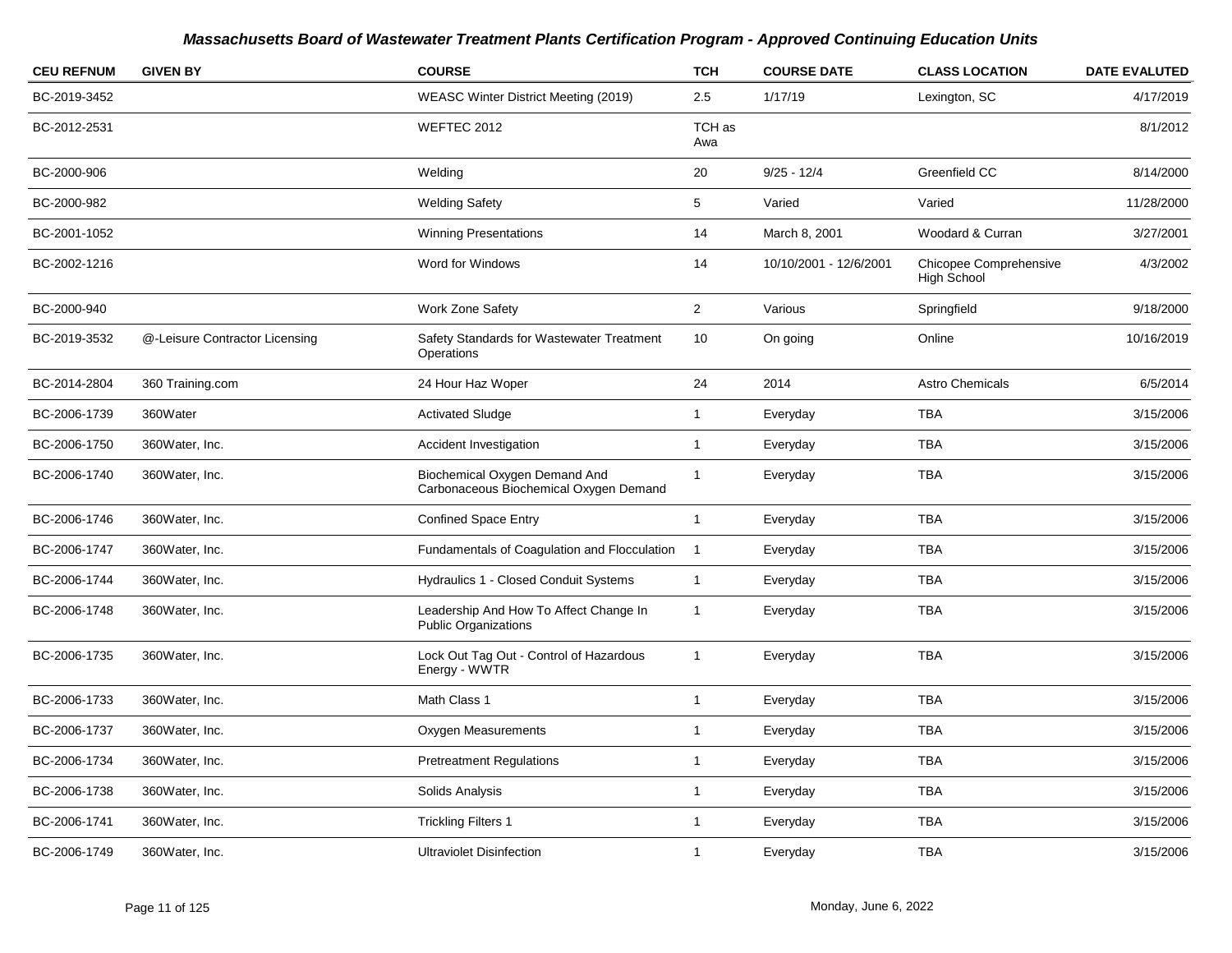| <b>CEU REFNUM</b> | <b>GIVEN BY</b>                                      | <b>COURSE</b>                                                                                    | <b>TCH</b>     | <b>COURSE DATE</b>      | <b>CLASS LOCATION</b>                                       | <b>DATE EVALUTED</b> |
|-------------------|------------------------------------------------------|--------------------------------------------------------------------------------------------------|----------------|-------------------------|-------------------------------------------------------------|----------------------|
| BC-2006-1745      | 360Water, Inc.                                       | United States Water And Wastewater Utility                                                       | $\mathbf{1}$   | Everyday                | <b>TBA</b>                                                  | 3/15/2006            |
| BC-2006-1751      | 360Water, Inc.                                       | United States Water and Wastewater Utility<br>Industry - Federal, State, and Local Control       | $\mathbf{1}$   | Everyday                | <b>TBA</b>                                                  | 3/15/2006            |
| BC-2006-1742      | 360Water, Inc.                                       | Wastewater 1 Operator Study Guide                                                                | $\mathbf{1}$   | Everyday                | <b>TBA</b>                                                  | 3/15/2006            |
| BC-2006-1743      | 360Water, Inc.                                       | Wastewater Treatment Theory Class 1                                                              | $\mathbf{1}$   | Everyday                | <b>TBA</b>                                                  | 3/15/2006            |
| BC-2006-1736      | 360Water, Inc.                                       | <b>Water Quality Management</b>                                                                  | 1              | Everyday                | <b>TBA</b>                                                  | 3/15/2006            |
| BC-2006-1722      | 7 Generations, INC                                   | 1, 2, 3, 4, 5, 6, 7, 8, 9, 10, 11, 12                                                            | As<br>Awarded  | <b>TBA</b>              | Regional DPW's                                              | 3/2/2006             |
| BC-2002-1284      | A.E.S.F. & N.A.M.F.                                  | M.P. & M. Standards                                                                              | 3              | 10/16/2002              | Host Hotel & Conference<br>Center, Sturbridge               | 11/6/2022            |
| BC-2006-1732      | A.W. Chesterton                                      | Plant Reliability Seminar - Achieving<br>Measurable Results with Knowledge -Based<br>Maintenance | $\overline{7}$ | 5/17/2006               | Woburn                                                      | 3/15/2006            |
| BC-2015-2901      | A.W. Chesterton                                      | Pumping System Optimization Training                                                             | 6.75           | 6/25/2015               | Winchester                                                  | 6/2/2015             |
| BC-2021-3641      | Aaron Raposo                                         | Art and Science of Wastewater                                                                    | 36             | 3/10-5/26/21 (12 weeks) | <b>Bristol-Plymouth Regional</b><br><b>Technical School</b> | 4/14/2021            |
| BC-2018-3301      | Aaron Raposo                                         | Art and Science of Wastewater Treatment                                                          | 30             | 3/6/18-5/29/18          | <b>Bristol-Plymouth Regional</b><br>Technical High School   | 2/14/2018            |
| BC-2013-2623      | ABB Rolling Road Show                                | VFD Drive Course / ABB Mobile Trailer                                                            | $\mathbf{1}$   | 5/23/2013               | <b>Willamson Pump</b>                                       | 5/6/2013             |
| BC-2003-1332      | <b>ABS Consulting</b>                                | The U.S. Environmental Laws & Regulations<br>Volumes 1&2                                         | 24             | N/A                     | Self Study                                                  | 2/28/2003            |
| BC-2001-1140      | ABS Pumps Inc.                                       | ABS Service Training Seminar Pumps, Control<br>Panels and Associated Equipment                   | 25             | 3/6-9/2000              | Meridan CT.                                                 | 10/16/2001           |
| BC-2005-1635      | Academy of Certified Hazardous Materials<br>Managers | National CHMM Overview Course / Exam                                                             | 20             | 4/1,8,15,/2005          | Braintree, Ma.                                              | 10/11/2005           |
| BC-2005-1656      | Academy Staff                                        | Analog Devices Emergency Medical and Fire<br><b>Response Training</b>                            | 8              | 10/19,26/2005           | Massachusetts Firefighting<br>Academy                       | 11/17/2005           |
| BC-2005-1609      | Academy Staff                                        | Mass. Maritime Academy Training                                                                  | 20             | 9/5-12-2/2005           | Mass Maritime Academy                                       | 8/31/2005            |
| BC-2007-1901      | Acusphere                                            | Hazardous Waste Labeling, Storage and<br>Disposal                                                | $\overline{2}$ | 5/1/2007                | Watertown                                                   | 6/12/2007            |
| BC-2007-1902      | Acusphere                                            | Welding / Hot Work Permits                                                                       | 4              | 1/25/2007               | Watertown                                                   | 6/12/2007            |
| BC-2005-1634      | <b>Acusphere Training</b>                            | Acusphere in House Training                                                                      | As<br>Complet  | <b>TBA</b>              | <b>TBA</b>                                                  | 10/11/2005           |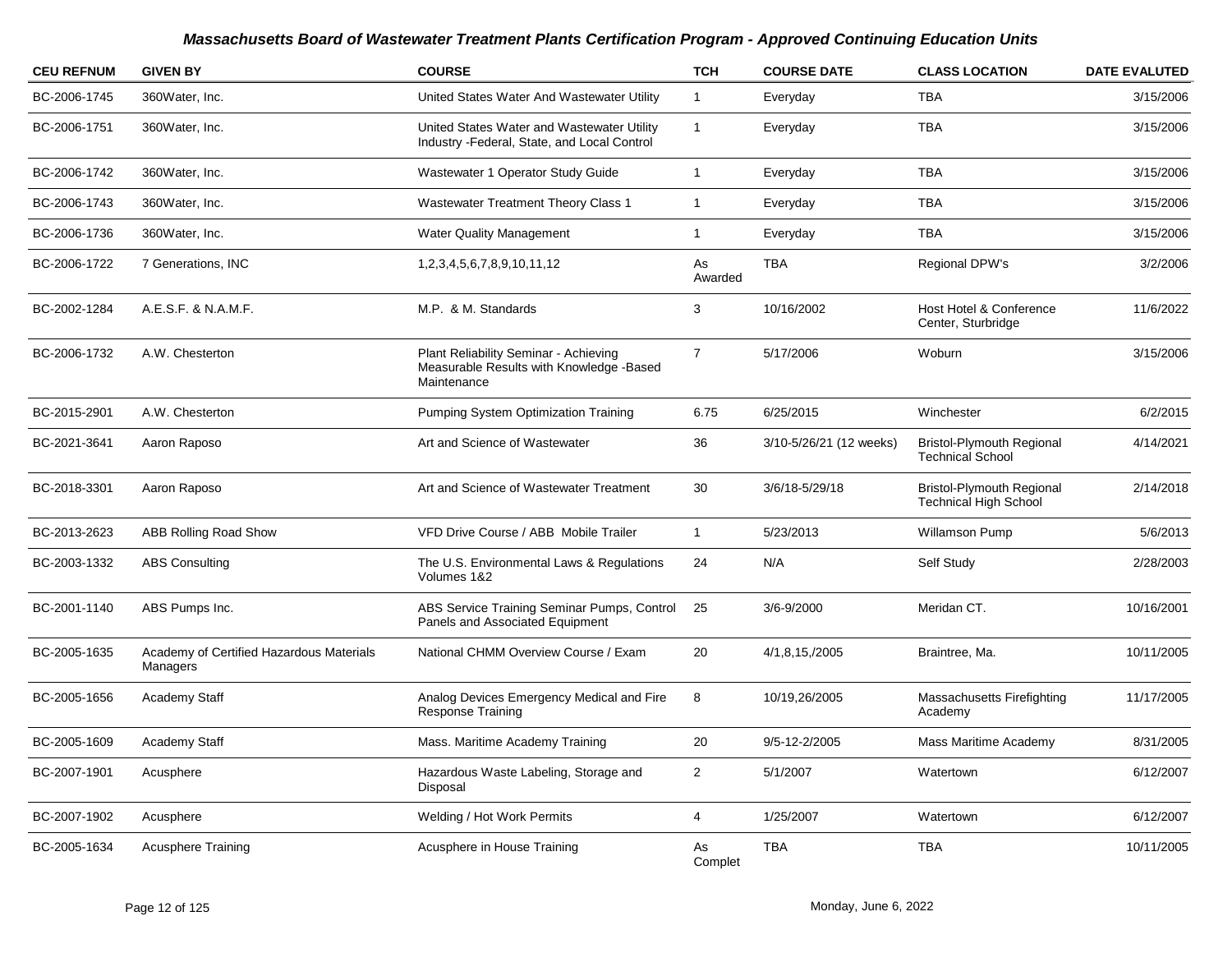| <b>CEU REFNUM</b> | <b>GIVEN BY</b>                                              | <b>COURSE</b>                                                                      | <b>TCH</b> | <b>COURSE DATE</b> | <b>CLASS LOCATION</b>                                   | <b>DATE EVALUTED</b> |
|-------------------|--------------------------------------------------------------|------------------------------------------------------------------------------------|------------|--------------------|---------------------------------------------------------|----------------------|
| BC-2005-1599      | Adam R. Drummond/Michael Gross                               | Forklift Operator Train the Trainer                                                | 5          | 9/27/2005          | Safety Priority - New Britain<br>, Ct.                  | 8/15/2005            |
| BC-2005-1680      | Adult Ed.                                                    | <b>Basic Machine Shop</b>                                                          | 14         | Spring 2006        | New Bedford Regional<br>Vocational Tech. High<br>School | 12/7/2005            |
| BC-2017-3263      | Advanced Chemical Transport Environmental<br><b>Services</b> | DOT & RCRA Manifest Waste Signing                                                  | 3          | 3/12/16            | Irvine, CA 92618                                        | 10/18/2017           |
| BC-2017-3264      | Advanced Chemical Transport Environmental<br><b>Services</b> | Harzardous Waste Operation - First Responder 8<br>Operations                       |            | 3/4/17             | Irvine, CA                                              | 10/18/2017           |
| BC-2001-1163      | <b>AESF</b>                                                  | AESF 2001 New England Regional Meeting                                             | 5          | 11/2/2001          | Hyannis                                                 | 10/24/2001           |
| BC-2003-1391      | <b>AESF</b>                                                  | New England Regional 2003 - AESF                                                   | 4          | 11/21,22/2003      | Hyannis                                                 | 9/25/2003            |
| BC-2004-1526      | <b>AESF Boston</b>                                           | 2004 ASEF New England Regional Meeting                                             | 6          | 11/19-20/2004      | Hyannis                                                 | 12/10/2004           |
| BC-2017-3249      | <b>AESF Foundation</b>                                       | Electroplating & Surface Finishing                                                 | 20         | 6/19/17-6/22/17    | Atlanta, GA                                             | 10/18/2017           |
| BC-2009-2054      | AFT - Simon C. Moseley                                       | CSO - O & M Training on Hydro Tunnel Gates 2                                       |            | 2/6/2009           | Plant                                                   | 2/11/2009            |
| BC-2022-3689      | AGWT                                                         | Managing PFAS at the Source                                                        | 4          | 10/21/21           | Online                                                  | 10/13/2021           |
| BC-2021-3603      | AGWT                                                         | New England PFAS Webinar                                                           | 6          | 10/29/20           | Online                                                  | 12/16/2020           |
| BC-2004-1484      | AIM                                                          | Proposed Regulation Changes for Engines &<br>Turbines                              | 1.5        | 6/8/2004           | Concord, Ma.                                            | 6/2/2004             |
| BC-2004-1488      | AIM                                                          | Safety, Health & OSHA Certificate Series                                           | 3.5        | <b>Fall 2004</b>   | Andover Wyndham and<br>Taunton Holiday Inn              | 7/17/2004            |
| BC-2007-1935      | AIM - Capaccio Enviornmental Engineering                     | Enviromental Health & Safety Update                                                | 3          | Nov -6 -7-8, 2007  | Holyoke, Attleboro,<br>Framingham                       | 10/25/2007           |
| BC-2006-1708      | Aim - Bob Rio                                                | Draft NPDES General Permit fo Stormwater -<br>Discharges fom Industrial Activities | 2.5        | 1/6/2006           | Westboro                                                | 1/12/2006            |
| BC-2019-3542      | <b>AIM HR Solutions</b>                                      | Front-Line Leadership Series                                                       | 10         | 6/19-10/19         | Dudley, MA                                              | 12/18/2019           |
| BC-2019-3500      | Airvac                                                       | Vacuum Sewage System Operator Training                                             | 30         | On going           | Rochester, IN                                           | 10/16/2019           |
| BC-2013-2706      | Alan Briand                                                  | Ironwood Phar - Emg. Response to spills, PPE,<br>Chem Hazards, Air Montoring       | 8          | 11/6/2013          | Ironwood Pharm.<br>Cambridge, MA                        | 9/17/2013            |
| BC-2004-1505      | Alan Evans                                                   | <b>Equipment Relibility in Wastewater</b>                                          | 14         | 11/16&17/2004      | Chesterton GTED Center,<br>Winchester, Ma.              | 9/23/2004            |
| BC-2005-1677      | Alan Goulet - Zee Medical Service                            | Medic First Aid - Basic CPR                                                        | 6          | 11/8/2005          | WWTF, North Attleboro                                   | 12/7/2005            |
| BC-2009-2156      | Alan M. Hopkins - BAU/Hopkins                                | <b>MSA Gas Detection Equipment Training</b>                                        | 3.5        | 8/27/2009          | Ayer - Wastewater<br><b>Treatment Plant</b>             | 10/26/2009           |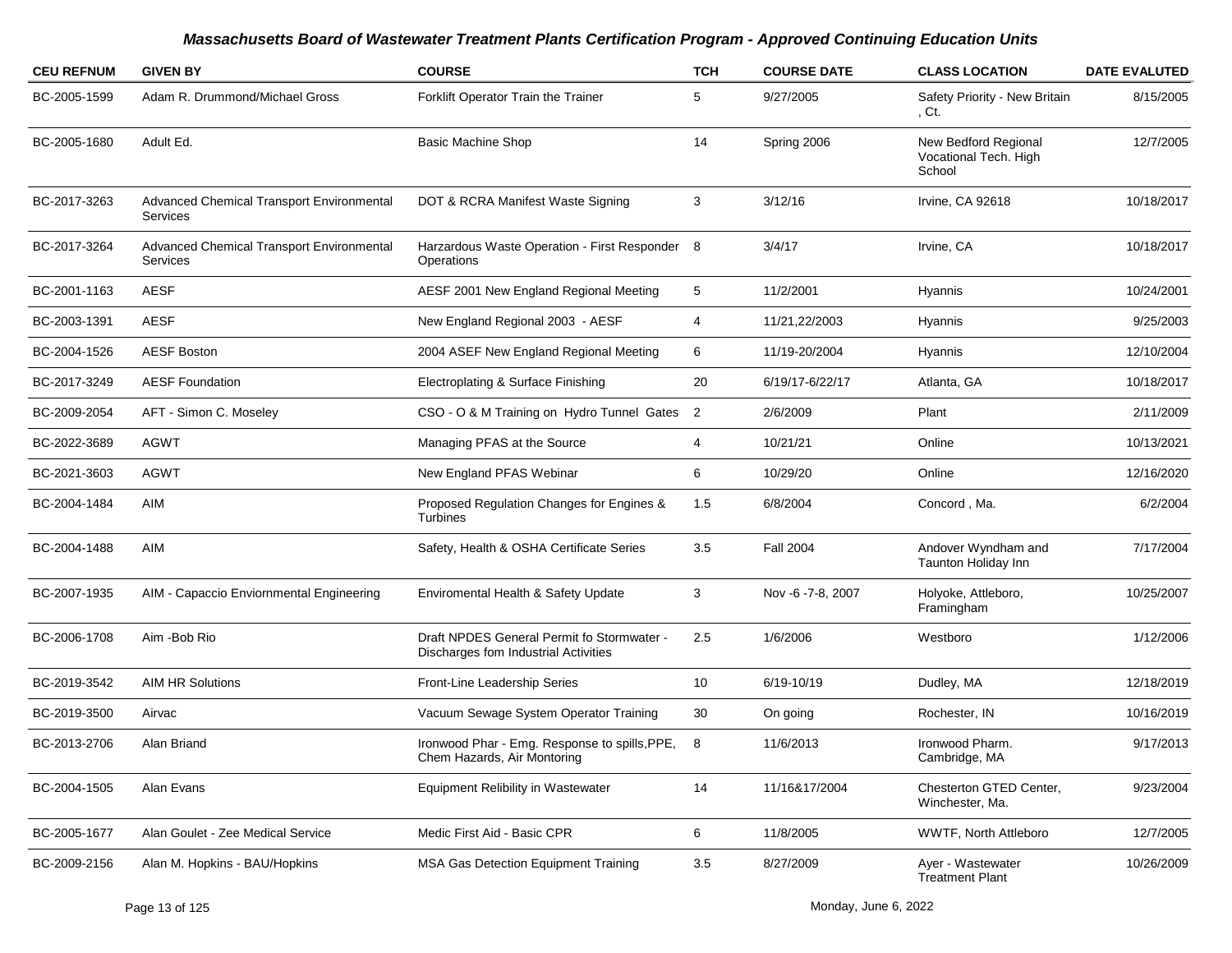| <b>CEU REFNUM</b> | <b>GIVEN BY</b>                                                              | <b>COURSE</b>                                                 | <b>TCH</b>     | <b>COURSE DATE</b>       | <b>CLASS LOCATION</b>                        | <b>DATE EVALUTED</b> |
|-------------------|------------------------------------------------------------------------------|---------------------------------------------------------------|----------------|--------------------------|----------------------------------------------|----------------------|
| BC-2014-2812      | Alden, Mass DEP, Mass CEC                                                    | <b>Hydropower Screening Tool</b>                              | $\overline{2}$ | 6/25/2014                | Alden Research Labs,<br>Holden, MA.          | 6/20/2014            |
| BC-2003-1382      | Alex Karafilidis, Thermo Electron Corp.                                      | pH Training Seminar                                           | $\overline{1}$ | Open                     | On Site                                      | 6/3/2003             |
| BC-2002-1268      | Alfred R. Cotham Jr.- Certified Powered<br><b>Industrial Truck Trainer</b>   | <b>Powered Industrial Trucks</b>                              | 3              | 6/1/2002-9/1/2002        | Dighton Power                                | 8/28/2002            |
| BC-2005-1582      | Allen-Bradley - CCPS43                                                       | SLC 500 System Maintaining &<br>Troubleshooting               | 20             | 2/15-18/2005             | <b>Rockwell Automation -</b><br>Marlboro Ma. | 4/26/2005            |
| BC-2004-1494      | <b>AllMax Professional Solutions</b>                                         | Operaator 10 Operations Software Training                     | 12             | Scheduled by request     | <b>Clients Facility</b>                      | 8/24/2004            |
| BC-2004-1495      | <b>AllMax Professional Solutions</b>                                         | Operator 10 Maintenance Software<br>WorkShop/Training         | 6              | Scheduled by Request     | <b>TBA</b>                                   | 8/24/2004            |
| BC-2004-1493      | AllMax Professional Solutions, Inc.                                          | Operator 10 Operation Software Workshop                       | 6              | 11/16/2004               | Albany N.Y.                                  | 8/24/2004            |
| BC-2015-2890      | Allone Health and MIIA Rewards -<br>Massachusetts Interlocal Insurance Asso. | <b>Back Injury Prevention Class</b>                           | -1             | 10/15/2014               | <b>Falmouth Gus Canty Rec</b><br>Center      | 4/28/2015            |
| BC-2005-1542      | Altivia Corp                                                                 | Product & Safety Training VX-456                              | 3              | 2/16/2005                | Easthampton WWTF                             | 2/16/2005            |
| BC-2013-2695      | <b>AMEC - Training Staff</b>                                                 | <b>AMEC Training Services</b>                                 | As Assign      | TBA                      | TBA                                          | 9/5/2013             |
| BC-2010-2296      | <b>AMEC Earth and Environmental</b>                                          | Environmental, Health and Safety Update                       | 4              | Spring and Fall westford | TBA                                          | 12/30/2010           |
| BC-2011-2365      | American Ground Water Trust                                                  | Geothermal Forum                                              | 3              | 4/19/2011                | Holiday in Boxborough, MA                    | 4/6/2011             |
| BC-2009-2153      | American Management Asso. - Flex study.<br>Com                               | How to Manage Conflict in the Organization                    | 10             | 2009                     | GLSD                                         | 10/19/2009           |
| BC-2021-3578      | American Water College                                                       | Wastewater Treatment Exam Review - Grade 3 30                 |                | On going                 | Online                                       | 8/12/2020            |
| BC-2015-2937      | AMI Mutual Insurance Company                                                 | Fork Lift Train the trainer                                   | 3.5            | July 21, 2015            | Marlboro                                     | 9/9/2015             |
| BC-2013-2692      | Amy L. Wallace                                                               | Safety Training for DPW Division                              | $\overline{2}$ | 3/14/2013                | <b>Gus Canty Community</b><br>Center         | 8/21/2013            |
| BC-2016-3106      | <b>Analog Devices</b>                                                        | AED & CPR                                                     | 3              | TBD                      | Wilmington, MA                               | 12/14/2016           |
| BC-2016-3105      | Analog Devices                                                               | <b>Aerial Lift</b>                                            | 0.5            | TBD                      | Wilmington, MA                               | 12/14/2016           |
| BC-2017-3258      | Analog Devices                                                               | Analog Devices System Training (0101)                         | 2              | TBD                      | Wilmington, MA                               | 10/18/2017           |
| BC-2017-3259      | Analog Devices                                                               | Analog Devices System Training (0105)                         | 3              | TBD                      | Wilmington, MA                               | 10/18/2017           |
| BC-2017-3261      | Analog Devices                                                               | Analog Devices System Training (Building)                     | $\overline{2}$ | TBD                      | Wilmington, MA                               | 10/18/2017           |
| BC-2017-3260      | Analog Devices                                                               | Analog Devices System Training (Devices &<br>Instrumentation) | 3              | TBD                      | Wilmington, MA                               | 10/18/2017           |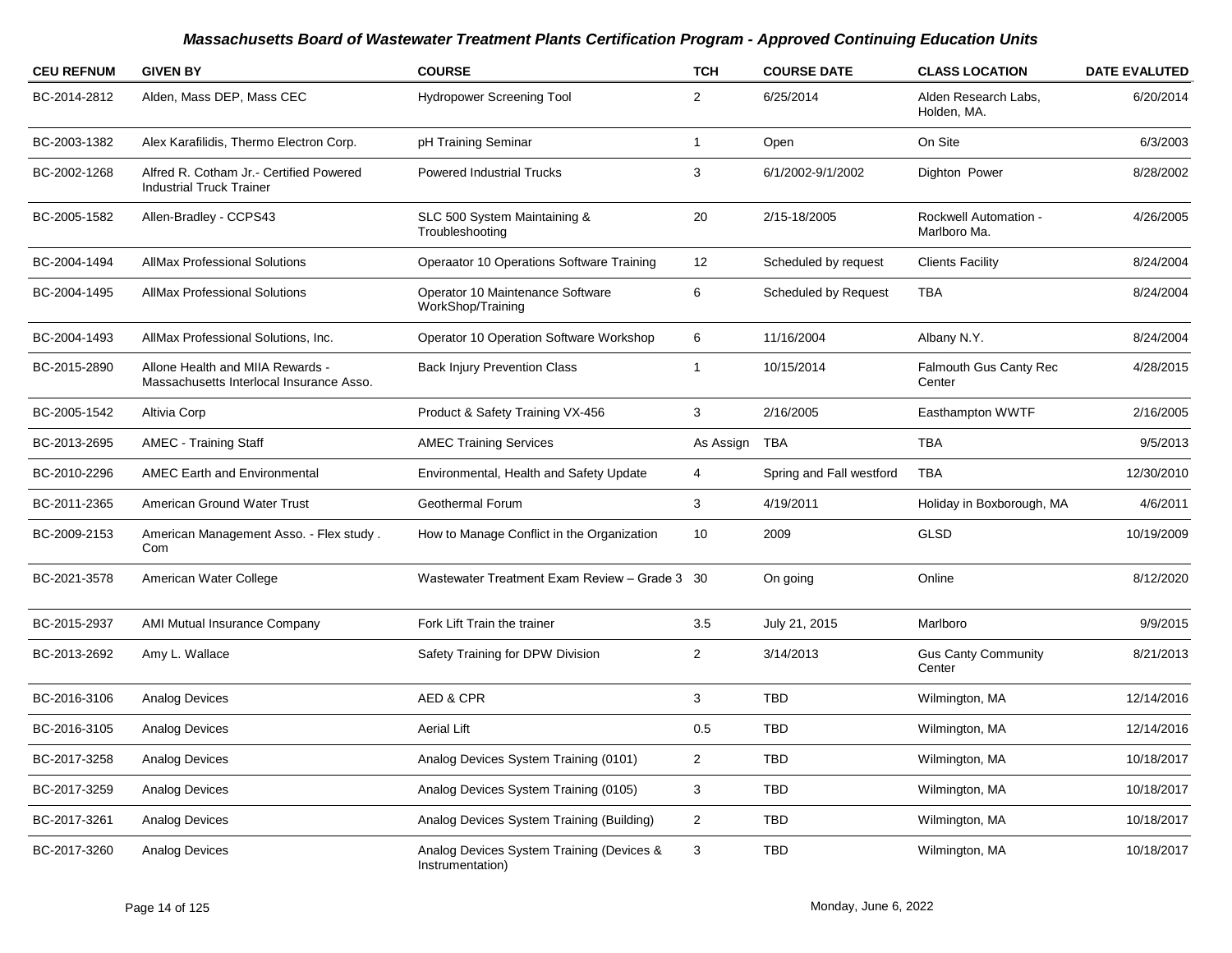| <b>CEU REFNUM</b> | <b>GIVEN BY</b>                           | <b>COURSE</b>                                                       | <b>TCH</b>     | <b>COURSE DATE</b> | <b>CLASS LOCATION</b>                    | <b>DATE EVALUTED</b> |
|-------------------|-------------------------------------------|---------------------------------------------------------------------|----------------|--------------------|------------------------------------------|----------------------|
| BC-2016-3112      | <b>Analog Devices</b>                     | Chemical Spill Cleanup                                              | 0.5            | <b>TBD</b>         | Wilmington, MA                           | 12/14/2016           |
| BC-2016-3113      | <b>Analog Devices</b>                     | <b>Confined Space Entry</b>                                         | 0.5            | TBD                | Wilmington, MA                           | 12/14/2016           |
| BC-2016-3107      | <b>Analog Devices</b>                     | <b>Fall Protection</b>                                              | 0.5            | <b>TBD</b>         | Wilmington, MA                           | 12/14/2016           |
| BC-2016-3114      | <b>Analog Devices</b>                     | Fire Extinguisher Training                                          | 0.5            | <b>TBD</b>         | Wilmington, MA                           | 12/14/2016           |
| BC-2016-3115      | <b>Analog Devices</b>                     | <b>Hearing Conservation</b>                                         | 0.5            | <b>TBD</b>         | Wilmington, MA                           | 12/14/2016           |
| BC-2016-3108      | <b>Analog Devices</b>                     | Lockout/Tagout                                                      | 0.5            | <b>TBD</b>         | Wilmington, MA                           | 12/14/2016           |
| BC-2016-3109      | <b>Analog Devices</b>                     | Personal Protective Equipment                                       | 0.5            | <b>TBD</b>         | Wilmington, MA                           | 12/14/2016           |
| BC-2016-3110      | <b>Analog Devices</b>                     | Powered Industrial Truck Training                                   | 0.5            | <b>TBD</b>         | Wilmington, MA                           | 12/14/2016           |
| BC-2016-3111      | <b>Analog Devices</b>                     | <b>Respirator Training</b>                                          | $\mathbf{1}$   | <b>TBD</b>         | Wilmington, MA                           | 12/14/2016           |
| BC-2005-1557      | Andrew Jarosik - Rockwell Automation      | SLC 500 Advanced Programming                                        | 20             | 3/8-11/2005        | Marlboro, Ma.                            | 3/28/2005            |
| BC-2007-1917      | Andy Fish                                 | <b>Lab Certification Class</b>                                      | 6              | 3/12/2007          | Palmer WPCF                              | 9/12/2007            |
| BC-2005-1605      | Andy Soos/ Gregory Beck                   | 8-Hour HAZWOPER Refresher Training<br>Course - Parsons              | 8              | 2/10/2004          | Parsons -100 Summer St.<br><b>Boston</b> | 8/30/2005            |
| BC-2003-1376      | Anne Reiter, Jim Anthony, Leigh Martin    | 2002 Facility In-House Monthly Safety Training                      | 2.5            | 2002               | Total Energy Plant - On Site             | 5/28/2003            |
| BC-2005-1561      | Anthony Bruzzese                          | Lubrizol in House Safety Training and Online<br>Training            | 20             | Various            | Lubrizol                                 | 4/7/2005             |
| BC-2003-1439      | Anthony Olivadesa                         | Lockout/Tagout                                                      | 1.5            | <b>TBA</b>         | TBA                                      | 11/18/2003           |
| BC-2005-1630      | Applied Industrial Tech/ Loctite Training | Locitte Pump Rebuild and Maintenance<br>Workshop                    | 6.5            | 10/12/2005         | Holiday Inn, Worcester                   | 10/3/2005            |
| BC-2002-1210      | Applied Water Management, INC             | General Electrical & Lockout/Tagout Training<br>Course              | 4              | Various            | Various                                  | 4/2/2002             |
| BC-2008-1949      | Aqua Point - Chuck Resevick               | Aquapoint - Technical Seminar - Bioclere                            | 3.5            | 2/26/2008          | Holiday Inn Bay St.,<br>Taunton, Ma      | 2/6/2008             |
| BC-2014-2797      | Aqua-Aerobic Systems, Inc.                | Nutrient Removal: Achieving Low Nitrogen and<br>Phosphorus Effluent | 5              | June 3, 2014       | Brockton, Ma.                            | 4/22/2014            |
| BC-2017-3185      | Aqua-Aerobics                             | Innovative Technologies Seminar                                     | 6              | 4/19/17            | Middleborough, MA                        | 4/12/2017            |
| BC-2017-3189      | Aqua-Aerobics Rep.                        | <b>SBR Equipment</b>                                                | $\overline{2}$ | 6/8/16             | Falmouth, MA WWTF                        | 4/12/2017            |
| BC-2013-2689      | Aram Varjabedian                          | The Globally Harmonized System (GHS)                                | $\mathbf{1}$   | 8/21/2013          | <b>Brockton AWRF</b>                     | 8/21/2013            |
| BC-2013-2732      | Arcadis/Len Sekuler                       | SAP Plant Maintenance Training                                      | $\mathbf{1}$   | 10/3/2013          | <b>MDC Training Center</b>               | 10/22/2013           |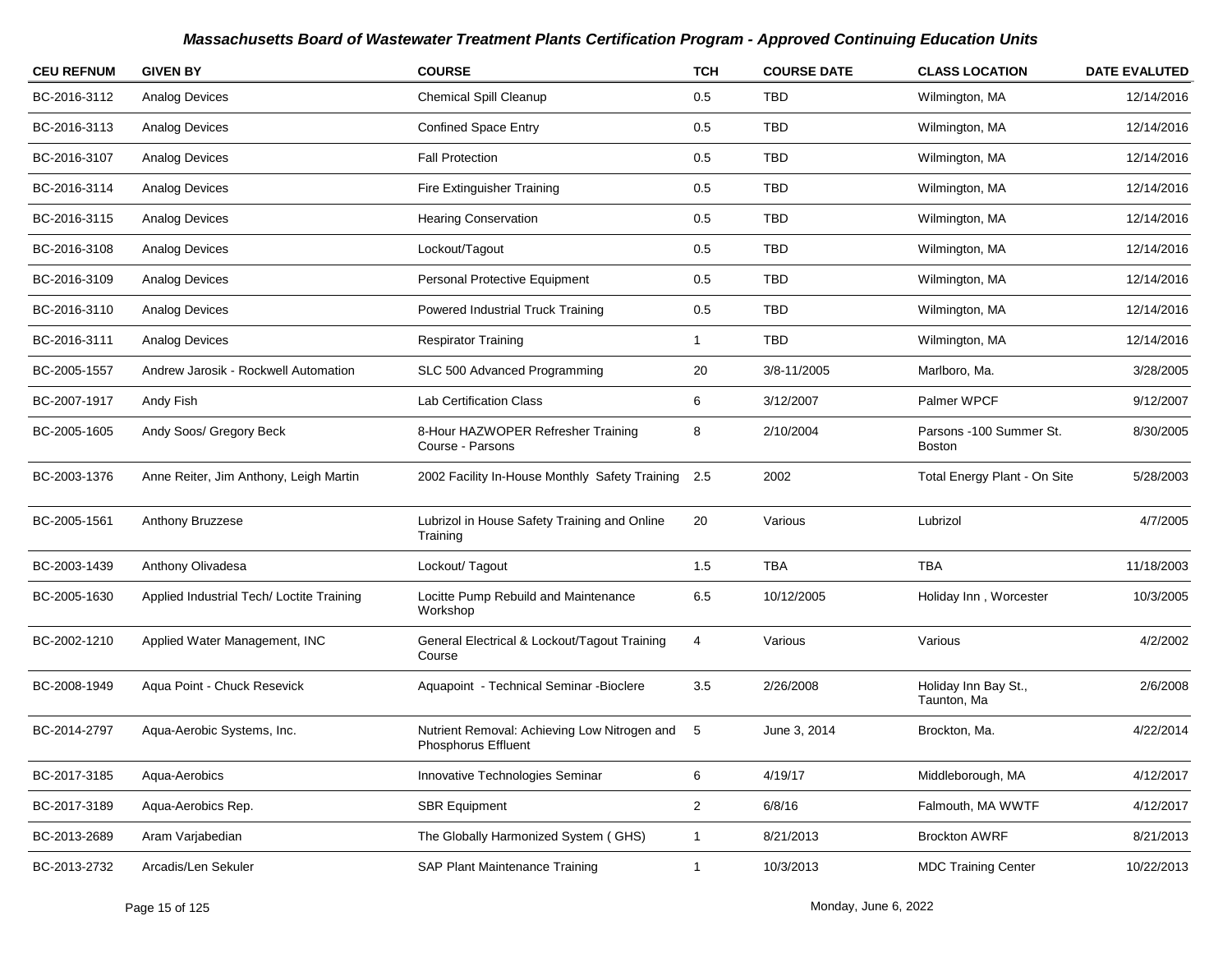| <b>CEU REFNUM</b> | <b>GIVEN BY</b>                                         | <b>COURSE</b>                                                         | <b>TCH</b>     | <b>COURSE DATE</b>     | <b>CLASS LOCATION</b>                              | <b>DATE EVALUTED</b> |
|-------------------|---------------------------------------------------------|-----------------------------------------------------------------------|----------------|------------------------|----------------------------------------------------|----------------------|
| BC-2001-1137      | Arther D. Little                                        | <b>Textron EHS Auditing</b>                                           | 8              | 7/11-12/2001           | Schaumburg, IL                                     | 10/16/2001           |
| BC-2016-3077      | Arthur Cunningham, Capaccio                             | Something New from Something Old                                      | 2.5            | <b>TBD</b>             | TBD                                                | 8/17/2016            |
| BC-2006-1721      | <b>Arthur LaPort</b>                                    | <b>Confined Space Entry</b>                                           | 5              | <b>TBA</b>             | Various Locations                                  | 3/2/2006             |
| BC-2009-2113      | Arthur Laporte                                          | Right to Know Law M.G.L. 111F                                         | 3              | <b>Various Dates</b>   | Various Locations                                  | 8/5/2009             |
| BC-2008-2035      | <b>ASCE</b>                                             | Pumping System Design for Civil Enginers                              | 14             | 8/7-8/2008             | Manchester, NH                                     | 12/15/2008           |
| BC-2009-2076      | <b>Ashland Distribution</b>                             | 2009 RCRA/DOT Environmental Waste<br><b>Management Seminar</b>        | 6              | 3/1/2009               | Marlborough, MA                                    | 4/2/2009             |
| BC-2015-2957      | <b>Association of Energy Engineers</b>                  | Fundamentals of Measurment & Verification:<br>Applying the IPMVP      | 20             | 11/4-6, 2015           | <b>Boston</b>                                      | 9/9/2015             |
| BC-2011-2446      | <b>ATC Associates</b>                                   | Asbestos Inspector Annual Refresher Training                          | 2              | 4/25/2011              | Institute for Env. Education,                      | 11/15/2011           |
| BC-2016-3125      | ATC Group Associates, LLC                               | HAZWOPER - 8 hour refresher                                           | 8              | $11/22/16$ and ongoing | ATC and additional sites at<br>later dates         | 12/14/2016           |
| BC-2006-1827      | Attleboro Foreman's Club                                | Selecting an Alternative to TCE                                       | $\overline{2}$ | 11/15/2006             | Plainville, MA.                                    | 11/2/2006            |
| BC-2002-1235      | <b>Autodesk Product Training</b>                        | Auto CAD 200i Fundamentals                                            | 18             | $3/11 - 14/01$         | Digital Control Systems,<br>Stoughton, MA.         | 5/23/2002            |
| BC-2002-1278      | AWMA/EBI                                                | Air and Waste Management Asso.                                        | 5              | 10/22/2002             | Holiday Inn Worcester, Ma                          | 10/16/2002           |
| BC-2013-2718      | <b>AWPT/Gary Riley Sr. Instructor</b>                   | Aerial Work Platform Training/Powered Access<br>Licensed-Registration | 5              | 7/2013                 | Devens Ma.                                         | 10/2/2013            |
| BC-2009-2127      | Barclay                                                 | Practical Aspects of Boiler and Cooling Tower<br>Chemistry            | $\overline{7}$ | 8/19/2009              | <b>U-Mass Amherst Central</b><br>Heating           | 9/15/2009            |
| BC-2011-2393      | Barclay Edward L. Niemczura                             | Practical Aspects of Boiler and Cooling Tower<br>Chemistry            | 5              | 7/12/2011              | U. Mass Amherst                                    | 6/29/2011            |
| BC-2013-2717      | Barnstable County Department of Health &<br>Environment | <b>GHS Classroom Training</b>                                         | $\overline{2}$ | 9/6/2013               | Barnstable<br>County/Harborview<br>Conference Room | 10/2/2013            |
| BC-2014-2796      | Barnstable County Dept. of Health &<br>Environment      | Right-to- Know & GHS Refresher                                        | 1.5            | 3/14/2014              | <b>Gus Canty Community</b><br>Center               | 4/14/2014            |
| BC-2012-2489      | Barnstable County Dept. of Health and<br>Environment    | Safety Training for DPW Division                                      | $\overline{2}$ | 3/14/2012              | <b>Gus Canty Community</b><br>Center, Falmouth     | 3/20/2012            |
| BC-2014-2805      | Barnstable County Fire & Rescue                         | <b>Confined Space Emergencies</b>                                     | 3              | 5/7/2014               | Town of Falmouth                                   | 6/5/2014             |
| BC-2010-2218      | Barnstable County Fire Training Academy                 | Confined Space Awareness/ Operations Level                            | 8              | 3/18/2010 & 3/34/2010  | <b>Falmouth Wastewater</b>                         | 4/21/2010            |
| BC-2012-2525      | Barnstable County Health Dept                           | <b>Hazardous Materials Awareness</b>                                  | 2.5            | 2/14/2012              | Dennis Police Department                           | 7/30/2012            |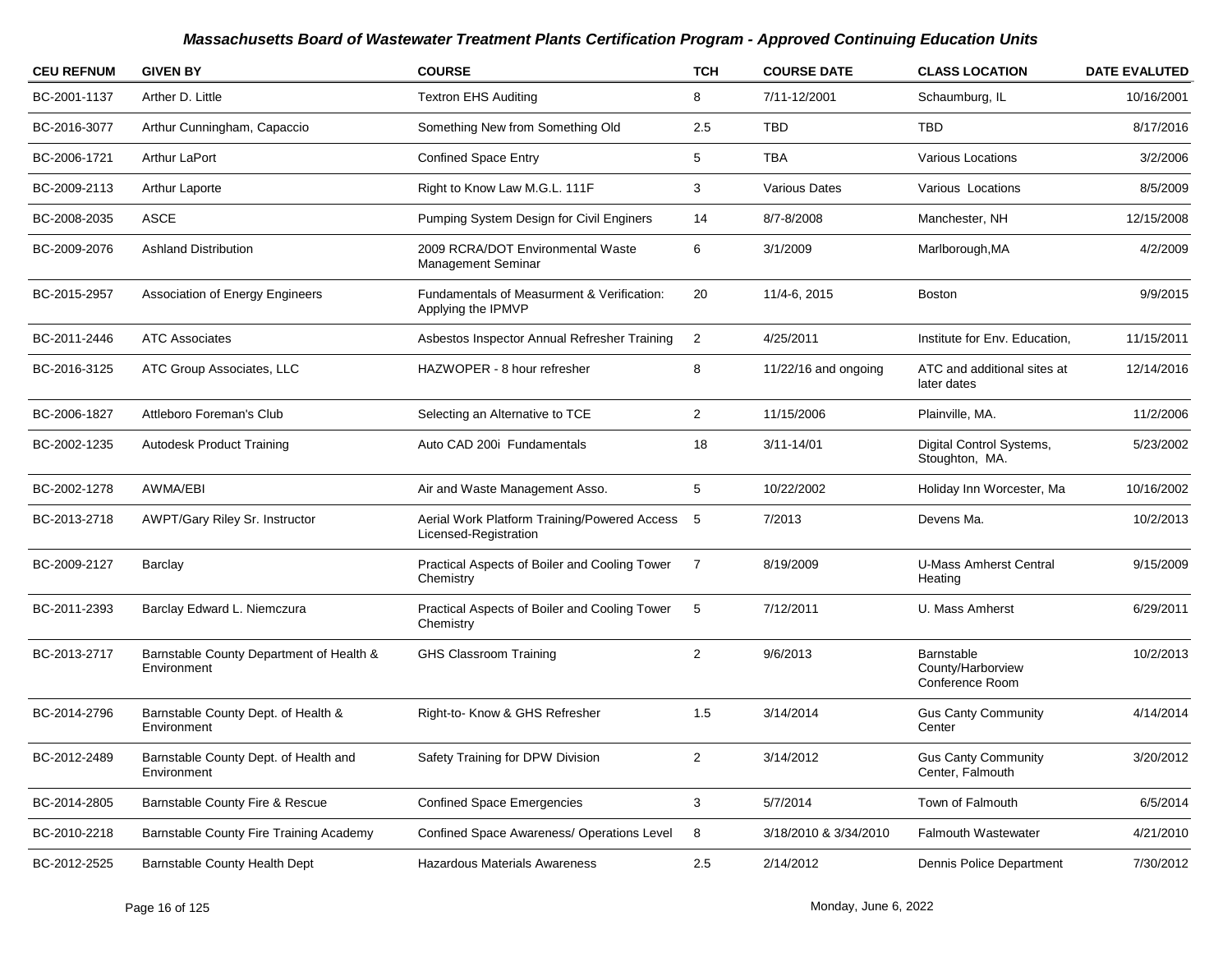| <b>CEU REFNUM</b> | <b>GIVEN BY</b>                                              | <b>COURSE</b>                                              | <b>TCH</b>     | <b>COURSE DATE</b> | <b>CLASS LOCATION</b>       | <b>DATE EVALUTED</b> |
|-------------------|--------------------------------------------------------------|------------------------------------------------------------|----------------|--------------------|-----------------------------|----------------------|
| BC-2009-2041      | <b>Barry Farmer -ESTC</b>                                    | <b>Blood Born Pathogens</b>                                | $\mathbf{1}$   | <b>TBA</b>         | <b>TBA</b>                  | 1/23/2009            |
| BC-2003-1368      | Bay State Gas                                                | Safe Excavation Near Gas Lines                             | $\overline{2}$ | 4/15,16/2003       | Franklin/Halifax            | 4/23/2003            |
| BC-2017-3205      | <b>Bay State Roads</b>                                       | Safety - Public Works Academy                              | 20             | 3/28/17-5/2/17     | Taunton, MA                 | 6/15/2017            |
| BC-2007-1878      | Bay State Roads Program - Dr. Rockie Blunt                   | Solving Problems and Making Tough Decisions 5              |                | 2/21/2007          | <b>Hotel Northampton</b>    | 4/4/2007             |
| BC-2019-3454      | <b>Baystate Roads</b>                                        | Baystate Roads Safety Training Program                     | AW             | On going           | Various                     | 4/17/2019            |
| BC-2018-3376      | <b>Baystate Roads</b>                                        | <b>Confined Space</b>                                      | 6              | Ongoing            | Various                     | 8/16/2018            |
| BC-2018-3378      | <b>Baystate Roads</b>                                        | <b>First Aid</b>                                           | 4              | Ongoing            | Various                     | 8/16/2018            |
| BC-2018-3375      | <b>Baystate Roads</b>                                        | OSHA - 10hour                                              | 10             | Ongoing            | Various                     | 8/16/2018            |
| BC-2015-2972      | <b>Baystate Roads</b>                                        | Succeding as a Foreman I                                   | 6              | 8/19/2014          | Northampton                 | 10/2/2015            |
| BC-2015-2973      | <b>Baystate Roads</b>                                        | Succeeding as a Foreman: Putting Theory into<br>Action     | 6              | 4/10/14            | Lenox, MA                   | 10/2/2015            |
| BC-2018-3374      | <b>Baystate Roads</b>                                        | Trenching & Excavating                                     | 6              | Ongoing            | Various                     | 8/16/2018            |
| BC-2018-3377      | <b>Baystate Roads</b>                                        | Work Zone Safety                                           | 2.5            | Ongoing            | Various                     | 8/16/2018            |
| BC-2015-2971      | Baystate Roads Program                                       | Succeding as a Foreman                                     | 6              | 5/19/2015          | Northhampton                | 10/2/2015            |
| BC-2002-1293      | Baystate Roads Program                                       | Turning Problems Into Solutions                            | 5              | 12/17/2002         | Northampton                 | 12/24/2002           |
| BC-2019-3506      | <b>BCEPD</b>                                                 | OSHA Hazard Communication & GHS<br>Refresher               | $\overline{2}$ | 5/31/19            | Barnstable, MA              | 10/16/2019           |
| BC-2019-3507      | <b>BCPHN</b>                                                 | <b>Bloodborne Pathogens</b>                                | $\mathbf{1}$   | 5/31/19            | Barnstable, MA              | 10/16/2019           |
| BC-2019-3427      | Benjamin Johnson, DURR                                       | Regenerative Thermal Oxidizer Operations<br>Training       | 3.5            | 1/10/19 & 1/16/19  | Millbury, MA                | 2/20/2019            |
| BC-2011-2363      | Berkshire County Boards of Health Association<br>& S. Nelson | Jet Bat Process                                            | $\overline{2}$ | <b>TBA</b>         | <b>TBA</b>                  | 4/5/2011             |
| BC-2005-1585      | BETA Group, Inc.                                             | Tisbury Plant Start-up / Equipment Training                | 20             | 2005               | On Site                     | 6/21/2005            |
| BC-2007-1938      | Beth Murphy Theresa Almeida                                  | Compliance Maping Workshop                                 | $\overline{2}$ | 11/15/2007         | on site                     | 12/6/2007            |
| BC-2002-1246      | BetzDearborn                                                 | Legionella Symposium                                       | 5              | 4/3/2002           | Hartford, CT.               | 5/30/2002            |
| BC-2009-2039      | <b>Bianchi Consulting</b>                                    | <b>Blood Borne Pathogens</b>                               | 3              | On-Demand          | <b>CMSC - West Boylston</b> | 1/15/2009            |
| BC-2002-1257      | <b>Bill Anderson</b>                                         | <b>High Voltage Electrical Safety</b>                      | 14             | 7/10,11/2002       | Boston                      | 6/27/2002            |
| BC-2015-2864      | Bill Dees of David H. Paul Inc.                              | Operation Control Monitoring, Maintenance of<br>RO Systems | 16             | TBA                | TBA                         | 1/13/2014            |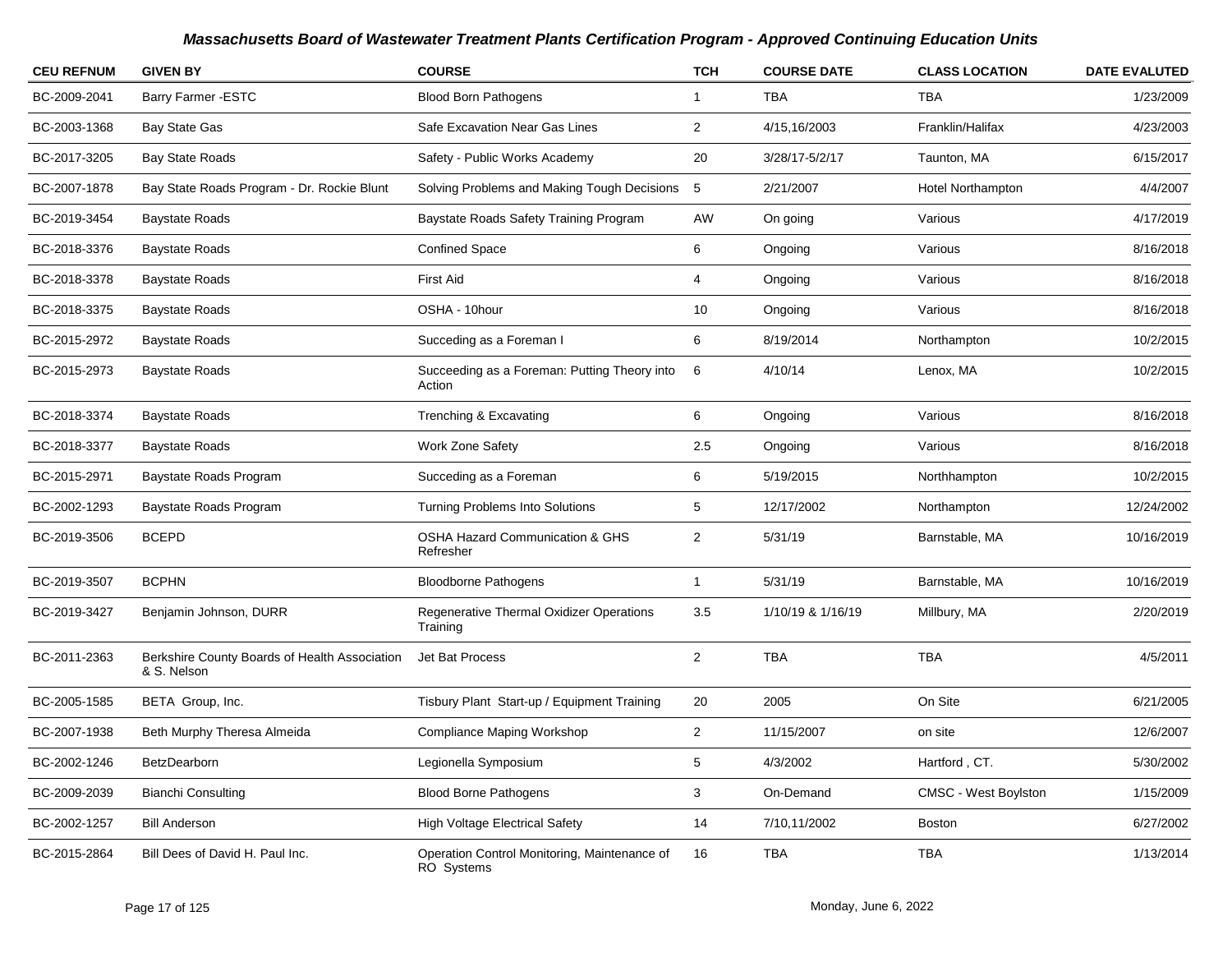| <b>CEU REFNUM</b> | <b>GIVEN BY</b>                   | <b>COURSE</b>                                                          | TCH            | <b>COURSE DATE</b>                        | <b>CLASS LOCATION</b>                               | <b>DATE EVALUTED</b> |
|-------------------|-----------------------------------|------------------------------------------------------------------------|----------------|-------------------------------------------|-----------------------------------------------------|----------------------|
| BC-2011-2352      | <b>Bill Hover</b>                 | Back Injury and Fall Prevention                                        | 1.25           | 3/4/2011                                  | <b>Falmouth Recreation Center</b>                   | 3/15/2011            |
| BC-2002-1197      | Bill Salch - Ozonia North America | Ozonation                                                              | 6              | 1/10/2002                                 | Yarmouth S.T.F.                                     | 2/20/2002            |
| BC-2011-2385      | <b>Bio-Microbics</b>              | Fast Service Provider Training for Title 5<br>Installations            | 3,5            | 6/29/2011                                 | Millbury Richard Alden<br><b>Training Center</b>    | 5/24/2011            |
| BC-2009-2056      | Bio-Microbics - James A. Bell     | Fast Service Provider Training for Title 5<br>Installations            | 3              | 3/10/2009                                 | <b>Sheration Braintree</b>                          | 2/27/2009            |
| BC-2010-2221      | Bioscience, Inc.                  | The Biological Process of Wastewater<br>Treatment                      | 2.5            | <b>TBA</b>                                | New Stream, Attleboro                               | 5/11/2010            |
| BC-2021-3590      | Black & Veatch                    | Screening and Grit Removal                                             | 1              | 9/16/20                                   | Online                                              | 10/14/2020           |
| BC-2013-2603      | Blake Johnston, Orenco Systems    | Septic System Longevity - Orenco Filters,<br>Pumps and Controls        | $\overline{2}$ | 3/18/2013                                 | Lee Board of Health                                 | 3/28/2013            |
| BC-2017-3295      | <b>Blount Fine Foods</b>          | Annual Safety Trainign                                                 | $\overline{2}$ | 6/28-6/29/17 & 7/5-7/6/17  Fall River, MA |                                                     | 2/14/2018            |
| BC-2018-3391      | <b>Blueleaf Incorporated</b>      | Phosphorus Reduction Facility Training<br>(Clinton)                    | 20             | <b>TBD</b>                                | Clinton, MA                                         | 10/18/2018           |
| BC-2007-1894      | Bob Arruda, Veolia Water          | Power Utility Vehicle Training                                         | 1              | 4/10/2007                                 | New Bedford WWTP                                    | 5/23/2007            |
| BC-2010-2226      | <b>Bob Birkenhead</b>             | PPE, Good House Keeping, Asbestos                                      | -1             | 2/10/2010                                 | Plymouth Wastewater<br><b>Treatment Plant</b>       | 2/18/2010            |
| BC-2009-2038      | <b>Bob Dicarlo</b>                | Right to Know /MSDS                                                    | 1.5            | 11/10/2008                                | Michal e. Smith Middle<br>School, South hadley      | 1/15/2009            |
| BC-2012-2465      | Bob Matthews, Royal Purple LTD    | <b>Reliability Centered Rotating Equipment</b><br>Solutions            | 6              | May 16, 2012                              | <b>NE Fertilizer Quincy</b>                         | 1/25/2012            |
| BC-2011-2384      | Bob Moody, E.J. Prescott          | Basic Safety for Water/Wastewater Operators                            | 6              | June 2, 2011                              | <b>Amherst Wastewater</b><br><b>Treatment Plant</b> | 5/23/2011            |
| BC-2013-2650      | <b>Bob Napolitano</b>             | 2012 Site Specific Spill Response Training -<br><b>Astro Chemicals</b> | 6              | 10/5/2013                                 | <b>Astro Chemicals</b>                              | 6/18/2013            |
| BC-2016-3004      | Bob Napolitano                    | Hazardous Materials Site Response Refresher 4<br>Training              |                | 2/5/14                                    | Springfield, MA                                     | 10/26/2015           |
| BC-2013-2649      | Bob Napolitano                    | <b>Hazardous Waste Training</b>                                        | $\mathbf{1}$   | 1/4/2013                                  | Astro Chemicals                                     | 6/18/2013            |
| BC-2010-2286      | <b>Bob Rusczek</b>                | <b>Electrical Safety Training</b>                                      | $\overline{2}$ | 12/2,10,12/2010                           | Friendly Ice Cream Corp                             | 12/6/2010            |
| BC-2009-2169      | <b>Bob Rusczek</b>                | Friendly Ice Cream Corp - Emergency Plan<br>Training                   | $\overline{a}$ | <b>TBA</b>                                | Friendly Ice Cream                                  | 11/16/2009           |
| BC-2010-2206      | <b>Bob Rusczek</b>                | Hazardous Materials Air Monitoring                                     |                | 3/2010                                    | Friendly Ice Cream                                  | 3/9/2010             |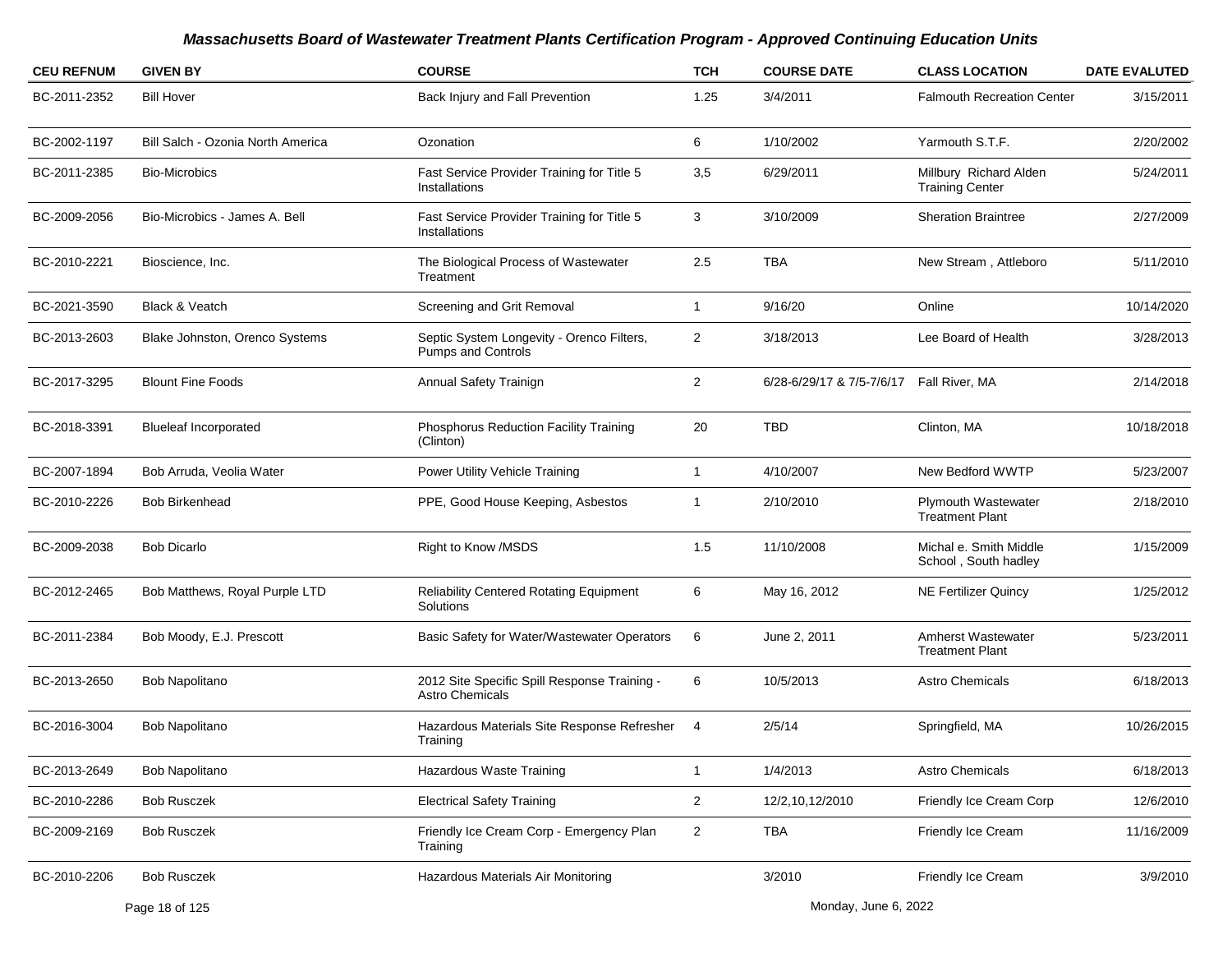| <b>CEU REFNUM</b> | <b>GIVEN BY</b>                              | <b>COURSE</b>                                                                     | <b>TCH</b>              | <b>COURSE DATE</b> | <b>CLASS LOCATION</b>             | <b>DATE EVALUTED</b> |
|-------------------|----------------------------------------------|-----------------------------------------------------------------------------------|-------------------------|--------------------|-----------------------------------|----------------------|
| BC-2010-2213      | <b>Bob Rusczek</b>                           | <b>Hazmat Decontamination</b>                                                     | $\overline{2}$          | 3/31 & 4/7/ 2010   | Friendly Ice Cream                | 3/30/2010            |
| BC-2010-2196      | <b>Bob Rusczek</b>                           | Hazmat Response / Personal Protective<br>Equipment                                | $\overline{\mathbf{c}}$ | 2/3 and 10/2010    | Friendly Ice Cream -<br>Wilbraham | 2/8/2010             |
| BC-2009-2179      | <b>Bob Rusczek</b>                           | <b>Respirratory Potection</b>                                                     | $\overline{2}$          | 12/9 & 12/16       | Friendly Ice Cream                | 12/15/2009           |
| BC-2010-2209      | Bob Rusczek, Certified Safety & Health       | Hazmat Release Mitigation Friendly Ice Cream<br>Corporation                       | $\overline{2}$          | 3/17 & 24/2010     | Friendly Ice Cream                | 3/23/2010            |
| BC-2012-2495      | Bob Rusczek, Certified Safety & Health       | Friendly's Ice Cream - Emergency Response<br>Drill Training                       | $\mathbf{1}$            | 4/25-26/2012       | Friendly's Ice Cream              | 4/19/2012            |
| BC-2016-3035      | <b>Boston Safety Training</b>                | <b>Electrical Safety Qualified Worker</b><br>(OSHA/NFPA 70E)                      | 5                       | 6/1/15             | Online                            | 4/13/2016            |
| BC-2017-3241      | <b>Boston University</b>                     | <b>Boston University Safety Trainings</b>                                         | 10                      | Various            | Various                           | 10/18/2017           |
| BC-2013-2668      | <b>Boston Unversity</b>                      | Wasterwater & Title 5                                                             | 3                       | <b>TBA</b>         | On - Line                         | 7/16/2013            |
| BC-2008-1978      | <b>Brad Dimick</b>                           | The Hallmarks of Supervisory Success                                              | 4                       | 4/8                | Veolia Water - Brockton           | 5/8/2007             |
| BC-2005-1631      | Brad Dimick/ Veolia Water North America      | Coaching for Performance                                                          | 6                       | 10/18/2005         | Northeast                         | 10/3/2005            |
| BC-2009-2140      | <b>Brad Dimik</b>                            | Sluice Gates & Electric Operators                                                 | 4                       | 9/9/2009           | <b>Fall River</b>                 | 9/29/2009            |
| BC-2008-1967      | Brad Dimik - Veolia Training                 | The Principles & Qualities of Genuine<br>Leadership - Manager's Version           | 4                       | 2008               | Veolia Plants                     | 4/9/2008             |
| BC-2017-3145      | Brad Piesco, PHCC of Mass                    | Mass Plumbing - Session 9 Code                                                    | $\mathbf{2}$            | 11/4/16            | Marlborough, MA                   | 2/15/2017            |
| BC-2006-1817      | <b>Brenda Dexter</b>                         | Annual OSHA - Safety Training                                                     | $\overline{c}$          | 8/30/2006          | Watertown                         | 10/23/2006           |
| BC-2008-1953      | <b>Brenda Dexter</b>                         | Confined Space Entry Program                                                      | 3                       | 2/21/2008          | Watertown                         | 2/28/2008            |
| BC-2007-1900      | Brenda J. Dexter                             | Confined Space Entry Training & Practical                                         | 4                       | 2/27/2007          | Acusphere, Watertown              | 6/12/2007            |
| BC-2013-2573      | <b>Brian Gallant</b>                         | Anchor Group Training Program                                                     | As<br>Awarded           | <b>TBA</b>         | <b>TBA</b>                        | 1/7/2013             |
| BC-2001-1179      | <b>Brian Gallant</b>                         | <b>Contingency Management Associates Training</b><br>Program 1,2,3,4,5,6,7,8,9,10 |                         | Various            | Various                           | 12/10/2001           |
| BC-2016-3033      | <b>Brian Gallant</b>                         | OPA 90 Qualified Individual Program Refresher 11                                  |                         | 11/20-11/21/15     | Mass Maritime Academy             | 2/17/2016            |
| BC-2013-2625      | Brian Hagopian                               | Grade 4 Industrial Wastewater Training                                            | 24                      | <b>TBA</b>         | <b>TBA</b>                        | 5/8/2013             |
| BC-2016-3093      | Brian Hagopian, Clear Water Consulting, Inc. | Industrial Wastewater 10-Hour Refresher                                           | 10                      | Various            | Various                           | 10/19/2016           |
| BC-2005-1603      | Brian Hagopian, Fluid Solutions, Inc.        | Safe Chemical Handling when Servicing<br>Industrial pH Neutralization Systems     | 4                       | <b>TBA</b>         | <b>TBA</b>                        | 8/30/2005            |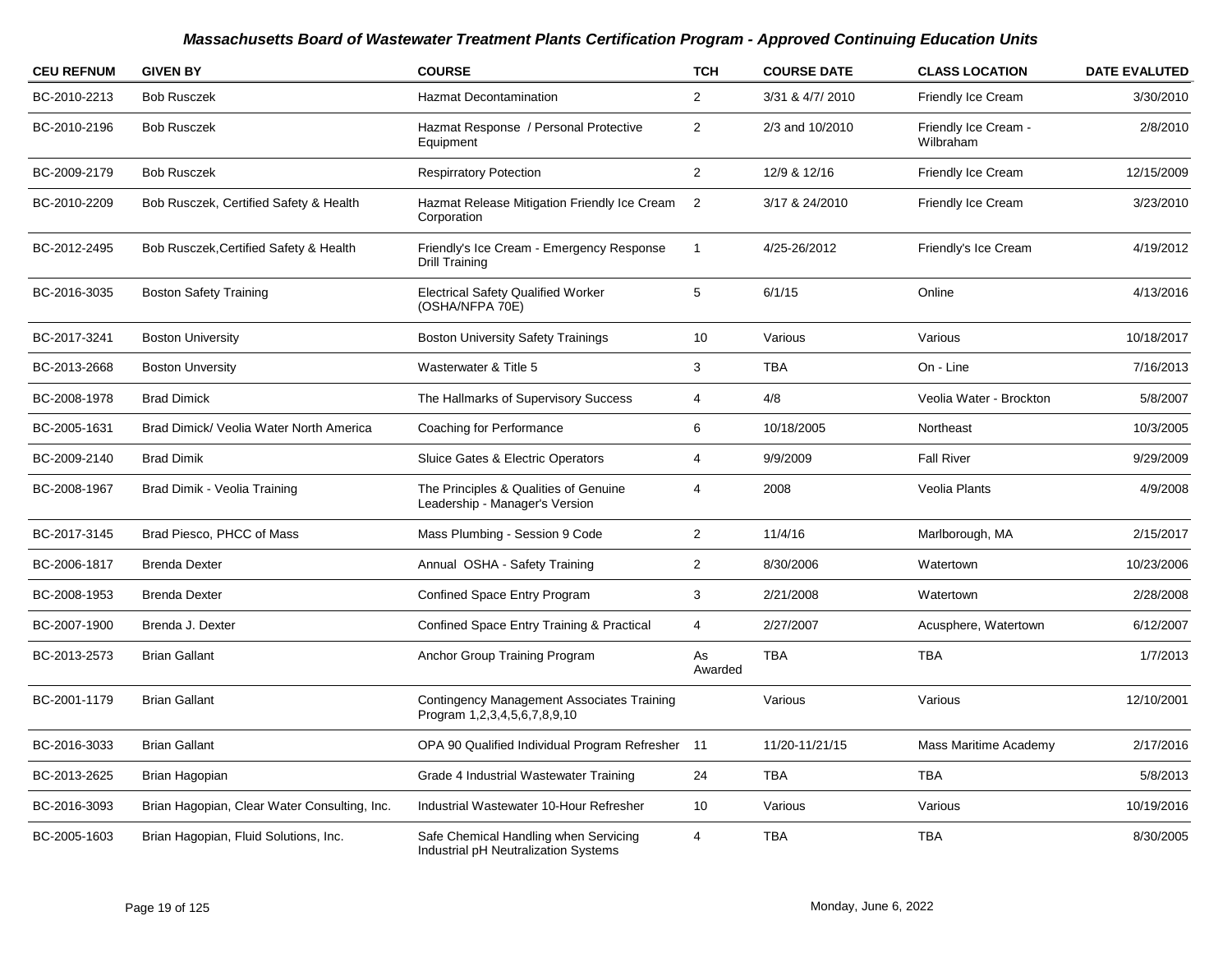| <b>CEU REFNUM</b> | <b>GIVEN BY</b>                        | <b>COURSE</b>                                                                         | <b>TCH</b>              | <b>COURSE DATE</b> | <b>CLASS LOCATION</b>                              | <b>DATE EVALUTED</b> |
|-------------------|----------------------------------------|---------------------------------------------------------------------------------------|-------------------------|--------------------|----------------------------------------------------|----------------------|
| BC-2009-2157      | Brian J. Gallant                       | Anchor Group Training                                                                 | As<br>Awarded           | <b>TBA</b>         | On-Site / MA Maritime<br>Academy                   | 10/28/2009           |
| BC-2015-2926      | <b>Brian Morrill</b>                   | Safety and Management of Hazardous<br>Materials Wastewater Operator Training Course   | 6                       | Various            | Various                                            | 9/9/2015             |
| BC-2017-3168      | <b>Bristol Community College</b>       | Civil Drafting & Design (CAD)                                                         | 20                      | <b>Fall 2016</b>   | Fall River, MA                                     | 4/12/2017            |
| BC-2010-2229      | <b>Bristol County Sheriff's Office</b> | Greater Attleboro Response                                                            | 4                       | 5/18/2010          | Sensata Technologies                               | 5/26/2010            |
| BC-2021-3593      | Brown & Caldwell                       | PFAS Topics (101, Sampling, Biosolids,<br>Transport)                                  | 1                       | Various            | Online                                             | 10/14/2020           |
| BC-2003-1418      | <b>Brown and Caldwell</b>              | <b>Activated Sludge Wastewater Treatment</b><br>Workshop                              | 15                      | July 15-16, 2003   | Applied Water MGT., 275<br>Martime St. Fall River  | 10/7/2003            |
| BC-2018-3415      | <b>Brown and Caldwell</b>              | <b>Wastewater Treatment Plant Operations</b><br>Training - Wilbraham Friendly's Plant | 4                       | 9/27/18            | Wilbraham, MA                                      | 12/12/2018           |
| BC-2014-2788      | <b>Brown and Calwell</b>               | <b>DEP's New Collection System Requirements</b>                                       | 2.5                     | 5/29/2014          | Marlboro                                           | 3/31/2014            |
| BC-2012-2551      | Brown Caldwell, Michacl Beattie        | Plant Up-grade 2012 - Start Up Taining.                                               | 8 Max                   | 6/12&14/2012       | Fairhaven WWTF                                     | 10/12/2012           |
| BC-2001-1186      | Bruce C. Correia                       | Hazardous Waste Training                                                              | $\overline{\mathbf{c}}$ |                    | <b>TAUNTON Municipal Light</b><br>Plant            | 1/3/2002             |
| BC-2012-2566      | Bruce C. Correia                       | Hazardous Waste/D.O.T.                                                                | $\overline{2}$          | On-going           | <b>Taunton Municipal Light</b>                     | 12/18/2012           |
| BC-2001-1162      | <b>Bruce Chapman</b>                   | <b>Basic Electricity for Plant Operators</b>                                          | 10                      | Open               | Open                                               | 10/23/2001           |
| BC-2006-1823      | Bruce M. Blades, CDM                   | SCADA - Process Control and Troubleshooting                                           | $\overline{7}$          | <b>TBA</b>         | Wareham WPCF                                       | 10/30/2006           |
| BC-2005-1704      | <b>Bruce Mast &amp; Associates</b>     | Stepping Up to Leadership                                                             | 10                      | 5/20/2004          | Webco Chjemical Corp.                              | 12/21/2005           |
| BC-2017-3215      | Burgess & Associates, Inc.             | <b>Confined Space Entry</b>                                                           | 8                       | May/June, 2016     | <b>Fall River WWTP</b>                             | 8/16/2017            |
| BC-2007-1864      | <b>Burt Process Equip</b>              | Instrumentation & Process Controls Training                                           | 6                       | TBA                | <b>Middlesex Community</b><br>College -Bedford, MA | 2/15/2007            |
| BC-2018-3373      | <b>Burt Process Equipment</b>          | Centrifugal and Positive Displacement Pump<br>Training                                | $\overline{7}$          | 9/27/18            | Hamden, CT                                         | 8/16/2018            |
| BC-2007-1866      | <b>Burt Process Equipment</b>          | PROCESS Pumps and Control Engineering<br>Maintenance                                  | 5.5                     | 6/14/2007          | Middlesex Community<br>College - Bedford, MA       | 2/26/2007            |
| BC-2007-1867      | <b>Burt Process Equipment</b>          | Understanding Instrumentation                                                         | 5                       | 10/6/2007          | Middlesex Commumity<br>College - Bedford, MA.      | 2/26/2007            |
| BC-2006-1806      | <b>Burt Process Equipment</b>          | Understanding pH Treatment Systems                                                    | 6                       | 10/17/2006         | Middlesex Community<br>College - Bedford, MA.      | 9/13/2006            |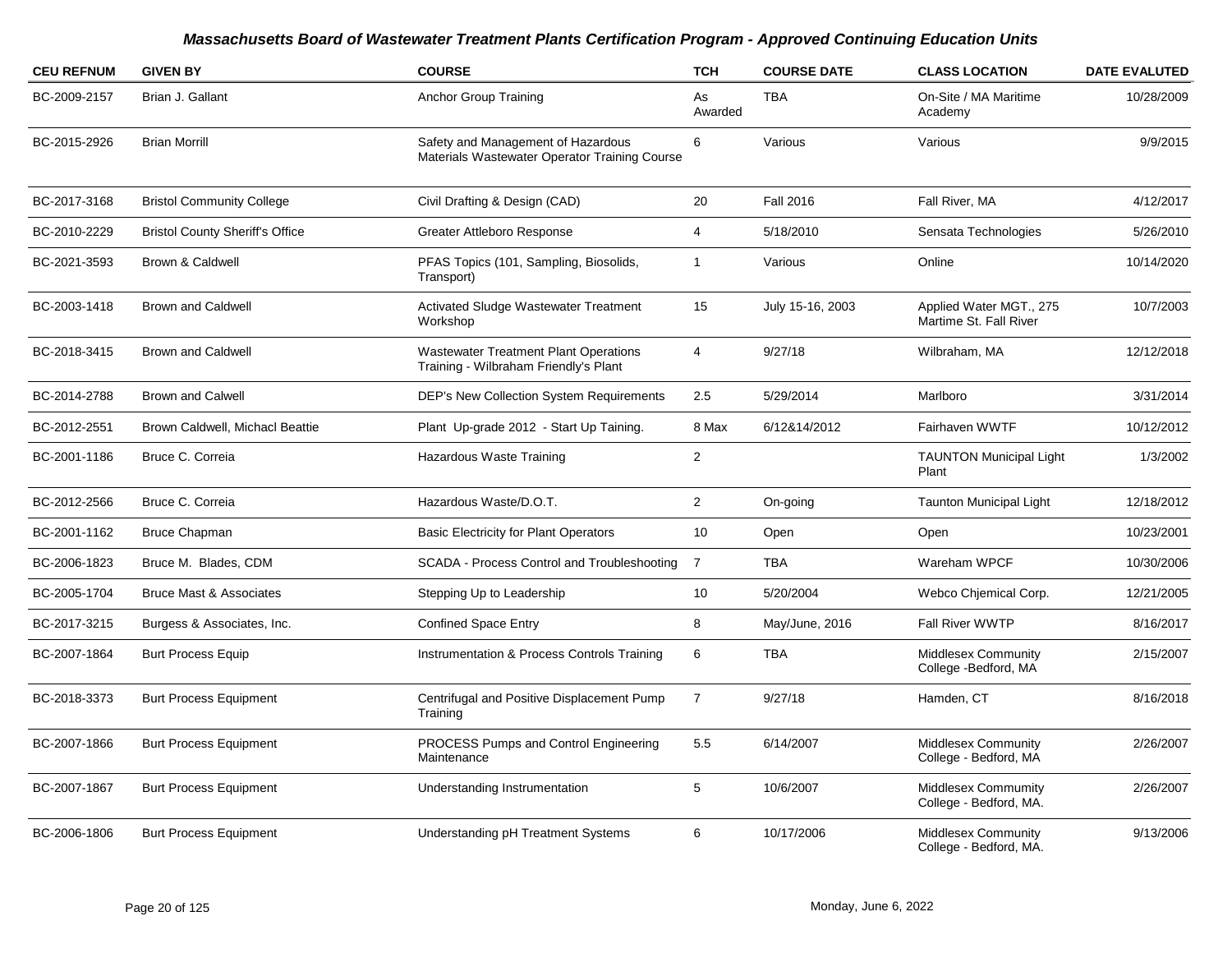| <b>CEU REFNUM</b> | <b>GIVEN BY</b>                                                            | <b>COURSE</b>                                                                       | <b>TCH</b>              | <b>COURSE DATE</b>  | <b>CLASS LOCATION</b>                                 | <b>DATE EVALUTED</b> |
|-------------------|----------------------------------------------------------------------------|-------------------------------------------------------------------------------------|-------------------------|---------------------|-------------------------------------------------------|----------------------|
| BC-2006-1757      | Burt Process Equipment - David Carson                                      | Air Operated Equipment Engineering &<br><b>Maintance Training</b>                   | 5                       | 5/17/2006           | <b>Bedford</b>                                        | 4/6/2006             |
| BC-2008-2016      | Burt Process Equipment, Finish Thompson<br>Inc., Ingersol Rand ARO, Blacoh | Process Pumps & Controls Engineering<br>Maintenance II                              | 6                       | 11/13/2008          | Middlesex Cummunity<br>College, Bedford, MA           | 10/15/2008           |
| BC-2014-2780      | <b>Buzzard Bay Coalition</b>                                               | <b>Construction and Clean Water Stormwater</b><br>Management Workshop               | 3                       | 4/30/2014           | <b>UMASS Cranberry Station</b><br>East Wareham        | 3/19/2014            |
| BC-2014-2761      | <b>Buzzards Bay Coalition</b>                                              | Approval and Preformance of N-Reducing<br>Septic Systems.                           | $\overline{\mathbf{c}}$ | 3/5/2014            | 144 Front St.New Bedford                              | 2/11/2014            |
| BC-2014-2782      | <b>Buzzards Bay Coalition</b>                                              | Construction and Clean Water Building<br>Workshop                                   | 4                       | 4/16/2014           | Marion Music Hall, 164<br>Front St. Marion, MA.       | 3/19/2014            |
| BC-2013-2580      | <b>Buzzards Bay Coalition</b>                                              | Incorporting Nitrogen Reduction in Wastewater<br>Treatment                          | $\overline{4}$          | 3/6/2013            | Buzzards Bay Center 114<br>Front St., New Bedford, MA | 1/17/2013            |
| BC-2016-3073      | <b>Buzzards Bay Coalition</b>                                              | Local Solutions to Nitrogen Pollution:<br>Technologies in the West Falmouth Project | 3                       | 9/14/2016 & 9/28/16 | New Bedford, MA &<br>Westport, MA                     | 8/17/2016            |
| BC-2013-2579      | <b>Buzzards Bay Coalition</b>                                              | Nitrogen Reduction from the Landscape                                               | 4                       | 3/20/2013           | <b>UMASS Cranberry Station</b><br>East Wareham        | 1/17/2013            |
| BC-2019-3460      | <b>Buzzards Bay Coalition</b>                                              | O&M of Large Denitrifying Septic System &<br><b>Package Treatment Plants</b>        | 5                       | 5/2/19              | New Bedford, MA                                       | 4/17/2019            |
| BC-2013-2578      | <b>Buzzards Bay Coalition</b>                                              | Planing and Funding Nitrogen Reduction<br><b>Strategies</b>                         | 3                       | 4/3/2013            | The Beachmour, 101<br>Academy Drive, Bussards<br>Bay  | 1/17/2013            |
| BC-2016-3091      | Cadmus Group                                                               | Free Preparedness Tools & Resources for<br><b>Wastewater Utilities</b>              | 1                       | 9/9/16              | Online                                                | 10/19/2016           |
| BC-2017-3265      | California CUPA Forum                                                      | Hazardous Waste Training for Industry                                               | 3.5                     | 2/25/16             | Anaheim, CA                                           | 10/18/2017           |
| BC-2003-1351      | Calpine Dighton Power                                                      | Lockout - Tag Out, Hazardous Energy Control                                         | 3.5                     | 2/24/03 - 3/10/03   | <b>Dighton Power</b>                                  | 3/27/2003            |
| BC-2007-1903      | Capaccio - Environmental Engineering                                       | On-Site Wastewater Treatment System<br><b>Evaluation and Optimization</b>           | 6                       | <b>TBA</b>          | <b>TBA</b>                                            | 6/12/2007            |
| BC-2007-1904      | Capaccio - Environmental Engineering                                       | Sustainable Practices in Wastewater<br><b>Treatment Operations</b>                  | 3                       | <b>TBA</b>          | <b>TBA</b>                                            | 6/12/2007            |
| BC-2005-1621      | Capaccio Env. Eng.                                                         | Harardous Waste Training                                                            | $\mathbf{1}$            | <b>TBA</b>          | <b>TBA</b>                                            |                      |
| BC-2005-1618      | Capaccio Env. Eng.                                                         | pH Adjustment Systems and Ion Exchange                                              | 2.5                     | <b>TBA</b>          | <b>TBA</b>                                            | 9/14/2005            |
| BC-2005-1622      | Capaccio Env. Eng.                                                         | Stormwater Pollution Prevention Plan (SWP3)<br>Training                             | $\mathbf 1$             | <b>TBA</b>          | <b>TBA</b>                                            | 9/14/2005            |
| BC-2005-1620      | Capaccio Env. Eng.                                                         | Treatment and Recovery of Heavy Metals                                              | 3                       | <b>TBA</b>          | <b>TBA</b>                                            | 9/14/2005            |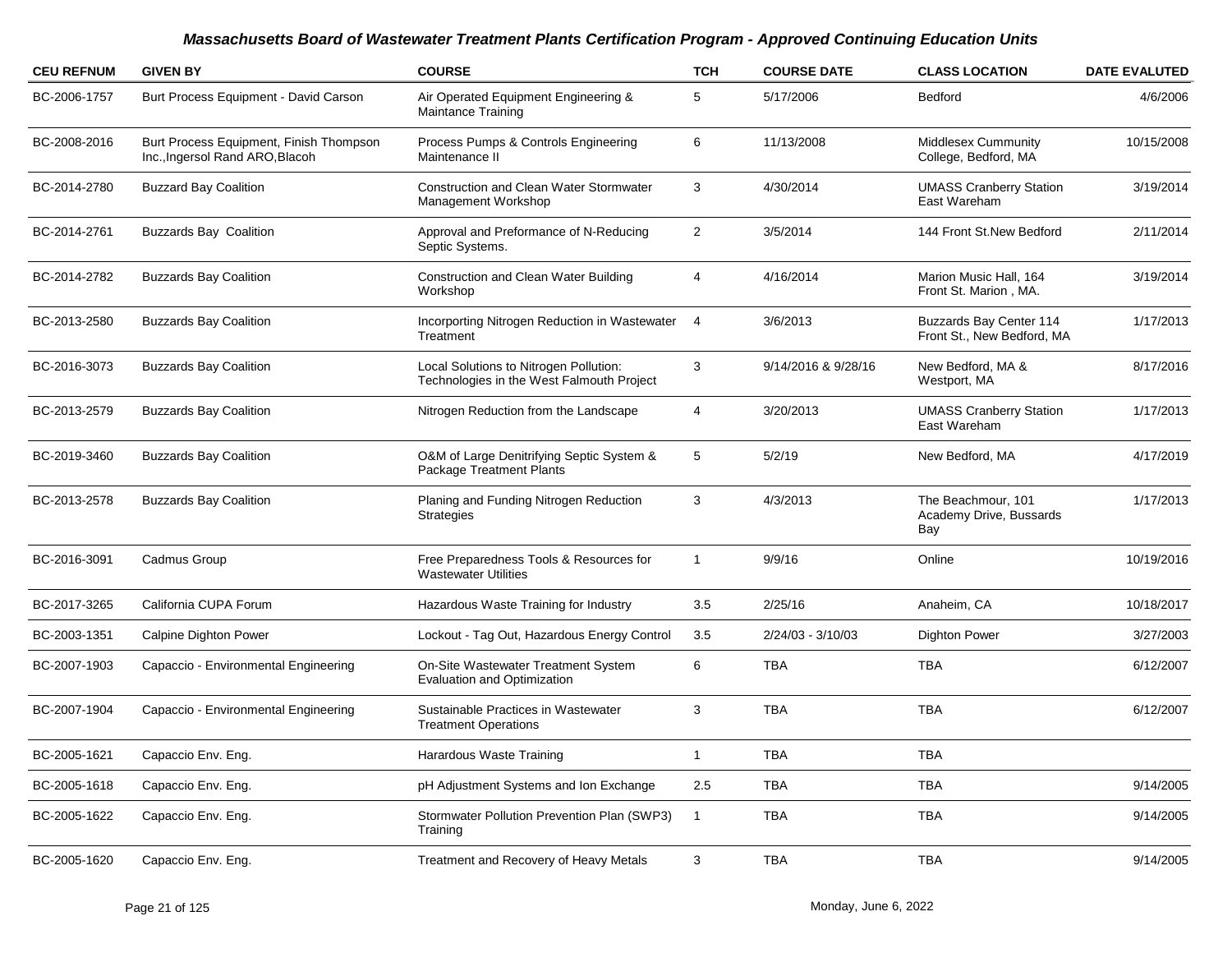| <b>CEU REFNUM</b> | <b>GIVEN BY</b>                                        | <b>COURSE</b>                                                                    | <b>TCH</b>     | <b>COURSE DATE</b>   | <b>CLASS LOCATION</b>    | <b>DATE EVALUTED</b> |
|-------------------|--------------------------------------------------------|----------------------------------------------------------------------------------|----------------|----------------------|--------------------------|----------------------|
| BC-2005-1619      | Capaccio Env. Eng.                                     | Wastewater Permitting, Reporting, and<br>Recordkeeping                           | 2.5            | TBA                  | TBA                      | 9/14/2005            |
| BC-2005-1616      | Capaccio Env. Eng.                                     | Wastewater Treatment Equipment Part 1                                            | 2.5            | <b>TBA</b>           | <b>TBA</b>               | 9/14/2005            |
| BC-2013-2673      | Capaccio Env. Engineering                              | Inorganic Chemical (Chlorine and Fluorine)<br>Removal                            | 2.5            | <b>TBA</b>           | <b>TBA</b>               | 8/2/2013             |
| BC-2013-2672      | Capaccio Env. Engineering                              | Troubleshooting Wastewater Treatment and<br><b>Collection Systems</b>            | 2.5            | <b>TBA</b>           | <b>TBA</b>               | 8/2/2013             |
| BC-2013-2674      | Capaccio Env. Engineering, Inc.                        | Heavy Metal Mania                                                                | 2.5            | <b>TBA</b>           | <b>TBA</b>               | 8/2/2013             |
| BC-2011-2315      | Capaccio Enviromental Engineering, Inc.                | How to design a Wastewater Treatment System 2.5                                  |                | <b>TBA</b>           | <b>TBA</b>               | 2/10/2011            |
| BC-2011-2313      | Capaccio Environmental Engineering                     | Carbon Not for Dating                                                            | 2.5            | <b>TBA</b>           | <b>TBA</b>               | 2/10/2011            |
| BC-2002-1290      | Capaccio Environmental Engineering                     | Environmental Management System - Analog<br>Devices, Inc.                        | $\overline{c}$ |                      | Analog Devices Cambridge | 11/27/2002           |
| BC-2008-1999      | Capaccio Environmental Engineering                     | Health and Safety PPE Assessment                                                 | 2.5            | <b>TBA</b>           | <b>TBA</b>               | 9/10/2008            |
| BC-2008-1998      | Capaccio Environmental Engineering                     | Health and Safety Refresher                                                      | 2.5            | TBA                  | TBA                      | 9/10/2008            |
| BC-2003-1431      | Capaccio Environmental Engineering                     | Monthly WWT Operator Upedate                                                     | $\mathbf{1}$   | TBA                  | <b>TBA</b>               | 11/18/2003           |
| BC-2009-2090      | Capaccio Environmental Engineering                     | On-Line Training of Approved Courses using<br>WebEx                              | As-<br>Awarded | <b>TBA</b>           | On-Line                  | 5/13/2009            |
| BC-2014-2815      | Capaccio Environmental Engineering                     | Pollution Is Not A Solution                                                      | 2.5            | TBA                  | <b>TBA</b>               | 7/23/2014            |
| BC-2003-1335      | Capaccio Environmental Engineering                     | Pollution Prevention, Waste Minimization and<br><b>Water Reuse</b>               | 3              | TBA                  | <b>TBA</b>               | 3/19/2003            |
| BC-2003-1312      | Capaccio Environmental Engineering                     | Safety and the Wastewater Treatment Operator                                     | 2.5            | Various              | Various                  | 1/21/2002            |
| BC-2011-2316      | Capaccio Environmental Engineering                     | <b>Taking Control</b>                                                            | 2.5            | <b>TBA</b>           | <b>TBA</b>               | 2/10/2011            |
| BC-2006-1798      | Capaccio Environmental Engineering                     | Understanding and Interpreting Engineering<br>Drawings                           | 2.5            | <b>TBA</b>           | <b>TBA</b>               | 8/8/2006             |
| BC-2013-2675      | Capaccio Environmental Engineering                     | Wastewater Treatment and Sustainability                                          | 2.5            | TBA                  | <b>TBA</b>               | 8/2/2013             |
| BC-2003-1334      | Capaccio Environmental Engineering                     | WWT System Operator Proficiency Review                                           | 4              | Various              | <b>TBA</b>               | 3/19/2003            |
| BC-2006-1803      | Capaccio Environmental Engineering - Wayne<br>E. Bates | Exam Preparation Training for Municipal<br><b>Wastewater Treatment Operators</b> | 20             | TBA                  | <b>TBA</b>               | 8/16/2006            |
| BC-2009-2050      | Capaccio Environmental Engineering Inc.                | Hands -On Pumps and Filtration                                                   | 2.5            | <b>TBA</b>           | <b>TBA</b>               | 2/9/2009             |
| BC-2021-3612      | Capaccio Environmental Engineering, Inc                | Module 2: Fundamentals of pH Control                                             | 2.5            | On going             | Online                   | 12/16/2020           |
|                   | Page 22 of 125                                         |                                                                                  |                | Monday, June 6, 2022 |                          |                      |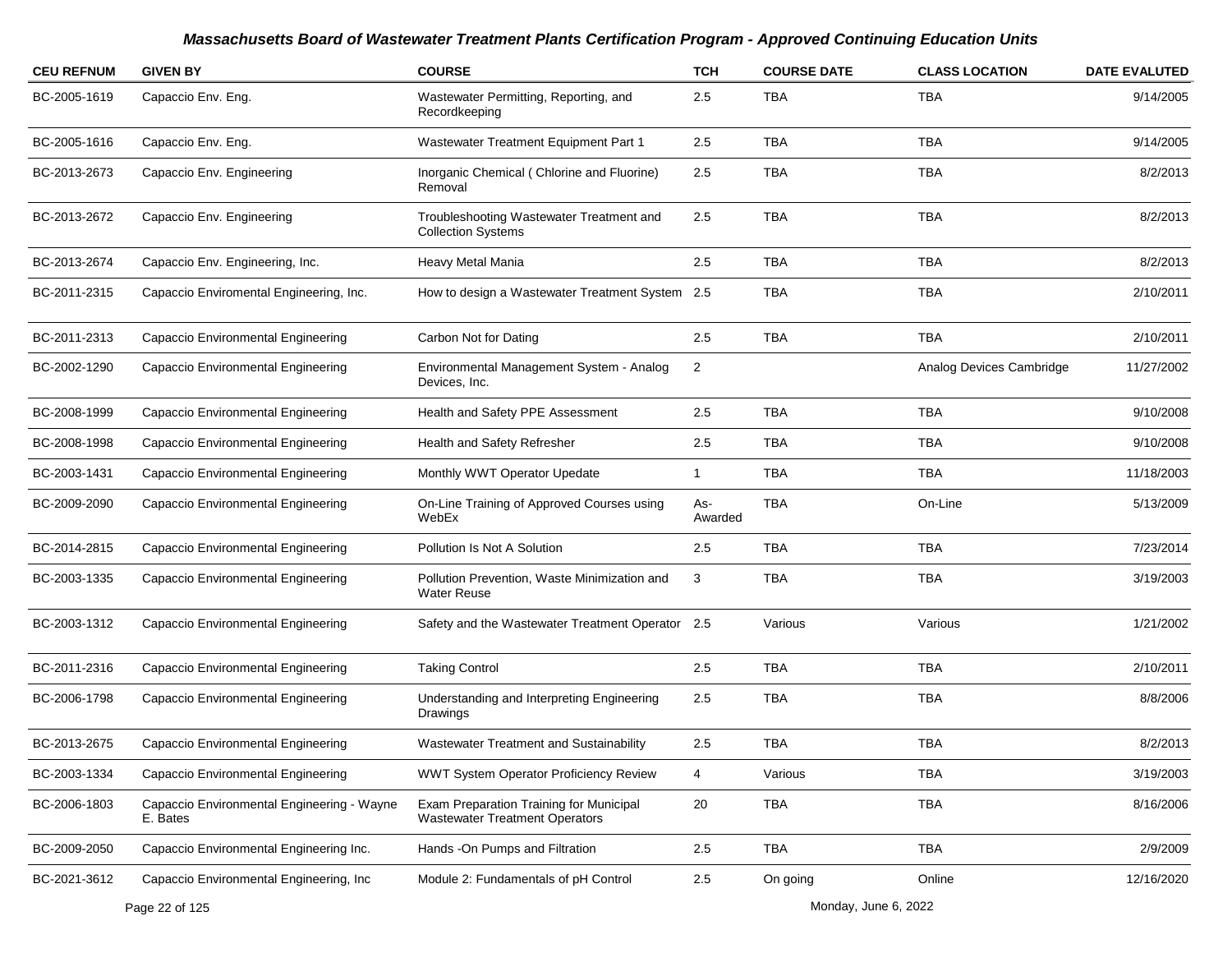| <b>CEU REFNUM</b> | <b>GIVEN BY</b>                          | <b>COURSE</b>                                                                                       | <b>TCH</b>     | <b>COURSE DATE</b> | <b>CLASS LOCATION</b> | <b>DATE EVALUTED</b> |
|-------------------|------------------------------------------|-----------------------------------------------------------------------------------------------------|----------------|--------------------|-----------------------|----------------------|
| BC-2011-2314      | Capaccio Environmental Engineering, Inc. | AcidNot Alwaysas Bad as it Sounds                                                                   | 2.5            | <b>TBA</b>         | <b>TBA</b>            | 2/10/2011            |
| BC-2017-3204      | Capaccio Environmental Engineering, Inc. | Ammonia and Nitrogen Treatment and Removal 2.5                                                      |                | <b>TBD</b>         | <b>TBD</b>            | 6/15/2017            |
| BC-2012-2480      | Capaccio Environmental Engineering, Inc. | <b>Biological Wastewater Treatment for Industrial</b><br>Sources                                    | 2.5            | <b>TBA</b>         | <b>TBA</b>            | 2/27/2012            |
| BC-2002-1212      | Capaccio Environmental Engineering, Inc. | Biological Wastewater Treatment in Industrial<br>Applications                                       | $\overline{2}$ | Various            | Various               | 4/3/2002             |
| BC-2002-1214      | Capaccio Environmental Engineering, Inc. | Chemistry & Math Concept Refresher for<br><b>Wastewater Treatment System Operators</b>              | $\overline{2}$ | Various            | Various               | 4/3/2002             |
| BC-2008-1996      | Capaccio Environmental Engineering, Inc. | Dissolved air Floation                                                                              | $\mathbf{3}$   | <b>TBA</b>         | <b>TBA</b>            | 9/10/2008            |
| BC-2016-3078      | Capaccio Environmental Engineering, Inc. | Environmental Protection Why?                                                                       | 2.5            | <b>TBD</b>         | <b>TBD</b>            | 8/17/2016            |
| BC-2006-1800      | Capaccio Environmental Engineering, Inc. | Facility Grading, Staffing, Operation &<br>Maintenance for Wastewater Treatment<br><b>Operators</b> | 2.5            | <b>TBA</b>         | <b>TBA</b>            | 8/8/2006             |
| BC-2012-2478      | Capaccio Environmental Engineering, Inc. | Fats, Oil, and Grease Oh My                                                                         | 2.5            | <b>TBA</b>         | <b>TBA</b>            | 2/27/2012            |
| BC-2009-2049      | Capaccio Environmental Engineering, Inc. | Hands-On Mixing and pH                                                                              | 2.5            | <b>TBA</b>         | <b>TBA</b>            | 2/9/2009             |
| BC-2008-1997      | Capaccio Environmental Engineering, Inc. | Hands-on WWT Experiments - Sedimentation<br>and Flotation                                           | 2.75           | <b>TBA</b>         | <b>TBA</b>            | 9/10/2008            |
| BC-2007-1868      | Capaccio Environmental Engineering, Inc. | Industrial Wastewater Sources with Plant Tour.                                                      | 3.5            | <b>TBA</b>         | <b>TBA</b>            | 3/4/2007             |
| BC-2021-3611      | Capaccio Environmental Engineering, Inc. | Module 1: Permitting and Regulations                                                                | 2.5            | On going           | Online                | 12/16/2020           |
| BC-2015-2909      | Capaccio Environmental Engineering, Inc. | New and Emerging Technologies for<br>Wastewater                                                     | 2.5            | <b>TBA</b>         | <b>TBA</b>            | 6/22/2015            |
| BC-2014-2817      | Capaccio Environmental Engineering, Inc. | Preventing and Minimizing Hazards in<br><b>Wastewater Treatment</b>                                 | 2.5            | <b>TBA</b>         | <b>TBA</b>            | 7/23/2014            |
| BC-2002-1213      | Capaccio Environmental Engineering, Inc. | <b>Regulatory Review for Wastewater Treatment</b><br><b>Systems Operators</b>                       | 25             | Various            | Various               | 4/3/2002             |
| BC-2009-2051      | Capaccio Environmental Engineering, Inc. | Sewer Systems                                                                                       | 2.5            | <b>TBA</b>         | <b>TBA</b>            | 2/9/2009             |
| BC-2012-2479      | Capaccio Environmental Engineering, Inc. | The Importance of Proper Piping                                                                     | 2.5            | <b>TBA</b>         | <b>TBA</b>            | 2/27/2012            |
| BC-2012-2477      | Capaccio Environmental Engineering, Inc. | The Importance of Wastewater Sampling                                                               | 2.5            | TBA                | TBA                   | 2/27/2012            |
| BC-2004-1502      | Capaccio Environmental Engineering, Inc. | <b>Total Maximum Daily Loads</b>                                                                    | 3.5            | <b>TBA</b>         | <b>TBA</b>            | 9/22/2004            |
| BC-2006-1799      | Capaccio Environmental Engineering, Inc. | <b>Treatability Testing for Wastewater Treatment</b><br>Operators                                   | 2.5            | <b>TBA</b>         | <b>TBA</b>            | 8/8/2006             |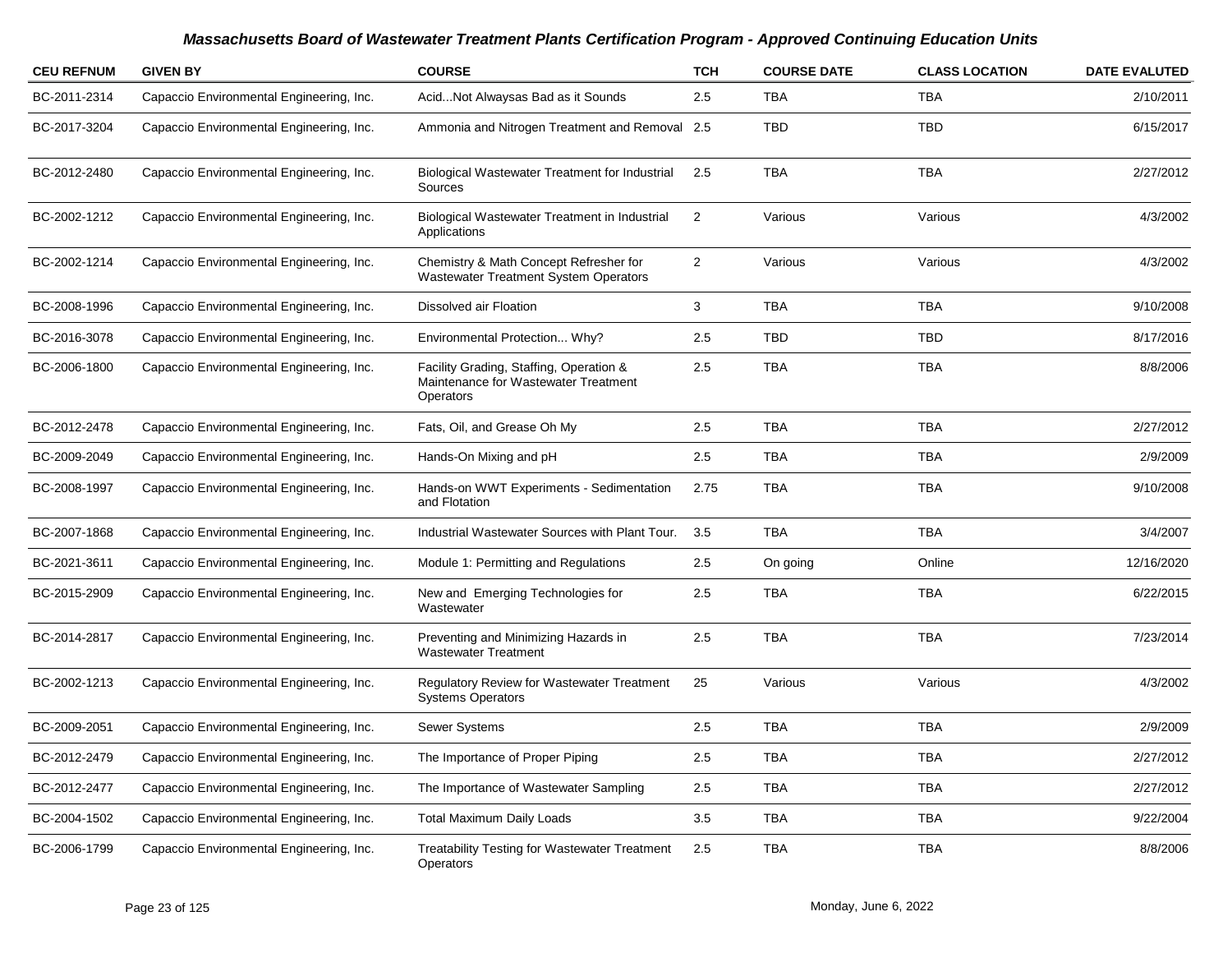| <b>CEU REFNUM</b> | <b>GIVEN BY</b>                             | <b>COURSE</b>                                                                      | <b>TCH</b>     | <b>COURSE DATE</b>             | <b>CLASS LOCATION</b>                                                           | <b>DATE EVALUTED</b> |
|-------------------|---------------------------------------------|------------------------------------------------------------------------------------|----------------|--------------------------------|---------------------------------------------------------------------------------|----------------------|
| BC-2004-1503      | Capaccio Environmental Engineering, Inc.    | <b>Wastewater Treatment Odor Control</b>                                           | 3.5            | <b>TBA</b>                     | <b>TBA</b>                                                                      | 9/23/2004            |
| BC-2002-1215      | Capaccio Environmental Engineering, Inc.    | <b>Wastewater Treatment Technology</b><br>Requirements for the Proposed MP&M       | 2              | Various                        | Various                                                                         | 4/3/2002             |
| BC-2009-2052      | Capaccio Environmental Engineering, Inc.    | Water Systems and Conservation                                                     | 2.5            | <b>TBA</b>                     | <b>TBA</b>                                                                      | 2/9/2009             |
| BC-2014-2816      | Capaccio Environmental Engineering, Inc.    | Organic Solvent Treatment and Removal                                              | 2.5            | <b>TBA</b>                     | <b>TBA</b>                                                                      | 7/23/2014            |
| BC-2016-3085      | Capaccio Environmental, Inc.                | Hazardous Waste Management                                                         | 1              | <b>TBD</b>                     | Wilmington, MA                                                                  | 10/19/2016           |
| BC-2016-3086      | Capaccio Environmental, Inc.                | NFPA 70E: Electrical Safety in the Workplace                                       | $\mathbf 1$    | <b>TBD</b>                     | Wilmington, MA                                                                  | 10/19/2016           |
| BC-2016-3087      | Capaccio Environmental, Inc.                | Stormwater and SPCC Training                                                       | 1              | <b>TBD</b>                     | Wilmington, MA                                                                  | 10/19/2016           |
| BC-2009-2045      | Capital Communications - DVD-CD-ROM         | DVD, CD-ROM Lab Training for<br>Operators/TECH                                     | As<br>Awarded  | Any Time                       | <b>Any Treatment Plant</b>                                                      | 2/2/2009             |
| BC-2005-1617      | Cappaccio Env. Eng.                         | Wastewater Treatment Equipment Part 2                                              | 2.5            | TBA                            | <b>TBA</b>                                                                      | 9/14/2005            |
| BC-2003-1336      | Cappaccio Environmental Engineering         | WWT System Spill Prevention and Response                                           | 3              | <b>TBA</b>                     | <b>TBA</b>                                                                      | 3/19/2003            |
| BC-2002-1198      | Captain Allan Murrant                       | Scott Air Pack Trainning                                                           | $\overline{2}$ | 1/22/2002                      | Attleboro WWTF                                                                  | 1/20/2002            |
| BC-2015-2882      | Cardno ATC, Michael Matilainen              | <b>OSHA Regulatory Review</b>                                                      | 3.5            | 3/25/2015 - Open<br>Enrollment | <b>TBA</b>                                                                      | 3/31/2015            |
| BC-2006-1731      | <b>Career Track</b>                         | How to Become a More Effective Supervisor                                          | 6              | 3/7/2006                       | Taunton, MA.                                                                    | 3/15/2006            |
| BC-2008-2000      | Careertrack                                 | Managing Emotions Under Pressure/ Fred<br>Pryor                                    | 6              | 7/28/2008                      | Mansfield Mass.                                                                 | 9/15/2008            |
| BC-2011-2299      | Carolyn Fiore, Peter Yarossi, Tracy McGrath | MWRA annual Meeting for Significant Industrial 3<br>Users (SIU's)                  |                | April 12, 13, 14, 2011         | MWRA - Chelsea or John<br><b>J.Carroll Water Treatment</b><br>Plant Marlborough | 1/7/2011             |
| BC-2005-1661      | Casey O'Donnell                             | ABB ACS800 Drive Training                                                          | 3              | 7/18/2005                      | TRI-Town                                                                        | 12/2/2005            |
| BC-2003-1435      | Casey O'Donnell                             | Adjustable Frequency Drives and A C Motors                                         | 4              | 10/29/2003                     | Tri - Town                                                                      | 11/18/2003           |
| BC-2005-1660      | Casey O'Donnell                             | <b>Basics of Control Components</b>                                                | 6              | 3/4/2005                       | Tri-Town                                                                        | 12/2/2005            |
| BC-2016-3042      | <b>Catherine Etter</b>                      | Environmental Instrumentation                                                      | 20             | 3/28-5/19/16                   | Cape Cod Community<br>College                                                   | 4/13/2016            |
| BC-2015-2869      | CDM - Georgine Grissop                      | <b>Charles River Pollution Control Distrct</b><br>Inprovements Phase C             | As<br>Awarded  | 2015-2016                      | <b>CRPCD</b>                                                                    | 2/12/2015            |
| BC-2013-2667      | <b>CDM Smith</b>                            | Capital Improvement Plan Phase Operability<br>Review                               | 4.5            | 6/10/2013                      | <b>Charles River Pollution</b><br><b>Control District</b>                       | 7/16/2013            |
| BC-2012-2493      | <b>CDM Smith</b>                            | Innovative Funding and Financing<br>Opportunities for Water & Wastewater Utilities | 5              | 4/12/2012                      | Holiday Inn, Marlborough,<br>MA                                                 | 4/19/2012            |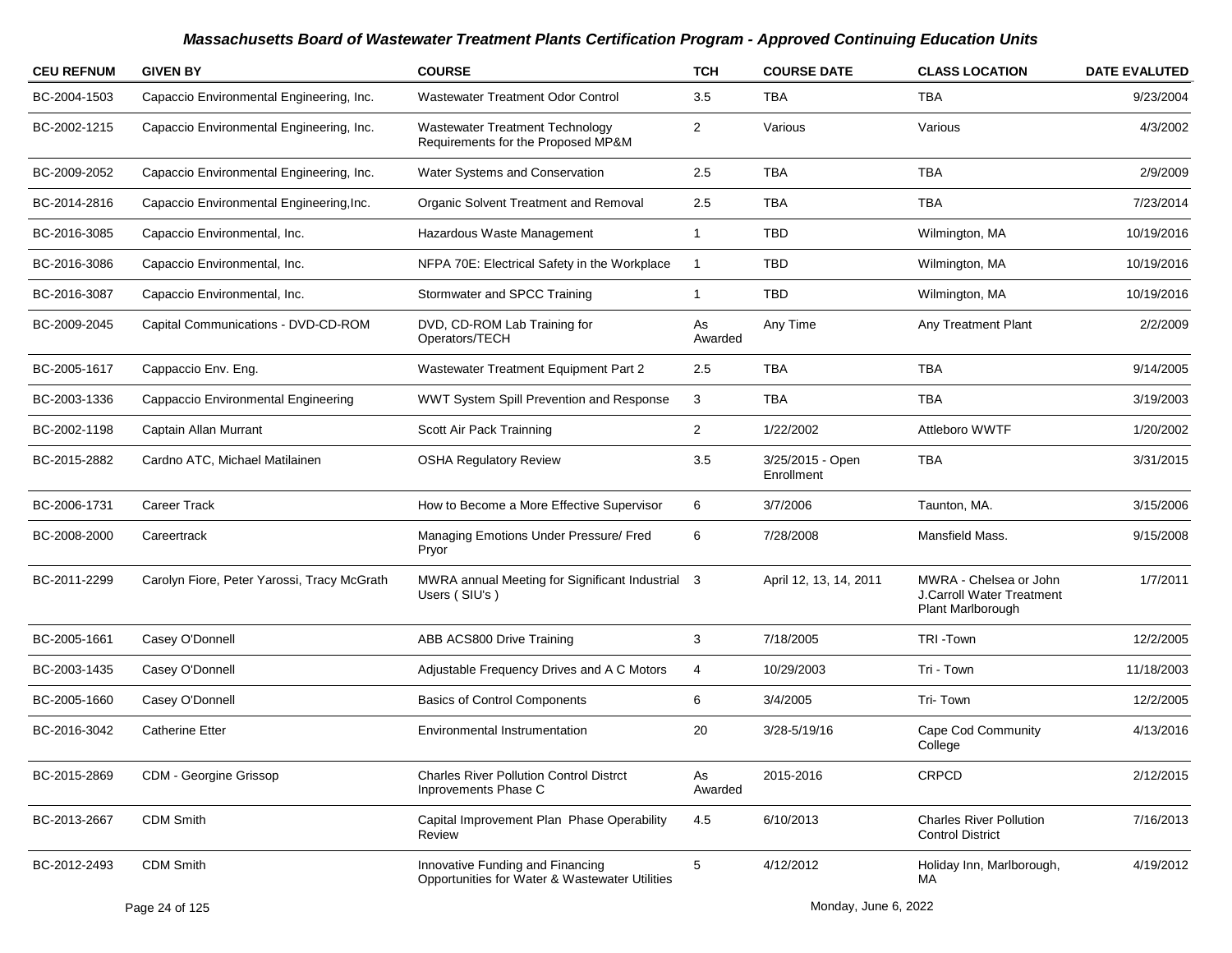| <b>CEU REFNUM</b> | <b>GIVEN BY</b>                           | <b>COURSE</b>                                                              | <b>TCH</b>     | <b>COURSE DATE</b>               | <b>CLASS LOCATION</b>                | <b>DATE EVALUTED</b> |
|-------------------|-------------------------------------------|----------------------------------------------------------------------------|----------------|----------------------------------|--------------------------------------|----------------------|
| BC-2014-2834      | <b>CDM Smith</b>                          | New Bedford WWTF SCADA Training                                            | 3              | 10/2014                          | New Bedford WWTF                     | 10/27/2014           |
| BC-2016-3027      | <b>CDM Smith</b>                          | Town of Grafton Wastewater Treatment Plant<br><b>Improvements Project</b>  | As<br>awarded  | $6/16 - 6/18$                    | <b>Grafton WWTP</b>                  | 2/17/2016            |
| BC-2017-3279      | <b>CDM Smith</b>                          | UBWPAD Nutrient Upgrade - Phase A<br><b>Improvement Training</b>           | As<br>awarded  | Ongoing                          | Millbury, MA                         | 12/13/2017           |
| BC-2013-2714      | <b>CDM Smith</b>                          | Webester Wastewater Treatment facility<br>Improvements - Phase II Training | As<br>Awarded  | 2013-2014                        | <b>Wastewater Treatment</b><br>Plant | 10/1/2013            |
| BC-2021-3670      | CDM Smith and additional manufacturers    | Town of Kingston Wastewater Treatment Plant<br>Expansion                   | AW             | Various                          | Kingston                             | 6/9/2021             |
| BC-2013-2585      | <b>CDM Smith and Vendors</b>              | City of Gloucester WWTF Phase II Up-Grade                                  | As<br>Awarded  | 12/2012 - 12/2013                | Gloucester WWTF                      | 1/25/2013            |
| BC-2006-1726      | <b>CDM University</b>                     | Industrial Wastewater Permitting, Compliance,<br>and Operations            | 2              | 12/12/2005                       | Tyco                                 | 3/8/2006             |
| BC-2010-2236      | CDM, Georgine Grissop                     | GLSD Energy Efficiency and Gas Monitoring<br>Upgrades                      | $\overline{2}$ | TBA                              | GLSD                                 | 6/23/2010            |
| BC-2011-2410      | <b>CDM/ Manufacturers Representatives</b> | Gloucester WPCF Facility Upgrade Training<br>2011                          | 5 MAX          | 2011                             | <b>Gloucester WPCF</b>               | 8/16/2011            |
| BC-2002-1274      | CDM/LCS./Westfalia/USFilter/Westech/Varec | Grater Lawrence Biosolids start-up training                                | 136            | 1/1/2002-6/30/2002               | <b>GLSD WWTP</b>                     | 10/15/2002           |
| BC-2012-2556      | <b>CDM/Smith Georgine Grissop</b>         | Marlborough Easterly WWTF Improvements                                     | As<br>Awarded  | 2013-2014                        | Marlborough Easterly<br><b>WWTF</b>  | 10/24/2012           |
| BC-2014-2773      | Celeste Valliere                          | <b>Monitoring Plans</b>                                                    | -1             | On Going                         | Various Project Sites                | 3/10/2014            |
| BC-2002-1230      | Celeste W. Barros                         | <b>MWRA Values and Vision</b>                                              | 7              | Various                          | MWRA                                 | 5/23/2002            |
| BC-2003-1420      | CEM                                       | <b>CEM Mars5 Operation &amp; Safety Training</b>                           | 4              | 4/25/2003                        | Marlboro, Ma                         | 10/9/2003            |
| BC-2010-2189      | Certified safety & Health                 | Confined Space Program                                                     | 2              | 1/28/2010                        | Friendly Ice Cream                   | 2/2/2010             |
| BC-2011-2361      | Certified safety & Health                 | Hazmat Air Monitoring & Mitigation                                         | $\overline{2}$ | 4/2011                           | Friendly Ice Cream,<br>Wilbraham, Ma | 4/6/2011             |
| BC-2013-2571      | Certified safety & Health                 | Hazmat First responder Operations Level                                    | $\overline{7}$ | 12/2012                          | TBA                                  | 1/7/2013             |
| BC-2019-3466      | Certified Safety & Health, LLC            | Electrical Safety (Friendly's)                                             |                | 4/3/19 & 4/10/19                 | Wilbraham, MA                        | 4/17/2019            |
| BC-2017-3282      | Certified Safety & Health, LLC            | Machine Guarding                                                           | $\overline{1}$ | TBD                              | Wilbraham, MA                        | 12/13/2017           |
| BC-2002-1251      | CEU Plan                                  | Category - Wastewater on line interactive<br>training courses              | $\overline{1}$ | ON-LINE TCH's Per<br>Course Time | www.ceuplan.com                      | 5/13/2002            |
| BC-2019-3426      | ceuplan.com                               | Nuts, Bolts, and Gaskets                                                   | $\overline{a}$ | On going                         | N/A                                  | 2/20/2019            |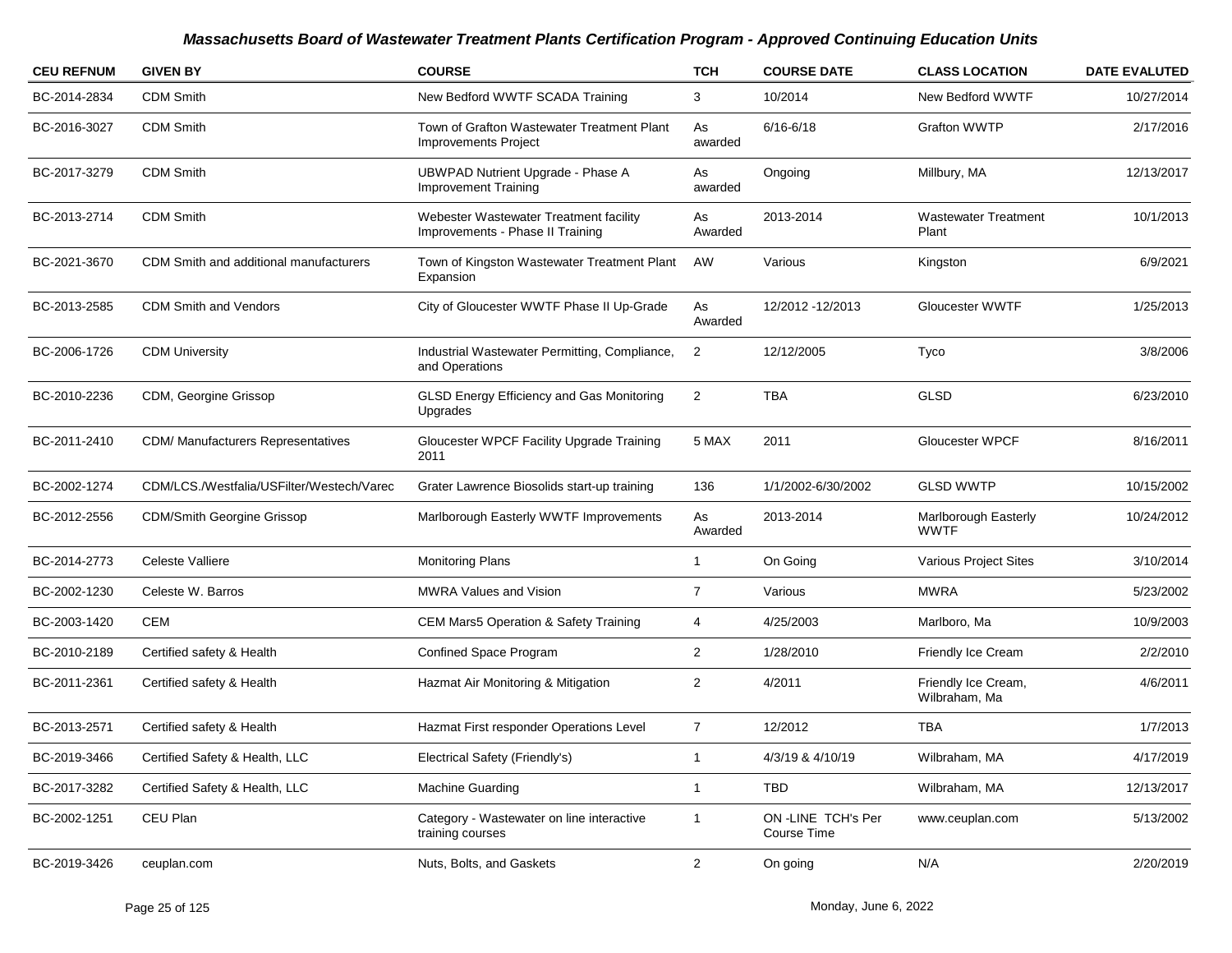| <b>CEU REFNUM</b> | <b>GIVEN BY</b>                                 | <b>COURSE</b>                                                                | <b>TCH</b>     | <b>COURSE DATE</b> | <b>CLASS LOCATION</b>                                      | <b>DATE EVALUTED</b> |
|-------------------|-------------------------------------------------|------------------------------------------------------------------------------|----------------|--------------------|------------------------------------------------------------|----------------------|
| BC-2013-2569      | CH2Hill - Elisabeth Anne Smith                  | <b>Compliance and Reporting</b>                                              | $\overline{7}$ | On Going           | <b>Various Sites</b>                                       | 1/7/2013             |
| BC-2012-2526      | CH <sub>2</sub> M Hill                          | CH2M Hill O&M Leadership Summit 2012                                         | 20 Max         | 5 - 8 August 2012  | hyatt Regency Coconut<br>Point, Bonita Springs,<br>Florida | 7/30/2012            |
| BC-2014-2770      | CH <sub>2</sub> M Hill                          | CH2M Hill& OMI Training Module1, 2, 3, 5                                     | As<br>Awarded  | On Going           | <b>TBA</b>                                                 | 3/10/2014            |
| BC-2013-2694      | CH <sub>2</sub> M Hill                          | Facility Security: Guns, Gates and Guards                                    | $\mathbf{1}$   | Ongoing            | Various                                                    | 8/26/2013            |
| BC-2010-2259      | CH <sub>2</sub> M Hill                          | Leadership Summit                                                            | 11             | 8/15-19/2010       | Scottsdale, Arizona                                        | 8/30/2010            |
| BC-2014-2784      | CH <sub>2</sub> M Hill                          | Module 7: Land Application of Biosolids                                      | $\overline{2}$ | Starting 2014      | Various Projects Sites                                     | 3/26/2014            |
| BC-2014-2759      | CH <sub>2</sub> M Hill                          | <b>MUR Compliant QC Stats</b>                                                | $\mathbf{1}$   | TBA                | TBA                                                        | 2/11/2014            |
| BC-2013-2681      | CH <sub>2</sub> M Hill                          | O & M Leadership Summit                                                      | As<br>Awarded  | 9/15-18/2013       | The Roosevelt Hotel, New<br>Orleans, Louisiana             | 8/8/2013             |
| BC-2011-2413      | CH <sub>2</sub> M Hill                          | O&M Leadership Summit 2011 CH2M Hill                                         | As<br>Awarded  | 8/21-24/2011       | Grand Hyatt- Seattle,<br>Washington                        | 8/17/2011            |
| BC-2014-2802      | CH <sub>2M</sub> Hill                           | O&M Leadership Summit 2014                                                   | As<br>awarded  | 6/10-13/2014       | <b>Sheraton Nashville</b><br>Downtown                      | 5/12/2014            |
| BC-2007-1888      | CH <sub>2</sub> M Hill                          | OMI Project Manager Summit 2007 (PM<br><b>Summit 2007)</b>                   | 10 MAX         | 4/15-18/2007       | Orlando, Florida                                           | 5/7/2007             |
| BC-2014-2776      | CH <sub>2</sub> M Hill                          | Performance Evaluations/ DMR - QA Study 32                                   | $\overline{1}$ | On Going           | Various Project Sites                                      | 3/10/2014            |
| BC-2014-2758      | CH <sub>2</sub> M Hill                          | Workplace Violence and Active Shooter<br>Response                            | $\mathbf{1}$   | Starting 2/2014    | TBA                                                        | 2/11/2014            |
| BC-2014-2775      | CH2M Hill - Amy Scott, Jeff Heroux              | Project Tools: PEG & OCR                                                     | $\mathbf{1}$   | On Going           | Various Project Sites                                      | 3/10/2014            |
| BC-2014-2771      | <b>CH2M Hill - Celeste Valliere</b>             | <b>Disinfection Contact Time</b>                                             | 1.5            | On Going           | <b>Project Sites</b>                                       | 3/10/2013            |
| BC-2014-2772      | CH2M Hill - Elisabeth Smith                     | Data Handling                                                                | 1              | On Going           | <b>Project Sites</b>                                       | 3/10/2014            |
| BC-2014-2783      | CH2M Hill - Elisabeth Smith                     | Module 4: Not Enough Time?                                                   | $\overline{2}$ | Starting 2014      | Various Projects Sites                                     | 3/26/2014            |
| BC-2013-2693      | CH2M Hill Elisabeth A. Smith                    | Disasters! Hurricanes and Business Continuity<br>Plan (BCP)                  |                | On going           | Various Project Sites                                      | 8/26/2013            |
| BC-2015-2863      | <b>Charles Pires</b>                            | Basic Wastewater Prep Grade 4                                                | 20             | <b>Fall 2014</b>   | Upper Cape Cod Regional                                    | 1/13/2015            |
| BC-2009-2117      | Charles R. LaBlanc                              | Fire Extinguisher Saferty Training                                           | $\overline{c}$ | 8/17/2009          | Metabolix Co.                                              | 8/19/2009            |
| BC-2015-2932      | <b>Charles River Pollution Control District</b> | 2A Excavation and #A Overhead Crane MA<br>Hoisting License Preparation Class | 6              | July 23, 2015      | <b>Charles River Pollution</b><br><b>Control District</b>  | 9/9/2015             |
| BC-2013-2722      | Charles Tyler, MWRA                             | Operator Exchange MWRA/MWPCA                                                 | $\overline{4}$ | 9/17/2013          | Deer Island                                                | 10/2/2013            |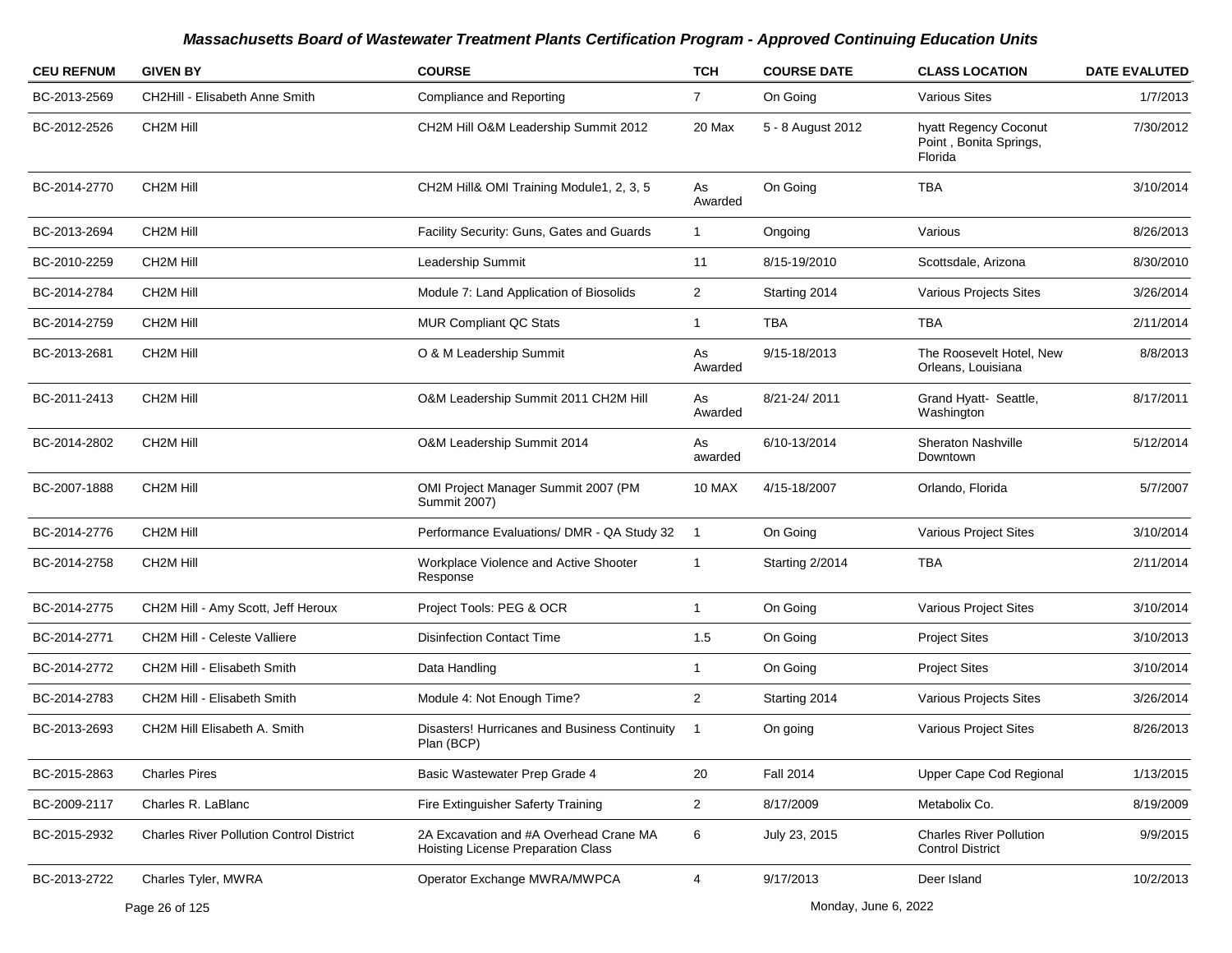| <b>CEU REFNUM</b> | <b>GIVEN BY</b>                                | <b>COURSE</b>                                                                   | <b>TCH</b>     | <b>COURSE DATE</b>                                  | <b>CLASS LOCATION</b>                       | <b>DATE EVALUTED</b> |
|-------------------|------------------------------------------------|---------------------------------------------------------------------------------|----------------|-----------------------------------------------------|---------------------------------------------|----------------------|
| BC-2007-1947      | <b>Chemtreat Richard Caprioli</b>              | <b>Water Treatment Training</b>                                                 | $\overline{7}$ | <b>TBA</b>                                          | Covanta Pittsfield                          | 12/7/2007            |
| BC-2012-2492      | Chris Little- A.W. Chesterton                  | <b>Basic Pump Sealing Devices</b>                                               | 4              | <b>TBA</b>                                          | <b>TBA</b>                                  | 4/6/2012             |
| BC-2013-2671      | Chris Longchamps                               | HVHC Controls and Energy Management                                             | 20             | 2013                                                | The Peterson School                         | 8/2/2013             |
| BC-2013-2637      | Christina Grass - Training & Workforce Options | Chicopee DPW Safety training                                                    | 2.5            | 6/3 or 4/2013                                       | Chicopee Public Library                     | 5/31/2013            |
| BC-2019-3445      | Christopher Hayward, Orenco                    | Design, Operation and Maintenance of Orenco<br>Filtration and Pumping Systems   | $\overline{2}$ | On going                                            | Various                                     | 3/11/2019            |
| BC-2005-1698      | <b>Christopher October</b>                     | Health and Safety Refresher                                                     | 5              | <b>TBA</b>                                          | Varied                                      | 12/20/2005           |
| BC-2003-1458      | <b>Christopher Roeder</b>                      | Wastewater Treatment Operations Training @<br>ECO                               | 7              | 12/20/2003                                          | ECO Pittsfield, MA                          | 12/4/2003            |
| BC-2013-2602      | Christos Dimisioris - MA DEP                   | E-DEP Training                                                                  | $\overline{2}$ | 3/20-21, 4/2/2013                                   | DCR Training Room - West<br><b>Boylston</b> | 3/18/2013            |
| BC-2014-2790      | Chuck Rossiter, Bartlett & Brillon, LLC        | Flex- Pro M-Series Peristaltic Metering Pumps<br>2.5 Hours                      | 2.5            | March 25, 2014                                      | Upper Blackstone WPAD                       | 3/31/2014            |
| BC-2014-2792      | Chuck Rossiter, Bartlett & Brillon, LLC        | Flex-Pro M-Series Peristaltic Metering Punp                                     | 1.5            | 3/25/2014                                           | Upper BlackstoneWPAD                        | 3/31/2014            |
| BC-2013-2576      | Cintas Corporation-                            | First Aid-CPR- AED                                                              | 6              | 12/18/2012                                          | Dave-Tech Plating                           | 1/14/2013            |
| BC-2004-1462      | Cintas First Aid and Safety                    | Safety Training Courses - Blueprints for Safety                                 | TBA            | TBA                                                 | TBA                                         | 5/20/2004            |
| BC-2018-3400      | Citi Systems Integrators                       | Metro WWTP DAF and Primary Clarifier<br><b>Upgrade Training</b>                 | 1              | 8/22/18                                             | Columbia, SC                                | 10/18/2018           |
| BC-2002-1209      | Class #1,#2, #4 #6, #7, #8, #10, #12, #13, #14 | National Association of Power Engineers -<br><b>Continuing Education Course</b> | 20             | <b>Continuing Education</b><br><b>Class Various</b> | <b>AMES Privilege Building</b><br>Complex   | 4/2/2002             |
| BC-2005-1645      | Clean Harbors                                  | Hazardous Waste Management (RCRA)<br>(MADEP)                                    | 8              | <b>TBA</b>                                          | <b>TBA</b>                                  | 10/27/2005           |
| BC-2001-1146      | Clean Harbors Env. Serv.                       | Hazardous Waste Management Training per<br>40 CFR 262.34 & 265.16               | 4              | 8/7/2001                                            | Raytheon, Bedford                           | 10/22/2001           |
| BC-2005-1646      | Clean Harbors Env. Services                    | Emergency Response Refresher (OSHA 29<br>CFR 1910.120)                          | 8              | <b>TBA</b>                                          | <b>TBA</b>                                  | 10/27/2005           |
| BC-2021-3632      | Clean Harbors, Inc.                            | Clean Harbors Safety Program                                                    | 10             | Various                                             | Online                                      | 4/14/2021            |
| BC-2016-3001      | Clean Venture                                  | Hazardous Materials Education                                                   | 5              | 6/30/15                                             | Attleboro                                   | 10/26/2015           |
| BC-2016-3031      | Clean Venture, Inc.                            | 8-Hour RCRA/DOT Training                                                        | 8              | 11/12/15                                            | Natick, MA                                  | 2/17/2016            |
| BC-2021-3646      | Clean Water Training and Solutions, Inc.       | Denitrification                                                                 | 3              | Various                                             | Online                                      | 4/14/2021            |
| BC-2021-3645      | Clean Water Training and Solutions, Inc.       | Nitrification                                                                   | 3 <sup>1</sup> | Various                                             | Online                                      | 4/14/2021            |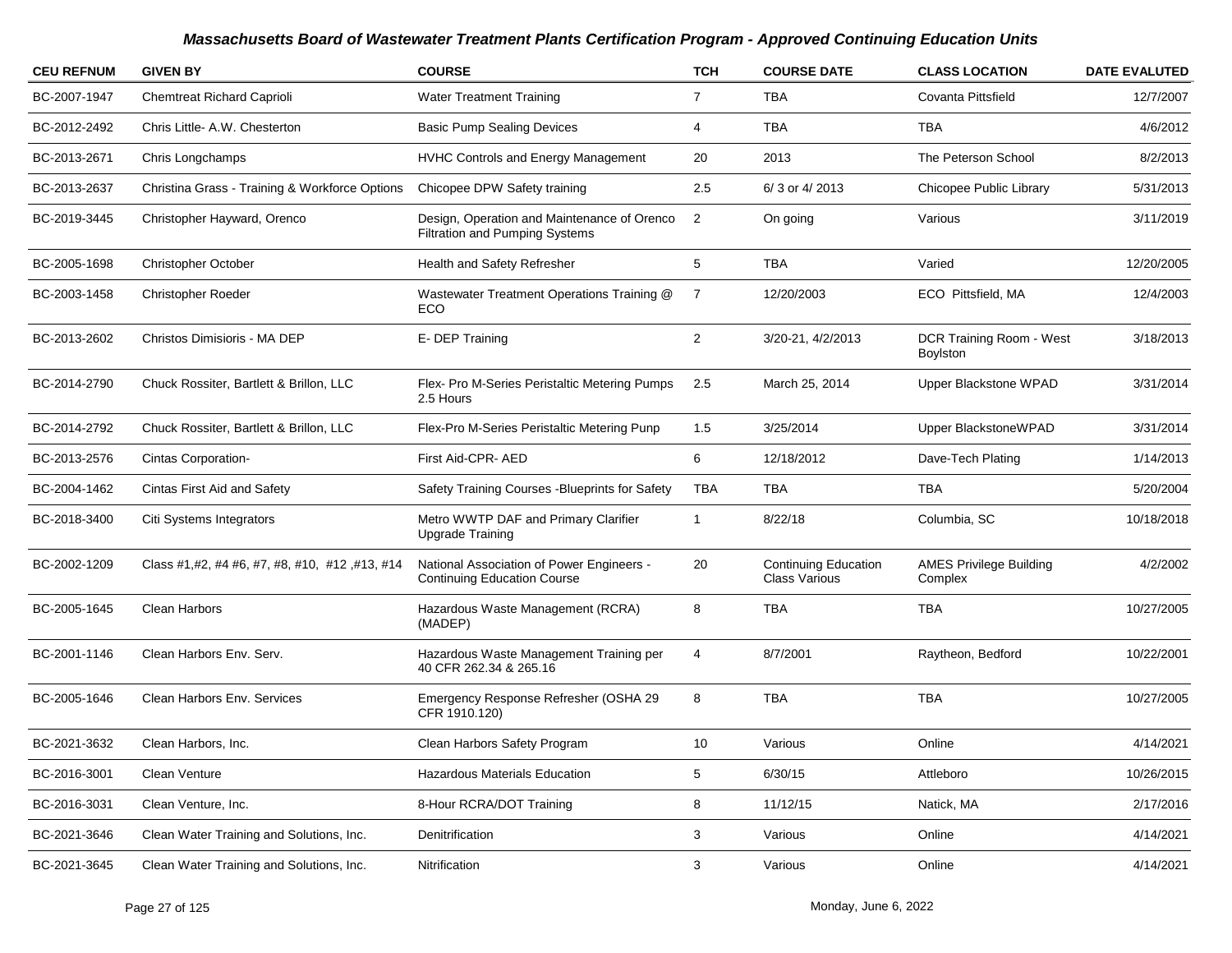| <b>CEU REFNUM</b> | <b>GIVEN BY</b>                                     | <b>COURSE</b>                                                    | <b>TCH</b>     | <b>COURSE DATE</b>     | <b>CLASS LOCATION</b>                               | <b>DATE EVALUTED</b> |
|-------------------|-----------------------------------------------------|------------------------------------------------------------------|----------------|------------------------|-----------------------------------------------------|----------------------|
| BC-2021-3647      | Clean Water Training and Solutions, Inc.            | Phosphorus                                                       | 3              | Various                | Online                                              | 4/14/2021            |
| BC-2021-3648      | Clean Water Training and Solutions, Inc.            | <b>Whole Effluent Toxicity</b>                                   | 3              | Various                | Online                                              | 4/14/2021            |
| BC-2019-3521      | Clear Water Consulting, Inc.                        | Industrial Wastewater Training                                   | 20             | On going               | Online                                              | 10/16/2019           |
| BC-2019-3491      | Columbia Southern Univeristy                        | Toxicology                                                       | 10             | <b>Winter - 2019</b>   | Online                                              | 8/14/2019            |
| BC-2017-3207      | Columbia Southern University                        | Algebra I                                                        | 20             | Ongoing                | Online                                              | 6/15/2017            |
| BC-2019-3459      | Columbia Southern University                        | <b>Environmental Technology</b>                                  | 20             | 5/17-8/23/18           | Online                                              | 4/17/2019            |
| BC-2015-2960      | Columbia Southern University                        | Fundamentals of Occupational Safety & Health                     | 10             | 10 2014-12 2014        | On line                                             | 10/2/2015            |
| BC-2003-1327      | Comm of Mass. Barry Wante                           | Hazardous Material Awareness Level Training                      | 4.5            | 1/23/2003              | Marlboro F.D. Maple St.<br>Station                  | 2/20/2003            |
| BC-2013-2622      | Commonwealth Office of the Inspector General        | <b>Public Contracting Overview</b>                               | 6              | January 30-Feb 1, 2013 | <b>Barnstable County Complex</b>                    | 5/6/2013             |
| BC-2009-2084      | Compliance Solutions Occupational Trainers,<br>Inc. | 8 Hr HAZWOPPER Refresher 29 CFR<br>1910.120 (e)                  | 8              | N/A                    | N/A                                                 | 4/13/2009            |
| BC-2018-3404      | Comprehensive Environmental, Inc.                   | Chemical Feed System Training - Worcester<br><b>CSO Facility</b> | 2              | <b>TBD</b>             | Worcester, MA                                       | 10/18/2018           |
| BC-2016-3059      | <b>Contractor Safety Academy</b>                    | MA Hoisting License 1C - Continuing education 4                  |                | 2/13/16                | Hopkinton, MA                                       | 4/13/2016            |
| BC-2016-3058      | <b>Contractor Safety Academy</b>                    | MA Hoisting License 2A - Continuing education 4                  |                | 2/13/16                | Hopkinton, MA                                       | 4/20/2016            |
| BC-2021-3655      | <b>Contractors Risk Management</b>                  | <b>Forklift Safety</b>                                           | 3              | On going               | GLSD                                                | 4/14/2021            |
| BC-2021-3596      | <b>Contractors Risk Management</b>                  | Lockout/Tagout                                                   | $\overline{2}$ | 9/28/20                | Online                                              | 10/14/2020           |
| BC-2015-2860      | Contractors Risk Management, Inc.                   | <b>Confined Space Entry</b>                                      | 3.5            | 12/1/2014              | <b>Greater Lawrence Sanitary</b><br><b>District</b> | 1/12/2015            |
| BC-2015-2858      | Contractors Risk Management, Inc.                   | NFPA 70A                                                         | 6.5            | 12/9 & 12/14/2014      | GLSD                                                | 1/12/2015            |
| BC-2019-3456      | <b>Convergence Online Training</b>                  | <b>Convergence Operational Training Courses</b>                  | 10             | Various                | Online                                              | 4/17/2019            |
| BC-2019-3457      | Convergence Online Training                         | <b>Convergence Safety Training Courses</b>                       | 10             | Various                | Online                                              | 4/17/2019            |
| BC-2001-1134      | Cookson Group / Loureiro Engineering<br>Associates  | <b>RCRA/DOT Training</b>                                         | 8              | 1/23/2001              | Lillymere Farms                                     | 10/16/2001           |
| BC-2013-2703      | Cornell Pump Company                                | Cornell Pump School                                              | 15             | 9/17-18/2013           | Portland, OR                                        | 9/11/2013            |
| BC-2011-2439      | Craig Morrill                                       | CPR and First Aid 3 Hours Each                                   | 3              | TBA                    | TBA                                                 |                      |
| BC-2011-2431      | Crane Mart, P. Begley                               | Crane & Hoist Operator Training Program                          | $\overline{2}$ | 2/10/2011              | Westborough WWTF                                    | 9/28/2011            |
| BC-2018-3389      | Crane Pumps & Systems                               | Solutions for Clogging Wastewater Pumps                          | $\overline{1}$ | Various                | Various                                             | 10/18/2018           |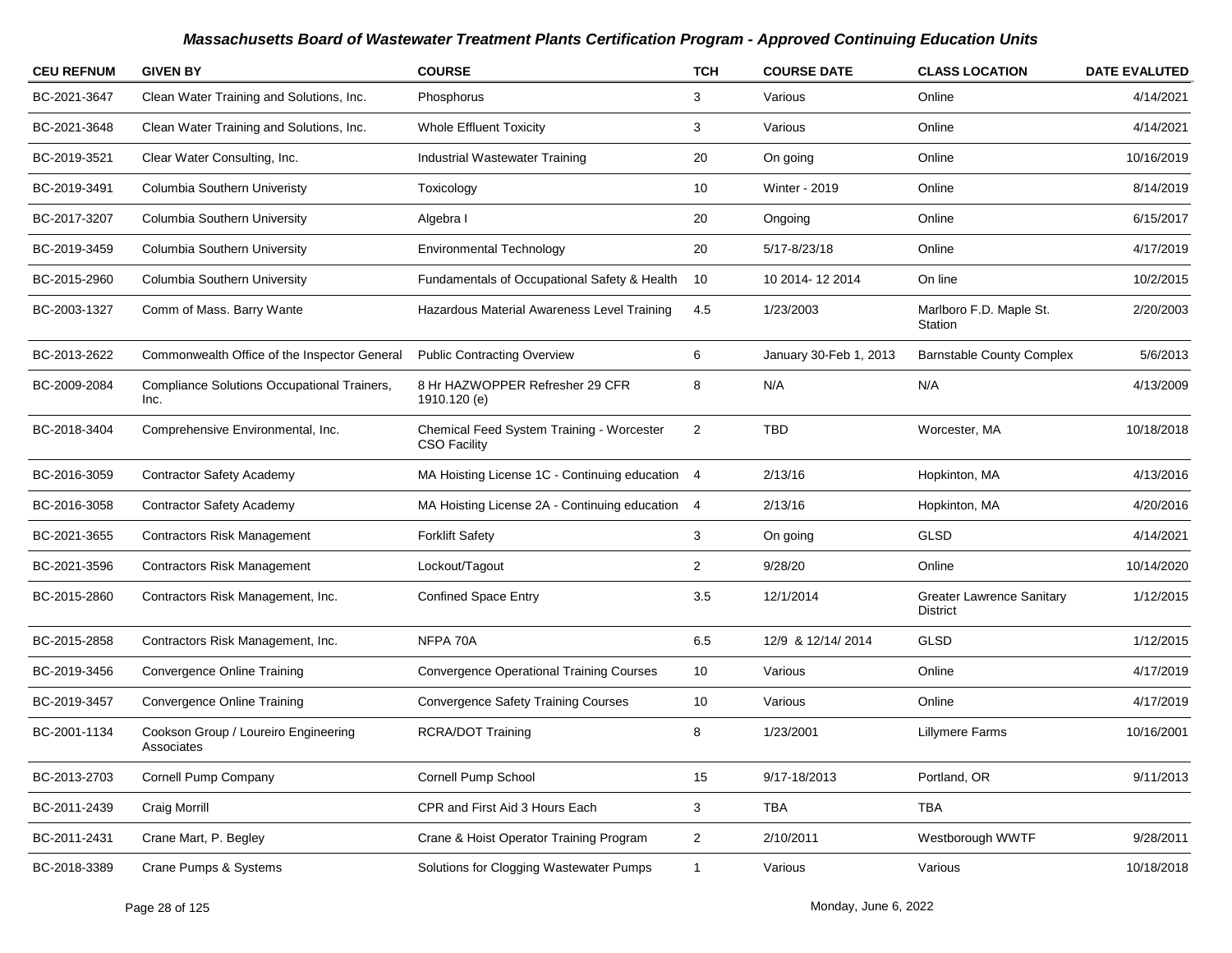| <b>CEU REFNUM</b> | <b>GIVEN BY</b>                                    | <b>COURSE</b>                                                                | <b>TCH</b>     | <b>COURSE DATE</b> | <b>CLASS LOCATION</b>                         | <b>DATE EVALUTED</b> |
|-------------------|----------------------------------------------------|------------------------------------------------------------------------------|----------------|--------------------|-----------------------------------------------|----------------------|
| BC-2013-2594      | Crane's Safety Specialists - Bellingham MA.        | Over Head Crane Operation 3A                                                 | 5              | 1/16/2013          | Facility Conference Room                      | 2/12/2013            |
| BC-2013-2574      | <b>CRS Douglas Sims</b>                            | Lock Out/ Tag Out                                                            | $\overline{2}$ | 10//2012           | Warwick, RI                                   | 1/7/2013             |
| BC-2016-3044      | <b>CUPA</b>                                        | Hazardous Waste Training for Industry                                        | 3              | 2/25/16            | Anaheim, CA                                   | 4/13/2016            |
| BC-2008-2027      | <b>Custom Environmental Technology</b>             | Polymer use in Dewatering                                                    | 4              | <b>TBA</b>         | Tri-Town Septage<br><b>Treatment Facility</b> | 11/25/2008           |
| BC-2008-2020      | <b>Custom Environmental Technology</b>             | Polymer use in Dewatering                                                    |                | <b>TBA</b>         | Tri-Town Septage<br><b>Treatment Facility</b> | 11/19/2008           |
| BC-2001-1166      | Cynthia Moriarty                                   | Microsoft Word                                                               | 10             | 10/10/01-12/6/2001 | Chicoppe Comprehensive<br><b>High School</b>  | 10/29/2001           |
| BC-2010-2262      | D. Cotter, L. Sheridan, J. Fawson, M. Bruce        | <b>GHG Emissions from Wastewater Treatment</b><br><b>Facilities</b>          | 2.5            | <b>TBA</b>         | <b>TBA</b>                                    | 9/2/2010             |
| BC-2009-2147      | D. Doyon                                           | <b>Electrical Safety</b>                                                     | $\mathbf{1}$   | 7/21/2009          | Plymouth WWTF                                 | 10/7/2009            |
| BC-2010-2268      | Dainiel D. Muzrall                                 | Underground Utilities Competent Person                                       | 1.5            | 6/30/2010          | Concord                                       | 9/22/2010            |
| BC-2003-1386      | Dal L. Younker, Value Consulting                   | Value Engineering Analysis and Methodology                                   | 20             | 5/27-30/2003       | Rockland, Ma                                  | 7/9/2003             |
| BC-2012-2487      | Dan Gumpright, Healthcare Compliance<br>Specialist | <b>DOT Hazmat Training</b>                                                   | 1.5            | 2/14/2012          | Mass Bio Offices,<br>Cambridge                | 3/15/2012            |
| BC-2020-3559      | Dan Nason                                          | Municipal Finance and Budgeting                                              | 4              | On going           | Various                                       | 4/15/2020            |
| BC-2015-2942      | Dan Weaver                                         | CSO Submersible Pumps & Grinder Pumps                                        | $\overline{2}$ | 7/22/15            | <b>Fall River</b>                             | 10/29/2015           |
| BC-2015-2949      | Dana Johnston                                      | Main Disconnect/Generator Disconnect                                         | 0.5            | 7/8/15             | <b>Fall River</b>                             | 10/29/2015           |
| BC-2010-2267      | Daniel D. Muzrall                                  | Excavation & Trenching Competent Person                                      | $2.5\,$        | 6/30/2010          | <b>Weston Solutions</b>                       | 9/21/2010            |
| BC-2010-2266      | Daniel D. Muzrall                                  | Fall Protection Competent Person                                             | 4              | 6/30/2010          | Weston Solution, Concord<br>NΗ                | 9/22/2010            |
| BC-2007-1930      | Daniel Knapik, CET                                 | Permit-Required Confined Space Entry and<br><b>Rescue Practical Training</b> | 4              | 1/30/2006          | Agawam - Fire Dept                            | 10/9/2007            |
| BC-2004-1510      | Daniel M. Knapik                                   | 8 Hour Hazwoper Refresher                                                    | 8              | 5/18/2004          | Safety Council of Western<br>New England      | 10/13/2004           |
| BC-2014-2836      | Danny Smith                                        | <b>Measuring Chlorine Residual</b>                                           | $2.5\,$        | <b>TBA</b>         | Maltz Sales Company Inc.                      | 11/18/2014           |
| BC-2014-2837      | Danny Smith                                        | Secrets of a Great Feed System                                               | 2.5            | TBA                | Maltz Sales Company                           | 11/18/2014           |
| BC-2003-1440      | Darlene Domingos                                   | <b>Bloodborn Pathoger Control</b>                                            | $\mathbf{1}$   | TBA                | TBA                                           | 11/18/2003           |
| BC-2003-1436      | Darlene Domingos                                   | <b>Hazard Communication</b>                                                  | $\overline{a}$ | TBA                | Taunton WWTP                                  | 11/18/2003           |
| BC-2003-1437      | Darlene Domingos                                   | Personal Protective Equipment                                                | $\overline{a}$ | TBA                | TBA                                           | 11/18/2003           |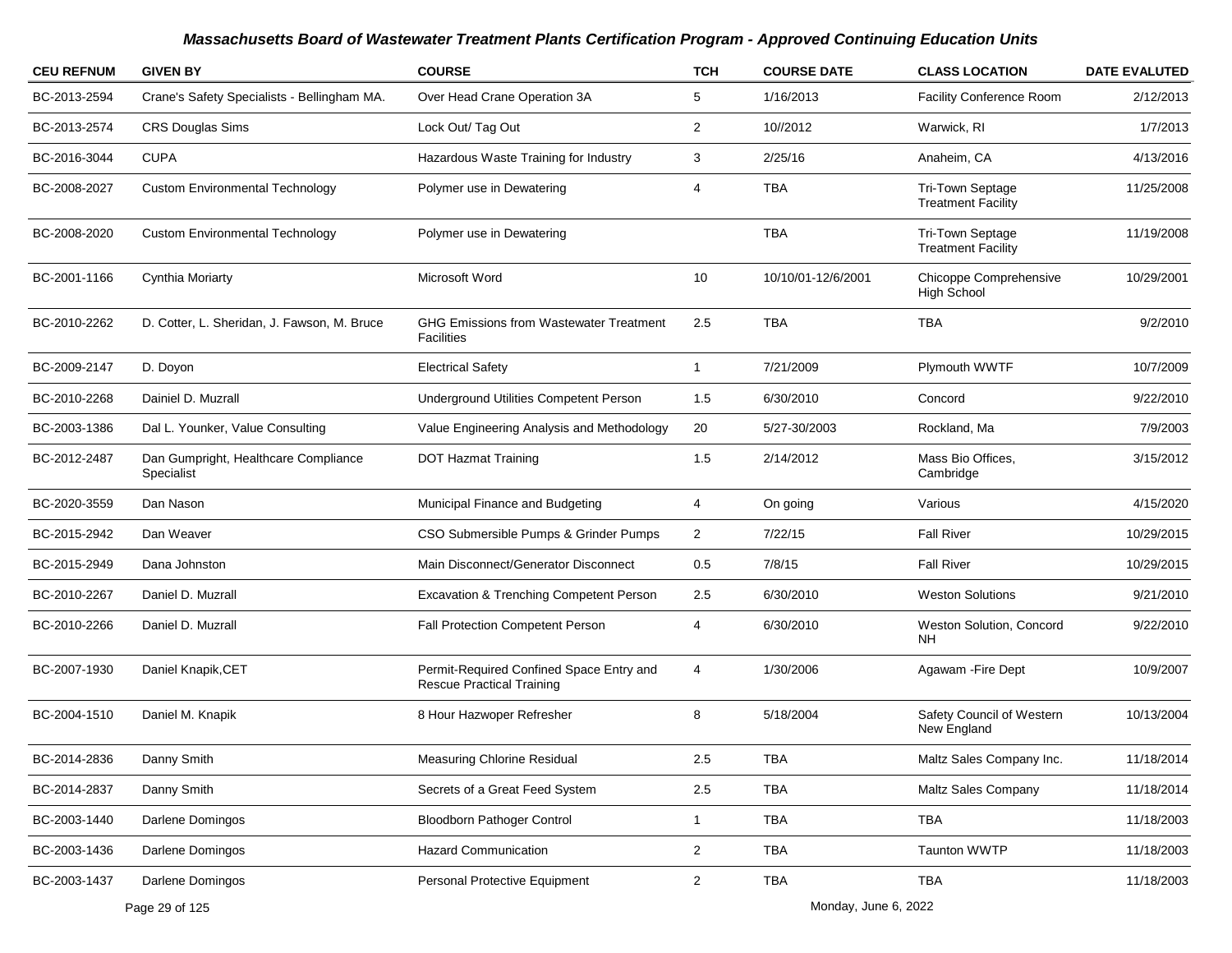| <b>CEU REFNUM</b> | <b>GIVEN BY</b>                        | <b>COURSE</b>                                                                 | <b>TCH</b>     | <b>COURSE DATE</b>  | <b>CLASS LOCATION</b>                             | <b>DATE EVALUTED</b> |
|-------------------|----------------------------------------|-------------------------------------------------------------------------------|----------------|---------------------|---------------------------------------------------|----------------------|
| BC-2015-2956      | Darrell Interess                       | Regulations for Industrial Wastewater<br><b>Discharges and Operators</b>      | 3              | 10/15               | Lowell                                            | 9/9/2015             |
| BC-2006-1771      | Dataradio COR Ltd. - Robert J. Lenertz | Wireless Data System Design Workshop                                          | 5              | 7/25/2006           | Holiday Inn Boston -<br>Dedham                    | 4/19/2006            |
| BC-2018-3314      | Dave Carson, Sam Johangten             | Piston Pump & Pumping System Training                                         | $\overline{7}$ | 3/21/18             | Hampden, CT                                       | 4/19/2018            |
| BC-2001-1133      | Dave Norton, US Filter                 | Laboratory Audit Training                                                     | 18             | 3/13,14,15/2001     | 2 Days in New Bedford, 1<br>Day in Fall River     | 10/16/2001           |
| BC-2017-3269      | Dave Plumb                             | <b>IPEX Enfield Acid Waste System Training</b>                                | $\mathbf{1}$   | 7/19/17             | Woburn, MA                                        | 10/18/2017           |
| BC-2015-2946      | David Adams                            | Scada/PLC-PA-OIT                                                              | $\overline{2}$ | 7/8/15              | <b>Fall River</b>                                 | 10/29/2015           |
| BC-2010-2227      | David Doxon                            | Electrial Safety - Lockout /Tagout                                            | $\mathbf 1$    | 3/10/2010           | Plymouth WWTF                                     | 2/18/2010            |
| BC-2012-2504      | David Garcia, Fluid Dynamics           | Dana Blend Polymer System Training                                            | $\overline{2}$ | 4/19/2012           | Fairhaven WPCF                                    | 5/1/2012             |
| BC-2002-1227      | David H. Paul                          | Reverse Osmosis Operation and Maintenance                                     | 8              | Open                | Varied                                            | 5/23/2002            |
| BC-2009-2036      | David H. Paul, Inc.                    | Membrane Filtration and MBR's / Reverse<br>Osmosis O&M                        | 14             | 12/16&17/2008       | Hilton, Woburn, MA                                | 12/19/2009           |
| BC-2005-1581      | David P. Thompson & Brian Bourgeois    | 8-Hr ERT Refresher Training                                                   | 8              | 10/5/2004-10/7/2004 | Fitchburg                                         | 4/25/2005            |
| BC-2005-1590      | David Roncari                          | Ergonomics                                                                    | $\mathbf 1$    | 6/28-7/1/2005       | Springfiled Wastewater<br>Treatment Plant, Agawam | 7/6/2005             |
| BC-2005-1558      | David Roncari                          | <b>Hearing Conservation Awareness</b>                                         | -1             | 3/29/2005-4/1/2005  | Springfield Wastewater<br>Plant, Agawam           | 4/5/2005             |
| BC-2009-2144      | David Roncari                          | Process Safety Management / Risk<br><b>Management Program</b>                 | 2.5            | 10/6/2009           | United Water / Agawam                             | 9/29/2009            |
| BC-2007-1926      | David W. Presby                        | <b>Enviro-Septic Certification Class</b>                                      | 4              | 7/23/2007           | Mansfield, MA                                     | 10/1/2007            |
| BC-2010-2185      | David Waytt, John Downey               | Flow Measurement Using Differential Producers 2                               |                | TBA                 | Bedford, Ma                                       | 1/20/2010            |
| BC-2011-2310      | David Wright / John Bocchino           | Weston & Sampson Training Courses                                             | As Issued      | TBA                 | Westen & Sampson<br>Services                      | 2/7/2011             |
| BC-2006-1814      | Davide Roncai                          | Occupational Injury / Motor Vehicle Accidents:<br>Reporting and Investigation | $\overline{2}$ | 11/14 & 16          | Bondi's Island WWTF                               | 10/10/2006           |
| BC-2005-1539      | Davide Roncari                         | <b>Confined Space Entry</b>                                                   | $2.5\,$        | 1/25-28/2005        | Springfield Wastewater<br>Plant                   | 2/16/2005            |
| BC-2007-1850      | Davide Roncari                         | Defensive Driving Course -4                                                   | 4              | 1/14/2007           | Bondi's Island WWTP                               | 1/10/2007            |
| BC-2005-1559      | Davide Roncari                         | <b>Emergency Action Plan</b>                                                  | 1              | $3/29 - 4/1/2005$   | Springfield Wastewater<br>Plant                   | 4/5/2005             |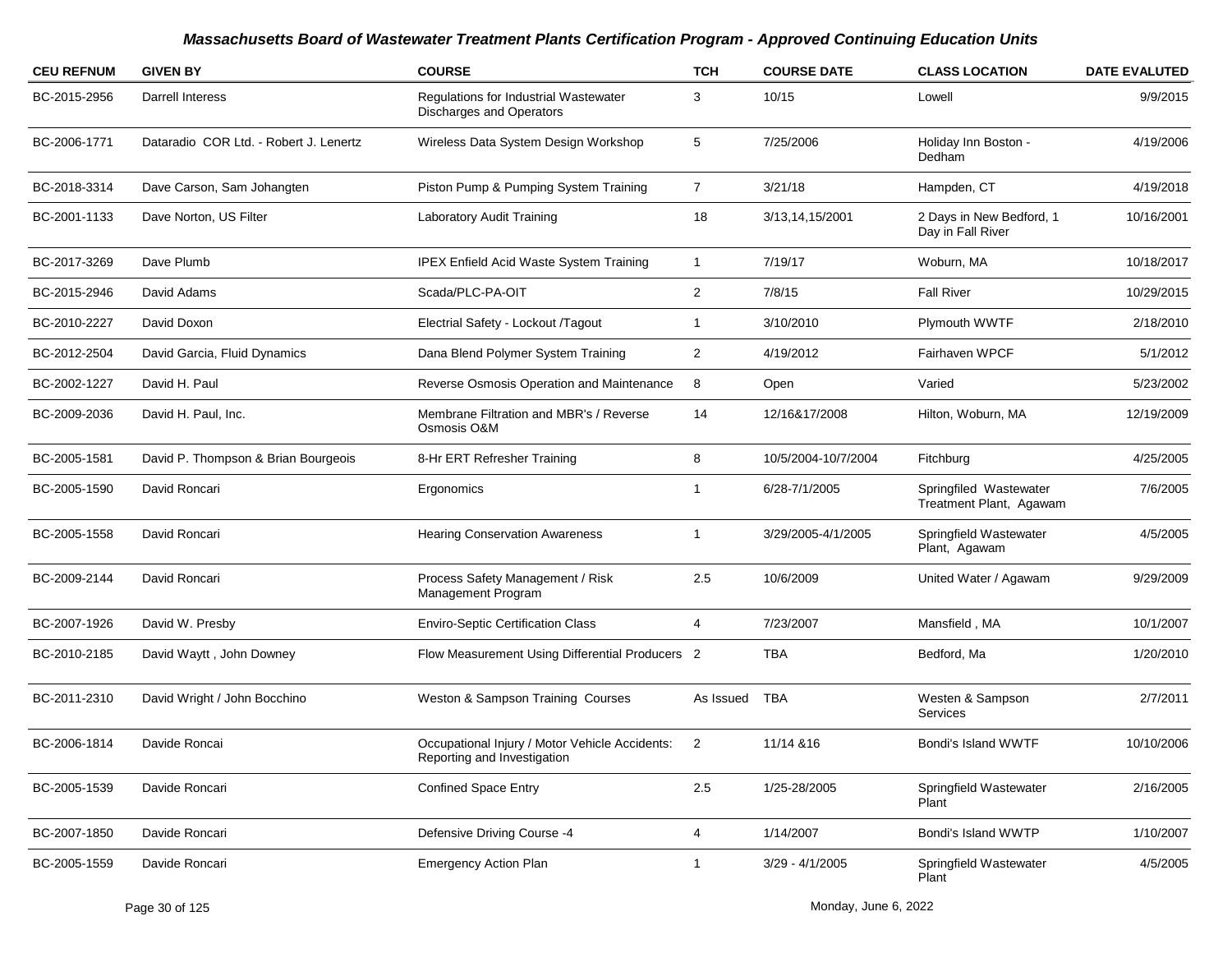| <b>CEU REFNUM</b> | <b>GIVEN BY</b>                                           | <b>COURSE</b>                                                                       | <b>TCH</b>     | <b>COURSE DATE</b>     | <b>CLASS LOCATION</b>                                    | <b>DATE EVALUTED</b> |
|-------------------|-----------------------------------------------------------|-------------------------------------------------------------------------------------|----------------|------------------------|----------------------------------------------------------|----------------------|
| BC-2007-1913      | Davide Roncari                                            | <b>Escape Breathing Apparatus</b>                                                   | $\mathbf{1}$   | Oct 2007               | Bondi's Island WWTP                                      | 9/12/2007            |
| BC-2006-1815      | Davide Roncari                                            | Fire Extinguishers                                                                  | $\mathbf{1}$   | 10/26/ -11/17/2006     | Bondi's Island WWTP                                      | 10/10/2006           |
| BC-2004-1517      | Davide Roncari                                            | Hazaard Communication (29 CFR 1910.1200)                                            | $\mathbf{1}$   | 1 Annually             | Springfield Regional<br><b>Wastewater Plant</b>          | 11/2/2004            |
| BC-2004-1518      | Davide Roncari                                            | Lockout Tagout (29 CFR 1910.147)                                                    | $\overline{1}$ | 1 Annually             | Springfield Regional<br><b>Wastewater Plant</b>          | 11/2/2004            |
| BC-2006-1816      | Davide Roncari                                            | Osha 2 - Hour Geneal Industry Refresher<br>Course                                   | 2              | 10/26/2006             | Bondi's Island WWTF                                      | 10/10/2006           |
| BC-2005-1641      | Davide Roncari                                            | Personal Protective Equipment                                                       | $\mathbf{1}$   | 10/25-28/2005          | Springfield Regional WWTP                                | 10/24/2005           |
| BC-2005-1560      | Davide Roncari                                            | Portable Gas Monitoring                                                             | $\mathbf{1}$   | 2/16 - 2/18/2005       | Springfield Wastewater<br>Plant                          | 4/5/2005             |
| BC-2005-1611      | Davide Roncari                                            | Powered Industrial Truck Operator Course                                            | 3              | 9/20-23/2005           | Springfield Wastewater<br>Plant - Agawam                 | 12/14/2005           |
| BC-2006-1724      | Davide Roncari                                            | Self Contained Breathing Apparatus                                                  | 1.5            | 2/24,27/2006           | Bondi's Island                                           | 3/8/2006             |
| BC-2005-1640      | Davide Roncari                                            | <b>Work Zone Safety Awreness</b>                                                    | $\mathbf{1}$   | 10/25/2005 - 1/28/2005 | Springfield Regional WWTP                                | 10/24/2005           |
| BC-2018-3395      | DCR and DEP                                               | ICS Training - IS-0100.C: Introduction to<br><b>Incident Command System</b>         | 3              | 10/25/18               | Worcester, MA                                            | 10/18/2018           |
| BC-2018-3396      | DCR and DEP                                               | ICS Training - IS-0200.B: ICS for Signle<br>Resources and Initial Action Incidents  | 12             | 111/7-11/8/2018        | Worcester, MA                                            | 10/18/2018           |
| BC-2018-3397      | DCR and DEP                                               | NIMS Training - IS-0700B: An Introduction to<br>National Incident Management System | 3              | 10/25/18               | Worcester, MA                                            | 10/18/2018           |
| BC-2015-2919      | Dean Vanasse                                              | <b>Electrical Safety Training</b>                                                   | 8              | 6/2/15                 | Fall River WWTP                                          | 7/29/2015            |
| BC-2020-3554      | Dean Vanasse, Boston Safety Trainers                      | <b>Electical Safety</b>                                                             | 8              | On going               | Various                                                  | 2/12/2020            |
| BC-2002-1276      | Dedie Carlin                                              | Ashland Chemical Water Treatment Training                                           | $\mathbf 2$    | 8/1/2002               | Dartmouth Power                                          | 10/16/2002           |
| BC-2021-3628      | <b>Delware Rural Water</b>                                | Vacuum Wastewater Conveyance                                                        | $\overline{2}$ | Various                | Online                                                   | 4/14/2021            |
| BC-2006-1710      | Dennis R. LaJeunesse - Operation Excellence<br>Consulting | Risk Management Program / Process Safety<br>Management Review Updates               | 3.5            | 3/9/06-3/10/06         | SRWTF - Agawam                                           | 1/23/2006            |
| BC-2009-2055      | <b>DEP</b>                                                | 9th Organics Recycling Summit: Greening from<br>the Ground Up.                      | 4.5            | 3/4/2009               | Devens Common Center @<br>Spring Hill Suites by Marriott | 2/25/2009            |
| BC-2007-1875      | DEP - John Reinhardt                                      | <b>DEP IWWT/Sewer Permit Regulatory Update</b><br>for Biotech Sector                | $\overline{2}$ | 4/19/2007              | Massachusetts Biotech<br>Council, Cambridge, MA          | 3/19/2007            |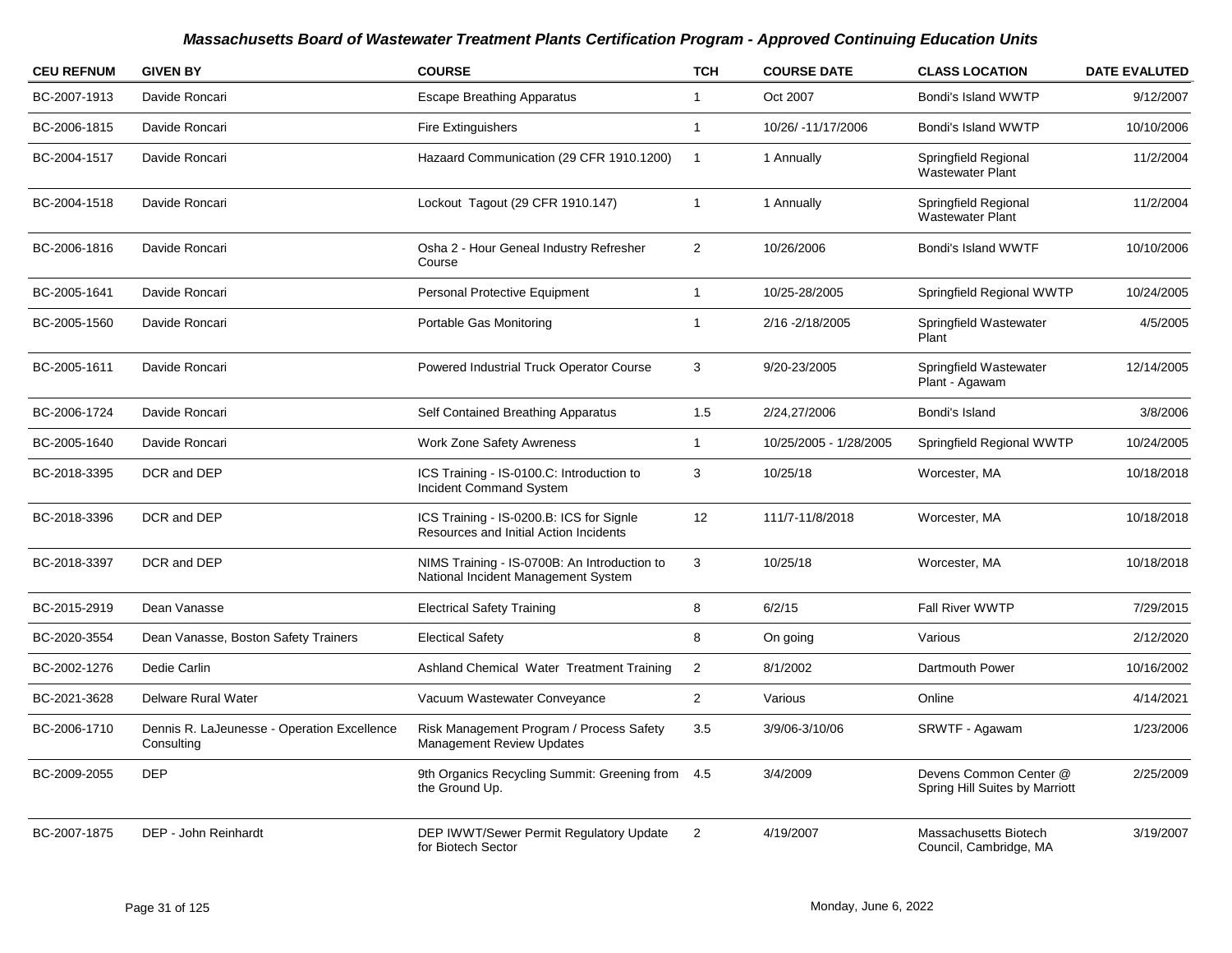| <b>CEU REFNUM</b> | <b>GIVEN BY</b>                                       | <b>COURSE</b>                                                          | <b>TCH</b>     | <b>COURSE DATE</b>                   | <b>CLASS LOCATION</b>                                          | <b>DATE EVALUTED</b> |
|-------------------|-------------------------------------------------------|------------------------------------------------------------------------|----------------|--------------------------------------|----------------------------------------------------------------|----------------------|
| BC-2006-1776      | DEP / Mass. Municipal Association                     | <b>Environmental Compliance Today</b>                                  | 3              | 5/16,23,25,31/2006                   | Bridgewater, Worcester,<br>Holyoke, Lowell                     | 4/26/2006            |
| BC-2006-1719      | DEP/AIM                                               | DEP - On-Line Air Source Registration Training 3                       |                | 2/7,8,9,14,16/2006                   | Various                                                        | 3/2/2006             |
| BC-2013-2640      | DEP/DOER                                              | Energy Leaders Roundtable #2                                           | 2.25           | 6/25/2013                            | MA DEP Office Wilmington,<br>MA.                               | 6/17/2013            |
| BC-2005-1535      | Dept of Fire Services                                 | Incident Command System for Health Care<br><b>Providers</b>            | 6              | 1/6/2005                             | <b>Athol Memorial Hospital</b>                                 | 2/18/2005            |
| BC-2019-3525      | Dept. of Workplace Learning and Development           | Supervisory Leadership Development Program                             | 10             | 4/3 & 4/11/19                        | Amherst, MA                                                    | 10/16/2019           |
| BC-2010-2276      | Digital 2000 Inc.                                     | Public Agency E-Learning Wastewater/Public<br>Works                    | As<br>Awarded  | <b>TBA</b>                           | On-Line                                                        | 11/1/2010            |
| BC-2015-2952      | Dino Raposo                                           | Plumbing Systems/Emergency Eyewash                                     | $\overline{2}$ | 8/19/15                              | <b>Fall River</b>                                              | 10/29/2015           |
| BC-2005-1695      | Doering Equipment                                     | Auto Crane                                                             | 1.5            | 11/18/2005                           | On site                                                        | 12/19/2005           |
| BC-2017-3300      | Dombrowski/Guswa                                      | Facility Specific Setting Test Results and State<br>Point Analysis     | -6             | 1/4/18                               | TBD                                                            | 1/3/2018             |
| BC-2003-1432      | Don Gallone, Triumvirate                              | Confined Space Entry Rescue Training                                   | 5              | 5/15/03                              | Avecia Biotechnology,<br>Milford                               | 11/18/2003           |
| BC-2003-1326      | Donald Patton - Calpine Traning                       | High Voltage Power                                                     | 6              | 1/7/2003                             | <b>Dighton Power</b>                                           | 1/20/2003            |
| BC-2010-2199      | Donald Perla                                          | 24 Hour Hazardous Materials Technician, Initial 24<br>Training Course. |                | TBA                                  | Ironwood Pharmaceuticals,<br>Inc.                              | 2/22/2010            |
| BC-2010-2198      | Donald Perla - Used only once in a 2 year<br>Renewal. | Annual OSHA Hazardous Materials Technician<br>Refresher Training       | -8             | Yearly                               | Ironwood Pharmaceuticals -<br>301 Binney St Conference<br>Room | 2/22/2010            |
| BC-2005-1651      | Donald W. Alger                                       | Hazardous Waste Handling                                               | 2              | 3/22/05, 5/5-10-11/2005,<br>6/2/2005 | Allegro Micro Systems, Inc.                                    | 11/10/2005           |
| BC-2005-1690      | Douglas Reynolds                                      | <b>Stormwater Pollution Prevention</b>                                 | $\mathbf{1}$   | 10/20/2004                           | Holyoke WWTP                                                   | 12/7/2005            |
| BC-2005-1691      | Douglas Reynolds                                      | Wastewater Plant Training #1,#2,#3,#4,#5,#6                            | 10 Per<br>yea  | 2004-2005                            | Holoke WWTP                                                    | 12/7/2005            |
| BC-2005-1686      | Dourlas Reynolds                                      | Blood borne Pathogens & Personal Hygiene                               |                | 3/11/2004                            | Holyoke DPW                                                    | 12/7/2005            |
| BC-2002-1233      | Dr. Edward Deevy                                      | <b>Effective Leadership</b>                                            | $\overline{7}$ | Various                              | <b>MWRA</b>                                                    | 5/3/2002             |
| BC-2005-1533      | Dr. Elaine Storella                                   | History of Modern Science                                              | 20             | Spring 2004                          | Framingham State                                               | 1/7/2005             |
| BC-2011-2303      | Dr. Lev Nelik                                         | Pump School Training Course                                            | 12             | TBA                                  | TBA                                                            | 1/20/2011            |
| BC-2008-1968      | DVD - Prepared by Alloway                             | VWNA - Laboratory Training Course 1 DVD's                              | $\mathbf{3}$   | 2008                                 | Veolia Wastewater Plants                                       | 4/9/2008             |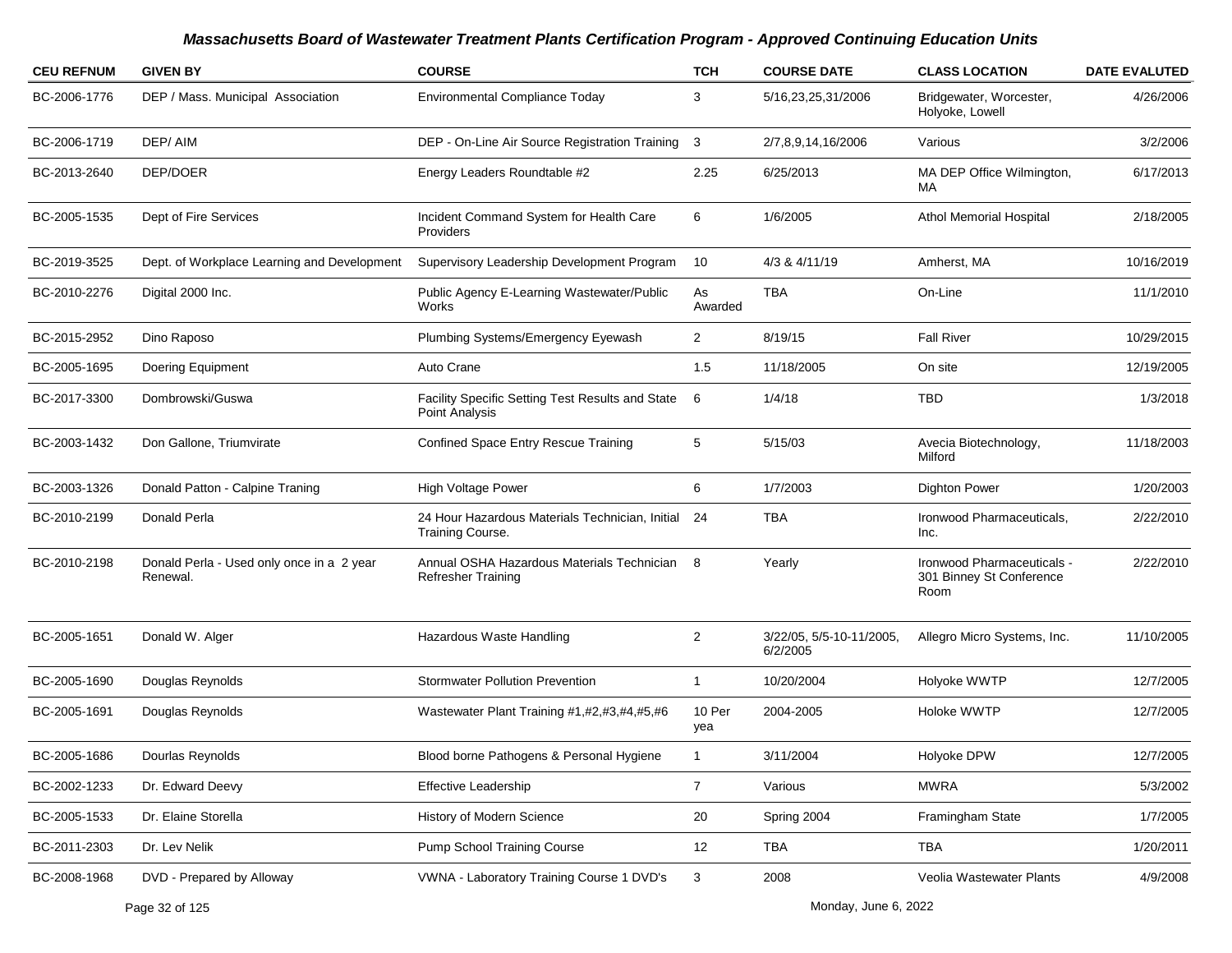| <b>CEU REFNUM</b> | <b>GIVEN BY</b>                              | <b>COURSE</b>                                                                    | <b>TCH</b>     | <b>COURSE DATE</b>               | <b>CLASS LOCATION</b>                                                    | <b>DATE EVALUTED</b> |
|-------------------|----------------------------------------------|----------------------------------------------------------------------------------|----------------|----------------------------------|--------------------------------------------------------------------------|----------------------|
| BC-2014-2760      | E.J. Prescott                                | Wastewater: Preparing for Change                                                 | 5.5            | 3/27/2014                        | Holiday Inn, Mansfield                                                   | 2/11/2014            |
| BC-2011-2349      | E.J. Prescott & Mass Rural Water Association | <b>Work Zone Safety</b>                                                          | 6              | 4/19-20/2011                     | S. Deerfield MA Fire Station<br>and Middleborough MA<br><b>Town Hall</b> | 3/8/2011             |
| BC-2010-2186      | E.J. Prescott, Inc.                          | <b>Rebuilding America's Roadways</b>                                             | 3              | 3/25/2010                        | Gillette Stadium,<br>Foxborough, Ma.                                     | 1/20/2010            |
| BC-2016-3012      | E/One                                        | E/One training                                                                   | $\overline{7}$ | 6/10&11/15                       | Niskayuna, NY                                                            | 10/26/2015           |
| BC-2018-3411      | E/One Pumps                                  | E/One Training                                                                   | 15             | 10/11-10/12/18                   | Niskayuna, NY                                                            | 12/12/2018           |
| BC-2006-1782      | Eagleson Institute/ Safety Partners          | Viral Vectors and Biosafety Assessments                                          | $\overline{7}$ | 5/23/2006                        | Home Suits Inn, Waltham                                                  | 5/18/2006            |
| BC-2005-1668      | Earth Tech                                   | Clean Water Act / Industrial Pretreatment and<br>Wastewater Discharge Permitting | $\overline{4}$ | 11/30-12/2,7/2005                | <b>Boston Generating</b><br>Company Training Center,<br>Charlestown      | 12/6/2005            |
| BC-2002-1228      | Earth Tech                                   | Industrial Wastewater Treatment Training<br>Units 4-7                            | 28             | Varied                           | Sithe Energies, Inc.                                                     | 5/23/2002            |
| BC-2005-1670      | Earth Tech                                   | Oil Spill Prevention, Control and<br><b>Countermeasures Planing</b>              | $\overline{4}$ | 12/1,8/2005                      | <b>Boston Generating</b><br>Company Training Center,<br>Charlestown, Ma. | 12/6/2005            |
| BC-2005-1705      | Earth Tech                                   | Six Sigma Training                                                               | 5              |                                  |                                                                          | 12/21/2005           |
| BC-2005-1669      | Earth Tech                                   | Slug Discharge Control Planing                                                   | 3              | 11/30, 12/2, 7/2005              | <b>Boston Generating</b><br>Company Training Center,<br>Charlestown, MA  | 12/6/2005            |
| BC-2005-1671      | Earth Tech                                   | Storm Water Permitting and Pollution<br><b>Prevention Planing</b>                | 3              | 12/1,8,14/2005                   | Boston Generating and<br><b>Pollution Prevention</b><br>Planning         | 12/6/2005            |
| BC-2005-1658      | Earth Tech - On Line Training                | <b>OSHA 10 Hour Construction Training</b>                                        | 10 /2 Yr       | Various                          | Various                                                                  | 12/2/2005            |
| BC-2001-1132      | Earth Tech Instructors                       | <b>Industrial Wastewater Treatment</b>                                           | 24             | 10/10,11,12,15,16,17,18/<br>2001 | Sithe Energies - New<br><b>Boston Station</b>                            | 10/16/2001           |
| BC-2003-1374      | Earth Tech Staff                             | 2003 Safety Tailgate Talks                                                       | 10             | Weekly                           | Earth Tech Operated<br><b>Facilities</b>                                 | 5/28/2003            |
| BC-2005-1657      | Earth Tech/ Tyco                             | Earth Tech Safety "Click Safety" and Tyco"s<br>Vital Values.                     | 5 Max          | Various                          | Various                                                                  | 12/2/2005            |
| BC-2016-3074      | <b>EBI Consulting</b>                        | <b>DOT/RCRA Training Course</b>                                                  | 8              | Various                          | Various                                                                  | 8/17/2016            |
| BC-2013-2725      | <b>EBI Consulting</b>                        | Industrial Wastewater TCH Correspondence<br>Course Part 2                        | 10             | Take Home                        | Take Home                                                                | 10/2/2013            |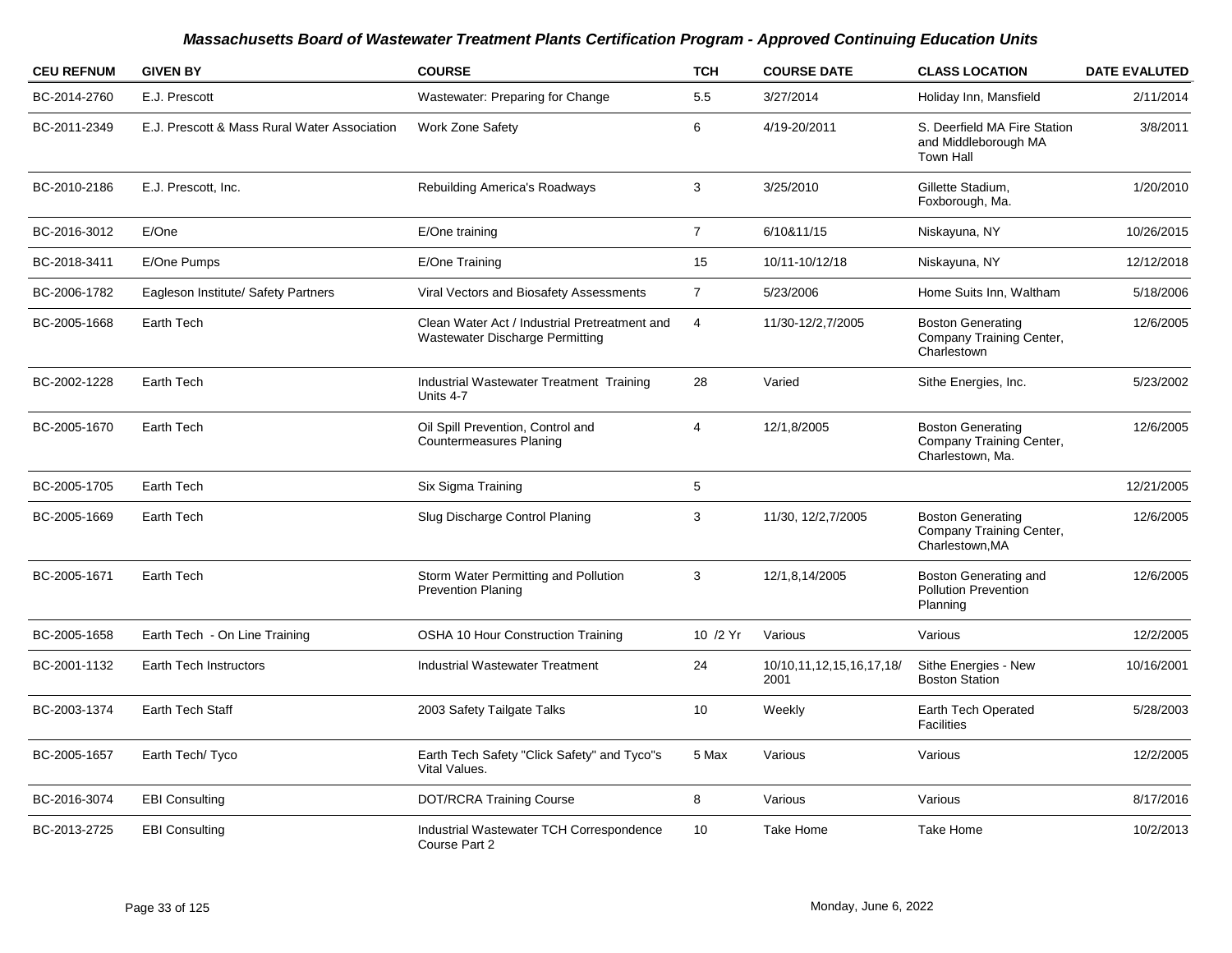| <b>CEU REFNUM</b> | <b>GIVEN BY</b>                                         | <b>COURSE</b>                                                      | <b>TCH</b>    | <b>COURSE DATE</b> | <b>CLASS LOCATION</b>     | <b>DATE EVALUTED</b> |
|-------------------|---------------------------------------------------------|--------------------------------------------------------------------|---------------|--------------------|---------------------------|----------------------|
| BC-2010-2264      | <b>EBI Consulting</b>                                   | Oil Storage & Compliance with the November<br>2009 SPCC Amendments | 2             | 10/7/2010          | <b>Burlington</b>         | 9/16/2010            |
| BC-2013-2724      | <b>EBI Consulting</b>                                   | TCH Correspondence Course Part 1                                   | 10            | Take Home          | Take Home                 | 10/2/2013            |
| BC-2016-3067      | <b>EBI Consulting</b>                                   | Wastewater Regulatory Review: 314 CMR<br>12.00 & 257 CMR 2.00      | 3             | Various            | Online                    | 6/15/2016            |
| BC-2013-2726      | <b>EBI Staff</b>                                        | <b>Wastewater Operator Safety</b>                                  | 3             | <b>TBA</b>         | <b>TBA</b>                | 10/2/2013            |
| BC-2016-3082      | EC Brett, LLC                                           | HAZWOPER - Refresher Course                                        | 8             | 7/29/16            | Gorton's (Gloucester, MA) | 10/19/2016           |
| BC-2008-2010      | <b>ECS</b>                                              | First Responder / Operations Level Training                        | 8             | <b>TBA</b>         | <b>TBA</b>                | 10/1/2008            |
| BC-2009-2062      | <b>ECS</b>                                              | OSHA/EPA/DOT                                                       | As<br>Awarded | <b>TBA</b>         | <b>TBA</b>                | 3/10/2009            |
| BC-2016-3023      | ECS, Inc.                                               | LSP Guide to Navigating UST Regulations                            | 6.5           | 9/25/15            | Framingham, MA            | 2/17/2016            |
| BC-2014-2827      | Ed Czeremcha                                            | Basic Mechanical Seal Training and Installation 3                  |               | 9/30-10/1/2014     | Westfield Wastewater      | 9/25/2014            |
| BC-2002-1256      | Ed Rabarczyk                                            | <b>Hydraulic Training</b>                                          | 21            | 7/9-11/2002        | <b>Boston</b>             | 6/27/2002            |
| BC-2015-2918      | Ed Simoncini                                            | NSC First Aid, CPR & AED                                           | 8             | 12/5/14            | <b>EINK</b>               | 7/29/2015            |
| BC-2017-3186      | Edris Taher, Environmental Operating<br>Solutions, Inc. | <b>BNR Wikipedia for Operators</b>                                 | 6             | <b>TBD</b>         | <b>TBD</b>                | 4/12/2017            |
| BC-2019-3490      | <b>EFCN</b>                                             | Workforce Planning and Water System<br>Collaboration               | 6             | 10/1/19            | Worcester, MA             | 8/14/2019            |
| BC-2017-3161      | Eileen Watkins, Cashins & Associates, Inc.              | <b>Blood-borne Pathogens</b>                                       | $\mathbf{1}$  | <b>TBD</b>         | <b>SESD</b>               | 4/12/2017            |
| BC-2017-3158      | Eileen Watkins, Cashins & Associates, Inc.              | <b>Confined Space Entry</b>                                        | $\mathbf{1}$  | <b>TBD</b>         | <b>SESD</b>               | 4/12/2017            |
| BC-2017-3156      | Eileen Watkins, Cashins & Associates, Inc.              | Emergency Action & Response Plan                                   | $\mathbf{1}$  | <b>TBD</b>         | <b>SESD</b>               | 4/12/2017            |
| BC-2017-3162      | Eileen Watkins, Cashins & Associates, Inc.              | Fall Protection & Walking-Working Surfaces                         | $\mathbf{1}$  | <b>TBD</b>         | <b>SESD</b>               | 4/12/2017            |
| BC-2017-3154      | Eileen Watkins, Cashins & Associates, Inc.              | <b>Hazard Communication</b>                                        |               | <b>TBD</b>         | <b>SESD</b>               | 4/12/2017            |
| BC-2017-3155      | Eileen Watkins, Cashins & Associates, Inc.              | Hydrogen Sulfide                                                   | $\mathbf{1}$  | <b>TBD</b>         | <b>SESD</b>               | 4/12/2017            |
| BC-2017-3163      | Eileen Watkins, Cashins & Associates, Inc.              | Laboratory Safety                                                  | $\mathbf{1}$  | <b>TBD</b>         | <b>SESD</b>               | 4/12/2017            |
| BC-2017-3157      | Eileen Watkins, Cashins & Associates, Inc.              | Lockout/Tagout (The Control of Hazardous<br>Energy)                | $\mathbf{1}$  | <b>TBD</b>         | <b>SESD</b>               | 4/12/2017            |
| BC-2017-3159      | Eileen Watkins, Cashins & Associates, Inc.              | Personal Protective Equipment                                      | $\mathbf{1}$  | <b>TBD</b>         | <b>SESD</b>               | 4/12/2017            |
| BC-2017-3160      | Eileen Watkins, Cashins & Associates, Inc.              | <b>Respirator Use</b>                                              | 1             | <b>TBD</b>         | <b>SESD</b>               | 4/12/2017            |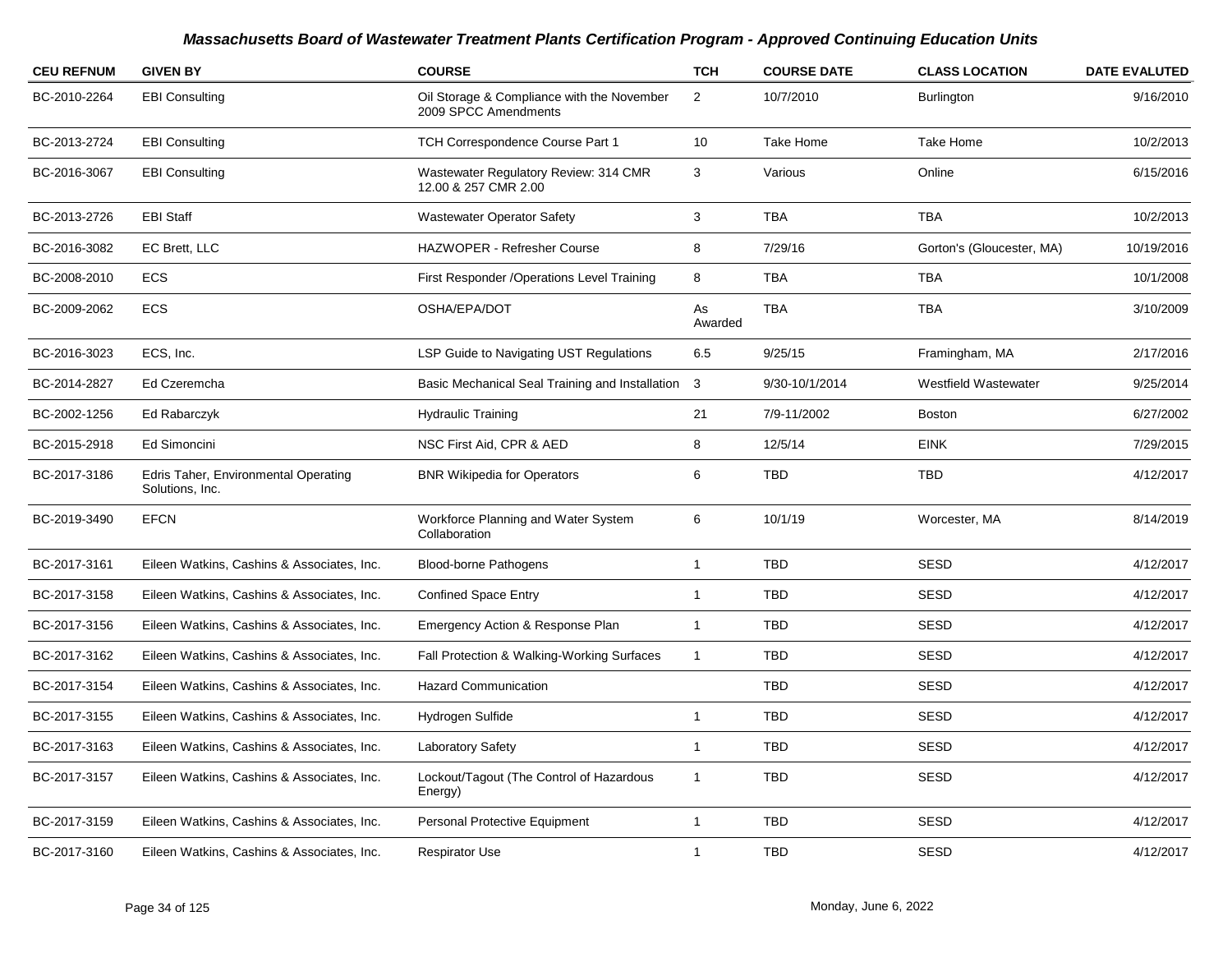| <b>CEU REFNUM</b> | <b>GIVEN BY</b>                                                             | <b>COURSE</b>                                                                  | <b>TCH</b>     | <b>COURSE DATE</b>                  | <b>CLASS LOCATION</b>                                           | <b>DATE EVALUTED</b> |
|-------------------|-----------------------------------------------------------------------------|--------------------------------------------------------------------------------|----------------|-------------------------------------|-----------------------------------------------------------------|----------------------|
| BC-2011-2298      | Elaine Denniston, MASS EMA                                                  | Tier II Reporting & New Transportation<br>Requirement                          | 2              | 1/25/2011                           | Burlington, MA                                                  | 1/3/2011             |
| BC-2014-2835      | Elaine MooreCCCC/ WERC                                                      | Excell with MS Excell (WIT034-66)                                              | 6              | 2014                                | <b>CCCC Hyannis Center</b>                                      | 10/27/2014           |
| BC-2013-2627      | Elisabeth Smith                                                             | Module 8: Search and Seizure, Your Legal<br>Rights                             | $\overline{2}$ | Starting Spring 2013 and<br>ongoing | Various Project Sites                                           | 5/14/2013            |
| BC-2014-2774      | Elisabeth Smith                                                             | <b>Workplace Security</b>                                                      | $\mathbf{1}$   | On Going                            | Various Projects                                                | 3/10/2014            |
| BC-2014-2809      | Elisabeth Smith, CH2M Hill                                                  | Introduction to the Incident Command System                                    | 1.5            | Starting July 2014                  | <b>CH2M Hill Sites</b>                                          | 6/16/2014            |
| BC-2014-2752      | Elisabeth Smith, Jeff Heroux                                                | <b>DMR Preparation</b>                                                         | $\mathbf{1}$   | <b>TBA</b>                          | TBA                                                             | 2/3/2014             |
| BC-2003-1313      | <b>Elizabeth Sweeney</b>                                                    | Microsoft Excel and Power Point                                                | 10             | 10/9/2002 -12/4/2002                | Chicopee Comprensive<br><b>High School</b>                      | 1/23/2003            |
| BC-2006-1808      | <b>Emergency Management Institute</b>                                       | Introduction to Incident Command System -ICS 3<br>100                          |                | 8/14/2006                           | On Site                                                         | 9/19/2006            |
| BC-2006-1809      | <b>Emergency Management Institute</b>                                       | National Incident Management System - IS -<br>700                              | 3              | 8/15/2006                           | Uxbridge                                                        | 9/19/2006            |
| BC-2012-2505      | Emerson Process Management, NE Controls,<br>POND Technical Sales, Rosemount | Process Technology Solutions Seminar                                           | 5              | May, 8, 9, 10/2012                  | Portland, ME-<br>Worcester, MA-Warwick, RI.                     | 5/2/2012             |
| BC-2005-1682      | <b>Emilcott Training Institute</b>                                          | 8-Hour Hazwoper Training                                                       | 8/2-YR         | 1/25/2005                           | Manchester, Ct                                                  | 12/7/2005            |
| BC-2001-1180      | <b>Energy Answers</b>                                                       | EAC Operations, Inc. Training Programs                                         | 14             | Various                             | <b>ECO Pittsfield</b>                                           | 12/10/2001           |
| BC-2010-2222      | Energy Audit Institute                                                      | <b>Commercial Audit</b>                                                        | 5              | Home Study Course                   | South Essex Sewerage<br>District                                | 5/11/2010            |
| BC-2009-2094      | <b>Energy Education Center</b>                                              | Water Purfication and Treatment                                                | 20             | 8/25/200 - 9/14/2009                | Bismarck, ND                                                    | 5/20/2009            |
| BC-2017-3130      | Ensafe                                                                      | Process Safety Management Coordinator<br>Training                              | 8              | 7/25/16-7/27/16                     | Kenosha, WI                                                     | 2/15/2017            |
| BC-2002-1289      | <b>ENSR International</b>                                                   | <b>HAZWOPER</b>                                                                | 8              | 10/28/2002                          | Sagamore Beach                                                  | 11/27/2002           |
| BC-2013-2686      | Env. Business Council / Mass DEP                                            | Renewable Energy for Wastewater & Drinking<br><b>Water Facilities</b>          | 3              | October 1, 2013                     | Alden Research Laboratory,<br>Inc.                              | 8/21/2013            |
| BC-2011-2362      | <b>Environ International Corporation</b>                                    | <b>Updates in Environmental Issues</b>                                         | 6              | 3/30-31/2011                        | Radnor, PA                                                      | 4/6/2011             |
| BC-2014-2826      | <b>Environmental Business Specialists LLC</b>                               | <b>EBS Wastewater Treatment Seminar for</b><br><b>Activated Sludge Systems</b> | 21             | 9/9-11/2014                         | <b>EBS Headquaters,</b><br>Mandeville, LA                       | 9/10/2014            |
| BC-2001-1136      | <b>Environmental Compliance Services</b>                                    | 40 Hour Health & Safety Training                                               | 20             | 9/10/2001-9/14/2001                 | ECS, Agawam                                                     | 10/16/2001           |
| BC-2013-2636      | <b>Environmental Finance Center</b>                                         | Leadership Workshop for Small Water Systems 10                                 |                | 6/19 & 20/ 2013                     | <b>EPA New England</b><br>Regional Lab North<br>Chelmsford, MA. | 5/31/2013            |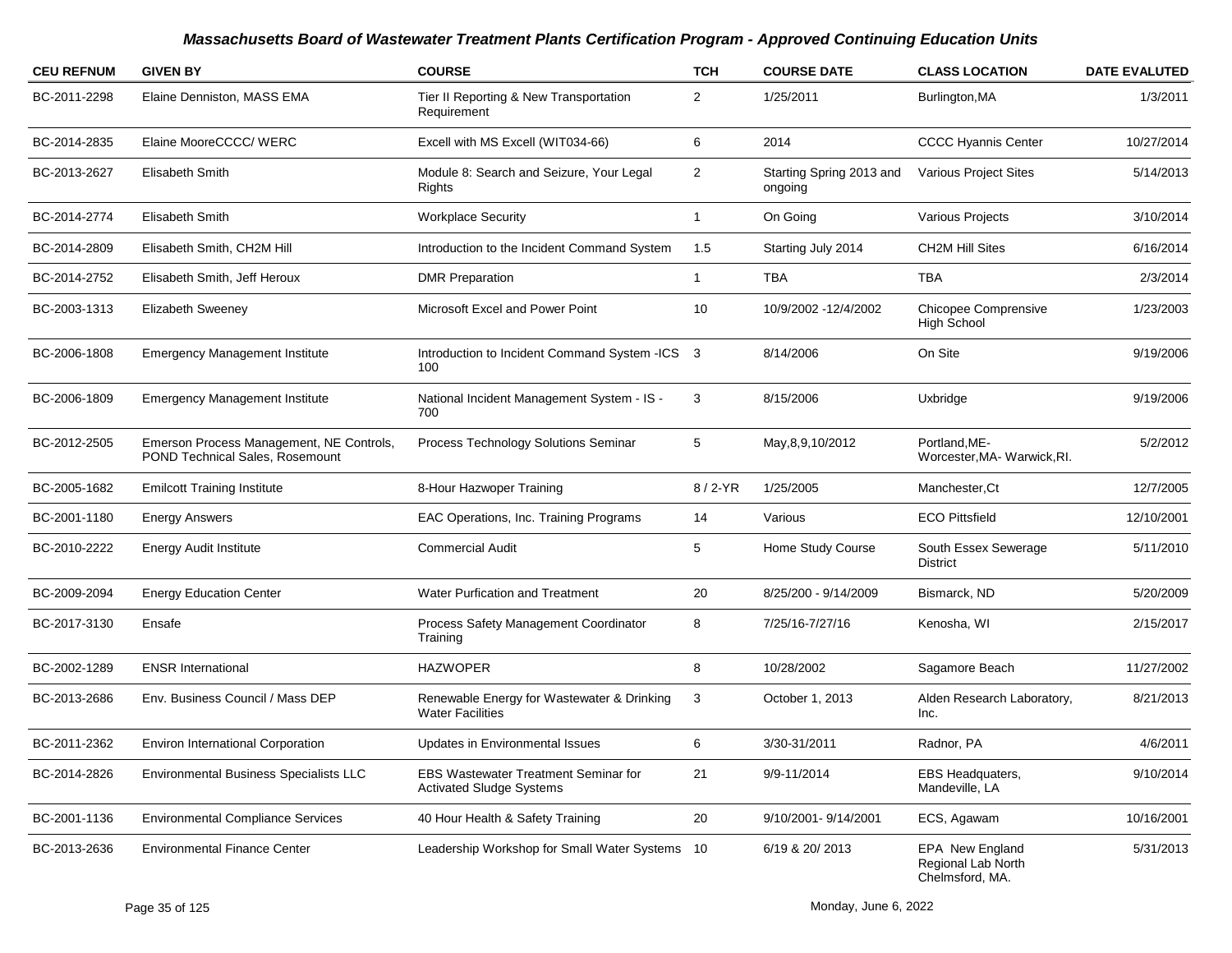| <b>CEU REFNUM</b> | <b>GIVEN BY</b>                              | <b>COURSE</b>                                                                                                                            | <b>TCH</b>     | <b>COURSE DATE</b> | <b>CLASS LOCATION</b>                      | <b>DATE EVALUTED</b> |
|-------------------|----------------------------------------------|------------------------------------------------------------------------------------------------------------------------------------------|----------------|--------------------|--------------------------------------------|----------------------|
| BC-2002-1280      | <b>Environmental Instrument</b>              | SCADA System Training - Taunton WWTPO                                                                                                    | 25             |                    | Taunton WWTPO                              | 10/23/2002           |
| BC-2017-3196      | Environmental Leverage, Inc.                 | How to use the Microscope                                                                                                                | 4              | Ongoing            | Online                                     | 6/15/2017            |
| BC-2017-3198      | Environmental Leverage, Inc.                 | Visual Troubleshooting                                                                                                                   | $\overline{7}$ | Ongoing            | Online                                     | 6/15/2017            |
| BC-2017-3197      | Environmental Leverage, Inc.                 | <b>Wastewater Basics</b>                                                                                                                 | $\overline{c}$ | Ongoing            | Online                                     | 6/15/2017            |
| BC-2017-3193      | Environmental Leverage, Inc.                 | Wastewater Microbiology 1                                                                                                                | $\overline{2}$ | Ongoing            | Online                                     | 6/15/2017            |
| BC-2017-3195      | Environmental Leverage, Inc.                 | Wastewater Microbiology 3                                                                                                                | $\overline{2}$ | Ongoing            | Online                                     | 6/15/2017            |
| BC-2004-1461      | <b>Environmental Training Associates</b>     | Environmental Industrial Wastewater Operator<br><b>Training Courses</b>                                                                  | TBA            | TBA                | <b>TBA</b>                                 |                      |
| BC-2005-1644      | EOEA /Office of Technical Assistance         | <b>Industrial Water Conservation</b>                                                                                                     | 1.5            | 11/22/2005         | Westfield /Columbia<br>Manufacturing, Inc. | 10/27/2005           |
| BC-2009-2087      | EOEEA - Susan Lanza                          | Saving Water and Other Greening<br>Opportunities in Hospitality Services                                                                 | 3              | June 9, 2009       | Courtyard Marriott,<br>Marlborough, Ma     | 4/30/2009            |
| BC-2008-1956      | <b>EOEEA Office of Technical Assistance.</b> | <b>Energy Efficiency</b>                                                                                                                 | 4              | 4/15,30/2008       | Holyoke, Wellesley                         | 2/29/2008            |
| BC-2015-2931      | eOne Sewer Systems                           | eOne Sewer Systems                                                                                                                       | 11             | April 15-16, 2015  | Niskayuna, NY                              | 9/9/2015             |
| BC-2016-3102      | <b>EPA</b>                                   | 18th Annual Industrial Pretreatment<br>Coordinator's Workshop                                                                            | 12             | 10/26-10/27/16     | Chelmsford, MA                             | 10/19/2016           |
| BC-2018-3408      | <b>EPA</b>                                   | 20th Annual EPA Industrial Pretreatment<br>Workshop                                                                                      | 11             | 10/24-10/25/18     | Lowell, MA                                 | 12/12/2018           |
| BC-2019-3530      | <b>EPA</b>                                   | 21st Annual EPA Industrial Pretreatment<br>Workshop                                                                                      | 15             | 10/22-10/24/19     | Lowell, MA                                 | 10/16/2019           |
| BC-2021-3588      | <b>EPA</b>                                   | 22nd Annual EPA Industrial Pretreatment<br>Workshop                                                                                      | 5              | 10/28-10/29/20     | Online                                     | 10/14/2020           |
| BC-2022-3696      | <b>EPA</b>                                   | 23rd Annual EPA Industrial Pretreatment<br>Workshop                                                                                      | 12             | 10/26-10/28/21     | Online                                     | 10/19/2021           |
| BC-2007-1923      | <b>EPA</b>                                   | 9th Annual EPA New England Pretreatment<br>Coordinators Workshop                                                                         | 3.5            | 9/27/2007          | NH DES Concord, NH                         | 9/12/2007            |
| BC-2021-3564      | <b>EPA</b>                                   | <b>AWIA Guidance</b>                                                                                                                     | 1              | 6/10/20            | Online                                     | 4/15/2020            |
| BC-2022-3679      | EPA                                          | EPA Office of Compliance - Monthly Webinar<br>Series (Improving CWA-NPDES Permit<br>Compliance at Small Wastewater Treatment<br>Systems) | 1.5            | Monthly            | Online                                     | 8/11/2021            |
| BC-2018-3344      | <b>EPA</b>                                   | <b>EPA Pretreatment Workshop</b>                                                                                                         | 9              | 6/26-6/27/18       | Albany, NY                                 | 6/14/2018            |
| BC-2022-3698      | <b>EPA</b>                                   | EPA WLA Water Security Summit 2021                                                                                                       | 13.5           | 11/16-11/18/21     | Online                                     | 10/19/2021           |
|                   | Page 36 of 125                               | Monday, June 6, 2022                                                                                                                     |                |                    |                                            |                      |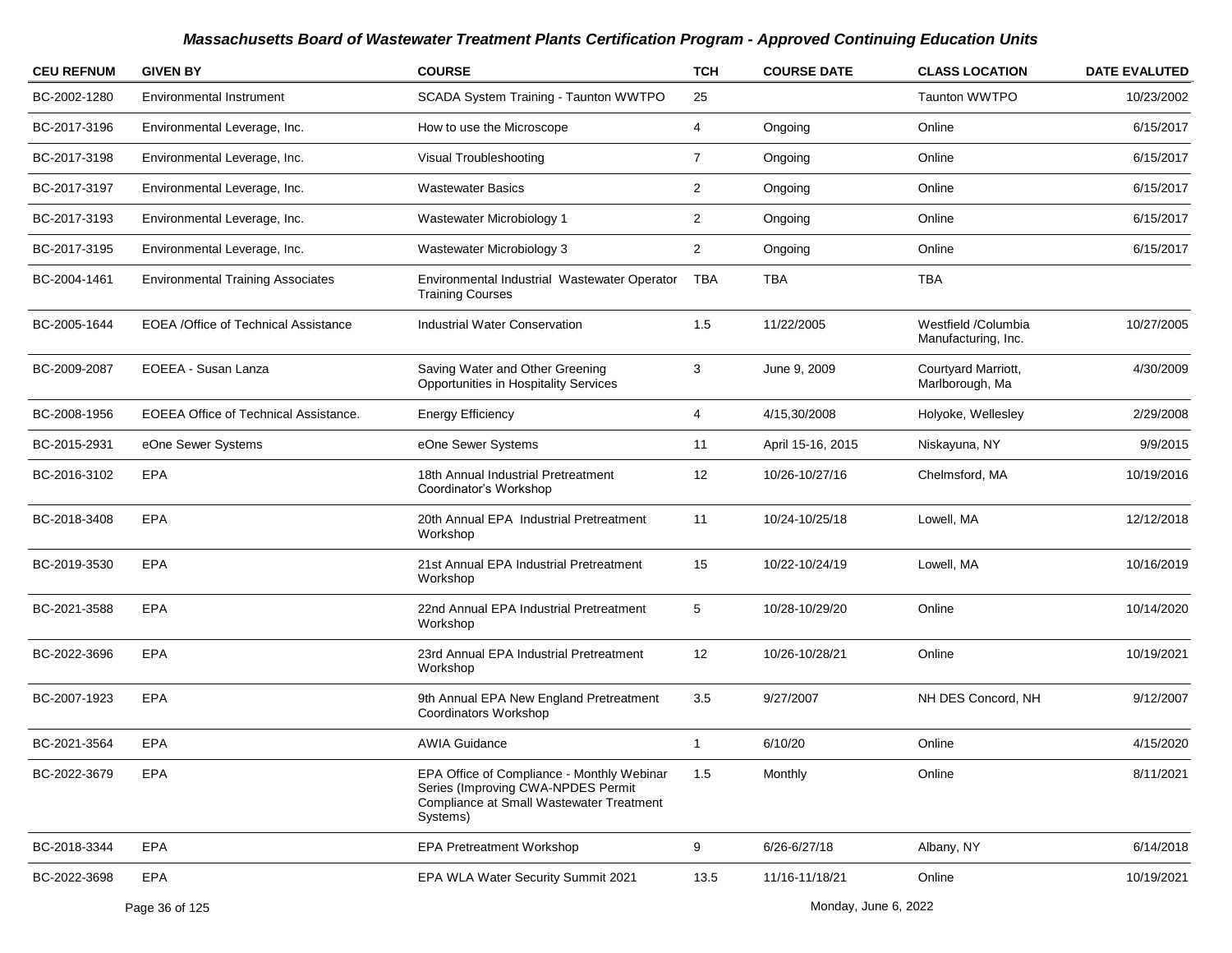| <b>CEU REFNUM</b> | <b>GIVEN BY</b>                                  | <b>COURSE</b>                                                                       | <b>TCH</b>     | <b>COURSE DATE</b>                       | <b>CLASS LOCATION</b>                   | <b>DATE EVALUTED</b> |
|-------------------|--------------------------------------------------|-------------------------------------------------------------------------------------|----------------|------------------------------------------|-----------------------------------------|----------------------|
| BC-2021-3566      | <b>EPA</b>                                       | <b>Flood Resilience</b>                                                             | 6              | 6/24/20                                  | Online                                  | 4/15/2020            |
| BC-2022-3697      | <b>EPA</b>                                       | Lessons from the Field - Tips to Mitigate<br>Supply Chain Challenges                | $\mathbf{1}$   | 11/18/21                                 | Online                                  | 10/19/2021           |
| BC-2002-1239      | <b>EPA</b>                                       | <b>Region 1 Annual Pretreatment Coordinators</b><br>Conference                      | 3              | 6/19/2002                                | Concord NH, DES Facility                | 5/30/2002            |
| BC-2001-1185      | <b>EPA</b>                                       | Strategic Goals Program Workshop                                                    | $\overline{c}$ | 11/13/2001                               | South Essex Sewerage<br><b>District</b> | 1/3/2002             |
| BC-2002-1248      | <b>EPA</b>                                       | TRI Reporting - The New Lead Requirement                                            | $\sqrt{2}$     | 5/16/2002                                | Plainville, Ma.                         | 5/30/2002            |
| BC-2017-3213      | EPA Region 1 & MassDEP                           | Meeting the Requirements of the NPDES<br><b>Remediation General Permit</b>          | 4              | June 27, 2017                            | Boxborough, MA                          | 6/15/2017            |
| BC-2015-2892      | <b>EPA Sponsored Webinar</b>                     | <b>Training Tools</b>                                                               | $\mathbf{1}$   | May 13, 2015 2:00-<br>3:00 <sub>pm</sub> | Online                                  | 4/29/2015            |
| BC-2014-2798      | EPA's Water Security Division.                   | Free Preparedness Tools & Resources for<br>Drinking Water and Waste Water Utilities | $\mathbf{1}$   | 5/6/2014                                 | On Line - Webinar                       | 4/22/2014            |
| BC-2017-3242      | eQuaLearn, PRI                                   | <b>Basic Heat Treatment</b>                                                         | 3              | 10/24/16                                 | Pittsburgh, PA                          | 10/18/2017           |
| BC-2017-3243      | eQuaLearn, PRI                                   | Root Cause Corrective Action (RCCA) -<br>Nadcap Style                               | 3              | 10/25/16                                 | Pittsburgh, PA                          | 10/18/2017           |
| BC-2008-1972      | <b>Equipment Manufacturers Reps</b>              | Oak Bluffs New Equipment Training                                                   | As<br>Awarded  | <b>TBA</b>                               | Oak Bluffs WWTP                         | 5/1/2008             |
| BC-2013-2630      | Eric Brett of EC Brett LLC                       | Hazardous Waste Management / RCRA 40<br>CFR 265.16 and 310 CMR 30.00                | 4              | <b>TBA</b>                               | <b>TBA</b>                              | 5/16/2013            |
| BC-2007-1940      | Eric Stager, Occuhealth                          | On Site Training                                                                    | As<br>Awared   | 9/2008                                   | Fitchburg                               | 12/6/2007            |
| BC-2015-2927      | Eric Wahlberg                                    | Advanced Activated Sludge Process Control<br>Optimization                           | 12             | November 4-5, 2015                       | Holyoke                                 | 9/9/2015             |
| BC-2016-3095      | Eric Wahlberg, Wastewater Technology<br>Trainers | Advanced Never-Fail Wastewater Math                                                 | 6              | <b>Fall 2016</b>                         | Millbury, MA                            | 10/19/2016           |
| BC-2016-3066      | Eric Wahlberg, WWTT                              | Intro Never-Fail Wastewater Math                                                    | 6              | 6/22/16                                  | Millbury, MA                            | 6/15/2016            |
| BC-2016-3032      | eTraining, Inc.                                  | Fall Protection for the Competent Person                                            | 5              | On-going                                 | Online                                  | 2/17/2016            |
| BC-2019-3512      | eTraining, Inc.                                  | Hot Work Safety Training                                                            | $\overline{a}$ | On going                                 | Online                                  | 10/16/2019           |
| BC-2005-1667      | <b>Excel Partnership</b>                         | RAB Accredited ISO14001 Environmental<br><b>Management Systems</b>                  | 40             | 8/2-6/2004                               | Indianapolis                            | 12/5/2005            |
| BC-2011-2447      | <b>Excellence In Safety</b>                      | Confined Space Entry - Elements of Rescue                                           | $\overline{7}$ | Scheduled Monthly                        | Falmouth, Ma                            | 11/15/2011           |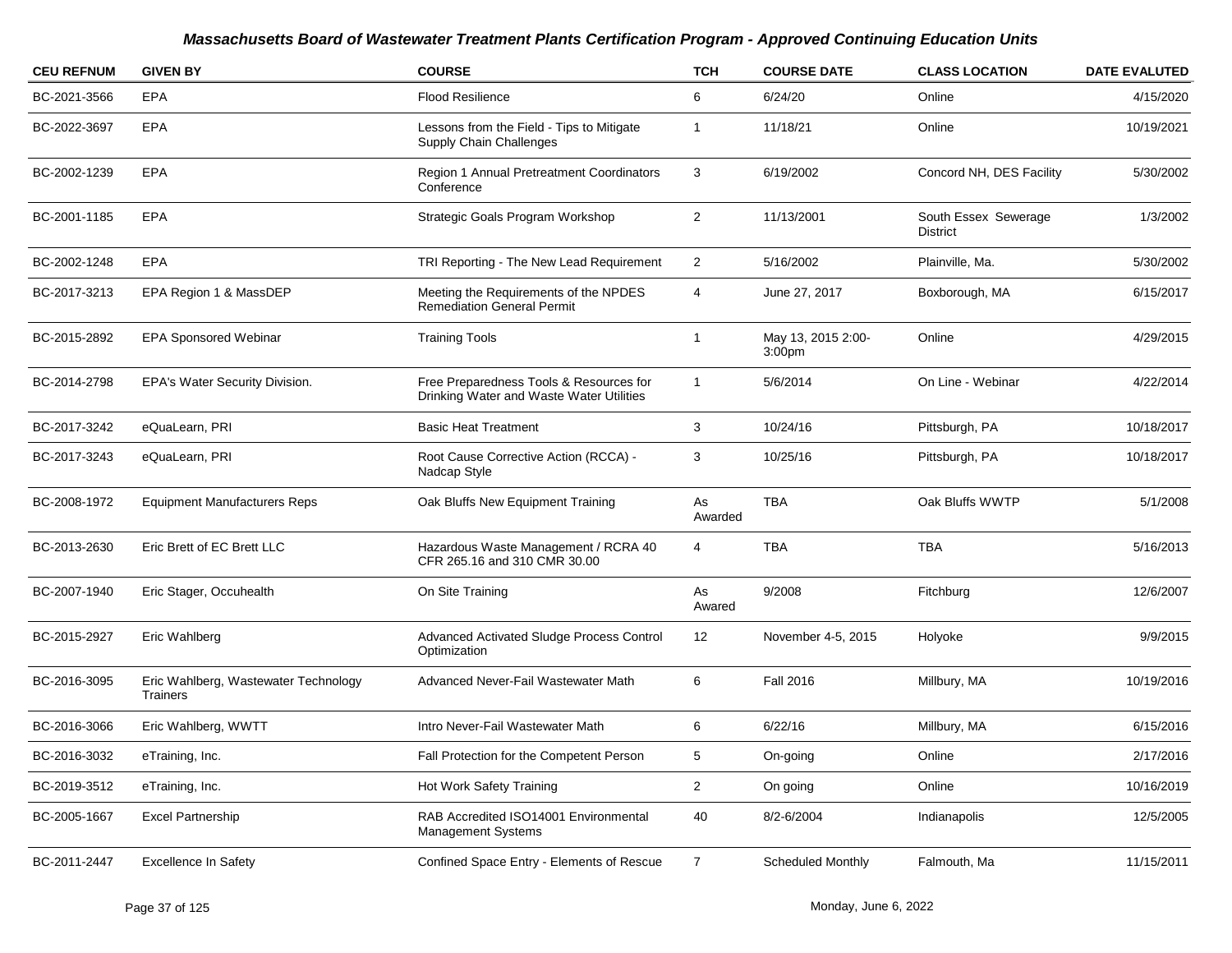| <b>CEU REFNUM</b> | <b>GIVEN BY</b>                                        | <b>COURSE</b>                                                        | <b>TCH</b> | <b>COURSE DATE</b> | <b>CLASS LOCATION</b>                 | <b>DATE EVALUTED</b> |
|-------------------|--------------------------------------------------------|----------------------------------------------------------------------|------------|--------------------|---------------------------------------|----------------------|
| BC-2014-2747      | <b>Excellence In Safety</b>                            | <b>Electrical Safety</b>                                             | 6          | As Requested       | TBA                                   | 1/21/2014            |
| BC-2011-2358      | <b>Excellence In Safety</b>                            | <b>Excavating &amp; Trenching Competent Person</b>                   | 6          | <b>TBA</b>         | Falmouth                              | 3/30/2011            |
| BC-2014-2743      | <b>Excellence In Safety</b>                            | First Aid - CPR - AED                                                | 4          | As Requested       | <b>TBA</b>                            | 1/15/2014            |
| BC-2014-2744      | <b>Excellence In Safety</b>                            | First Aid - CPR - AED - Bloodborn Pathogens                          | 8          | As Requested       | <b>TBA</b>                            | 1/15/2014            |
| BC-2014-2745      | Excellence In Safety                                   | Heavy Equipment Safety Awareness                                     | 6          | As Requested       | <b>TBA</b>                            | 1/15/2014            |
| BC-2011-2357      | <b>Excellence In Safety</b>                            | Mass Hoisting License Prep                                           | 6          | 4/30/2011          | Falmouth                              | 3/29/2011            |
| BC-2017-3201      | <b>Excelon Corporation</b>                             | Exelon Corporation - Continuing Education<br>Program                 | 20         | Ongoing            | Charlestown, MA                       | 6/15/2017            |
| BC-2011-2378      | F.R Mahoney Staff                                      | Advanced Service and troubleshooting<br>Pressure Sewer Equipment     | 6          | <b>TBA</b>         | F.R. Mahoney Office                   | 4/20/2011            |
| BC-2011-2377      | F.R Mahony Staff                                       | Basic Service and Troubleshooting Pressure<br>Sewer Equipment        | 3          | <b>TBA</b>         | F.R. Mahony Office or on<br>the Road  | 4/20/2011            |
| BC-2011-2375      | F.R. Mahoney Staff                                     | Pressure Sewer Installer Training Course                             | 3          | <b>TBA</b>         | F. R.Mahoney office or on<br>the Road | 4/20/2011            |
| BC-2003-1378      | F.R. Mahony                                            | <b>Emerging Technologies for Nutrient Removal</b>                    | 5.5        | June 26, 2003      | Sturbridge Host Hotel                 | 5/28/2003            |
| BC-2003-1295      | F.R. Mahony and Environment One Corp.                  | Environment One - Pump Station Training                              | 5          | As needed          | Various                               | 1/16/2003            |
| BC-2011-2376      | F.R. Mahony Staff                                      | Pressure Sewer Design                                                | 3          | <b>TBA</b>         | F.R. Mahony Office or on<br>the Road  | 4/20/2011            |
| BC-2021-3617      | <b>Falcone Environmental</b>                           | Pandemics                                                            | 10         | On going           | Correspondence                        | 2/17/2021            |
| BC-2017-3180      | <b>Falcone Environmental Services</b>                  | Groundwater Pollution Remediation &<br>Groundwater Sampling Guidance |            | On-going           | n/a                                   | 4/12/2017            |
| BC-2013-2698      | <b>Falcone Environmental Services</b>                  | Sewage Treatment                                                     | 12         | <b>TBA</b>         | <b>TBA</b>                            | 9/10/2013            |
| BC-2017-3135      | <b>Falcone Environmental Services</b>                  | Wastewater Indicators                                                | 10         | <b>TBD</b>         | <b>TBD</b>                            | 2/15/2017            |
| BC-2017-3132      | <b>Falcone Environmental Services</b>                  | Wastewater Sources (Part 3)                                          | 10         | <b>TBD</b>         | TBD                                   | 2/15/2017            |
| BC-2019-3439      | <b>Falcone Environmental Services</b>                  | Wastewater Treatment Options (Part 2)                                | 10         | On going           | Various                               | 4/17/2019            |
| BC-2005-1696      | Falcone Environmental Services Corp.                   | Unit Operations Math /Leachate Treatment                             | 10         | TBA                | TBA                                   | 12/20/2005           |
| BC-2011-2404      | Falcone Environmental Services, Inc.                   | Wastewater Treatment Methods and Disposal                            | 10         | Any                | Correspondence Course                 | 8/1/2011             |
| BC-2010-2287      | Falcone Environmental Services, John L.<br>Falcone Jr. | An OSHA Trilogy                                                      | 10         | <b>TBA</b>         | TBA                                   | 12/6/2010            |
| BC-2014-2818      | Falcone Environmental Services, LLC                    | Filtration                                                           | 12         | 2014               | On Site                               | 7/30/2014            |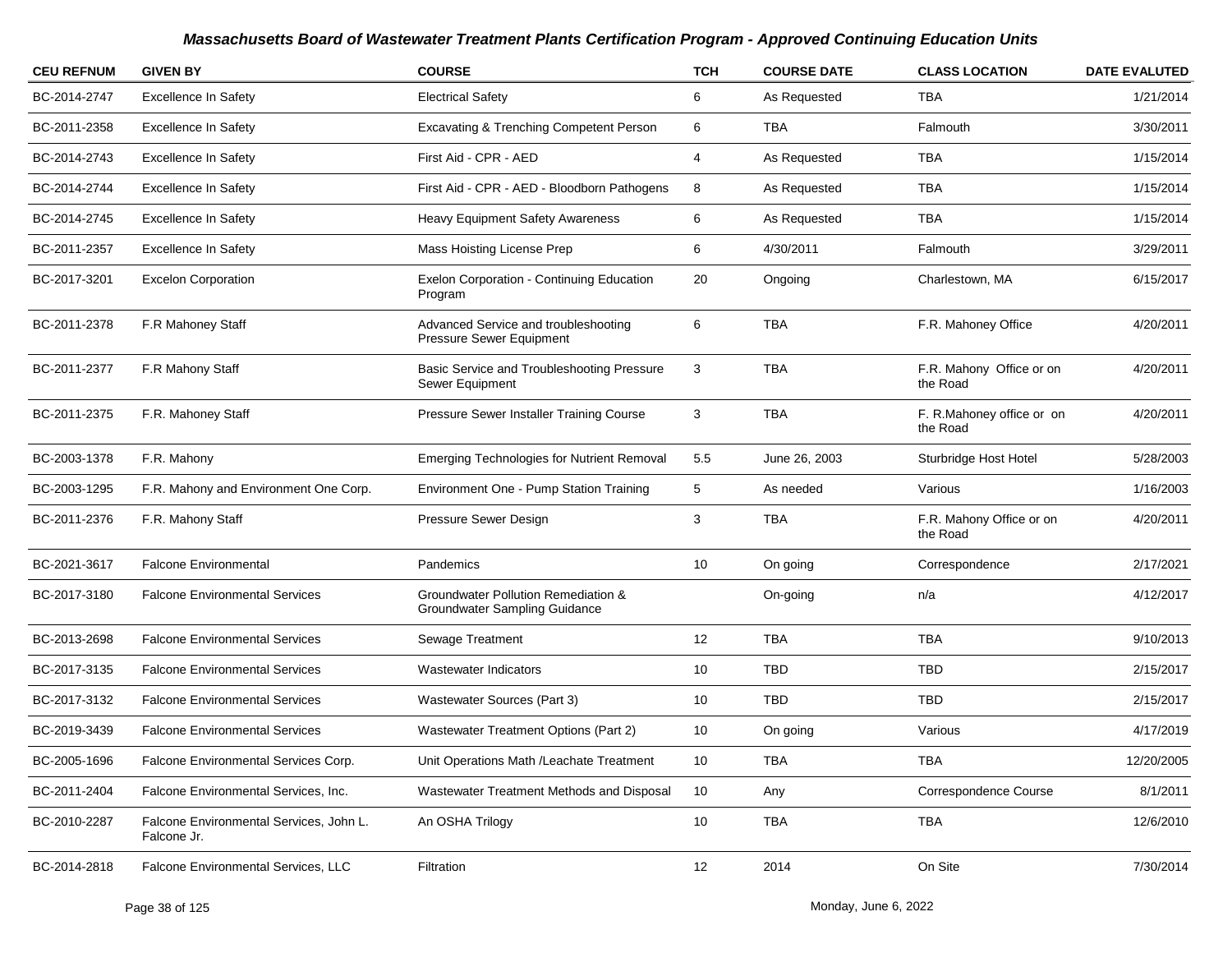| <b>CEU REFNUM</b> | <b>GIVEN BY</b>                                          | <b>COURSE</b>                                                                 | <b>TCH</b>     | <b>COURSE DATE</b> | <b>CLASS LOCATION</b>                   | <b>DATE EVALUTED</b> |
|-------------------|----------------------------------------------------------|-------------------------------------------------------------------------------|----------------|--------------------|-----------------------------------------|----------------------|
| BC-2019-3431      | Falcone Environmental Services, LLC                      | Nitrification/Denitrification                                                 | 10             | On going           | Various                                 | 2/20/2019            |
| BC-2018-3328      | Falcone Environmental Services, LLC                      | Plating                                                                       | 10             | On going           | N/A                                     | 4/19/2018            |
| BC-2016-3076      | <b>Falcone Environmental Services, LLC</b>               | Reduction - Oxidation (Redox)                                                 | 5              | Ongoing            | Self study                              | 8/17/2016            |
| BC-2012-2475      | Falcone Environmental Services, LLC                      | Valves                                                                        | 10             | Self Study         | Any                                     | 2/27/2012            |
| BC-2019-3433      | Falcone Environmental Services, LLC                      | <b>Wastewater Disposal Options</b>                                            | 10             | On going           | Various                                 |                      |
| BC-2016-3096      | Falcone Environmental Services, LLC                      | Wastewater Sources (Part 1)                                                   | 10             | Ongoing            | Various                                 | 10/19/2016           |
| BC-2016-3118      | Falcone Environmental Services, LLC                      | Wastewater Sources (Part 2)                                                   | 10             | On-going           |                                         | 12/14/2016           |
| BC-2019-3435      | Falcone Environmental Services, LLC                      | Wastewater Treatment Options (Part 1)                                         | 10             | On going           | Various                                 | 2/20/2019            |
| BC-2018-3331      | Fall River WWTP                                          | Fire Safety & Extinguishing Risk                                              | $\mathbf{1}$   | 2/14/18            | <b>Fall River</b>                       | 6/14/2018            |
| BC-2017-3140      | Fedex Ground                                             | Fedex Ship Safe Ship Smart                                                    | $\overline{2}$ |                    |                                         | 2/15/2017            |
| BC-2006-1711      | Field Safety Corporation, Hours as Awarded<br>per Course | 40-Hr. Haz , 24-Hr Haz, 24-Hr. Tech Level<br>Haz., 8-Hr. Haz waste Refresher. | As<br>Awarded  | <b>TBA</b>         | <b>TBA</b>                              | 1/23/2006            |
| BC-2006-1802      | Fire & Rescue Training - Arthur LaPorte                  | Incident Command System - 200                                                 | 12             | <b>TBA</b>         | Various                                 | 8/16/2006            |
| BC-2019-3467      | Fire & Rescue Training, Inc.                             | <b>Confined Space Entry</b>                                                   | $\overline{4}$ | 4/2/19 & 4/3/19    | Fall River, MA                          | 4/17/2019            |
| BC-2006-1768      | Fire and Rescue Training, Inc., Arthur Laport            | National Incident Management System 700                                       | $\overline{4}$ | Various Dates      | <b>TBA</b>                              | 4/10/2006            |
| BC-2019-3469      | Fire Equipment, Inc.                                     | Fire Extinguisher Training                                                    | 1.5            | 4/2/19             | Cambridge, MA                           | 6/19/2019            |
| BC-2005-1689      | Fire Training                                            | Firestop Program - Module #3                                                  | $\overline{4}$ | <b>TBA</b>         | MEEI, 243 Charles St.,<br><b>Boston</b> | 12/8/2005            |
| BC-2017-3141      | First Choice Safety Solutions LLC                        | GHS Hazardous Communication Training                                          | $\mathbf{1}$   | <b>TBD</b>         | <b>TBD</b>                              | 2/15/2017            |
| BC-2017-3152      | First Choice Safety Solutions, Inc.                      | Control of Hazard Energy (LOTO)                                               | $\overline{4}$ | <b>TBD</b>         | <b>TBD</b>                              | 4/12/2017            |
| BC-2016-3030      | First Choice Safety Solutions, LLC                       | HAZWOPER 8-Hour Refresher Training                                            | 8              | <b>TBD</b>         | <b>TBD</b>                              | 2/17/2016            |
| BC-2015-2970      | <b>Fletcher Martin Corporation</b>                       | 2015 NFPA 70 nE Standard for Electrical<br>Safety in the Work Place           | 6              |                    | on line                                 | 10/2/2015            |
| BC-2015-2969      | <b>Fletcher Martin Corporation</b>                       | DOT Hazmat General & Security Awareness                                       | 3              |                    | on line                                 | 10/2/2015            |
| BC-2004-1467      | Fluid Solutions, Inc. - Brian Hagopian                   | <b>Industrial Wastewater Exam Course</b>                                      | 20             | <b>TBA</b>         | <b>TBA</b>                              |                      |
| BC-2017-3247      | Focusing Safety, LLC                                     | OSHA 10-hour General Industry Training                                        | 10             | <b>TBD</b>         | Newton, MA                              | 10/18/2017           |
| BC-2021-3649      | FR Mahony                                                | A Deep Dive into Pressure Sewer Ownership<br>Costs                            | $\mathbf{1}$   | 4/13/21            | Online                                  | 4/14/2021            |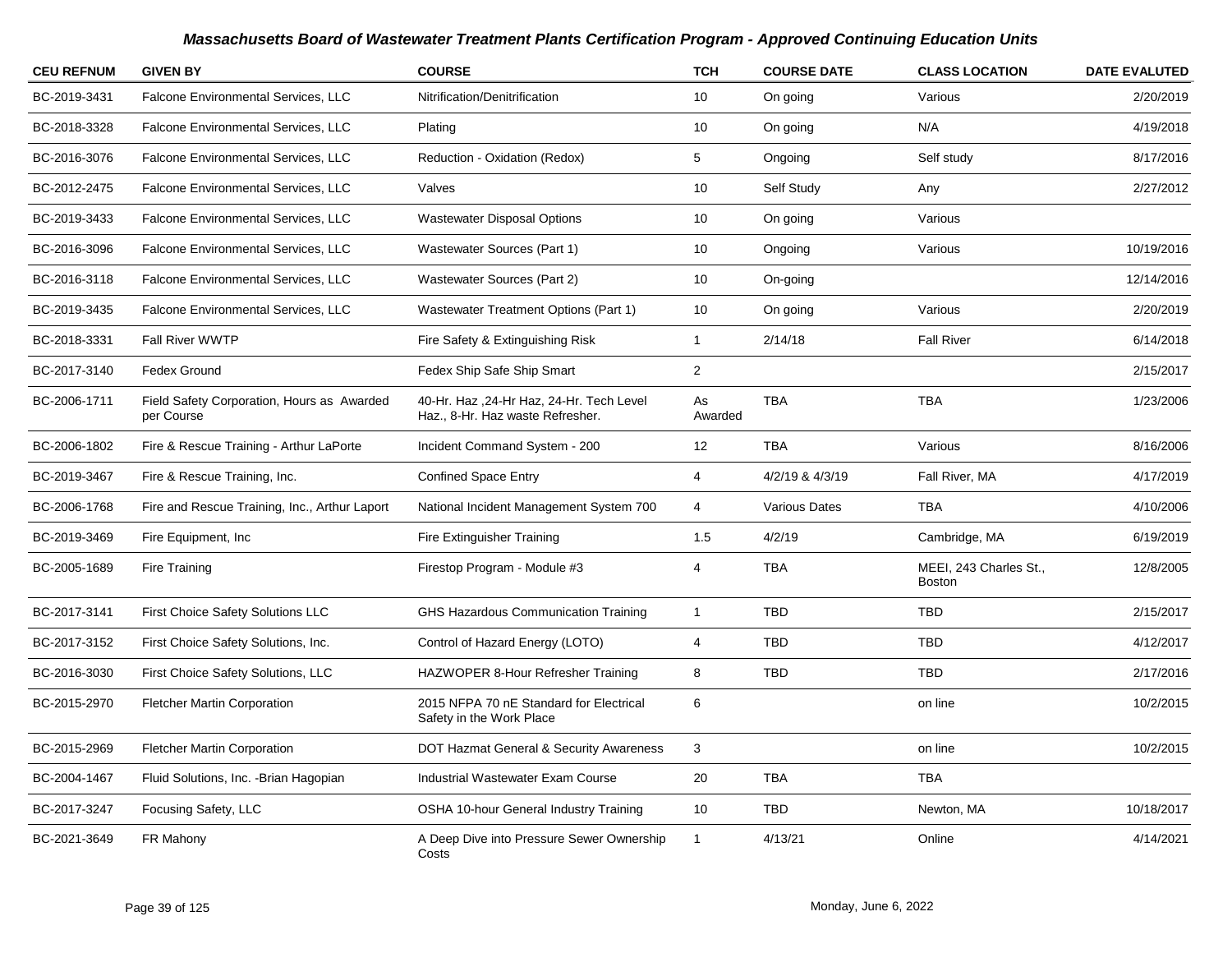| <b>CEU REFNUM</b> | <b>GIVEN BY</b>                            | <b>COURSE</b>                                                  | <b>TCH</b>     | <b>COURSE DATE</b>   | <b>CLASS LOCATION</b>                            | <b>DATE EVALUTED</b> |
|-------------------|--------------------------------------------|----------------------------------------------------------------|----------------|----------------------|--------------------------------------------------|----------------------|
| BC-2012-2459      | Frank Giorgione - United Concrete          | New Bradford Street Pump Station Training                      | As<br>Awarded  | Jan 11-12,2012       | Northampton                                      | 1/23/2012            |
| BC-2003-1367      | Fred Del Toro                              | Smith & Loveless, Inc. Pump School                             | 6              | 4/20/17              | Framingham, MA                                   | 4/9/2003             |
| BC-2013-2730      | Fred Flavin, Hud Folding Box               | Hub Folding BoxTraining Courses - add<br><b>SWPPP Training</b> | As<br>awarded  | Yearly               | Mansfield                                        | 4/28/2015            |
| BC-2017-3212      | <b>Fred Pryor Seminars</b>                 | <b>Basic Supervision</b>                                       | 6              | 4/28/17              | Worcester, MA                                    | 6/15/2017            |
| BC-2005-1604      | <b>Fred Pryor Seminars</b>                 | Excel - Adv. Excel                                             | 4              | 7/27-28/2005         | Comfort Inn - Warwick, RI                        | 8/30/2005            |
| BC-2017-3146      | <b>Fred Pryor Seminars</b>                 | How to Deal with Unacceptable Employee<br><b>Behaviors</b>     | 6              | 1/9/17               | Providence, RI                                   | 2/15/2017            |
| BC-2016-3101      | <b>Fred Pryor Seminars</b>                 | Leadership Team Building & Coaching Skills                     | 6              | 9/20/16              | Worcester, MA                                    | 10/19/2016           |
| BC-2017-3166      | <b>Fred Pryor Seminars</b>                 | Leadership Team Building & Coaching Skills                     | 6              | 2/10/17              | Natick, MA                                       | 4/12/2017            |
| BC-2019-3531      | <b>Fred Pryor Seminars</b>                 | The Exceptional Team Leader                                    | 6              | On going             | Online                                           | 10/16/2019           |
| BC-2009-2101      | Front Line Training - Michael J. Francoeur | Front Line Leadership Training                                 | 28             | 3/19,4/23,5/21,6/18  | Springfield Country Club                         | 6/1/2009             |
| BC-2013-2716      | Fuss and O'Neill                           | UST Training A/B Operator Cert                                 | 3              | <b>TBA</b>           | <b>TBA</b>                                       | 10/2/2013            |
| BC-2017-3257      | FW Webb                                    | <b>Mechanical Seal Fundamentals</b>                            | $\overline{2}$ | 10/20 & 10/25/17     | Lynn, MA                                         | 10/18/2017           |
| BC-2007-1885      | <b>G.M Consulting</b>                      | OSHA General Industry Stsndards -Part II                       | 5              | Various              | Various                                          | 4/11/2007            |
| BC-2006-1841      | G.M. consulting                            | Department of Transportation                                   | 5              | <b>TBA</b>           | TBA                                              | 12/7/2006            |
| BC-2007-1884      | G.M. consulting                            | <b>OSHA General Industry Standards - Part 1</b>                | 5              | Various              | Various                                          | 4/11/2007            |
| BC-2015-2906      | G.P. Strategies Corp                       | Incident Commander HAZWOPER -<br>Wheelabrator                  | 7 TCHs<br>Day  | <b>TBA</b>           | Wheelabrator -Millbury,<br>North Andover, Saugus | 6/22/2015            |
| BC-2006-1769      | Gail B. Corcoran & Associates              | Hiring Right The First Time                                    | 3              | 2/14/2006            | Canty Community Center,<br>Falmouth              | 4/13/2006            |
| BC-2003-1460      | <b>Gary Alpert</b>                         | Harvard E&H and S Training                                     | <b>TBA</b>     | <b>TBA</b>           | Cambridge                                        |                      |
| BC-2002-1236      | <b>Gary Alpert</b>                         | pH Neutralization System Workshop                              | 4              | 4/18/2002            | Harvard University -<br>Conference Room          | 5/23/2002            |
| BC-2011-2418      | Gary Broberg                               | Bio- Decontamination - Lunch and Learn<br>Presentation         | $\mathbf{1}$   | Various              | Various                                          | 9/7/2011             |
| BC-2011-2419      | Gary Broberg                               | Gray Wayer - Lunch and Learn Presentation                      | $\mathbf{1}$   | Various              | Various                                          | 9/7/2011             |
| BC-2011-2417      | Gary Broberg                               | pH Neutralization - Lunch and Learn<br>Presentation            | $\mathbf{1}$   | Various              | Various                                          | 9/7/2011             |
| BC-2016-3015      | Gary Broberg                               | Wastewater Operating System Training                           | 4              | 1/6/15               | Lexington                                        | 10/26/2015           |
|                   | Page 40 of 125                             |                                                                |                | Monday, June 6, 2022 |                                                  |                      |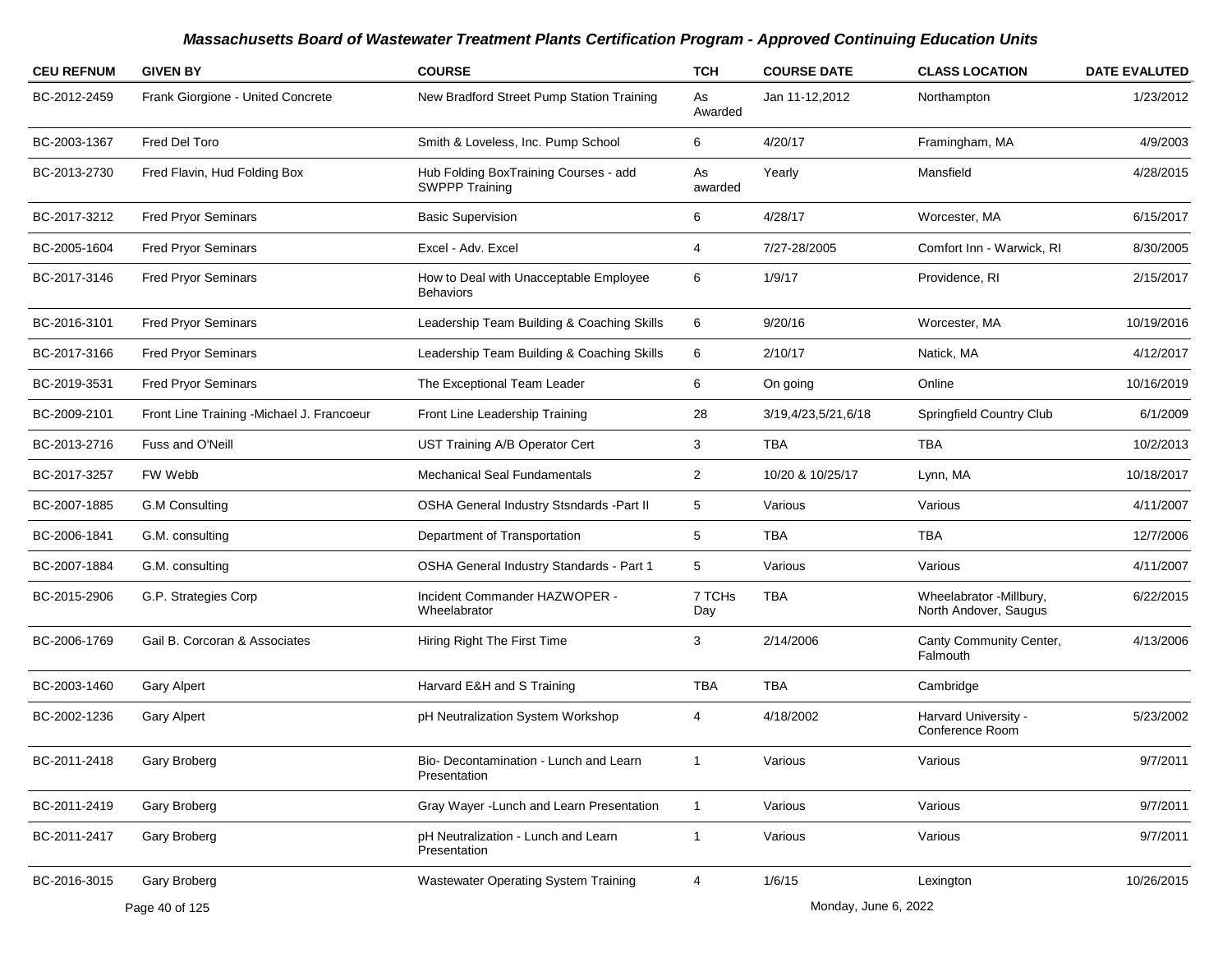| <b>CEU REFNUM</b> | <b>GIVEN BY</b>                            | <b>COURSE</b>                                                  | <b>TCH</b>     | <b>COURSE DATE</b> | <b>CLASS LOCATION</b>                                      | <b>DATE EVALUTED</b> |
|-------------------|--------------------------------------------|----------------------------------------------------------------|----------------|--------------------|------------------------------------------------------------|----------------------|
| BC-2019-3479      | Gary Broberg, Practical Applications       | <b>TCH Refresher Course at Anheuser-Busch</b>                  | 8              | 9/5/19             | Merrimack, NH                                              | 8/14/2019            |
| BC-2003-1411      | Gary D. Alpert                             | pH Neutralization Systems 1                                    | 5              | 10/8/2003          | 175 North Harvard<br>St.Boston, Ma                         | 9/29/2003            |
| BC-2003-1412      | Gary D. Alpert                             | pH Neutralization Systems 2                                    | 5              | <b>TBA-2004</b>    | 175 North Harvard St.,<br>Boston, Ma.                      | 9/29/2003            |
| BC-2010-2228      | <b>Gary Frizzell</b>                       | <b>Preventing Sewer Back Ups</b>                               | $\mathbf{1}$   | 4/15/2010          | Plymouth WWTF                                              | 5/18/2010            |
| BC-2005-1606      | Gary Hunt, Eric Paltell                    | <b>Labor Relations 1</b>                                       | 9              | 9/23-24/2004       | OMI - University Denver, Co.                               | 8/31/2005            |
| BC-2005-1607      | Gary Hunt, Eric Paltell                    | OMI University - Labor Relations 2                             | 9              | 7/20-21/2005       | OMI University Denver, Co.                                 | 8/31/2005            |
| BC-2001-1171      | Gary Lindgren                              | Hazardous Waste Regulatory Review                              | 5              | Various            | Various                                                    | 12/6/2001            |
| BC-2009-2105      | Gary P. Yakub, Env. Lab Solutions          | Wastewater and Laboratory Training Courses                     | As<br>Awarded  | TBA                | TBA                                                        | 6/24/2009            |
| BC-2013-2683      | <b>Gary Ritter</b>                         | <b>Emergency Response and Spill Prevention</b>                 | 4              | 9/2013             | <b>Umass Central Heating</b><br><b>Plant Training Room</b> | 8/8/2013             |
| BC-2007-1918      | GE W+PT                                    | Zeeweed Wastewater Memdrane Technology<br>Workshop             | $\overline{7}$ | 10/11/2007         | Water's Edge, Westbrook<br>СT                              | 9/12/2007            |
| BC-2005-1555      | Genzyme Staff                              | Confined Space Entry - Initial                                 | 6              | <b>TBA</b>         | <b>Genzyme Facilities</b>                                  | 3/8/2005             |
| BC-2005-1556      | Genzyme Staff                              | Confined Space Entry-Refresher                                 | 1              | <b>TBA</b>         | <b>Genzyme Facilities</b>                                  | 3/8/2005             |
| BC-2005-1554      | Genzyme Staff                              | Standard First Aid/ ASHI Essentials                            | 4              | <b>TBA</b>         | <b>Genzyme Facilities</b>                                  | 3/6/2005             |
| BC-2005-1553      | Genzyme Training Staff                     | Basic Life Support (CPR, AED, O2)                              | 3              | <b>TBA</b>         | <b>Genzyme Facilities</b>                                  | 3/8/2005             |
| BC-2016-3083      | GeoInsight, Inc.                           | Stormwater Pollution Prevention Plan Training                  | 1.5            | 9/13/16            | <b>UMASS - Amherst Central</b><br><b>Heating Plant</b>     | 10/19/2016           |
| BC-2016-3026      | George Loomis                              | Conventional Onsite Wastewater Inspection                      | 8              | 9/24/15            | Kingston, RI                                               | 2/17/2016            |
| BC-2004-1528      | George Martins & Gary Broberg              | Wastewater Treatment Operators Exam Prep<br>Course             | 24             | <b>Fall 2004</b>   | <b>Practical Applications -</b><br><b>Boston</b>           | 12/10/2004           |
| BC-2005-1662      | George Martins/Gary Broberg                | Wastewater Treatment Operator Exam Prep<br>Course              | 24             | <b>TBA</b>         | <b>Practical Applications</b><br>/Boston                   | 12/5/2005            |
| BC-2017-3286      | Georgia Association of Water Professionals | <b>GAWP Fall Conference &amp; Expo</b>                         | 12             | 11/15-11/16/17     | Dalton, GA                                                 | 12/13/2017           |
| BC-2017-3287      | Georgia Rural Water Association            | <b>GRWA Annual Fall Training &amp; Technical</b><br>Conference | 12             | 10/24-10/25/17     | Helen, GA                                                  | 12/13/2017           |
| BC-2006-1811      | Georgine Grissop                           | Maintenance Management System                                  | $\overline{7}$ | <b>TBA</b>         | Wareham W.P.C.F.                                           | 9/19/2006            |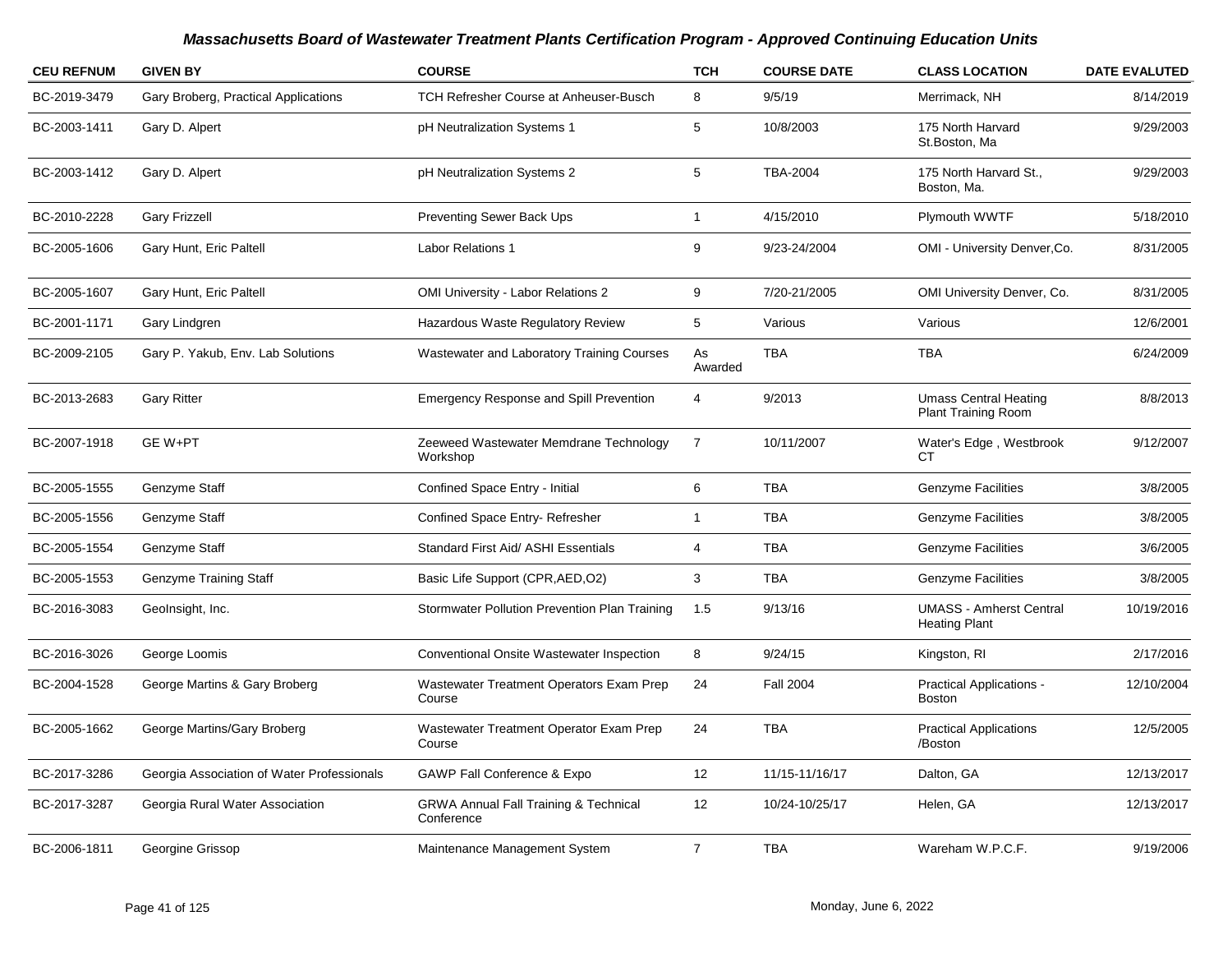| <b>CEU REFNUM</b> | <b>GIVEN BY</b>               | <b>COURSE</b>                                                       | <b>TCH</b>     | <b>COURSE DATE</b> | <b>CLASS LOCATION</b>     | <b>DATE EVALUTED</b> |
|-------------------|-------------------------------|---------------------------------------------------------------------|----------------|--------------------|---------------------------|----------------------|
| BC-2005-1679      | Georgine Grissop / CDM        | Nutrient Removal Activated Sludge Process<br><b>Permit Process</b>  | 7.5            | 9/13-15/2005       | Wareham WPCF              | 12/7/2005            |
| BC-2002-1232      | Gerard Bruno                  | Excelling at Task/Project Management & Team 7<br>Relationships      |                | Various            | <b>MWRA</b>               | 5/23/2002            |
| BC-2016-3081      | GHD, Inc.                     | Wastewater Treatment and Operations: MBR<br><b>Activated Sludge</b> | 8              | <b>Fall 2016</b>   | <b>TBD</b>                | 8/17/2016            |
| BC-2003-1443      | Glenn McGeoghegan             | General Electrical Safety - Work Related<br>Practices               | 3              | TBA                | <b>TBA</b>                | 11/18/2003           |
| BC-2003-1445      | Glenn McGeoghegan             | Walking on working surfaces / Fall Protection                       | 4              | <b>TBA</b>         | <b>TBA</b>                | 11/18/2003           |
| BC-2010-2277      | Glenn Boylan                  | Submersible Pump Maintenance                                        | 12             | <b>TBA</b>         | <b>Flight Facility</b>    |                      |
| BC-2003-1442      | Glenn McGeoghegan             | <b>Bloob Borne Pathogens Safety</b>                                 | $\overline{2}$ | <b>TBA</b>         | <b>TBA</b>                | 11/18/2003           |
| BC-2003-1444      | Glenn McGeoghegan             | <b>Confined Space Entry</b>                                         | 8              | TBA                | <b>TBA</b>                | 11/18/2003           |
| BC-2003-1452      | Glenn McGeoghegan             | Control of Hazardous Energy (lock out/tage<br>out}                  | 3              | <b>TBA</b>         | <b>TBA</b>                | 11/18/2003           |
| BC-2003-1449      | Glenn McGeoghegan             | Emergency Response Refresher                                        | 8              | <b>TBA</b>         | <b>TBA</b>                | 11/18/2003           |
| BC-2005-1655      | Glenn McGeoghegan             | <b>Excavation Safety</b>                                            | 4              | Various            | <b>TBA</b>                | 11/15/2005           |
| BC-2003-1447      | Glenn McGeoghegan             | <b>Hazard Communications</b>                                        | 3              | <b>TBA</b>         | <b>TBA</b>                | 11/18/2003           |
| BC-2003-1448      | Glenn McGeoghegan             | Hazardous Waste Site Operations Refresher                           | 8              | <b>TBA</b>         | <b>TBA</b>                | 11/18/2003           |
| BC-2016-3053      | Glenn McGeoghegan             | Hazards at Wastewater Treatment Facilities                          | $\overline{2}$ | 4/20/16 & 4/27/16  | Lowell Wastewater Utility | 4/13/2016            |
| BC-2003-1446      | Glenn McGeoghegan             | Laboratory Safety                                                   | 3              | TBA                | <b>TBA</b>                | 11/18/2003           |
| BC-2003-1450      | Glenn McGeoghegan             | Occupational Noise Exposure - Hearing<br>Conservation               | $\overline{2}$ | <b>TBA</b>         | <b>TBA</b>                | 11/18/2003           |
| BC-2006-1843      | Glenn McGeoghegan             | OSHA 10 Hr. Construction Safety                                     | 10             | TBA                | Various                   | 12/15/2006           |
| BC-2005-1654      | Glenn McGeoghegan             | Over Head Crane Safety                                              | 2.0            | Various            | TBA                       | 11/15/2005           |
| BC-2003-1453      | Glenn McGeoghegan             | Personal Protective Equipment [PPE]                                 | $\overline{c}$ | <b>TBA</b>         | <b>TBA</b>                | 11/18/2003           |
| BC-2005-1653      | Glenn McGeoghegan             | Portable Fire Extinguishers                                         | 1.5            | Various            | TBA                       | 11/15/2005           |
| BC-2003-1451      | Glenn McGeoghegan             | Welding, Cutting & Brazing Safety                                   | $\overline{a}$ | <b>TBA</b>         | TBA                       | 11/18/2003           |
| BC-2008-2015      | Glenn McGeoghegan             | Work Zine Safety/Driver Safety - Defensive<br>Driving               | 3              | TBA                | TBA                       | 10/14/2008           |
| BC-2011-2423      | <b>Glenn McGeoghegan, SSI</b> | DOT/RCRA                                                            | 8              | Various            | Various                   | 9/8/2011             |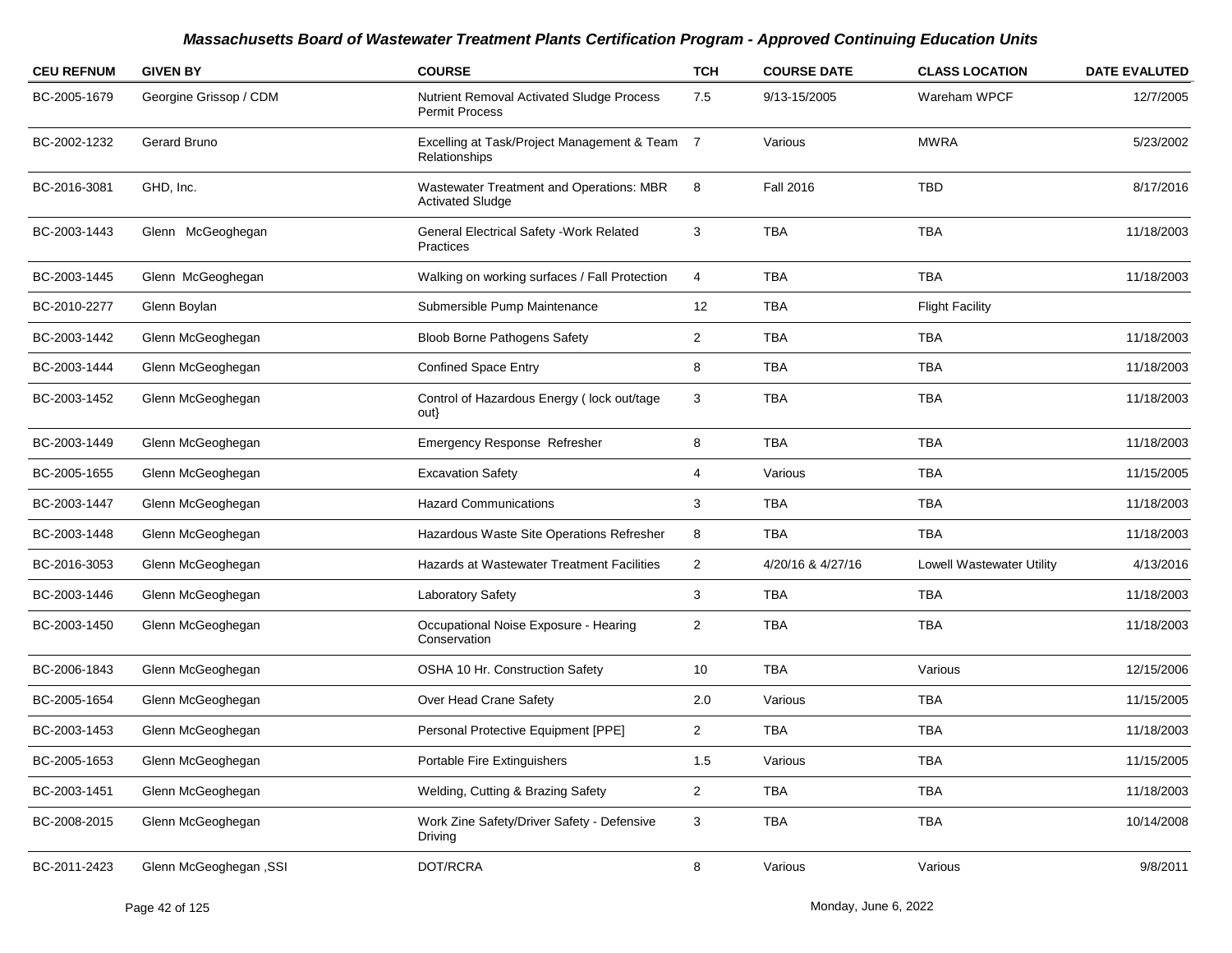| <b>CEU REFNUM</b> | <b>GIVEN BY</b>                                         | <b>COURSE</b>                                                                  | <b>TCH</b>    | <b>COURSE DATE</b> | <b>CLASS LOCATION</b>                             | <b>DATE EVALUTED</b> |
|-------------------|---------------------------------------------------------|--------------------------------------------------------------------------------|---------------|--------------------|---------------------------------------------------|----------------------|
| BC-2013-2643      | Glenn McGeoghegan, Innovative Safety<br><b>Services</b> | <b>Confined Space Entry</b>                                                    | 3.0           | <b>TBA</b>         | TBA                                               | 6/18/2013            |
| BC-2017-3129      | Glenn McGeoghegan, Mary McGeoghegan                     | OSHA HAZWOPER Annual Refresher                                                 | 4             | Various dates      | Various locations                                 | 2/15/2017            |
| BC-2016-3092      | <b>GLSD Approved Vendors</b>                            | GLSD - Organics to Energy Project Trainings                                    | As<br>awarded | Ongoing            | <b>GLSD</b>                                       | 10/19/2016           |
| BC-2003-1325      | Gorman - Rupp                                           | Centrifugal Pump School Seminar                                                | 5.5           | 3/26/2003          | Lynn Wastewater<br><b>Treatment Plant</b>         | 2/20/2002            |
| BC-2018-3412      | <b>Gould Construction Institute</b>                     | Hot Works Certification Training                                               | 3             | 10/3/18            | Milford, MA                                       | 12/12/2018           |
| BC-2013-2741      | <b>GP Strategies</b>                                    | Wastewater Compliance and Technology<br>Training                               | As<br>Awarded | 2013               | On Site                                           | 12/18/2013           |
| BC-2014-2768      | GP Strategies Corporation, Dan Osle, Terry<br>Scoble    | <b>Power Fundamentals</b>                                                      | 20            | 2014               | Millbury, Saugus, North<br>Andover                | 2/21/2014            |
| BC-2014-2764      | <b>GPI</b>                                              | GPI Learning CBT's- Assigned Courses                                           | 6             | On Line            | <b>Berkshire Power</b>                            | 2/19/2014            |
| BC-2015-2884      | GRA GeoEnvironmental, Inc., Ronald A.<br>Breton, P.E.   | Microfiltration Treatment Technology and<br><b>Operational Fundamentals</b>    | 6             | <b>TBA</b>         | GE Aviation, 31 Industrial<br>Drive, Hooksett, NH | 4/7/2015             |
| BC-2007-1899      | Granite State Rural Water Association                   | A Simple Approach to Identifying Filanentous<br><b>Bacteria</b>                | 5             | <b>TBA</b>         | <b>TBA</b>                                        | 6/12/2007            |
| BC-2010-2183      | <b>Granite State Rural Water</b>                        | Mapping & Maintenance for Wastewater<br><b>Collection Systems</b>              | 6             | 5/20/2009          | Hinsdale, NH                                      | 1/20/2010            |
| BC-2010-2239      | <b>Granite State Rural Water Association</b>            | ABC's of RBC's                                                                 | 5             | Nov 4, 2010        | <b>Hinsdale Fire Station</b>                      | 7/19/2010            |
| BC-2021-3572      | <b>Granite State Rural Water Association</b>            | Granite State Rural Water Association<br>(Wastewater related courses)          | As<br>awarded | Varous             | Various                                           | 8/12/2020            |
| BC-2007-1905      | <b>Granite State Rural Water Association</b>            | Granite State Rural Water Association Conf. &<br>Trade Show Training Sessions. | 3 Max         | 8/28/2007          | Mt. Sunapee Resort,<br>Newbury, NH                | 6/25/2007            |
| BC-2017-3149      | <b>Granite State Rural Water Association</b>            | Hydrant Flushing and Valve Maintenance                                         | 6             | <b>TBD</b>         | Various                                           | 4/12/2017            |
| BC-2015-2852      | <b>Granite State Rural Water Association</b>            | Intermediate Blueprint Reading                                                 | 6             | 3/11/2015          | Bristol WWTP, NH                                  | 1/12/2015            |
| BC-2016-3050      | <b>Granite State Rural Water Association</b>            | Introduction to Backflow                                                       | 6             | <b>TBD</b>         | Various locations                                 | 4/13/2016            |
| BC-2007-1898      | Granite State Rural Water Association                   | Lagoon Microbiology                                                            | 5             | <b>TBA</b>         | <b>TBA</b>                                        | 6/12/2007            |
| BC-2015-2965      | <b>Granite State Rural Water Association</b>            | New Tools to Capture New & old Collection<br>System Data                       | 6             | 11/10/15           | Hinsdale NH                                       | 10/2/2015            |
| BC-2011-2442      | Granite State Rural Water Association                   | Nutrient Issues with WWTF's in New England                                     | 6             | Nov 8,2011         | Jaffrey NH, Fire Station                          | 11/2/2011            |
| BC-2015-2938      | Granite State Rural Water Association                   | Operator Field Day                                                             | 5             | September 15, 2015 | Mt Sunapee Resort, NH                             | 9/9/2015             |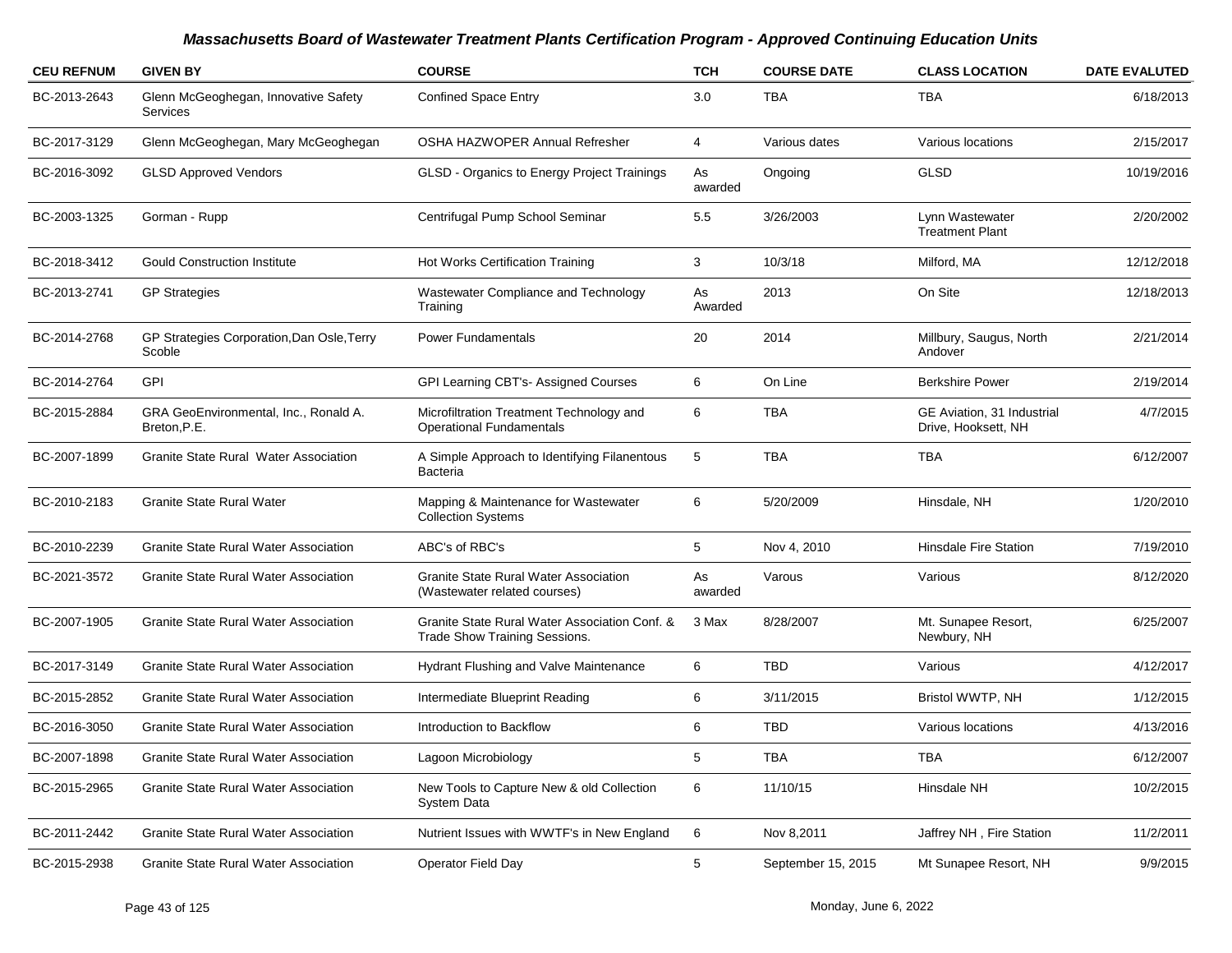| <b>CEU REFNUM</b> | <b>GIVEN BY</b>                                                       | <b>COURSE</b>                                                                                   | <b>TCH</b>     | <b>COURSE DATE</b>               | <b>CLASS LOCATION</b>                                  | <b>DATE EVALUTED</b> |
|-------------------|-----------------------------------------------------------------------|-------------------------------------------------------------------------------------------------|----------------|----------------------------------|--------------------------------------------------------|----------------------|
| BC-2010-2238      | <b>Granite State Rural Water Association</b>                          | <b>Practical Principles for Simplified Nutrient</b><br>Removal                                  | 5              | 10/7/2010                        | <b>Seabrook Fire Station</b>                           | 7/19/2010            |
| BC-2006-1821      | <b>Granite State Rural Water Association</b>                          | Previously Approved Training Courses and<br>Board Numbers N.E. Rural Water                      | As<br>awarded  | <b>TBA</b>                       | <b>TBA</b>                                             | 10/23/2006           |
| BC-2016-3049      | <b>Granite State Rural Water Association</b>                          | Sustainable Management of Rural and Small<br>Systems                                            | 6              | <b>TBD</b>                       | Multiple locations                                     | 4/13/2016            |
| BC-2016-3051      | <b>Granite State Rural Water Association</b>                          | <b>Updating Your Backflow Skills</b>                                                            | 6              | <b>TBD</b>                       | Multiple locations                                     | 4/13/2016            |
| BC-2007-1897      | <b>Granite State Rural Water Assoication</b>                          | Wastewater Microbiology & Process Control                                                       | 5              | 10/27/2007                       | <b>Hinsdale Fire Station</b>                           | 6/12/2007            |
| BC-2014-2756      | Granite State Rural Water/ Paula Jackson,<br>Earth Water Specilist    | Water/Wastewater Utility Safety Training                                                        | 6              | April 23, May8, 2014             | Millbury Training Center,<br>Hinsdale Fire Station, NH | 2/11/2014            |
| BC-2013-2641      | Grant Weaver, The Water Planet Company                                | Nitrogen Removal at the Amherst Wastewater<br><b>Treatment Facility - Using Process Control</b> | 3.25           | 8/14/2013                        | <b>Amherst Wastewater</b><br><b>Treatment Facility</b> | 6/17/2013            |
| BC-2017-3272      | <b>Green Wastewater Solutions</b>                                     | Orenco Systems - Residential AX2O Design,<br>O&M, Installation                                  | 2              | 1/10/18                          | <b>TBD</b>                                             | 10/18/2017           |
| BC-2016-3075      | Green Wastewater Solutions & Orenco<br>Systems                        | Orenco: Residential and Commercial<br>AdvanTex Design, Installation, and O&M                    | $\,6$          | 8/17/16 & 8/18/16                | Northampton, MA                                        | 8/17/2016            |
| BC-2009-2165      | Greg A. Starlin                                                       | Simplified Water Analysis                                                                       | 5              | 12/3/2009                        | Pembroke Water Treatment<br>Plant                      | 11/16/2009           |
| BC-2010-2293      | Greg Hogg                                                             | OSHA 30 Hr.                                                                                     | 20             | Nov 2010                         | Cintas HQ Cumberland RI                                | 12/10/2010           |
| BC-2019-3505      | Greg Kidd, NEWWTA                                                     | <b>Nutrient Removal</b>                                                                         | 5              | 11/13/18                         | Franklin, NH                                           | 10/16/2019           |
| BC-2014-2755      | Greg Kidd, (Northeast Water & Wastewater<br>Training Associates, Inc. | <b>Collection System: Operation and Maintenance</b>                                             | - 15           | May 28, June 5, June 12,<br>2014 | <b>Alden Training Center</b><br>Millbury               | 2/11/2014            |
| BC-2011-2425      | Greg Menafo, Industrial seminars                                      | Asbestos and Lead Hazard Awareness<br><b>Chemical Safety for Wastewater Treatment</b>           | 10             | <b>TBA</b>                       | <b>TBA</b>                                             | 9/26/2011            |
| BC-2006-1789      | Gregory A. Menafo                                                     | 8 Hour Hazwoper Refresher                                                                       | 8              | Various                          | Various                                                | 5/28/2006            |
| BC-2006-1788      | Gregory A. Menafo                                                     | <b>Confined Space Entry</b>                                                                     | 8              | Various                          | Various                                                | 5/28/2006            |
| BC-2013-2691      | Gregory A. Menafo                                                     | <b>Hazard Communication/GHS Update</b>                                                          | 4              | <b>TBA</b>                       | Various                                                | 8/21/2013            |
| BC-2009-2095      | Gregory A. Menafo                                                     | Hazardous Waste Management for<br><b>Wastewater Treatment Operators</b>                         | $\overline{2}$ | <b>TBA</b>                       | Various                                                | 5/20/2009            |
| BC-2007-1929      | Gregory A. Menafo                                                     | Lockout/Tagout                                                                                  | $\overline{2}$ | Various                          | Various                                                | 10/9/2007            |
| BC-2006-1842      | Gregory A. Menafo                                                     | <b>RCRA Training for Hazardous Waste</b><br>Generators                                          | 5              | <b>TBA</b>                       | <b>TBA</b>                                             | 12/7/2006            |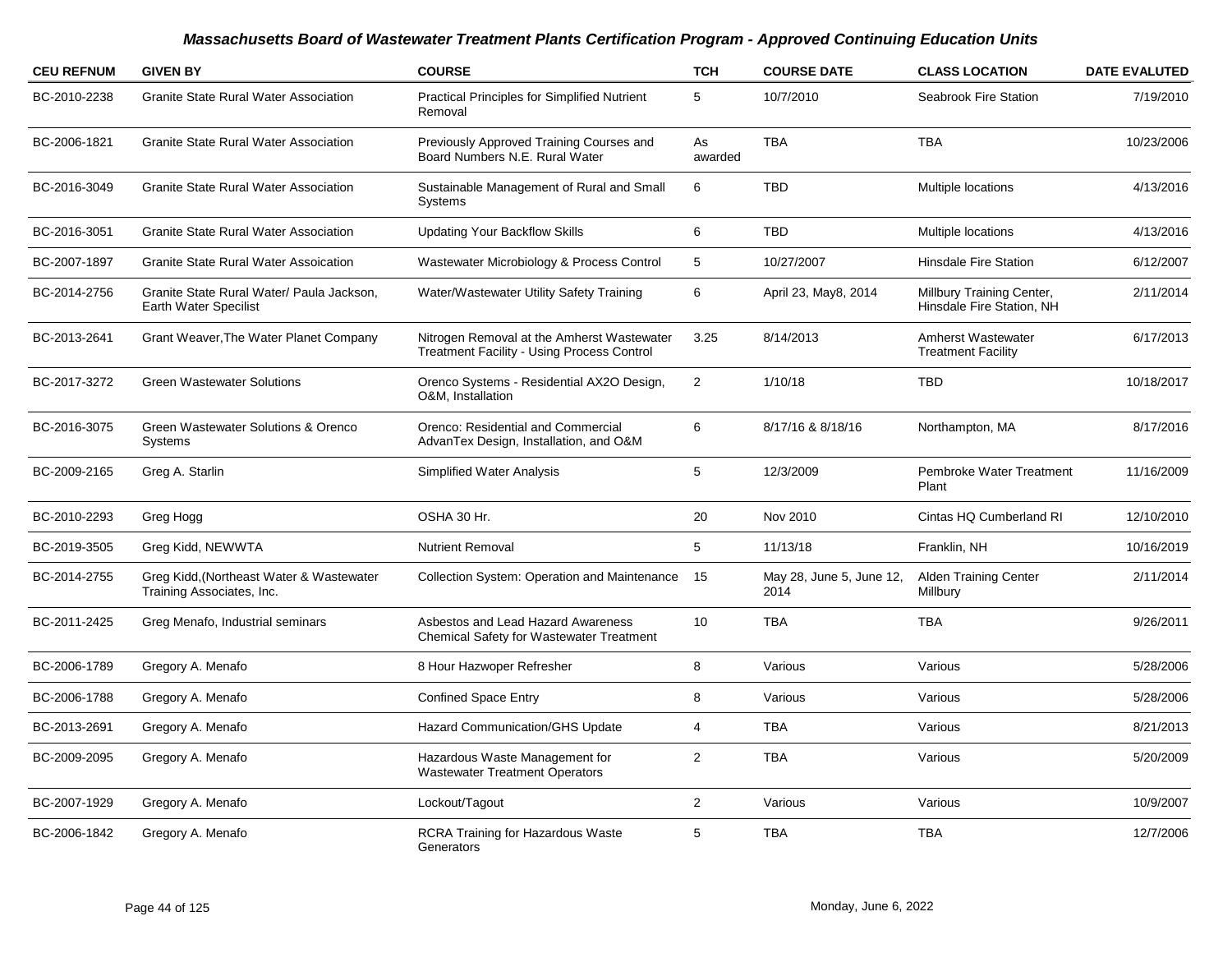| <b>CEU REFNUM</b> | <b>GIVEN BY</b>                       | <b>COURSE</b>                                                                                                                 | <b>TCH</b>     | <b>COURSE DATE</b> | <b>CLASS LOCATION</b>                 | <b>DATE EVALUTED</b> |
|-------------------|---------------------------------------|-------------------------------------------------------------------------------------------------------------------------------|----------------|--------------------|---------------------------------------|----------------------|
| BC-2019-3538      | Gregory Griffin, GZA                  | Spill and Stormwater Pollution Prevention and<br>Hazardous Waste Contigency Plan for<br><b>Wastewater Treatment Operators</b> | 4              | On going           | Hooksett, NH                          | 12/18/2019           |
| BC-2018-3390      | Gregory Menafo, Industrial Seminars   | Introduction to Industrial Hygiene &<br><b>Wastewater Chemical Safety</b>                                                     | 10             | <b>TBD</b>         | <b>TBD</b>                            | 10/18/2018           |
| BC-2009-2048      | Ground Water & Environmental Services | Assessment of LNAPL Mobility and<br>Recoverability                                                                            | 6              | 9/15/2008          | Westford, MA.                         | 2/9/2009             |
| BC-2016-3029      | <b>GRUNDFOS</b>                       | <b>GRUNDFOS Pump Training</b>                                                                                                 | 1              | 2/4/16             | Fairhaven, MA                         | 2/17/2016            |
| BC-2016-3116      | <b>GSRWA</b>                          | <b>Advanced Back Flow Testing</b>                                                                                             | 6              | TBD                | TBD                                   | 12/14/2016           |
| BC-2013-2600      | <b>GSRWA</b>                          | <b>Basic Blueprint Reading</b>                                                                                                | 5              | 3/7/2013           | Hinsdale Fire Station,<br>Hinsdale NH | 3/11/2013            |
| BC-2019-3540      | <b>GSRWA</b>                          | <b>Blueprint Reading: Advanced Level</b>                                                                                      | 6              | 10/17/19           | Lebanon, NH                           | 12/18/2019           |
| BC-2008-1973      | Guy Campinha of Earth Source          | <b>Confined Space</b>                                                                                                         | 6              | <b>TBA</b>         | TBA                                   | 5/7/2008             |
| BC-2016-3010      | Guy Heinrich                          | <b>Forklift Recertification</b>                                                                                               | 3              | 11/6/& 11/16/15    | Springfield, MA                       | 10/26/2015           |
| BC-2010-2294      | <b>GWTT University</b>                | Basic Chemistry for Water and Waste Water<br><b>Operators</b>                                                                 | 10             | 2010               | Conf. Room NJ or callin<br>Location   | 12/28/2010           |
| BC-2010-2295      | <b>GWTT University</b>                | <b>Industrial Waste Treatment</b>                                                                                             | 30             | 2010               | Conf. Room N.J/ Callin                | 12/28/2010           |
| BC-2016-3088      | <b>GWWI Training Center</b>           | Laboratory Quality Assurance                                                                                                  | 6              | 10/12/16           | Carrollton, GA                        | 10/19/2016           |
| BC-2003-1414      | <b>GZ Environmental Services</b>      | Hazardous Waste Operations and Emergency<br>Response - First Responder Operations Level                                       | 4              | Various            | Billerica, Marlborough                | 9/29/2003            |
| BC-2005-1629      | GZA                                   | Hazardous Waste Management for<br>Wastewater Treatment Operators Course                                                       | 7.5            | <b>TBA</b>         | TBA                                   | 10/3/2005            |
| BC-2007-1906      | GZA - Brian Cournoyer                 | <b>Wastewater Treatment Facility Opetrator</b><br><b>Safety Training Course</b>                                               | 8              | <b>TBA</b>         | <b>TBA</b>                            | 7/26/2007            |
| BC-2008-2004      | GZA - Judy Bruenjes                   | <b>Physical/Chemical Treatment</b>                                                                                            | 8              | <b>TBA</b>         | <b>TBA</b>                            | 9/24/2008            |
| BC-2010-2187      | GZA - Thimothy W. Kipp                | Safety and Management of Hazardous<br>Materials Wastewater Operator Training                                                  | 7              | <b>TBA</b>         | Various                               | 2/2/2010             |
| BC-2005-1697      | GZA- Christopher October              | Methods of Wastewater Treatment                                                                                               | 5              | <b>TBA</b>         | Varied                                | 12/20/2005           |
| BC-2008-2026      | GZA - Geo Environmental. Inc.         | Chemicals and Industrial Wastewater<br><b>Treatment Training Course</b>                                                       | $\overline{7}$ | <b>TBA</b>         | <b>TBA</b>                            | 11/24/2008           |
| BC-2013-2567      | <b>GZA GeoEnviromental</b>            | Wastewater Regulation and Treatment<br>Chemistry                                                                              | $\overline{7}$ | Various            | <b>TBA</b>                            | 1/7/2013             |
| BC-2003-1408      | <b>GZA GeoEnvironmental</b>           | Hazardous Waste Compliance Training                                                                                           | 4              | TBA                | <b>TBA</b>                            | 9/25/2003            |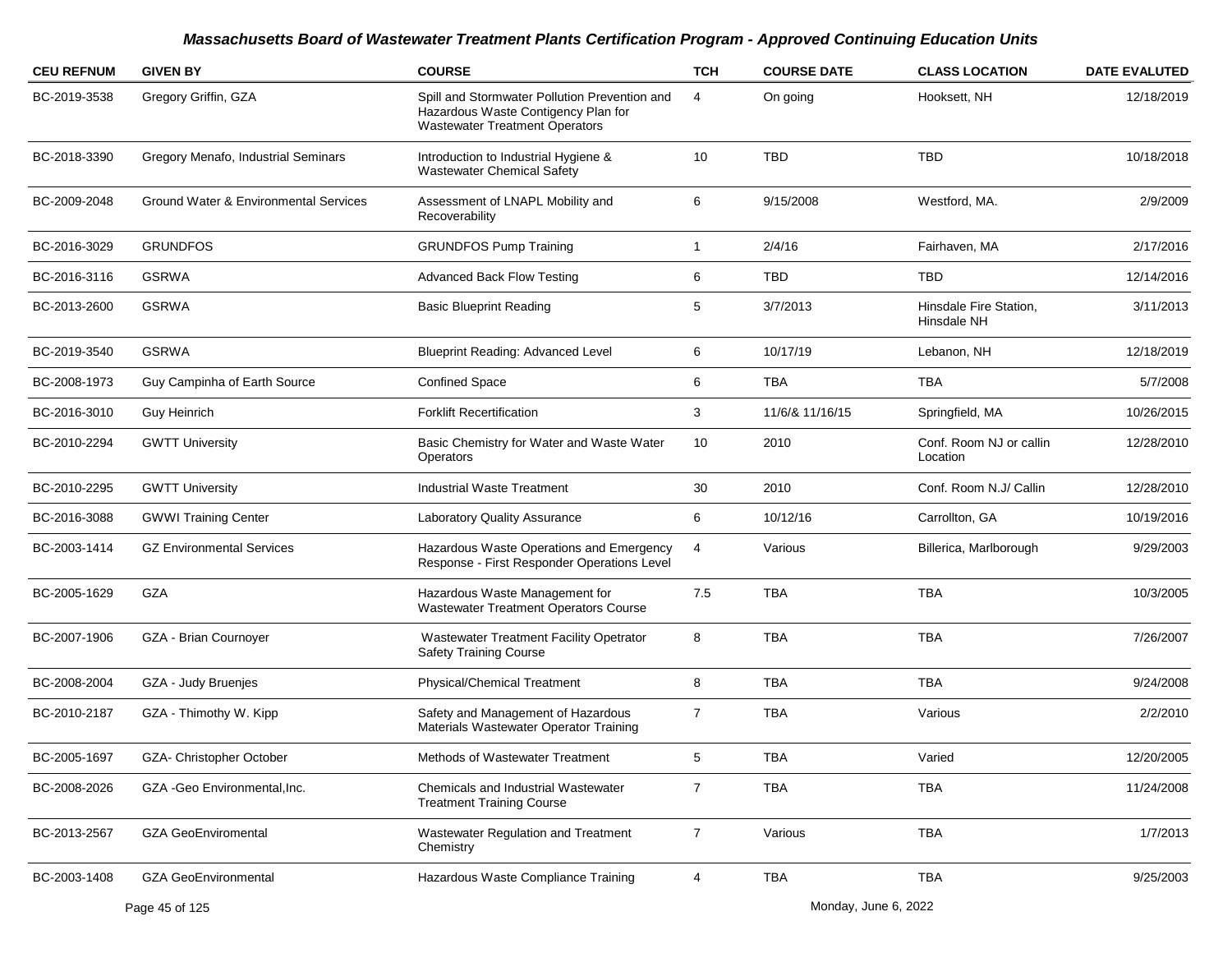| <b>CEU REFNUM</b> | <b>GIVEN BY</b>                     | <b>COURSE</b>                                                                | <b>TCH</b>     | <b>COURSE DATE</b> | <b>CLASS LOCATION</b>                               | <b>DATE EVALUTED</b> |
|-------------------|-------------------------------------|------------------------------------------------------------------------------|----------------|--------------------|-----------------------------------------------------|----------------------|
| BC-2016-3036      | GZA GeoEnvironmental, Inc.          | Hazardous Waste Management for<br><b>Wastewater Treatment Operators</b>      | 6              | Various            | GE Aviation, 9 Industrial Dr.<br>Hooksett, NH       | 4/13/2016            |
| BC-2019-3520      | GZA GeoEnvironmental, Inc.          | Hazardous Waste Management for<br><b>Wastewater Treatment Operators</b>      | $\overline{7}$ | On going           | Hooksett, NH                                        | 10/16/2019           |
| BC-2013-2712      | GZA GeoEnvironmental, Inc.          | Safety and Management of Hazardous<br>Materials Wastewater Operator Training | 5              | Various            | Various                                             | 9/23/2013            |
| BC-2007-1874      | H.C Starck                          | H.C. Starck Training Program                                                 | As<br>Awarded  | <b>TBA</b>         | H.C. Starck                                         | 3/26/2007            |
| BC-2019-3496      | <b>HACH</b>                         | Chlorine Analysis for Drinking Water and<br>Wastewater                       | $\overline{4}$ | 10/23/19           | Millbury, MA                                        | 10/16/2019           |
| BC-2021-3597      | <b>HACH</b>                         | Hach Virtual Training Program                                                | As<br>awarded  | Various            | Online                                              | 10/14/2020           |
| BC-2017-3268      | <b>HACH</b>                         | Hach WIMS Training (Advanced)                                                | 8              | 9/22/17            | Millbury, MA                                        | 10/18/2017           |
| BC-2017-3267      | <b>HACH</b>                         | Hach WIMS Training (Beginner)                                                | $\overline{4}$ | 9/21/17            | Millbury, MA                                        | 10/18/2017           |
| BC-2019-3498      | <b>HACH</b>                         | Laboratory Skills for Water & Wastewater<br>Operators                        | 5.5            | 10/21/19           | Millbury, MA                                        | 10/16/2019           |
| BC-2019-3497      | <b>HACH</b>                         | Nutrients and Nutrient Analysis in Wastewater<br>Treatment                   | $\overline{4}$ | 10/22/19           | Millbury                                            | 10/16/2019           |
| BC-2019-3499      | <b>HACH</b>                         | Process Control Instrumentation for Chlorine<br>Analysis                     |                | 10/24/19           | Millbury, MA                                        | 10/16/2019           |
| BC-2010-2249      | <b>HACH</b>                         | Process Instrument Verification for Wastewater 6                             |                | 9/22/2010          | <b>Training Center - Millbury</b>                   | 8/6/2010             |
| BC-2021-3594      | <b>HACH</b>                         | What have your bugs done for you lately?                                     | $\overline{1}$ | 9/1/20             | Online                                              | 10/14/2020           |
| BC-2018-3325      | <b>HACH</b>                         | WIMS User Group Meeting                                                      | 5              | 5/17/18            | Millbury, MA                                        | 4/19/2018            |
| BC-2021-3595      | <b>HACH</b>                         | You Can't Improve What You Don't Measure                                     | $\overline{1}$ | 8/26/20            | Online                                              | 10/14/2020           |
| BC-2009-2164      | Hach - Greg A. Starlin              | <b>Chlorine Testing</b>                                                      | 5              | 12/1/2009          | Lynn Water Treatment Plant                          | 11/16/2009           |
| BC-2014-2748      | HACH - Trina Picardi/ Ken Pousland  | Hach - Phosphate Analyzer                                                    | $\overline{2}$ | January 2014       | <b>UBWPAD</b>                                       | 1/22/2014            |
| BC-2011-2304      | Hach / Mass Rural Water Association | Process Instrument Verification for Water &<br>Wastewater                    | 6              | 2/28/2011          | <b>Amherst Wastewater</b><br><b>Treatment Plant</b> | 1/26/2011            |
| BC-2019-3519      | Hach Company                        | 2019 Claros WIMS User Group Meeting                                          | $\sqrt{5}$     | 10/30/19           | Lowell, MA                                          | 10/16/2019           |
| BC-2016-3038      | Hach Company                        | <b>Advanced Wastewater Analysis</b>                                          | 6              | 4/20/16            | Brockton, MA                                        | 3/9/2016             |
| BC-2002-1271      | Hach Company                        | <b>Basic Water Analysis</b>                                                  | 6              | 10/7&9/2002        | Cambridge                                           | 8/27/2002            |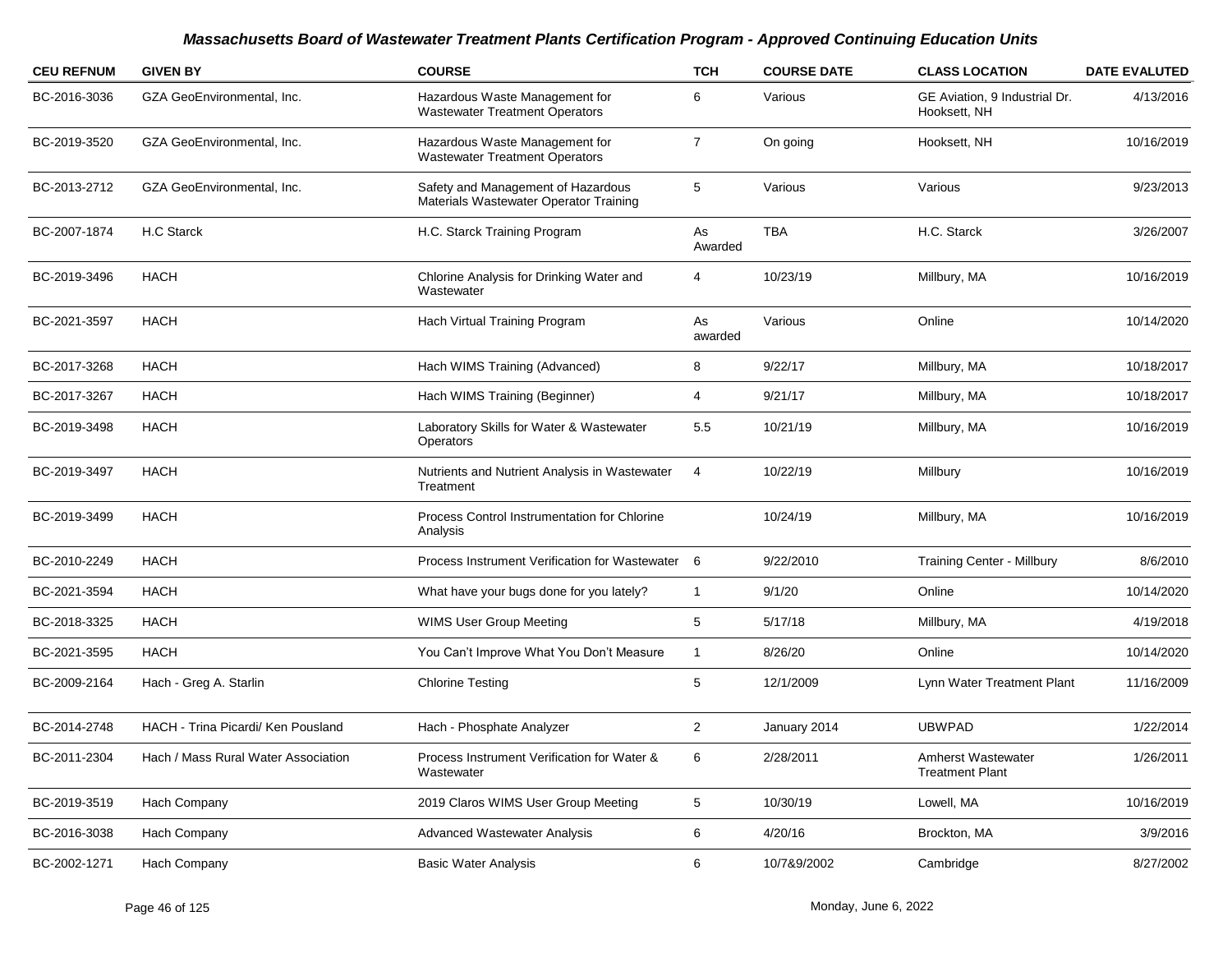| <b>CEU REFNUM</b> | <b>GIVEN BY</b>                                      | <b>COURSE</b>                                                                   | <b>TCH</b>     | <b>COURSE DATE</b> | <b>CLASS LOCATION</b>                                          | <b>DATE EVALUTED</b> |
|-------------------|------------------------------------------------------|---------------------------------------------------------------------------------|----------------|--------------------|----------------------------------------------------------------|----------------------|
| BC-2018-3364      | Hach Company                                         | <b>Conductivity Technology</b>                                                  | 0.5            | Ongoing            | Online                                                         | 8/16/2018            |
| BC-2014-2781      | Hach Company                                         | Construction and Clean Water Planing<br>Workshop                                | 4              | 4/2/2014           | Buzzards Bay Center, New<br>Bedford                            | 3/19/2014            |
| BC-2010-2258      | Hach Company                                         | <b>HACH - WIMS</b>                                                              | 10             | 2/17-19/2010       | <b>HACH</b>                                                    | 8/30/2010            |
| BC-2018-3360      | Hach Company                                         | Introduction to Chlorine                                                        | 0.5            | Ongoing            | Online                                                         | 8/16/2018            |
| BC-2016-3039      | Hach Company                                         | Introduction to Chlorine Analysis                                               | 4              | 4/21/16 & 7/28/16  | <b>Brockton and Boston</b>                                     | 3/9/2016             |
| BC-2018-3363      | Hach Company                                         | Introduction to Conductivity                                                    | 0.5            | Ongoing            | Online                                                         | 8/16/2018            |
| BC-2013-2715      | Hach Company                                         | Introduction to Disinfection and ULR Chlorine<br>Testing                        | 2.5            | 10/22/2013         | lynn Wastewater Treatment<br>Plant, 2 Circle Ave, Lynn,<br>Ma. | 10/1/2013            |
| BC-2018-3365      | Hach Company                                         | Introduction to Dissolved Oxygen                                                | 0.5            | Ongoing            | Online                                                         | 8/16/2018            |
| BC-2018-3361      | Hach Company                                         | Introduction to pH                                                              | 0.5            | Ongoing            | Online                                                         | 8/16/2018            |
| BC-2018-3366      | Hach Company                                         | Introduction to Total Organic Carbon                                            | 0.5            | Ongoing            | Online                                                         | 8/16/2018            |
| BC-2018-3367      | Hach Company                                         | Measuring Total Organic Carbon                                                  | 0.5            | Ongoing            | Online                                                         | 8/16/2018            |
| BC-2014-2779      | Hach Company                                         | Nutrient Analysis in Wastewater                                                 | 6              | June 2014          | <b>TBA</b>                                                     | 3/19/2014            |
| BC-2014-2778      | Hach Company                                         | <b>Nutrient Instruments for Process Control</b>                                 | 6              | June 2014          | <b>TBA</b>                                                     | 3/19/2014            |
| BC-2002-1270      | Hach Company                                         | Operation Calibration and Performance<br>Verification of Hach Process Analyzers | 6              | 10/8&10/2002       | Cambridge                                                      | 8/28/2002            |
| BC-2018-3362      | Hach Company                                         | ph Potentiometric Technology                                                    | -1             | Ongoing            | Online                                                         | 8/16/2018            |
| BC-2010-2230      | Hach Company                                         | Simplified Test Methods for Biological Nutrient<br>Removal                      | 5              | 6/22/2010          | Springfield Water & Sewer                                      | 6/7/2010             |
| BC-2011-2380      | Hach Company                                         | Simplified Wastewater Analysis                                                  | 6              | 6/2011             | Brockton, Westfield                                            | 5/10/2011            |
| BC-2014-2791      | HACH, Trina Picardi/Ken Pousland                     | Hach Instrument Training - Phosphax/Filtrax<br>sc1000                           | 2              | 3/26/2014          | Upper Blackstone WPAD                                          | 3/31/2014            |
| BC-2019-3455      | HalfMoon Education, Inc.                             | Advanced Stormwater Management                                                  | 6              | 4/23/19            | Natick, MA                                                     | 4/17/2019            |
| BC-2012-2473      | Hank Precourt, NITCO Materials Handling<br>Solutions | Forklift : Powered Industrial Trucks Operator<br>Training OSHA 29 CFR 1910-1781 | $\mathbf{2}$   | 1/25/2012          | Gloucester WPCF                                                | 2/7/2012             |
| BC-2013-2660      | Harvard Department of Safety                         | <b>Confined Space Initial</b>                                                   | $\mathbf{3}$   | TBA                | TBA                                                            | 7/11/2013            |
| BC-2013-2661      | Harvard Dept. of Safety                              | <b>Building Operations Safety Initial</b>                                       | $\overline{2}$ | TBA                | TBA                                                            | 7/11/2013            |
| BC-2013-2659      | Harvard Dept. of Safety                              | <b>Building Operations Safety Refresher</b>                                     | $\mathbf{1}$   | TBA                | <b>TBA</b>                                                     | 7/11/2013            |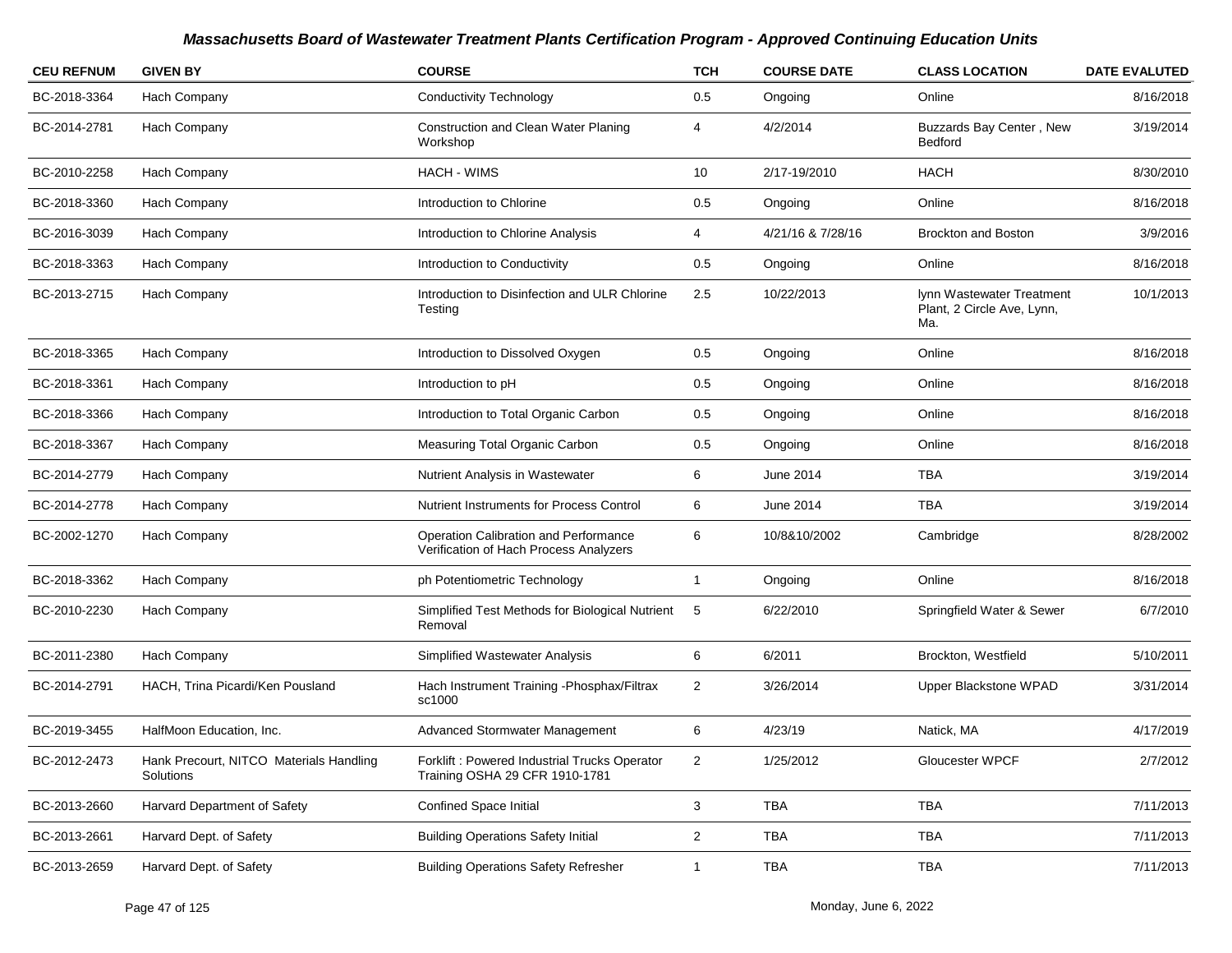| <b>CEU REFNUM</b> | <b>GIVEN BY</b>                            | <b>COURSE</b>                                                                             | <b>TCH</b>     | <b>COURSE DATE</b> | <b>CLASS LOCATION</b>              | <b>DATE EVALUTED</b> |
|-------------------|--------------------------------------------|-------------------------------------------------------------------------------------------|----------------|--------------------|------------------------------------|----------------------|
| BC-2013-2662      | Harvard Dept. of Safety                    | Fire Extinguisher Training                                                                | .5             | <b>TBA</b>         | <b>TBA</b>                         | 7/11/2013            |
| BC-2012-2522      | Harvard School of Public Health            | Basic Hands on CAMEO Training                                                             | 19             | 3/12-14/2012       | Harvard School of Public<br>Health | 6/26/2012            |
| BC-2013-2663      | Havard Dept. of Safety                     | <b>Confined Space Refresher Course</b>                                                    | $\mathbf{1}$   | <b>TBA</b>         | <b>TBA</b>                         | 7/11/2013            |
| BC-2018-3420      | Hayes Pump/Gorman Rupp                     | Gorman-Rupp Pump Training                                                                 |                | Various            | Multiple                           | 2/20/2019            |
| BC-2017-3299      | Hazardous Waste Site Cleanup Professionals | LSP Trainings (WW related courses)                                                        | 20             | Various            | Various                            | 2/14/2018            |
| BC-2012-2523      | HazCommpliance                             | Confined Space Safety & Right to<br>Know/Hazard Communication Safety, Work<br>Zone Safety | 2 Each         | <b>TBA</b>         | <b>TBA</b>                         | 7/23/2012            |
| BC-2021-3618      | Hazen Sawyer                               | Aeration Design (Haverhill)                                                               | $\mathbf{1}$   | 1/20-1/21/21       | Haverhill, MA                      | 2/17/2021            |
| BC-2021-3634      | Hazen Sawyer                               | Energy and Data Management (UBWPAD)                                                       | $\mathbf{1}$   | 3/3/21             | Online                             | 4/14/2021            |
| BC-2003-1323      | Hazmateam Training Staff                   | Hazmateam Approved Training Courses                                                       | 0              | Various            | Trainning Center and Off<br>Site   | 1/20/2003            |
| BC-2012-2517      | HAZMATEAM, Inc                             | The Glodally Harmonized Systems for<br>Managers or Employees                              | 8 Max          | <b>TBA</b>         | Hudson NH or Woburn, MA            | 6/14/2012            |
| BC-2019-3504      | HAZMATEAM, Inc.                            | Confined Space Entry and Rescue                                                           | $\bf 8$        | 10/17/18           | Nashua, NH                         | 10/16/2019           |
| BC-2017-3174      | HAZMATEAM, Inc.                            | DOT General & Security Awareness                                                          | 3              | <b>TBD</b>         | <b>TBD</b>                         | 4/12/2017            |
| BC-2017-3172      | HAZMATEAM, Inc.                            | <b>DOT Hazardous Materials and Waste</b><br><b>Transportation Certification</b>           | 10             | <b>TBD</b>         | <b>TBD</b>                         | 4/12/2017            |
| BC-2017-3173      | HAZMATEAM, Inc.                            | <b>DOT Manifesting</b>                                                                    | $\,6$          | <b>TBD</b>         | <b>TBD</b>                         | 4/12/2017            |
| BC-2017-3175      | HAZMATEAM, Inc.                            | IATA DG Regs (Air Shipping)                                                               | 6              | <b>TBD</b>         | <b>TBD</b>                         | 4/12/2017            |
| BC-2017-3283      | HAZMATEAM, Inc.                            | MA Hazardous Waste for Handlers (RCRA)                                                    | 3              | On demand          | Online                             | 12/13/2017           |
| BC-2017-3284      | HAZMATEAM, Inc.                            | MA Hazardous Waste for Managers (RCRA)                                                    | 8              | On demand          | Online                             | 12/13/2017           |
| BC-2017-3218      | HAZMATEAM, Inc.                            | OSHA Emergency Response (4-hour<br>Refresher)                                             | 4              | Ongoing            | Onlin                              | 8/16/2017            |
| BC-2017-3216      | HAZMATEAM, Inc.                            | OSHA Emergency Response (8-hr Refresher)                                                  | 8              | Ongoing            | Online                             |                      |
| BC-2017-3217      | HAZMATEAM, Inc.                            | OSHA Emergency Response Refresher (2-<br>hour)                                            | $\overline{2}$ | Ongoing            | Online                             | 8/16/2017            |
| BC-2015-2850      | Henry Albro, F.R. Mahoney                  | <b>Basic Amphidrome Operator Training</b>                                                 | 3              | <b>TBA</b>         | <b>TBA</b>                         | 1/7/2015             |
| BC-2015-2851      | Henry Albro, F.R. Mahony & Associates      | <b>Advanced Amphidrome Operator Training</b>                                              | 4              | <b>TBA</b>         | <b>TBA</b>                         | 1/7/2015             |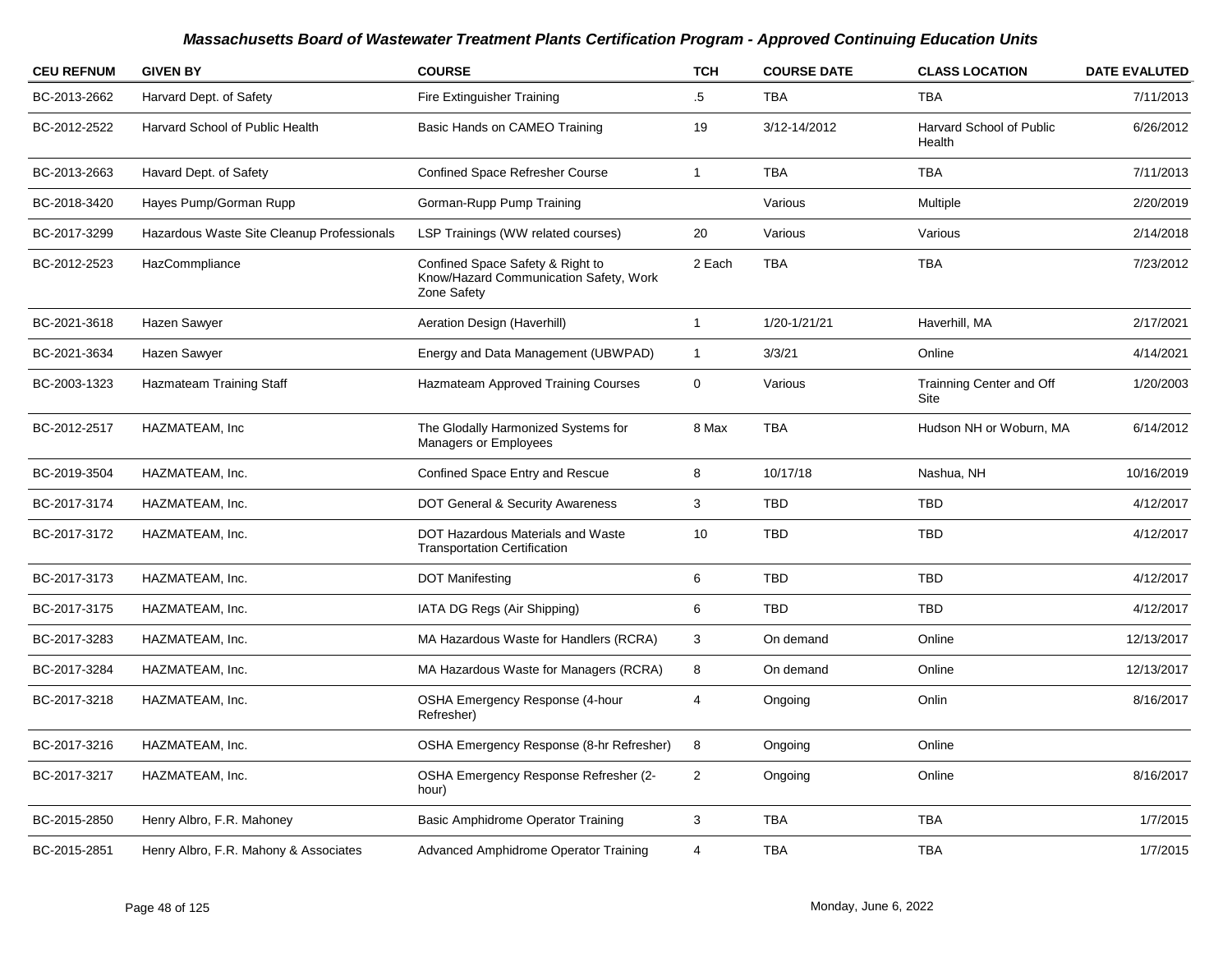| <b>CEU REFNUM</b> | <b>GIVEN BY</b>                                     | <b>COURSE</b>                                                                                                              | <b>TCH</b>     | <b>COURSE DATE</b>                       | <b>CLASS LOCATION</b>                       | <b>DATE EVALUTED</b> |
|-------------------|-----------------------------------------------------|----------------------------------------------------------------------------------------------------------------------------|----------------|------------------------------------------|---------------------------------------------|----------------------|
| BC-2005-1639      | Henry Malone, Smiths Medical Medical ASD -<br>Keene | Introduction to Toxicology                                                                                                 | 6              | 3/16/2004                                | Concord, NH                                 | 10/14/2005           |
| BC-2003-1375      | Hisco Pumps - Lonny W. Powers                       | Progressive Cavity Pump Training                                                                                           | 4              | <b>July 2003</b>                         | Lynn WWTP, Lynn, Ma.                        | 5/28/2003            |
| BC-2017-3288      | Holy Cross College                                  | Building Operator Certification - Level II<br>Training                                                                     | 20             | March-June, 2016                         | Worcester, MA                               | 12/13/2017           |
| BC-2012-2548      | Holyoke CC/PM Evolution                             | Project Management Fundamentals                                                                                            | 20             | Feb 28 - May 29, 2012                    | <b>Holyoke Community College</b>            | 10/3/2012            |
| BC-2013-2713      | <b>Holyoke Community College</b>                    | Introduction to Visual Basic                                                                                               | 24             | <b>TBA</b>                               | On Line                                     | 9/24/2013            |
| BC-2005-1648      | Home Land Security                                  | Public Works: Preparing for Responding to<br>Terrorism/CBRNE                                                               | 24             | 5/17-19/2005                             | Veterans Adm. Hospital -<br><b>Brockton</b> | 11/1/2005            |
| BC-2019-3535      | <b>Homeland Security</b>                            | Intermediate Cybersecurity for Control<br>Systems (201)                                                                    | $\overline{7}$ | 9/10/19                                  | Winthrop, MA                                | 12/18/2019           |
| BC-2019-3537      | <b>Homeland Security</b>                            | Intermediate Cybersecurity for Control<br>Systems (202)                                                                    | $\overline{7}$ | 9/11/19                                  | Winthrop, MA                                | 12/18/2019           |
| BC-2019-3536      | <b>Homeland Security</b>                            | Introduction to Control Systems Cybersecurity<br>(101)                                                                     | -7             | 9/9/19                                   | Winthrop, MA                                |                      |
| BC-2007-1916      | Honeywell/Eagle Environmental Services              | NFPA 472: Hydrofluoric Acid Training                                                                                       | 20             | May 2007                                 |                                             | 9/12/2007            |
| BC-2009-2072      | Horsely Witten Group, Inc.                          | Water & Wastewater Response Network<br><b>WARN</b>                                                                         | 3              | 4/21/2009                                | NEWWA, Hopping Brook<br>Rd., Holliston, Ma. | 3/31/2009            |
| BC-2021-3667      | <b>Horsley Witten Group</b>                         | ICS - Level 300 Training                                                                                                   | 16             | 6/7-6/11/21                              | Online                                      | 6/9/2021             |
| BC-2021-3663      | <b>Horsley Witten Group</b>                         | Water Sector Incident Command System (ICS-<br>$200$ )/<br>National Response Framework (IS-800)<br>Training & Certification | - 6            | 5/18/21                                  | Online                                      | 6/9/2021             |
| BC-2017-3209      | Horsley Witten Group, Inc.                          | <b>ICS/NIMS Training</b>                                                                                                   | 6              | August 9, 2017                           | Worcester, MA                               | 6/15/2017            |
| BC-2019-3436      | Horsley Witten Group, Inc.                          | ICS-100/NRF-800 Training                                                                                                   | 6              | 3/7/19                                   | Boston, MA                                  | 2/20/2019            |
| BC-2015-2871      | Horsley Witten Group, Inc.                          | Managing Aboveground Storage Tank (AST)                                                                                    | 5              | 3/11/2015                                | U.S. EPA Lab North<br>Chelmsford, MA        | 3/4/2015             |
| BC-2013-2708      | Horsley Witten Group, Inc.                          | New England Extreme Events Resiliency<br>Planning Workshop for Communities & Utilities                                     | 6              | 1/8/2014                                 | Massachusetts Maritime<br>Academy           | 9/19/2013            |
| BC-2022-3672      | Horsley Witten, Inc.                                | Introduction to Cybersecurity: Workshop and<br><b>Response Exercises</b>                                                   | $\overline{7}$ | 9/15-9/16; 10/13-10/14;<br>$11/3 - 11/4$ | Virtual                                     | 8/11/2021            |
| BC-2001-1101      | Hours as awarded                                    | <b>Safety Programs</b>                                                                                                     |                | $00 - 01$                                | ww plant                                    | 8/8/2001             |
| BC-2016-3119      | Houston Industrial Training Institute               | <b>Basic Activated Sludge Systems</b>                                                                                      | 3              |                                          |                                             | 12/14/2016           |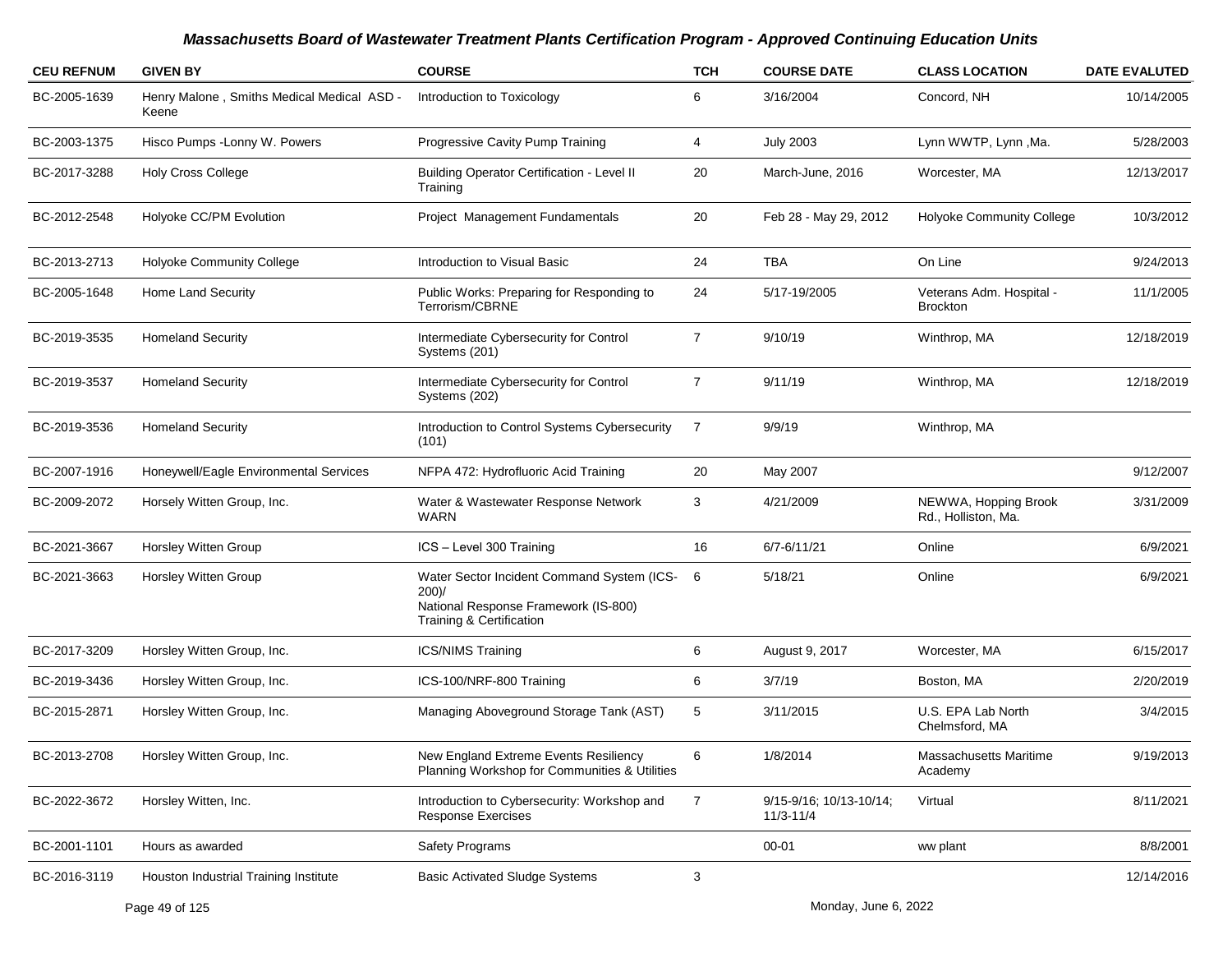| <b>CEU REFNUM</b> | <b>GIVEN BY</b>                       | <b>COURSE</b>                                                             | <b>TCH</b>     | <b>COURSE DATE</b>            | <b>CLASS LOCATION</b>                   | <b>DATE EVALUTED</b> |
|-------------------|---------------------------------------|---------------------------------------------------------------------------|----------------|-------------------------------|-----------------------------------------|----------------------|
| BC-2016-3079      | Houston Industrial Training Institute | <b>Basic Centrifugal Pumps</b>                                            | 4              | <b>TBD</b>                    | Online                                  | 8/17/2016            |
| BC-2016-3124      | Houston Industrial Training Institute | <b>Basic Hazard Communication</b>                                         | 4.5            |                               |                                         | 12/14/2016           |
| BC-2016-3120      | Houston Industrial Training Institute | <b>Basic Industrial Lubrication</b>                                       | 4              |                               |                                         | 12/14/2016           |
| BC-2016-3123      | Houston Industrial Training Institute | <b>Basic Logout-Tagout</b>                                                | 4              |                               |                                         | 12/14/2016           |
| BC-2006-1720      | Houston Industrial Training Institute | <b>Basic Wastewater Operations</b>                                        | 20             | Available any Time            | On - Line                               | 3/2/2006             |
| BC-2016-3122      | Houston Industrial Training Institute | <b>Compressed Air Fundamentals</b>                                        | 4              |                               |                                         | 12/14/2016           |
| BC-2016-3121      | Houston Industrial Training Institute | <b>Fundamentals of Mechanical Seals</b>                                   | $\overline{2}$ |                               |                                         | 12/14/2016           |
| BC-2014-2769      | <b>HRP Associates</b>                 | RCRA Hazardous Waste Management Training 4                                |                | <b>TBA</b>                    | <b>Various Locations</b>                | 3/10/2014            |
| BC-2018-3410      | HRP Associates, Inc.                  | MA DEP & US DOT Hazardous Waste &<br>Materials                            | 8              | Various                       | <b>TBD</b>                              | 10/29/2018           |
| BC-2013-2721      | <b>HSE Trainers</b>                   | Genzyme Allston Landing Site Health, safety<br>and Environmental Training | Max 10         | 2013                          | Genzyme Allston landing                 | 10/2/2013            |
| BC-2002-1223      | Hubbard - Hall Inc.                   | <b>Respiratory Protection Program Administrator</b>                       | 6              | Various                       | Various                                 | 4/4/2002             |
| BC-2009-2112      | Hubbard-Hall                          | Solvent Symposium                                                         | 2.5            | 8/26/2009                     | Best Western Hotel,<br>Marlborough, MA. | 8/5/2009             |
| BC-2002-1224      | Hubbard-Hall                          | Annual Environmental Health & Safety Training                             | 10             | Various                       | Various                                 | 4/4/2002             |
| BC-2007-1908      | Hugh McLaughlin                       | NewStream - On site Training                                              | 20             | 2007                          | NewStream - Attleboro                   | 7/26/2007            |
| BC-2003-1371      | Hugh McLaughlin P.E.                  | T. I. on Site Training                                                    | 20             | 2003 - 4 Days/ 5<br>Hours/Day | Attleboro                               | 5/7/2003             |
| BC-2009-2124      | Hugh McLaughlin, P.E.                 | NewStream Attleboro WWTP                                                  | 20             | <b>Fall 2009</b>              | NewStream Attlebrough<br><b>WWTP</b>    | 9/14/2009            |
| BC-2009-2160      | Hyster New England - Jim Linsley      | <b>Forklift Operator Training</b>                                         | 3              | <b>TBA</b>                    | TBA                                     | 11/2/2009            |
| BC-2009-2161      | Hyster New England - Jim Linsley      | <b>Train the Trainer</b>                                                  | 3              | <b>TBA</b>                    | <b>TBA</b>                              | 11/2/2009            |
| BC-2004-1471      | <b>IAQ Training</b>                   | <b>Certified Mold Remediation Training Course</b>                         | 5              | 1/27/30/2004                  | <b>Brockton</b>                         |                      |
| BC-2005-1663      | <b>ICD Seminar</b>                    | Liquid Analysis & Temperature Basics                                      | 6              | 10/20/2004                    |                                         | 12/5/2005            |
| BC-2005-1666      | IEE                                   | Hazardous Waste Operations Refresher (8<br>HAZWOPER)                      | 8              | <b>TBA</b>                    | TBA                                     | 12/5/2005            |
| BC-2005-1664      | IEE                                   | OSHA 10 HOUR Construction                                                 | 10             | TBA                           | Wilmington                              | 12/5/2005            |
| BC-2005-1665      | <b>IEE</b>                            | OSHA 30 Hour Construction                                                 | 30             | TBA                           | TBA                                     | 12/5/2005            |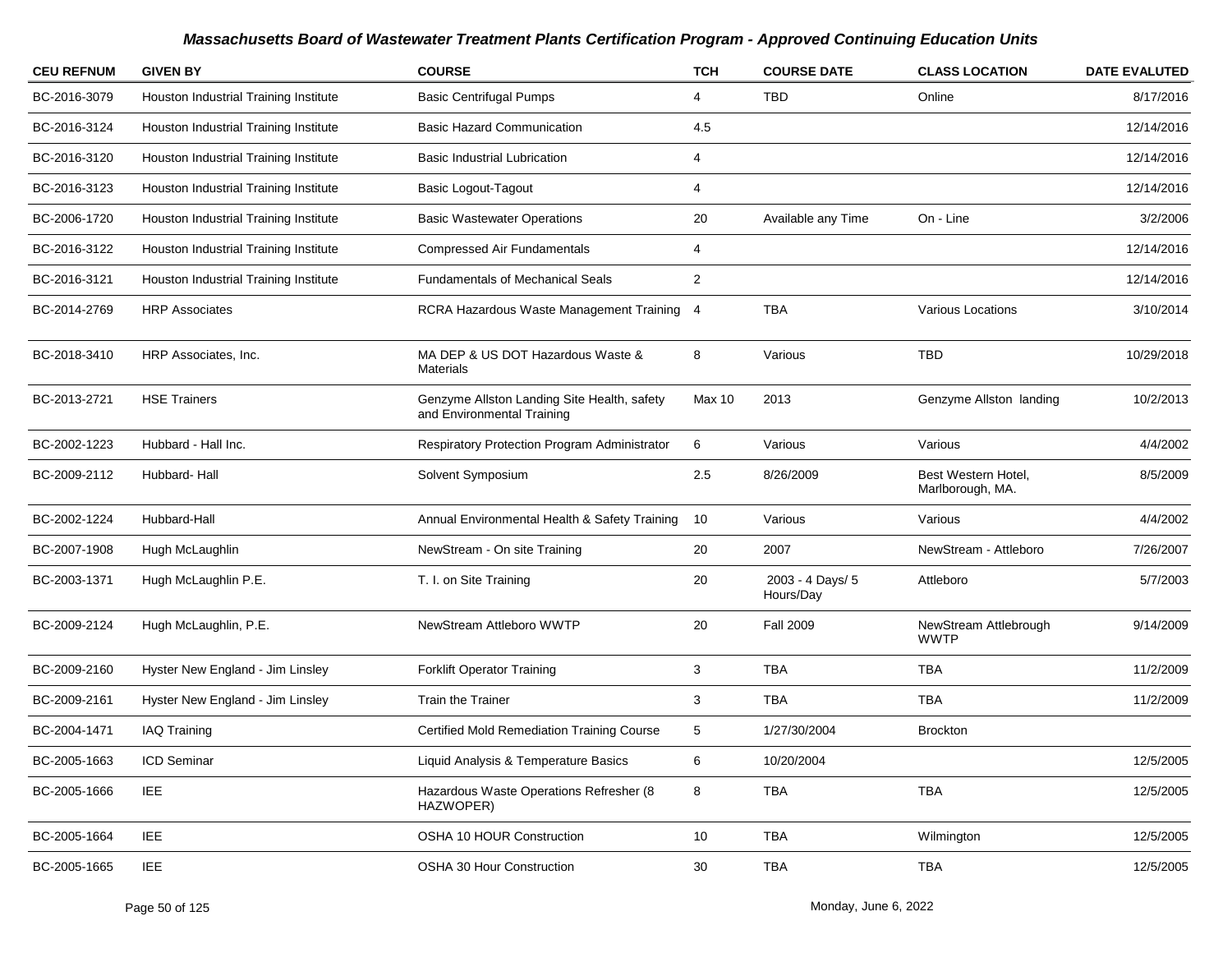| <b>CEU REFNUM</b> | <b>GIVEN BY</b>                           | <b>COURSE</b>                                                                           | <b>TCH</b>     | <b>COURSE DATE</b> | <b>CLASS LOCATION</b>                         | <b>DATE EVALUTED</b> |
|-------------------|-------------------------------------------|-----------------------------------------------------------------------------------------|----------------|--------------------|-----------------------------------------------|----------------------|
| BC-2002-1237      | <b>Impact Training Services</b>           | <b>Reading Electrical Drawings</b>                                                      | 7              | 4/11/02            | Best Western Hotel, West<br>Springfield       | 5/23/2002            |
| BC-2005-1683      | <b>Impact Training Services</b>           | <b>Troubleshooting Electrical Controls</b>                                              | $\overline{7}$ | 2/04/2005          | Patterson, Ny                                 | 12/7/2005            |
| BC-2005-1643      | In House Instructors and Consultants      | In House Training                                                                       | As<br>Awarded  | Yearly             | Nine Cambridge Center,<br>Room 201, Cambridge | 10/25/2005           |
| BC-2009-2091      | In house personal or consultant           | In - House Training                                                                     | As<br>Awarded  | <b>TBA</b>         | <b>TBA</b>                                    | 5/20/2009            |
| BC-2003-1410      | In House Staff                            | Lock Out/Tag Out                                                                        | $\overline{2}$ | <b>TBA</b>         | Wareham WPCF                                  | 9/29/2003            |
| BC-2021-3625      | Indigo Water Group                        | Spectrophotometer Training                                                              |                | Various            | Online                                        | 2/17/2021            |
| BC-2013-2710      | <b>Industrial Protection Services</b>     | Self-Contained Breathing Apparatus Training                                             | $\overline{2}$ | 10/17/2013         | CRPCD Medway, MA                              | 9/23/2013            |
| BC-2003-1383      | <b>Industrial Protective Service</b>      | <b>Confined Space</b>                                                                   | 4              | 4/15/2003          | Wareham WPC Facility                          | 6/11/2003            |
| BC-2010-2265      | <b>Industrial Seminars</b>                | Courses given by Industrial Seminars                                                    | As<br>Awarded  | TBA                | <b>TBA</b>                                    | 9/16/2010            |
| BC-2009-2060      | <b>Industrial Seminars</b>                | Introduction to Hazardous Materials<br>Management -Industrial Seminars                  | 10             | TBA                | <b>TBA</b>                                    | 3/3/2009             |
| BC-2006-1778      | <b>Industrial Seminars</b>                | Waste Water Treatment Safety - Introduction<br>to Confined Space Entry & Lockout/Tagout | 10             | <b>TBA</b>         | <b>TBA</b>                                    | 5/2/2006             |
| BC-2006-1777      | <b>Industrial Seminars</b>                | Wastewater Treatment Safety - Introduction To<br><b>Facility Auditing</b>               | 10             | <b>TBA</b>         | <b>TBA</b>                                    | 5/2/2006             |
| BC-2010-2240      | Industrial Trainers of America Inc.       | Centrifugal Pumps                                                                       | 21             | <b>TBA</b>         | <b>TBA</b>                                    | 7/19/2010            |
| BC-2010-2241      | Industrial Trainers of America, Inc.      | <b>Troubleshooting Electric Motor Controls</b>                                          | 12             | TBA                | <b>TBA</b>                                    | 7/19/2010            |
| BC-2005-1550      | Infared Training Center, Robert J. Rogers | Level ! Thermography Training                                                           | 20             | 2/7-11/2005        | Pittsburgh                                    | 2/22/2005            |
| BC-2009-2126      | Infilco Degremont Inc.                    | <b>Dissolved Air Flotation Tertiary Treatment</b>                                       | 9.5            | September 2009     | Hudson WWTF                                   | 9/15/2009            |
| BC-2009-2158      | Ingersoll Rand Mark Krisa                 | <b>Compressed Air Systems</b>                                                           |                | 10/29/2009         | Double Tree                                   |                      |
| BC-2003-1401      | <b>Innovative Safety Services</b>         | Powered Industrial Truck/ Forklift Safety<br>Training                                   | 5              | <b>TBA</b>         | <b>TBA</b>                                    | 9/25/2003            |
| BC-2004-1469      | Innovative Safety Services, Inc.          | First Responder Awareness Level                                                         | 2              | TBA                | TBA                                           |                      |
| BC-2021-3626      | In-Situ, Inc.                             | Phosphorus Removal through Real-time<br>Monitoring                                      | $\mathbf{1}$   | Various            | Online                                        | 4/14/2021            |
| BC-2003-1416      | Insp. 100 URI                             | Individual Sewage Disposal                                                              | 8              | 10/8-9/2003        | University of Rode Island                     | 10/2/2003            |
| BC-2003-1413      | Inspection Services Inc.                  | Stationary Engineering/Facilities Maintenance                                           | 10             | TBA                | Various                                       | 9/3/2003             |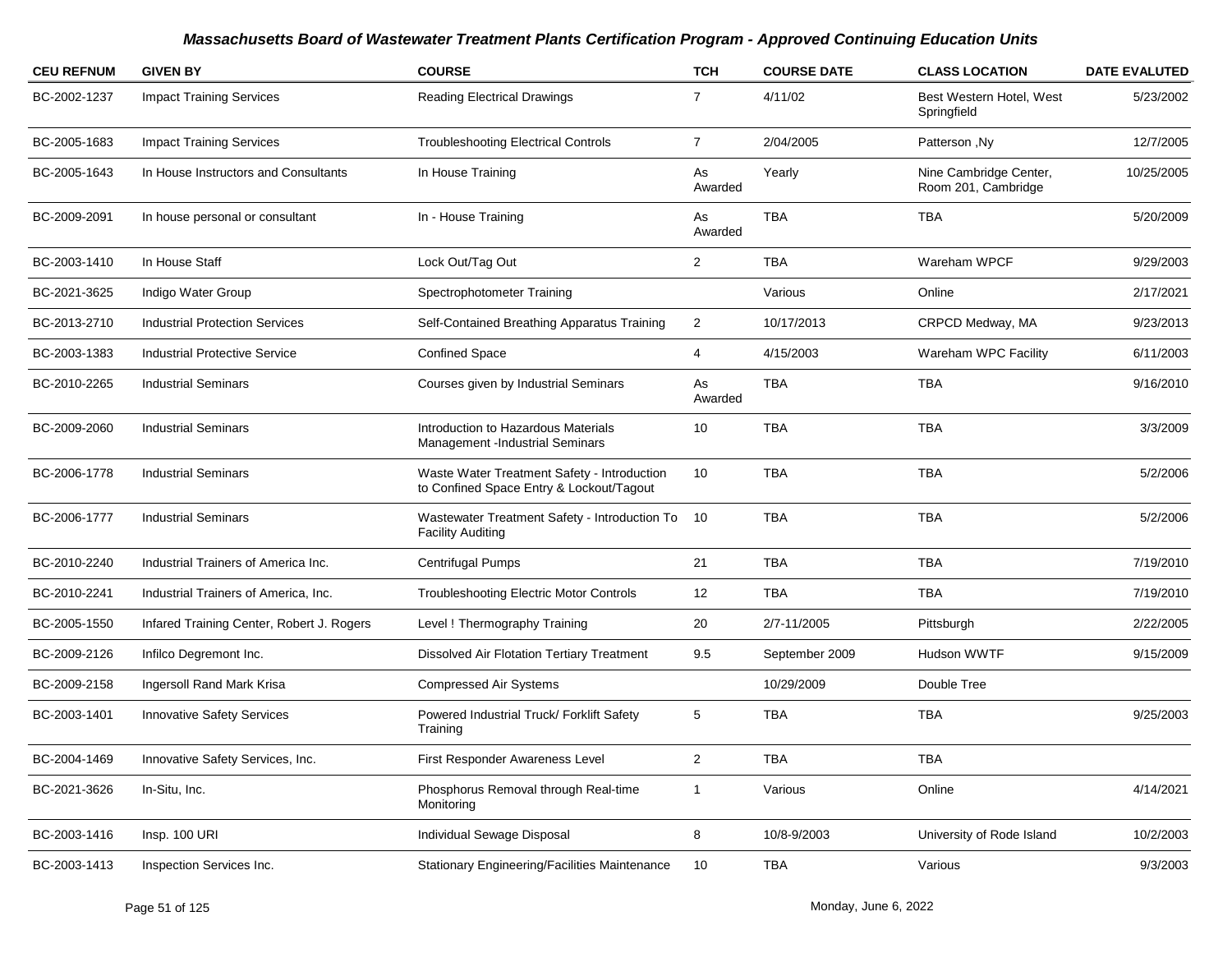| <b>CEU REFNUM</b> | <b>GIVEN BY</b>                                  | <b>COURSE</b>                                                                                | <b>TCH</b>     | <b>COURSE DATE</b>       | <b>CLASS LOCATION</b>     | <b>DATE EVALUTED</b> |
|-------------------|--------------------------------------------------|----------------------------------------------------------------------------------------------|----------------|--------------------------|---------------------------|----------------------|
| BC-2003-1316      | Institute for Environmental Education            | 8 Hour Emergency Response Refresher<br>Training                                              | 8              | <b>TBA</b>               | <b>TBA</b>                | 1/23/2003            |
| BC-2003-1319      | Institute for Environmental Education            | 8 Hr. First Responder - Refresher Training                                                   | 8              | <b>TBA</b>               | <b>TBA</b>                | 1/23/2003            |
| BC-2012-2486      | Institute for Environmental Education            | Asbestos Awareness, Asbestos Operations &<br>Maintenance, Asbestos Worker                    | 2              | <b>Scheduled Monthly</b> | Wilmington                | 3/6/2012             |
| BC-2012-2482      | Institute for Environmental Education            | Hazardous Waste Operations OSHA 24 Hr                                                        | 24             | Monthly                  | Wilmington, MA            | 2/27/2012            |
| BC-2008-2011      | Institute for Environmental Education, Inc.      | 8 Hr. Hazardous Waste Management                                                             | 6              | <b>TBA</b>               | <b>TBA</b>                | 10/9/2008            |
| BC-2004-1465      | Institute for Environmental Education, Inc.      | <b>Confined Space Entry</b>                                                                  | 8              | <b>TBA</b>               | <b>TBA</b>                |                      |
| BC-2011-2430      | Institute for Environmental Education, Inc.      | <b>Fall Protection Training</b>                                                              | $\overline{4}$ | 9/2/2011                 | Wilmington                | 9/27/2011            |
| BC-2004-1466      | Institute for Environmental Education, Inc.      | Hazardous Waste Operations: Supervisor                                                       | 8              | <b>TBA</b>               | <b>TBA</b>                |                      |
| BC-2003-1315      | Institute for Environmental Education, Inc.      | OSHA 24 Hr. - Hazardous Materials Technician 24<br>(Emergency Response) Course               |                | <b>TBA</b>               | <b>TBA</b>                | 1/23/2003            |
| BC-2013-2658      | Institute of Professional Environmental Practice | Qualified Environmental Professional - QEP                                                   | 10             | 2013                     |                           | 6/10/2013            |
| BC-2002-1265      | Instructors - NTT                                | <b>Trouble Shooting Electrical Control Circuits</b>                                          | 21             | 11/19-21/2002            | <b>Boston</b>             | 8/28/2002            |
| BC-2013-2651      | Intel Instructor                                 | Intel Massachusetts In-House Training Program                                                | Max 20         | 2012-2013                | Intel Hudson              | 6/18/2013            |
| BC-2001-1100      | <b>Intel University</b>                          | SAF001517,537,503,502 & SAF006442                                                            | 20             | Year 2000-2001           | Hudson, MA                | 8/7/2001             |
| BC-2003-1379      | Intel, Ma. Office of Technical Assistance        | Water Conservation Open House Intel<br>Massachusetts, Inc.                                   | 3              | June 12, 2003            | Hudson, Ma.               | 5/28/2003            |
| BC-2004-1485      | Irwin Engineers                                  | New Spill Prevention, Control and<br>Countermeasure Oil Storage                              | 2              | 5/19/2004                | Westborough, Ma           | 6/2/2004             |
| BC-2012-2544      | Irwin Engineers, Inc.                            | 527CMR 33 - Process Safety Evaluations and<br><b>Compliance Documentation for Facilities</b> | 3.5            | <b>TBA</b>               | <b>TBA</b>                | 9/26/2012            |
| BC-2006-1839      | ISPE Boston Area Chapter                         | ISPE Boston 2006 - Start-up Commissioning<br>of Pharmaceutical Water Systems.                | $\overline{1}$ | 11/18/2006               | Foxboro /Gillette Stadium | 11/21/2006           |
| BC-2007-1886      | ISS - Glenn McGeoghegan                          | Basic First Aid and CPR/AED                                                                  | 3              | <b>TBA</b>               | <b>TBA</b>                | 4/11/2007            |
| BC-2019-3447      | ISSI, Inc.                                       | <b>OSHA Hazard Communications and Personal</b><br>Protective Equipment                       | 2.5            | On going                 | Various                   | 4/17/2019            |
| BC-2012-2565      | ITA- Seminars _ Edward Osoliniec                 | Electrical Safety Training - NFPA - 70-E                                                     | 8              | 6/22/2012                | Rockaway NJ               | 12/3/2012            |
| BC-2003-1423      | <b>ITT Flygt Corporation</b>                     | Pump Station Start - Up                                                                      | 4              | As Needed                | <b>TBA</b>                | 11/18/2003           |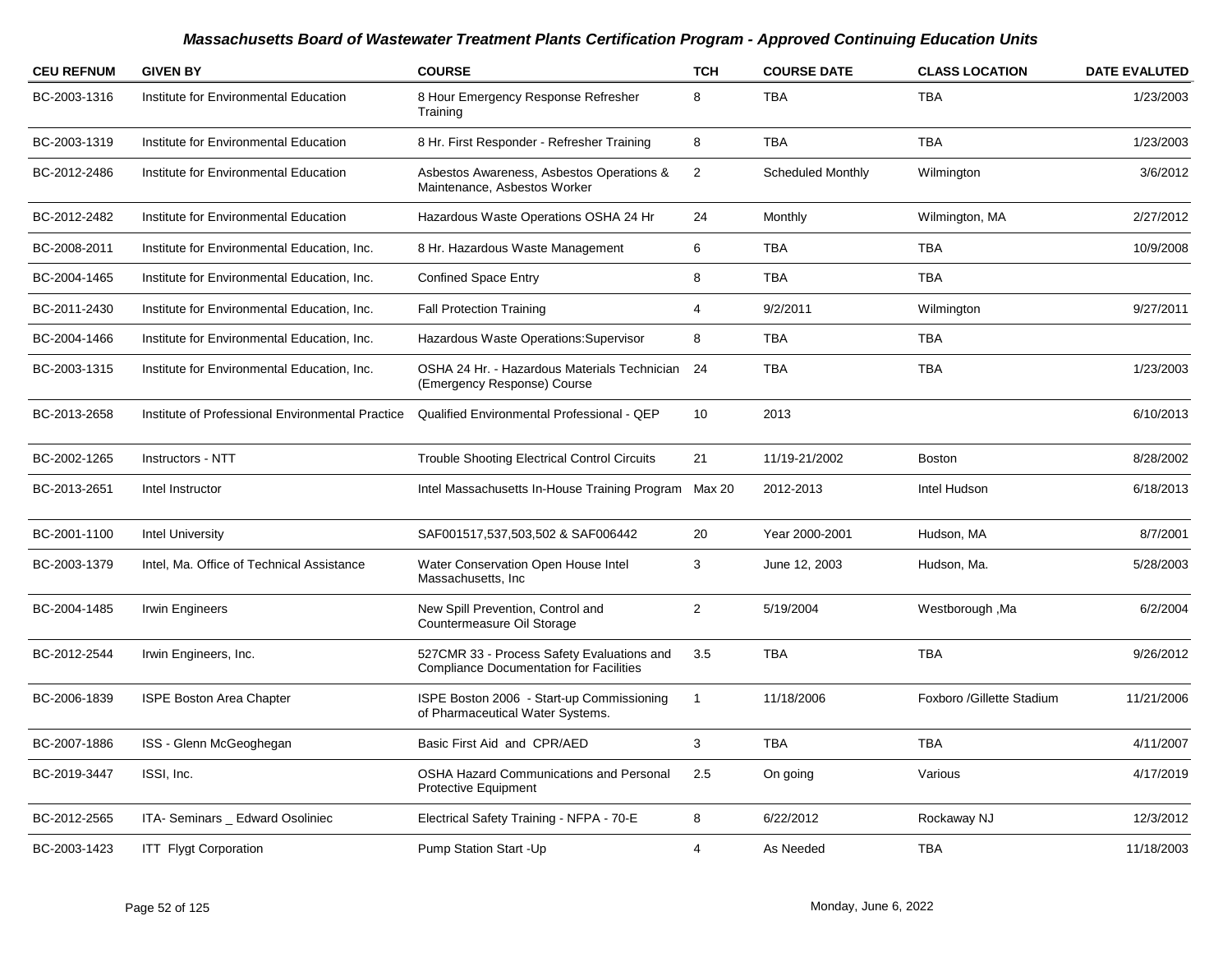| <b>CEU REFNUM</b> | <b>GIVEN BY</b>                                                          | <b>COURSE</b>                                                             | <b>TCH</b>     | <b>COURSE DATE</b>  | <b>CLASS LOCATION</b>                       | <b>DATE EVALUTED</b> |
|-------------------|--------------------------------------------------------------------------|---------------------------------------------------------------------------|----------------|---------------------|---------------------------------------------|----------------------|
| BC-2011-2345      | J Wilson                                                                 | Cold Stress, Safe Driving in Inclement Weather 1                          |                | 2010                | Plymouth WWTF<br>Conference Room            | 3/7/2011             |
| BC-2005-1588      | J&R Engineered Products/ Smith & Loveless                                | Smith & Loveless Inc. Pump School                                         | 3              | June 1, 2005        | Framingham Town Hall<br>Public Hearing Room | 7/6/2005             |
| BC-2017-3293      | <b>J&amp;R Sales</b>                                                     | <b>BioMicrobics FAST Training</b>                                         | 3.5            | On going            | Various                                     | 2/14/2018            |
| BC-2017-3294      | <b>J&amp;R Sales</b>                                                     | SeptiTechTraining                                                         | 3.5            | On going            | Various                                     | 2/14/2018            |
| BC-2003-1387      | Jack Goldblat                                                            | <b>Welding Safety</b>                                                     | $\overline{2}$ | 7/24/2003           | Lynn WWTP                                   | 7/14/2003            |
| BC-2022-3700      | Jacobs Engineering                                                       | Level 1 Wastewater Operator Course                                        | 20             | Various             | Online                                      | 10/19/2021           |
| BC-2001-1187      | Jacobs Engineering Group Training Programs<br>2000-2001 Hours as awarded | Jacobs Engineering Group Training Courses<br>#1,#2,#3,#4,#5,#6,#7,#8,#9   |                | Various             | Otis A.N.B. Base                            | 1/24/2002            |
| BC-2021-3599      | Jade Learning                                                            | Jade Learning (Wastewater Program)                                        | As<br>awarded  | Various             | Online                                      | 10/14/2020           |
| BC-2011-2414      | Jaerid Rossi, Nalco                                                      | Fundamentals of Industrial Water Treatment                                | $\overline{7}$ | <b>TBA</b>          | <b>TBA</b>                                  | 8/17/2011            |
| BC-2016-3021      | James Curran                                                             | HAZWOPER - Hazmat Technician Training                                     | 24             | 10/27/15-10/29/15   | Wilmington, MA                              | 2/17/2016            |
| BC-2001-1189      | James Dailey                                                             | <b>RCRA Training and Review - Annual</b>                                  | $\mathbf{1}$   | 3/13/2001           | Stahl USA                                   | 1/26/2002            |
| BC-2018-3355      | James Laliberte                                                          | Advanced Wastewater Math                                                  | 5              | <b>TBD</b>          | <b>TBD</b>                                  | 8/16/2018            |
| BC-2018-3358      | James Laliberte                                                          | <b>Basic Industrial Wastewater Treatment</b>                              | 30             | <b>TBD</b>          | <b>TBD</b>                                  | 8/16/2018            |
| BC-2018-3354      | James Laliberte                                                          | <b>Basic Operation of Municipal Wastewater</b><br><b>Treatment Plants</b> | 36             | <b>TBD</b>          | <b>TBD</b>                                  | 8/16/2018            |
| BC-2018-3357      | James Laliberte                                                          | Intermediate Operation of Municipal<br><b>Wastewater Treatment Plants</b> | 18             | <b>TBD</b>          | <b>TBD</b>                                  | 8/16/2018            |
| BC-2018-3356      | James Laliberte                                                          | Introduction to Wastewater Math                                           | 15             | <b>TBD</b>          | <b>TBD</b>                                  | 8/16/2018            |
| BC-2010-2285      | James Michitson                                                          | Annual Health & Safety Training                                           | 3.5            | 11/3 & 10/2010      | <b>Haverhill WWTP</b>                       | 11/30/2010           |
| BC-2010-2283      | James Michitson                                                          | <b>Emergency Response Plan</b>                                            | 3              | 6/2/2010            | <b>Haverhill WWTP</b>                       | 11/30/2010           |
| BC-2010-2284      | James Michitson                                                          | Emergency Response Plan Table Top Exercise 3                              |                | 6/16/2010           | <b>Haverhill WWTP</b>                       | 11/30/2010           |
| BC-2016-3011      | James Michitson                                                          | Industrial Pretreatment Workshop                                          | $\overline{2}$ | 10/7/15             | Haverhill                                   | 2/17/2016            |
| BC-2007-1944      | James Michitson                                                          | In-House Annual Health & Safety Training                                  | 4              | 9/19/2007/10/3/2007 | <b>Haverhill WWTP</b>                       | 12/7/2007            |
| BC-2016-2992      | Jan Makela                                                               | How to be the manager employees won't leave                               | 6              | 5/5/15              | Taunton                                     | 10/26/2015           |
| BC-2011-2449      | Janice L. Markey                                                         | <b>Last Minute Class</b>                                                  | 8              | 12/2011             | <b>Boston PAI</b>                           | 11/15/2011           |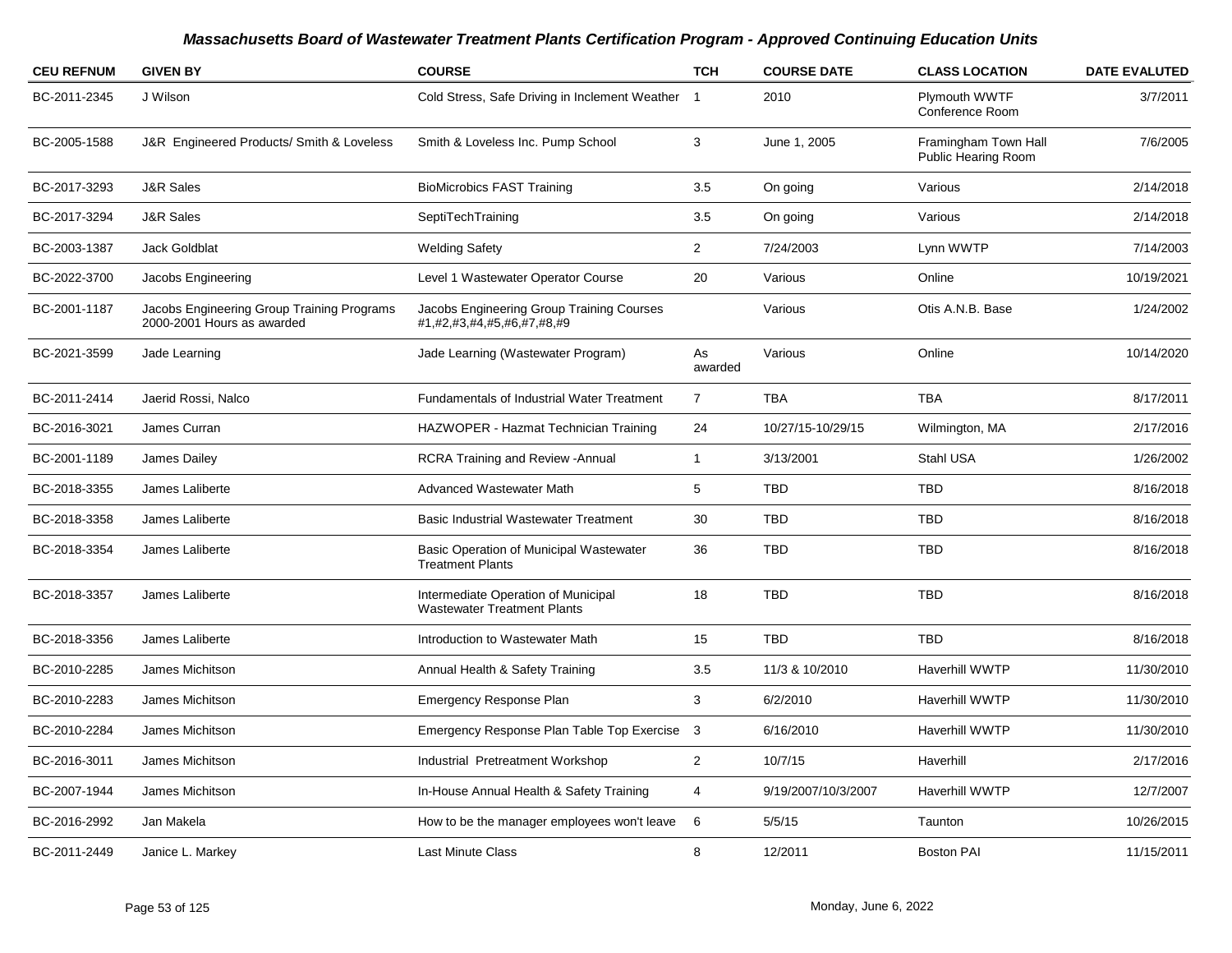| <b>CEU REFNUM</b> | <b>GIVEN BY</b>                                      | <b>COURSE</b>                                                     | <b>TCH</b>     | <b>COURSE DATE</b>              | <b>CLASS LOCATION</b>                                              | <b>DATE EVALUTED</b> |
|-------------------|------------------------------------------------------|-------------------------------------------------------------------|----------------|---------------------------------|--------------------------------------------------------------------|----------------------|
| BC-2012-2508      | Janice L. Markey, Practical Applications, Inc.       | Northeastern TCH Course                                           | 5              | 6/5/2012                        | Northeastern University                                            | 5/21/2012            |
| BC-2010-2289      | Janice Markey                                        | Good Humor TCH                                                    | $\overline{4}$ | 12/15/2010                      | Good Humor, Framingham                                             | 12/13/2010           |
| BC-2011-2452      | Janice Markey                                        | Harvard University - Basic O&M Principals,<br>Laws & Regs         | 10             | 12/13 & 15/2010                 | Harvard                                                            | 12/13/2011           |
| BC-2012-2555      | Janice Markey                                        | Iron Wood On-Site                                                 | 5              | 10/24/2012                      | Iron Wood Pharm.                                                   | 10/24/2012           |
| BC-2014-2785      | Janice Markey                                        | <b>Ironwood Pharmaceuticals</b>                                   | 5              | March 27 Spring TCH<br>Training | Iron Wood Pharmaceuticals                                          | 3/31/2014            |
| BC-2010-2280      | Janice Markey                                        | Pharmaceuyicals in Wastewater, How to be a<br>Good Operator       | 4              | <b>TBA</b>                      | Cambridge                                                          | 11/22/2010           |
| BC-2019-3441      | Janice Markey, Maltz Sales                           | pH Basics                                                         | $\overline{2}$ | On going                        | Various                                                            | 4/17/2019            |
| BC-2011-2437      | Janice Markey, Practical Applications                | Biogen On-Site                                                    | $\overline{4}$ | 8/25/2011                       | Biogen Idec, Cambridge                                             | 10/11/2011           |
| BC-2011-2438      | Janice Markey, Practical Applications, Inc.          | Alnylam On-Site                                                   | $\overline{4}$ | 10/20/2011                      | Cambridge, MA                                                      | 10/20/2011           |
| BC-2014-2831      | Jay Pimpare                                          | 16th Annual EPA New England Pretreatment<br>Coordinators Workshop | 10 max         | October 29&30, 2014             | Radisson Hotel -<br>Chelmsford                                     | 10/8/2014            |
| BC-2005-1623      | Jeanne L. Wordell / Paul J. Bernier                  | Job Hazard Anaysis (JHA)                                          | $\mathbf{1}$   | 7/12/2005                       | Pump House #1 Fall River                                           | 9/20/2005            |
| BC-2008-1963      | Jeanne Wordell / Paul Bernier                        | On-Site Training 2008-2009                                        | As<br>Awarded  | <b>TBA</b>                      | Fall River Pump House #1<br>or Dept Office                         | 3/5/2008             |
| BC-2002-1254      | Jeff Colson                                          | <b>Electrical Safety Requirements</b>                             | 14             | 6/19-20/2002                    | <b>Boston</b>                                                      | 6/27/2002            |
| BC-2011-2307      | Jeff Grovom, National Technology Transfer            | NFPA 70E/ Arc Flash Electrical Safety                             | 16             | 8/3-5/2010                      | Fairless Hills, PA                                                 | 1/28/2011            |
| BC-2016-3020      | Jeff Mosholder, Jeff Sotek, Randy Epner              | <b>NAMF-NEC Annual Winter Seminar</b>                             | $\overline{4}$ | 2/11/16                         | Holiday Inn, Marlborough,<br>MA                                    | 2/17/2016            |
| BC-2012-2466      | Jeff Mosholher New Path Robert Cox -<br>Env.Attorney | <b>RCRA</b> - Environmental Law                                   | 4              | 3/15/2012                       | Courtyard Marriot -<br>Marlborough                                 | 1/31/2012            |
| BC-2015-2951      | Jeff Waddell                                         | <b>Chemical Induction Equipment</b>                               | 1.5            | 7/29/15                         |                                                                    | 10/29/2015           |
| BC-2004-1479      | Jennifer Shutts                                      | Annual RCRA Hazardous & Universal Waste<br>Training               | 4.5            | <b>Fall 2004</b>                | Southern Graphic Systems,<br>49 Loring Dr. Framingham,<br>Ma 01701 | 2/25/2004            |
| BC-2011-2319      | Jeremy Wherren                                       | OSHA 8 Hr Hazwoper Refresher                                      | 8              | <b>TBA</b>                      | Woodard & Curran Offices                                           | 2/18/2011            |
| BC-2019-3482      | Jerry Durham, JADE Learning                          | Electrical Safety (NFPA 70E)                                      | 4              | N/A                             | Online                                                             | 8/14/2019            |
| BC-2019-3483      | Jerry Durham, JADE Learning                          | <b>OSHA Safety</b>                                                | $\overline{4}$ | N/A                             | Online                                                             | 8/14/2019            |
| BC-2006-1812      | JET Inc.                                             | 1500 Series Wastewater Treatment Systems                          | 5.25           | 3/28/2006                       | Cleveland, OH                                                      | 9/19/2006            |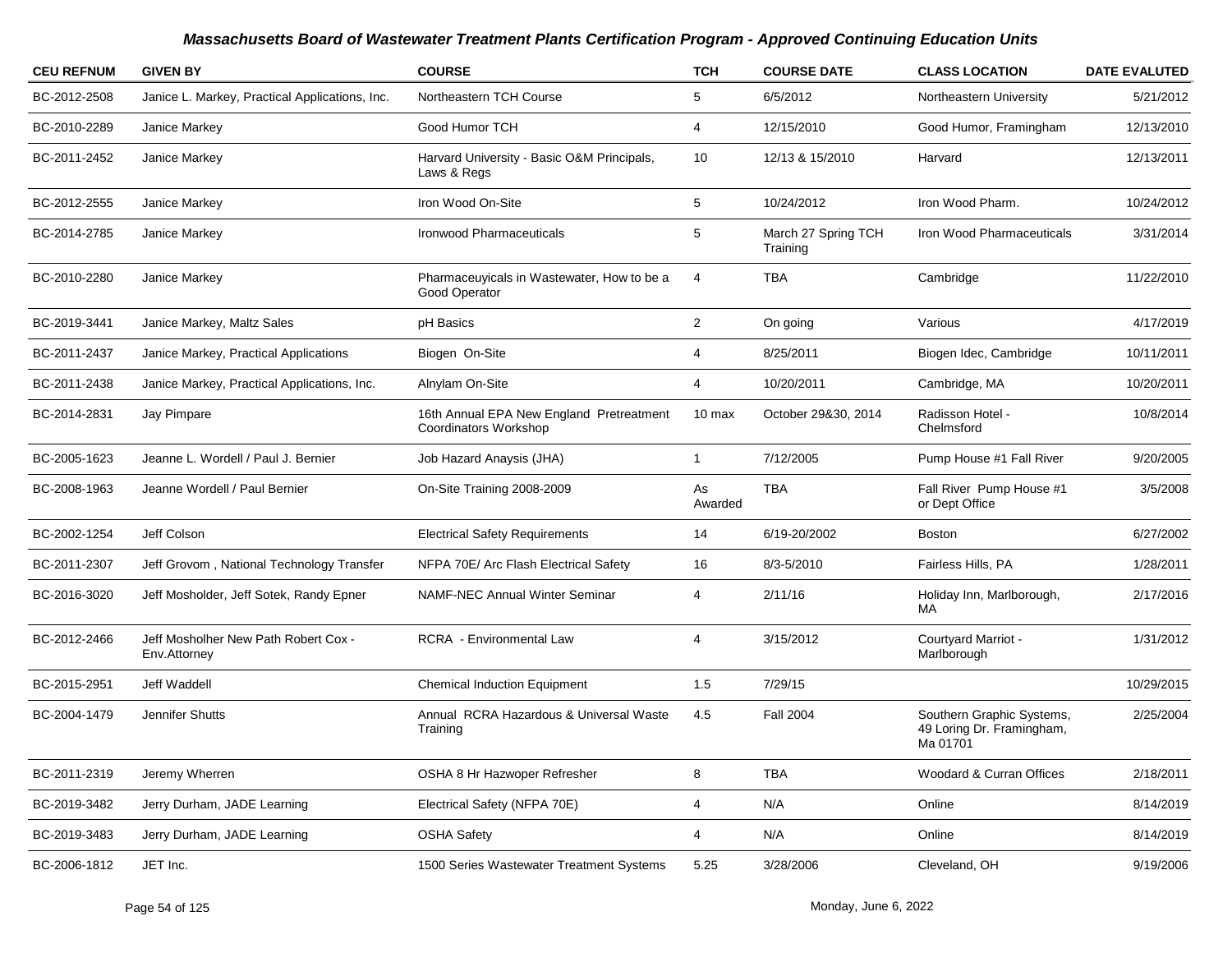| <b>CEU REFNUM</b> | <b>GIVEN BY</b>                | <b>COURSE</b>                                                    | <b>TCH</b>     | <b>COURSE DATE</b>    | <b>CLASS LOCATION</b>                           | <b>DATE EVALUTED</b> |
|-------------------|--------------------------------|------------------------------------------------------------------|----------------|-----------------------|-------------------------------------------------|----------------------|
| BC-2019-3510      | JF McDermott                   | Sewer Equipment Vacuum Jet Demo                                  | 4              | 8/7/19                | Falmouth, MA                                    | 10/16/2019           |
| BC-2007-1861      | Jim Halene/Richard Yanavich    | Pump Maintenance & Adhesives & Sealants                          | 4              | TBA                   | Massachusetts                                   | 1/24/2006            |
| BC-2006-1790      | Jim Hallene / David Shea       | Pump Maintenance & Adhesives & Sealants                          | 4              | <b>TBA</b>            | TRI - TOWN Septage<br><b>Treatment Facility</b> | 6/28/2006            |
| BC-2007-1912      | Jim Pearson                    | Nuts and Bolts of pH Systems                                     | $\overline{2}$ | 10/12/2007            | MBC, One Cambridge<br>Center                    | 9/12/2007            |
| BC-2007-1933      | Jim Pearson/Fred Dalesandro    | Pumps & Pumping                                                  | 4              | 10/29/2007            | Anolod Devices,<br>Wilmington, MA               | 10/22/2007           |
| BC-2011-2317      | Jim Wilson                     | Crane Safety, Cold Stress Prevention,<br>Inclement Weather       | $\overline{1}$ | 2010                  | <b>Plymouth WWTF</b><br>Conference Room         | 2/18/2011            |
| BC-2013-2642      | JJ Environmental               | Low-Cost Nitrogen Retrofits Project Kick-Off<br>Meeting          | $\overline{2}$ | 6/25/2013             | <b>Holyoke Community College</b>                | 6/17/2013            |
| BC-2017-3210      | <b>JJ Keller</b>               | Hand & Power Tool Safety                                         | 0.75           | Ongoing               | Online                                          | 6/15/2017            |
| BC-2019-3429      | JJ Keller & Associates, Inc.   | JJ Keller Online - Safety Training                               | As<br>awarded  | Ongoing               | Online                                          | 2/20/2019            |
| BC-2018-3334      | JJ Keller and Staff            | <b>Fall Protection</b>                                           | 1              | May 2018              | Online and control room                         | 6/14/2018            |
| BC-2017-3276      | JJ Keller Onlin                | Emergency Eyewash & Shower Use                                   | 0.5            | October, 2017         | Online                                          | 10/18/2017           |
| BC-2017-3225      | JJ Keller Online               | <b>Compressed Gas Cylinders</b>                                  | 0.5            | Ongoing               | Online                                          | 8/16/2017            |
| BC-2018-3370      | JJ Keller Online               | Substance Abuse Training for Supervisors                         | $\mathbf{1}$   | Ongoing               | Online                                          | 8/16/2018            |
| BC-2017-3143      | JJ Keller Training on Demand   | Bloodborne Pathogens: Safety in the<br>Workplace                 | 0.75           | December 2016         |                                                 | 2/15/2017            |
| BC-2019-3421      | JJ Keller Training on Demand   | Drug Free Workplace                                              | 0.25           | 10/10/18              | Online                                          | 2/20/2019            |
| BC-2017-3144      | JJ Keller Training on Demand   | HAZCOM: Introduction to Hazard<br><b>Communication &amp; GHS</b> | 0.75           | January 2017          |                                                 | 2/15/2017            |
| BC-2017-3142      | JJ Keller Training on Demand   | Personal Protective Equipment: Employee<br>Essentials            | 1.5            | October, 2016         |                                                 | 2/15/2017            |
| BC-2019-3422      | JJ Keller Training on Demand   | Scaffolding Safety for General Industry                          | 0.5            | 10/10/18              | Online                                          | 2/20/2019            |
| BC-2017-3176      | JJ Keller Training Portal      | Fire Prevention & Response                                       | 0.75           | March 2017            |                                                 | 4/12/2017            |
| BC-2018-3371      | JJKeller Online                | <b>Heat Stress</b>                                               | 0.5            | Ongoing               | Online                                          | 8/16/2018            |
| BC-2011-2443      | JLN Associates, John Nickerson | Annual Refresher Training                                        | 20 Max         | Sept 12-15, Oct 11-14 | Millennium Power,<br>Charlton, MA.              | 11/3/2011            |
| BC-2008-2033      | Johm L. Falcone, Jr.           | Coagulation and The Lamella Separator                            | 10             | <b>TBA</b>            | <b>TBA</b>                                      | 12/15/2008           |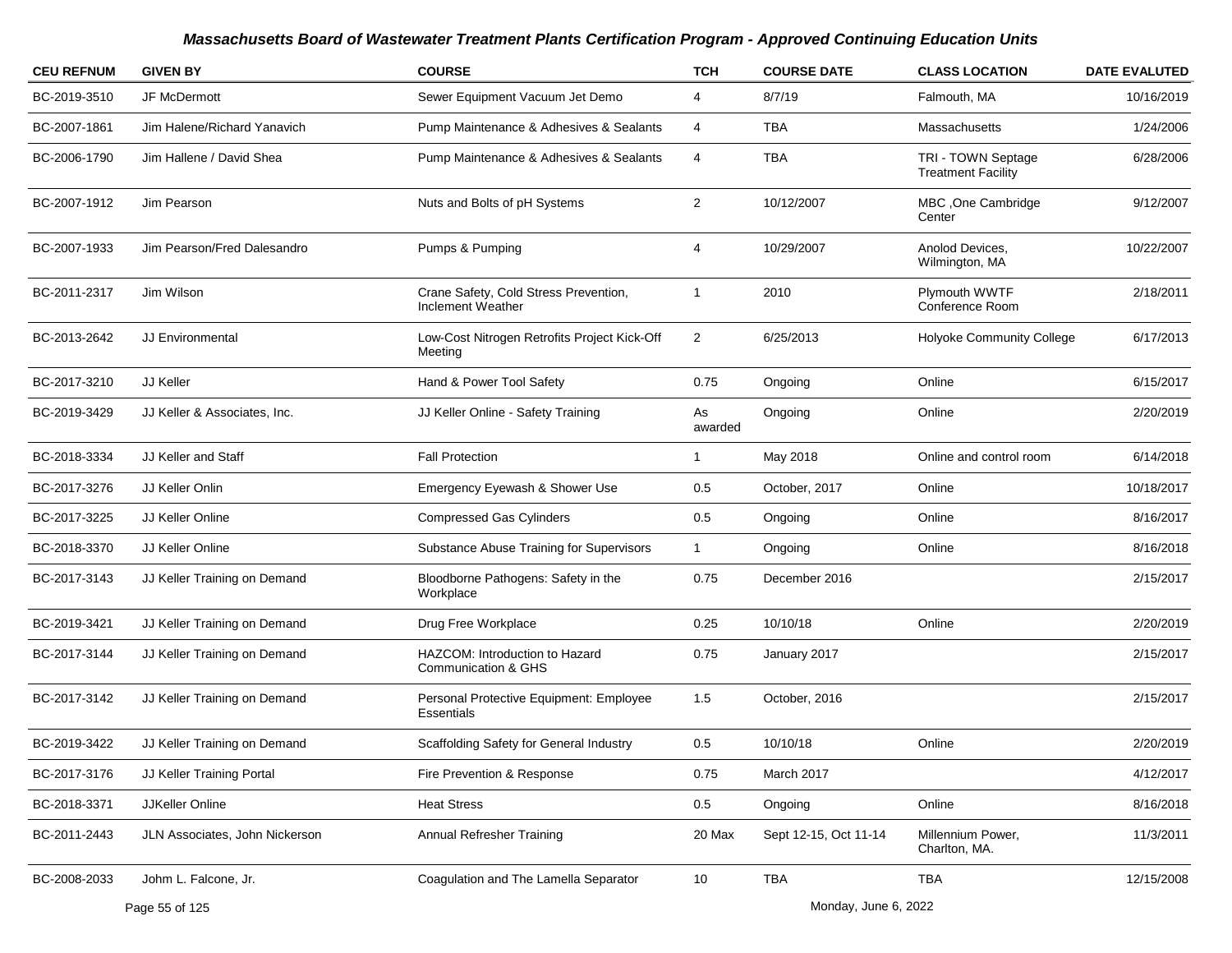| <b>CEU REFNUM</b> | <b>GIVEN BY</b>                     | <b>COURSE</b>                                                         | <b>TCH</b>              | <b>COURSE DATE</b>    | <b>CLASS LOCATION</b> | <b>DATE EVALUTED</b> |
|-------------------|-------------------------------------|-----------------------------------------------------------------------|-------------------------|-----------------------|-----------------------|----------------------|
| BC-2007-1855      | John A. Bocchino                    | Lifting/Back Safety                                                   | 1.5                     | <b>TBA</b>            | <b>TBA</b>            | 1/11/2007            |
| BC-2007-1857      | John A. Bocchino                    | Hazard Communications OSHA 29 CFR<br>1910.1200                        | $\overline{\mathbf{c}}$ | <b>TBA</b>            | <b>TBA</b>            | 1/11/2007            |
| BC-2007-1856      | John A. Bocchino                    | Personal Protective Equipment Selection and<br>Use                    | $\mathbf{3}$            | <b>TBA</b>            | <b>TBA</b>            | 1/11/2007            |
| BC-2002-1242      | John Bacchino                       | Environmental Health & Safety Training                                | 4                       | Various               | Various               | 5/30/2002            |
| BC-2015-2985      | John Baronwsky                      | Introduction to PI Process Book and Datalink                          | $\overline{2}$          | 10/8/15               | <b>MWRA</b>           | 10/14/2015           |
| BC-2019-3461      | John Benham, Pump Systems, Inc.     | Understanding your Motor Control Panels                               | 5                       | 3/14/19               | Lebanon, NH           | 4/17/2019            |
| BC-2007-1859      | John Bocchino                       | Control of Hazardous Energy (Lock Out/Tag<br>Out)                     | 2.5                     | TBA                   | TBA                   | 1/11/2007            |
| BC-2002-1241      | John Bocchino                       | Effective Water System Mgt.                                           | $\overline{2}$          | Various               | Various               | 5/30/2002            |
| BC-2002-1245      | John Bocchino                       | Introduction to Instrumentation and SCADA<br><b>Systems</b>           | 4                       | Various               | Various               | 5/30/2002            |
| BC-2007-1853      | John Bocchino                       | Preparation of Operations & Maintenance<br>Manuals                    | 2.5                     | <b>TBA</b>            | <b>TBA</b>            | 1/11/2007            |
| BC-2002-1244      | John Bocchino                       | Pump Station Repair & Maintenance Tips                                | $\overline{4}$          | Various               | Various               | 5/30/2002            |
| BC-2007-1854      | John Bocchino                       | Respiratory Protection Air Purifying Respirators 3<br>29 CFR 1910.134 |                         | <b>TBA</b>            | <b>TBA</b>            | 1/11/2007            |
| BC-2002-1243      | John Bocchino                       | The Essentials of Cross Connection Control                            | $\overline{c}$          | Various               | Various               | 5/30/2002            |
| BC-2007-1858      | John Bocchino                       | Tools - Hand & Power 1926 - Subpart 1                                 | $\overline{2}$          | <b>TBA</b>            | <b>TBA</b>            | 1/11/2007            |
| BC-2018-3308      | John Carvalho, Apollo Safety, Inc.  | Confined Space Refresher - HAZCOM - Gas<br>Detection                  | 7.5                     | 1/16/18-1/18/18       | Falmouth, MA          | 2/14/2018            |
| BC-2015-2917      | John Esler                          | <b>Clarifier Performance Evaluation Workshop</b>                      | 15                      | 8/4, 5, 86            | Lowell POTW           | 7/29/2015            |
| BC-2015-2899      | John Esler                          | <b>Clarifier Performance Workshop</b>                                 | 3                       | 5/29/2015             | <b>Warwick RI</b>     | 6/2/2015             |
| BC-2006-1797      | John F. Jumpe Jr. / Saed H. Hussain | Brockton WWTF Phase I Upgrade Training.                               | 15 Max                  | <b>Fall 2006</b>      | <b>Brockton WWTF</b>  |                      |
| BC-2007-1847      | John F. Jumpe Jr., CDM              | Brockton WWTF Upgrade - South Secondary<br>Clarification              | 4                       | <b>TBA</b>            | <b>Brockton</b>       | 1/8/2007             |
| BC-2003-1314      | John Falcone                        | Chemistry - Unit V- Ionization                                        | 10                      | Various               | Various               | 1/23/2003            |
| BC-2017-3136      | John Fitzgerald                     | Understanding the MA Contingency Plan                                 | 20                      | January 17 - April 28 | <b>UMASS - Lowell</b> | 2/15/2017            |
| BC-2015-2902      | John J. Falcone, LLC                | Rules and Regulations                                                 | 10                      | Any                   | Any                   | 6/17/2015            |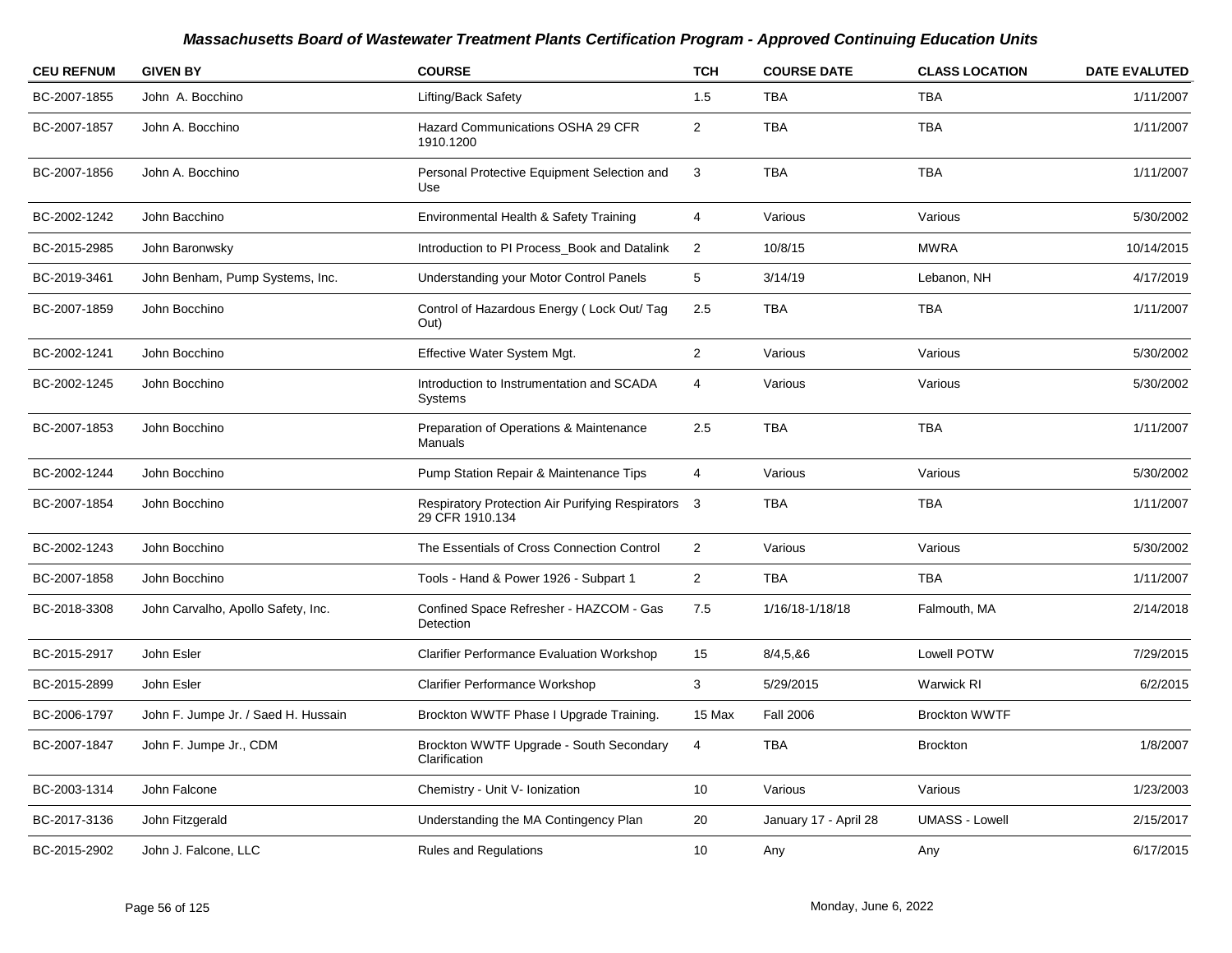| <b>CEU REFNUM</b> | <b>GIVEN BY</b>                                    | <b>COURSE</b>                                                             | <b>TCH</b>     | <b>COURSE DATE</b>   | <b>CLASS LOCATION</b>                   | <b>DATE EVALUTED</b> |
|-------------------|----------------------------------------------------|---------------------------------------------------------------------------|----------------|----------------------|-----------------------------------------|----------------------|
| BC-2011-2318      | John Jorgenson                                     | Powered Industrial Trucks, Hand Power Tools,<br><b>Hearing Protection</b> | $\mathbf{1}$   | 2010                 | Plymouth WWTF<br>Conference Room        | 2/18/2011            |
| BC-2007-1849      | John K. Esler                                      | <b>Optimizing Clarifier Performance</b>                                   | 3              | 12/15/2006           | <b>Brockton WWTF</b>                    | 1/9/2007             |
| BC-2012-2476      | John L Falcone, Jr                                 | The Diesel Engine                                                         | 10             | Self Study           | Any                                     | 2/27/2012            |
| BC-2007-1945      | John L Falcone, Jr.                                | Arithmetic                                                                | 5              | <b>TBA</b>           | TBA                                     | 12/7/2007            |
| BC-2012-2471      | John L. Falcone                                    | Pumps                                                                     | 10             | Self Study           | On site                                 | 2/7/2012             |
| BC-2009-2163      | John L. Falcone Jr.                                | <b>Hydraulics and Electricity</b>                                         | 10             | <b>TBA</b>           | <b>TBA</b>                              | 11/2/2009            |
| BC-2015-2872      | John L. Falcone, Falcone Environmental<br>Services | Membrane Technology                                                       | 12             | 2015                 | Off Site                                | 3/10/2015            |
| BC-2007-1863      | John L. Falcone, Jr.                               | <b>Applied Volume Calculations</b>                                        | 10             | Various              | Various                                 | 1/30/2007            |
| BC-2005-1537      | John L. Falcone, Jr.                               | Caustic Soda                                                              | 10             | Various              | Various                                 | 2/2/2005             |
| BC-2001-1141      | John L. Falcone, Jr.                               | Chemistry Unit 3 - Water and its Elements                                 | 5              |                      |                                         | 10/16/2001           |
| BC-2007-1946      | John L. Falcone, Jr.                               | pH Measurement                                                            | 5              | <b>TBA</b>           | <b>TBA</b>                              | 12/7/2007            |
| BC-2005-1673      | John Levis                                         | Ergonmics                                                                 | 1              | 10/31/2005           | Varion                                  | 12/6/2005            |
| BC-2005-1674      | John Levis                                         | Lock-Out/Tag-Out                                                          | $\overline{2}$ | 11/7/2005            | Varion                                  | 12/6/2005            |
| BC-2015-2948      | John Malouf                                        | Security Alarm - Fire Alarm                                               | 1              | 8/5/15               | <b>Fall River</b>                       | 10/29/2015           |
| BC-2015-2862      | John P. Rogers                                     | Exelon Corporate Training 28 Hr                                           | 20             | 2015                 | <b>Mystic Station</b>                   | 1/13/2015            |
| BC-2015-2963      | John Paul Consulting LLC                           | <b>HAZCOM/GHS Training</b>                                                | $\overline{2}$ | TBD                  | <b>TBD</b>                              | 10/3/2015            |
| BC-2016-2988      | John Ryan                                          | Microsoft Excel - The Basics                                              | 6              | 12/3/14              | Holiday Inn, Taunton, MA                | 1/14/2016            |
| BC-2007-1876      | John Thoma - WMACOSH                               | 8 or 16 Hour Confined Space Course                                        | As<br>Awarded  | February 7,8,9,/2007 | Westfield Department of<br>Public Works | 3/19/2007            |
| BC-2005-1613      | Jon Levis                                          | <b>Electrical Worker Safety Training</b>                                  | 4              | 3/29/2005            | Varian - Gloucester                     | 9/14/2005            |
| BC-2005-1615      | Jon Levis                                          | Hazardous Materials Handling                                              | $\overline{c}$ | 6/22/2005            | Varion Semiconductor                    | 9/14/2005            |
| BC-2005-1614      | Jon Levis                                          | Office Ergonomics                                                         | $\overline{2}$ | 6/23/2005            | Varion - Gloucester                     | 9/14/2005            |
| BC-2005-1610      | Jon W. Hume, Maguire Group Inc.                    | Falmouth WWTP Sequence Batch Reactor<br>Plant Start Up                    | 20             | $6/05 - 9/05$        | On site                                 | 9/7/2005             |
| BC-2005-1583      | Jonathan Levis, NREMT-B, Chmm, CFI                 | Heartsaver AED                                                            | 4              | 5/26/2005            | Varian Semiconductor,<br>Gloucester     | 6/14/2005            |
| BC-2016-3055      | Jones Chemical, Inc.                               | Sodium Hypochlorite Training                                              | 2.5            | Various              | Various                                 | 4/13/2016            |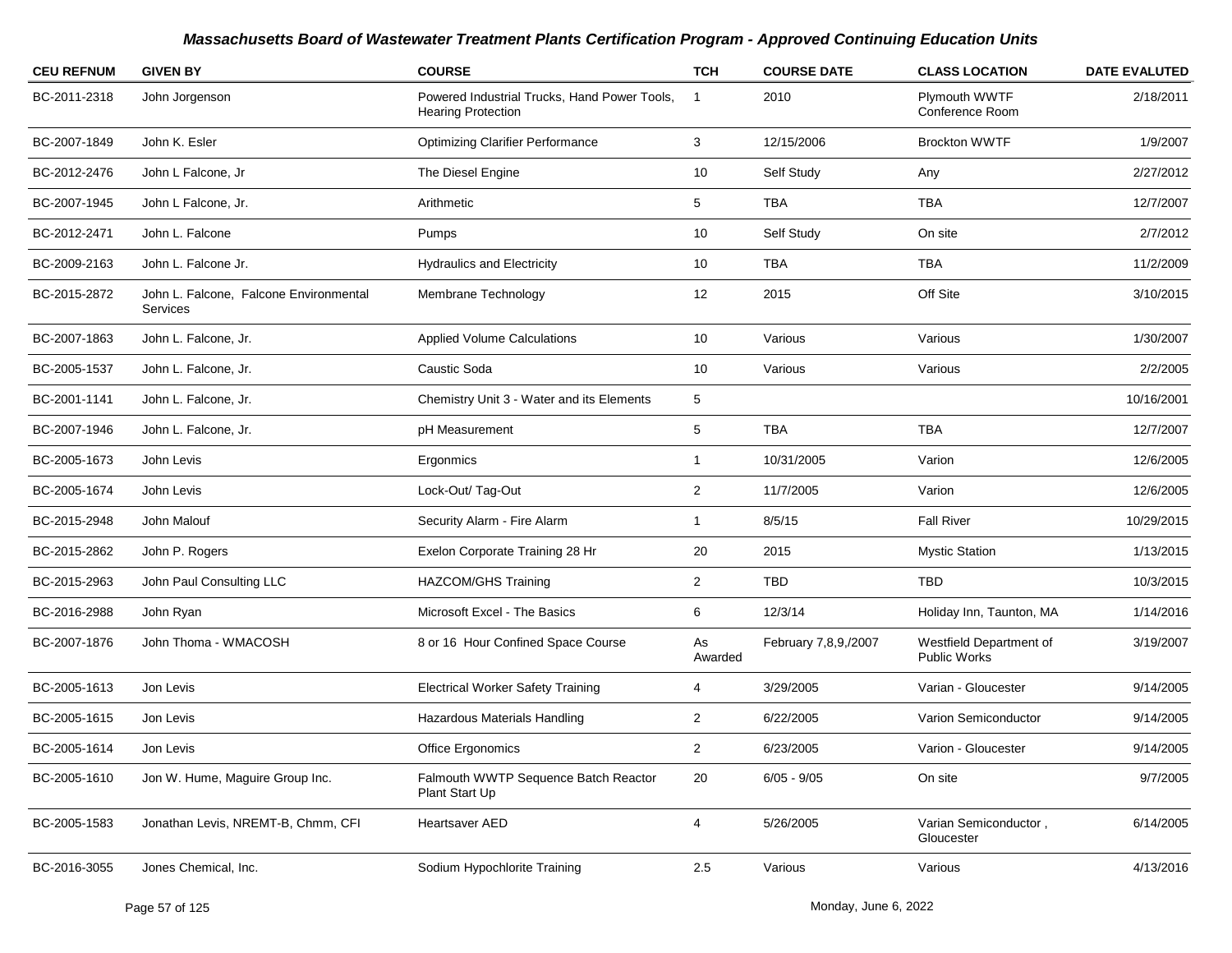| <b>CEU REFNUM</b> | <b>GIVEN BY</b>                                     | <b>COURSE</b>                                                                                     | <b>TCH</b>              | <b>COURSE DATE</b> | <b>CLASS LOCATION</b>                        | <b>DATE EVALUTED</b> |
|-------------------|-----------------------------------------------------|---------------------------------------------------------------------------------------------------|-------------------------|--------------------|----------------------------------------------|----------------------|
| BC-2015-2898      | Jones Chemicals.Inc.                                | <b>Chlorine Safety Training</b>                                                                   | $\overline{\mathbf{c}}$ | <b>TBA</b>         | <b>Customer locations</b>                    | 6/1/2015             |
| BC-2009-2168      | Joseph C. Peters                                    | <b>Bloodborne Pathagens</b>                                                                       | 1                       | Annual             | Shaw Stone & Webster                         | 11/16/2009           |
| BC-2009-2166      | Joseph C. Peters                                    | Hazardous Communication                                                                           | $\mathbf{1}$            | Annual             | Shaw                                         | 11/16/2009           |
| BC-2009-2167      | Joseph C. Peters                                    | Lock Out Tag Out                                                                                  | $\mathbf{1}$            | Annual             | Shaw                                         | 11/16/2009           |
| BC-2012-2560      | Joseph Carbonello                                   | 10 Hour OSHA                                                                                      | 10                      | <b>TBA</b>         | <b>TBA</b>                                   | 11/6/2012            |
| BC-2012-2561      | Joseph Carbonello                                   | 8 Hour Hazwoper and 2 Hour Manifests -<br>Hazardous Waste Course                                  | 10                      | <b>TBA</b>         | <b>TBA</b>                                   | 11/6/2012            |
| BC-2002-1222      | Joseph Carbonello                                   | OSHA A to Z (10 Hour General Industry Out<br>Reach Training Program)                              | 10                      | Various            | Various                                      | 4/4/2002             |
| BC-2002-1260      | Joseph Carbonello                                   | <b>Wastewater Treatment Construction Safety</b><br>(CFR 1926-Emphasis)                            | 10 <sup>1</sup>         | Various            | Various                                      | 8/15/2002            |
| BC-2012-2563      | Joseph Carbonello, ESTC                             | First Aid/CPR/AED Including Electrical Safety,<br>Hazard Communication and Bloodborn<br>Pathogens | 10 <sup>1</sup>         | <b>TBA</b>         | <b>TBA</b>                                   | 11/6/2012            |
| BC-2013-2596      | Joseph D. Barbeau                                   | 4-Gas Monitor: Use and Calibration                                                                | 2.5                     | 3/11/2013          | Springfield Water & Sewer<br>Commission      | 3/11/2013            |
| BC-2001-1178      | Joseph J. Stankiewicz                               | <b>Wastewater Review</b>                                                                          | 6                       | Dec 11,18,2001     | Dartmouth Power                              | 12/10/2001           |
| BC-2015-2894      | Joseph L. Poplawski                                 | CiDREA SonARtrac Volumetric Flow<br>Monitoring                                                    | 1.5                     | 4/28/2015          | Upper Blackstone WPAD                        | 5/13/2015            |
| BC-2014-2840      | Joseph Laranjo                                      | Annual Permit and Procedure Review                                                                | $\overline{7}$          | 2014               | TMLP Cleary Station,<br>Conference Room      | 11/18/2014           |
| BC-2015-2853      | Joseph Zadrozny, Industrial Seminars                | Pumps and Pumping Course                                                                          | 10                      | <b>TBA</b>         | <b>TBA</b>                                   | 1/15/2015            |
| BC-2010-2211      | Josh Cobb                                           | SeptiTech Service Technician                                                                      | $\overline{7}$          | <b>TBA</b>         | <b>TBA</b>                                   | 3/25/2010            |
| BC-2009-2120      | <b>Judy Bruenjes</b>                                | Hazardous Waste Management for Operators                                                          | 8                       | <b>TBA</b>         | Varying locations<br>throughtout New England | 8/28/2009            |
| BC-2008-2006      | Judy Bruenjes - GZA Geo Environmental, Inc.         | Storm Water Management                                                                            | $\overline{4}$          | <b>TBA</b>         | <b>TBA</b>                                   | 9/25/2008            |
| BC-2008-2005      | Judy Bruenjes - GZA - Geo Environmental, Inc.       | <b>Treatment of Metal Waste</b>                                                                   | 8                       | <b>TBA</b>         | <b>TBA</b>                                   | 9/24/2008            |
| BC-2009-2121      | Judy Bruenjes, Environmental Training<br>Associates | <b>SPCC Management for Wastewater Operators</b>                                                   | $\overline{4}$          | <b>TBA</b>         | Varying locations Throught<br>New England    | 8/25/2009            |
| BC-2016-3090      | Justin deMello                                      | <b>PACP Recertification</b>                                                                       | 8                       | <b>TBD</b>         | Millbury, MA                                 | 10/19/2016           |
| BC-2008-1974      | <b>KAD Safety Services</b>                          | OSHA 10 Hour                                                                                      | 10                      | 3/20,27/2008       | Gus Canty Rec.                               | 5/7/2008             |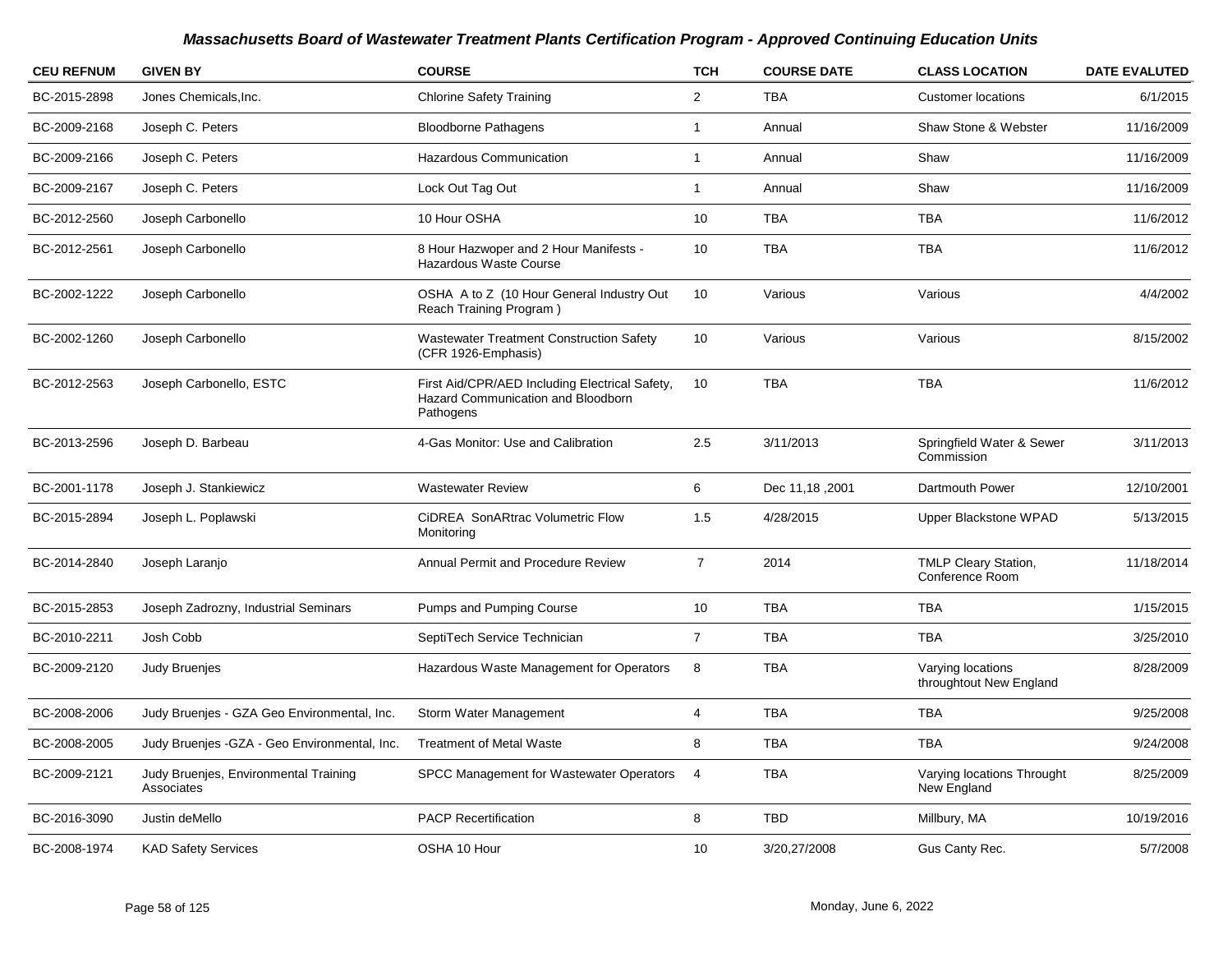| <b>CEU REFNUM</b> | <b>GIVEN BY</b>                                      | <b>COURSE</b>                                                                                 | <b>TCH</b>               | <b>COURSE DATE</b> | <b>CLASS LOCATION</b>                            | <b>DATE EVALUTED</b> |
|-------------------|------------------------------------------------------|-----------------------------------------------------------------------------------------------|--------------------------|--------------------|--------------------------------------------------|----------------------|
| BC-2009-2089      | <b>KAD Safety Services</b>                           | OSHA 10 Hour Construction Industry Standards                                                  | 10                       | 3/27/2008          | Town of Falmouth Rec.<br>Center                  | 5/5/2009             |
| BC-2002-1231      | Kathleen Gilligan                                    | Managing Personal, Employee &<br>Organizational Resistance to Transition &<br>Change          | $\overline{7}$           | Various            | <b>MWRA</b>                                      | 5/23/2002            |
| BC-2009-2139      | <b>Katt Training</b>                                 | Hazardous Waste Manifesting                                                                   | 3.5                      | 9/11/2009          | Iron Wood Pharmaceuticals                        | 9/15/2009            |
| BC-2011-2374      | Katt Training                                        | HAZ-MAT Technician refresher Training                                                         | 8                        | 4/11/2011          | <b>Ironwood Pharmaceuticals</b><br>Cambridge, MA | 4/20/2011            |
| BC-2008-1957      | Kelly Camp & Kristina Richards                       | DOT Hazardous Materials Transportation                                                        | $\overline{7}$           | 4/30/2008          | Woodard & Curran -<br>Providence                 | 2/28/2008            |
| BC-2009-2042      | Kelly Camp & Kristina Richards - Woodard &<br>Curran | Massachusetts Hazardous Waste Generators<br>Seminar                                           | 8                        | <b>TBA</b>         | Dedham, MA                                       | 10/23/2009           |
| BC-2009-2043      | Kelly Camp & Kristina Richards Woodard &<br>Curran   | DOT Hazardous Materials Transportation<br>Seminar                                             | 8                        | 4/23/2009          | Dedham, MA                                       | 10/23/2009           |
| BC-2013-2590      | Kelly Sobczak                                        | Spill Prevention, Control and Countermeasures<br>Plan (SPCC)                                  | $\overline{\phantom{0}}$ | Ongoing            | <b>Various Project Sites</b>                     | 2/7/2013             |
| BC-2005-1642      | Ken Reilly's Environmental Compliance<br>Seminar     | <b>RCRA Compliance Seminar</b>                                                                | $\overline{7}$           | 9/15/2005          | Holiday Inn Newton 399<br>Grove ST.              | 10/25/2005           |
| BC-2005-1650      | Kenneth C. Shedden - IEE                             | 40 - Hr. Hazwoper - Hazardous Waste<br>Operations                                             | 40                       | <b>TBA</b>         | Wilmington                                       | 11/8/2005            |
| BC-2012-2511      | Kentrol Division, FW Webb Comp - John<br>Downey      | Industrial Pretreatment - Practices Compliance                                                | 1.5                      | June 27, 2012      | F W Webb 135 Falulah St.<br>Fitchburg, MA        | 6/7/2012             |
| BC-2019-3471      | Kevin Crane, Kubota                                  | Kubota MBR and MBT System Training                                                            | $\overline{2}$           | On going           | Various                                          | 6/19/2019            |
| BC-2009-2181      | Kim M O'Malley                                       | Basic First Aid, Back Safety, Blood Born<br>Pathogens & Basic Life Support (CPR &<br>Choking) | 2.5                      | 8/20/2009          | P.A.I.                                           |                      |
| BC-2001-1181      | Kimberly Murphy                                      | <b>Wastewater Operations Training Seminar</b>                                                 | 6                        | 12/06/2002         | EAOC Dalton, Ma.                                 | 12/10/2001           |
| BC-2011-2444      | Kirsten King                                         | MAWARN Annual Membership Meeting And<br><b>Work Shop</b>                                      | $\overline{a}$           | 12/7/2011          | <b>DEP Worcester</b>                             | 11/10/2011           |
| BC-2017-3134      | Kopelman & Paige, PC                                 | <b>Pubilc Records Law Information Session</b>                                                 | $\overline{2}$           | 1/11/17            | Spencer, MA                                      | 2/15/2017            |
| BC-2008-1958      | Kristina Richards / Kelly Camp                       | Massachustts Hazardous Waste Generators<br>Seminar                                            | $\overline{7}$           | <b>TBA</b>         | <b>TBA</b>                                       |                      |
| BC-2009-2111      | L McMurray - Shaw Environmental                      | <b>Wastewater Treatment Plant Operators</b><br>Compliance Training                            | 8                        | 4.16 & 5/14/2009   | Tyco                                             | 8/5/2009             |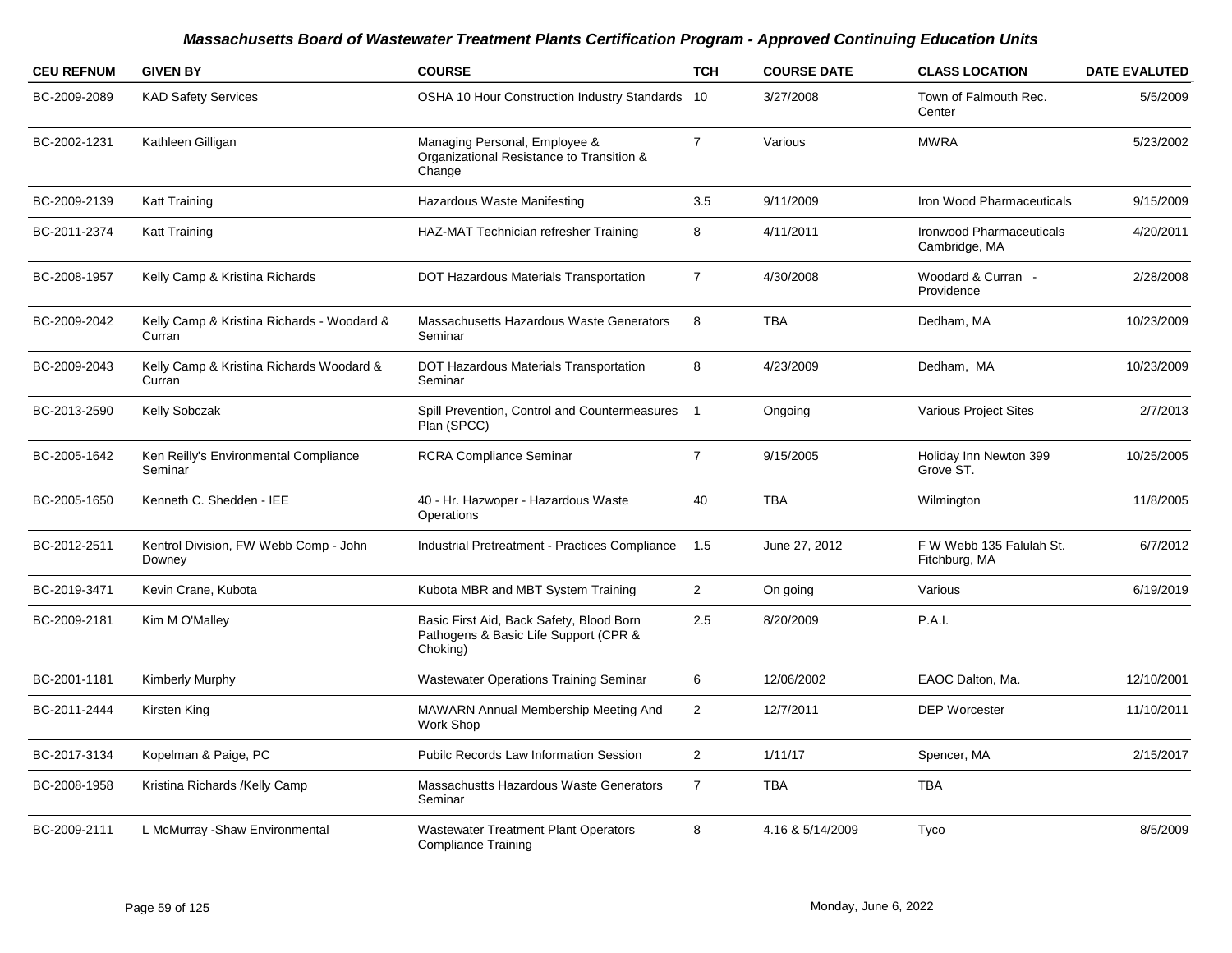| <b>CEU REFNUM</b> | <b>GIVEN BY</b>                                        | <b>COURSE</b>                                                                                     | <b>TCH</b>     | <b>COURSE DATE</b>                 | <b>CLASS LOCATION</b>                          | <b>DATE EVALUTED</b> |
|-------------------|--------------------------------------------------------|---------------------------------------------------------------------------------------------------|----------------|------------------------------------|------------------------------------------------|----------------------|
| BC-2007-1870      | Laboratory Safety Institute's - James a.<br>Kaufman    | Safety in the Science, Art & Technology<br>Laboratory                                             | 6.5            | 4/10/2007                          | Dennis-Yarmouth Regional<br><b>High School</b> | 3/27/2007            |
| BC-2002-1238      | LaJeunesse, Evans, Hizer                               | US Water                                                                                          | 18             | 2002-2003                          | <b>Bondi Island Wastewater</b><br>Plant        | 5/23/2002            |
| BC-2009-2078      | Laro & Associates                                      | Right to Know Hazcom Compliance                                                                   | 6.5            | <b>TBA</b>                         | <b>TBA</b>                                     | 4/13/2009            |
| BC-2009-2079      | Laro & Associates, LLC                                 | Control of Hazardous Energy Standard,<br>Lockout/Tagout Compliance                                | 6.5            | <b>TBA</b>                         | <b>TBA</b>                                     | 4/13/2009            |
| BC-2009-2077      | Laro & Associates, LLC.                                | <b>Confined Space Entry Compliance</b>                                                            | 6.5            | <b>TBA</b>                         | <b>TBA</b>                                     | 4/13/2009            |
| BC-2009-2081      | Laro & Associates, LLC                                 | Spill Prevention Control & Countermeasures                                                        | 5              | <b>TBA</b>                         | <b>TBA</b>                                     | 4/13/2009            |
| BC-2014-2787      | Laro, Arnold & Associates                              | <b>OSHA Outreach Program</b>                                                                      | As<br>Awarded  | <b>TBA</b>                         | <b>TBA</b>                                     | 3/31/2014            |
| BC-2002-1258      | Larry Bachus                                           | <b>Centrifugal Pumps</b>                                                                          | 14             | 7/25,26/2002                       | <b>Boston</b>                                  | 6/27/2002            |
| BC-2015-2945      | Larry Meeker                                           | Carbon Absorption Odor Control System                                                             | $\mathbf{1}$   | 8/26/15                            | <b>Fall River</b>                              | 10/29/2015           |
| BC-2006-1729      | Laura Hale, Environmental Compliance<br>Services, Inc. | RCRA / Facilities Compliance Training                                                             | 3.5            | <b>TBA</b>                         | <b>TBA</b>                                     | 3/8/2006             |
| BC-2013-2629      | Laura Weber                                            | Stationary Reciprocating Internal Combustion<br>Engines (RICE)                                    | $\mathbf{1}$   | Starting April 2013 and<br>ongoing | Various Project Sites in<br><b>State</b>       | 5/14/2013            |
| BC-2011-2454      | Lauren D. Usilton , J&R Sales                          | GeoFlow Drip Dispersal Systems                                                                    | $\overline{2}$ | <b>TBA</b>                         | <b>TBA</b>                                     | 12/6/2011            |
| BC-2005-1649      | Lawrence Cohen                                         | Haz ardous Wastetreatment Technologies                                                            | 15             | Spring 2005                        | <b>Tufts University</b>                        | 11/1/2005            |
| BC-2011-2445      | <b>LCS Controls Inc. Brian Ford</b>                    | K Turbo Blower Start Up-Training                                                                  | 3              | 10/6/2011                          | <b>CRPCD</b>                                   | 11/15/2011           |
| BC-2006-1795      | Lee Dillard/DEP                                        | Massachusetts Biotech Council Meeting (DEP<br><b>Regulatory Update)</b>                           | $\overline{c}$ | 9/14/2006                          | Massachusetts Biotech<br>Council               | 8/3/2006             |
| BC-2003-1406      | Leo Croft, Master Electrician                          | <b>Basic Electricity</b>                                                                          | 20             | 9/24/2002 - 12/12/2002             | Peterson School Westwood                       | 9/25/2003            |
| BC-2009-2149      | Leo Traverse                                           | <b>OSHA &amp; DOT Training Courses</b>                                                            | As<br>Awarded  | <b>TBA</b>                         | <b>TBA</b>                                     | 10/6/2009            |
| BC-2005-1633      | Leo Traverse, President                                | 8-Hr. Incident Command, 4-Hr. Haz. Waste<br>Refresher, 8-Hr Dot Function specific &<br>Management | 8              | <b>TBA</b>                         | <b>TBA</b>                                     | 10/11/2005           |
| BC-2011-2336      | Leslie                                                 | 8 Hour HAZWOPER Refresher 29 CFR<br>1910.120                                                      | 8              | <b>TBA</b>                         | On Site                                        | 3/1/2011             |
| BC-2011-2340      | Leslie Arnson                                          | 40 Hour HAZWOPER 29 CFR 1910.120                                                                  | 40             | <b>TBA</b>                         | On Site                                        | 3/1/2011             |
| BC-2011-2331      | Leslie Arnson                                          | Chemical Spill Response and Energency Action 6                                                    |                | <b>TBA</b>                         | On Site                                        | 3/1/2011             |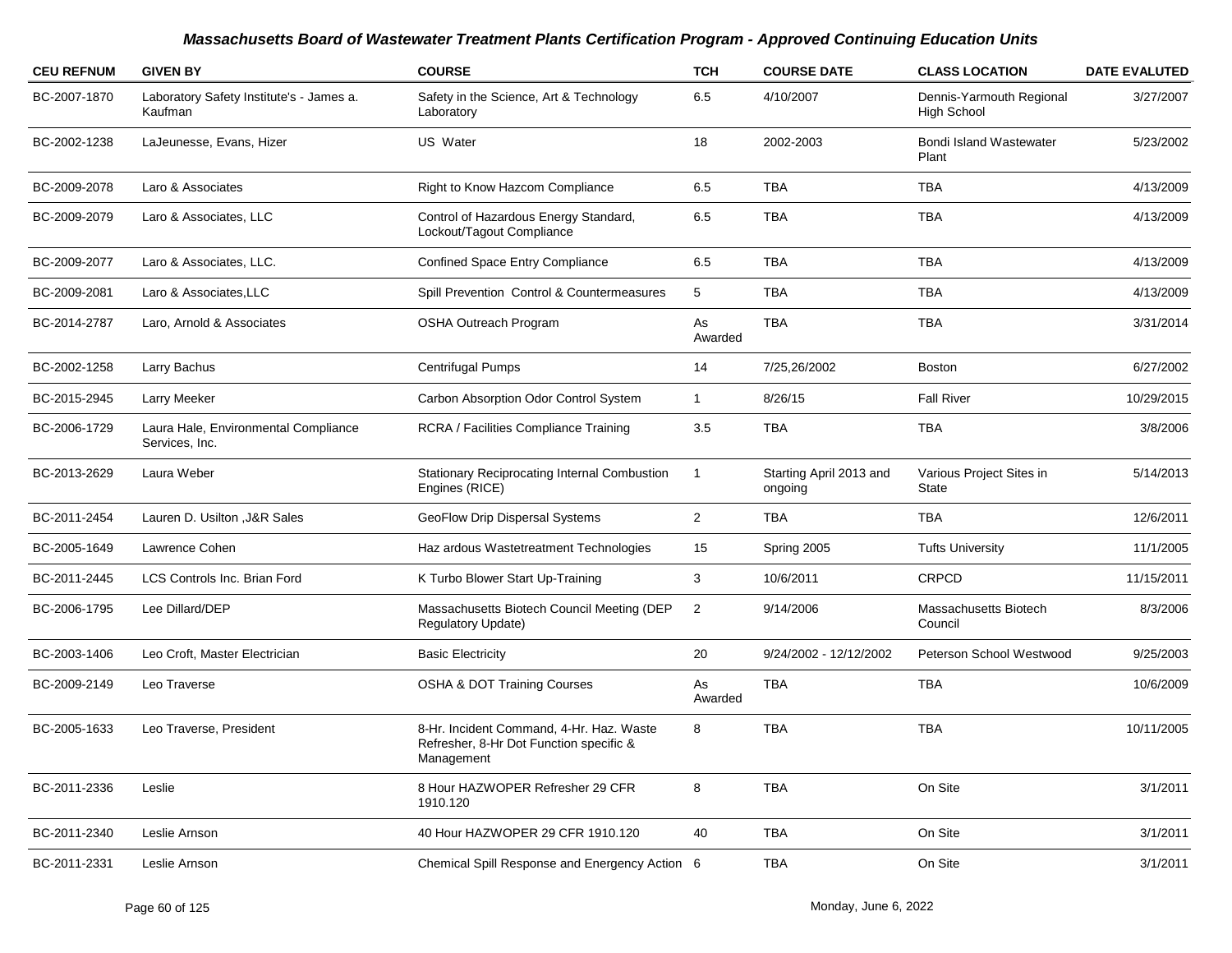| <b>CEU REFNUM</b> | <b>GIVEN BY</b>                           | <b>COURSE</b>                                                                | <b>TCH</b>     | <b>COURSE DATE</b>             | <b>CLASS LOCATION</b>    | <b>DATE EVALUTED</b> |
|-------------------|-------------------------------------------|------------------------------------------------------------------------------|----------------|--------------------------------|--------------------------|----------------------|
| BC-2011-2337      | Leslie Arnson                             | Confined Space Entry and Rescue Training                                     | $\overline{7}$ | TBA                            | On Site                  | 3/1/2011             |
| BC-2011-2338      | Leslie Arnson                             | Electrical Safety Training - OSHA 29 CFR<br>1910 Subpart S and CSA           | $\overline{7}$ | <b>TBA</b>                     | On Site                  | 3/1/2011             |
| BC-2011-2339      | Leslie Arnson                             | Fire Safety and Fire Extinguisher Use Training                               | 3.5            | <b>TBA</b>                     | On Site                  | 3/1/2011             |
| BC-2011-2334      | Leslie Arnson                             | Hazardous Materials Training 49 CFR Subpart<br>H, Section 172.704 DOT Hazmat | 6              | <b>TBA</b>                     | On Site                  | 3/1/2011             |
| BC-2011-2333      | Leslie Arnson                             | Hazardous Waste Management Training - MA<br>DEP, US - EPA                    | 6              | <b>TBA</b>                     | On Site                  | 3/1/2011             |
| BC-2011-2348      | Leslie Arnson                             | Lockout/Tagout (LOTO)                                                        | As<br>awarded  | <b>TBA</b>                     | On Site                  | 3/8/2011             |
| BC-2011-2347      | Leslie Arnson                             | New Stream Permit Training                                                   | 8              | <b>TBA</b>                     | On Site                  | 3/8/2011             |
| BC-2011-2335      | Leslie Arnson                             | <b>OSHA Hazard Communication 29 CFR</b><br>1910.1200                         | $\overline{7}$ | <b>TBA</b>                     | On Site                  | 3/1/2011             |
| BC-2011-2332      | Leslie Arnson                             | Powered Industrial Truck                                                     | 3              | <b>TBA</b>                     | On Site                  | 3/1/2011             |
| BC-2011-2371      | Leslie Arnson                             | <b>Respiratory Protection Training</b>                                       | $\overline{a}$ | <b>TBA</b>                     | <b>TBA</b>               | 4/11/2011            |
| BC-2011-2346      | Leslie Arnson                             | Spill Prevention Control and Countermeasures<br>(SPCC)                       | $\overline{4}$ | <b>TBA</b>                     | On Site                  | 3/8/2011             |
| BC-2011-2372      | Leslie Arnson                             | Spill Prevention Control and Countermeasures<br>(SPCC)                       | 3              | <b>TBA</b>                     | <b>TBA</b>               | 4/11/2011            |
| BC-2005-1586      | Letepro Environmental Systems & Services  | Oxygen Owner's Seminar                                                       | 20             | May 31 through June 3,<br>2005 | Tarpon Springs, Fla.     | 6/21/2005            |
| BC-2001-1183      | Lewellyn Technology                       | Water/Wastewater Electrical Maintenance I                                    | 6              | Various                        | To be determined         | 1/3/2002             |
| BC-2001-1184      | Lewellyn Technology, Inc.                 | Water/Wastewater Electrical Maintenance II                                   | 6              | Various                        | To be determined         | 1/3/2002             |
| BC-2005-1706      | Life Cycle Engineering                    | Maintenance Planer/Scheduler                                                 | 20             | 2/28-3/4/2005                  | Milwaukee, Wisconsin     | 12/22/2005           |
| BC-2006-1780      | LIG Training Solutions - Paul Fitzgibbons | <b>Filaments in Activated Sludge</b>                                         | $\overline{7}$ | 5/25/2006                      | Lynn WWTP                | 5/3/2006             |
| BC-2011-2392      | Limno Tech - Sponsored by United Water    | Collection System - Management, Operation<br>and Maintenance Programs        | $\overline{2}$ | 7/2011                         | On Line                  | 6/29/2011            |
| BC-2010-2274      | LimnoTech & United Water                  | <b>Pretreatment Training Course</b>                                          | $\overline{2}$ | 10/2010                        | <b>TBA</b>               | 10/27/2010           |
| BC-2005-1562      | Linda Darveau, USEPA                      | Environmental Management Systems for Metal<br><b>Finishing Facilities</b>    | $\overline{1}$ | 4/21/2005                      | Attleboro Foreman's Club | 4/7/2005             |
| BC-2011-2311      | Linda Schick / Rene Robillard             | <b>Tool Box Safety Talks</b>                                                 | 8 MAX          | Once per Week                  | Fairhaven WPCF           | 2/7/2011             |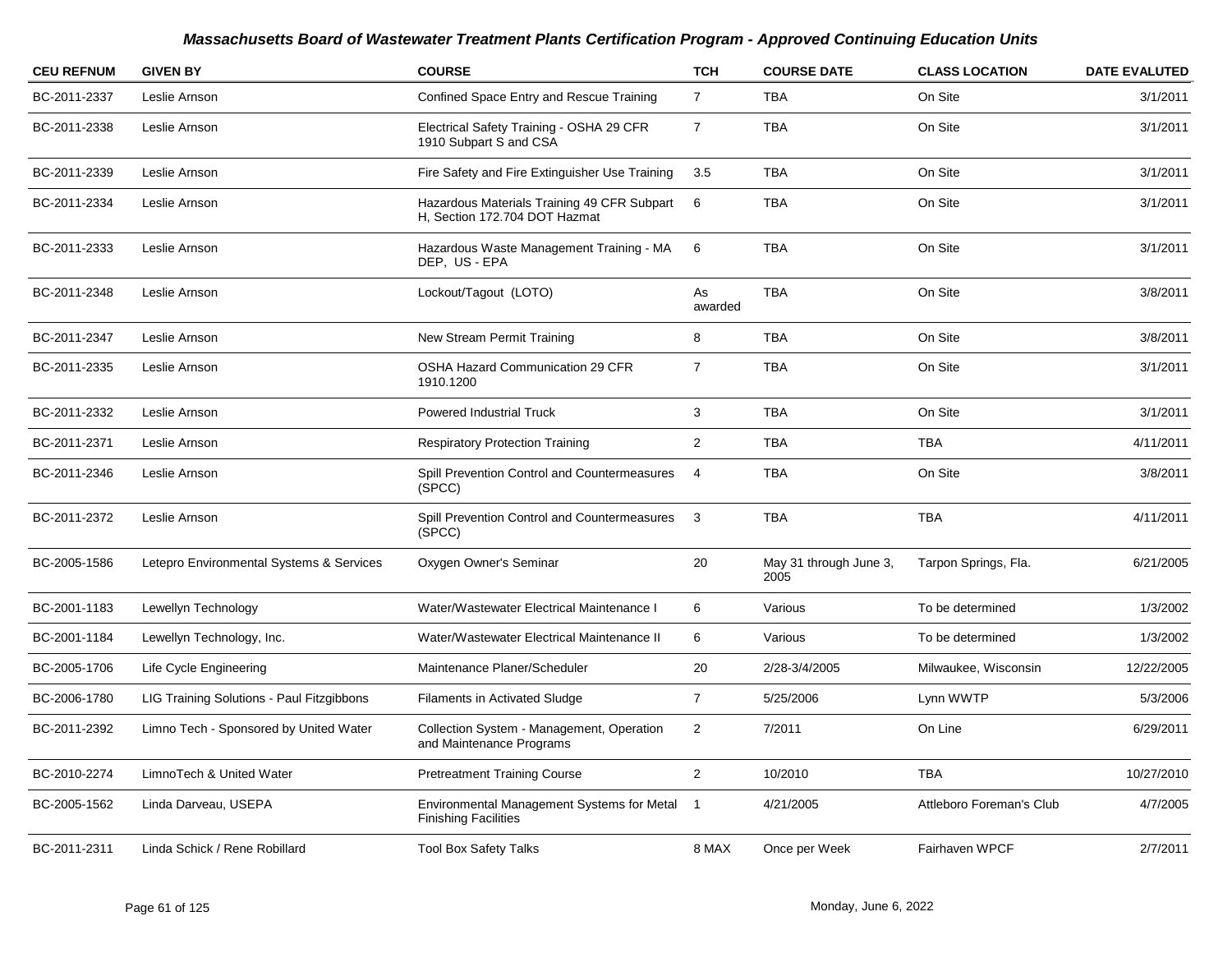| <b>CEU REFNUM</b> | <b>GIVEN BY</b>                                       | <b>COURSE</b>                                                                                              | <b>TCH</b>     | <b>COURSE DATE</b> | <b>CLASS LOCATION</b>                            | <b>DATE EVALUTED</b> |
|-------------------|-------------------------------------------------------|------------------------------------------------------------------------------------------------------------|----------------|--------------------|--------------------------------------------------|----------------------|
| BC-2012-2538      | Linda Swift, Capaccio Environmental                   | Hazardous Materials Processing Regulation                                                                  | $\overline{2}$ | 9/20/2012          | Courtyard-Marriot Hotel,<br>Marlborough, MA      | 9/18/2012            |
| BC-2007-1881      | Lion Technology                                       | Hazardous Waste Management                                                                                 | 14             | On going           |                                                  | 4/5/2006             |
| BC-2004-1480      | Lion Technology                                       | HMT-S19 Hazmat Materials/ Wastes                                                                           | 16             | <b>TBA</b>         | Southern Graphic Systems                         | 5/25/2004            |
| BC-2019-3465      | Lion Technology, Inc.                                 | HAZMAT Ground Shipper Certification (DOT)                                                                  | 10             | 3/20/19            | Online                                           | 4/17/2019            |
| BC-2011-2297      | Lisa Crowner - Mass DPH                               | Personal Protective Equipment: Protecting<br>yourself and Your Community from Infectious<br><b>Disease</b> | 3              | January 7/2011     | <b>Edgartown Fire Station</b>                    | 1/3/2011             |
| BC-2008-2013      | Liz Gross                                             | Emergency Response in case of Incident with<br>A/N Chemicals                                               | 1.5            | 7/10 & 17/2008     | Iron Wood Conference<br>Room                     | 10/9/2008            |
| BC-2008-1987      | <b>Lorman Education Services</b>                      | Current Issues in Storm Water Regulation in<br>Massachusetts                                               | 6              | 6/17/2008          | Dedham - Holiday Inn                             | 6/3/2008             |
| BC-2016-3043      | Louis Barry                                           | Incinerator Operator Training                                                                              | 6              | 3/3/16 & 3/4/16    | Millbury, MA                                     | 4/13/2016            |
| BC-2002-1250      | Louis Chagnon                                         | Dighton Power First Aid, CPR, Bloodborne<br>Pathogens                                                      | 4              | 5/29/02-6/10/2002  | <b>Dighton Power</b>                             | 6/3/2002             |
| BC-2017-3165      | Louis T. Barry, PE                                    | Incinerator Operator Training - Refresher<br>Course                                                        | 4              | 2/1/17-2/2/17      | Millbury, MA                                     | 4/12/2017            |
| BC-2013-2653      | <b>LSP Association</b>                                | Aqueous Organic and Metals Geochemistry                                                                    | 7.5            | 12/11/2012         | Westford                                         | 7/9/2013             |
| BC-2011-2395      | <b>LSP Association</b>                                | Fundamentals of Organic Chemistry                                                                          | 8              | 6/2/2011           | Forefront Conference<br>Center, Waltham, MA      | 6/30/2011            |
| BC-2009-2044      | LSP Association Seminar - Dr. Emery A.<br>Coppola Jr. | Aquifer Test Analysis with Groundwater<br><b>Management Applications</b>                                   | 8              | 12/15/2008         | Westford, MA                                     | 1/13/2009            |
| BC-2012-2564      | Luke Curry, Pro safety Services LLC                   | Construction Safety and Health                                                                             | 20             | 3/2012             | Rockaway, NJ                                     | 12/3/2012            |
| BC-2018-3385      | Lynn Rose                                             | Pittsfield WWTP Safety and Hazardous<br><b>Materials Training</b>                                          | 3.5            | <b>TBD</b>         | Pittsfield, MA                                   | 8/16/2018            |
| BC-2018-3416      | Lynn Rose                                             | Right to Know/GHS/Hazard Communcation                                                                      | 2.5            | <b>TBD</b>         | Pittsfield, MA                                   | 12/12/2018           |
| BC-2013-2589      | Ma DEP                                                | <b>Energy Leaders Roundtable</b>                                                                           | 3              | 2/28/2013          | <b>USGS Northborough MA</b>                      | 2/7/2013             |
| BC-2014-2753      | Ma DEP                                                | Energy Leaders Roundtable Series - Final<br>Celebration                                                    | 3              | 3/12/2014          | U-Mass Collaborative<br><b>Services Facility</b> | 2/11/2014            |
| BC-2014-2808      | MA DEP / EPA                                          | <b>Energy Leaders</b>                                                                                      | $\overline{2}$ | 6/11/2014          | Lowell WWTF                                      | 6/11/2014            |
| BC-2011-2434      | Ma DEP, US EPA                                        | Energy Management Roundtable for Water<br>and Wastewater Utilities                                         | 3              | November 1, 2011   | Hampton Inn, Lenox, Ma.                          | 10/3/2011            |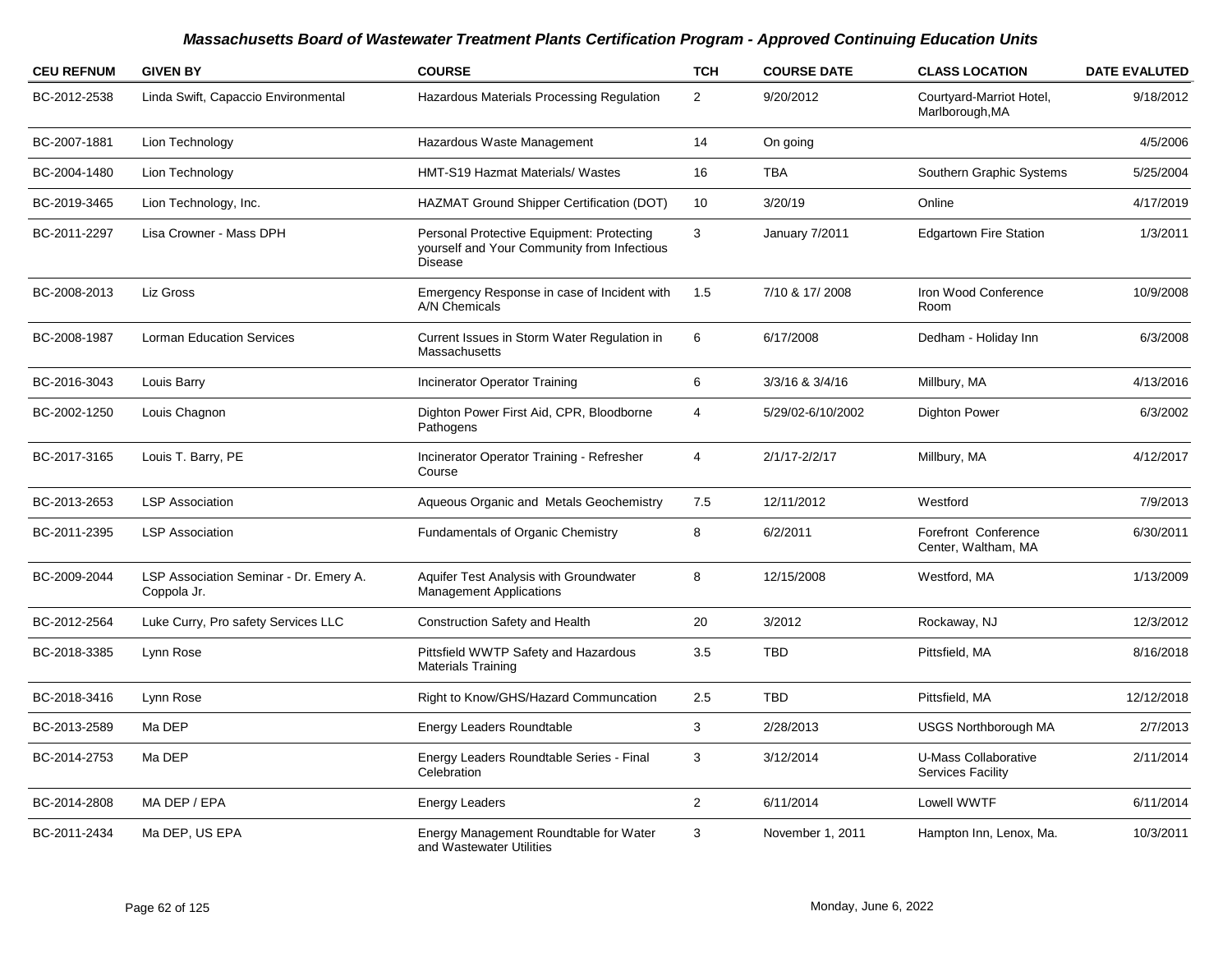| <b>CEU REFNUM</b> | <b>GIVEN BY</b>                          | <b>COURSE</b>                                                                 | <b>TCH</b>     | <b>COURSE DATE</b> | <b>CLASS LOCATION</b>                                          | <b>DATE EVALUTED</b> |
|-------------------|------------------------------------------|-------------------------------------------------------------------------------|----------------|--------------------|----------------------------------------------------------------|----------------------|
| BC-2012-2546      | Ma DEP, US EPA                           | Massachusetts Energy Leaders                                                  | 3              | 10/11/2012         | Westborough,<br>Massachusetts                                  | 9/28/2012            |
| BC-2013-2685      | MA DEP, USEPA                            | Energy Leaders Roundtable - Finding the<br>Money to Make Energy Improvements  | 2.5            | September 10, 2013 | Alden Research Laboratory                                      | 8/21/2013            |
| BC-2010-2232      | Ma Dept. of Correction                   | Fire Safety Officer Certification Training                                    | 10             | 5/26,27,28/2010    | Shirley/Bridgewater                                            | 6/7/2010             |
| BC-2009-2150      | MA EOEEA                                 | A Conference on the Water Resources of<br>Massachusetts                       | 4              | 11/10/2009         | College of the Holy Cross -<br>Worcester                       | 10/15/2009           |
| BC-2014-2789      | MA Safety Council of Western New England | National Safety Councle Lift Truck Operator -<br><b>Train the Trainer</b>     | 6              | 3/18/2014          | Springfield, MASafety<br>Council of Western New<br>England     | 3/31/2014            |
| BC-2005-1626      | Ma. Costal Training Program              | <b>Denitrification Systems</b>                                                | 4              | 3/15/2005          | E. Falmouth                                                    | 9/27/2005            |
| BC-2005-1538      | Ma. Fire Technologies - Rich Niemiec     | Portable Fire Extinguisher Training.                                          | $\overline{2}$ | 10/19,22/2004      | On Site                                                        | 2/2/2005             |
| BC-2004-1524      | Ma. Office of Technical Assistance       | Industrial Water Conservation Seminar -<br>Cranston Print Works Co.           | $\overline{2}$ | November 9, 2004   | Webster, Ma                                                    | 11/5/2004            |
| BC-2007-1934      | Mabbett & Associates                     | 4-Hr Health and Safety Training for Industrial<br><b>Wastewater Operators</b> | 4              | Various            | Various                                                        | 10/22/2007           |
| BC-2005-1579      | Mabbett & Associates                     | 8-Hr. Hazardous Waste Operations and<br><b>Emergency Response Refresher</b>   | 8              | <b>TBA</b>         | <b>TBA</b>                                                     | 4/25/2005            |
| BC-2003-1454      | Mabbett & Associates - Susan Smits       | Hazardous Waste Management Course                                             | 4              | 12/2003            | TBA                                                            | 11/18/2003           |
| BC-2006-1723      | Mabbett & Associates, Inc.               | 8-Hr Hazardous Waste Management                                               | 8              | <b>TBA</b>         | TBA                                                            | 3/8/2006             |
| BC-2005-1602      | Mabbett & Associates, Inc.               | Industrial Wastewater Treatment System<br><b>Regulatory Update</b>            | $\overline{c}$ | 9/21/2005          | Massachusetts Biotech<br>Council                               | 8/23/2005            |
| BC-2013-2598      | Mabbett & Associstes, Inc.               | Hazardous Materials Processing & Global<br>Harmonization System Seminar       | 1.5            | <b>TBA</b>         | TBA                                                            | 3/18/2013            |
| BC-2014-2825      | Mac Pelissier                            | New England Surface Finishing Regional<br>Conference                          | $\overline{7}$ | 11/07/2014         | Double Tree by Hilton<br>Hotel, Hyannis, MA                    | 9/10/2014            |
| BC-2021-3624      | <b>Maltz Sales</b>                       | Chemical Feed Pumps 201                                                       | 4              | Various            | Online                                                         | 2/17/2021            |
| BC-2019-3524      | <b>Maltz Sales</b>                       | <b>Chemical Safety</b>                                                        | 2              | On going           | Various                                                        | 10/16/2019           |
| BC-2019-3446      | <b>Maltz Sales</b>                       | Key Specifying Considerations Submersible<br>Sewer Ejectors                   | 3              | On going           | Various                                                        | 4/17/2019            |
| BC-2016-3104      | Maltz Sales Company                      | Chemical Feed Pumps 101                                                       | 5              | November, 2016     | Foxboro, MA                                                    | 12/14/2016           |
| BC-2014-2828      | <b>Maltz Sales Company</b>               | Sandpiper Pump Service andRepair<br>Maintenance                               | 12             | 7/2014             | Maltz Sales Company<br><b>Training School</b><br>Foxborough MA | 9/25/2014            |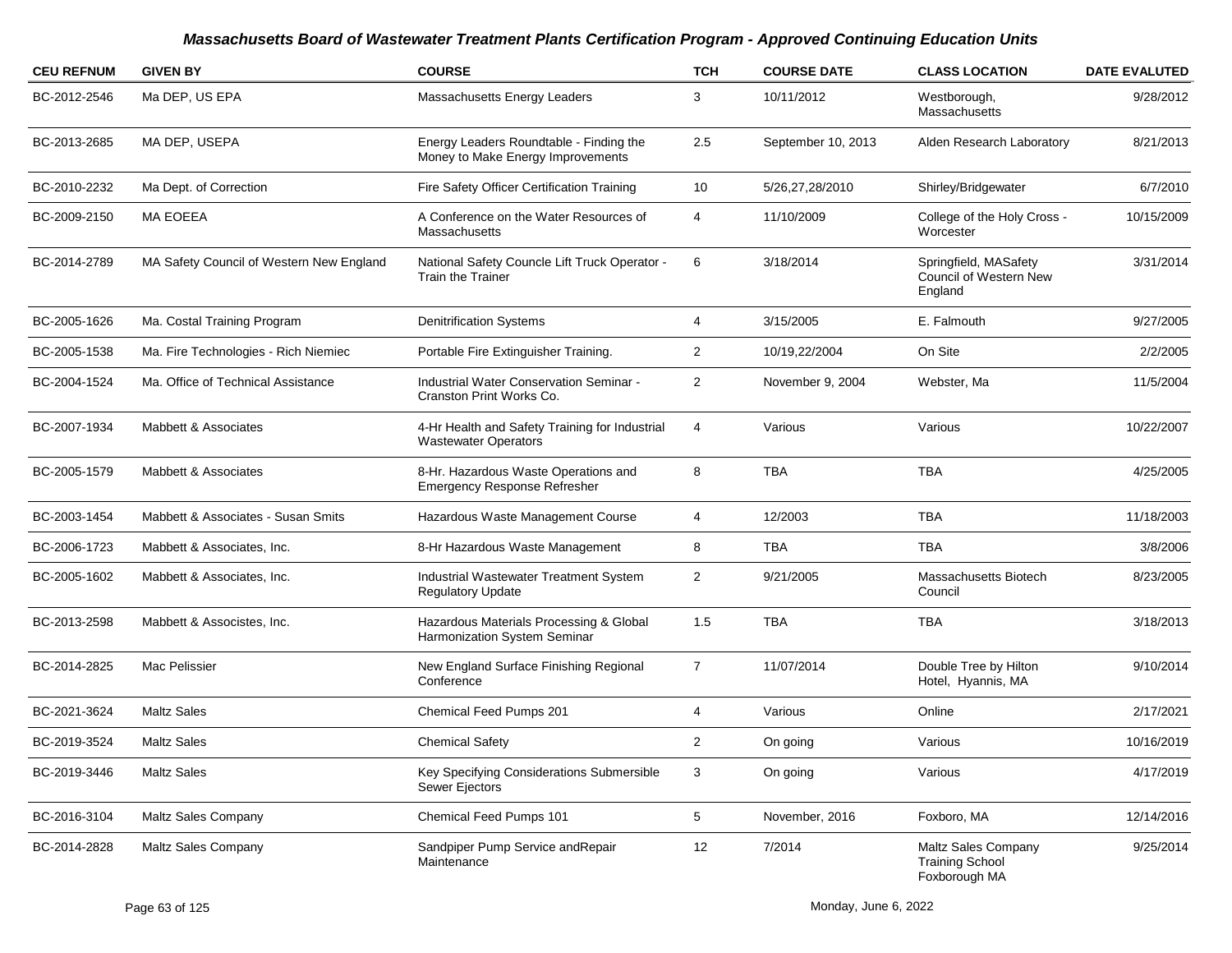| <b>CEU REFNUM</b> | <b>GIVEN BY</b>                                    | <b>COURSE</b>                                             | <b>TCH</b>     | <b>COURSE DATE</b>                 | <b>CLASS LOCATION</b>                               | <b>DATE EVALUTED</b> |
|-------------------|----------------------------------------------------|-----------------------------------------------------------|----------------|------------------------------------|-----------------------------------------------------|----------------------|
| BC-2016-3068      | Maltz Sales Company                                | Walchem Controller Training                               | 5              | 6/1/16                             | Foxboro, MA                                         | 6/15/2016            |
| BC-2006-1781      | Manufacturer Representatives                       | GLSD WWTP CSO Abatement Start-up<br>Training              | 20 MAX         | 2006-2007                          | <b>Grater Lawrence Sanitary</b><br>District         | 5/9/2006             |
| BC-2005-1694      | Manufacturers Instructors                          | Millbury Plant Start Up Training 2005                     | 20             | All Operators /2005                | Millbury Wastewater Pump<br>Station                 | 12/9/2005            |
| BC-2005-1647      | Manufacture's Instructor                           | <b>UBWPAD Facility Upgrade Training</b>                   | As<br>Awarded  | <b>TBA</b>                         | <b>UBWPAD On Site</b>                               | 10/28/2005           |
| BC-2004-1509      | Marc Roper                                         | <b>Fluid Sealing</b>                                      | $\overline{7}$ | <b>Fall 2004</b>                   | Astra Zeneca, Westborough                           | 10/13/2004           |
| BC-2003-1434      | Marc Lemoi of R.E. Erickson Company                | <b>SCADA System</b>                                       | 4              | 10/22/2003                         | Tri-Town Septage<br><b>Treatment Plant, Orleans</b> | 11/18/2003           |
| BC-2010-2223      | Marc Nettleton/ Joseph Sellitto                    | <b>Chlorine Safety</b>                                    | 6.5            | 4/2010                             | <b>MDC Training Center</b>                          | 5/17/2010            |
| BC-2010-2224      | Marc Nettleton/ Joseph Sellitto                    | <b>Confined Space Entry</b>                               | 4.5            | As Needed                          | <b>MDC Training Center</b>                          | 5/17/2010            |
| BC-2014-2750      | Marcel Tremblay                                    | <b>Writing Effective Standard Operating</b><br>Procedures | 4              | <b>TBA</b>                         | <b>TBA</b>                                          | 1/29/2014            |
| BC-2003-1380      | Marcie Stock                                       | <b>Indoor Air Quality</b>                                 | 2.5            | 5/8/2003                           | <b>Greenfield City Hall</b>                         | 5/28/2003            |
| BC-2011-2451      | Marcus Kemp                                        | MWRA Water Quality Issues and Emerging<br>Contaminants    | $\overline{2}$ | 12/14/2011                         | Waterworks Museum -<br>Boston, Ma.                  | 11/15/2011           |
| BC-2005-1548      | Marcus Nerino, Tiger Training                      | <b>Confined Space Entry Operations</b>                    | 6              | <b>TBA</b>                         | TBA                                                 | 2/17/2005            |
| BC-2005-1547      | Marcus Nerino, Tiger Training, Corp.               | OSHA Lock Out/Tag Out                                     | 4              | TBA                                | <b>TBA</b>                                          | 2/17/2005            |
| BC-2013-2628      | <b>Margaret Lively</b>                             | Method Update Rule & Online Standard<br>Methods (MUR)     | 1              | Starting April 2013 and<br>ongoing | Various Project Sites                               | 5/14/2013            |
| BC-2008-1950      | Margarita Canuel - R.N.                            | <b>Bloodborne Pathogens</b>                               | $\overline{a}$ | 1/8/2008                           | <b>Belchertown DPW</b>                              | 2/6/2008             |
| BC-2006-1712      | Margarita Canuel R.N.                              | Bloodborne Pathogen Update                                | 1.5            | 1/17/2006                          | DPW -Belchertown                                    | 1/23/2006            |
| BC-2009-2059      | Margarita Canuel, RN                               | <b>Bloodborne Pathogens</b>                               | $\overline{c}$ | 2/3/2009                           | <b>Belchertown DPW</b>                              | 3/3/3009             |
| BC-2019-3476      | Marius Basson, Aladon                              | RCM3 - Introductory Course                                | 24             | $6/3 - 6/5/19$                     | Dedham, MA                                          | 6/19/2019            |
| BC-2009-2133      | Mark A. Bennett                                    | Annual Environmental Health and Safety<br>Training        | 10             | 2008-2009                          | MATEP, Inc.                                         | 9/15/2009            |
| BC-2001-1191      | Mark A. Robinson, H&S Manager, Earth Tech,<br>Inc. | Supervisor Training in Accident Reduction                 | 16             | 11/12&13/2002                      | Gardner WWTF                                        | 1/26/2002            |
| BC-2001-1177      | Mark Allain                                        | Pretreatment Workshop                                     | 4              | 12/14/2001                         | SESD                                                | 12/10/2001           |
| BC-2011-2396      | Mark Calarese                                      | Microsoft Outlook 2007                                    | 4              | 6/20/2011                          | PC-Plus Training Center                             | 7/6/2011             |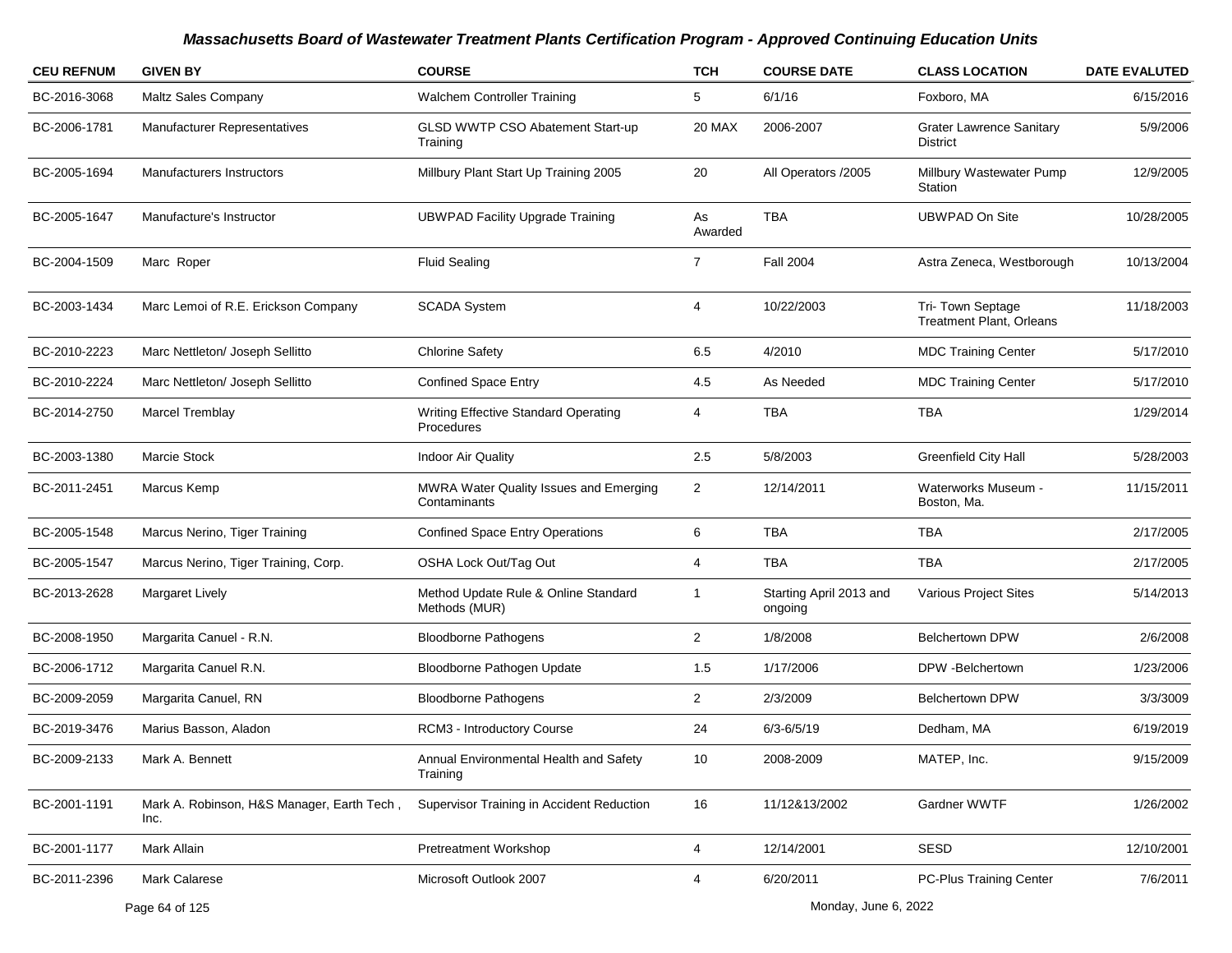| <b>CEU REFNUM</b> | <b>GIVEN BY</b>                                                           | <b>COURSE</b>                                                           | <b>TCH</b>     | <b>COURSE DATE</b>        | <b>CLASS LOCATION</b>                                     | <b>DATE EVALUTED</b> |
|-------------------|---------------------------------------------------------------------------|-------------------------------------------------------------------------|----------------|---------------------------|-----------------------------------------------------------|----------------------|
| BC-2013-2670      | <b>Mark Connolly</b>                                                      | <b>Facilities Technician</b>                                            | 20             | 2012                      | The Peterson School -<br>Woburn                           | 8/2/2013             |
| BC-2004-1477      | Mark Maynard                                                              | Confined Space Training/ Ladder and<br>Scaffolding/ Gas Meter/ Tripod   | 6              | <b>TBA</b>                | 71 Colton St. Springfield,<br>Ma.                         | 5/24/2004            |
| BC-2017-3131      | Mark Myles, Toxic Use Reduction Institute                                 | <b>Toxics Use Reduction Planner Training Course</b>                     | 20             | 10/6, 10/13, 10/20. 11/3  | Waltham, MA                                               | 2/15/2017            |
| BC-2017-3171      | Mark Parli, Ovivo MBR                                                     | Ovivo MBR Training                                                      | 4              | TBD                       | TBD                                                       | 4/12/2017            |
| BC-2002-1291      | Mark Phillips and George Tichenor                                         | Polymer Nature, Use and Safety                                          | 4              | 9/18/2002                 | Mass. Water Resources<br>Authority                        | 12/17/2002           |
| BC-2015-2907      | Mark Spencer, Water Analytics                                             | Principles of Electrochemical Sensors                                   | 6              | <b>TBA</b>                | TBA                                                       | 6/22/2015            |
| BC-2007-1860      | Mark Wasnewsky                                                            | 7- Minute Safety Trainer                                                | As<br>Awarded  | 1/1/2007-12/31/2007       | Interprint Inc.                                           | 1/23/2007            |
| BC-2019-3509      | Marquette University                                                      | Anaerobic Digestion Operator Training                                   | 6              | 7/18/19                   | Milwaukee, WI                                             | 10/16/2019           |
| BC-2019-3549      | Marr Scaffolding Aerial Platform Division                                 | <b>Facility Equipment Safety Training</b>                               | $\overline{2}$ | 3/27/18                   | Mansfield, MA                                             | 12/18/2019           |
| BC-2019-3472      | Martin Goodpasture & Richard Johnson                                      | Supplemental Carbon Watson Marlow Pump<br>Training                      | 1.5            | 5/2/19                    | Millbury, MA                                              | 6/19/2019            |
| BC-2016-3098      | Mary McGeoghegan                                                          | <b>DOT - Hazardous Materials</b>                                        | 4              | Various                   | Various                                                   | 10/19/2016           |
| BC-2016-3099      | Mary McGeoghegan                                                          | RCRA - Hazardous Waste                                                  | 4              | Various                   | Various                                                   | 10/19/2016           |
| BC-2015-2881      | Mass DEP - Bureau of Water resources                                      | Regional Forum on Grants, Loans and<br><b>Technical Assistance</b>      | 3.5            | April 7,21 May 5,12, 2015 | Wilmington, worcester,<br>Lakeville, Amherst              | 3/31/2015            |
| BC-2011-2407      | Mass Biotechnology Council's Safety, Enviro,<br><b>Facilities Meeting</b> | <b>Green Chemistry Program</b>                                          | $\overline{2}$ | 9/12/2011                 | Massachusetts<br>Biotechnology Council -<br>Cambridge, MA | 8/10/2011            |
| BC-2009-2116      | Mass DEP                                                                  | Conference on Pharmaceuticals, Personal<br>Care Products in Wastewater  | 5              | September 22, 2009        | Federal Reserve Bank of<br><b>Boston</b>                  | 8/19/2009            |
| BC-2008-1951      | Mass DEP                                                                  | <b>Environmental Compliance for Coaters</b>                             | 2              | 2/14/2008                 | Devens Common Center,<br>devens, MA                       |                      |
| BC-2007-1872      | Mass DEP                                                                  | Mass-DEP Sewer Revisions Overview                                       | 2              | 3/27/2007                 | Devens                                                    | 3/27/2007            |
| BC-2012-2501      | MASS DEP - US EPA                                                         | Energy Management Roundtable for Water &<br><b>Wastewater Utilities</b> |                | May 22, 2012              | City Place Inn and Suites<br>Springfield                  | 4/23/2012            |
| BC-2006-1819      | <b>Mass Rual Water Association</b>                                        | QA/QC Lab Equipment & Care                                              | 6              | <b>TBA</b>                | <b>TBA</b>                                                | 10/23/2006           |
| BC-2008-1970      | <b>Mass Rural Water Association</b>                                       | <b>Basic Backflow Prevention and Cross</b><br>Connection                | 4              | TBA                       | Various                                                   | 4/9/2008             |
| BC-2008-1971      | Mass Rural Water Association                                              | Instrumentation and Controls                                            | 4              | <b>TBA</b>                | Various                                                   | 4/9/2008             |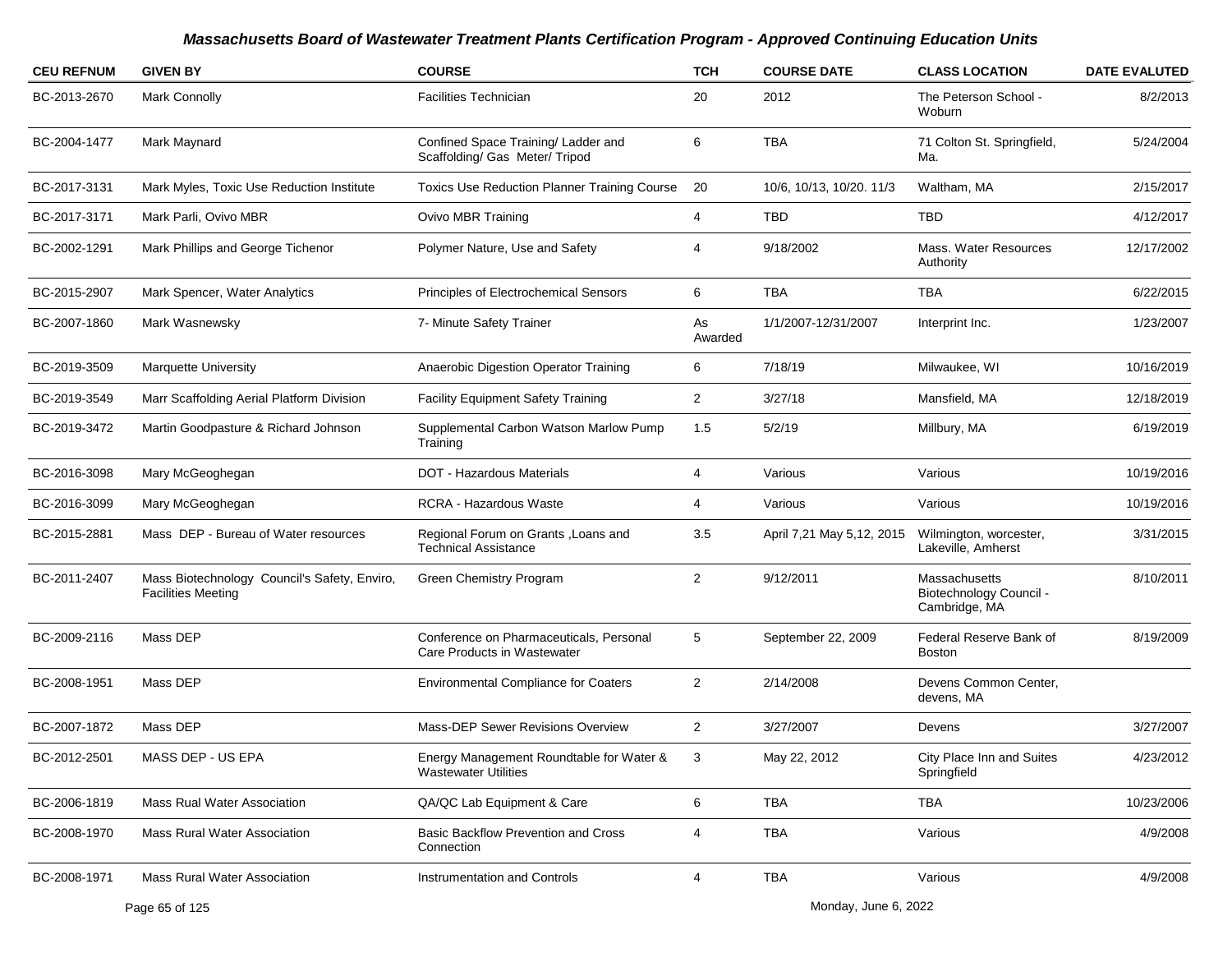| <b>CEU REFNUM</b> | <b>GIVEN BY</b>                                                                  | <b>COURSE</b>                                                                    | <b>TCH</b>     | <b>COURSE DATE</b>                       | <b>CLASS LOCATION</b>                                | <b>DATE EVALUTED</b> |
|-------------------|----------------------------------------------------------------------------------|----------------------------------------------------------------------------------|----------------|------------------------------------------|------------------------------------------------------|----------------------|
| BC-2006-1820      | <b>Mass Rural Water Association</b>                                              | Introduction to Word                                                             | 5              | <b>TBA</b>                               | <b>TBA</b>                                           | 10/20/2006           |
| BC-2013-2601      | <b>Mass Rural Water Association</b>                                              | Mass Rural Water Association Wastewater<br>Training                              | As<br>Awarded  | <b>TBA</b>                               | <b>TBA</b>                                           | 3/11/2013            |
| BC-2006-1822      | <b>Mass Rural Water Association</b>                                              | Previously Approved Training Courses and<br>Board Numbers North East Rural Water | As<br>Awarded  | <b>TBA</b>                               | <b>TBA</b>                                           | 10/23/2006           |
| BC-2008-1980      | Mass Rural Water Association                                                     | <b>Trench Safety</b>                                                             | 3              | <b>TBA</b>                               | Various                                              | 5/14/2008            |
| BC-2015-2958      | Mass Water Pollution Control Association                                         | Class 2 Hoisting License Renewal Class                                           | $\overline{4}$ | 12/15/2015                               | <b>Millbury Training Center</b>                      | 9/30/2015            |
| BC-2012-2510      | Mass. Chemistry & Technology Alliance, Inc.                                      | Hazardous Material Process Informational<br>Workshop 527 CMR 33.00               | 2              | $5/1, 3, 9, 14, -$<br>6/13,15,26,28/2012 | Massachusetts                                        | 6/1/2012             |
| BC-2008-2025      | Massachusetts Chemistry & Technology<br>Alliance, Inc.                           | <b>OSHA Dust Regulations: Regulatory and Legal</b><br>Compliance in MA           | 3              | 12/9/2008                                | Rohm Hass - Marlborough,<br>МA                       | 11/20/2008           |
| BC-2011-2360      | Massachusetts Chemistry Technology Alliance<br>(MCTA)                            | Federal & State Regulations Impacting your<br>Company                            | 3              | 5/6/2011                                 | The Dow Chemical<br>Company, Marlborough, MA         | 4/6/2011             |
| BC-2011-2450      | Massachusetts Department of Corrections                                          | Department of Correction - Envi. Health and<br><b>Safety Officer Training</b>    | 8              | Sept 19-22                               | <b>Bridgewater Complex</b>                           | 11/15/2011           |
| BC-2015-2883      | Massachusetts Industrial Pretreatment Forum                                      | Massachusetts Industrial Pretreatment Forum                                      | As<br>Awarded  | <b>TBA</b>                               | <b>UBWPAD</b>                                        | 4/7/2015             |
| BC-2006-1783      | Massachusetts Interlocal Insurance Association Managing the Challenging Employee |                                                                                  | 3              | May 4, 2006                              | <b>Hotel Northampton</b>                             | 5/25/2006            |
| BC-2009-2178      | Massachusetts Interlocal Insurance<br>Association.                               | NEWWA - Excavation Safety: Are you a<br><b>Competent Person?</b>                 | 6.5            | 11/2009                                  | Holliston,<br>Northampton, Danvers,<br>Dennis, Athol | 12/14/2009           |
| BC-2006-1764      | Massachusetts Rural Water Association                                            | Board / Commissioner Training                                                    | 3              | <b>TBA</b>                               | <b>TBA</b>                                           | 4/6/2006             |
| BC-2014-2807      | Massachusetts Water Works                                                        | Right to Know Law/ Unified Labeling<br>Requirements                              | $\overline{2}$ | 6/26/2014                                | Massachusetts Maritime<br>Academy                    | 6/9/2014             |
| BC-2012-2494      | Massachusetts Water Works Association                                            | <b>OSHA Abestos Pipe Worker Safety Class</b>                                     | 5.5            | <b>TBA</b>                               | <b>TBA</b>                                           | 4/19/2012            |
| BC-2014-2806      | Massachusetts Water Works Association                                            | Dig Safe                                                                         | 3              | 6/26/2014                                | <b>Massachusetts Maritime</b><br>Academy             | 6/9/2014             |
| BC-2007-1914      | Massachusetts Water Works Association                                            | New Directions in Water and Energy<br>Conservation                               | $\overline{2}$ | 10/25/2007                               | Devens Common Center,<br>Devens, MA                  | 9/12/2007            |
| BC-2006-1810      | Massachusetts Water Works Association                                            | OSHA 10 - Construction Safety Course                                             | 10             | 4/26/2006 -5/3/2006                      | Mashpee Water District                               | 9/19/2006            |
| BC-2002-1217      | Massamont Insurance Co.                                                          | Coaching the Experienced Driver II                                               | 15             | 3/26/2002                                | City of Chicopee, Highway<br>Dept.                   | 4/3/2002             |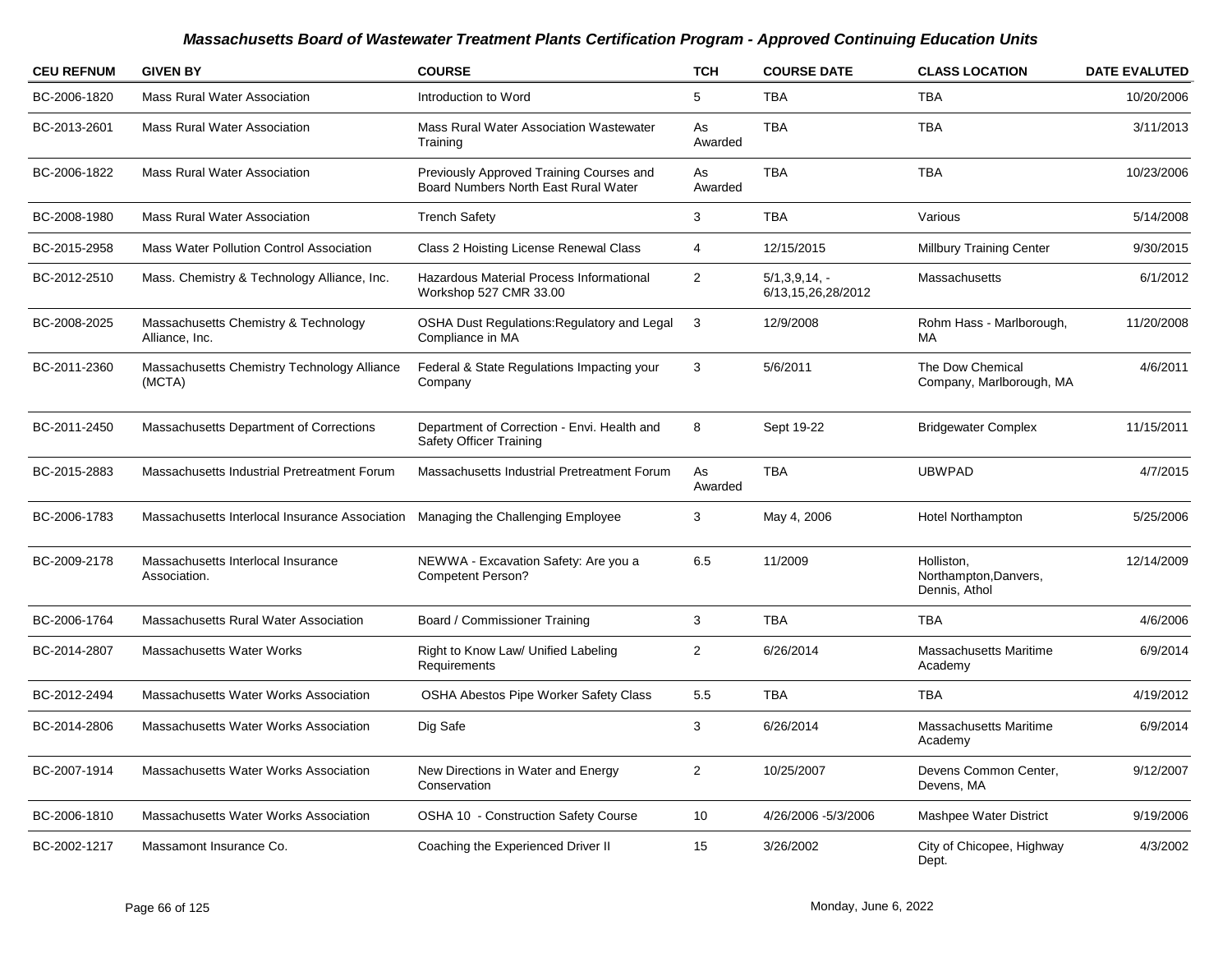| <b>CEU REFNUM</b> | <b>GIVEN BY</b>                            | <b>COURSE</b>                                                                  | <b>TCH</b>     | <b>COURSE DATE</b> | <b>CLASS LOCATION</b>                             | <b>DATE EVALUTED</b> |
|-------------------|--------------------------------------------|--------------------------------------------------------------------------------|----------------|--------------------|---------------------------------------------------|----------------------|
| BC-2009-2070      | Massamont/Trident Insurance                | Trenching & Confined Space Course                                              | 5              | 4/30/2009          | North Attleboro Public<br><b>Works Department</b> | 3/31/2009            |
| BC-2011-2386      | MassBio                                    | Mass DEP Inspection Program & Common<br><b>Biotech Sector Violations</b>       | $\overline{2}$ | 6/22/2011          | Mass Biotechnology<br>Council - Cambridge, MA.    | 5/23/2011            |
| BC-2008-2014      | Massbio Ed (MBC + Project Office Services) | Biotechnology Project Management                                               | 5              | 5/28-6/25/2008     |                                                   | 10/9/2008            |
| BC-2016-3024      | MassDEP                                    | Geothermal Application Opportunities Under<br>the MCP                          | 8              | 5/7/15             | Taunton, MA                                       | 2/17/2016            |
| BC-2015-2962      | MassDEP                                    | Toxic Use Reduction/Toxic Release Inventory<br><b>Reporting Workshop</b>       | 8              | May 14, 2015       | Fitchburg, MA                                     | 10/2/2015            |
| BC-2012-2534      | MassDOT/ U Mass                            | Succeeding as a Forman II                                                      | 3              | 8/15/2012          | <b>Hotel Northampton</b>                          | 8/29/2012            |
| BC-2007-1943      | Matt Buck                                  | Nalco Company                                                                  | 6              | <b>TBA</b>         | TBA                                               | 12/6/2007            |
| BC-2014-2767      | Matt Van Horne, Hazen and Sawyer           | Sludge Pretreatment for Enhanced Digester<br><b>Gas Production</b>             | 1.5            | 3/11/2014          | Deer Island WWTP                                  | 2/19/2014            |
| BC-2003-1350      | Matthew A. Palmer - Calpine Dighton Power  | <b>Environmental Awareness Training</b>                                        | 2              | 9/24/02-11/4/02    | <b>Dighton Power</b>                              | 3/27/2003            |
| BC-2003-1324      | Matthew A. Palmer, PE                      | Scaffolding And Fall Protection                                                | $\overline{2}$ | 4/30/2002          | <b>Dighton Power</b>                              | 2/20/2003            |
| BC-2007-1941      | <b>Matthew Kotce</b>                       | Genzyme Environmental Awareness -<br>Facilities Maintenance Dept.              | -1             | 10/31/2007         | Genzyme Framingham                                |                      |
| BC-2006-1753      | Matthew L. Riegert/Michael T. Lannan       | Fundamenntals of Odor in Wastewater<br>Treatment                               | 5              | <b>TBA</b>         | <b>TBA</b>                                        | 3/31/2006            |
| BC-2009-2175      | <b>Matthew Teeter</b>                      | Lockout/tagout - OSHA 29 CFR 1910.147                                          | 1.5            | <b>TBA</b>         | <b>TBA</b>                                        | 11/18/2009           |
| BC-2009-2176      | <b>Matthew Teeter</b>                      | Bloodborne Pathogens Standard - OSHA 29<br>CFR 1910.1030                       | 1.5            | <b>TBA</b>         | TBA                                               | 11/18/2009           |
| BC-2009-2174      | <b>Matthew Teeter</b>                      | Electrical Safety Osha 29 Cfr 1910 Subpart S                                   | $\overline{1}$ | <b>TBA</b>         | <b>TBA</b>                                        | 11/18/2009           |
| BC-2009-2173      | <b>Matthew Teeter</b>                      | Spill Prevention Control -40 CFR 112                                           | 1.5            | <b>TBA</b>         | <b>TBA</b>                                        | 11/18/2009           |
| BC-2013-2606      | <b>MAWARN Annual Membership</b>            | MAWARN - Annual Membership Meeting &<br>Work Shop 2013                         | 4              | <b>TBA</b>         | Holliston                                         | 4/17/2013            |
| BC-2019-3468      | <b>MCPCES</b>                              | Mass Plumbing - Session 11                                                     | 2              | 3/13/19            | Newton, MA                                        | 6/19/2019            |
| BC-2022-3674      | <b>MCPPO</b>                               | Massachusetts Certified Public Purchasing<br>Official (MCPPO) Training Program | AW             | On going           | Various                                           | 8/11/2021            |
| BC-2017-3280      | <b>MCRA</b>                                | Chemistry Matters: Management, Handling &<br>the State of the Science          | 6              | 12/14/17           | Sturbridge, MA                                    | 12/13/2017           |
| BC-2018-3320      | <b>MCTA</b>                                | PFAS: Regulation, Research, Risk, Mitigation,<br>& Alternatives                | 4.5            | 5/10/18            | Marlborough, MA                                   | 4/19/2018            |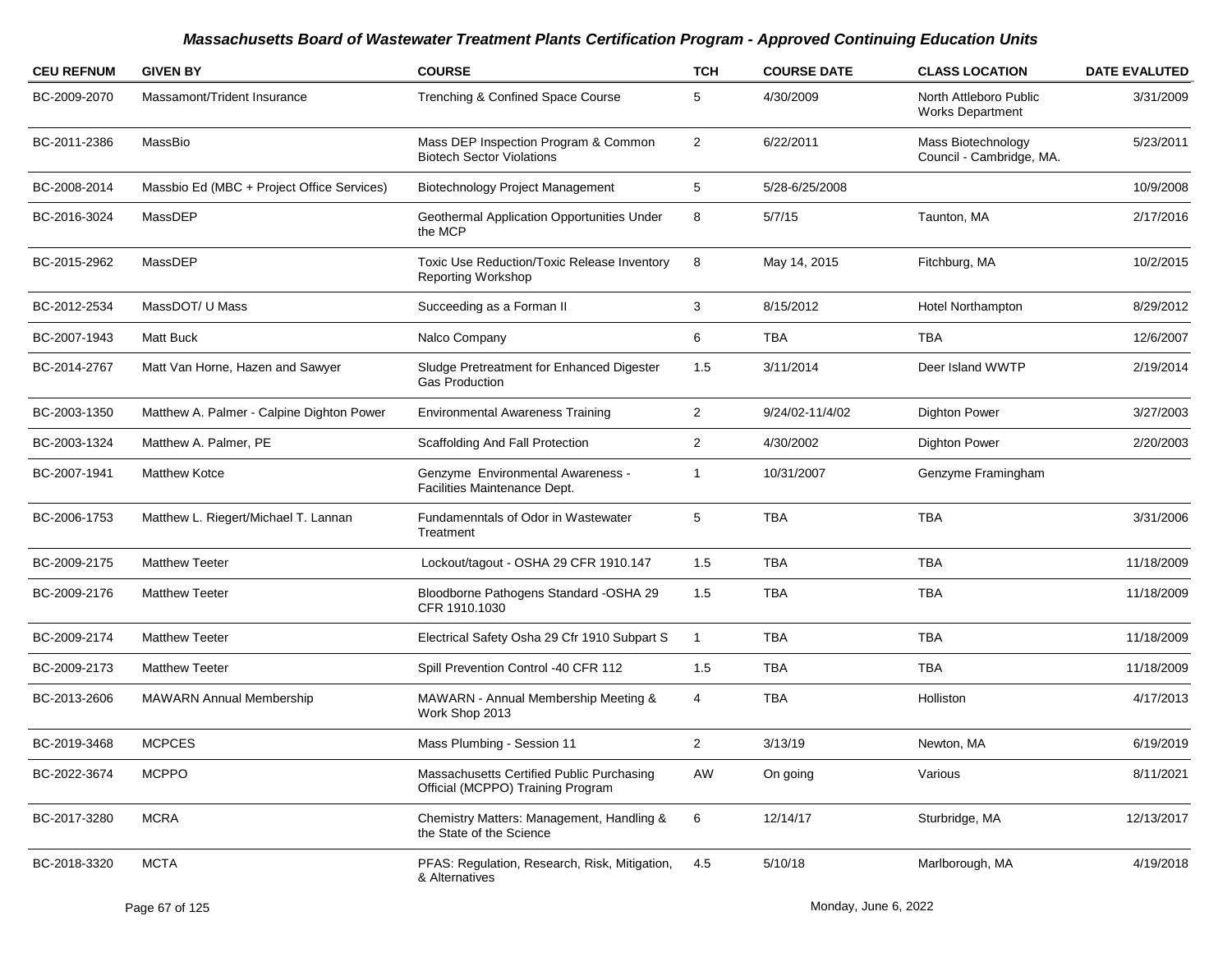| <b>CEU REFNUM</b> | <b>GIVEN BY</b>                            | <b>COURSE</b>                                                              | <b>TCH</b>     | <b>COURSE DATE</b>     | <b>CLASS LOCATION</b>                       | <b>DATE EVALUTED</b> |
|-------------------|--------------------------------------------|----------------------------------------------------------------------------|----------------|------------------------|---------------------------------------------|----------------------|
| BC-2022-3685      | <b>MCTA</b>                                | Policy, Legislation & Regulatory Activities<br>Impacting Industry          | $\overline{2}$ | 9/16/21                | Online                                      | 10/13/2021           |
| BC-2016-3117      | <b>MCTA</b>                                | TURP Continuing Education Program (2016)                                   | 3.5            | 12/8/16                | Sturbridge, MA                              | 12/14/2016           |
| BC-2019-3528      | <b>MCTA</b>                                | Water: How Policy & Regulations are Affecting<br><b>Business Practices</b> | $\overline{7}$ | 11/21/19               | Sturbridge, MA                              | 10/16/2019           |
| BC-2019-3464      | <b>MCWRS</b>                               | 10th Annual Water Resources Strategies<br>Symposium                        | 4              | 5/13/19                | Marlborough, MA                             | 4/17/2019            |
| BC-2016-3052      | <b>MCWRS</b>                               | 7th Annual Water Resources Strategies<br>Symposium                         | 4              | 5/11/16                | Marlborough, MA                             | 4/13/2016            |
| BC-2017-3191      | <b>MCWRS</b>                               | 8th Annual Water Resources Strategies<br>Symposium                         | 4              | May 17, 2017           | Marlborough, MA                             | 4/12/2017            |
| BC-2018-3324      | <b>MCWRS</b>                               | 9th Annual Water Resources Strategies<br>Symposium                         | 4              | 5/11/18                | Marlborough, MA                             | 4/19/2018            |
| BC-2022-3686      | <b>MCWRS</b>                               | Integrated Planning: Making the Most of<br><b>Federal Funding</b>          | $\overline{2}$ | 9/22/21                | Online                                      | 10/13/2021           |
| BC-2019-3424      | <b>MCWRS</b>                               | MCWRS - Workshop on CSO Notification<br>Legislation and PFAS (Winter 2019) | $\overline{2}$ | 1/15/19                | Millbury, MA                                | 2/20/2019            |
| BC-2021-3671      | <b>MCWRS</b>                               | <b>MCWRS Webinar Series</b>                                                | $\overline{2}$ | 6/15, 6/17, 6/22, 6/24 | Virtual                                     | 8/11/2021            |
| BC-2020-3553      | <b>MCWRS</b>                               | MCWRS Workshop (Staff Recruitment/Climate<br>Resiliency)                   | $\overline{2}$ | 1/21/20                | Framingham, MA                              | 2/12/2020            |
| BC-2021-3637      | <b>MCWRS</b>                               | Sewage Notification: Responsibilities and<br>Messaging Webinar             | 1.5            | 3/18/21                | Online                                      | 4/14/2021            |
| BC-2021-3581      | <b>MCWRS</b>                               | The Future of PFAS: A Panel Discussion                                     | 1.5            | 9/17/20                | Webinar                                     | 8/12/2020            |
| BC-2017-3278      | MEEI                                       | MEEI In-Service Training Program (4 Modules)                               | 20             | Ongoing                | Boston, MA                                  | 12/13/2017           |
| BC-2018-3307      | <b>MEGA</b>                                | <b>Bloodborne Pathogens</b>                                                | $\mathbf{1}$   | 1/17/18                | Belchertown, MA                             | 2/14/2018            |
| BC-2009-2152      | MEGA, Inc, Dominic Ottavi                  | Trench and Excavation Safety Training                                      | $\overline{2}$ | 12/18/2008             | <b>Belchertown DPW</b>                      | 10/16/2009           |
| BC-2017-3147      | Megan Savage                               | Confined Space Awareness/Refresher                                         | $\overline{2}$ | 2/15/17                | Hyannis, MA                                 | 4/12/2017            |
| BC-2012-2542      | Melissa and Jeff Durbin                    | <b>Nutrient Removal II</b>                                                 | 16             | Open Enrollment        | <b>Technical Learning College</b>           | 9/25/2012            |
| BC-2021-3579      | Melissa Durbin, Technical Learning College | <b>USET Operator Certification Training</b>                                | 40             | 8/18-9/30/20           | Various                                     | 8/12/2020            |
| BC-2013-2727      | MES Consulting - Kenneth G. Mastrullo      | Electrical Safety in the Workplace                                         | 6              | 11/6/2013              | Milford Water Co.- Milford<br>Massachusetts | 10/7/2013            |
| BC-2004-1512      | Metcaf & Eddy                              | Braintree - Weymouth IPS Facility Training                                 | 15             | <b>TBA</b>             | <b>MWRA</b>                                 | 10/28/2004           |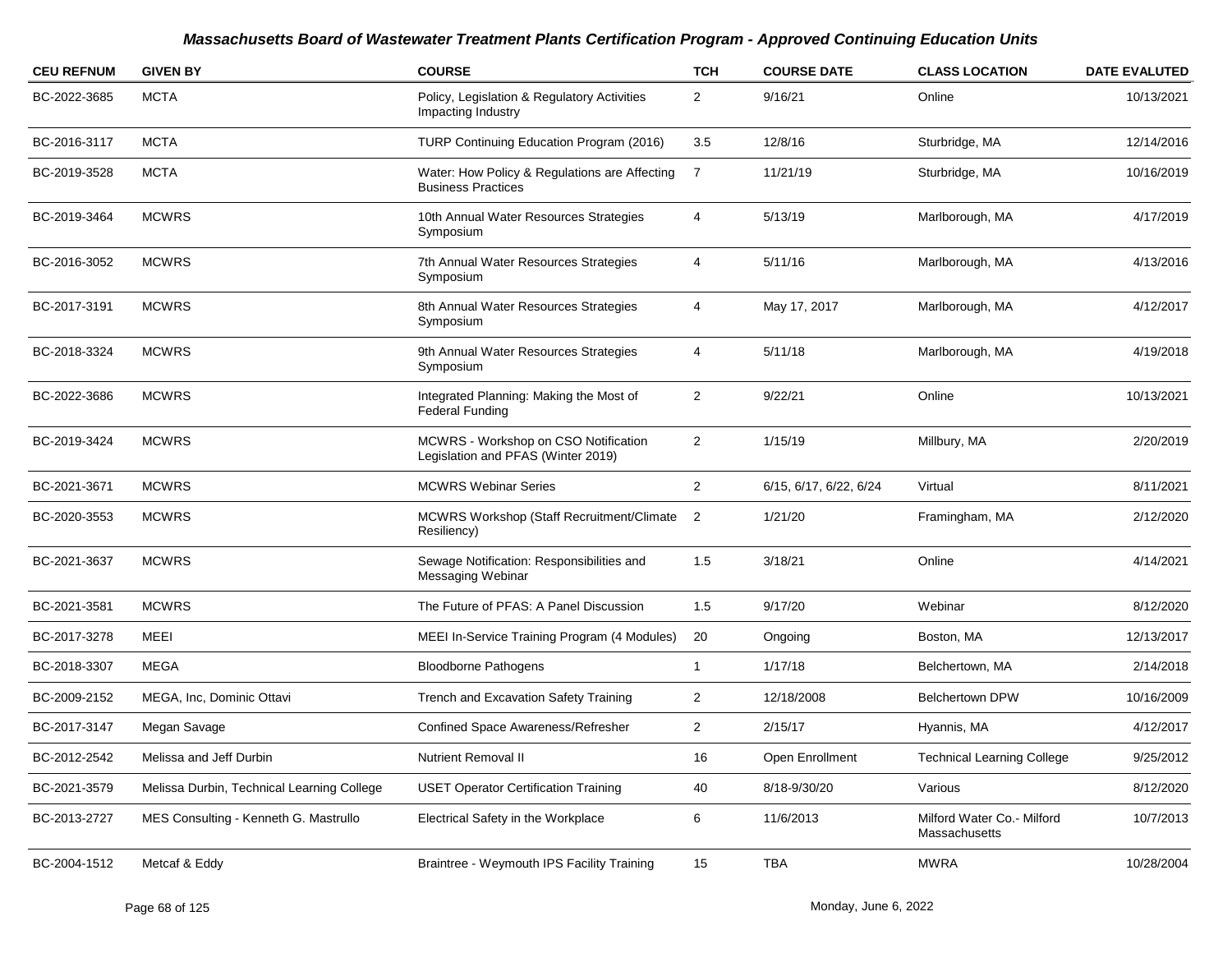| <b>CEU REFNUM</b> | <b>GIVEN BY</b>                                     | <b>COURSE</b>                                                                       | <b>TCH</b>     | <b>COURSE DATE</b> | <b>CLASS LOCATION</b>          | <b>DATE EVALUTED</b> |
|-------------------|-----------------------------------------------------|-------------------------------------------------------------------------------------|----------------|--------------------|--------------------------------|----------------------|
| BC-2004-1513      | Metcalf - Eddy                                      | Braintree - Weymouth IPS - Deer Island<br><b>Operator Training</b>                  | 2.5            | <b>TBA</b>         | <b>MWRA</b>                    | 10/28/2004           |
| BC-2004-1514      | Metcalf & Eddy                                      | Braintree- Weymouth IPS Project - Fore River<br>Pelletization Facility SOP Training | $\overline{2}$ | <b>TBA</b>         | <b>MWRA</b>                    | 10/28/2004           |
| BC-2019-3449      | Metro WWTP                                          | Anaerobic Digestion                                                                 | $\overline{7}$ | 1/25/19            | Columbia, SC                   | 4/17/2019            |
| BC-2019-3450      | Metro WWTP                                          | <b>General Safety</b>                                                               | $\mathbf{1}$   | 6/20/18            | Columbia, SC                   | 4/17/2019            |
| BC-2002-1225      | Michael Anderson, L. Robert Kimball &<br>Associates | OSHA 10 Hour Construction Health and Safety                                         | -10            | 3/6/2002           | Yarmouth WWTF                  | 4/4/2002             |
| BC-2009-2086      | Michael Cox www.flagger.com                         | Registered Flagger Training                                                         | 4              | 3/18/2009          | Town of Falmouth DPW           | 4/30/2009            |
| BC-2010-2184      | Michael Curran                                      | Onsite Wasterwater Treatment Fundamentals                                           | 6              | 3/11/2010          | Northampton, Ma                | 1/20/2010            |
| BC-2019-3522      | Michael DeRosa                                      | Anika EHS Training                                                                  | 4.5            | November, 2019     | Anika Therapeutics             | 10/16/2019           |
| BC-2014-2765      | Michael DiMauro, Principal Engineer                 | Operating Procedure #22 Wastewater<br><b>Collection SBEC</b>                        | $\overline{2}$ | <b>TBA</b>         | Stony Brook Energy Center      | 2/19/2014            |
| BC-2021-3605      | Michael Gerardi                                     | Microbiology of the Anaerobic Digester                                              | 3              | 12/10/20           | Online                         | 12/16/2020           |
| BC-2006-1754      | Michael Gerardi                                     | Nitrification/Denitrification                                                       | 6              | 3/28/2006          | Rockport                       | 4/3/3006             |
| BC-2021-3606      | Michael Gerardi                                     | <b>Odor Production and Control</b>                                                  | 6              | 12/16-12/17/20     | Online                         | 12/16/2020           |
| BC-2003-1404      | Michael H. Gerardi                                  | Denitrification in the activated Sludge Process                                     | 3              | As requested       | New Bedford or as<br>requested | 9/25/2003            |
| BC-2003-1403      | Michael H. Gerardi                                  | Nitrification in the activated Sludge Process                                       | 3              | As requested       | New Bedford or as<br>requested | 9/25/2003            |
| BC-2003-1405      | Michael H. Gerardi                                  | Settleability Problems and Loss of Solids in the 3<br>activated Sludge process      |                | As requested       | New Bedford or as<br>requested | 9/25/2003            |
| BC-2020-3551      | Michael Knox, Tata & Howard                         | Emergency Response Plan Training for Public<br><b>Water Systems</b>                 | 6              | On going           | Various                        | 2/12/2020            |
| BC-2011-2305      | Michael Matlainen, AMEC Earth and<br>Environmental  | Environmental, Health and Safety Update                                             | $\overline{4}$ | Spring and Fall    | Westford                       | 1/28/2011            |
| BC-2009-2162      | Michael O'Leary and Mark Votto                      | Operators's Guide to Centrifugal Pumps                                              | 3              | 11/17/2009         | Water Line Seabrook, NH        | 11/2/2009            |
| BC-2003-1369      | Michael Pacillo                                     | Submersible Pump Technology                                                         | 5              | As Requested       | As Requested                   | 4/25/2003            |
| BC-2020-3560      | Michael Smith                                       | Class 2 & Class 4G Hoisting License CEUs                                            | $\overline{4}$ | On going           | Various                        | 4/15/2020            |
| BC-2005-1652      | Michael T. Fox                                      | <b>Bobcat Training Course</b>                                                       | 3.5            | 10/2005            | Springfield WWT                | 11/11/2005           |
| BC-2017-3246      | Michelle Gillie. Tetra Tech. Inc.                   | 8-hour HAZWOPER Refresher                                                           | 8              | 4/7/17             | Pittsfield, MA                 | 10/18/2017           |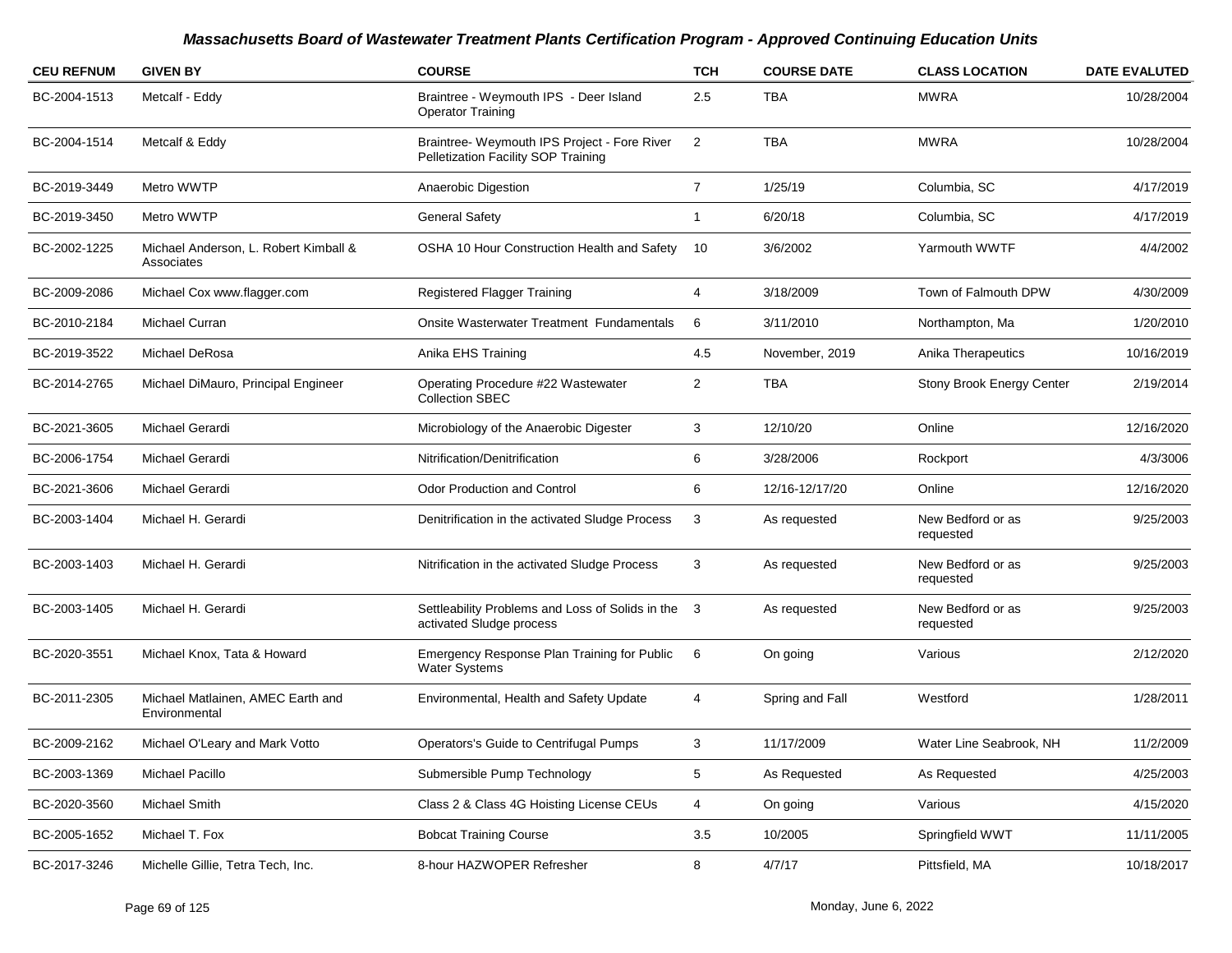| <b>CEU REFNUM</b> | <b>GIVEN BY</b>                             | <b>COURSE</b>                                                                               | <b>TCH</b>    | <b>COURSE DATE</b> | <b>CLASS LOCATION</b>                                      | <b>DATE EVALUTED</b> |
|-------------------|---------------------------------------------|---------------------------------------------------------------------------------------------|---------------|--------------------|------------------------------------------------------------|----------------------|
| BC-2019-3534      | <b>Midwest Contract Operations</b>          | Wastewater Microbiology & Hands-on Filament<br>ID                                           | 10            | 10/2-10/3/19       | GLSD                                                       | 12/18/2019           |
| BC-2017-3285      | MIHS/UM                                     | Comprehensive Industrial Hygiene Review                                                     | 20            | 9/25-9/29/17       |                                                            | 12/13/2017           |
| BC-2019-3434      | MiiA                                        | Massachusetts Interlocal Insurance Agency<br>(MiiA) Safety Courses                          | As<br>awarded | On going           | Online                                                     | 2/20/2019            |
| BC-2005-1608      | Mike Gross, Adam Drummond                   | <b>Confined Space Entry</b>                                                                 | 5             | 10/28/2005         | Safety Priority Consultants,<br><b>LLC</b>                 | 8/31/2005            |
| BC-2010-2192      | Mike Harrington - Blue Book                 | Principles of Water/Wastewater Hypochlorite<br>Disinfection and De-Chlorination             | 6             | 2/11/2010          | Dalton Fire District, 20<br>Flansburg Ave. Dalton, MA      | 2/8/2010             |
| BC-2010-2193      | Mike Harrington, USA Blue Book              | From" Wire to Water " - Documenting and<br>Conserving Energy Use in Water and<br>Wastewater | 6             | 2/9/2010           | Easton DPW, Water<br>Division, 417 Bay Rd.<br>South Easton | 2/8/2010             |
| BC-2008-2019      | Mike King - Cronatron Welding Systems, Inc. | Oxy- Acetylene and Welding Safety                                                           | 4             | 3/5/2008           | <b>Edgartown Wastewater</b><br><b>Treatment Facility</b>   | 11/18/2008           |
| BC-2005-1595      | Mike Luker                                  | OSHA 10 Hour General Industry Course                                                        | 10            | 9/28-29/2005       | Springfield Wastewater<br>Treatment Plant in Agawam        | 8/12/2005            |
| BC-2021-3650      | Mike Nelson Consulting, LLC                 | <b>Confined Space</b>                                                                       | 4             | Various            |                                                            | 4/14/2021            |
| BC-2021-3654      | Mike Nelson Consulting, LLC                 | Lubrication                                                                                 | 5             | Various            |                                                            | 4/14/2021            |
| BC-2021-3653      | Mike Nelson Consulting, LLC                 | <b>Predictive Maintenance</b>                                                               | 5             | Various            |                                                            | 4/14/2021            |
| BC-2021-3651      | Mike Nelson Consulting, LLC                 | Pumps                                                                                       | 5             | Various            |                                                            | 4/14/2021            |
| BC-2021-3652      | Mike Nelson Consulting, LLC                 | Valves                                                                                      | 5             | Various            |                                                            | 4/14/2021            |
| BC-2009-2080      | Mike Pastos, Safety Matters                 | Confined Space Entry, Electrical Safety,<br>Trenching & Shoring                             | 6             | 3/12/2009          | Ledges Gulf Club - South<br>Hadley                         | 4/13/2009            |
| BC-2004-1487      | Millennium Training Institute               | Excel 2000 Level 3                                                                          | 6             | 6/23,24/2004       | Vitasoy Foods                                              | 7/14/2004            |
| BC-2005-1543      | MRWA - 3D Engineering                       | <b>Wastewater Treatment Methods</b>                                                         | 5             | 4/7/2005           | <b>Pittsfield Wastewater</b><br>treatment Facility         | 2/17/2005            |
| BC-2017-3183      | MRWA, Wright-Pierce                         | CERO - Nutrient Removal & Optimization at<br><b>Wastewater Treatment Facilities</b>         | 4             | May 16, 2017       | UBWPAD, Millbury, MA                                       | 4/12/2017            |
| BC-2017-3184      | MRWA, Wright-Pierce                         | SERO - Nutrient Removal & Optimization at<br><b>Wastewater Treatment Facilities</b>         | 4             | June 13, 2017      | Lakeville, MA                                              | 4/12/2017            |
| BC-2017-3182      | MRWA, Wright-Pierce                         | WERO - Nutrient Removal & Optimization at<br><b>Wastewater Treatment Facilities</b>         | 4             | April 25, 2017     | Amherst, MA                                                | 4/12/2017            |
| BC-2020-3556      | <b>MRWC</b>                                 | Merrimack River Watershed Council - State of<br>the Waters                                  | 3.5           | 1/31/20            | Haverhill, MA                                              | 4/15/2020            |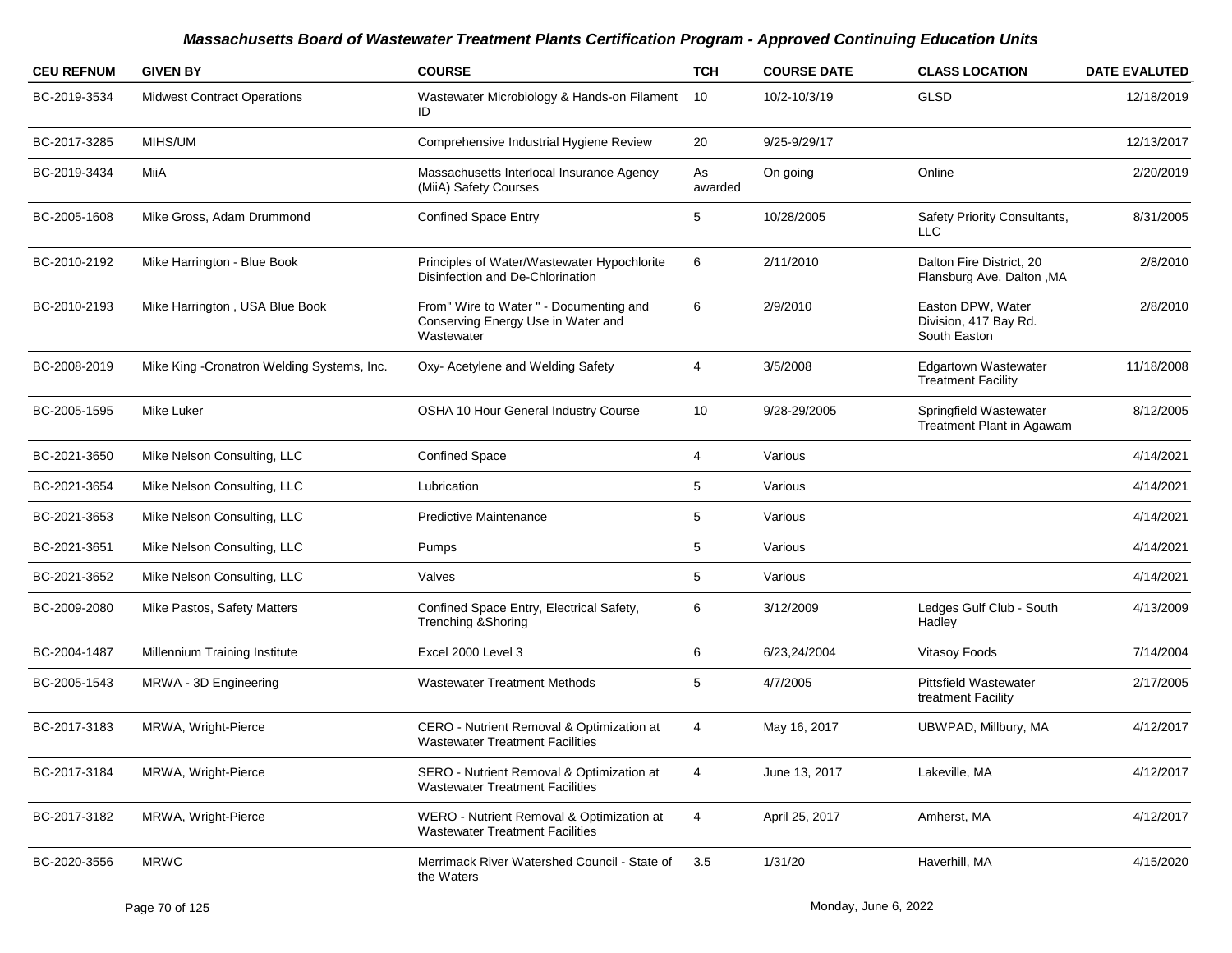| <b>CEU REFNUM</b> | <b>GIVEN BY</b>                 | <b>COURSE</b>                                                          | <b>TCH</b>     | <b>COURSE DATE</b>                  | <b>CLASS LOCATION</b>                                         | <b>DATE EVALUTED</b> |
|-------------------|---------------------------------|------------------------------------------------------------------------|----------------|-------------------------------------|---------------------------------------------------------------|----------------------|
| BC-2021-3644      | Multiple presenters             | NAES - Salem Harbor Station (WW TCH<br>Program)                        | 20             | Various                             | Online                                                        | 4/14/2021            |
| BC-2016-3019      | Multiple speakers               | Municipal Forum on Trenchless Technology                               | 5              | 2/11/16                             | Springfield Water and<br>Sewer Commission,<br>Springfield, MA | 2/17/2016            |
| BC-2015-2925      | Multiple speakers               | MWWA's Fall Forum                                                      | $\overline{2}$ | October 15, 2015                    | Devens Common Center                                          | 8/5/2015             |
| BC-2016-3045      | Multiple vendors                | NAMF-NEC Annual Supplier Appreciation Night 2                          |                | 4/21/16                             | Marlborough, MA                                               | 4/13/2016            |
| BC-2020-3557      | <b>MUST</b>                     | Managing Underground Safety Training -<br><b>Excavation Safety</b>     | 3.5            | 2/12/20                             | Westport, MA                                                  | 4/15/2020            |
| BC-2013-2588      | <b>MWPCA</b>                    | <b>Collections Systems Blue Print Reading Class</b>                    | 5              | 3/26/2013                           | <b>Richard Alden Training</b><br>Center                       | 2/4/2013             |
| BC-2015-2893      | <b>MWPCA</b>                    | Inflow and Infiltration                                                | 3              | 6/11/2015                           | <b>Alden Training Center</b><br>Millbury                      | 4/29/2015            |
| BC-2011-2308      | <b>MWPCA</b>                    | Introduction to Activated Sludge                                       | 6              | 4/7/2011                            | Amherst Wastewater<br>Facility                                | 2/3/2011             |
| BC-2013-2652      | <b>MWPCA</b>                    | <b>PACP Certification</b>                                              | 20             | 8/21-22-27/2013                     | <b>Alden Training Center</b>                                  | 7/9/2013             |
| BC-2014-2757      | <b>MWPCA</b>                    | <b>Wastewater Process Control Using</b><br>Microbiology                | 6              | June 2, 2014                        | Alden Training Center,<br>Millbury                            | 2/11/2014            |
| BC-2014-2746      | MWPCA - Aubrey L. Strause       | Non - Dispersible Wipes                                                | 3              | 2/17/2014                           | Alden Training Center,<br>Millbury                            | 1/16/2014            |
| BC-2014-2762      | MWPCA - Marcel Trembly          | <b>Writing Effective Standard Operating</b><br>Procedures              | 5              | May, 7, 2014                        | Alden Training Center,<br>Millbury                            | 2/19/2014            |
| BC-2013-2586      | <b>MWPCA &amp; Gregory Kidd</b> | Hands-On Biochemical Oxygen Demand &<br>GGA& Seeding                   | 10             | March 7&14, 2013                    | Richard Alden Training<br>Center                              | 1/30/2013            |
| BC-2002-1229      | <b>MWRA</b>                     | <b>Computer Operations and Applications</b>                            | 10             | Ongoing in house<br>Training 2002-3 | <b>MWRA Class Rooms</b>                                       | 5/23/2002            |
| BC-2002-1275      | <b>MWRA</b>                     | MWRA - Annual meeting for significant<br>Industrial users              | 3              | 10/25,29,30/2002                    | Chelsea                                                       | 10/15/2002           |
| BC-2018-3392      | <b>MWRA</b>                     | MWRA - TRAC Annual Meeting for Significant<br><b>Industrial Users</b>  | 3              | 10/30/18 & 11/1/18                  | Chelsea, MA                                                   | 10/18/2018           |
| BC-2008-1979      | <b>MWRA</b>                     | <b>MWRA Annual Meeting for Significant</b><br><b>Industrial Users</b>  | 3              | April 14-16-17/2009                 | 2 Griffin Way                                                 | 5/12/2008            |
| BC-2006-1786      | <b>MWRA</b>                     | <b>MWRA Annual Meeting for Significant</b><br>Industrial Users (SIU's) | 3              | 10/24-26-27/2006                    | Tentatively - MWRA - 2<br>Griffin Way, Chelsea                | 6/2/2006             |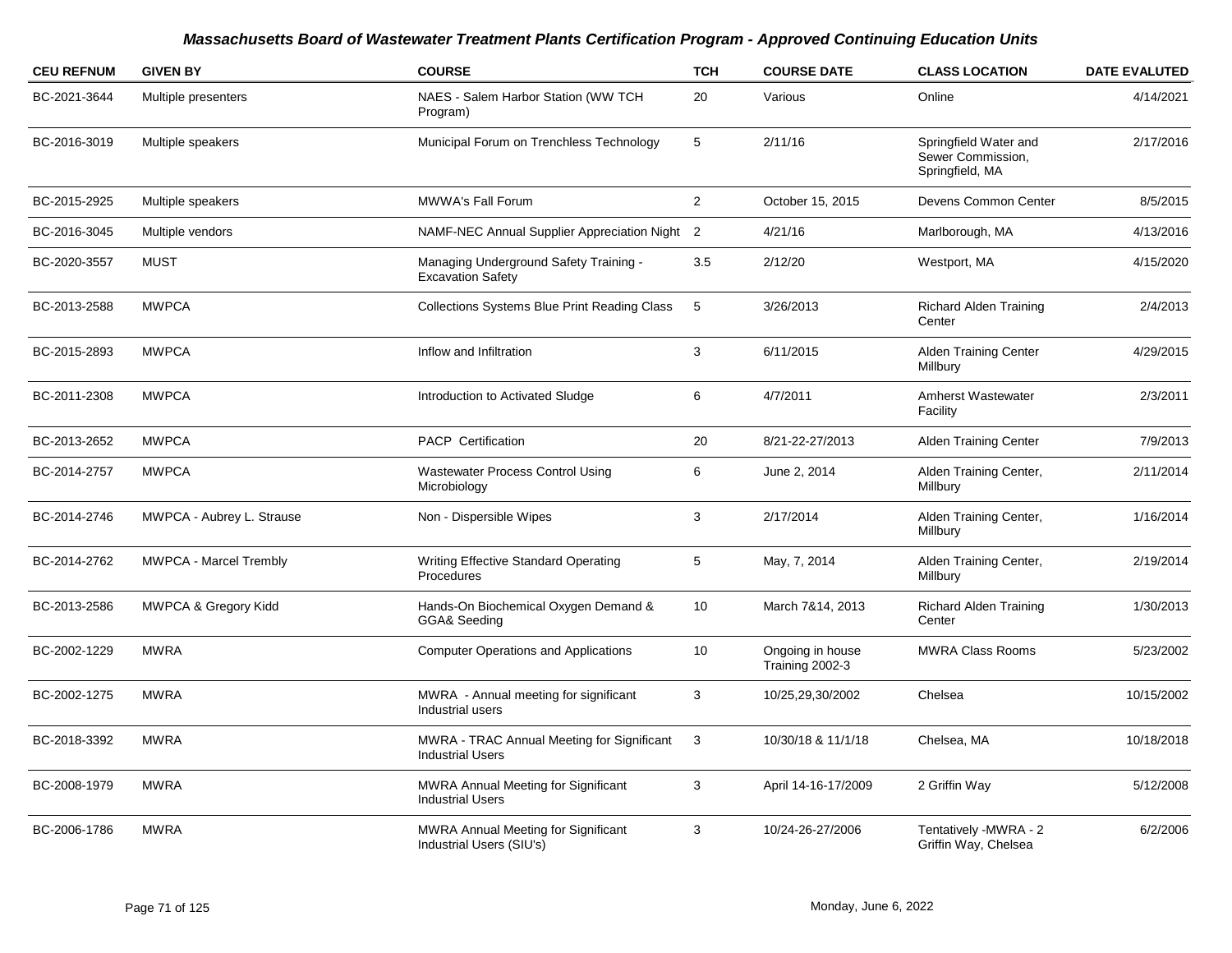| <b>CEU REFNUM</b> | <b>GIVEN BY</b>                      | <b>COURSE</b>                                                                   | <b>TCH</b>    | <b>COURSE DATE</b>      | <b>CLASS LOCATION</b>                                             | <b>DATE EVALUTED</b> |
|-------------------|--------------------------------------|---------------------------------------------------------------------------------|---------------|-------------------------|-------------------------------------------------------------------|----------------------|
| BC-2016-3054      | <b>MWRA</b>                          | MWRA Annual Meeting of Significant Industrial<br><b>Users</b>                   | 3             | 5/17/16 & 5/18/16       | <b>MWRA Deer Island</b><br><b>Treatment Plant</b>                 | 4/13/2016            |
| BC-2014-2777      | <b>MWRA</b>                          | MWRA Annual Meeting of Significant Industrial 3<br>Users (SIU's)                |               | May, 6,7,8 -2014        | <b>MWRA Chelsea</b>                                               | 3/18/2014            |
| BC-2019-3501      | <b>MWRA</b>                          | <b>MWRA Municipal Meeting</b>                                                   | 3             | 9/25/19                 | <b>MWRA</b>                                                       | 10/16/2019           |
| BC-2006-1709      | <b>MWRA</b>                          | MWRA,s Industrial Pretreatment Program<br>Managed By Toxic Reducation & Control | 4.5           | 1/18/2006               | Deer Island POTW                                                  | 1/23/2006            |
| BC-2001-1135      | <b>MWRA</b>                          | <b>Private Inflow Removal</b>                                                   | 5             | 11/14/2001              | Four Point Sheraton<br>Norwood, Ma                                | 10/16/2001           |
| BC-2004-1507      | MWRA - Monica McMann                 | <b>MWRA Annual Meeting for Significant</b><br><b>Industrial Users</b>           | 3             | 11/8,9,10/2004          | MWRA 2 Griffin Way,<br>Chelsea                                    | 10/7/2004            |
| BC-2013-2599      | <b>MWRA - TRAC</b>                   | <b>MWRA Annual Meeting for SIU's</b>                                            | 3             | 4/23-25/2013            | Deer Island                                                       | 3/18/2013            |
| BC-2015-2875      | MWRA TRAC DEPT.                      | MWRA Annual Meeting of Significant Industrial<br>Users (SIUs)                   | 3             | May/ 5,6,7,/ 2015       | <b>MWRA Chelsea</b><br>Facility, Griffin Way,<br>Chelsea MA 02150 | 3/9/2015             |
| BC-2010-2191      | <b>MWRA Staff</b>                    | MWRA Annual Meeting for Significant<br>Industrial Users (SIU's)                 | 3             | April 12,14,16, 2010    | <b>MWRA Facility Chelsea</b>                                      | 2/8/2010             |
| BC-2012-2460      | MWRA toxic Reduction & Control Dept. | MWRA Annual Meeting for Significant<br>Industrial Users (SIU's)                 | 3             | April /24, 25, 26/ 2012 | MWRA 551 South Street,<br>Quincy                                  | 1/23/2012            |
| BC-2019-3529      | <b>MWRA TRAC</b>                     | MWRA - TRAC: Annual Meeting for Significant 3<br>Industrial Users (SIUs)        |               | 10/24/19 or 10/29/19    | Winthrop, MA                                                      | 10/16/2019           |
| BC-2007-1889      | <b>MWRA Trac Dept</b>                | <b>MWRA Annual Meeting for Industrial Users</b>                                 | 3             | 10/26/2006              | Deer Island Treatment Plant                                       | 5/15/2007            |
| BC-2002-1273      | MWRA/DEP                             | Managing Wastewater Flows and Capacity                                          | 4             | 12/12/2002              | <b>Wellesley Community</b><br>Center                              | 10/15/2002           |
| BC-2017-3164      | MWRA-TRAC                            | 2017 MWRA-TRAC, Annual Meeting for<br>Significant Industrial Users (SIUs)       | 3             | 5/9/17-5/10/17          | Quincy, MA                                                        | 4/12/2017            |
| BC-2020-3552      | <b>MWWA</b>                          | 2020 MWWA Training Courses (wastewater<br>related)                              | As<br>awarded | On going                | Various                                                           | 2/12/2020            |
| BC-2016-3047      | <b>MWWA</b>                          | Asbestos Cement Pipe Worker Safety - 3-hour<br><b>Refresher Training</b>        | 3             | Multiple offerings      | Multiple locations                                                | 4/13/2016            |
| BC-2017-3292      | <b>MWWA</b>                          | <b>Chemical Feed Pumps</b>                                                      | 3             | 12/19/17                | Woburn, MA                                                        | 12/13/2017           |
| BC-2016-3071      | <b>MWWA</b>                          | Fall Forum: Topics of Interest for Wastewater<br>Utilities                      | 2             | 10/20/16                | Devens, MA                                                        | 8/17/2016            |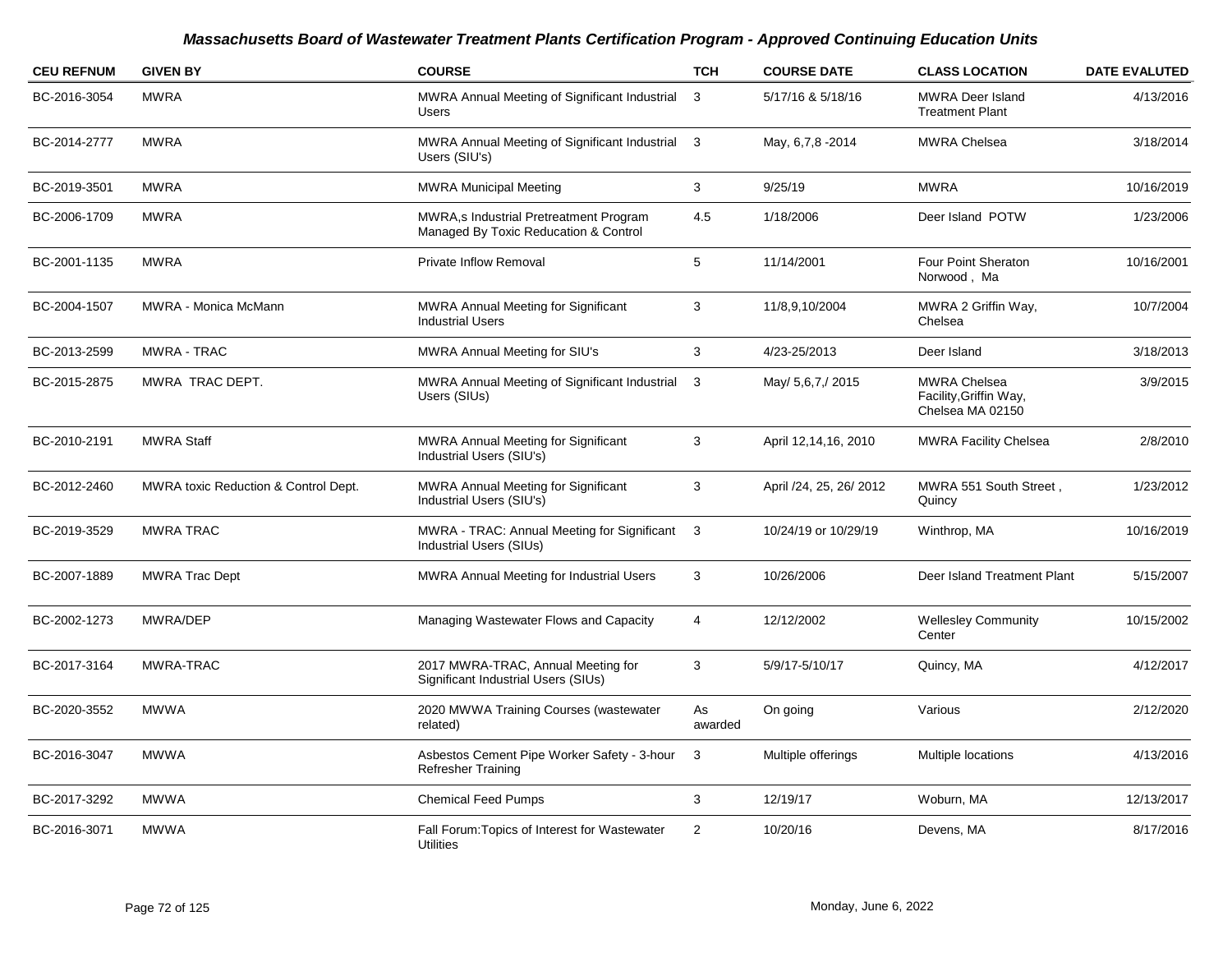| <b>CEU REFNUM</b> | <b>GIVEN BY</b>                                                          | <b>COURSE</b>                                                                                        | <b>TCH</b>     | <b>COURSE DATE</b> | <b>CLASS LOCATION</b>                   | <b>DATE EVALUTED</b> |
|-------------------|--------------------------------------------------------------------------|------------------------------------------------------------------------------------------------------|----------------|--------------------|-----------------------------------------|----------------------|
| BC-2018-3310      | <b>MWWA</b>                                                              | Massachusetts Water Works Association -<br>Wastewater Course Approval                                | As<br>awarded  | Ongoing            | Various                                 | 2/14/2018            |
| BC-2017-3231      | <b>MWWA</b>                                                              | MWWA Fall Forum                                                                                      | $\overline{2}$ | 10/19/17           | Devens, MA                              | 8/16/2017            |
| BC-2021-3620      | <b>MWWA</b>                                                              | MWWA Training (2021 - WW Related Courses)                                                            | AW             | Various            | Online                                  | 2/17/2021            |
| BC-2014-2814      | MWWA - MWPCA - Middlesex/Worcester<br>County Wasteworks Association      | Fall Forum: Topics of Interest for Water &<br><b>Wastewater Utilities</b>                            | 2              | October 16, 2014   | Devens Common Center -<br>Devens, MA    | 7/23/2014            |
| BC-2013-2577      | MWWA & MWPCA                                                             | Basic Math Review for Water and Wastewater<br><b>Operators</b>                                       | $\overline{7}$ | 4/10,17,24/2013    | Millbury Alden Training<br>Facility     | 1/14/2013            |
| BC-2011-2415      | <b>MWWA &amp; MWPCA</b>                                                  | Fall Forum - Alternative Energy and Reuse for<br>Water & Wastewater Utilities                        | $\overline{2}$ | 10/20/2011         | Devens Common Center                    | 8/19/2011            |
| BC-2008-1993      | <b>MWWA &amp; MWPCA</b>                                                  | Fall Forum: Compounds of Emerging<br>Concern - What We Need to Know                                  | $\overline{2}$ | October 23, 2008   | Devens Common Center,<br>Devens, MA.    | 7/30/2008            |
| BC-2009-2108      | <b>MWWA &amp; MWPCA</b>                                                  | Strategies and Emergencies Planning and<br>Implementation for Water and Wastewater<br><b>Utilies</b> | $\overline{2}$ | 10/22/2009         | Devens Common Center                    | 7/21/2009            |
| BC-2015-2986      | MWWA & National Grid                                                     | Pump Systems Optimization and Assessments                                                            | $\overline{4}$ | 11/4/15            | Westborough                             | 10/14/2015           |
| BC-2012-2520      | MWWA, MWPCA & Worcester County<br>Waterworks Asso.                       | Fall Forum 2012 Membership Meeting                                                                   | $\overline{2}$ | 10/18/2012         | Devens Common Center                    | 6/26/2012            |
| BC-2013-2669      | MWWA, MWPCA. Middlesex/Worcester County<br><b>Waterworks Association</b> | Fall Forum                                                                                           | $\overline{2}$ | 10/18/2013         | Devens Common Center<br>Devens, MA      | 7/23/2013            |
| BC-2009-2130      | N. Carvalho                                                              | Bulk Chemical Off Loading/ Receiving                                                                 | 1.5            | 10/22/2008         | Plymouth WWTF                           | 9/15/2009            |
| BC-2011-2401      | <b>NA Water Systems</b>                                                  | 10 Hour OSHA Construction Safety & Health                                                            | 10             | 2010               | PA                                      | 7/21/2011            |
| BC-2004-1463      | Nac.Inc.                                                                 | NSPF Certified Pool/SPA Operators Course                                                             | 5              | 12/10-11/2004      | Hyannis                                 |                      |
| BC-2017-3220      | <b>NACWA</b>                                                             | 2017 National Pretreatment Workshop                                                                  | 20             | 5/16-5/19/17       | San Antonio, TX                         | 8/16/2017            |
| BC-2013-2705      | NACWA/ACWA/NEIWPCC                                                       | Region I Interstate Planing Workshop                                                                 | 5              | 9/9/2013           | <b>NHDES Office</b>                     | 9/17/2013            |
| BC-2015-2959      | Nalco                                                                    | <b>Nalco Water Treatment</b>                                                                         | $\overline{7}$ | <b>TBD</b>         | <b>Pittsfield Generating</b><br>Company | 9/29/2015            |
| BC-2004-1490      | Nalco Chemical Company                                                   | Waste Water Training @ Crown Cork & Seal                                                             | $\overline{7}$ | <b>TBA</b>         | Crown Cork & Seal,<br>Lawrence, Ma.     | 8/24/2004            |
| BC-2018-3327      | <b>NALCO</b> Water                                                       | Legionella Risk Reduction Strategies                                                                 | $\mathbf{1}$   | 5/24/18            | Amherst, MA                             | 4/19/2018            |
| BC-2009-2047      | <b>NAMF - NEC</b>                                                        | NAMF-NEC Spring Seminar                                                                              | 4              | 3/12/2009          | Courtyard Marriot -<br>Marlborough, Ma. | 2/9/2009             |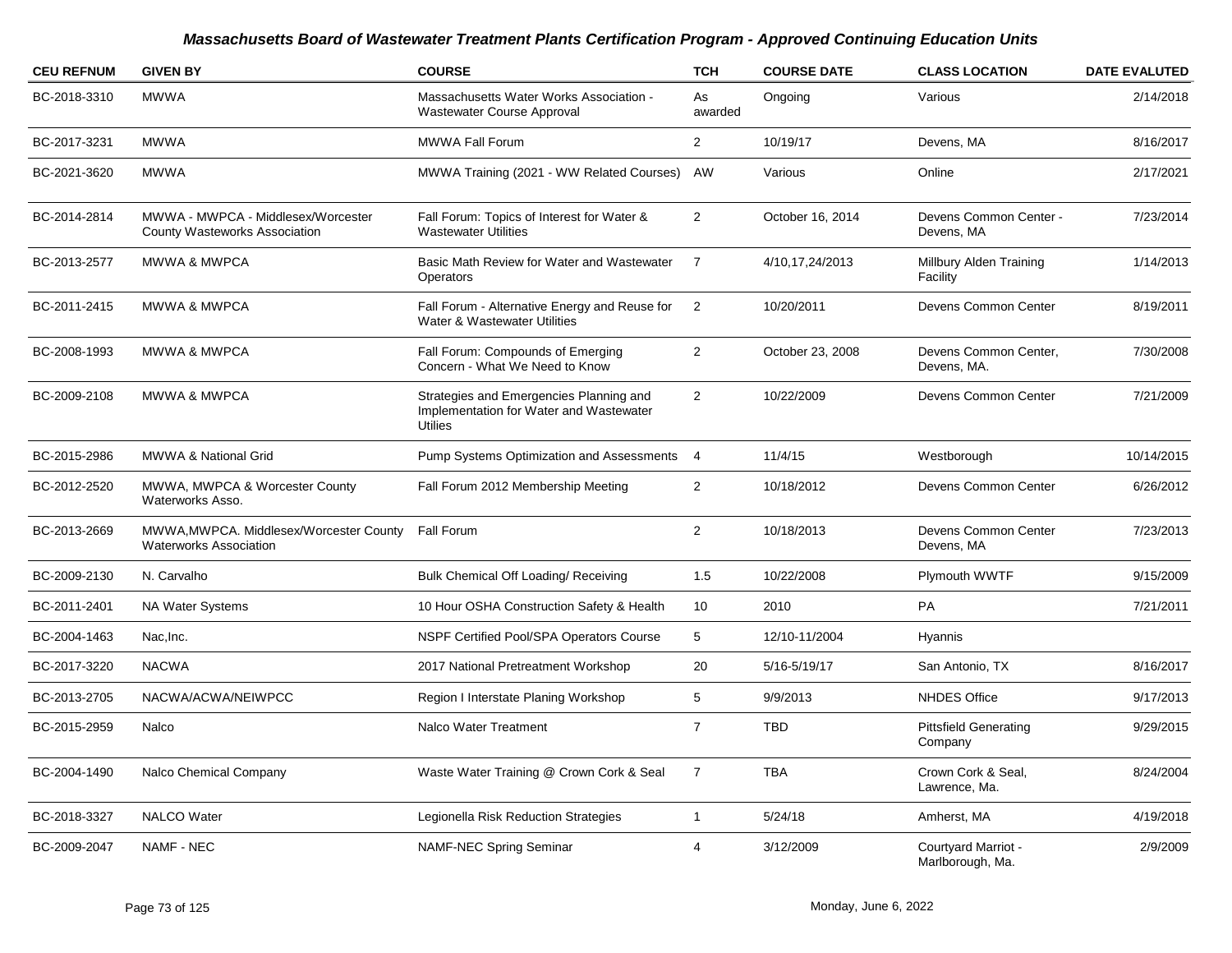| <b>CEU REFNUM</b> | <b>GIVEN BY</b>            | <b>COURSE</b>                                                                    | <b>TCH</b>     | <b>COURSE DATE</b> | <b>CLASS LOCATION</b>                   | <b>DATE EVALUTED</b> |
|-------------------|----------------------------|----------------------------------------------------------------------------------|----------------|--------------------|-----------------------------------------|----------------------|
| BC-2013-2604      | NAMF - New England Chapter | <b>Suppliers Night</b>                                                           | $\overline{2}$ | 4/4/2013           | Courtyard Marriott,<br>Marlborough, MA. | 3/27/2013            |
| BC-2010-2215      | NAMF - New England Chapter | Suppliers Night National Association of Metal<br>Finishers - New England Chapter | $\overline{2}$ | 4/8/2010           | Courtyard Marriott,<br>Marlborough      | 4/5/2010             |
| BC-2003-1354      | NAMF-NE                    | NAMF-NE Suppliers Night                                                          | $\overline{2}$ | 5/8/2003           | Radisson Hotel -<br>Marlborough, Ma.    | 4/8/2003             |
| BC-2008-1961      | <b>NAMF-NEC</b>            | <b>Suppliers Night</b>                                                           | 2.5            | 4/10/2008          | Courtyard Marriott, Marlboro            | 3/6/2008             |
| BC-2007-1893      | <b>NAMF-NEC</b>            | <b>Suppliers Night</b>                                                           | $\overline{2}$ | 4/25/2007          | Courtyard Marriott,<br>Marlboro, MA     | 5/22/2007            |
| BC-2013-2702      | NAMF- New England          | <b>NADCAP Finishing Systems Accreditation</b>                                    | $\overline{2}$ | 10/2/2013          | Courtyard - Marlborough                 | 9/10/2013            |
| BC-2015-2874      | NAMF- New England Chapter  | Suppliers Night/ Trage Show                                                      | $\overline{2}$ | 2/2015             | Holiday Inn, Marlboro                   | 3/9/2015             |
| BC-2010-2190      | NAMF NEC                   | <b>RCRA/OSHA Training Seminar</b>                                                | 4              | 3/11/2010          | <b>Marriott Courtyard</b>               | 2/2/2010             |
| BC-2003-1337      | NAMF-NE                    | <b>Environmental Management Systems</b>                                          | 4              | March 6, 2003      | Marlboro Radisson                       | 3/19/2003            |
| BC-2002-1207      | NAMF-NE                    | Hazardous Waste and Hazmat Training                                              | $\overline{4}$ | 3/7/2002           | Radisson Hotel, Marlboro                | 4/2/2002             |
| BC-2002-1208      | NAMF-NE                    | <b>Suppliers Night</b>                                                           | $\overline{2}$ | May 2, 2002        | Radisson, Marlboro                      | 4/2/2002             |
| BC-2009-2037      | NAMF-NE Chapter            | <b>Environmental of Update</b>                                                   | $\overline{2}$ | 1/15/2009          | Marriott Courtyard Hotel<br>Marlboro    | 12/19/2008           |
| BC-2006-1825      | NAMF-NEC                   | <b>Environmental Regulations</b>                                                 | $\overline{a}$ | Nov. 16, 2006      | Courtyard Marriot,<br>Marlborough       | 11/1/2006            |
| BC-2004-1475      | NAMF-NEC                   | <b>Environmental Security</b>                                                    | $\overline{4}$ | 3/18/2004          | Marlborough, Ma.                        | 5/24/2004            |
| BC-2008-1992      | NAMF-NEC                   | <b>NAMF-NEC</b>                                                                  | $\overline{2}$ | 9/18/2008          | Marriott-Courtyard,<br>Marlboro         | 8/8/2008             |
| BC-2011-2320      | NAMF-NEC                   | NAMF-NEC Spring Seminar RCRA - DOT<br>Update                                     | 4              | 3/10/2011          | Mariott Courtyard, Marlboro             | 2/18/2011            |
| BC-2014-2766      | NAMF-NEC                   | RCRA - DOT Hazmat Update - Wastewater<br><b>Treatment Techniques</b>             | 4              | March 13, 2014     | Courtyard Marriot -<br>Marlborough      | 2/19/2014            |
| BC-2008-1952      | NAMF-NEC                   | RCRA and DOT Hazmat Training Seminar                                             | 4              | 3/13/2008          | Courtyard Marriott,<br>Marlborough, MA  |                      |
| BC-2006-1718      | NAMF-NEC                   | Red Cross First Aid Training                                                     | 3              | 3/16/2006          | Radisson Inn - Marlboro                 | 3/2/2006             |
| BC-2013-2591      | NAMF-NEC Peter J. Lemonias | RCA - Hazcom- OSHA                                                               | $\overline{4}$ | 3/14/2013          | Courtyard Marriot -<br>Marlborough      | 2/7/2013             |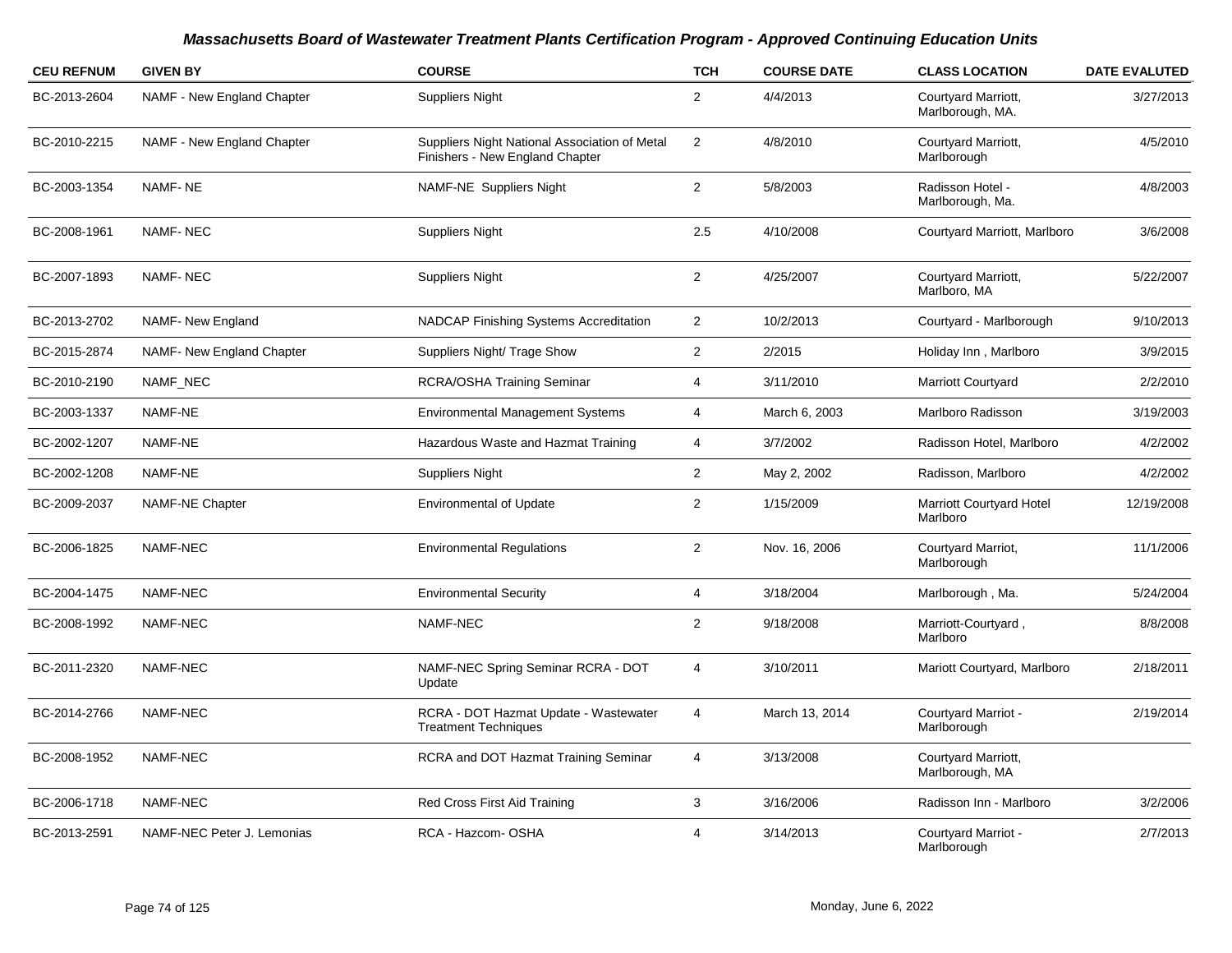| <b>CEU REFNUM</b> | <b>GIVEN BY</b>                                                  | <b>COURSE</b>                                                                   | <b>TCH</b>              | <b>COURSE DATE</b> | <b>CLASS LOCATION</b>                                    | <b>DATE EVALUTED</b> |
|-------------------|------------------------------------------------------------------|---------------------------------------------------------------------------------|-------------------------|--------------------|----------------------------------------------------------|----------------------|
| BC-2007-1865      | <b>NAMF-NEC Spring Seminar</b>                                   | Hazardous Waste - Hazmat update                                                 | 4                       | 3/15/2007          | Courtyard Marriot - Marlboro                             | 2/26/2007            |
| BC-2006-1796      | NAMF-NEW ENGLAND                                                 | New Federal Chrome Exposure                                                     | $\overline{2}$          | 9/28/2006          | Hotel Marlborough,<br>Marlborough, Ma.                   | 8/2/2006             |
| BC-2010-2245      | NAMF-NEW ENGLAND                                                 | Regulatory Upedate - Christian Richter                                          | $\overline{a}$          | 9/16/2010          | Marlborough                                              | 8/2/2010             |
| BC-2005-1632      | <b>NAMF-New England Chapter</b>                                  | Environmental Update - Robert Rio                                               | $\overline{2}$          | 11/17/2005         | Radisson Hotel,<br>Marlborough, Ma.                      | 10/11/2005           |
| BC-2007-1882      | Nancy Comeau - MDOS                                              | Occupational Hygiene Program - Confined<br>Space Training                       | 6                       | May 2007           | Massachusetts                                            | 4/5/2007             |
| BC-2010-2279      | Nancy Comeau Pearce - Div. Occupational<br>Safety                | General Industry Safety and Health                                              | 10                      | 10-12-13/2010      | <b>Plymouth County Sheriff</b><br><b>Training Center</b> | 11/22/2010           |
| BC-2010-2292      | NAOMF - New England Chapter                                      | Meeting Reading and Preparing Blueprints                                        | $\overline{2}$          | 1/13/2011          | Marriott Courtyard -<br>Marlborough                      | 12/28/2010           |
| BC-2019-3475      | Narragansett Bay Commission                                      | Sampling at WWTF                                                                | 3                       | On going           | Providence, RI                                           | 6/19/2019            |
| BC-2012-2458      | <b>NASF</b>                                                      | NASF Meeting - X-Ray Testing                                                    | $\overline{\mathbf{c}}$ | 1/19/2012          | <b>Courtyard Marriot Marlboro</b>                        | 1/13/2012            |
| BC-2009-2143      | <b>NASF</b>                                                      | New England Surface Finishing Regional<br>Conference                            | 6                       | 11/06/2009         | Cape codder Resort,<br>Hyannis                           | 9/29/2009            |
| BC-2013-2664      | <b>NASF</b>                                                      | SUR/FIN - NASF                                                                  | 4                       | 6/10-12/2013       | Rosemont, Illinois                                       | 7/11/2013            |
| BC-2017-3235      | NASF-NEC                                                         | NASF-NEC Advanced Wastewater 101                                                | $\overline{\mathbf{c}}$ | 9/13/17            | Marlborough, MA                                          | 8/16/2017            |
| BC-2016-3128      | <b>NASF-NEC</b>                                                  | NASF-NEC Annual Winter Conference (2017)                                        | 4                       | 2/9/17             | Marlborugh, MA                                           | 2/15/2017            |
| BC-2019-3488      | NASF-NEC                                                         | NASF-NEC Metal Finishing Boot Camp 2                                            | 4                       | 9/26/19            | Marlborough, MA                                          | 8/14/2019            |
| BC-2016-3080      | <b>NASF-NEC</b>                                                  | NASF-NEC: Environmental Regulatory Update                                       | $\overline{2}$          | 9/22/16            | Marlborough, MA                                          | 8/17/2016            |
| BC-2021-3570      | <b>NASSCO</b>                                                    | PACP/LACP/MACP                                                                  | 10                      | On going           | Various                                                  | 6/17/2020            |
| BC-2011-2355      | National Asso. Of Metal Finishers- New<br><b>England Chapter</b> | <b>Suppliers Night</b>                                                          | 2.5                     | 4/7/2011           | Courtyard Marriott, Marlboro                             | 3/22/2011            |
| BC-2002-1281      | National Asso.of Metal Finishers                                 | U.S. EPA Environmental Stewardship-Env.<br>Regulations- Steve, Perkins Region 1 | $\overline{2}$          | 9/19/2002          | Radisson, Marlborough                                    | 10/23/2002           |
| BC-2011-2411      | National Assoc. of Surface Finishers                             | National Assoc. of Surface Finishers SUR/FIN<br>2011                            | 5                       | 6/13-15/2011       | Rosemont, IL Stephens<br><b>Convention Center</b>        | 8/16/2011            |
| BC-2001-1131      | National Association of Metal Finishers                          | EPA Update Rules & Regs.                                                        | $\mathbf{2}$            | 9/20/01            | Radisson, Marlboro                                       | 10/15/2001           |
| BC-2001-1130      | National Association of Metal Finishers                          | Health and Safety Issues / OSHA 300 form                                        | $\overline{2}$          | 11/15/2001         | Raddisson, Marlboro                                      | 10/15/2001           |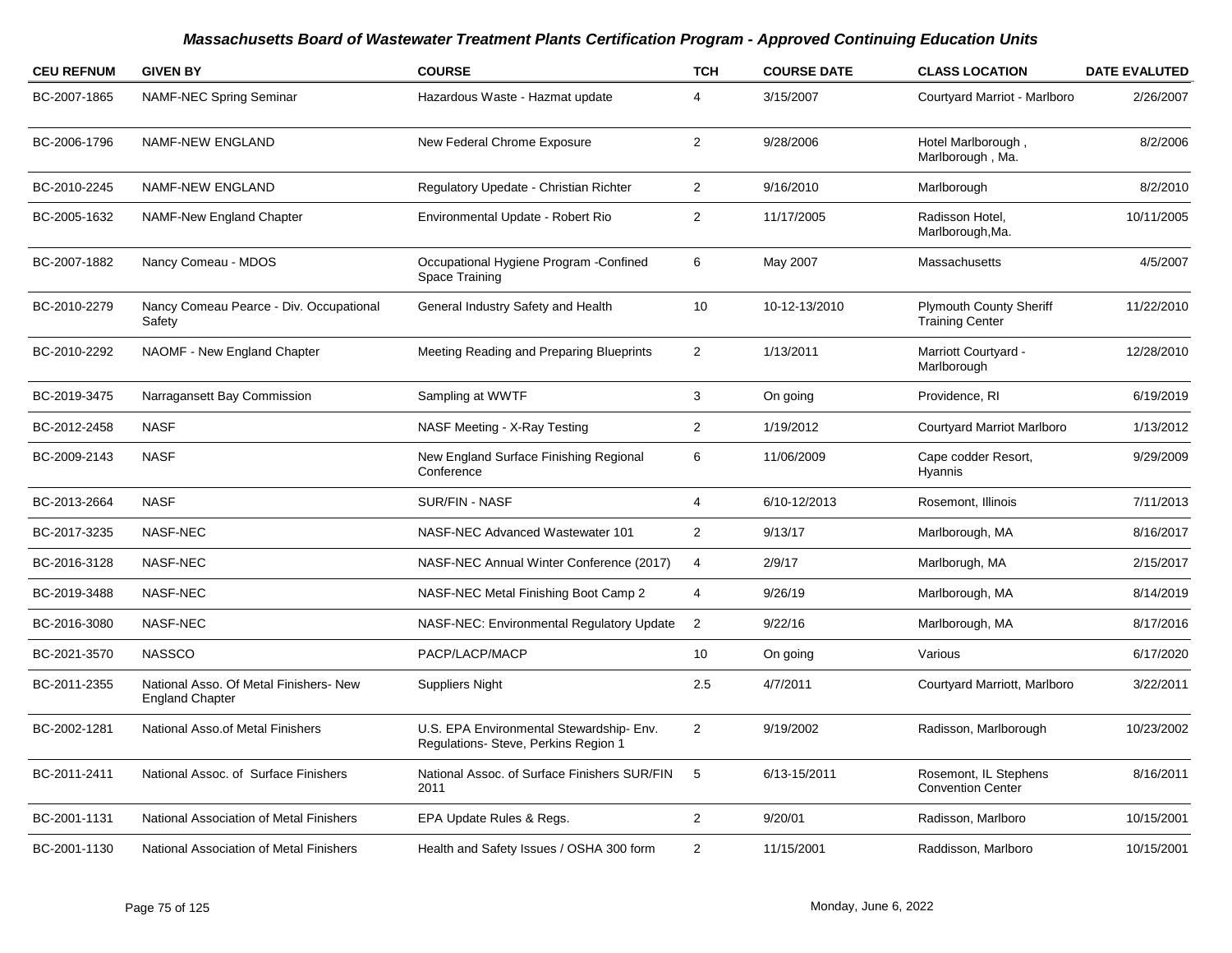| <b>CEU REFNUM</b> | <b>GIVEN BY</b>                                                            | <b>COURSE</b>                                                                       | <b>TCH</b>     | <b>COURSE DATE</b>   | <b>CLASS LOCATION</b>               | <b>DATE EVALUTED</b> |
|-------------------|----------------------------------------------------------------------------|-------------------------------------------------------------------------------------|----------------|----------------------|-------------------------------------|----------------------|
| BC-2005-1546      | National Association of Metal Finishers                                    | NAMF - NEC Suppliers' Night                                                         | $\overline{2}$ | 4/14/2005            | Radisson Hotel, Marlboro,<br>Ma.    | 2/17/2005            |
| BC-2006-1725      | National Association of Metal Finishers                                    | <b>Suppliers Night</b>                                                              | 3              | 4/25/2006            | Radisson - Marlboro, Ma.            | 3/8/2006             |
| BC-2003-1425      | National Association of metal Finishers - New<br><b>England Chapter</b>    | <b>Environmental Compliance and Enforcement</b>                                     | 2              | 11/20/2003           | Radisson Hotel, Marlboro            | 11/18/2003           |
| BC-2009-2109      | National Association of metal Finishers - New<br><b>England Chapter</b>    | <b>Monthly Meeting</b>                                                              | $\overline{2}$ | 9/17/2009            | Marriott Courtyard, Marlboro        | 7/22/2009            |
| BC-2012-2488      | National Association of metal Finishers - New<br><b>England Chapter</b>    | <b>Suppliers Night for Metal Finishers</b>                                          | $\overline{2}$ | 4/12/2012            | Cortyard Marriott, Marlboro,<br>Ma. | 3/19/2012            |
| BC-2014-2795      | National Association of Metal Finishers - New<br>England Chapter.          | Supplires Night -                                                                   | $\overline{2}$ | 4/24/2014            | Marriott-Courtyard,<br>Marlborough  | 4/14/2014            |
| BC-2009-2064      | National Association of Metal Finishers -NE<br>Chapter                     | <b>Suppliers Night</b>                                                              | 3              | 4/16/2009            | Marriott Courtyard,<br>Marlboro, MA | 3/19/2009            |
| BC-2008-2002      | National Association of Surface Finishers                                  | New England Surface Finishing Regional<br>Conference                                | $\overline{7}$ | 11/07/2008           | Cape Codder Resort,<br>Hyannis, Ma. | 9/24/2008            |
| BC-2016-2997      | <b>National Environmental Trainers</b>                                     | RCRA Hazardous Waste Generator training                                             | 6              | 1/16/15              | on line                             | 10/26/2015           |
| BC-2011-2373      | National Environmental Trainers Inc.                                       | DOT - Hazardous - Materials                                                         | 4              |                      |                                     | 4/11/2011            |
| BC-2010-2270      | National Environmental Trainers, Inc.                                      | 24 Hr Hazardous Waste Operations and<br><b>Emergency Response</b>                   | 20             | 2/2010               | On Line                             | 9/27/2010            |
| BC-2018-3318      | <b>National Grid</b>                                                       | 2018 National Grid Municipal Energy Summit                                          | 4.5            | 4/11/18              | Worcester, MA                       | 4/19/2018            |
| BC-2010-2197      | <b>National Grid</b>                                                       | Achieving Operational Efficiency at your Facility 3                                 |                | 2/16/2010, 2.23/2010 | Westborough, Warwick, RI            | 2/9/2010             |
| BC-2019-3448      | <b>National Grid</b>                                                       | National Grid Electrical Safety                                                     | 2              | 3/13/19              | Belchertown, MA                     | 4/17/2019            |
| BC-2012-2559      | National Grid and NSTAR                                                    | Principles and Practices of Managing Energy in 7<br>Water and Wastewater Facilities |                | 11/28 & 29/2012      | Waltham & Southborough              | 11/11/2012           |
| BC-2006-1755      | National Incident Management System                                        | National Incident Management System 100                                             | 3              | 2/17/2006            | On Line                             | 3/6/2006             |
| BC-2002-1203      | <b>National Safety Professionals</b>                                       | Hazardous Waste Operations and Emergency<br><b>Response Refresher</b>               | 8              |                      | Various                             | 2/26/2002            |
| BC-2013-2739      | National Tank Truck Carriers - 58 Annual<br>Leadership Development Seminar | Leadership Development                                                              | 18             | 11/10-13/2013        | <b>Purdue University</b>            | 11/19/2013           |
| BC-2003-1362      | National Technology Transfer                                               | <b>Basics of Industrial Electricity</b>                                             | 21             | 10/14/16/2003        | Boston                              | 4/8/2003             |
| BC-2003-1361      | National Technology Transfer                                               | <b>Hydraulic Training</b>                                                           | 21             | 8/26-28/2003         | Boston                              | 4/8/2003             |
| BC-2001-1161      | National Technology Transfer                                               | <b>Instrumentation &amp; Controls</b>                                               | 21             | 5/6/2000             |                                     | 10/22/2001           |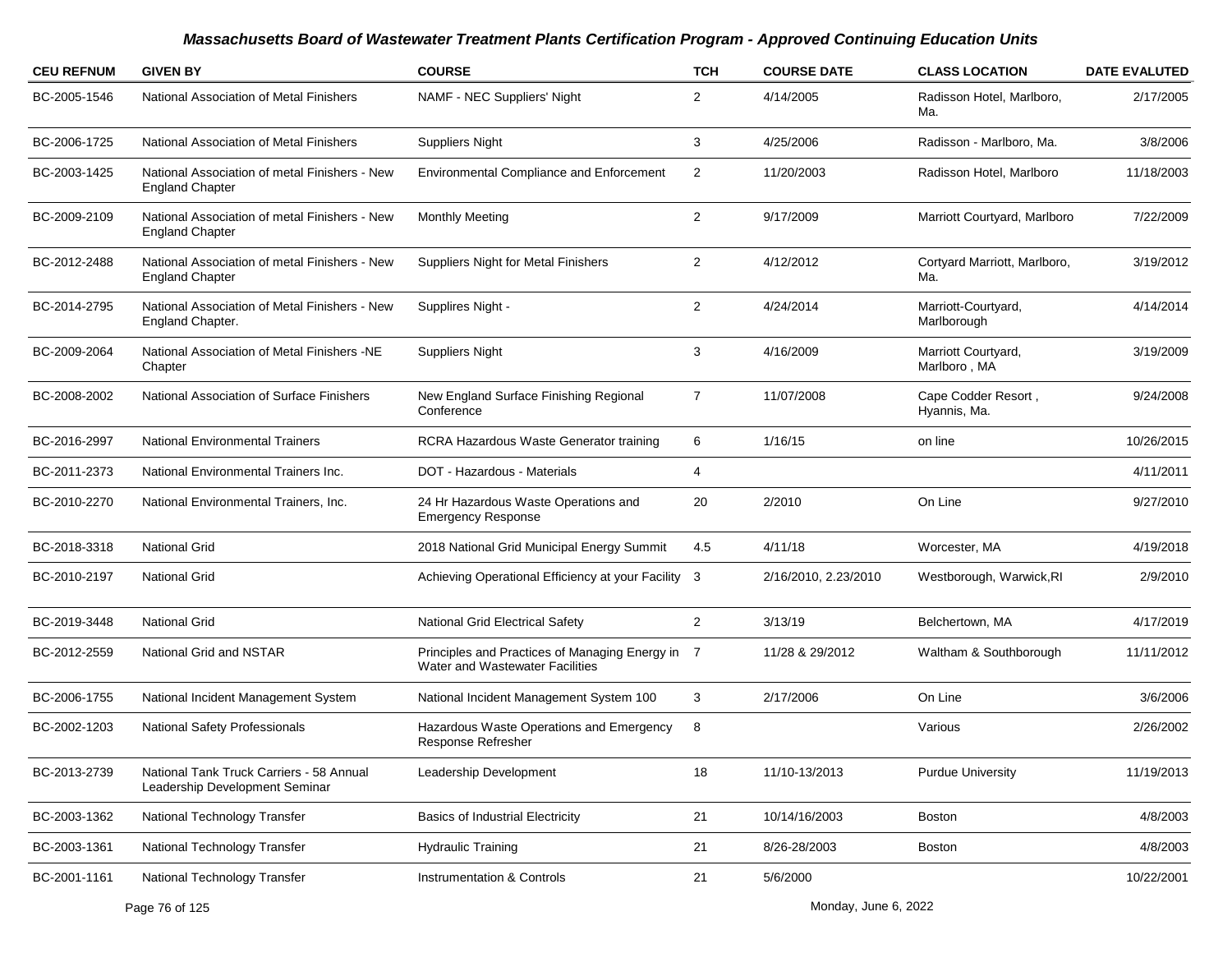| <b>CEU REFNUM</b> | <b>GIVEN BY</b>                     | <b>COURSE</b>                                                                | <b>TCH</b>     | <b>COURSE DATE</b>                    | <b>CLASS LOCATION</b>                                   | <b>DATE EVALUTED</b> |
|-------------------|-------------------------------------|------------------------------------------------------------------------------|----------------|---------------------------------------|---------------------------------------------------------|----------------------|
| BC-2003-1360      | National Technology Transfer, Inc.  | Centrifugal Pumps                                                            | 14             | 8/21-22/2003                          | <b>Boston</b>                                           | 4/8/2003             |
| BC-2003-1357      | National Technology Transfer, Inc.  | <b>Electrical Safety Technical Training</b>                                  | 21             | June 24-26/2003                       | <b>Boston</b>                                           | 4/8/2003             |
| BC-2003-1355      | National Technology Transfer, Inc.  | Grounding & Bonding of Electrical Systems                                    | 14             | $4/30 - 5/1/2003$                     | Boston, Ma.                                             | 4/8/2003             |
| BC-2003-1366      | National Technology Transfer, Inc.  | <b>High Voltage Electrical Safety</b>                                        | 14             | 12/8-9/2003                           | <b>Boston</b>                                           | 4/8/2003             |
| BC-2003-1356      | National Technology Transfer, Inc.  | Instrumentation & Process Control                                            | 21             | 5/20-22/2003                          | <b>Boston</b>                                           | 4/8/2003             |
| BC-2003-1363      | National Technology Transfer, Inc.  | <b>Mechanical Drives</b>                                                     | 21             | 11/4-6/2003                           | <b>Boston</b>                                           | 4/8/2003             |
| BC-2003-1364      | National Technology Transfer, Inc.  | <b>Troubleshooting Electrical Control Circuits</b>                           | 21             | 11/4-6/2003                           | <b>Boston</b>                                           | 4/8/2003             |
| BC-2003-1358      | National Technology Transfer, Inc.  | Understanding Programmable Logic Controllers 21                              |                | July 15-17/2003                       | <b>Boston</b>                                           | 4/8/2003             |
| BC-2003-1359      | National Technology Transfer, Inc.  | <b>Welding Practices &amp; Procedures</b>                                    | 21             | 8/19-21/2003                          | <b>Boston</b>                                           | 4/8/2003             |
| BC-2011-2350      | Nationalgrid                        | Managing Energy in Wastewater Facilities                                     | $\overline{7}$ | 3/30-31.2011                          | Noorwood & Worcester                                    | 3/8/2011             |
| BC-2003-1365      | NationalTechnology Transfer, Inc.   | <b>Instrumentation &amp; Process Control</b>                                 | 21             | 11/18-20/2003                         | <b>Boston</b>                                           | 4/9/2003             |
| BC-2015-2879      | Nationwide Aquatic Consulting, Inc. | Certified Pool/Spa Operator (CPO)                                            | $\overline{4}$ | 10/2014                               |                                                         | 3/17/2015            |
| BC-2002-1294      | <b>NBEN</b>                         | <b>New SPCC Requirements</b>                                                 | $\overline{2}$ | 11/19/2002                            | Wyndham Andover Hotel,<br>Andover                       | 12/24/2002           |
| BC-2012-2549      | NE Surface Finishing                | 2012 New England Surface Finishing regional<br>Conference                    | $\overline{7}$ | 11/02/2012                            | Sturbridge Host Hotel and<br><b>Conference Center</b>   | 10/10/2012           |
| BC-2009-2128      | <b>NEBRA</b>                        | Greenhouse Gas Accounting for wastewater<br>Treatment & Biosolids Management | $\sqrt{5}$     | 10/1/2009                             | Lawrence Heritage Park, 1<br>Jackson St., Lawrence, MA. | 9/15/2009            |
| BC-2021-3586      | <b>NEBRA</b>                        | <b>NEBRA Biosolids Conference</b>                                            | 8.5            | 10/1, 10/8, 10/15, 10/22,<br>10/29/20 | Online                                                  | 10/14/2020           |
| BC-2017-3222      | <b>NEBRA</b>                        | NEBRA Tour of Bucklin Point (Digestion &<br>Energy)                          | $\mathbf{1}$   | 7/18/17                               | Providence, RI                                          | 8/16/2017            |
| BC-2016-3025      | <b>NEIWPCC</b>                      | 5th Northeast Onsite Wastewater Treatment<br>Short Course & Equipment Expo   | As<br>awarded  | April 5-7, 2016                       | Holiday Inn, Taunton, MA                                | 2/17/2016            |
| BC-2019-3443      | <b>NEIWPCC</b>                      | 6th Northeast Onsite Wastewater Short Course<br>and Equipment Expo           | As<br>awarded  | $4/2 - 4/4/19$                        | Mystic, CT                                              | 4/17/2019            |
| BC-2002-1199      | <b>NEIWPCC</b>                      | Managing Wasterwater Systems Beyond the<br>Sewer                             | 10             | 3/25-26/2002                          | Hayatt Regency - Newport<br>Rhode Island                | 2/25/2002            |
| BC-2005-1549      | <b>NEIWPCC</b>                      | Norteast Onsite Short Course and Exhibition                                  | 12.5           | 3/29-31/2005                          | Mystic Marriott - Groton,<br>CT.                        | 2/17/2005            |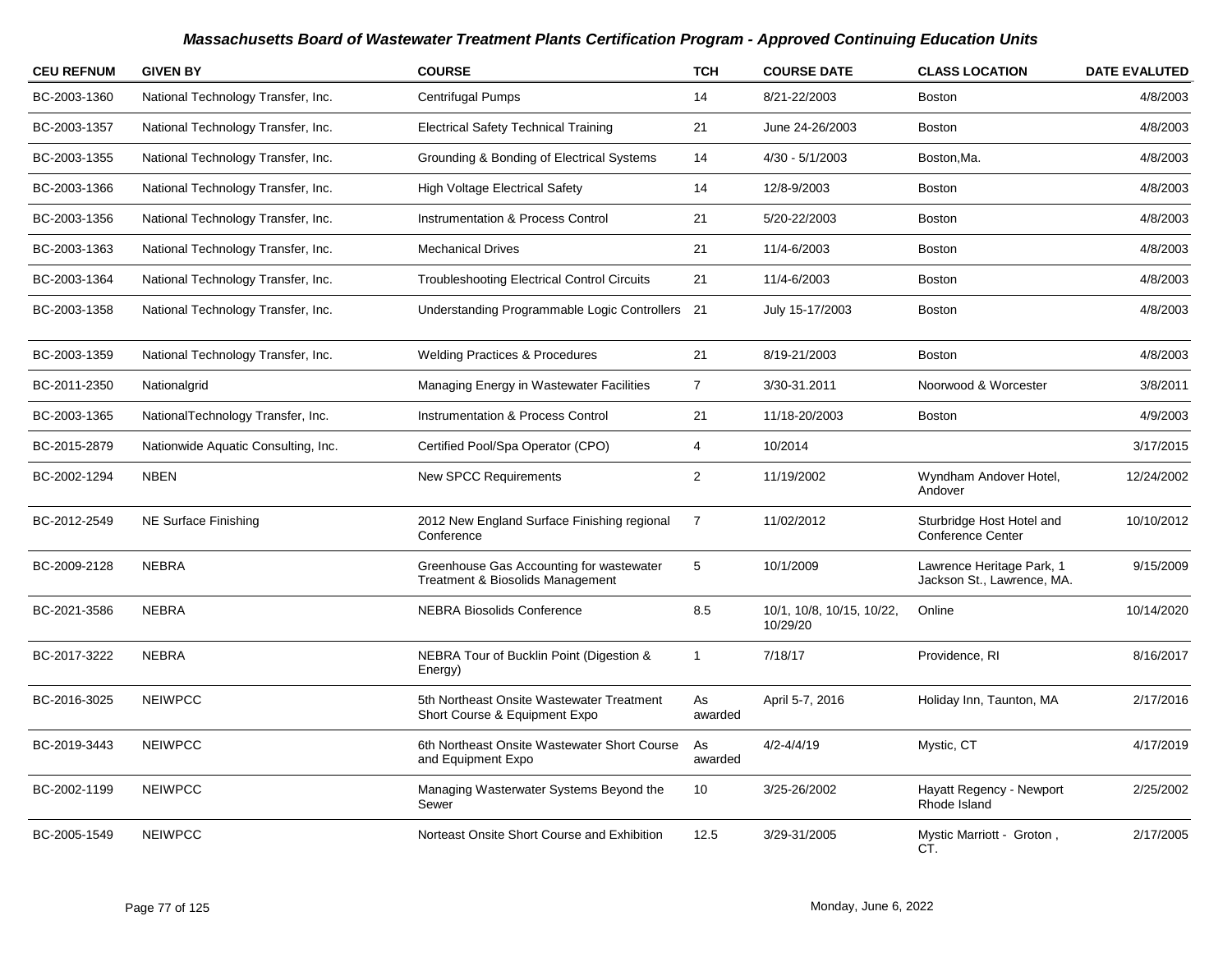| <b>CEU REFNUM</b> | <b>GIVEN BY</b>                                                                  | <b>COURSE</b>                                                              | <b>TCH</b>              | <b>COURSE DATE</b>      | <b>CLASS LOCATION</b>              | <b>DATE EVALUTED</b> |
|-------------------|----------------------------------------------------------------------------------|----------------------------------------------------------------------------|-------------------------|-------------------------|------------------------------------|----------------------|
| BC-2018-3347      | NEIWPCC, MassDEP, EPA, Woodard & Curran Municipal Stormwater Management Concepts |                                                                            | 6                       | Various                 | Lowell, MA                         | 6/14/2018            |
| BC-2016-3034      | NEIWPCC, NEBRA, NESCAUM                                                          | Sewage Sludge Incinerator Operator Training                                | 6                       | 2/25/16                 | E. Windsor, CT                     | 2/24/2016            |
| BC-2017-3170      | <b>NENASF</b>                                                                    | NASF - Annual Trade Show                                                   | $\overline{2}$          | Annually                | Marlborough, MA                    | 4/12/2017            |
| BC-2019-3440      | <b>NENASF</b>                                                                    | NASF - Annual Trade Show (2019)                                            | $\overline{2}$          | 4/25/19                 | Marlborough, MA                    | 4/17/2019            |
| BC-2017-3297      | <b>NENASF</b>                                                                    | NASF-NEC Annual Winter Conference (2018)                                   | $\overline{\mathbf{4}}$ | 2/15/18                 | Marlborough, MA                    | 2/14/2018            |
| BC-2020-3550      | <b>NENASF</b>                                                                    | <b>NASF-NEC Annual Winter Seminar</b>                                      | 4                       | 2/6/20                  | Marlborough, MA                    | 2/12/2020            |
| BC-2019-3423      | <b>NENASF</b>                                                                    | NASF-NEC Annual Winter Seminar (2019)                                      | $\overline{4}$          | 2/21/19                 | Marlborough, MA                    | 2/20/2019            |
| BC-2018-3372      | <b>NENASF</b>                                                                    | NASF-NEC Metal Finishing Boot Camp                                         | 4                       | 9/20/18                 | Marlborough, MA                    | 8/16/2018            |
| BC-2021-3623      | <b>NENASF</b>                                                                    | NASF-NEC RCRA and Wastewater Training                                      | $\overline{4}$          | 3/2/21                  | Online                             | 2/17/2021            |
| BC-2021-3584      | <b>NENASF</b>                                                                    | NASF-NEC Wastewater Update                                                 | 4                       | 10/14/20                | Online                             | 10/14/2020           |
| BC-2020-3563      | <b>NENASF</b>                                                                    | NENASF Annual Trade Show (2020)                                            | $\overline{2}$          | 5/6/20                  | Marlborough, MA                    | 4/15/2020            |
| BC-2004-1530      | <b>NeRW</b>                                                                      | Operation of Municipal Wastewater Treatment<br><b>Plants Course</b>        | 40                      | <b>TBA</b>              | <b>TBA</b>                         | 12/21/2004           |
| BC-2004-1499      | <b>NeRWA</b>                                                                     | Low Pressure Sewer Systems Service and<br><b>Operating Training Course</b> | 5                       | 10/6/2004               | Amherst WWTP                       | 9/15/2004            |
| BC-2004-1529      | <b>NeRWA</b>                                                                     | Operation of Municipal Wastewater Treatment<br><b>Plants</b>               | 20                      | <b>TBA</b>              | <b>TBA</b>                         | 12/21/2004           |
| BC-2003-1415      | <b>NeRWA</b>                                                                     | Phosphorus Removal in Lagoons and<br><b>Activated Sludge Plants</b>        | 5                       | <b>NeRWA Conference</b> |                                    | 9/29/2003            |
| BC-2019-3502      | <b>NESF</b>                                                                      | 2019 New England Surface Finishing Regional<br>Conference                  | $\overline{7}$          | 11/8/19                 | Falmouth, MA                       | 10/16/2019           |
| BC-2022-3688      | <b>NESF</b>                                                                      | 2021 NESF Annual Conference                                                | $\overline{7}$          | 11/12/21                | Hyannis, MA                        | 10/13/2021           |
| BC-2018-3369      | <b>NESF</b>                                                                      | New England Surface Finishing Regional<br>Conference (2018)                | $\overline{7}$          | 11/9/18                 | West Salem, MA                     | 8/16/2018            |
| BC-2017-3237      | <b>NESF</b>                                                                      | New England Surface Finishing Regional<br>Conference and Expo - 2017       | $\overline{7}$          | 11/3/17                 | Salem, MA                          | 10/18/2017           |
| BC-2010-2272      | <b>NESF</b>                                                                      | New England Surface Finishing Regional<br>Conference/Trade Fair            | $\overline{7}$          | 11/5/2010               | Cape Codder Resort,<br>Hyannis, Ma | 10/21/2010           |
| BC-2003-1455      | <b>New Dimension Solutions</b>                                                   | Reliability - Centered Maintenance (RCM 2)                                 | 15                      | 11/18-20/2003           | Lynn WWTP                          | 11/19/2003           |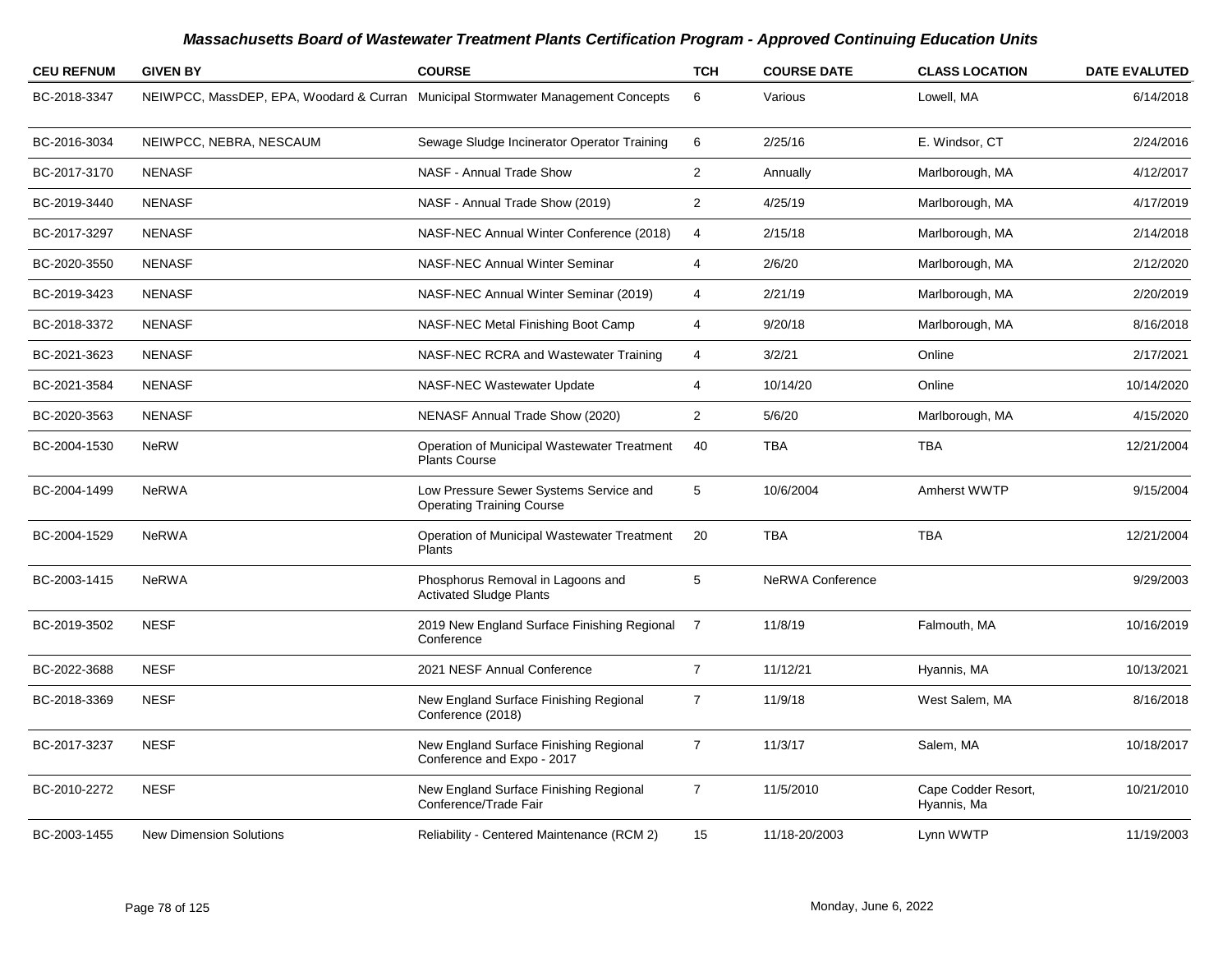| <b>CEU REFNUM</b> | <b>GIVEN BY</b>                                                      | <b>COURSE</b>                                                        | <b>TCH</b>     | <b>COURSE DATE</b>                     | <b>CLASS LOCATION</b>                                         | <b>DATE EVALUTED</b> |
|-------------------|----------------------------------------------------------------------|----------------------------------------------------------------------|----------------|----------------------------------------|---------------------------------------------------------------|----------------------|
| BC-2002-1292      | New England Environmental Equipment, Inc.                            | Operation and Maintenance of Sludge Pumps                            | 3              | 12/13/2002 - Additional<br>Dates (TBA} | <b>Tri Town Septage</b><br>Treatment Facility, Orleans,<br>Ma | 12/24/2002           |
| BC-2018-3348      | New England Regional Pretreatment<br><b>Coordinators Association</b> | New Dental Rule Training                                             | 3              | 7/19/18                                | Millbury, MA                                                  | 6/14/2018            |
| BC-2004-1516      | New England Section - Air & Waste<br>Management Asso.                | Air & Waste Management Asso. Fall<br>Conference                      | 5              | 11/5/2004                              | Wyndham Hotel, Westboro,<br>Ma                                | 11/2/2004            |
| BC-2011-2428      | New England Surface Finishing                                        | New England Surface Finishing Regional<br>Conference                 | $\overline{7}$ | 11/4/2011                              | <b>Resort and Conference</b><br>Center, Hyannis               | 9/28/2011            |
| BC-2013-2731      | New England Surface Finishing                                        | New England Surface Finishing Regional<br>Conference                 | $\overline{7}$ | 11/8/2013                              | Radisson Hotel, Plymouth<br>MA                                | 10/15/2013           |
| BC-2016-3100      | New England Surface Finishing                                        | New England Surface Finishing Regional<br>Conference and Expo - 2016 | $\overline{7}$ | 11/4/16                                | Hyannis, MA                                                   | 10/19/2016           |
| BC-2006-1804      | New England Surface Finishing Council                                | New England Surface Finishing Regional<br>Conference 2006            | 5.5            | 10/13/2006                             | Mystic Marriot Hotel,<br>Groton, CT.                          | 9/7/2006             |
| BC-2015-2975      | New England Surface Finishing Regional                               | New England Surface Finishing Regional<br>Conference                 | 5              | 11/6/15                                | Hyannis                                                       | 10/8/2015            |
| BC-2017-3208      | New England Water Works                                              | <b>Basic Math Concepts</b>                                           | 20             | Ongoing                                | Various                                                       | 6/15/2017            |
| BC-2002-1269      | New England Water Works                                              | Intro to SCADA                                                       | 6              | 6/26/2002                              | Holliston                                                     | 8/28/2002            |
| BC-2015-2873      | New England Water Works Association                                  | 2015 Spring Conference, Session<br>4,8,13,15,16,17,18                | As<br>Awarded  | April 1-2, 2015                        | DCU Center, Worcester, MA                                     | 3/9/2015             |
| BC-2015-2976      | New England Water Works Association                                  | Hazard Communication Using OSHA Required                             | 6              | 10/6/15                                | Attleboro                                                     | 10/8/2015            |
| BC-2005-1545      | New Path Environmental                                               | Hazardous Waste - Hazmat Update                                      | 4              | 3/10/2005                              | Raddisson Inn,<br>Marlborough, Ma.                            | 2/17/2005            |
| BC-2016-3089      | Newark America                                                       | TRI/TURA Compliance Assistance Workshop                              | 5              | 5/10/16                                | Fitchburg, MA                                                 | 10/19/2016           |
| BC-2003-1381      | <b>NEWEA</b>                                                         | 2003 Spring Meeting & Exhibit                                        | 5              | June1-4, 2003                          | Woodstock, VT                                                 | 5/28/2003            |
| BC-2016-3126      | <b>NEWEA</b>                                                         | 2017 NEWEA Annual Conference                                         | As<br>awarded  | 1/22-1/25/17                           | Boston, MA                                                    | 12/14/2016           |
| BC-2017-3291      | <b>NEWEA</b>                                                         | 2018 NEWEA Annual Conference                                         | As<br>awarded  | 1/21/17-1/24/17                        | Boston, MA                                                    | 12/13/2017           |
| BC-2018-3330      | <b>NEWEA</b>                                                         | 2018 NEWEA Spring Conference                                         | As<br>awarded  | $6/3 - 6/6/18$                         | Newport, RI                                                   | 6/14/2018            |
| BC-2018-3414      | <b>NEWEA</b>                                                         | 2019 NEWEA Annual Conference                                         | As<br>Awarded  | 1/27-1/30/19                           | Boston, MA                                                    | 12/12/2018           |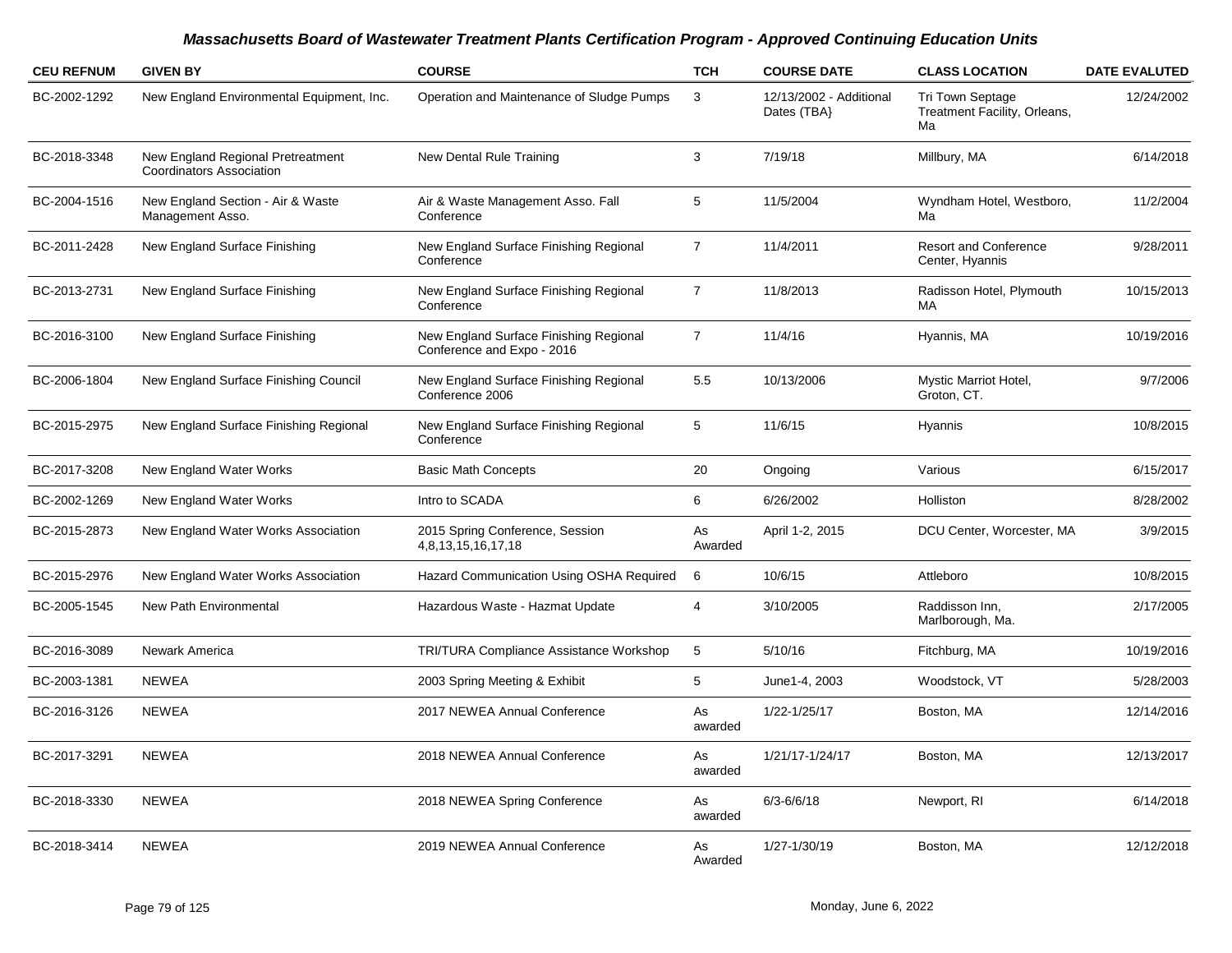| <b>CEU REFNUM</b> | <b>GIVEN BY</b> | <b>COURSE</b>                                                                     | <b>TCH</b>     | <b>COURSE DATE</b> | <b>CLASS LOCATION</b>                              | <b>DATE EVALUTED</b> |
|-------------------|-----------------|-----------------------------------------------------------------------------------|----------------|--------------------|----------------------------------------------------|----------------------|
| BC-2019-3470      | <b>NEWEA</b>    | 2019 NEWEA Spring Meeting                                                         | As<br>awarded  | $6/2 - 6/5/19$     | New Castle, NH                                     | 6/19/2019            |
| BC-2019-3533      | <b>NEWEA</b>    | 2019 NEWEA Workforce Sustainability<br>Conference                                 | 6              | 11/14/19           | Cromwell, CT                                       | 12/18/2019           |
| BC-2019-3493      | <b>NEWEA</b>    | 2019 Sustainable Biosolids Management<br>(NEWEA Specialty Conference)             | 10             | 10/16-10/18/19     | Springfield, MA                                    | 10/16/2019           |
| BC-2019-3547      | <b>NEWEA</b>    | 2020 NEWEA Annual Conference                                                      | As<br>awarded  | 1/26-1/29/20       | Boston, MA                                         |                      |
| BC-2021-3585      | <b>NEWEA</b>    | Brewery Wastewater Treatment Update                                               | $\mathbf{1}$   | 9/16/20            | Online                                             | 10/14/2020           |
| BC-2014-2820      | <b>NEWEA</b>    | <b>Collection Systems Specialty Conference</b>                                    | 6              | September 10, 2014 | Westford Regency Inn &<br><b>Conference Center</b> | 8/5/2014             |
| BC-2022-3682      | <b>NEWEA</b>    | <b>Combined Sewer Overflows &amp; Wet Weather</b><br><b>Issues</b>                | 9.5            | 9/29-9/30/21       | Portsmouth, NH                                     | 10/13/2021           |
| BC-2018-3316      | <b>NEWEA</b>    | Energy Efficiency & Asset Management                                              | As<br>awarded  | 4/11-4/12/18       | Merrimack, NH                                      | 4/19/2018            |
| BC-2018-3317      | <b>NEWEA</b>    | Enhancing Stormwater Resilience in the Built<br>Environment                       | As<br>awarded  | $5/7 - 5/8/18$     | Portsmouth, NH                                     | 4/19/2018            |
| BC-2016-3070      | <b>NEWEA</b>    | Facility Tour and Technical Presentations -<br>Dover, NH WWTF                     | 3.5            | 8/24/16            | Dover, NH                                          | 8/17/2016            |
| BC-2014-2799      | <b>NEWEA</b>    | How to Start and Continue Asset Management                                        | 8 Max          | June 25&26/2014    | Cataqua Public House,<br>Portsmouth, NH            | 4/22/2014            |
| BC-2013-2700      | <b>NEWEA</b>    | Integrated Wet Weather Issues                                                     | As<br>Awarded  | 10/23-24/2013      | Biltmore Hotel,<br>Providence, RI                  | 9/10/2013            |
| BC-2014-2822      | <b>NEWEA</b>    | Joint Watershed Management & Stormwater<br>Conf. & Exhibit                        | 6              | 10/16/2014         | Mystic Marriott Hotel,<br>Groton, CT               | 8/19/2014            |
| BC-2014-2819      | <b>NEWEA</b>    | Microconstituents - Sources, Sinks and<br><b>Sustainability Specialty Seminar</b> | $\overline{7}$ | October 29, 2014   | Bentley University, Waltham                        | 8/5/2014             |
| BC-2021-3580      | <b>NEWEA</b>    | <b>NEWEA - Collection Systems Webinar</b>                                         | 4              | 9/10/20            | Online                                             | 8/12/2020            |
| BC-2021-3576      | <b>NEWEA</b>    | NEWEA - Contaminants of Emerging Concern<br>(Series)                              | 5              | 7/30/20            | Online                                             | 8/12/2020            |
| BC-2021-3665      | <b>NEWEA</b>    | NEWEA - Lab Practices Workshop                                                    | 3              | 6/24/21            | Online                                             | 6/9/2021             |
| BC-2021-3666      | <b>NEWEA</b>    | NEWEA - Spring Conference 2021                                                    | $\overline{2}$ | 6/8-6/10/21        | Online                                             | 6/9/2021             |
| BC-2017-3181      | <b>NEWEA</b>    | NEWEA - Sustainability & Collection Systems                                       | 6              | May 1, 2017        | Westborough, MA                                    | 4/12/2017            |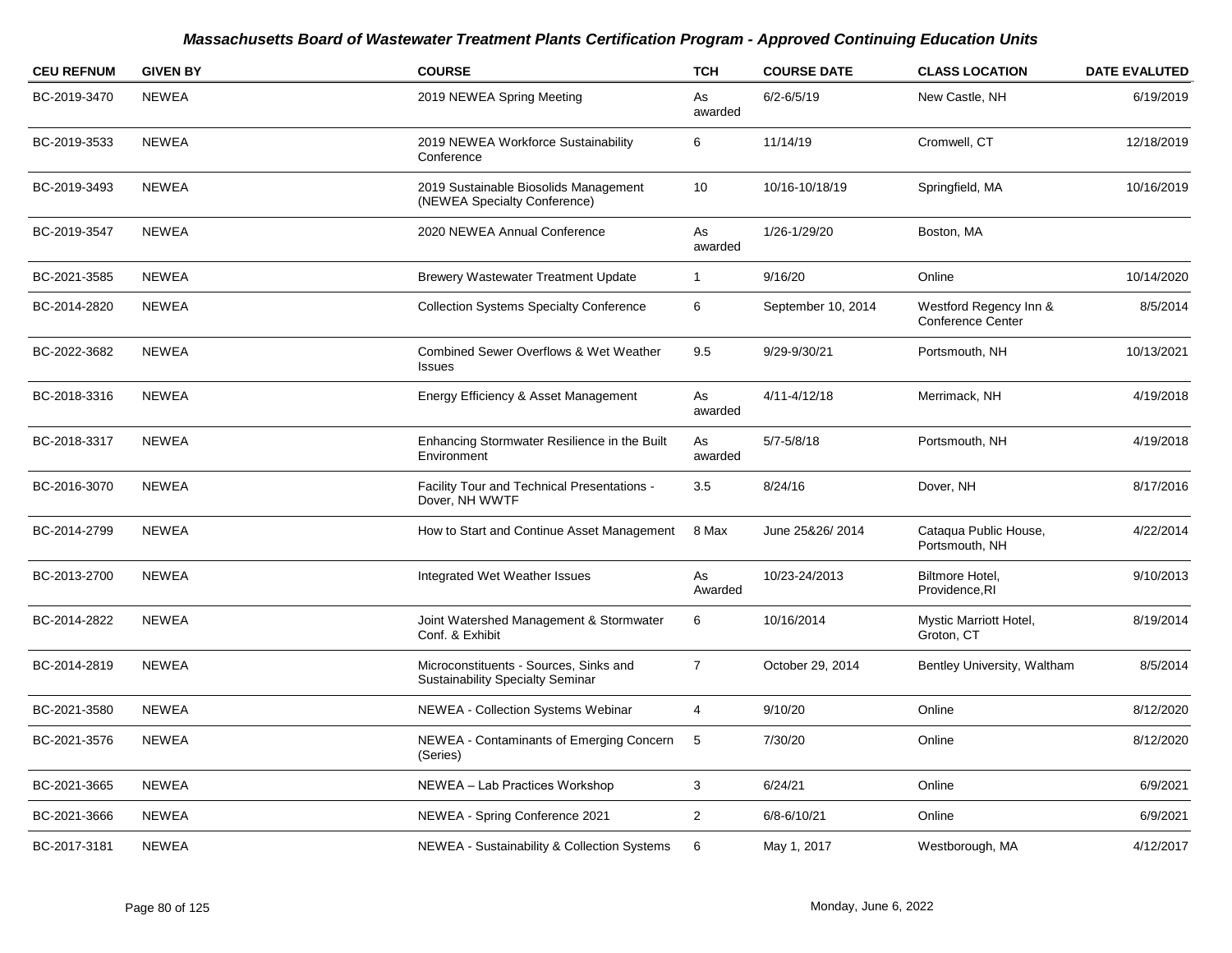| <b>CEU REFNUM</b> | <b>GIVEN BY</b> | <b>COURSE</b>                                                                 | <b>TCH</b>    | <b>COURSE DATE</b>  | <b>CLASS LOCATION</b>                        | <b>DATE EVALUTED</b> |
|-------------------|-----------------|-------------------------------------------------------------------------------|---------------|---------------------|----------------------------------------------|----------------------|
| BC-2008-2028      | <b>NEWEA</b>    | NEWEA 2009 Annual Conference                                                  | As<br>Awarded | 1/25-28/2009        | Boston                                       | 11/15/2008           |
| BC-2021-3619      | NEWEA           | NEWEA Annual Conference (2021)                                                | 14.5          | 1/26,1/28,2/2,2/4   | Online                                       | 2/17/2021            |
| BC-2016-3017      | NEWEA           | NEWEA Annual Conference 2016                                                  | As<br>awarded | January 24-27, 2016 | Marriott Copley, Boston, MA                  | 1/14/2016            |
| BC-2011-2409      | <b>NEWEA</b>    | NEWEA Annual Conference and Exhibition                                        | 7 Day         | January 22-25, 2012 | <b>Boston Marriott Copley</b><br>Place Hotel | 8/11/2011            |
| BC-2018-3368      | NEWEA           | NEWEA Collection Systems Conference (2018) 4.5                                |               | 9/10/18             | Boxborough, MA                               | 8/16/2018            |
| BC-2016-3072      | NEWEA           | <b>NEWEA Collection Systems Specialty</b><br>Conference                       | 5.5           | 9/12/16             | Boxborough, MA                               | 8/17/2016            |
| BC-2018-3402      | NEWEA           | NEWEA CSO and Wet Weather Issues<br><b>Specialty Conference</b>               | 9             | 10/29-10/30/18      | Portland, ME                                 | 10/18/2018           |
| BC-2021-3635      | NEWEA           | NEWEA CSO Public Notification Webinar (Part 1.5<br>2)                         |               | 3/3/21              | Online                                       | 4/14/2021            |
| BC-2021-3568      | NEWEA           | NEWEA CSO Webinar                                                             | $\mathbf{1}$  | 6/24/20             | Online                                       | 6/17/2020            |
| BC-2021-3608      | NEWEA           | NEWEA Industrial Wastewater and Safety<br>Seminar                             | 2.5           | 12/16/20            | Online                                       | 12/16/2020           |
| BC-2018-3323      | <b>NEWEA</b>    | NEWEA Industrial Wastewater Conference                                        | 3             | 6/25/18             | Portsmouth, NH                               | 4/19/2018            |
| BC-2021-3656      | <b>NEWEA</b>    | NEWEA Infiltration and Inflow Control Plans                                   | 1             | 5/25/21             | Online                                       | 6/9/2021             |
| BC-2016-3046      | <b>NEWEA</b>    | <b>NEWEA Laboratory Practices Specialty</b><br>Conference                     | 6             | 5/3/16              | Providence, RI                               | 4/13/2016            |
| BC-2017-3177      | <b>NEWEA</b>    | NEWEA Operations Challenge Facility Tour &<br><b>Training Day</b>             | 4             | April 7, 2017       | Holyoke, MA                                  | 4/12/2017            |
| BC-2021-3607      | NEWEA           | NEWEA ReACT: Resilient Infrastructure                                         | 5             | 11/20, 12/4, 12/11  |                                              | 12/16/2020           |
| BC-2018-3394      | <b>NEWEA</b>    | <b>NEWEA Residuals &amp; Microconstituents</b><br><b>Specialty Conference</b> | 6             | 10/15/18            | Lowell, MA                                   | 10/18/2018           |
| BC-2017-3239      | <b>NEWEA</b>    | <b>NEWEA Small Community Seminar</b>                                          | 4             | 9/26/17             | Keene, NH                                    | 10/18/2017           |
| BC-2019-3437      | <b>NEWEA</b>    | NEWEA Specialy Conference (2019) - P<br>Removal in the SuAsCo River Watershed | 6             | 3/21/19             | Billerica, MA                                | 2/20/2019            |
| BC-2017-3192      | <b>NEWEA</b>    | <b>NEWEA Spring Meeting</b>                                                   | As<br>awarded | June 4-7, 2017      | Falmouth, MA                                 | 6/15/2017            |
| BC-2016-3063      | NEWEA           | <b>NEWEA Spring Meeting</b>                                                   | As<br>awarded | $6/5 - 6/8/16$      | Mystic, CT                                   | 6/15/2016            |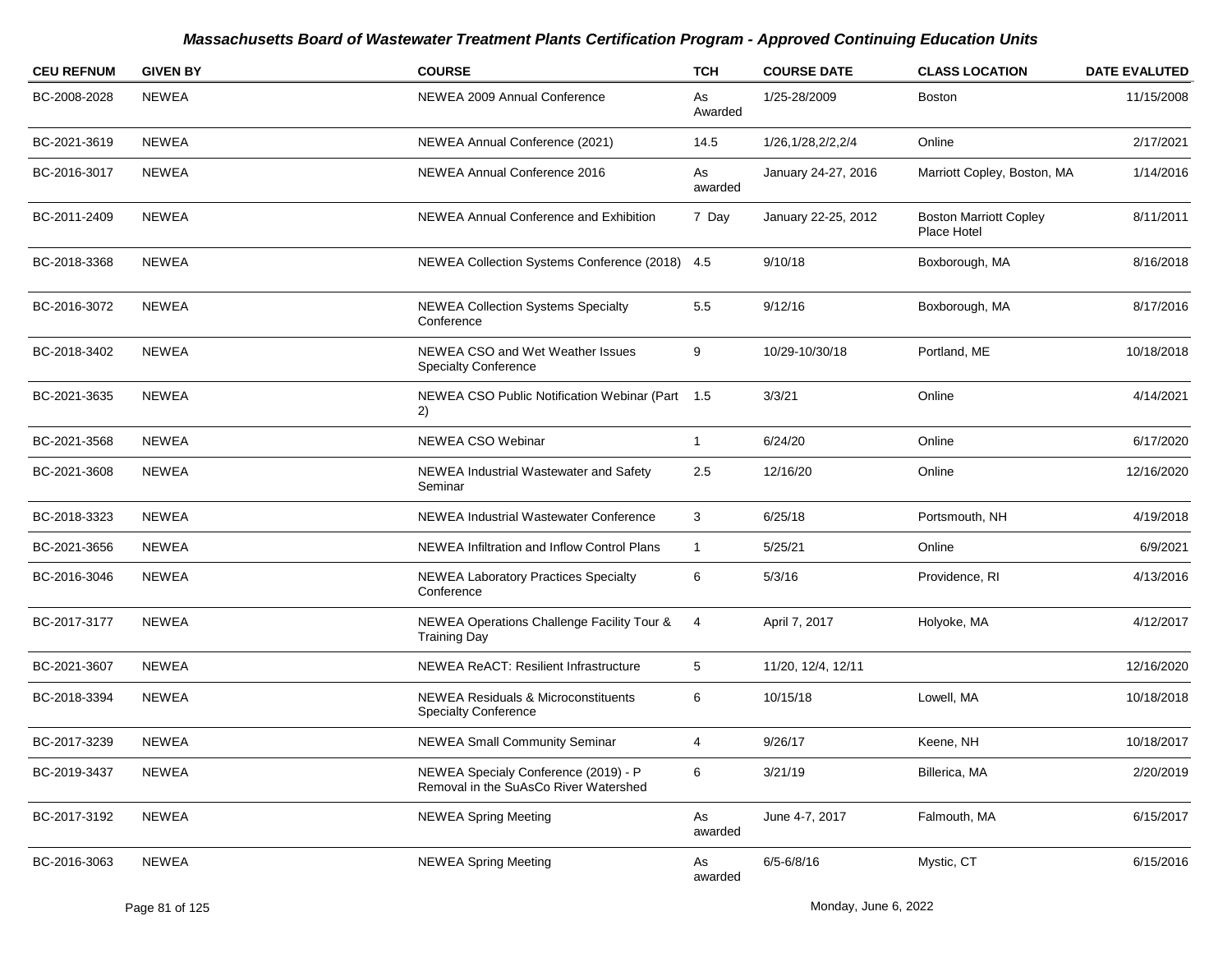| <b>CEU REFNUM</b> | <b>GIVEN BY</b>                                         | <b>COURSE</b>                                                                                         | <b>TCH</b>     | <b>COURSE DATE</b> | <b>CLASS LOCATION</b>                                         | <b>DATE EVALUTED</b> |
|-------------------|---------------------------------------------------------|-------------------------------------------------------------------------------------------------------|----------------|--------------------|---------------------------------------------------------------|----------------------|
| BC-2018-3359      | <b>NEWEA</b>                                            | <b>NEWEA Water Reuse Conference</b>                                                                   | 4              | 8/10/18            | Storrs, CT                                                    | 8/16/2018            |
| BC-2021-3574      | NEWEA                                                   | NEWEA Watershed Management Webinar                                                                    | $\mathbf{1}$   | 7/22/20            | Online                                                        | 8/12/2020            |
| BC-2021-3604      | <b>NEWEA</b>                                            | NEWEA's Plant Operations Virtual Plant Tour<br>(Uxbridge BNR Upgrades) and Technical<br>Presentations | 2.5            | 12/1/20            | Online                                                        | 12/16/2020           |
| BC-2021-3602      | <b>NEWEA</b>                                            | NEWWA/NEWEA Information Technology &<br>Asset Management Fair                                         | $\overline{4}$ | 11/4/20 - 11/5/20  | Online                                                        | 12/16/2020           |
| BC-2016-3084      | <b>NEWEA</b>                                            | Northeast Residuals & Biosolids Conference                                                            | 11.5           | 10/12-10/13/16     | Cromwell, CT                                                  | 10/19/2016           |
| BC-2017-3238      | <b>NEWEA</b>                                            | Northeast Residuals and Biosolids Conference                                                          | As<br>awarded  | 10/25-10/27/17     | Burlington, VT                                                | 10/18/2017           |
| BC-2014-2793      | <b>NEWEA</b>                                            | Nutrients & Energy - Moving Toward<br>Sustainability 2014                                             |                | 5/7-6/2014         | Publick House Inn,<br>Sturbridge, MA                          | 4/14/2014            |
| BC-2014-2830      | <b>NEWEA</b>                                            | Operating Small Community with Seasonal<br><b>Flo0w Variations</b>                                    | 6              | 11/5/2014          | NHDES, Portsmouth, New<br>Hampshire                           | 9/25/2014            |
| BC-2018-3343      | <b>NEWEA</b>                                            | <b>Operations Challenge Training Day</b>                                                              | 3              | 4/6/18             | Dover, NH                                                     | 6/14/2018            |
| BC-2017-3221      | <b>NEWEA</b>                                            | <b>Resilient Infrastructure Conference</b>                                                            | 6              | 7/12/17            | Lowell, MA                                                    | 8/16/2017            |
| BC-2016-3069      | <b>NEWEA</b>                                            | Seasonal Impacts on Small Community<br><b>Wastewater Treatment Systems</b>                            | 3.5            | 7/15/16            | North Falmouth, MA                                            | 8/17/2016            |
| BC-2022-3680      | <b>NEWEA</b>                                            | Update on a New Generation of Enhanced I/A<br>Septic Systems                                          | $\overline{1}$ | 9/15/21            | Online                                                        | 10/13/2021           |
| BC-2016-3041      | <b>NEWEA</b>                                            | Utility Management Conference: Managing<br><b>Risk and Resiliency</b>                                 | $\overline{7}$ | 4/26/16            | Marlborough, MA                                               | 4/13/2016            |
| BC-2019-3489      | <b>NEWEA - Small Communities</b>                        | 2019 NEWEA Specialty Conference - Nitrogen<br>and Phosphorus Removal                                  | 3              | 9/11/19            | Providence, RI                                                | 8/14/2019            |
| BC-2009-2075      | <b>NEWEA &amp; MWPCA</b>                                | <b>Plant Tour &amp; Technical Session</b>                                                             | 4              | 5/13/2009          | Upper Blackstone Water<br><b>Pollution Abatement District</b> | 4/1/2009             |
| BC-2013-2605      | <b>NEWEA Project Delivery Alternatives</b><br>Committee | Integrated Design and Construction                                                                    | 5              | 3/28/2013          | College of the Holly Cross,<br>Worcester, MA                  | 3/27/2013            |
| BC-2014-2821      | NEWEA, NEBRA                                            | North East Residuals & Biosolids Annual<br>Conference                                                 | As<br>Awarded  | 10/22,23/2014      | South Portland, ME                                            | 8/19/2014            |
| BC-2013-2719      | NEWEA/NEBRA                                             | NEWEA/NEBRA Annual Biosolids Conference -<br>503 to Infinity                                          | Max 10         | 10/29-30/2013      | Concord NH                                                    | 10/2/2013            |
| BC-2019-3511      | NEWEA/NEWWA                                             | 2019 NEWEA Information Technology & Asset 5<br><b>Management Specialty Conference</b>                 |                | 11/5/19            | Holliston, MA                                                 | 10/16/2019           |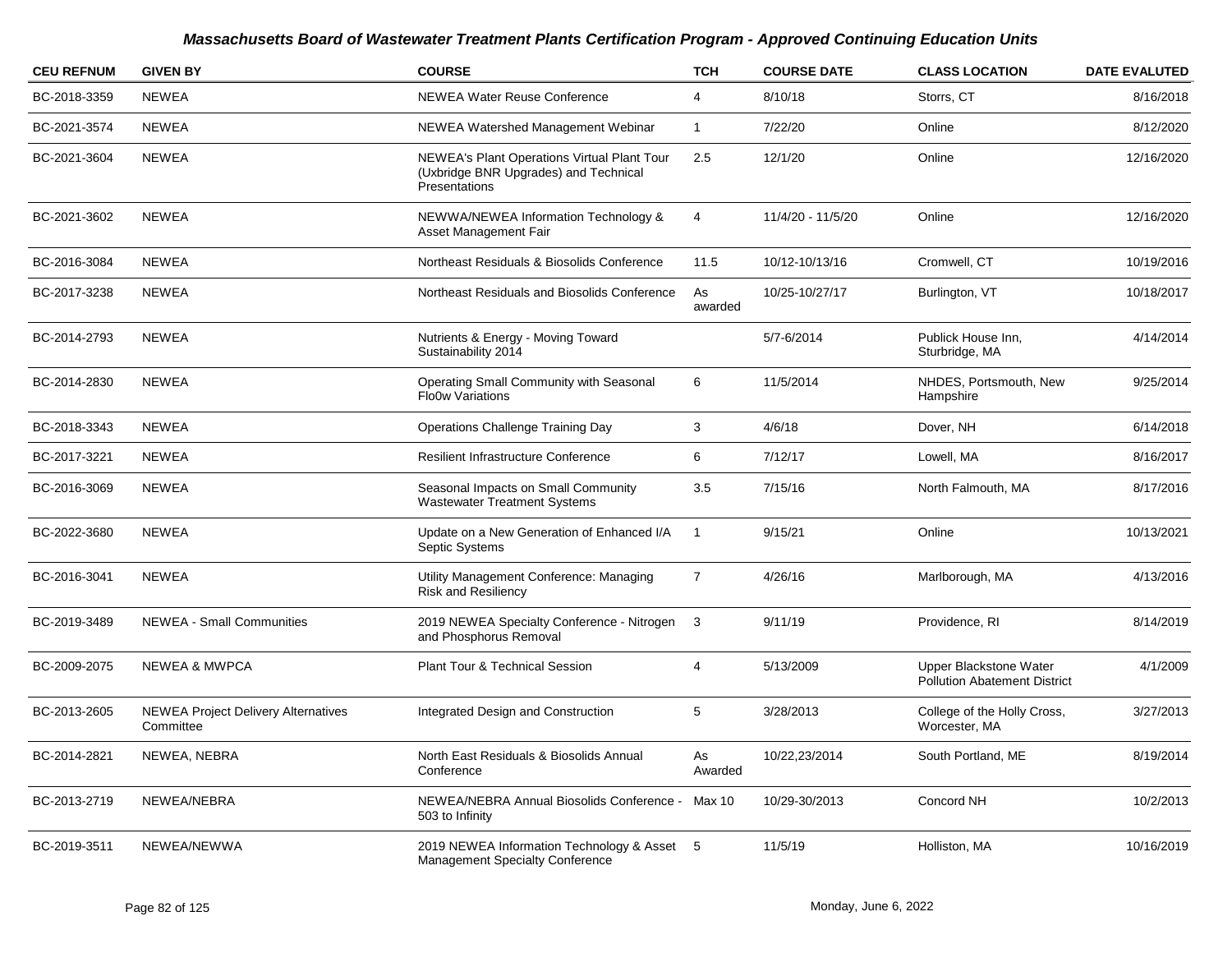| <b>CEU REFNUM</b> | <b>GIVEN BY</b>                            | <b>COURSE</b>                                                                             | <b>TCH</b>     | <b>COURSE DATE</b>   | <b>CLASS LOCATION</b>                                  | <b>DATE EVALUTED</b> |
|-------------------|--------------------------------------------|-------------------------------------------------------------------------------------------|----------------|----------------------|--------------------------------------------------------|----------------------|
| BC-2013-2666      | NEWEA/NEWWA                                | Risk Management, Emergency Preparedness<br>for Water and Wastewater Utilities             | 6              | 9/25/2013            | Marlborough Best Western<br>Royal Plaza & Trade Center | 7/12/2013            |
| BC-2000-905       | <b>NEWPCC</b>                              | Innovations in Nonpoint Source Control (2 days) 4                                         |                | September 26,27/2000 | NEWPCC, Lowell                                         | 8/14/2000            |
| BC-2018-3335      | <b>NEWTT</b>                               | <b>NEWTT Meeting</b>                                                                      | 4              | 4/3/18               | Westport, MA                                           | 6/14/2018            |
| BC-2019-3438      | NEWWA                                      | <b>Backflow Prevention Device Inspectors</b>                                              | 10             | 2/13-2/16/19         | Holliston, MA                                          | 4/17/2019            |
| BC-2009-2074      | <b>NEWWA</b>                               | NEWWA Anuanal Conf.                                                                       | As<br>awarede  | 4/1-3/2009           | Worcester DCU                                          | 3/31/2009            |
| BC-2017-3245      | NEWWA                                      | Pumps and Pumping Class                                                                   | 12             | 10/3/17-10/4/17      | Attleboro, MA                                          | 10/18/2017           |
| BC-2017-3230      | NEWWA                                      | Understanding the Importance of Contact Time<br>in Disinfection                           | 3.5            | 7/18/17              | Holliston, MA                                          | 8/16/2017            |
| BC-2004-1474      | NEWWA - J. Kevin Payton                    | <b>Basic Electricity and Electrical Safety</b>                                            | 6              | 4/15/2004            | NEWWA - Holliston                                      | 5/24/2004            |
| BC-2013-2639      | <b>Nexeo Solutions</b>                     | Environmental Waste Management: RCRA<br>and DOT Regulations                               | 5              | 3/7/2013             | Marlborough MA                                         | 6/13/2013            |
| BC-2012-2491      | <b>Nexeo Solutions</b>                     | Hazardous Waste Management: RCRA and<br><b>DOT Regulations</b>                            | 6              | 3/13/2012            | Courtyard by Marriott in<br>Marlborough, MA            | 3/22/2012            |
| BC-2019-3514      | <b>NFPA</b>                                | Hot Work Safety Certificate Program                                                       | 3              | 8/23/18              | Quincy, MA                                             | 10/16/2019           |
| BC-2018-3417      | NH DES                                     | <b>Brewery and Strong Waste</b>                                                           | 4              | 6/20/18              | Concoard, NH                                           | 12/12/2018           |
| BC-2007-1909      | NH DES                                     | Hazardous Waste Coordinator Certification                                                 | 6.5            | <b>TBA</b>           | <b>TBA</b>                                             | 7/26/2007            |
| BC-2011-2394      | NH DES, NEWWA & USEPA                      | Radiological Emergency Response Workshop<br>for Water and Wastewater Facilities           | 6              | September 14, 2011   | Courtyard Marriott,<br>Concord, NH                     | 6/30/2011            |
| BC-2017-3240      | <b>NHWPCA</b>                              | NHWPCA 2017 Fall Meeting                                                                  | $\overline{2}$ | 9/15/17              | Manchester, NH                                         | 10/18/2017           |
| BC-2015-2953      | Nick Grande                                | CSO Mechanical Screen and Chemical<br><b>Induction Unit</b>                               | 1.5            | 6/17/15              | <b>Fall River</b>                                      | 10/29/2015           |
| BC-2002-1286      | Nirth Country Environmental Services, Inc. | Emergency Response (Hazwoper) for<br>Awareness Level First Responders                     | 4              | Various              | Various                                                | 11/6/2002            |
| BC-2021-3571      | NJWA                                       | Vacuum Wastewater Conveyance Systems                                                      | 2              | 6/17/20              | Online                                                 | 6/17/2020            |
| BC-2019-3462      | Nora Lough                                 | Basic Wastewater Laboratory (4-session<br>course)                                         | 20             | On going             | Various                                                | 4/17/2019            |
| BC-2021-3601      | Nora Lough                                 | The Microbial World: Introduction to the<br>Bioreactor in a Wastewater Treatment Facility | 3              | Various              | Online                                                 | 12/16/2020           |
| BC-2018-3353      | Nora-Jean Lough                            | Hands-on Microbiology for Process Control and 12<br>Troubleshooting                       |                | $9/6 - 9/7/18$       | Haverhill, MA                                          | 8/16/2018            |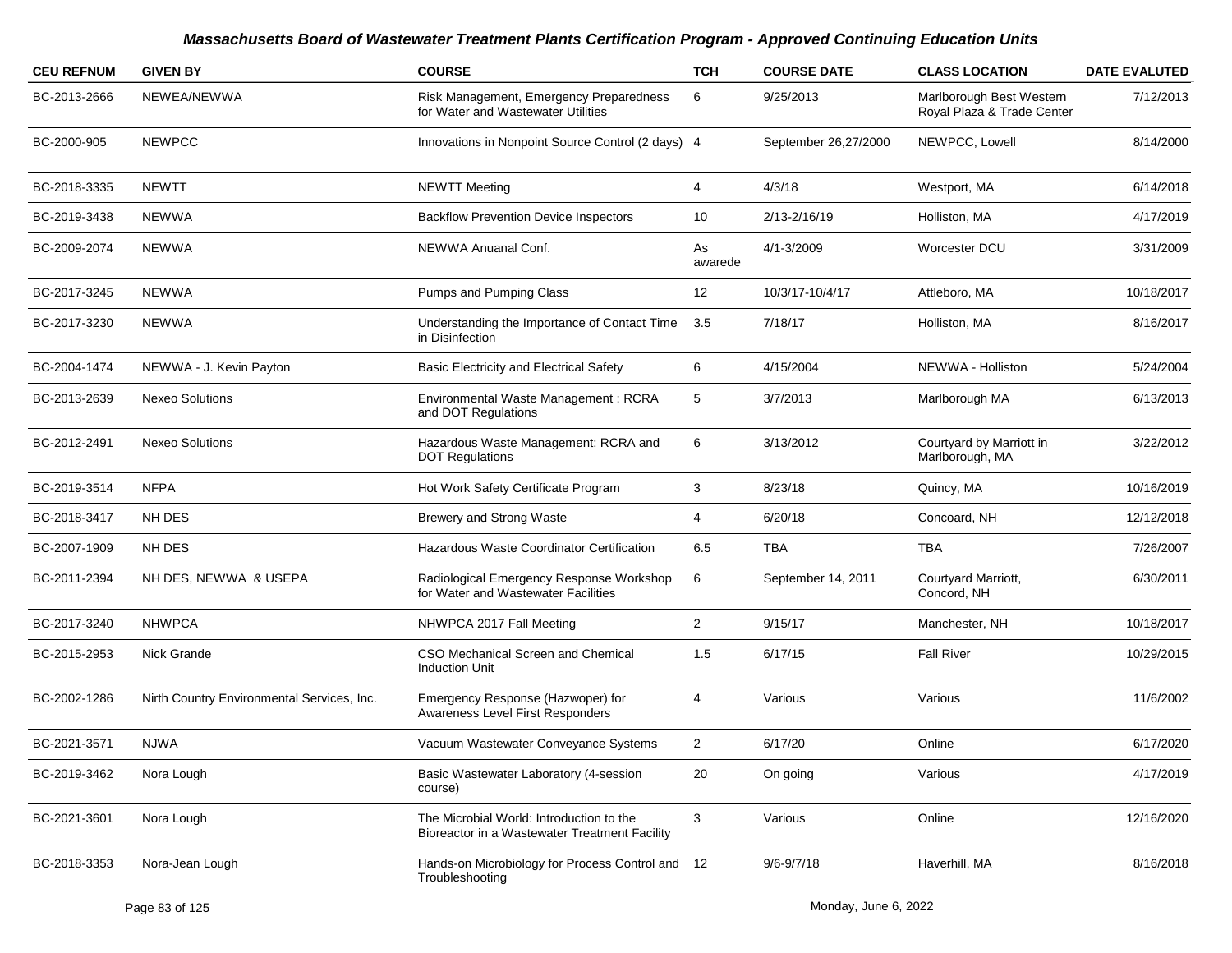| <b>CEU REFNUM</b> | <b>GIVEN BY</b>                   | <b>COURSE</b>                                                                           | <b>TCH</b>     | <b>COURSE DATE</b>                | <b>CLASS LOCATION</b>                     | <b>DATE EVALUTED</b> |
|-------------------|-----------------------------------|-----------------------------------------------------------------------------------------|----------------|-----------------------------------|-------------------------------------------|----------------------|
| BC-2014-2841      | Norm Gerrie, Instructor           | US Dot Hazardous Waste Material Handler<br>and RCRA/MA DEP Hazardous Waste<br>Generator | $\overline{7}$ | <b>TBA</b>                        | <b>TBA</b>                                | 11/18/2014           |
| BC-2010-2255      | Norma Mason, Neil Handler, Ed Kim | U S EPA - NetDMR Training Workshop                                                      | 3              | August 18,,2010                   | Worcester DEP                             | 8/18/2010            |
| BC-2010-2246      | Norman Sylvester                  | <b>Emergency Response Guide Training</b>                                                | 2              | 3/18/2010                         | Fire Headquarters -<br>Centerville        | 8/2/2010             |
| BC-2012-2516      | Norman Sylvester, Lead Instructor | Confined Space & Hazmat                                                                 | 4              | 4/30/2012, 5/14/2012,<br>6/1/2012 | Barnstable County Fire &<br>Rescue        | 6/14/2012            |
| BC-2002-1285      | North Country Environmental       | Emergency Response (Hazwoper) for<br><b>Operations Level First Responders</b>           | 8              | Various                           | Various                                   | 11/6/2002            |
| BC-2006-1775      | North Shore Community College     | Introduction to Statistics, MAT 141                                                     | 45             | Fall                              | North Shore Community<br>College          | 4/26/2006            |
| BC-2010-2217      | Northeast Laundry Association     | 2010 Spring Seminar - Northeast Laundry<br>Association                                  | 8              | 5/11/2010                         | Hilton, Providence                        | 4/21/2010            |
| BC-2009-2082      | Northeast Laundry Association     | Wastewater Treatment in Laundry Industry &<br><b>OSHA Compliance</b>                    | 8              | 5/13/2009                         | Worcester Hilton Garden<br>Inn, Worcester | 4/20/2009            |
| BC-2003-1372      | Northeast Rural Water Association | Annual Meeting Session 2 & 3                                                            | $\overline{1}$ | 4/30/2003                         | Fairlee, VT NeRWA Trade<br>show           | 5/8/2003             |
| BC-2003-1306      | Northeast Rural Water Association | <b>Basic Chemistry</b>                                                                  | 4.5            | <b>TBA</b>                        | <b>TBA</b>                                | 1/21/2003            |
| BC-2003-1299      | Northeast Rural Water Association | Basic Environmental Lab.                                                                | 4              | <b>TBA</b>                        | <b>TBA</b>                                | 1/21/2003            |
| BC-2003-1307      | Northeast Rural Water Association | Filament Staining and Identification Course                                             | 4.5            | <b>TBA</b>                        | <b>TBA</b>                                | 1/21/2003            |
| BC-2003-1304      | Northeast Rural Water Association | <b>Intermediate Access</b>                                                              | 4.5            | <b>TBA</b>                        | <b>TBA</b>                                | 1/21/2003            |
| BC-2003-1303      | Northeast Rural Water Association | Intermediate Excel                                                                      | 5.0            | <b>TBA</b>                        | <b>TBA</b>                                | 1/21/2003            |
| BC-2003-1302      | Northeast Rural Water Association | Introduction to Power Point                                                             | 5.0            | <b>TBA</b>                        | <b>TBA</b>                                | 1/21/2003            |
| BC-2003-1300      | Northeast Rural Water Association | Nutrient Monitoring in Small Wastewater<br>Systems                                      | 4              | <b>TBA</b>                        | <b>TBA</b>                                | 1/21/2003            |
| BC-2003-1308      | Northeast Rural Water Association | One Plan / Integrated Contingency Plan Part 1                                           | $\overline{4}$ | <b>TBA</b>                        | <b>TBA</b>                                | 1/21/2003            |
| BC-2003-1310      | Northeast Rural Water Association | QA/QC for Water & Wastewater Operations                                                 | 6              | <b>TBA</b>                        | <b>TBA</b>                                | 1/21/2003            |
| BC-2003-1305      | Northeast Rural Water Association | Show- Me Rate Maker Workshop                                                            | 9              | <b>TBA</b>                        | <b>TBA</b>                                | 1/21/2003            |
| BC-2003-1301      | Northeast Rural Water Association | Tips and Tools for Better Process Control<br>Management                                 | 4.5            | <b>TBA</b>                        | <b>TBA</b>                                | 1/21/2003            |
| BC-2003-1298      | Northeast Rural Water Association | Units And Math Conversions                                                              | 5              | <b>TBA</b>                        | <b>TBA</b>                                | 1/21/2003            |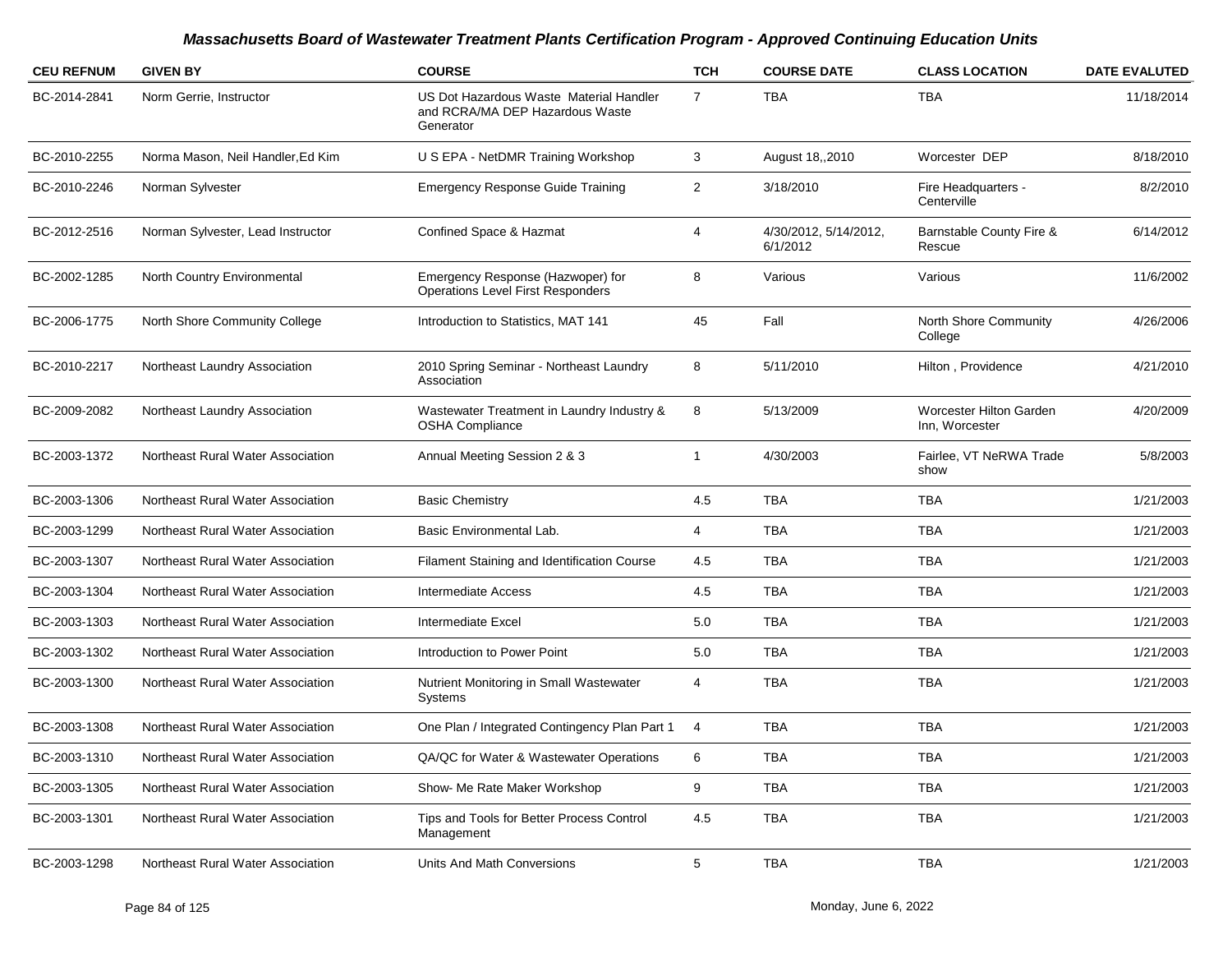| <b>CEU REFNUM</b> | <b>GIVEN BY</b>                                                                 | <b>COURSE</b>                                                                | <b>TCH</b>    | <b>COURSE DATE</b> | <b>CLASS LOCATION</b>                             | <b>DATE EVALUTED</b> |
|-------------------|---------------------------------------------------------------------------------|------------------------------------------------------------------------------|---------------|--------------------|---------------------------------------------------|----------------------|
| BC-2003-1309      | Northeast Rural Water Assoication                                               | One Plan / Intergrated Contingency Plan (Part<br>2)                          | 6             | <b>TBA</b>         | <b>TBA</b>                                        | 1/21/2003            |
| BC-2012-2540      | Northeast Trenchless Asso., Trenchless Tech<br>Center and EPA                   | Trenchless Technologies and Their Practical<br>Applications                  | 5.5           | 10/16/2012         | Springfield Technical<br><b>Community College</b> | 9/20/2012            |
| BC-2010-2216      | Northeast Trenchless Association                                                | <b>Trenchless Technologies</b>                                               | 4             | 5/14/2010          | Sheraton Harborside Resort                        | 4/12/2010            |
| BC-2003-1459      | Northeast Water & Wastewater Training<br>Associates and Life Safety Specialists | <b>Wastewater Training Courses</b>                                           | <b>TBA</b>    | <b>TBA</b>         | <b>TBA</b>                                        | 12/15/2003           |
| BC-2004-1496      | Northeastern Continuing Education                                               | P.E. License Prep. Course                                                    | 20            | $1/8 - 3/18/04$    | Northeastern Boston                               | 7/28/2004            |
| BC-2006-1728      | Northeastern University                                                         | <b>Facilities Management Certificate</b>                                     | 10 Class      | 2006/2007          | Northeastern University<br>Burlington             | 3/8/2006             |
| BC-2017-3248      | Northeastern University                                                         | Physics 3                                                                    | 20            | Spring 2016        | Boston, MA                                        | 10/18/2017           |
| BC-2013-2679      | Norwich University - Online                                                     | Physiochemical and Biological Processes in<br>Water and Wastewater Treatment | 20            | 2013               | Norwich University                                | 8/8/2013             |
| BC-2008-2024      | <b>NOVA Biomedical</b>                                                          | Operator Training for NOVA BioProfile Flex<br>Analyzer                       | 5             | 3/3-6/2008         | Watham                                            | 11/18/2008           |
| BC-2018-3386      | <b>NOWRA</b>                                                                    | 2018 Onsite Wastewater Mega-Conference                                       | 12            | 10/21-10/24/18     | Bloomington, MN                                   | 10/18/2018           |
| BC-2019-3487      | <b>NOWRA</b>                                                                    | 2019 NOWRA Onsite Wastewater Conference                                      | As<br>awarded | 10/13-10/16/19     | Loveland, CO                                      | 8/14/2019            |
| BC-2015-2974      | <b>NOWRA</b>                                                                    | 21015 Onsite Wastewater Mega Conference                                      | As<br>awarded | Nov 3-6, 2015      | Virgina Beach, VA                                 | 10/1/2015            |
| BC-2021-3669      | <b>NOWRA</b>                                                                    | NOWRA - Designer                                                             | 4             | Various            | Online                                            | 6/9/2021             |
| BC-2021-3668      | <b>NOWRA</b>                                                                    | NOWRA - Installer                                                            | 4             | Various            | Online                                            | 6/9/2021             |
| BC-2019-3546      | <b>NOWRA</b>                                                                    | NOWRA A to Z                                                                 | 8             | On going           | Online                                            | 12/18/2019           |
| BC-2021-3587      | <b>NOWRA</b>                                                                    | NOWRA Annual Conference (2020)                                               | 12            | 11/16-11/18/20     | Online                                            | 10/14/2020           |
| BC-2017-3233      | <b>NOWRA</b>                                                                    | Onsite Wastewater Mega-Conference (2017)                                     | As<br>awarded | 10/22-10/25/17     | Dover, Delaware                                   | 8/16/2017            |
| BC-2012-2485      | NOWRA/YOWA                                                                      | NOWRA 21st Annual Technical & Education<br>Conference                        | As<br>Awarded | 4/2-5/2012         | Biltmore Hotell, Providence,<br>R <sub>l</sub>    | 3/2/2011             |
| BC-2007-1910      | <b>NSCC</b>                                                                     | <b>Building Operation Certification Program</b>                              | 5.5           | <b>Fall 2007</b>   | North Shore Community<br>College, Beverly         | 7/26/2007            |
| BC-2002-1263      | NTT Instructors                                                                 | Welding: Practices & Procedures.                                             | 21            | 9/24-26/2002       | <b>Boston</b>                                     | 8/28/2002            |
| BC-2011-2306      | NTT - Jeff Grovom                                                               | <b>Basics of Industrial Electricity</b>                                      | 12            | 8/2-3/2010         | Fairless Hills, PA                                | 1/28/2011            |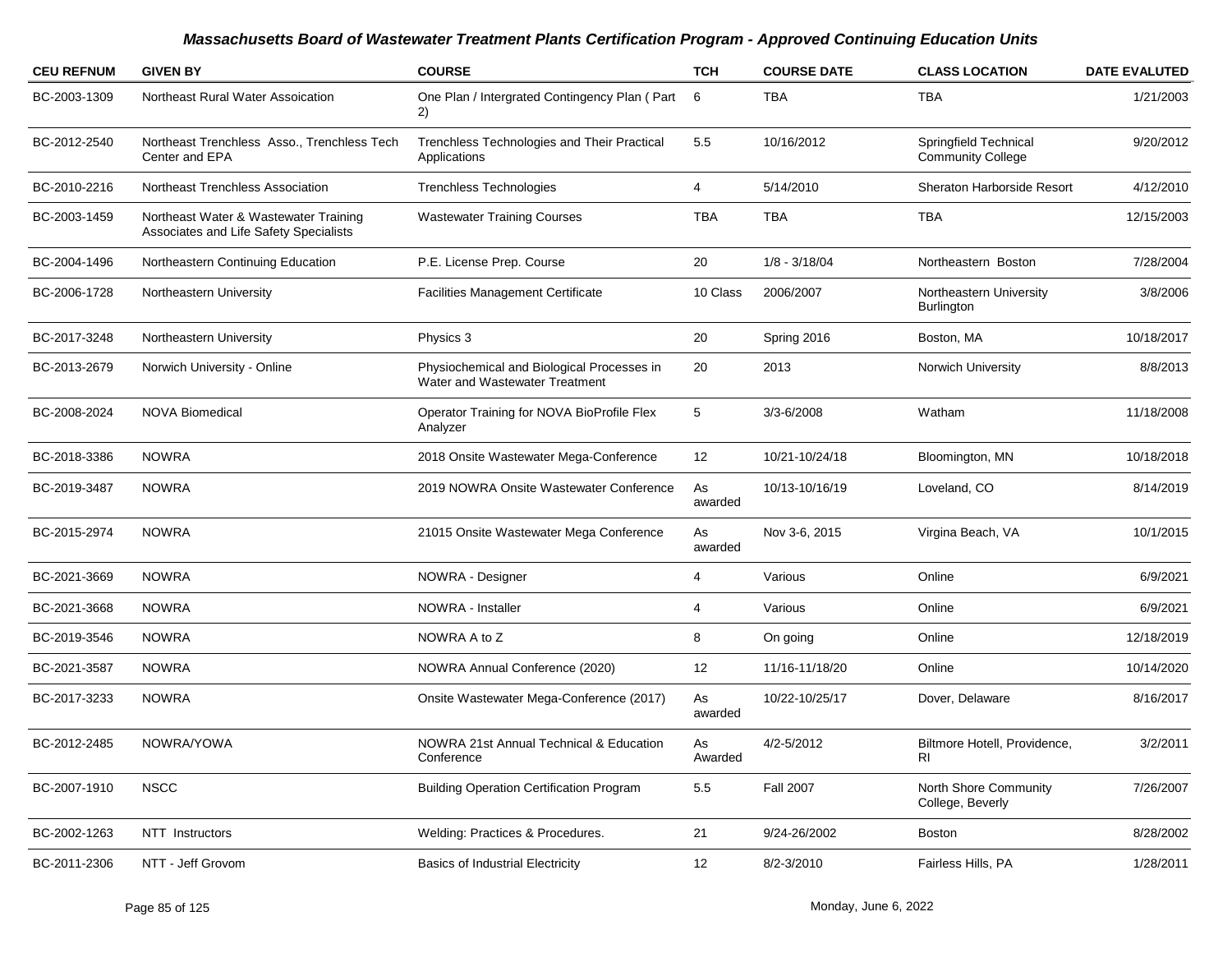| <b>CEU REFNUM</b> | <b>GIVEN BY</b>                          | <b>COURSE</b>                                                                    | <b>TCH</b>     | <b>COURSE DATE</b>  | <b>CLASS LOCATION</b>                    | <b>DATE EVALUTED</b> |
|-------------------|------------------------------------------|----------------------------------------------------------------------------------|----------------|---------------------|------------------------------------------|----------------------|
| BC-2002-1262      | <b>NTT</b> Instructors                   | Understanding Programmable Logic Controllers 21                                  |                | 8/20-22/2002        | <b>Boston</b>                            | 8/28/2002            |
| BC-2002-1266      | NTT- Instructors                         | <b>Basics of Industrial Electricity</b>                                          | 21             | 12/17-19/2002       | <b>Boston</b>                            | 8/28/2002            |
| BC-2002-1267      | NTT- Instructors                         | Introduction to International Plumbing Code                                      | 14             | 12/9-10/2002        | <b>Boston</b>                            | 8/28/2002            |
| BC-2002-1264      | NTT- Instructors                         | <b>Mechanical Drives</b>                                                         | 21             | 10/22-24/2002       | <b>Boston</b>                            | 8/28/2002            |
| BC-2002-1261      | NTT-Instructors                          | National Electrical Code 2002                                                    | 21             | 8/6-8/2002          | <b>Boston</b>                            | 8/28/2002            |
| BC-2017-3206      | <b>NWPCA</b>                             | Math Refresher for WW Operators                                                  | $\overline{4}$ | 5/16/17             | <b>Warwick RI</b>                        | 6/15/2017            |
| BC-2005-1593      | NYS DEC / Stearns and Wheeler/ NEIWPCC   | Wet Weather Operations -                                                         | 10             | <b>TBA</b>          | Kirkwood -WebCT                          | 7/28/2005            |
| BC-2009-2148      | O,Callaghan/Doyon                        | Lockout/Tagout - Control of Hazardous Energy                                     | 1.5            | 9/30/2009           | Plymouth WWTF                            | 10/7/2009            |
| BC-2009-2088      | Oakson, Inc.                             | Level 1 Service Provider Training for Perc-Rite<br><b>Drip Dispersal Systems</b> | $\overline{4}$ | <b>TBA</b>          | <b>TBA</b>                               | 5/4/2009             |
| BC-2005-1596      | O'Brien & Gere                           | 7- Minute Safety Trainer                                                         | 10             | 1/1/05 - 12/31/2005 | <b>GE Pittsfield</b>                     | 8/15/2005            |
| BC-2008-1986      | O'Brien & Gere, Jeffrey R. Parsons       | OSHA 8hr Waste Refresher                                                         | 8              | <b>TBA</b>          | <b>TBA</b>                               |                      |
| BC-2010-2253      | OBrien & Grere Engineers / Mass Bio Tech | Wastewater Treatment & Pharmaceuticals -<br><b>Mass Biotech Council</b>          | 3              | 9/29/2010           | <b>Bristol Meyers Squibb -</b><br>Devens | 8/17/2010            |
| BC-2007-1937      | Occuhealth, Inc.                         | Hazwoper- 1st. Responder Operations Level<br>29CFR1910.120                       | 4              | <b>TBA</b>          | <b>TBA</b>                               | 11/21/2007           |
| BC-2012-2472      | <b>Occupational Safety Specialists</b>   | Asbestos OSHA Class II Worker Course                                             | 6              | 1/27/2012           | Town of Mansfield, MA                    | 2/7/2012             |
| BC-2011-2422      | <b>Occupational Safety Specialists</b>   | Blood - Bourn Pathogens                                                          | $\mathbf{1}$   | Various             | Various                                  | 9/7/2011             |
| BC-2011-2421      | <b>Occupational Safety Specialists</b>   | <b>Industrial Powered Truck</b>                                                  | 4              | Various             | Various                                  | 9/7/2011             |
| BC-2011-2420      | <b>Occupational Safety Specialists</b>   | Lock Out Tag Out                                                                 | $\overline{2}$ | Various             | Various                                  | 9/7/2011             |
| BC-2013-2619      | Occupational Safety Specialists, Corp    | Safety Management Program                                                        | 8              | <b>TBA</b>          | <b>TBA</b>                               | 4/24/2013            |
| BC-2013-2618      | Occupational Safety Specialists, Corp.   | 8- Hour LMS Refresher Training                                                   | 8              | <b>TBA</b>          | <b>TBA</b>                               | 4/24/2013            |
| BC-2013-2616      | Occupational Safety Specialists, Corp.   | Adult CPR w/AED, First Aid and Blood Born<br>Pathogen Training                   | 4              | <b>TBA</b>          | <b>TBA</b>                               | 4/24/2013            |
| BC-2013-2617      | Occupational Safety Specialists, Corp.   | Environmental Compliance & Asbestos<br>Awareness                                 | 6              | <b>TBA</b>          | <b>TBA</b>                               | 4/24/2013            |
| BC-2017-3277      | Occupational Safety Training Systems     | Authorized Lockout/Tagout                                                        | 6              | 6/22/17             | Irvine, CA                               | 12/13/2017           |
| BC-2022-3692      | Odor Science and Engineering, Inc.       | <b>Olfactory Screening and Odor Training</b>                                     | 4              | 7/20 & 7/23/21      | Springfield, MA                          | 10/13/2021           |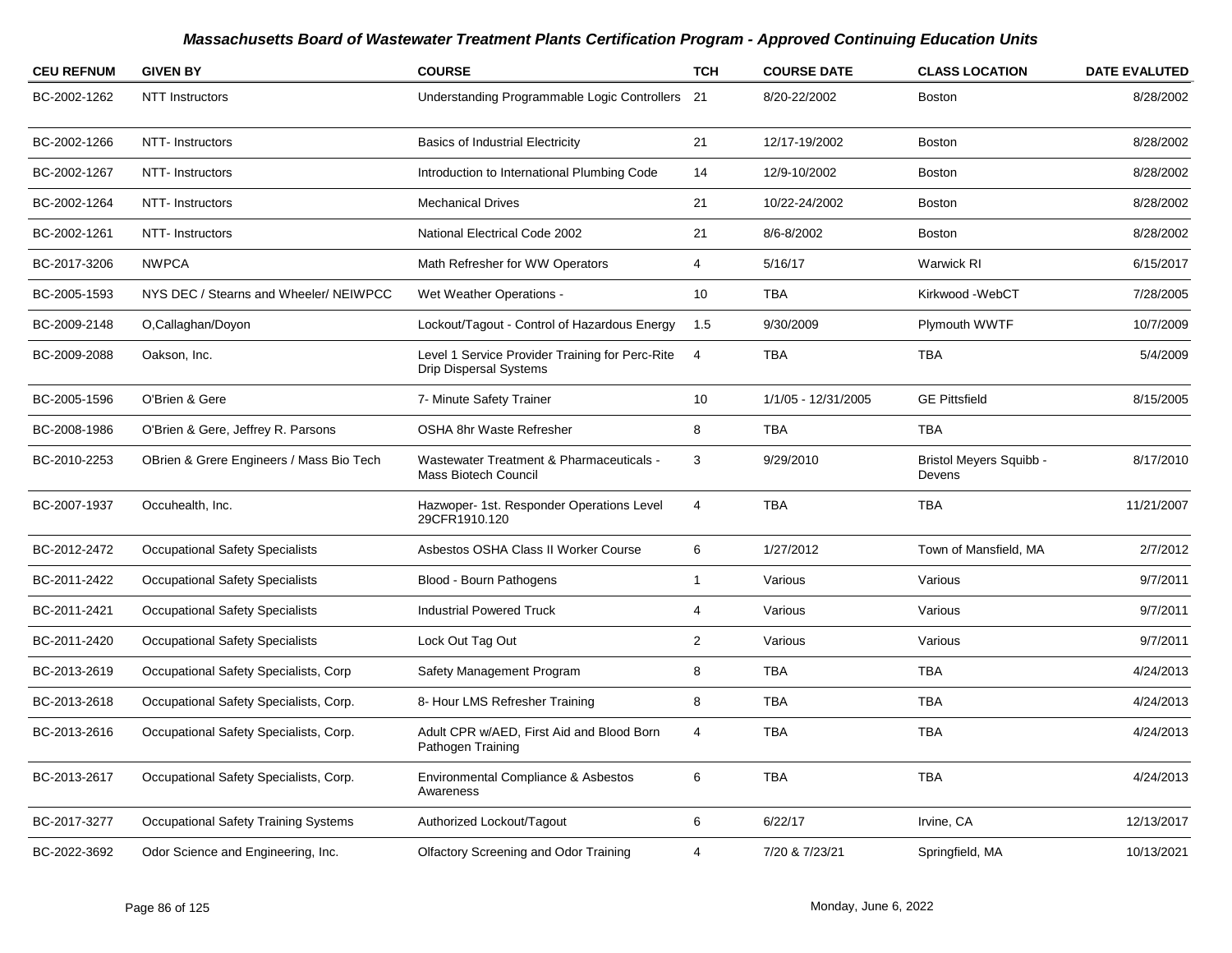| <b>CEU REFNUM</b> | <b>GIVEN BY</b>                           | <b>COURSE</b>                                                           | <b>TCH</b>     | <b>COURSE DATE</b>     | <b>CLASS LOCATION</b>                               | <b>DATE EVALUTED</b> |
|-------------------|-------------------------------------------|-------------------------------------------------------------------------|----------------|------------------------|-----------------------------------------------------|----------------------|
| BC-2018-3311      | Office of Labor and Workforce Development | Syringe Pickup Safety Training                                          | 1              | 2/6/18 & 2/7/18        | Haverhill, MA                                       | 2/14/2018            |
| BC-2019-3451      | Office of Regulatory Staff                | <b>Effective Tools for an Effective Utility</b>                         | 5              | 4/20/18                | Columbia, SC                                        | 4/17/2019            |
| BC-2006-1717      | Office of Technical Assistance            | Water Resource Management Conference                                    | 4              | 4/18/2006              | Holiday Inn, Boxborough,<br>Ma.                     | 2/27/2006            |
| BC-2006-1707      | Office of Technical Assistance            | Green Chemistry and Pharmaceutical                                      |                | 2/21/2006              | Saltonstall Building, Boston                        | 1/13/2006            |
| BC-2006-1770      | <b>OMI</b>                                | OMI Project Manager Summit 2006                                         | 10Max          | 4/30 - 5/3/2006        | Laguna Cliffs Marriott in<br>Dana Point, California | 4/14/2006            |
| BC-2006-1801      | OMI. Inc.                                 | OMI Project Manager Summit 2006                                         | <b>MAX 10</b>  | April 30 - May 4, 2006 | Laguna Cliffs Marriott in<br>Dana Point, California | 8/14/2006            |
| BC-2015-2920      | On Line Systems                           | 8 Hour Hazwoper Refresher Training                                      | 8              | 1/28/2015              | On line                                             | 7/29/2015            |
| BC-2013-2597      | <b>ONLC Training</b>                      | Microsoft office - WWD 210 Intermediate                                 | $\overline{7}$ | <b>TBA</b>             | <b>ONLC Training Center</b>                         | 3/11/2013            |
| BC-2013-2738      | On-line Arcadis U.S.                      | Arcadis Industrial Wastewater Technology on-<br>line Lecture            | Total 7        | 2012                   | Arcadis                                             | 11/6/2013            |
| BC-2015-2923      | <b>Online Training Systems</b>            | 8 Hour Hazwoper Refresher Training                                      | 8              | 12/5/2014              | On line                                             | 7/29/2015            |
| BC-2005-1636      | <b>OPS Systems</b>                        | OPS - Computerized Maintenance Software<br>System                       | 8              | 6/7/2005               |                                                     | 10/14/2005           |
| BC-2019-3526      | Oregon Association of Water Utilities     | Oregon Wastewater Courses                                               | 20             | 2018-2019              | Oregon                                              | 10/16/2019           |
| BC-2010-2273      | Orenco & Atlantic Solutions               | Residential & Commercial Wastewater Design<br>and Installation Training | $\overline{7}$ | 11/17 & 18/2010        | VFW Middletown, RI                                  | 10/27/2010           |
| BC-2018-3329      | ORS - South Carolina                      | <b>Effective Tools for an Effective Utility</b>                         | 5              | 4/20/18                | Columbia, SC                                        | 6/14/2018            |
| BC-2014-2844      | <b>OSD</b> Engineering Consultants        | Pandemic Flu Contamination Emergency<br>Preparedness Tabletop           | 4              | November 13, 2014      | <b>TBA</b>                                          | 11/25/2014           |
| BC-2014-2848      | <b>OSD Engineering</b>                    | Hurricane Emergency Preparedness Tabletop<br><b>Training Exercise</b>   | 4              | <b>TBA</b>             | <b>TBA</b>                                          | 11/25/2014           |
| BC-2014-2847      | <b>OSD Engineering</b>                    | Nor'easter Emergency Preparedness Tabletop<br><b>Training Exercise</b>  | $\overline{4}$ | <b>TBA</b>             | <b>TBA</b>                                          | 11/25/2014           |
| BC-2015-2866      | <b>OSD Engineering Consultants</b>        | Earthquake Emergency Preparedness<br><b>Tabletop Training Exercise</b>  | 4              | <b>TBA</b>             | <b>TBA</b>                                          | 1/13/2015            |
| BC-2014-2843      | <b>OSD Engineering Consultants</b>        | <b>Ebola Virus Contamination Emergency</b><br>Preparedness Tabletop     | 4              | Nov 13, 2014           | <b>TBA</b>                                          | 11/25/2014           |
| BC-2014-2845      | <b>OSD Engineering Consultants</b>        | Flood Emergency Preparedness Tabletop<br><b>Training Exercise</b>       | 4              | 11/18/2014             | <b>TBA</b>                                          | 11/25/2014           |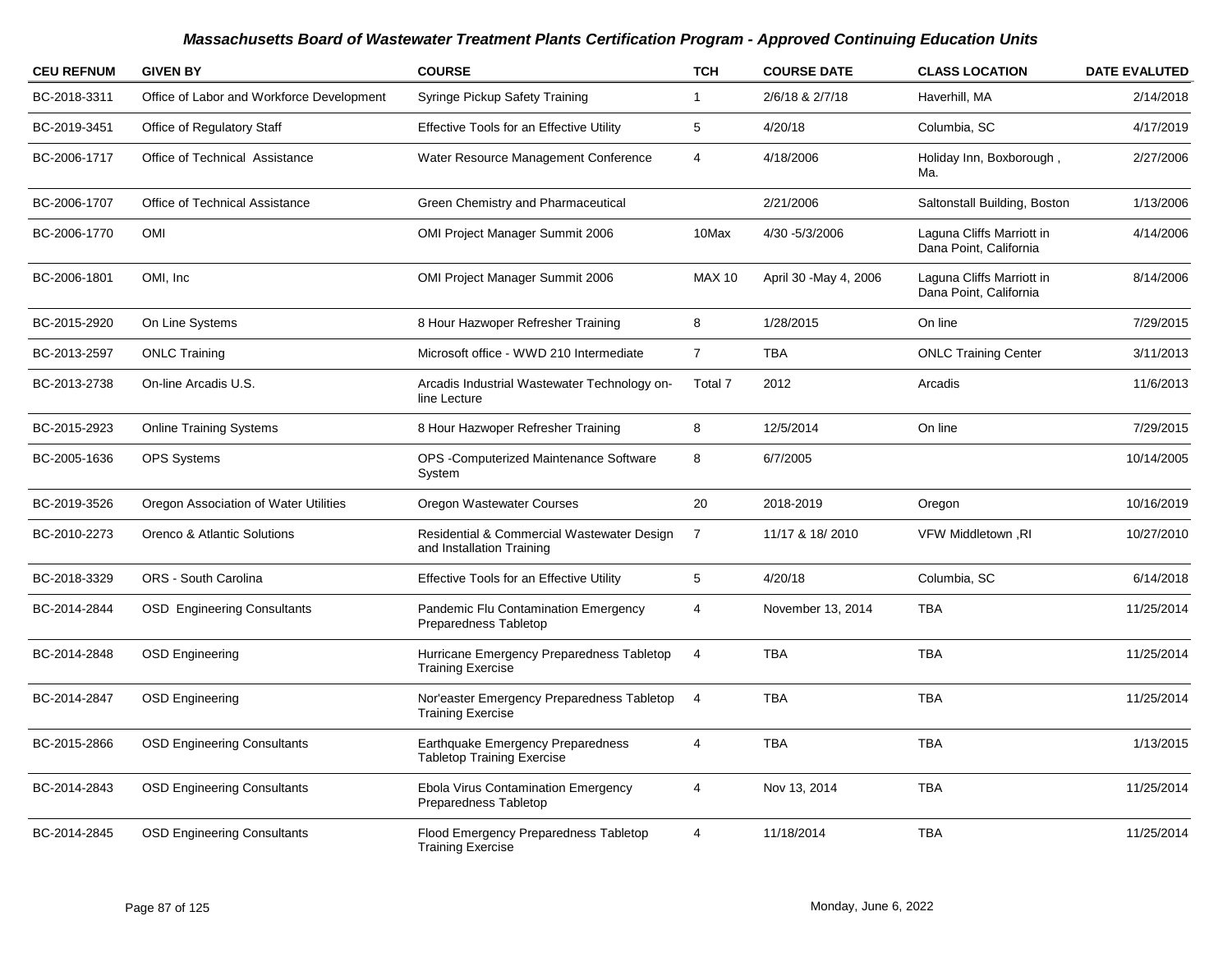| <b>CEU REFNUM</b> | <b>GIVEN BY</b>                            | <b>COURSE</b>                                                                          | <b>TCH</b>     | <b>COURSE DATE</b> | <b>CLASS LOCATION</b>                      | <b>DATE EVALUTED</b> |
|-------------------|--------------------------------------------|----------------------------------------------------------------------------------------|----------------|--------------------|--------------------------------------------|----------------------|
| BC-2015-2868      | <b>OSD Engineering Consultants</b>         | Radiological Dipersion Device Emergency<br>Preparedness Tabletop                       | 4              | TBA                | TBA                                        | 1/13/2015            |
| BC-2014-2846      | <b>OSD Engineering Consultants</b>         | <b>Wastewater Conamination Emergency</b><br>Preparedness Tabletop                      | 4              | <b>TBA</b>         | <b>TBA</b>                                 | 11/25/2014           |
| BC-2014-2849      | OSD Engineering,                           | Vandalism Emergency Preparedness Tabletop<br><b>Training Exercise</b>                  | $\overline{4}$ | <b>TBA</b>         | <b>TBA</b>                                 | 11/25/2014           |
| BC-2015-2865      | <b>OSD Engneering Consultants,</b>         | Tornado Emergency Preparedness Table Top<br><b>Training Exercise</b>                   | 4              | <b>TBA</b>         | <b>TBA</b>                                 | 1/13/2015            |
| BC-2015-2977      | <b>OSHA</b>                                | OSHA 30 Hour General Industrial Training                                               | 10             |                    | on line                                    | 10/8/2015            |
| BC-2012-2503      | OSHA CAMPUS - 360 Training                 | 10 Hour General Safety Certification                                                   | 10             | 4/25/2012          | Region-X LLC                               | 5/2/2012             |
| BC-2009-2141      | <b>OSHA Pro's</b>                          | Arc Flash Safety Training (NFPA 70E)                                                   | 4              | 8/19/2009          | Pittsfield                                 | 9/29/2009            |
| BC-2017-3234      | <b>OTA</b>                                 | Chemical Safety and Climate Change<br>Preparedness Training                            | 3              | Multiple           | Multiple                                   | 8/16/2017            |
| BC-2010-2202      | <b>OTA</b>                                 | Energy Efficiency and Water Conservation -<br>Day 2                                    | 5              | 3/23/2010          | Westboro - MTC Campus                      | 3/9/2010             |
| BC-2006-1824      | <b>OTA</b>                                 | Is On-Site Renewable Energy Right for Your<br><b>Business</b>                          | 3              | 11/2/2006          | National Grid Auditorium.<br>Worcester Ma. | 10/30/2006           |
| BC-2019-3543      | PA DEP Earthwise Academy                   | Securing Drinking Water and Wastewater<br><b>Treatment Facilities</b>                  | 3.5            | On going           | Online                                     | 12/18/2019           |
| BC-2006-1826      | PAI                                        | LEED Building and wastewater system design,<br>pH, O&M, Sampling and Graywater systems | 6              | 11/9/2006          | Genzyme/ MIT                               | 11/1/2006            |
| BC-2016-3013      | Pam Kristan                                | Provide Front Line Customer Service                                                    | 6              | 5/15/15            |                                            | 10/26/2015           |
| BC-2011-2359      | Pat Harrington                             | OSHA 10-Hr Construction                                                                | 10             | <b>TBA</b>         | Nantucket and various<br>locations         | 1/25/2017            |
| BC-2005-1703      | Patricia Wardwell                          | <b>Train The Trainer</b>                                                               | 20             | 12/09/04-2/9/05    | WEBCO, Dudley                              | 12/20/2005           |
| BC-2011-2453      | Paul Krasnecky                             | Veolia Water - Southbridge WWTP Safety<br>Training                                     | 10 Max         | 2011               | Southbridge WWTP                           | 11/23/2011           |
| BC-2012-2515      | Paul A. Dombrowski, Woodard & Curran, Inc. | <b>Biological Treatment and Secondary Clarifier</b><br>Process Training                | 4              | 6/28/2012          | <b>Charlton WWTP</b>                       | 6/13/2012            |
| BC-2009-2180      | Paul Bagley                                | Overhead Crane & Hoist Operator Training                                               | $\overline{2}$ | 9/2009             | Abbott -PPG                                | 12/15/2009           |
| BC-2015-2914      | Paul Bernier                               | <b>Belt Filter Press</b>                                                               | $\mathbf{1}$   | January 2015       | Fall River WWTF                            | 7/29/2015            |
| BC-2015-2947      | Paul Bernier                               | <b>Collection System</b>                                                               | $\mathbf{1}$   | 9/15               | <b>Fall River</b>                          | 10/29/2015           |
| BC-2015-2941      | Paul Bernier                               | Disinfection                                                                           | $\mathbf{1}$   | 6/15               | <b>Fall River</b>                          | 10/29/2015           |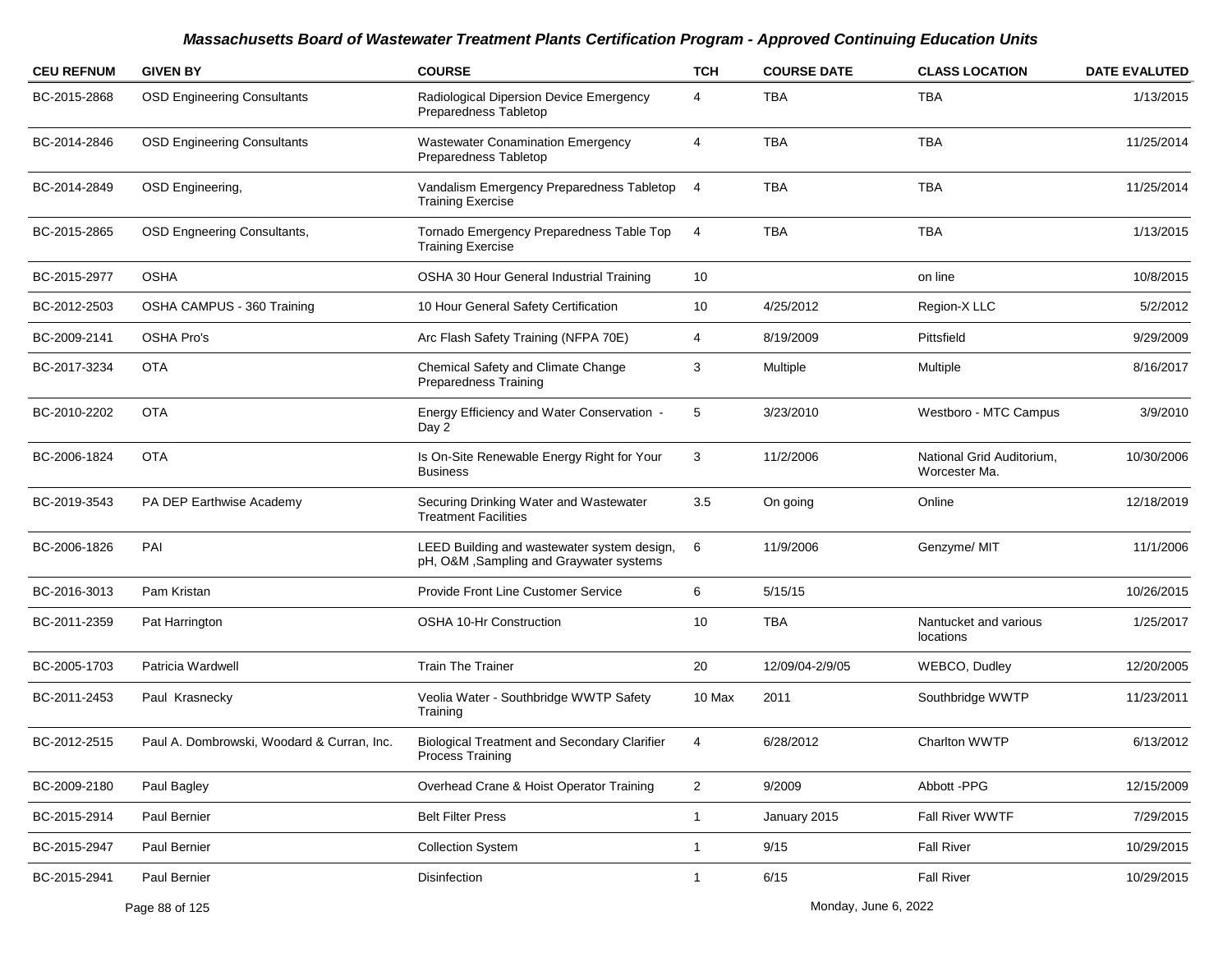| <b>CEU REFNUM</b> | <b>GIVEN BY</b>                        | <b>COURSE</b>                                                              | <b>TCH</b>              | <b>COURSE DATE</b> | <b>CLASS LOCATION</b>                                      | <b>DATE EVALUTED</b> |
|-------------------|----------------------------------------|----------------------------------------------------------------------------|-------------------------|--------------------|------------------------------------------------------------|----------------------|
| BC-2015-2954      | Paul Bernier                           | Incineration                                                               | $\overline{1}$          | 2/15               | <b>Fall River</b>                                          | 10/29/2015           |
| BC-2015-2913      | Paul Bernier                           | <b>Odor Control</b>                                                        | $\overline{1}$          | August 2015        | Fall River WWTF                                            | 7/29/2015            |
| BC-2015-2912      | Paul Bernier                           | Polymer/Sludge Conditioning                                                | -1                      | December 2015      | <b>Fall River WWTF</b>                                     | 7/29/2015            |
| BC-2015-2955      | Paul Bernier                           | Preliminary & Primary Treatment                                            | $\overline{\mathbf{1}}$ | 3/15               | <b>Fall River</b>                                          | 10/29/2015           |
| BC-2015-2910      | Paul Bernier                           | PSA System (Pressure Swing Adsorbtion                                      | $\overline{1}$          | 4/2015             | On Site                                                    | 7/29/2015            |
| BC-2015-2950      | Paul Bernier                           | Sampling & Lab Analyses                                                    | 1.5                     | 7/15               | <b>Fall River</b>                                          | 10/29/2015           |
| BC-2015-2915      | Paul Bernier                           | <b>Stormwater Best Management Practices</b>                                | $\mathbf{1}$            | <b>TBD</b>         | Fall River WWTF                                            | 7/29/2015            |
| BC-2015-2911      | Paul Bernier                           | <b>UNOX Reactors/Secondary</b>                                             | $\overline{1}$          | May 2015           | <b>Fall River</b>                                          | 7/29/2015            |
| BC-2019-3481      | Paul Bernier, Veolia - Fall River      | <b>Pumps</b>                                                               | $\overline{2}$          | May, 2019          | Fall River, MA                                             | 8/14/2019            |
| BC-2019-3480      | Paul Bernier, Veolia - Fall River      | <b>Rain Event Operations</b>                                               | $\overline{c}$          | 7/19/19            | Fall River, MA                                             | 8/14/2019            |
| BC-2017-3244      | Paul Dombrowski, Woodard & Curran      | <b>BNR Using Simulators</b>                                                | 6                       | Various            | Various                                                    | 10/18/2017           |
| BC-2005-1672      | Paul Dunphy                            | Massachusetts Electric Code 527 CMR 12.00                                  | 10                      | <b>Fall 2005</b>   | Aldrich Hall, Room 208,<br>Allston                         | 12/6/2005            |
| BC-2003-1456      | Paul J. Bernier                        | Emergency Action Plan/ Chemical Spill Plan                                 | $\overline{1}$          | 11/5/2003          | Fall River WWTP - Pump<br>House #1                         | 11/19/2003           |
| BC-2010-2233      | Paul Olander                           | Introduction to Activated Sludge                                           | 6                       | 6/9/2010           | Hinsdale Fire Station, NH                                  | 6/7/2010             |
| BC-2010-2234      | Paul Olander                           | Wastewater Lagoons                                                         | 6                       | 5/6/2010           | <b>Lancaster Town Offices</b>                              | 6/7/2010             |
| BC-2001-1182      | Paul Stearns                           | A+ Certification -PC OS & Hardware                                         | 20                      | 9/13-10/16/2001    | Mt. Wachusetts Community<br>College - Leominster<br>Campus | 12/10/2001           |
| BC-2016-3127      | Paull Swydan, Industrial Seminars      | <b>Wastewater Treatment Process Control</b>                                | 10                      | April, 2017        | <b>TBD</b>                                                 | 2/15/2017            |
| BC-2007-1892      | PdMA                                   | PdMA Motor Reliability Seminar                                             | 5                       | 4/17/2007          | Walco 303 Allens Ave.,<br>Providence, RI 02905             | 5/15/2007            |
| BC-2008-1964      | Perc Rite System - Daniel Ottenheimer  | Drip Dispersal - Perc Rite System                                          | $\overline{c}$          | <b>TBA</b>         | <b>TBA</b>                                                 | 3/7/2008             |
| BC-2001-1099      | <b>Performance Training Associates</b> | Basics of Industrial Electricity 1                                         | 14                      | 7/12,13/01         | Sheraton Newton Hotel,<br>Newton, MA                       | 8/6/2001             |
| BC-2001-1139      | Performance Training Associates, Inc.  | Industrial Electricity 1 & 2                                               | 14                      | 2/7-8/2001         | Peabody                                                    | 10/16/2001           |
| BC-2003-1407      | Peter A. Petrillo - Millennium FRI     | Basic Operator Training for Ultrapure Water<br><b>Purification Systems</b> | 20                      | $2/17 - 21/03$     | <b>Biopure Corporation</b>                                 | 9/25/2003            |
| BC-2006-1836      | Peter Frey                             | <b>Emergency Response</b>                                                  | 1.5                     | 9/21/2006          | Darthmouth Power                                           |                      |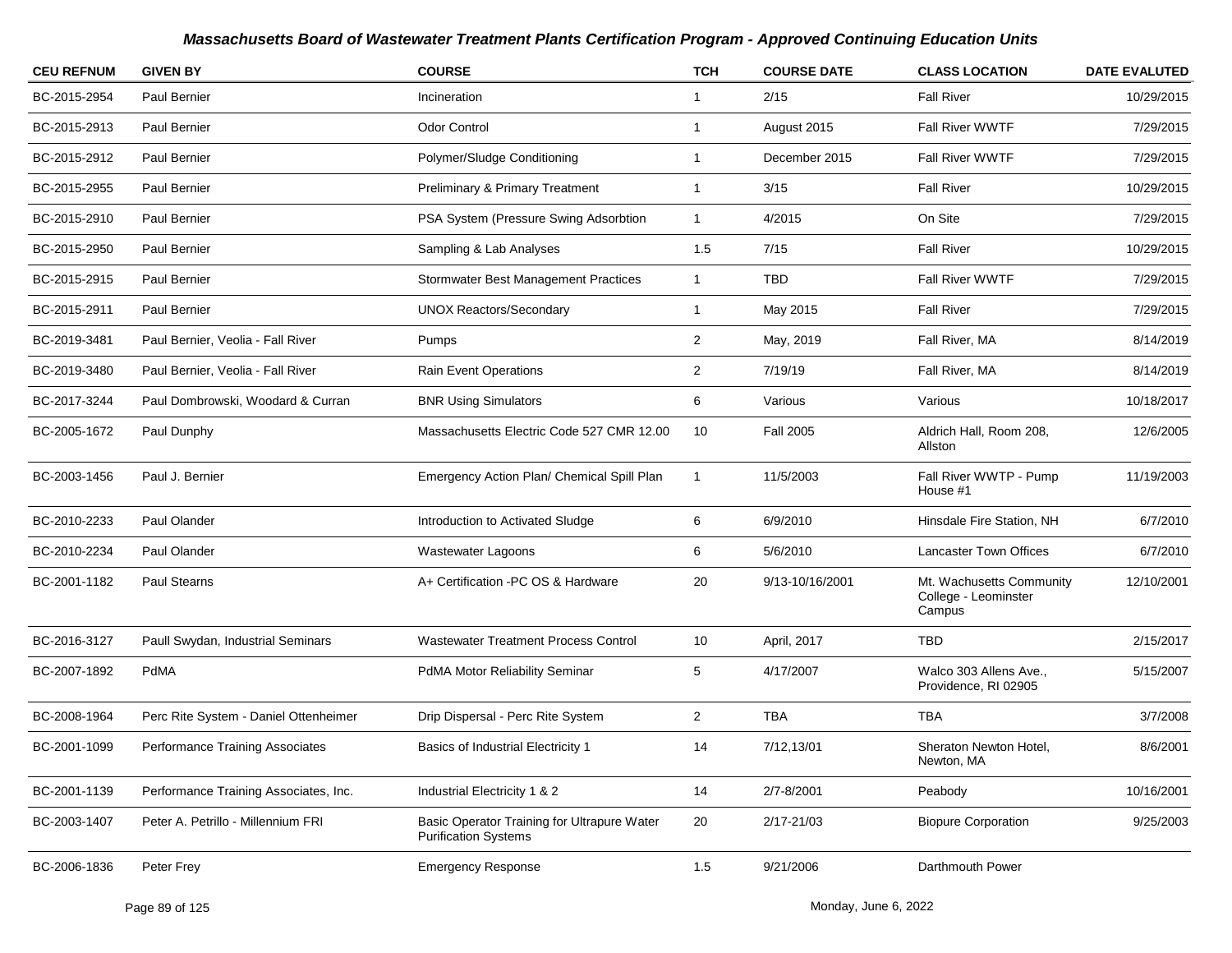| <b>CEU REFNUM</b> | <b>GIVEN BY</b>                                | <b>COURSE</b>                                                                       | <b>TCH</b>     | <b>COURSE DATE</b>    | <b>CLASS LOCATION</b>                                                         | <b>DATE EVALUTED</b> |
|-------------------|------------------------------------------------|-------------------------------------------------------------------------------------|----------------|-----------------------|-------------------------------------------------------------------------------|----------------------|
| BC-2006-1838      | Peter Frey                                     | <b>Forklift Safety</b>                                                              | $\overline{2}$ | 9/10/2006             | Dartmouth Power                                                               | 11/21/2006           |
| BC-2006-1837      | Peter Frey                                     | Spill Prevention, Containment and Counter<br>Measures                               | $\overline{2}$ | 9/21/2006             | Dartmouth Power                                                               | 11/21/2006           |
| BC-2005-1601      | Peter L Lamontagne P.E<br>TheCentrifugeGuy.com | Operation and Optimization of Centrifuges                                           | 8              | 8/23,26/2005          | <b>Brockton WWTF</b>                                                          | 8/23/2005            |
| BC-2015-2939      | Peter Lindquist                                | Diesel Engine Driven Generation Operation                                           | $\mathbf{1}$   | 7/8/15                | <b>Fall River POTW</b>                                                        | 10/29/2015           |
| BC-2012-2530      | Peter Stock, Executive Director Sentratech     | <b>Reliability Centered Maintenance</b>                                             | 12             | September 17-19, 2012 | Woodard & Curran, Dedham                                                      | 7/31/2012            |
| BC-2003-1402      | Peterson School                                | First Fireman/ Third Engineer Peterson School<br>30 Hr.                             | 10             | 8/16/03-3/24/2003     | Woburn                                                                        | 9/25/2003            |
| BC-2015-2900      | Peterson School                                | Gas Heat Course - Peterson School                                                   | 10             | 6/11/2015 - 9/17/2015 | Woburn                                                                        | 6/2/2015             |
| BC-2005-1544      | Peterson School                                | Gas Heat Program                                                                    | 20             | Spring 2005           | Woburn                                                                        | 5/17/2005            |
| BC-2010-2195      | Peterson School                                | Peterson School Correspondence Course-<br><b>Steam Plant Operations</b>             | 15             | 2010                  | Correspondence Course -<br>Must take Steam Boiler<br>Ops. And Water Treatment | 2/8/2010             |
| BC-2003-1417      | Peterson School                                | Second Class Firemen Course                                                         | 15             | 2/13/2003 - 5/6/2003  | Westwood, Ma                                                                  | 10/7/2003            |
| BC-2006-1784      | Phil Colleran                                  | NEWEA OSHA 10-Hour Construction Safety<br><b>Training Program</b>                   | 10             | 6/19-20/2006          | EPA Laboratory, N.<br>Chelmsford                                              | 5/30/2006            |
| BC-2013-2575      | Pinch Surveying, Steven M. Pinch               | Surveying Techniques for the Wastewater<br>Professional                             | $\overline{7}$ | 7/26/2012             | <b>URI</b>                                                                    | 1/7/2013             |
| BC-2014-2829      | Pioneer Valley Planing Commission              | Financing Your Municipal Stormwater Program 5                                       |                | 9/24/2014             | <b>Holyoke Community College</b>                                              | 9/25/2014            |
| BC-2015-2855      | Pioneer Valley Planning Commission             | Sustainable Financing for Municipal Storm<br><b>Water Programs</b>                  | 5              | 9/24/2015             | <b>Holyoke Community College</b>                                              | 1/12/2015            |
| BC-2009-2138      | Plymouth County Fire Extinguisher 9 Craig)     | Fire Extinguisher Safety - Plymouth County<br>Fire Extinguisher                     | $\overline{2}$ | 8/10/2009             | Plymouth WWTF                                                                 | 9/15/2009            |
| BC-2009-2146      | Plymouth Fire Dept.                            | <b>Emergency Prepardness</b>                                                        | 1.5            | 9/17/2009             | Plymouth WWTF                                                                 | 10/7/2009            |
| BC-2011-2312      | Poarch Band of Creek Indians                   | 2 nd Annual Sustainable Tribal Utility Summit                                       | 20             | 4/5-7/2011            | Atmore, Alabama Wind<br>Creek Hotel                                           | 2/8/2011             |
| BC-2007-1883      | Polaroid/WPI                                   | WPI's FDA and Current Good Manufacturing<br><b>Practices Technical Short Course</b> | 14             | 2/22-23/2007          | W 3 - 3 Polaroid Waltham                                                      | 4/9/2007             |
| BC-2004-1500      | Polydyne, Inc.                                 | Instructional on Polymer water Chemistry                                            | 3              | 9/15-17/2004          | MWRA / Grater Lawrence<br>Sanitary Dist.                                      | 9/15/2004            |
| BC-2022-3683      | Pond Technical                                 | <b>Wastewater Facility Flow Meter Technologies</b>                                  | 3              | 9/22/21               | West Warwick, RI                                                              | 10/13/2021           |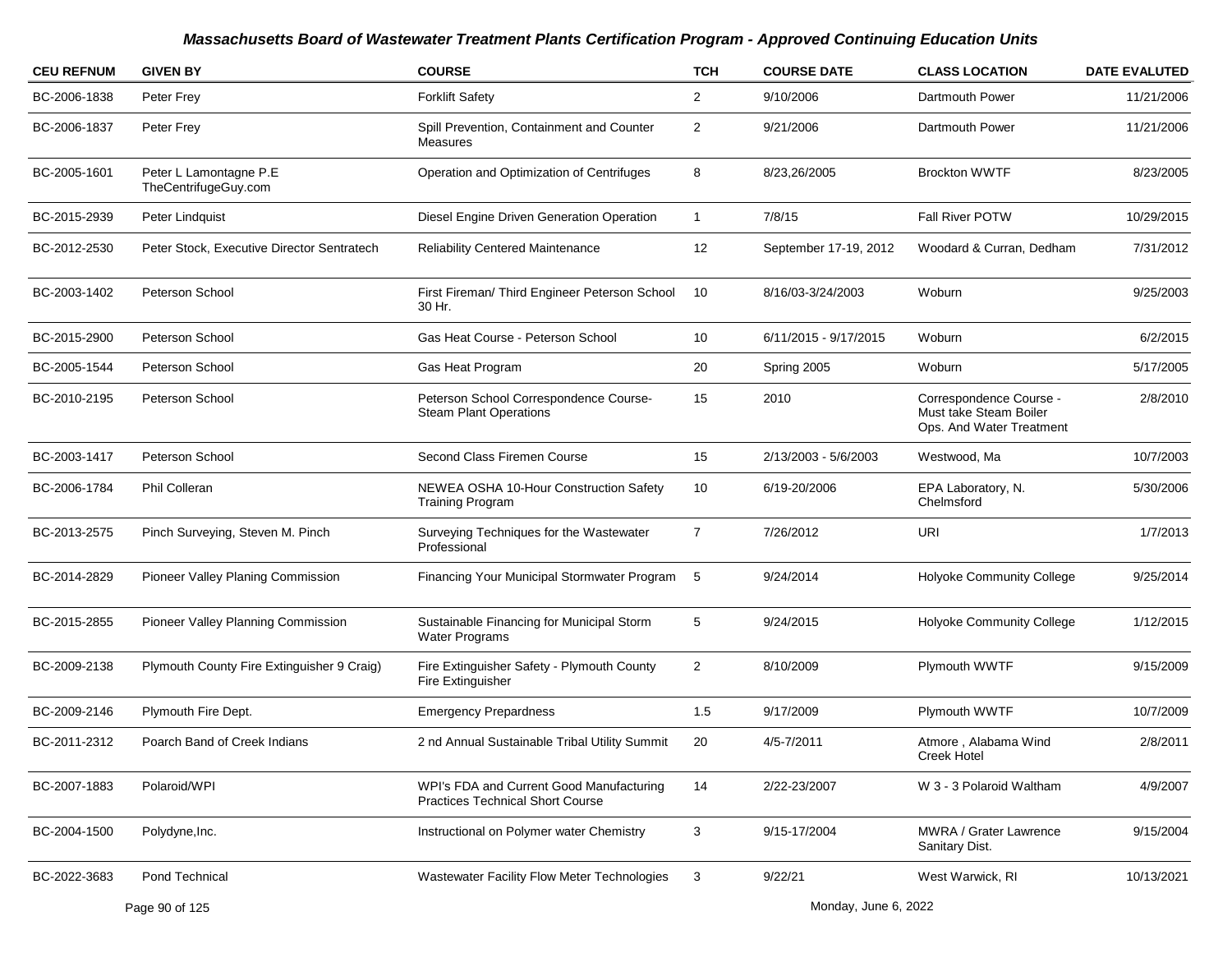| <b>CEU REFNUM</b> | <b>GIVEN BY</b>                      | <b>COURSE</b>                                                              | <b>TCH</b>              | <b>COURSE DATE</b>     | <b>CLASS LOCATION</b>                         | <b>DATE EVALUTED</b> |
|-------------------|--------------------------------------|----------------------------------------------------------------------------|-------------------------|------------------------|-----------------------------------------------|----------------------|
| BC-2010-2278      | Pond Technical Sales, Inc.           | Instrumentation & Technology Controls for<br>Wastewater - Deer Island Tour | 6                       | 11/9/2010              | Courtyard by Marrioot<br>Boston Logan Airport | 11/8/2010            |
| BC-2012-2554      | PPM, Max Pilsmaker                   | Wilex INC. Waste Water Room Training                                       | $\overline{\mathbf{1}}$ | 3/3/2012               | Wilex Inc                                     | 10/23/2012           |
| BC-2010-2288      | Practial Applacations, INC           | Harvard 2010                                                               | 10                      | 12/14 - 12/21/2010     | Harvard Univ                                  | 12/13/2010           |
| BC-2011-2440      | <b>Practical Application</b>         | Jordan Dairy Farm TCH Course                                               | 5                       | 10/26/2011             | Jordan Dairy Farm /<br>Tavern on thecommon    | 10/25/2011           |
| BC-2011-2364      | <b>Practical Application</b>         | Upper Blackstone Valley TCH Course                                         | 5                       | 4/20/2011              | Hampton Inn, Auburn tour<br><b>UBWPAD</b>     | 4/6/2011             |
| BC-2012-2500      | Practical Application, Janice Markey | BiogenTCH                                                                  | $\overline{4}$          | 4/3/2012               | Biogen                                        | 4/23/2012            |
| BC-2022-3690      | <b>Practical Applications</b>        | 2021 TCH Refresher Course                                                  | 10                      | 10/21/21               | Woburn, MA                                    | 10/13/2021           |
| BC-2011-2389      | <b>Practical Applications</b>        | Alnylam Pharmaceuticals On -site                                           | 4                       | 6/14/2011              | Alnylam Pharmaceyticals                       | 6/15/2011            |
| BC-2011-2356      | <b>Practical Applications</b>        | Alnylam Pharmacuticals Training                                            | 4                       | 2011                   | Alnylam Pharmaceuticals                       | 3/29/2011            |
| BC-2011-2379      | <b>Practical Applications</b>        | Biogen Idec On-Site TCH Class                                              | 8                       | May 12 & 19, 2011      | Biogen, Cambridge                             | 5/10/2011            |
| BC-2012-2521      | <b>Practical Applications</b>        | <b>Boston Harbor Cruise TCH</b>                                            | 6.5                     | 7/20/2012              | Boston Harbor/ Deer Island                    | 6/26/2012            |
| BC-2004-1476      | <b>Practical Applications</b>        | Facility Waste Stream Disposition - Round<br><b>Table Panel</b>            | 3                       | 1/21/2004              | New England Aquarium                          | 5/24/2004            |
| BC-2011-2383      | <b>Practical Applications</b>        | FW Webb                                                                    | 4                       | May 26, 2011           | FW Webb - Woburn                              | 5/17/2011            |
| BC-2017-3139      | <b>Practical Applications</b>        | Harvard 2016 TCH Class                                                     | 10                      | 12/14/16-12/15/16      | Cambridge, MA                                 | 2/15/2017            |
| BC-2012-2552      | <b>Practical Applications</b>        | <b>Harvard University</b>                                                  | 10                      | 10/17&24/2012          | <b>Harvard University</b>                     | 10/12/2012           |
| BC-2011-2448      | <b>Practical Applications</b>        | Northeastern TCH                                                           | 10                      | 11/15&17/2011          | Northeastern University                       | 11/15/2011           |
| BC-2009-2066      | <b>Practical Applications</b>        | Practical Applications Spring 2009 - Siemens<br>Co.                        | 8                       | 4/08/2009              | Siemens, Walpole MA                           | 3/19/2009            |
| BC-2005-1540      | <b>Practical Applications</b>        | Spring 2005 Wastewater Prep Course                                         | 24                      | Spring 2005            | <b>Boston</b>                                 | 2/16/2005            |
| BC-2006-1840      | <b>Practical Applications</b>        | Spring 2007 Wastewater Treatment Operator<br>Course                        | 24                      | March 29- May 17, 2007 | TBA                                           | 11/29/2006           |
| BC-2002-1283      | <b>Practical Applications</b>        | <b>Training Contact Hour Review Course</b>                                 | 6                       | 11/20/2002             | The Museum of Science<br>Boston               | 10/31/2002           |
| BC-2006-1730      | <b>Practical Applications</b>        | Wastewater Operator Course - On Line                                       | As<br>Awarded           | <b>TBA</b>             | <b>TBA</b>                                    | 3/15/2006            |
| BC-2005-1597      | <b>Practical Applications</b>        | Water Balancing, pH, Steamkill Systems                                     | 7.5                     | 11/27/2005             | Boston/ Chelsea                               | 8/15/2005            |
| BC-2016-3014      | <b>Practical Applications Inc</b>    | <b>TCH Crash Course</b>                                                    | 15                      | 12/8,9,10/15           | Boston                                        | 10/26/2015           |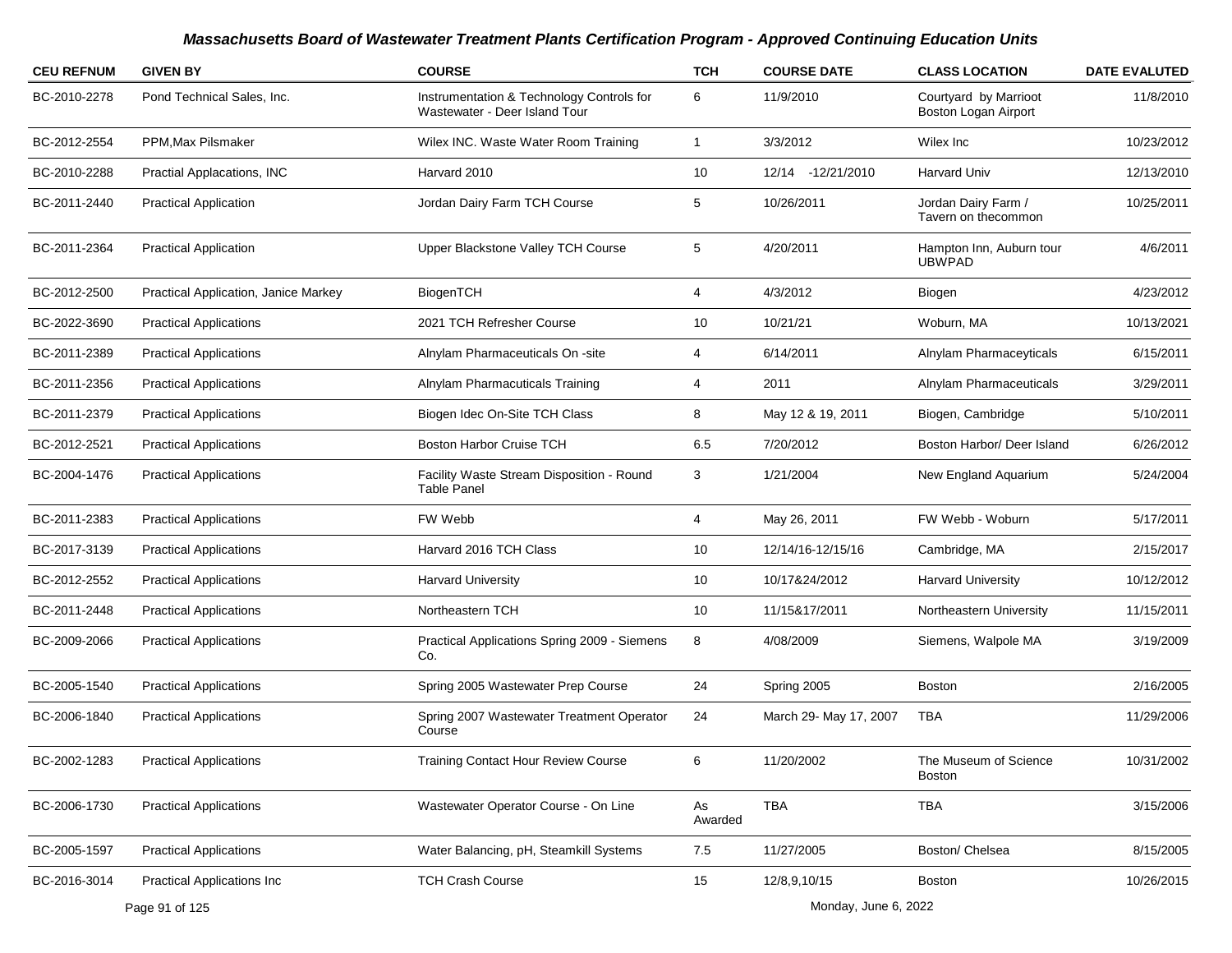| <b>CEU REFNUM</b> | <b>GIVEN BY</b>                            | <b>COURSE</b>                                                                | <b>TCH</b>     | <b>COURSE DATE</b>                  | <b>CLASS LOCATION</b>             | <b>DATE EVALUTED</b> |
|-------------------|--------------------------------------------|------------------------------------------------------------------------------|----------------|-------------------------------------|-----------------------------------|----------------------|
| BC-2010-2235      | Practical Applications Inc.                | Boston Harbor Cruise /Deer Island TCH Course                                 | 6.5            | 6/22/2010                           | Boston Hardor/ Deer Island        | 6/15/2010            |
| BC-2007-1920      | Practical Applications Inc.                | Wastewater Treatment Operator Exam Prep                                      | 24             | <b>Fall 2007</b>                    | 22 Drydock Ave. Boston            | 9/12/2007            |
| BC-2012-2533      | Practical Applications Inc., Janice Markey | Biogen Idec                                                                  | 4              | September 2012                      | Biogen Idec                       | 8/14/2012            |
| BC-2012-2536      | Practical Applications, Inc.               | <b>Boston Harbor Cruise TCH Course</b>                                       | 6              | <b>July 2012</b>                    | Deer Island                       | 8/16/1012            |
| BC-2015-2987      | Practical Applications, Inc.               | Harvard TCH pH review                                                        | 10             | 10/21&22                            | Cambridge                         | 10/15/2015           |
| BC-2013-2723      | Practical Applications, Inc.               | 2013 TCH's                                                                   | 10             | 9/24-10/8/2013                      | Northeastern University           | 10/2/2013            |
| BC-2015-2934      | Practical Applications, Inc.               | 2015 TCH's Waterworks Museum                                                 | 8              | September 22, 2015                  | Metropolitan Waterworks<br>Museum | 9/9/2015             |
| BC-2004-1527      | Practical Applications, Inc.               | Boston Harbor Seminars Cruise and Deer<br><b>Island Tour</b>                 | 6              | 10/26/2004                          | <b>Boston Harbor</b>              | 12/10/2004           |
| BC-2011-2429      | Practical Applications, Inc.               | Boston Harbor/ Deer Island Cruise                                            | 6              | 9/27/2011                           | <b>Boston</b>                     | 9/27/2011            |
| BC-2017-3262      | Practical Applications, Inc.               | Harvard 2017 TCH Class                                                       | 10             | 10/3-10/4/17                        | Cambridge, MA                     | 10/18/2017           |
| BC-2019-3425      | Practical Applications, Inc.               | Harvard 2018 TCH Class                                                       | 10             | 11/6-11/7/18                        | Cambridge, MA                     | 2/20/2019            |
| BC-2013-2729      | Practical Applications, Inc.               | Harvard University 2013- TCH Training                                        | 10             | 10/30-31/2013                       | <b>Harvard University</b>         | 10/7/2013            |
| BC-2013-2595      | Practical Applications, Inc.               | How to Design for Current Water Regulations                                  | 2.5            | 2.26/2013                           | New England Aquarium              | 3/11/2013            |
| BC-2008-2018      | Practical Applications, Inc.               | PAI Traveling TCH Course                                                     | 4              | <b>TBA</b>                          | <b>TBA</b>                        | 11/12/2008           |
| BC-2003-1419      | Practical Applications, Inc.               | Plastic Tanks/ Wastewater Equiptment<br>Calibration                          | 5              | Oct. 9, 2003 and Oct. 16,<br>2003   | M.E. Baker                        | 10/7/2003            |
| BC-2007-1928      | Practical Applications, Inc.               | Pumps & Valves                                                               | 5              | 10/25/2007                          | F.W.Webb - Woburn, Ma.            | 10/9/2007            |
| BC-2005-1580      | Practical Applications, Inc.               | <b>PVC Valves / Mixers</b>                                                   | $\overline{2}$ | 6/28/2005                           | Practical Applications,<br>Boston | 4/25/2005            |
| BC-2001-1142      | Practical Applications, Inc.               | TCH Review Course - Plant Operations,<br>Regulations, Treatment Technologies | 3              | 10/1,8/2001                         | New England Aquarium -<br>Boston  | 10/18/2001           |
| BC-2006-1785      | Practical Applications, Inc.               | Wastewater Treatment Operator Prep Course                                    | 24             | September 27 -<br>November 15, 2006 | Boston                            | 6/2/2006             |
| BC-2004-1486      | Practical Applications, Inc.               | Wastewater treatment Operator Prep. Course                                   | 24             | 3/23/04-5/11/04                     | Practical Applications, Inc.      | 6/17/2004            |
| BC-2015-2854      | Practical Applications, Inc. -             | Harvard University 2014 TCH                                                  | 10             | 12/10 & 11/2014                     | Harvard University                | 1/12/2015            |
| BC-2012-2532      | Practical Applications, Inc. Janice Markey | Alnylam Pharmceuticals                                                       | 4              | September 2012                      | Alnylam Pharmceuticals            | 8/14/2012            |
| BC-2012-2497      | Practical Applications, Janice Markey      | Alnylam TCH Training                                                         | 4              | 3/28/2012                           | Alnylam Pharmceuticals            | 4/23/2012            |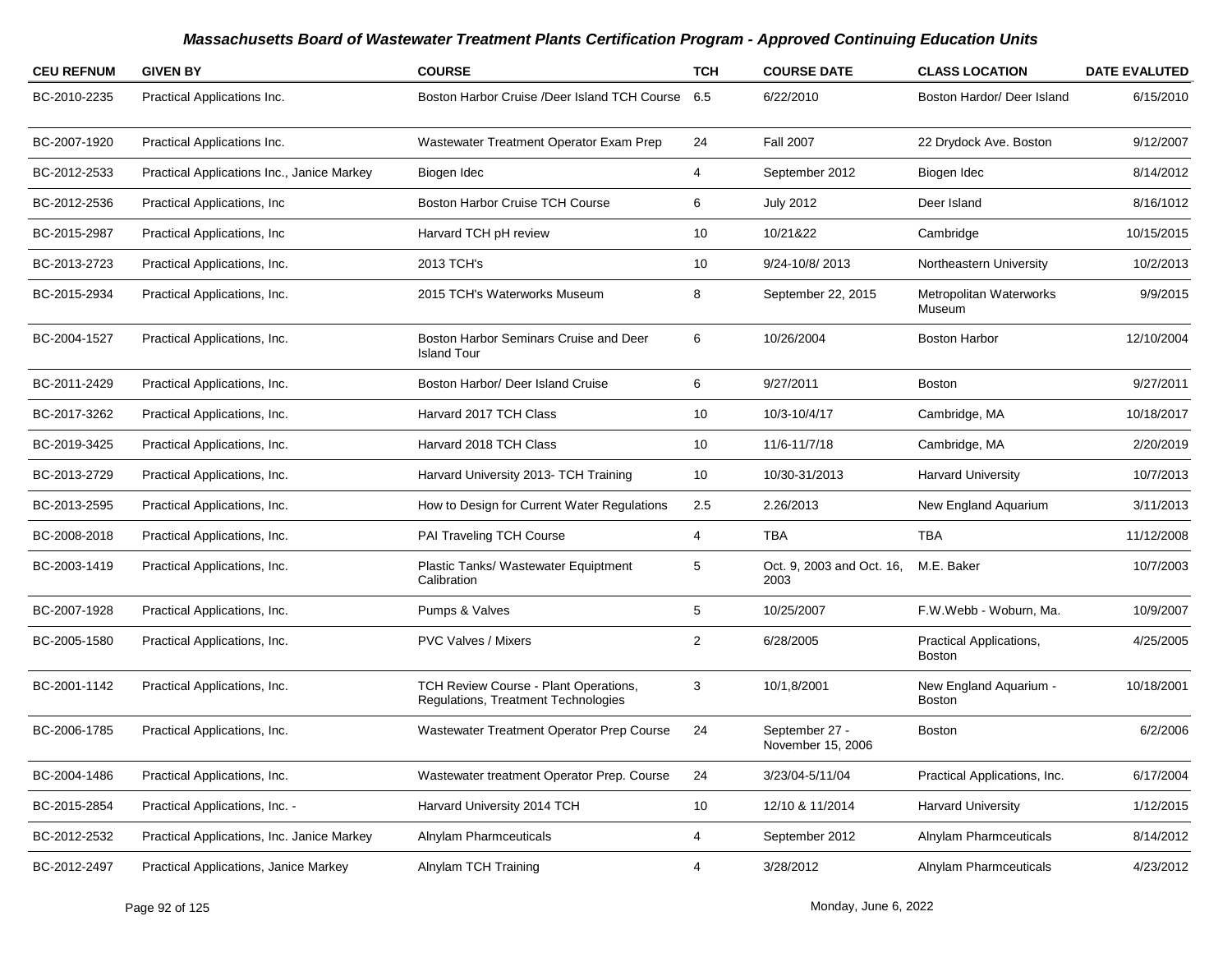| <b>CEU REFNUM</b> | <b>GIVEN BY</b>                                      | <b>COURSE</b>                                                                       | <b>TCH</b>     | <b>COURSE DATE</b>   | <b>CLASS LOCATION</b>                     | <b>DATE EVALUTED</b> |
|-------------------|------------------------------------------------------|-------------------------------------------------------------------------------------|----------------|----------------------|-------------------------------------------|----------------------|
| BC-2012-2498      | Practical Applications, Janice Markey                | <b>Bristol Myers TCH Course</b>                                                     | 5              | April 26,2012        | Devens Common                             | 4/23/2012            |
| BC-2012-2499      | Practical Applications, Janice Markey                | <b>Ironwood TCH Course</b>                                                          | 5              | 3/28/2012            | Ironwood Pharmceuticals                   | 4/23/2012            |
| BC-2018-3350      | <b>Premier Safety Partners</b>                       | NFPA 70E - Electrical Safety Training                                               | 8              | 6/7/18               | Barnstable, MA                            | 8/16/2018            |
| BC-2003-1320      | Prizim Inc.                                          | Environmental Health and Safety Procedures<br>for the Town of Ayer DPW              | 4              | 11/25or26/2002       | Ayer Police Station                       | 1/27/2003            |
| BC-2001-1165      | Process Instrumentation and Controls for<br>Industry | <b>Equipment Maintenance and Calibration</b>                                        | 30             | 4/17-20/2001         | Bangor , Me.                              | 10/25/2001           |
| BC-2015-2964      | <b>Purdue University</b>                             | Advance Leadership Development                                                      | 16             | 10/26-10/29 2014     | <b>Purdue University</b>                  | 10/2/2015            |
| BC-2011-2456      | <b>Pure Safety</b>                                   | Carando In House Training                                                           | As<br>Awarded  | <b>TBA</b>           | Carando Springfield                       | 2/12/2011            |
| BC-2008-1960      | <b>Pure Safety Online</b>                            | Pure Safety, Inc.                                                                   | As<br>Awarded  | 2008-2009            | Woodard & Curran Training<br><b>Sites</b> |                      |
| BC-2009-2154      | Pure Safety - Steven Roberge, Director, EHS          | Pure Safety Online - Axcelis                                                        | As<br>Awarded  | 2008-2009            | Axcelis - Beverly, MA.                    | 10/19/2009           |
| BC-2019-3523      | <b>PureSafety Training</b>                           | Suez Safety Training                                                                | 10             | On going             | Online                                    | 10/16/2019           |
| BC-2006-1756      | <b>Quadrant Health Strategies</b>                    | <b>Blood Born Pathogens Training</b>                                                | $\overline{2}$ | 1/10/2006 - 2/4/2006 | Rohm & Haas                               | 4/6/2006             |
| BC-2005-1552      | R. Griffiths, R O'Keefe                              | <b>Powered Industrial Truck</b>                                                     | $\overline{2}$ | <b>TBA</b>           | <b>Genzyme Facilities</b>                 | 3/8/2005             |
| BC-2005-1659      | R.E. Erickson                                        | SCADA - TRI - Town Upgrade                                                          | 6.5            | 4/27/2005            | TRI-Town                                  | 12/2/2005            |
| BC-2008-1975      | <b>Rachael Ouellet</b>                               | Introduction to ArcGIS 1                                                            | 14             | <b>TBA</b>           | Various                                   | 5/7/2008             |
| BC-2002-1282      | RAM-W Workshop                                       | Risk Assessment for Methodology for the<br>Security of Infrastructure               | 24             | 9/10,11,12/2002      | Chicago, IL.                              | 10/31/2002           |
| BC-2002-1255      | Randy Barnett                                        | Introduction to Groundinr & Bonding of Building<br><b>Electrical Systems</b>        | 14             | 6/26,27/2002         | <b>Boston</b>                             | 2/27/2002            |
| BC-2007-1925      | Randy Homan - US Polymers, Inc.                      | Polymer Application in Wastewater                                                   | 3              | 10/23-24/2007        | <b>MWRA Deer Island</b>                   | 9/20/2007            |
| BC-2013-2584      | Randy Purser                                         | MA 2A/1B Crane/Excavation                                                           | 6.5            | 5/16/2013            | Plymouth WWTF                             | 1/24/2013            |
| BC-2017-3148      | Ray Bahr, Blake Equipment                            | Pump Course                                                                         | 4              | TBD                  | Springfield WWTF                          | 4/12/2017            |
| BC-2016-3065      | Ray Gordon, NHDES                                    | <b>FOG Basics</b>                                                                   | 5              | TBD                  | Multiple locations                        | 6/15/2016            |
| BC-2005-1584      | Ray Pepin                                            | Phosphorus Removal - General Considerations 6<br>and Chemistry, 3 Two Hr. Sessions. |                | Varies               | Varies                                    | 6/14/2005            |
| BC-2007-1895      | Raymond Bessette                                     | <b>Confined Space</b>                                                               | 3              | <b>TBA</b>           | <b>Baker Commodities</b>                  | 5/23/2007            |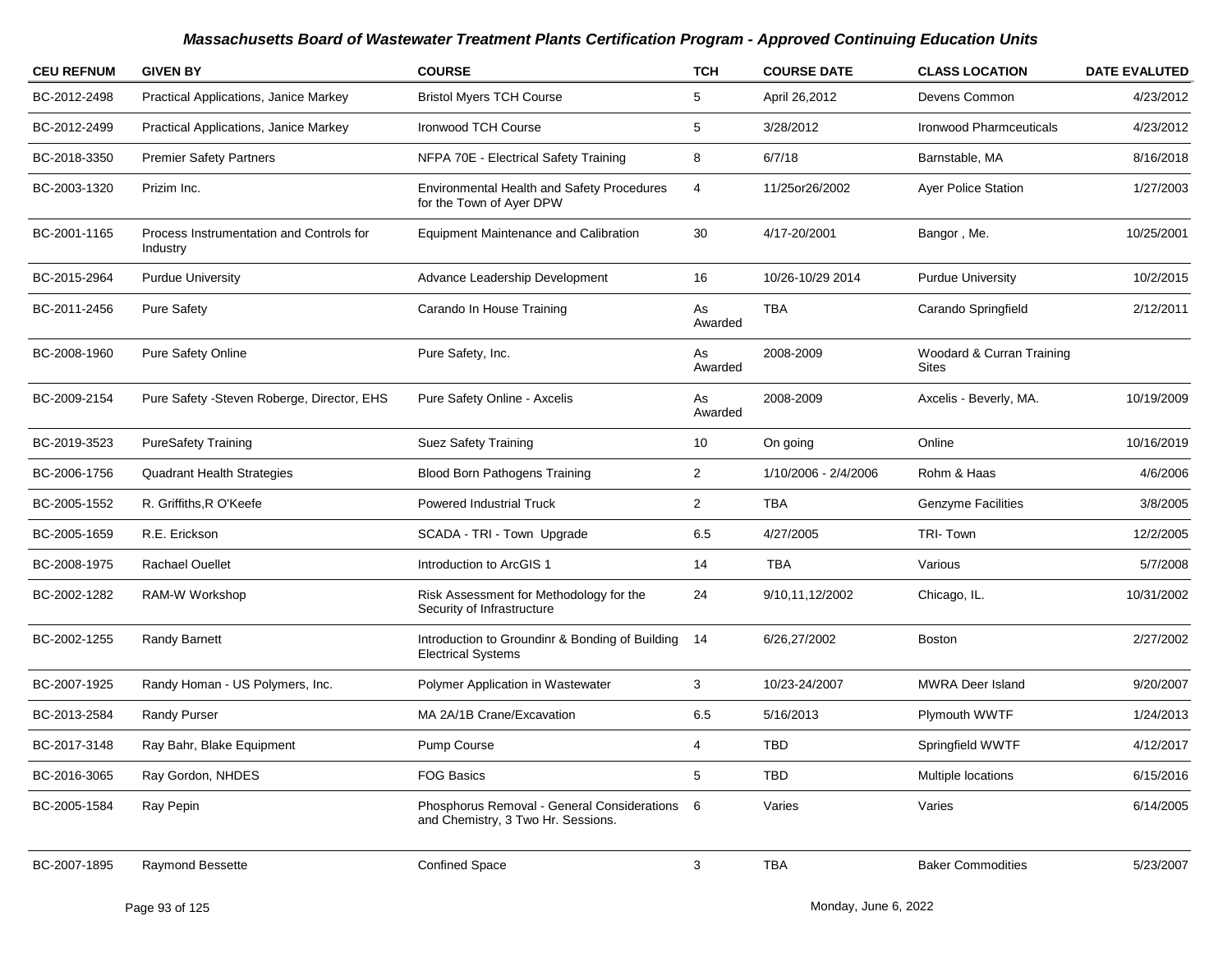| <b>CEU REFNUM</b> | <b>GIVEN BY</b>           | <b>COURSE</b>                                                               | <b>TCH</b>     | <b>COURSE DATE</b>                                    | <b>CLASS LOCATION</b> | <b>DATE EVALUTED</b> |
|-------------------|---------------------------|-----------------------------------------------------------------------------|----------------|-------------------------------------------------------|-----------------------|----------------------|
| BC-2022-3695      | Raytheon                  | Raytheon IWPS Specific Biennial Training                                    | 10             | Various                                               | Andover, MA           | 10/13/2021           |
| BC-2001-1157      | EH&S<br>Raytheon          | Crains & Hoists                                                             | 1              | Varied                                                | Various               | 10/22/2001           |
| BC-2001-1150      | Raytheon EH&S             | <b>Emergency Response Activities Annual</b><br>Refresher                    | 4              | 8/7/2000                                              | Raytheon - Bedford    | 10/22/2001           |
| BC-2001-1149      | Raytheon EH&S             | Accident- Incident Investigation and Reporting / 1<br>Fire Extinguisher Use |                | Varied                                                | Various               | 10/22/2001           |
| BC-2001-1148      | Raytheon EH&S             | AECT - Actions Employees Can take: Making<br>the Workplace Safe.            | 4              | Varied                                                | Various               | 10/22/2001           |
| BC-2001-1151      | Raytheon EH&S             | Bloodborne Pathogens Awareness/Bloodborn<br>Spill Cleanup                   | -1             |                                                       | Various               | 10/22/2001           |
| BC-2001-1152      | Raytheon EH&S             | <b>Confined Space Awareness</b>                                             | $\mathbf{1}$   | Varied                                                | Various               | 10/22/2001           |
| BC-2001-1153      | Raytheon EH&S             | Electrical Safe Work Practicies/ Lockout/Tagout 1                           |                | Varied                                                | Various               | 10/22/2001           |
| BC-2001-1159      | Raytheon EH&S             | <b>Fall Protection</b>                                                      | 3              | Varied                                                | Various               | 10/22/2001           |
| BC-2001-1158      | Raytheon EH&S             | Hazard Communication Program                                                | 1              | Varied                                                | Various               | 10/22/2001           |
| BC-2001-1147      | Raytheon EH&S             | Hazardous Materials Management & Waste<br>Minimization/Pollution Prevention | 1              | Varied                                                | Various               | 10/22/2001           |
| BC-2001-1143      | Raytheon EH&S             | Hazardous Waste Compliance                                                  | 1              | Varied                                                | Various               | 10/22/2001           |
| BC-2001-1154      | Raytheon EH&S             | Hearing Conservation (Noise)                                                | -1             | Varied                                                | Various               | 10/22/2001           |
| BC-2001-1155      | Raytheon EH&S             | Personal Protective Equipment to include<br>Respirators                     | -1             | Varied                                                | Various               | 10/22/2001           |
| BC-2001-1156      | Raytheon EH&S             | Powered Vehicle Operation Refresher                                         | 4              | Varied                                                | Various               | 10/22/2001           |
| BC-2001-1144      | Raytheon EH&S             | Raytheon Six Sigma Specialist Training                                      | 16             | Varied                                                | Various               | 10/22/2001           |
| BC-2001-1145      | Raytheon EH&S             | StormwaterManagement                                                        | $\mathbf{1}$   | Varied                                                | Various               | 10/22/2001           |
| BC-2022-3694      | <b>RCAP</b>               | <b>Basic Math for Operators</b>                                             | 3              | 10/28/21                                              | Online                | 10/13/2021           |
| BC-2013-2620      | <b>RCAP Environmental</b> | Basics of Hydraulics and Pumps for Entry<br>Level Operators                 | 3              | TBA                                                   | TBA                   | 4/24/2013            |
| BC-2018-3418      | <b>RCAP Solutions</b>     | Asset Management for Wastewater Utilities                                   | 4              | On going                                              | Various               | 12/12/2018           |
| BC-2020-3561      | <b>RCAP Solutions</b>     | <b>Basic Wastewater Math</b>                                                | $\overline{4}$ | 4/7/20 (may be offered at<br>additional future dates) | Worcester, MA         | 4/15/2020            |
| BC-2013-2614      | <b>RCAP Solutions</b>     | Clean Water Act & NPDES                                                     | $\mathbf{1}$   | <b>TBA</b>                                            | TBA                   | 4/24/2013            |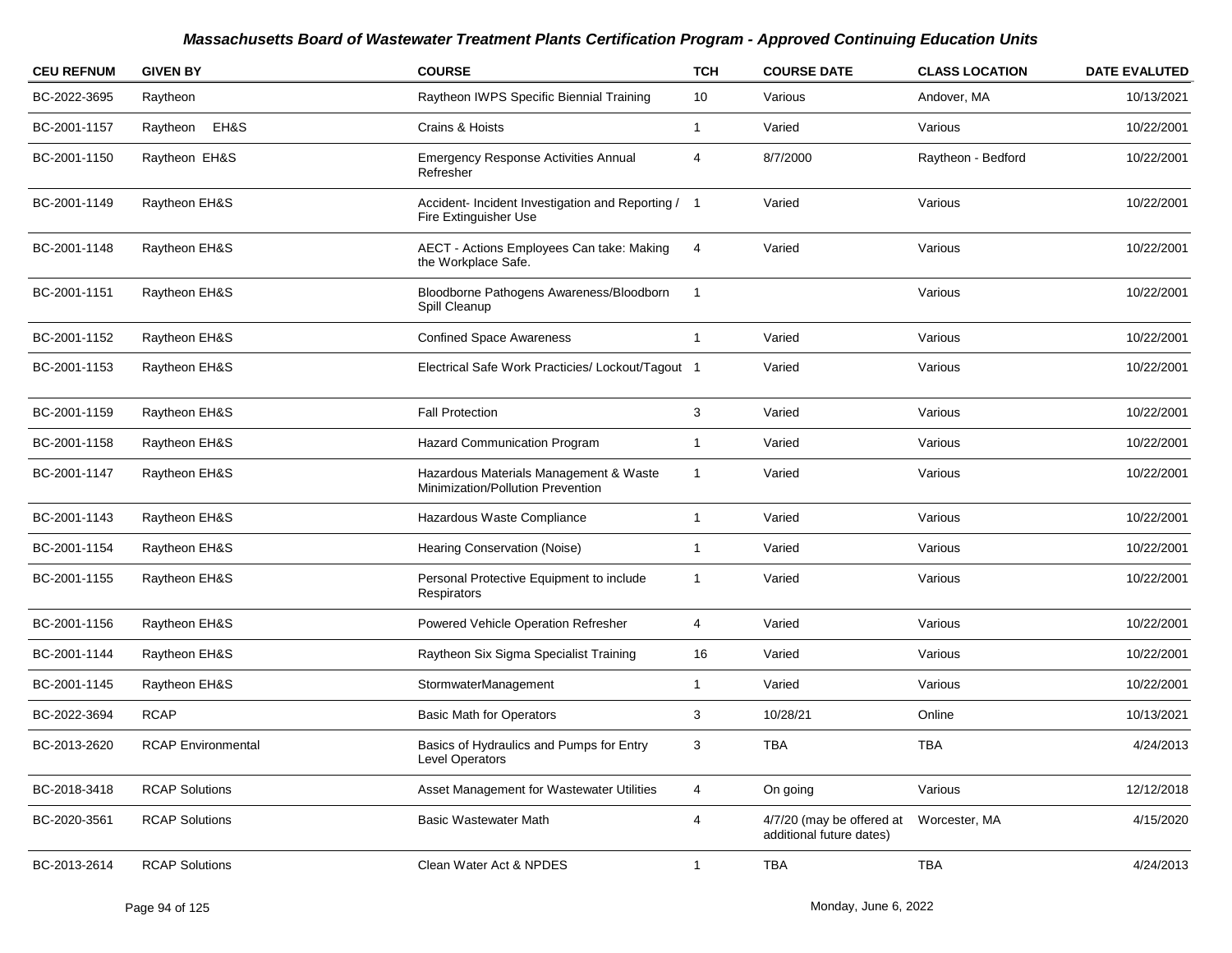| <b>CEU REFNUM</b> | <b>GIVEN BY</b>           | <b>COURSE</b>                                                        | <b>TCH</b>     | <b>COURSE DATE</b>     | <b>CLASS LOCATION</b>                                 | <b>DATE EVALUTED</b> |
|-------------------|---------------------------|----------------------------------------------------------------------|----------------|------------------------|-------------------------------------------------------|----------------------|
| BC-2013-2613      | <b>RCAP Solutions</b>     | Discharge Monitoring Reports = DMR                                   | $\mathbf{1}$   | <b>TBA</b>             | <b>TBA</b>                                            | 4/24/2013            |
| BC-2013-2615      | <b>RCAP Solutions</b>     | Introduction to Plant Instrumentation and<br>Monitoring              | -1             | <b>TBA</b>             | <b>TBA</b>                                            | 4/24/2013            |
| BC-2013-2677      | <b>RCAP Solutions</b>     | Overview of Wastewater Treatment                                     | 1.75           | <b>TBA</b>             | <b>TBA</b>                                            | 8/7/2013             |
| BC-2013-2621      | <b>RCAP Solutions</b>     | Principles of Wastewater Disinfection and<br>Chlorination            | $\overline{2}$ | <b>TBA</b>             | <b>TBA</b>                                            | 4/24/2020            |
| BC-2018-3322      | <b>RCAP Solutions</b>     | Sustainable Management of Rural and Small<br><b>Systems Workshop</b> | 6              | On going               | Various                                               | 4/19/2018            |
| BC-2013-2676      | <b>RCAP Solutions</b>     | <b>Wastewater Chemistry</b>                                          | 1.75           | <b>TBA</b>             | <b>TBA</b>                                            | 8/7/2013             |
| BC-2013-2612      | <b>RCAP Solutions</b>     | <b>Wastewater Safety</b>                                             | $\overline{2}$ | <b>TBA</b>             | <b>TBA</b>                                            | 4/24/2013            |
| BC-2013-2611      | <b>RCAP Solutions</b>     | WW Sampling & Preservation                                           | 1.5            | <b>TBA</b>             | <b>TBA</b>                                            | 4/24/2013            |
| BC-2015-2891      | <b>RCS</b>                | MA Haz. Waste / US DOT Training                                      | 3.5            | 9/9/2014               | Marllborough                                          | 4/28/2015            |
| BC-2016-3103      | RCSNE, Inc.               | OSHA Hazwoper 8-hour Annual Refresher                                | 8              | Multiple dates         | Multiple locations                                    | 10/19/2016           |
| BC-2019-3495      | <b>Red Vector</b>         | Anti-harassment Training                                             | $\mathbf{1}$   | 7/31/19                | Online                                                | 10/16/2019           |
| BC-2006-1807      | Region One                | Region 1 Pretreatment Coordinators Meeting                           | 3              | 9/28/2006              | NH DES - Concord, NH                                  | 9/13/2006            |
| BC-2008-2029      | Rich Bianchi              | <b>Confined Spaces Certificate Program</b>                           | 3.5            | On Demand              | NSC - West Boylston                                   | 12/12/2008           |
| BC-2009-2068      | Rich Bianchi              | Fall protection                                                      | 3.5            | On -Demand             | Safety Council - West<br>Boylston                     | 3/31/2009            |
| BC-2009-2040      | <b>Rich Bianchi</b>       | <b>Hazard Communication</b>                                          | $\mathbf{3}$   | On-Demand              | <b>CMSC - West Boylston</b>                           | 1/15/2009            |
| BC-2009-2067      | Rich Bianchi              | Introduction to OSHA                                                 | 3.5            | On-Demand              | <b>Central Mass Safety</b><br>Council - West Boylston | 3/31/2009            |
| BC-2008-2031      | Rich Bianchi              | Lock Out/Tag Out (Control of Hazardous<br>Energy)                    | 3.5            | On -Demand             | NSC- West Boylston                                    | 12/12/2008           |
| BC-2008-2030      | Rich Bianchi              | Personal Protective Equipment                                        | 3.5            | On Demand              | NSC - West Boylston                                   | 12/12/2008           |
| BC-2009-2099      | <b>Richard Beauregard</b> | Chemical Emergency Response Team                                     | 12             | 2009                   | Avecia Biotechnology                                  | 5/26/2009            |
| BC-2009-2098      | <b>Richard Beauregard</b> | Confined Space Entry Rescue Training and Drill 3.5                   |                | 5/29/2009              | Avecia Biotechnology                                  | 5/26/2009            |
| BC-2013-2607      | <b>Richard Camaione</b>   | Salem Harbor - Annual Refresher Training                             | $\overline{7}$ | 1/15/2013              | Salem                                                 | 4/18/2013            |
| BC-2008-1976      | <b>Richard Cannavino</b>  | 15 Hour Electrical Code Up-Date 2008-NEC                             | 7.5            | 01/10/2008 -02/21/2008 | Elks Lodge - Main St.<br>Leominster                   | 5/7/2008             |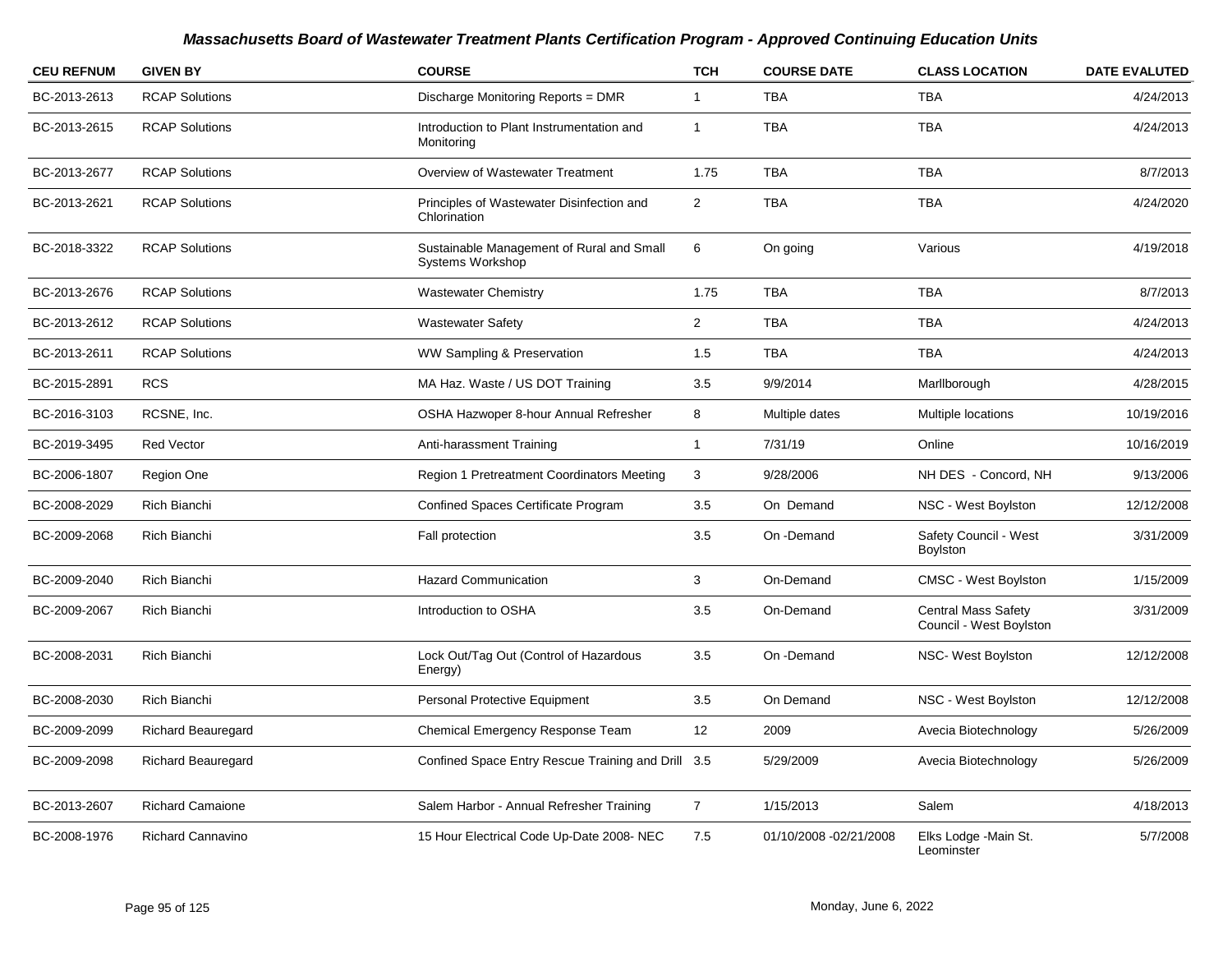| <b>CEU REFNUM</b> | <b>GIVEN BY</b>                                        | <b>COURSE</b>                                                                                                                                                                           | <b>TCH</b>     | <b>COURSE DATE</b>                                                               | <b>CLASS LOCATION</b>                 | <b>DATE EVALUTED</b> |
|-------------------|--------------------------------------------------------|-----------------------------------------------------------------------------------------------------------------------------------------------------------------------------------------|----------------|----------------------------------------------------------------------------------|---------------------------------------|----------------------|
| BC-2015-2856      | Richard F. Kramer, PE - Hayes Pump, Inc.               | New online SCADA System for monitoring<br>remote pump stations                                                                                                                          | $\overline{2}$ | 12/10/2014                                                                       | <b>Taunton WPCF</b>                   | 1/12/2015            |
| BC-2005-1551      | Richard Giffiths and Beth Kaplan                       | 24 Hour Hazardous Materials Spill Response                                                                                                                                              | 21             | <b>TBA</b>                                                                       | <b>Genzyme Facilities</b>             | 3/8/2005             |
| BC-2006-1716      | Richard Griffiths, CET                                 | <b>Confined Space Rescue Refresher</b>                                                                                                                                                  | $\mathbf{1}$   | <b>TBA</b>                                                                       | Genzyme Corporation                   | 1/23/2006            |
| BC-2006-1713      | Richard Griffiths, CET                                 | Hazardous Materials Emergency Response<br>Refresher                                                                                                                                     | 8              | TBA                                                                              | Genzyme Corporation                   | 1/23/2006            |
| BC-2006-1715      | <b>Richard Griffiths, CET</b>                          | Machine Guardind Program                                                                                                                                                                | 1              | <b>TBA</b>                                                                       | Genzyme Corportion                    | 1/23/2006            |
| BC-2006-1714      | <b>Richard Griffiths, CET</b>                          | <b>Confined Space Rescue Initial</b>                                                                                                                                                    | 2              | TBA                                                                              | Genzyme Corporation                   | 1/23/2006            |
| BC-2003-1352      | <b>Richard Heroux</b>                                  | <b>Confined Space Entry</b>                                                                                                                                                             | 1.5            | 9/1/02-10/1/02                                                                   | <b>Dighton Power</b>                  | 3/27/2003            |
| BC-2010-2188      | <b>Richard Hughes</b>                                  | <b>Competent Person - Confined Space Entry</b>                                                                                                                                          | 6              | <b>TBA</b>                                                                       | Middleborough                         | 2/2/2010             |
| BC-2012-2470      | Richard Hughes - Excellence in safety                  | Hazard Communication (MSDS)                                                                                                                                                             | $\overline{c}$ | <b>TAB</b>                                                                       | On Site                               | 2/7/2012             |
| BC-2013-2742      | Richard Hughes, Excellence in Safety                   | 8 hr - HAZWOPER Refresher                                                                                                                                                               | 8              | TBA                                                                              | On Site                               | 12/18/2013           |
| BC-2013-2609      | <b>Richard Hunt</b>                                    | Qualified Electrical Worker Refresher Training                                                                                                                                          | 3              | <b>TBA</b>                                                                       | Various Woodard & Curran<br>Locations | 4/18/2013            |
| BC-2012-2490      | <b>Richard Munn - Watson Marlow</b>                    | O & M Metering Pumps                                                                                                                                                                    | 5              | 3/20/2012                                                                        | Fairhaven WPCF                        | 3/22/2012            |
| BC-2006-1727      | <b>Richard Oliver, Tyco Electronics</b>                | Universal Waste Training                                                                                                                                                                | 4              | <b>TBA</b>                                                                       | <b>TBA</b>                            | 3/8/2006             |
| BC-2015-2876      | Richard T. Cannavino                                   | NFPA 70E Voltage Training & Training &<br>Lockout Tagout                                                                                                                                | 6              | 2/13/2015                                                                        | Fitchburg WWTF                        | 3/9/2015             |
| BC-2021-3609      | <b>RICWA</b>                                           | Practical Method for Operation of Analytical<br>Measurements in a<br>Practical Method for Operation of Analytical<br>Measurements in a Wastewater and Drinking<br><b>Water Facility</b> | 3              | 12/17/20                                                                         | Online                                | 12/16/2020           |
| BC-2015-2929      | <b>RITEC Enterprises</b>                               | Antaira Solutions Day                                                                                                                                                                   | 6              | September 14, 2015                                                               | Portsmouth, NH                        | 9/9/2015             |
| BC-2007-1844      | RMW - Raymond Whalen & James Toomey                    | OSHA 10 Hour Course                                                                                                                                                                     | 10             | 1/26/2007                                                                        | Stockbridge                           | 1/4/2007             |
| BC-2006-1835      | <b>RMW Safety Consultation Service</b>                 | <b>Fall Protection</b>                                                                                                                                                                  | $\overline{2}$ | <b>TBA</b>                                                                       | <b>TBA</b>                            | 11/20/2006           |
| BC-2006-1834      | RMW Safety Consultation Service - Raymond<br>M. Whalen | <b>Confined Space</b>                                                                                                                                                                   | $\overline{c}$ | TBA                                                                              | Lee                                   | 11/20/2006           |
| BC-2006-1818      | Robert A. Hopkins                                      | Pulsafeed - Chemical Feed er Training                                                                                                                                                   | 3              | 10/12 or 18/2006                                                                 | Attleboro WWTF                        | 10/23/2006           |
| BC-2018-3419      | Robert Bergeron, E INK                                 | E INK HAZWOPER Annual Refresher                                                                                                                                                         | 9              | 1/31/18, 3/29/18,<br>4/25/18, 5/30/18,<br>6/27/18, 7/25/18,<br>8/24/18, 10/10/18 | Billerica, MA                         | 12/12/2018           |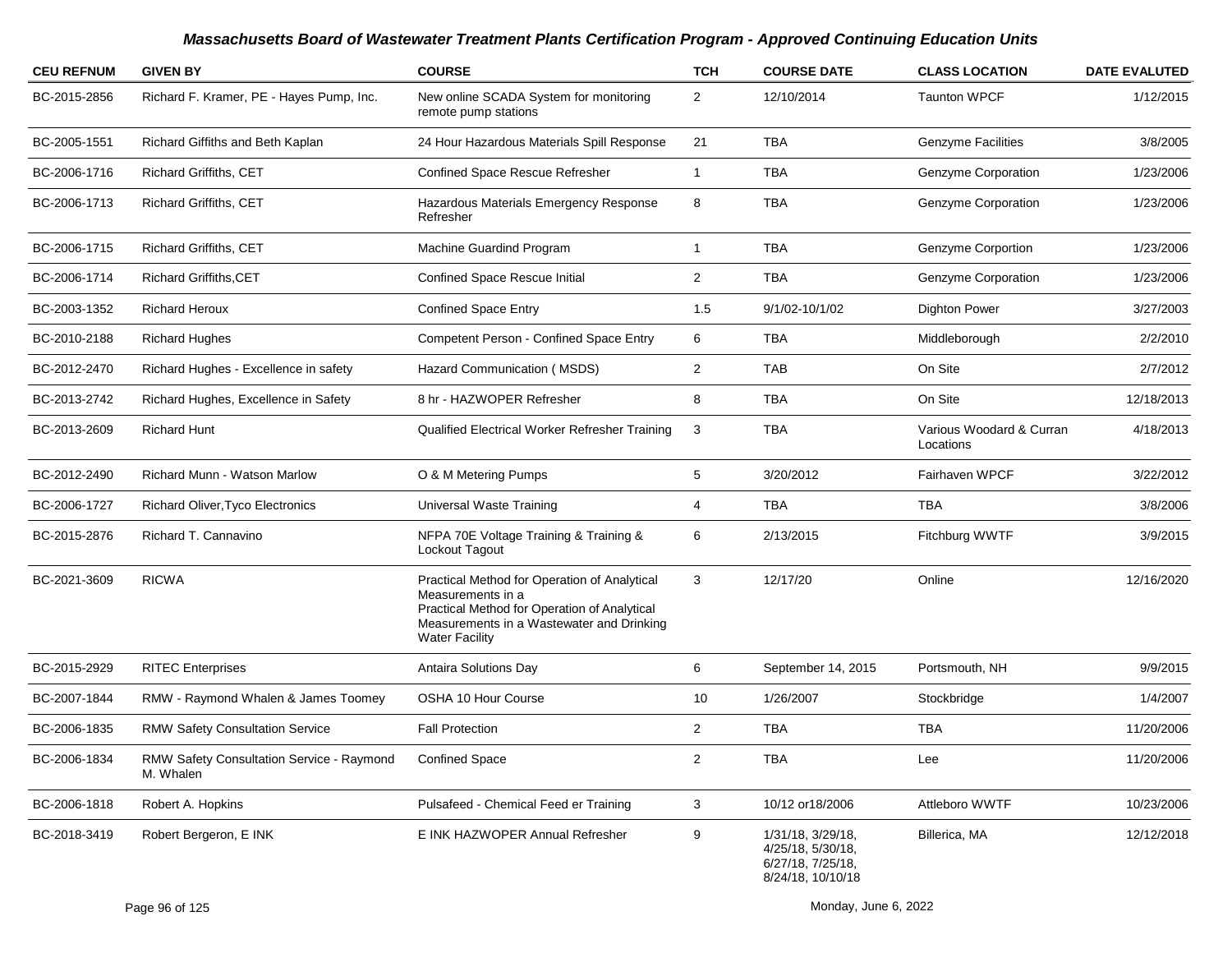| <b>CEU REFNUM</b> | <b>GIVEN BY</b>                                     | <b>COURSE</b>                                                              | <b>TCH</b>     | <b>COURSE DATE</b>     | <b>CLASS LOCATION</b>            | <b>DATE EVALUTED</b> |
|-------------------|-----------------------------------------------------|----------------------------------------------------------------------------|----------------|------------------------|----------------------------------|----------------------|
| BC-2017-3219      | Robert Bradley, Education & Compliance<br>Solutions | Confined Space Entry & Rescue                                              | 10             | 6/21-6/22/17           | Plymouth, MA                     | 8/16/2017            |
| BC-2013-2704      | <b>Robert Bradly</b>                                | Confined Space Entry and Certification                                     | 8              | 8/28-29/2013           | Plymouth WWTF<br>Conference Room | 9/11/2013            |
| BC-2005-1684      | Robert F. Levandoski                                | <b>Electrical Training for Industrial Locations</b>                        | 5              | 11/03/2005             | Manchester, Ct.                  | 12/7/2005            |
| BC-2005-1681      | Robert F. Levandoski                                | Permit - Required Cinfined Space Training                                  | $\overline{4}$ | 6/23/04                | Manchester, Ct.                  | 12/7/2005            |
| BC-2005-1624      | Robert Geary andDavid Christians                    | Online Instrumentation for Wastewater<br>Monitoring & Control              | 6.5            | 10/12/2005             | Lawrence, Ma.                    | 9/27/2005            |
| BC-2012-2541      | Robert Griffin - Director of Program Operations     | Project Management Fundamentals &<br>Certification Exam Preparation Course | 15             | 2/28/2012 - 5/29/2012  | Holyoke Community College        | 9/25/2012            |
| BC-2015-2857      | Robert Hancock, Buzzard Bay Coalition               | Local Solutions to Nitrogen Pollution: The<br>Wareham Case Study           | 3              | 3/5/2014               | <b>Buzzards Bay Center</b>       | 1/12/2015            |
| BC-2018-3382      | Robert Henrie, SESD                                 | <b>Bloodborne Pathogens</b>                                                | $\mathbf{1}$   | Ongoing                | <b>SESD</b>                      | 8/16/2018            |
| BC-2018-3380      | Robert Henrie, SESD                                 | <b>Electrical Safety</b>                                                   | $\mathbf{1}$   | Ongoing                | <b>SESD</b>                      | 8/16/2018            |
| BC-2018-3379      | Robert Henrie, SESD                                 | Lockout/Tagout                                                             | $\overline{1}$ | Ongoing                | <b>SESD</b>                      | 8/16/2018            |
| BC-2018-3384      | Robert Henrie, SESD                                 | NSC Aerial and Scissor Lift Safety                                         | $\mathbf{1}$   | Ongoing                | <b>SESD</b>                      | 8/16/2018            |
| BC-2018-3381      | Robert Henrie, SESD                                 | <b>OSHA - Confined Space Entry</b>                                         | $\mathbf{1}$   | Ongoing                | <b>SESD</b>                      | 8/16/2018            |
| BC-2018-3383      | Robert Henrie, SESD                                 | Walking & Working Surfaces - Fall Protection                               | $\mathbf{1}$   | Ongoing                | <b>SESD</b>                      | 8/16/2018            |
| BC-2016-3040      | Robert Jack                                         | Scaffold Building & Safety Training                                        | 10             | $1/5 - 1/6/16$         | NE LIUNA - Hopkinton, MA         | 4/13/2016            |
| BC-2012-2550      | Robert K Gingras, Mark J. Laquidara                 | RKG Engineering Wastewater Training                                        | As<br>Awarded  | <b>TBA</b>             | <b>TBA</b>                       | 10/10/2012           |
| BC-2007-1862      | Robert LaGrange                                     | Analytical Instrumentation and Process Control                             | 3              | 1/25/2007              | Metcalf & Eddy, Wakefield,<br>МA | 1/30/2007            |
| BC-2004-1464      | <b>Robert Mack</b>                                  | Open Channel Flow Measurement                                              | $\overline{2}$ | <b>TBA</b>             | <b>TBA</b>                       |                      |
| BC-2009-2110      | Robert Najjar                                       | Hazmat / Emergency Response Refresure<br>Training                          | 8              | 2009                   | Cambridge                        | 8/5/2009             |
| BC-2011-2323      | Robert Napolitano                                   | Hazwoper - First Responder (Awareness Level) 6<br>Training                 |                | 11/11/2010             | Astro Chemicals, Inc.            | 2/25/2011            |
| BC-2015-2916      | Robert Napolitano                                   | <b>SPCC</b> Refresher Training                                             | $\overline{4}$ | 10/10/2014             | <b>TBD</b>                       | 7/29/2015            |
| BC-2018-3349      | Robert Rak, Bristol Community College               | NEWTT Train the Trainer Training                                           | 32             | $6/11 - 6/15/18$       | Fall River, MA                   | 6/14/2018            |
| BC-2009-2107      | Robert Rusczek, Certified Safety & Health           | Asbestos Awareness for WWTP Operators                                      | $\overline{2}$ | 6/22/2009 - 7/0/1/2009 | Friendly Ice Cream Corp          | 6/29/2009            |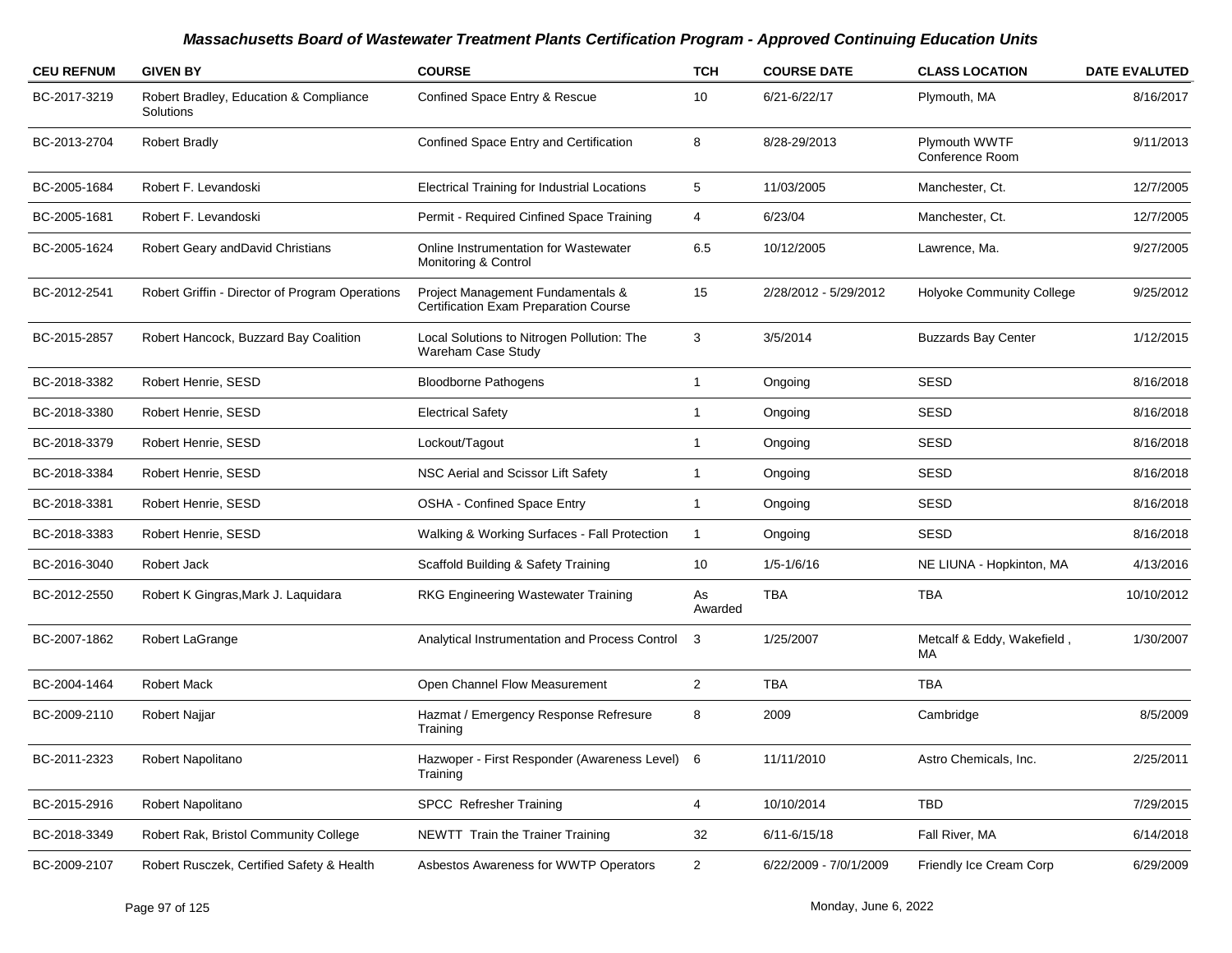| <b>CEU REFNUM</b> | <b>GIVEN BY</b>                                            | <b>COURSE</b>                                                                                          | <b>TCH</b>     | <b>COURSE DATE</b> | <b>CLASS LOCATION</b>                                      | <b>DATE EVALUTED</b> |
|-------------------|------------------------------------------------------------|--------------------------------------------------------------------------------------------------------|----------------|--------------------|------------------------------------------------------------|----------------------|
| BC-2012-2562      | Robert Rusczek, Certified Safety & Health                  | Berkshire Power, LLC Hazmat First<br>Responder Operations Level training                               | 8              | 12/6 and 18/2012   | Berkshire Power 36 Moylan<br>Lane, Agawam                  | 12/4/2012            |
| BC-2013-2709      | Robert Rusczek, Certified Safety & Health                  | <b>Fall Prevention</b>                                                                                 | $\overline{2}$ | 10/2013            | Friendly's Ice Cream, LLC                                  | 9/20/2013            |
| BC-2017-3227      | Robert Rusczek, Certified Safety & Health, LLC             | Air Monitoring                                                                                         | $\overline{1}$ | <b>TBD</b>         | Wilbraham, MA                                              | 8/16/2017            |
| BC-2017-3167      | Robert Rusczek, Certified Safety & Health, LLC             | <b>Respiratory Protection Program Training</b>                                                         | 1              | March 2017         | Wilbraham, MA                                              | 4/12/2017            |
| BC-2010-2201      | Robert Spielvogel                                          | Hazardous Materials Management and<br>Emergency Response (First Responder,<br><b>Operations Level)</b> | $\overline{7}$ | <b>TBA</b>         | Cambridge                                                  | 2/24/2010            |
| BC-2014-2842      | Robert Zalewski MASS Emergency<br><b>Management Agency</b> | HazMat Awareness Training (HAZ01)                                                                      | 6              | 2014               | <b>Billerica WWTF</b>                                      | 11/25/2016           |
| BC-2003-1429      | Rockwell Automation                                        | CCP-146 Fundamentals of ControlLogix 5000                                                              | 10             | 4/23-24/2003       | <b>Rockwell Automation</b><br><b>Enfield Branch Office</b> | 11/18/2003           |
| BC-2003-1428      | <b>Rockwell Automation</b>                                 | CCP 151 Programming Logic 5000 Sequential<br>Applications Using Basic Ladder Logic                     | 15             | 4/29/2003-5/1/2003 | <b>Rockwell Automation</b><br>Enfield, Conn.               | 11/18/2003           |
| BC-2002-1249      | Rockwell Automation                                        | Programing SLC 500 Systems                                                                             | 20             | 4/16-19/2002       | <b>Portland Maine</b>                                      | 6/6/2002             |
| BC-2009-2142      | <b>Rockwell Automation</b>                                 | RSView ME and Panelview Plus Program                                                                   | 20             | 2/26-29/2008       | Marlborough                                                | 9/29/2009            |
| BC-2005-1638      | Roger Hatfield - Fire Chief                                | Annual Sara Title III Workshop                                                                         | 5              | Yearly             | <b>NH</b>                                                  | 10/17/2005           |
| BC-2012-2528      | Roland Beem - Smithfield Online Training                   | <b>Advanced Wastewater Training</b>                                                                    | 8.5            | <b>TBA</b>         | <b>TBA</b>                                                 | 7/31/2012            |
| BC-2012-2527      | Roland Beem - Smithfield Online Training                   | <b>Basic Wastewater Training Module</b>                                                                | 4.5            | <b>TBA</b>         | <b>TBA</b>                                                 | 7/31/2012            |
| BC-2012-2529      | <b>Roland Been</b>                                         | Continuing WastewaterTraining Module                                                                   | $\overline{2}$ | <b>TBA</b>         | <b>TBA</b>                                                 | 7/31/2012            |
| BC-2016-3037      | Ron Aceto, Cornell Pump Company                            | Regional Pump School Seminar                                                                           | 6              | 4/5/16             | East Windsor, CT                                           | 3/9/2016             |
| BC-2012-2512      | Ronald A. Laro                                             | Advanced Methods, For Enhanced Nutrient<br>Removal of Nitrogen & Phosphorus                            | 6              | <b>TBA</b>         | <b>TBA</b>                                                 | 6/7/2012             |
| BC-2010-2252      | Ronald A. Laro                                             | Hearing Conservation Safety Standard, 29<br>CFR 1919.95                                                | 3.5            | <b>TBA</b>         | <b>TBA</b>                                                 | 8/16/2010            |
| BC-2010-2251      | Ronald A. Laro                                             | Personal Protective Equipment 29 CFR<br>1910.132 to >138                                               | 3.5            | <b>TBA</b>         | <b>TBA</b>                                                 | 8/16/2010            |
| BC-2010-2250      | Ronald A. Laro                                             | Respiratory Protection Standard, 29 CFR<br>1910.134                                                    | 3.5            | <b>TBA</b>         | <b>TBA</b>                                                 | 8/16/2010            |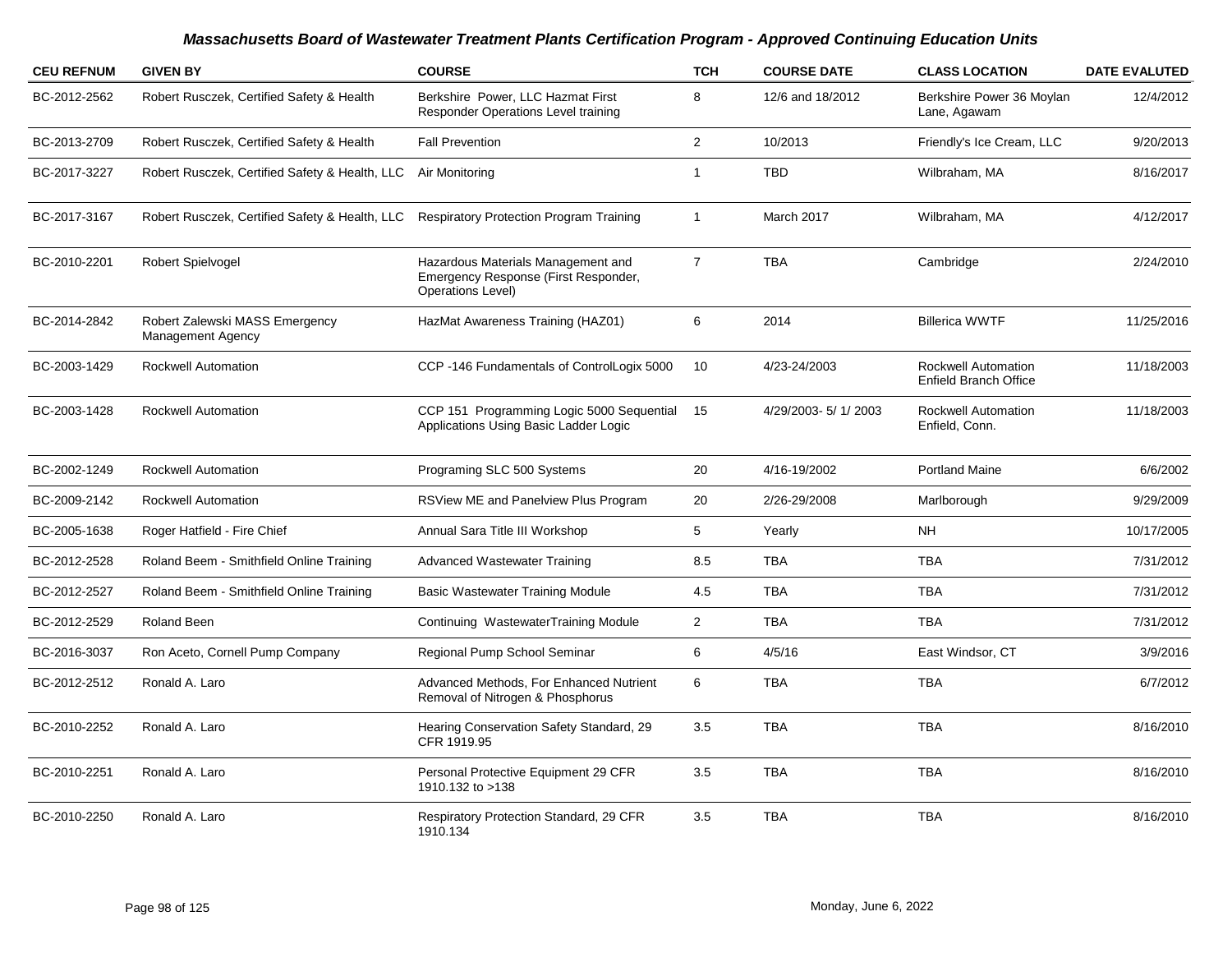| <b>CEU REFNUM</b> | <b>GIVEN BY</b>                         | <b>COURSE</b>                                                                          | <b>TCH</b>     | <b>COURSE DATE</b>           | <b>CLASS LOCATION</b>                   | <b>DATE EVALUTED</b> |
|-------------------|-----------------------------------------|----------------------------------------------------------------------------------------|----------------|------------------------------|-----------------------------------------|----------------------|
| BC-2012-2464      | Ronald A. Laro                          | The Excavation and Trenching Safety<br>Standard, 29 CFR 1926.650 to 29 CFR<br>1926.652 | 3.5            | <b>TBA</b>                   | TBA                                     | 1/23/2012            |
| BC-2012-2514      | Ronald A. Laro, Director                | Operational Process Control: Methods,<br>Applications and Remedial Strategies          | 3.5            | <b>TBA</b>                   | <b>TBA</b>                              | 6/7/2012             |
| BC-2012-2513      | Ronald A. Laro, Director of Traiing     | The Activated Sludge Process: Systems,<br>Applications and Controls                    | 6              | <b>TBA</b>                   | <b>TBA</b>                              | 6/7/2012             |
| BC-2015-2886      | Ronald H. Reif, Woods Hole              | First Responder Operations Level(29 CFR<br>1910.120                                    | 4              | Dec 2014                     | Woods Hole<br>Oceanographic Institution | 4/28/2015            |
| BC-2012-2463      | Ronald Laro                             | Eye/Face Protection Safety Standard, 29 CFR<br>1910.133                                | 3.5            | <b>TBA</b>                   | <b>TBA</b>                              | 1/23/2012            |
| BC-2017-3289      | Rosewood Associates Crestcom            | Crestcom Bullet Proof Manager                                                          | 20             | 2nd Tuesday of each<br>month | Wakefield, MA                           | 12/13/2017           |
| BC-2004-1468      | Ross Systems                            | Maintenance Management                                                                 | 20             | 3/10-14/2003                 | Vitasoy USA, Ayer, Ma.                  |                      |
| BC-2015-2896      | Roy A. Pelletier, Roy CEU.com           | WastewaerTreatment Concepts                                                            | 20             | 24/7                         | On-Line                                 | 5/13/2015            |
| BC-2015-2895      | Roy A. Pelletier, RoyCEU.com            | Reverse Osmosis (RO)                                                                   | 10             | 24/7                         | On-Line                                 | 5/13/2015            |
| BC-2006-1830      | roy ceu. Com                            | Basic Instrumentation for Water and<br><b>Wastewater Operators</b>                     | 5              | <b>NA</b>                    | <b>NA</b>                               | 11/2/2006            |
| BC-2013-2644      | Roy CEU.com                             | Hydraulics for the Advanced Operator                                                   | 10             | On Line                      | On Line                                 | 6/18/2013            |
| BC-2006-1829      | roy.ceu.com                             | Sampling Concepts & Procedures for Water<br>and Wastewater Operators                   | 10             | <b>NA</b>                    | <b>NA</b>                               | 11/2/2006            |
| BC-2013-2645      | royceu.com                              | Activated Sludge & BNR Process Control -<br>Wastewater Operators Workshop              | 10             | On Line                      | On Line                                 | 6/18/2013            |
| BC-2005-1566      | royceu.com                              | Activated Sludge Module 3                                                              | 5              | <b>TBA</b>                   | <b>TBA</b>                              | 4/14/2005            |
| BC-2005-1563      | royceu.com                              | <b>BNR Process Control &amp; Troubleshooting</b>                                       | 5              | TBA                          | TBA                                     | 4/14/2005            |
| BC-2006-1828      | royceu.com                              | <b>Effluent Filtration for Water &amp; Wastewater</b><br>Operators                     | 10             | On Line                      | On Line                                 | 6/18/2013            |
| BC-2013-2646      | royceu.com                              | <b>Lift Stations Overview</b>                                                          | 10             | On Line                      | On Line                                 | 6/18/2013            |
| BC-2013-2648      | royceu.com                              | So You Want to Be a Utility Manager                                                    | 15             | On Line                      | On Line                                 | 6/18/2013            |
| BC-2013-2647      | royceu.com                              | Wastewater Operator Workshop - Mission Math 10                                         |                | On Line                      | On Line                                 | 6/18/2013            |
| BC-2009-2103      | Rural Water /Louisiana Primacy Agencies | <b>Technical Emergency Response Assistance</b>                                         | 15             | 5/12, 13, 14/2009            | New Orleans                             | 6/3/2009             |
| BC-2010-2200      | Ruth Amador R.N.                        | <b>Bloodborn Pathogens</b>                                                             | $\overline{2}$ | 1/22/2010                    | DPW Belchertown                         | 2/24/2010            |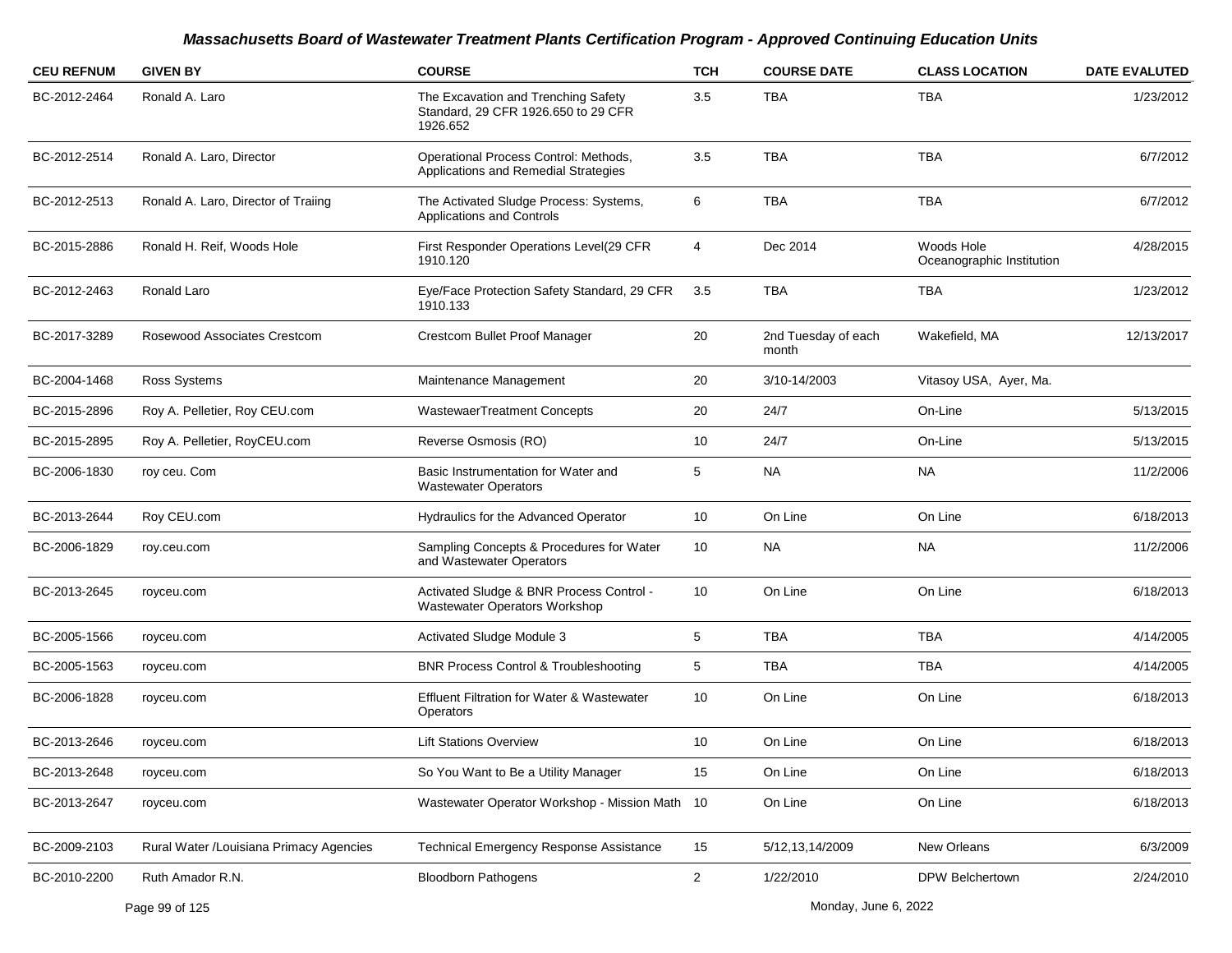| <b>CEU REFNUM</b> | <b>GIVEN BY</b>                        | <b>COURSE</b>                                                                       | <b>TCH</b>     | <b>COURSE DATE</b>   | <b>CLASS LOCATION</b>                         | <b>DATE EVALUTED</b> |
|-------------------|----------------------------------------|-------------------------------------------------------------------------------------|----------------|----------------------|-----------------------------------------------|----------------------|
| BC-2017-3229      | Sacramento State Water Programs        | <b>Pretreatment Facility Inspection</b>                                             | 20             | June 2017            | N/A                                           | 8/16/2017            |
| BC-2005-1678      | Saed Hussain - CDM                     | Supervisory Control and Data Acquisition<br>System                                  | 5.5            | 11/15/2005           | Wareham WPCF                                  | 12/7/2005            |
| BC-2001-1164      | Safety & Industrial Hygiene Specialist | Annual Safety & Environmental Training                                              | 10             |                      | Raynham/New Bedford<br>DePuy                  | 10/24/2001           |
| BC-2005-1699      | <b>Safety Compliance Services</b>      | Annual OSHA Training and Refresher Training                                         | 20             | 10/2005              | Millennium Power                              | 12/21/2005           |
| BC-2001-1176      | <b>Safety Compliance Services</b>      | Dartmouth Power Training Courses # 1, 2, 3, 4,<br>5, 6, 7, 8, 9, 10, 11, 12.        | 25             | 2001 - 25 TCH's Max. | Dartmouth Power                               | 12/10/2001           |
| BC-2006-1774      | Safety Compliance Services, Inc.       | Abridged Annual OSHA Training                                                       | 13.5           | 1/23-24/2006         | Millennium Power                              | 4/24/2006            |
| BC-2021-3598      | <b>Safety Partners</b>                 | <b>Bloodborne Pathogens</b>                                                         | $\mathbf{1}$   | Various              | Online                                        | 10/14/2020           |
| BC-2005-1598      | <b>Safety Partners</b>                 | <b>Fundamental Chemistry Made Conceptual</b>                                        | $\overline{7}$ | 9/28/2005            | Courtyard Marriott, Waltham                   | 8/16/2005            |
| BC-2011-2455      | <b>Safety Partners</b>                 | RCRA Training for Life Sciences (VS and SQG) 2                                      |                | Ongoing              | Web Based                                     | 12/12/2011           |
| BC-2022-3684      | <b>Safety Partners</b>                 | <b>Safety Awareness</b>                                                             | $\mathbf{1}$   | On going             | Online                                        | 10/13/2021           |
| BC-2007-1907      | Safety Partners, Inc.                  | 8- Hour Hazardous Waste Management<br>Training                                      | 8              | 5/17/07              | Microbia, Inc                                 | 7/26/2007            |
| BC-2021-3638      | Safety Partners, Inc.                  | <b>Radiation Safety Training</b>                                                    | $\mathbf{1}$   | Various              | Online                                        | 4/14/2021            |
| BC-2012-2457      | Safety Partners, Inc.                  | Recognition and Control of Laboratory and<br>Kilo-Scale Chemical Reactivity Hazards | $\overline{7}$ | 3/14/2012            | 1 Garfield Circle,<br>Burlington, Ma.         | 1/9/2012             |
| BC-2007-1891      | Safety Partners, Inc.- Todd S. Protano | 8 - Hour Emergency Response Training<br>Program                                     | 8              | 2/16/2007            | 215 First Street,<br>Cambridge, MA., Nomadics | 5/15/2007            |
| BC-2012-2547      | Safety Partners, Inc.                  | First Responder Operations Level Training                                           | 5              | <b>TBA</b>           | <b>TBA</b>                                    | 10/4/2012            |
| BC-2022-3691      | <b>Safety Skills</b>                   | HAZWOPER - 8 hour refresher (Safety Skills)                                         | 8              | Various              | Online                                        | 10/13/2021           |
| BC-2019-3515      | <b>Safety Trainers</b>                 | AHA CPR/First Aid/AED Training                                                      | 5              | 3/28/19              | Cambridge, MA                                 | 10/16/2019           |
| BC-2006-1805      | Safety Unlimited, Inc.                 | 8 Hr. - Hazwoper Supervisor Refresher Training 8                                    |                | $6/22 - 29/2006$     | Online                                        | 9/7/2006             |
| BC-2008-1962      | Sam Butterfield & Dan Turner           | New Stream / Hydroxyl MBBR Demonstration                                            | $\overline{c}$ | 4/14/2008            | New Stream, LLC                               | 3/6/2008             |
| BC-2010-2237      | Sandra Perry                           | Regulatory Requirements - MassDEP and<br><b>MWRA</b>                                | 1.5            | 6/30/2010            | <b>Boston Marriott Cambridge</b>              | 7/7/2010             |
| BC-2015-2878      | Sarah Mueller                          | DOT Awareness Training for Life Science                                             | 1.5            | Any Time             | On Site - Web - Based                         | 3/7/2015             |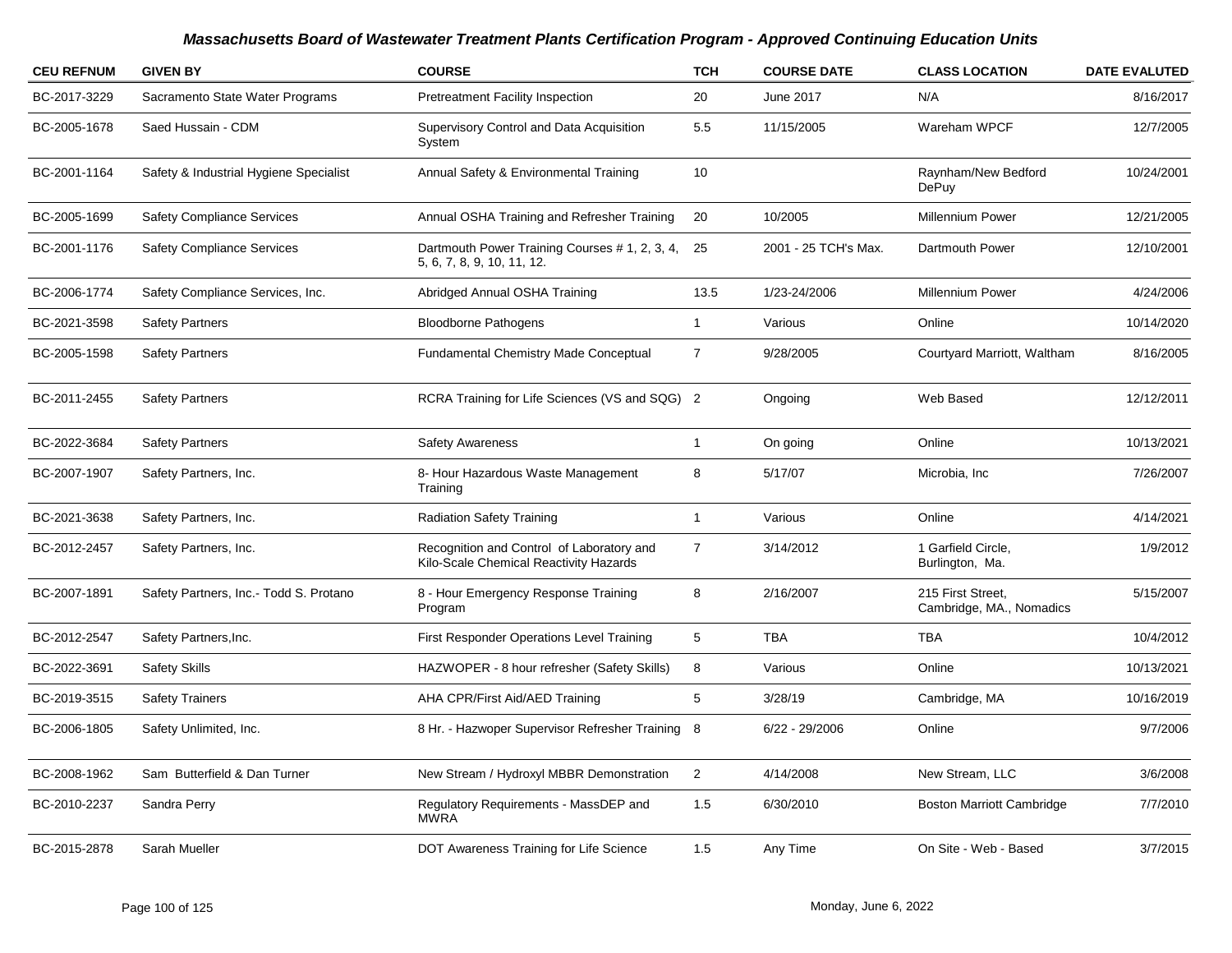| <b>CEU REFNUM</b> | <b>GIVEN BY</b>                    | <b>COURSE</b>                                                   | <b>TCH</b>     | <b>COURSE DATE</b> | <b>CLASS LOCATION</b>                | <b>DATE EVALUTED</b> |
|-------------------|------------------------------------|-----------------------------------------------------------------|----------------|--------------------|--------------------------------------|----------------------|
| BC-2013-2701      | <b>Schnider Electric</b>           | <b>Smart Water for Smart Cities</b>                             | 4.25           | 10/24/2013         | Crown Plaza Hotel, RT. 9<br>Natick   | 9/10/2013            |
| BC-2007-1932      | School of Professional Engineering | Environmental Engineering PE Review Course                      | 15             | 9/15-10/7/2007     | Hampton Inn, Natick, MA              | 10/10/2007           |
| BC-2015-2870      | Schult                             | Electronic Motor Controls - VFD                                 | $\overline{c}$ | 4/8/2015           | <b>Brockton AWRF</b>                 | 3/2/2015             |
| BC-2008-1984      | Scott Hetrick, James Meyer         | The Singulair Bio-Kinetic Wastewater<br><b>Treatment System</b> | 5              | 3/11/2008          | Norwalk, OH                          | 5/21/2008            |
| BC-2009-2114      | Sea Coast Supply                   | Bearing Protection/ lubrication/ Mechanical<br>Seals            | 6              | 10/7/2009          | Lake Pearl Luciano's<br>Wrentham, MA | 8/5/2009             |
| BC-2002-1272      | Seacoast Supply                    | Mechanical Seal - Gasket - Instrumentation                      | 5              | 9/18/2002          | Lucianos / Lake Pearl,<br>Wrentham,  | 10/28/2002           |
| BC-2011-2403      | Seacoast Supply                    | Roating Equipment & Seal Training Seminar                       | 6              | 9/14/2011          | Luciano's Lake Perl,<br>Wrentham, MA | 7/27/2011            |
| BC-2004-1525      | Seacoast Supply Inc.               | <b>Fluid Sealing</b>                                            | 4              | <b>TBA</b>         | New England Fertilizer Co.           | 12/10/2004           |
| BC-2003-1422      | Seacoast Supply, Inc               | Mechanical Seal & Coating Seminar                               | 5              | 11/5/2003          | Lake Pearl Luciano's<br>Wrentham, Ma | 11/18/2003           |
| BC-2007-1921      | Seacost Supply                     | <b>Mechanical Seal &amp; Lubrication</b>                        | 6              | 10/3/2007          | Lake Pearl Luciano's<br>Wrentham, Ma | 9/12/2007            |
| BC-2016-3056      | Sean Osborne                       | Derecho Emergency Preparedness Tabletop<br>Exercise             | 4              | <b>TBD</b>         | Various                              | 4/19/2016            |
| BC-2016-3057      | Sean Osborne                       | Microburst Emergency Preparedness Tabletop<br>Exercise          | $\overline{4}$ | <b>TBD</b>         | Various                              | 4/19/2016            |
| BC-2012-2543      | Sean Osborne, OSD Consulting LLC   | Ice Storm - Tabletop Exercise                                   | 4              | <b>TBA</b>         | <b>TBA</b>                           | 9/26/2012            |
| BC-2006-1758      | Sean Surby                         | Martin Maintenance Seminar                                      | 3              | 5/06               | Haverhill, MA.                       | 4/6/2006             |
| BC-2010-2210      | Seminole Tribe of Florida          | Tribal Utility Summit - Sustainable Tribal Uility<br>Summit     | 15             | 4/27-29/2010       | Florida                              | 3/23/2010            |
| BC-2019-3484      | Shani Soloff, The Posture People   | Body Mechanics and ErgoBreak Training                           | $\overline{2}$ | On going           | Various                              | 8/14/2019            |
| BC-2019-3485      | Shani Soloff, The Posture People   | ErgoBreak Leadership Training                                   | $\overline{2}$ | On going           | Various                              | 8/21/2019            |
| BC-2005-1675      | Shannon Eyler                      | <b>Bloodborne Pathogens</b>                                     | $\mathbf{1}$   | <b>TBA</b>         | Various                              | 12/7/2005            |
| BC-2005-1676      | Shannon Eyler                      | <b>Respiratory Protection</b>                                   | $\mathbf{1}$   | <b>TBA</b>         | Various                              | 12/7/2005            |
| BC-2008-2032      | Shawn Brecken                      | Coaching the Maintenance/ Utility Vehicle<br>Operator           | 3              | Various            | Various                              | 12/12/2008           |
| BC-2017-3228      | Shawsheen Valley Tech              | <b>Welding Fundamentals</b>                                     | 20             | April-May, 2017    | Billerica, MA                        | 8/16/2017            |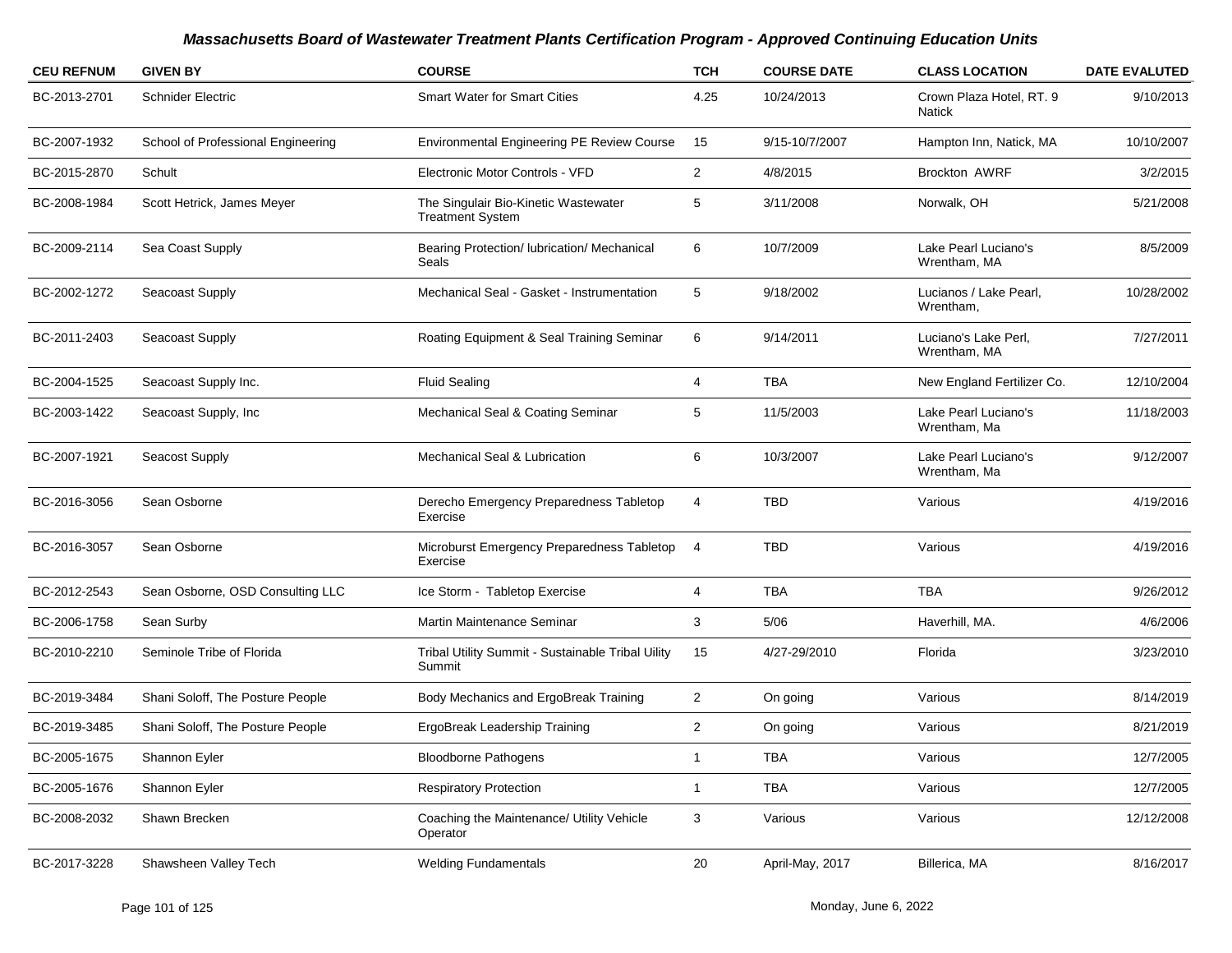| <b>CEU REFNUM</b> | <b>GIVEN BY</b>                    | <b>COURSE</b>                                                                                                | <b>TCH</b>        | <b>COURSE DATE</b> | <b>CLASS LOCATION</b>                      | <b>DATE EVALUTED</b> |
|-------------------|------------------------------------|--------------------------------------------------------------------------------------------------------------|-------------------|--------------------|--------------------------------------------|----------------------|
| BC-2015-2921      | <b>Shellane Natario</b>            | American Heart Association CPR & AED                                                                         | 4                 | 9/19/2014          | Lynnfield Fire Department                  | 7/29/2015            |
| BC-2015-2924      | Shellane Natario                   | American Heart Association CPR & AED                                                                         | 4                 | 9/19/2014          | Lynnfield Fire Department                  | 7/29/2015            |
| BC-2007-1890      | Siemans Building Technologies      | Apogee Advanced Operations 5-625                                                                             | 15                | 2/27-3/2/2007      | Canton                                     | 5/15/2007            |
| BC-2007-1927      | Siemens                            | Apogee Work Station and Apogee Advanced<br>Operations                                                        | 20                | 3/3 - 9/16/2006    | Siemens Building<br>Technology - Canton Ma | 10/1/2007            |
| BC-2009-2069      | Siemens Building Technologies Inc. | 5-615 Apogee Field Panel & FLN Operations                                                                    | 15                | 2/26-29/2008       | Canton, MA                                 | 3/31/2009            |
| BC-2017-3169      | Siemens Training Learning Center   | ST7104 BACnet Environment for Skilled<br>Insight Users                                                       | 20                | 4/25/17-4/28/17    | Canton, MA                                 | 4/12/2017            |
| BC-2008-2001      | <b>Six Lectures</b>                | University of Hartford - Certificate in Facilities<br>Management                                             | 20                | 2008               | Hartford Ct.                               | 9/16/2008            |
| BC-2006-1831      | <b>Skill Works</b>                 | Course 205A: Fundamentals of Process<br>Instrumentation - Part: 1 : Introduction                             | 10                | <b>NA</b>          | NA                                         | 11/6/2006            |
| BC-2006-1833      | <b>Skill Works</b>                 | Course 205C: Fundamentals of Process<br>Instrumentation - Part 3: Control & Loops &<br><b>Their Elements</b> | 10                | <b>NA</b>          | <b>NA</b>                                  | 11/6/2006            |
| BC-2011-2387      | <b>Skill Works</b>                 | TPC Course 104 Measurements, 110,<br>Troubleshooting 304 Bearings, 305 Pumps                                 | 10                | Work Book          | Home Study                                 | 6/7/2011             |
| BC-2002-1287      | <b>Skill Works</b>                 | Understanding Basic Electricity and<br>Electronics - TPC Training Systems                                    | 10                | Correspondence     | Home Study Course                          | 11/14/2002           |
| BC-2003-1400      | <b>Skill Works</b>                 | Understanding Basic Mechanics Course #301                                                                    | 10                | Various            | Various                                    | 9/25/2003            |
| BC-2004-1492      | Skill Works, Inc.                  | Course #383: "Maintaining Wastewater<br>Equipment                                                            | 10                | N/A                | N/A                                        | 8/24/2004            |
| BC-2006-1832      | Skill Works, Inc.                  | Course 205B: Fundamentals of Process<br>Instrummentation - Part 2: Sensors                                   | 10                | <b>NA</b>          | <b>NA</b>                                  | 11/6/2006            |
| BC-2004-1491      | Skill Works, Inc.                  | Course 382: " Wastewater Treatment<br>Processes"                                                             | 10                | N/A                | N/A                                        | 12/24/2004           |
| BC-2003-1409      | <b>Skillworks</b>                  | Lubricants and Lubrication                                                                                   | 10                | Various            | Various                                    | 9/25/2003            |
| BC-2002-1211      | <b>Skillworks</b>                  | <b>TCP Training Systems</b>                                                                                  | $12 \overline{ }$ | Various            | Home Study                                 | 4/3/2002             |
| BC-2018-3339      | Skillworks, Inc.                   | Centrifugal Pumps                                                                                            | 10                | On going           | <b>NA</b>                                  | 6/14/2018            |
| BC-2018-3340      | Skillworks, Inc.                   | Compressed Air Systems: Fundamentals                                                                         | 3                 | On going           | <b>NA</b>                                  | 6/14/2018            |
| BC-2018-3341      | Skillworks, Inc.                   | <b>Compressed Air Systems: Reciprocating</b><br>Compressors                                                  | 6                 | On going           | <b>NA</b>                                  | 6/14/2018            |
| BC-2018-3336      | Skillworks, Inc.                   | <b>Coupling Alignment</b>                                                                                    | 11                | On going           | <b>NA</b>                                  | 6/14/2018            |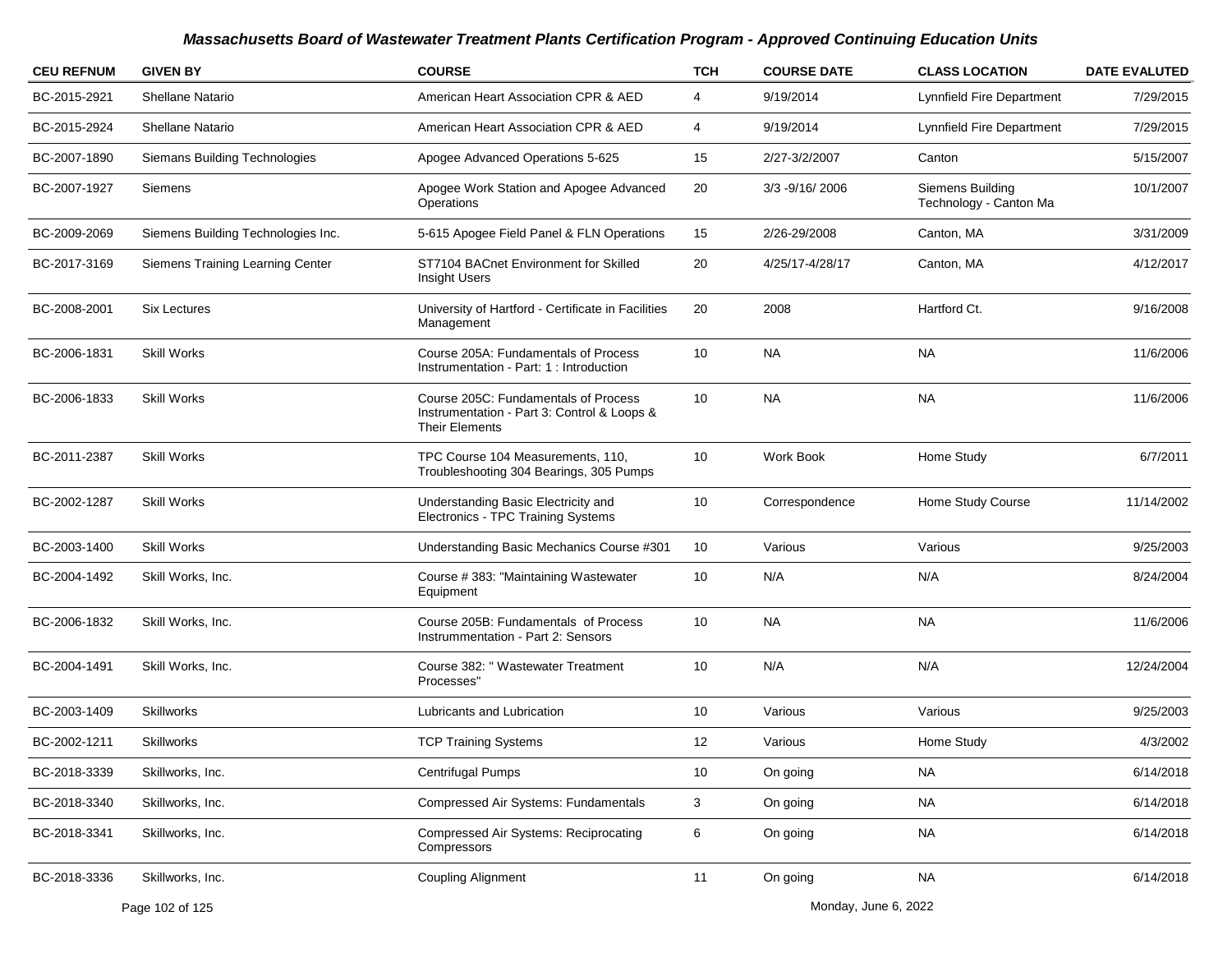| <b>CEU REFNUM</b> | <b>GIVEN BY</b>                                        | <b>COURSE</b>                                             | <b>TCH</b>   | <b>COURSE DATE</b>   | <b>CLASS LOCATION</b>                 | <b>DATE EVALUTED</b> |
|-------------------|--------------------------------------------------------|-----------------------------------------------------------|--------------|----------------------|---------------------------------------|----------------------|
| BC-2018-3342      | Skillworks, Inc.                                       | <b>Mechanical Seals</b>                                   | 12           | On going             | <b>NA</b>                             | 6/14/2018            |
| BC-2018-3337      | Skillworks, Inc.                                       | Pressure and Its Measurement: Basic<br>Principles         | 15           | On going             | <b>NA</b>                             | 6/14/2018            |
| BC-2018-3338      | Skillworks, Inc.                                       | Valves: Operation and Maintenance                         | 15           | On going             | <b>NA</b>                             | 6/14/2018            |
| BC-2016-3018      | Smith & Loveless                                       | Smith & Loveless Pump School                              | 6            | Ongoing              | Various                               | 2/17/2016            |
| BC-2019-3544      | SNF Polydyne                                           | Using Polymer for Municipal Sludge<br>Conditioning        | 5            | <b>TBD</b>           | Millbury, MA                          | 12/18/2019           |
| BC-2019-3430      | <b>Solution Werks</b>                                  | Pressure Swing Adsorption System - Process<br>Description | 4            | 1/9/19               | Fall River, MA                        | 2/20/2019            |
| BC-2003-1430      | South Essex Sewerage District                          | <b>Industrial Pretreatment Workshop</b>                   | 3            | 12/3/2003            | SESD, Salem, Ma                       | 11/18/2003           |
| BC-2002-1279      | South Essex Sewerage District.                         | <b>Industrial Pretreatment Workshop</b>                   | 4            | 12/6/2002            | Axcelis Technologies,<br>Beverly, Ma. | 10/23/2002           |
| BC-2003-1333      | Spears Mfg. - Charles O. Jennings                      | Basic PVC Joinings Seminar                                | $\mathbf{1}$ | As needed            | Various                               | 3/6/2003             |
| BC-2002-1226      | Special Rescue Services, Inc.                          | Hazwoper 8                                                | 8            | 4/30/2002            | Fitchburg                             | 5/23/2002            |
| BC-2019-3527      | Spectrum Code Seminars                                 | Electrician CEU                                           | 10           | 3/2019               | Warwick, RI                           | 10/16/2019           |
| BC-2017-3200      | Springfield Regional Wastewater Treatment<br>Facility  | <b>Confined Space Training</b>                            | 4            | <b>TBD</b>           | Agawam, MA                            | 6/15/2017            |
| BC-2013-2635      | Springfield Water and Sewer Commission                 | <b>Work Zone Traffic Control</b>                          | 14           | <b>TBA</b>           | Springfield Colton St.                | 5/31/2013            |
| BC-2016-3028      | <b>Stacey Snow</b>                                     | Hazardous Waste Training                                  | $\mathbf{1}$ | Annually in February | LEACHGARNER                           | 2/17/2016            |
| BC-2019-3513      | <b>State Ethics Commissoin</b>                         | Conflict of Interest Law                                  | $\mathbf{1}$ | On going             | Online                                | 10/16/2019           |
| BC-2011-2343      | Steam Engineering Institute                            | <b>Industrial Mechanics</b>                               | 26           | <b>NA</b>            | Correspondence Course                 | 3/2/2011             |
| BC-2011-2342      | <b>Steam Engineering Institute</b>                     | Instrumentation                                           | 26           | 2011                 | Correspondence Course                 | 3/2/2011             |
| BC-2011-2344      | <b>Steam Engineering Institute</b>                     | <b>Practical Wastewater Math</b>                          | 26           | <b>NA</b>            | Correspondence Course                 | 3/2/2011             |
| BC-2017-3151      | Stephen Bergel, First Choice Safety Solutions,<br>Inc. | <b>Confined Space</b>                                     | 5            | <b>TBD</b>           | <b>TBD</b>                            | 4/12/2017            |
| BC-2017-3153      | Stephen Bergel, First Choice Safety Solutions,<br>Inc. | Emergency Response (w/ tabletop exercise)                 | 4            | <b>TBD</b>           | <b>TBD</b>                            | 4/12/2017            |
| BC-2017-3150      | Stephen Bergel, First Choice Safety Solutions,<br>Inc. | Introduction to Arc Flash                                 | 4            | <b>TBD</b>           | <b>TBD</b>                            | 4/12/2017            |
| BC-2018-3309      | Stephen Nelson, Clearwater Recovery                    | Alternative is Not a Bad Word                             | 1            | Spring 2018          | Various                               | 2/14/2018            |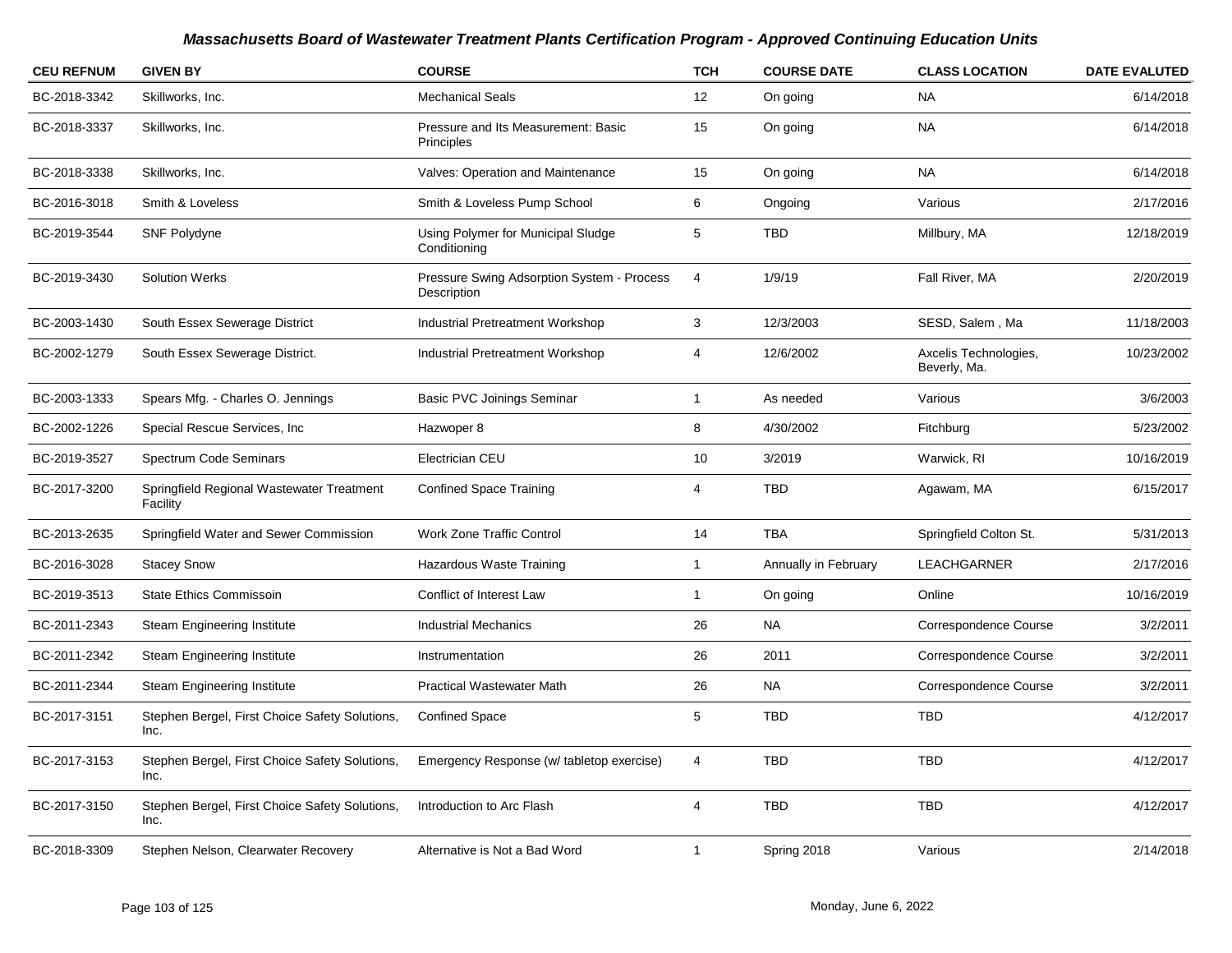| <b>CEU REFNUM</b> | <b>GIVEN BY</b>                                            | <b>COURSE</b>                                                                   | <b>TCH</b>     | <b>COURSE DATE</b> | <b>CLASS LOCATION</b>                                        | <b>DATE EVALUTED</b> |
|-------------------|------------------------------------------------------------|---------------------------------------------------------------------------------|----------------|--------------------|--------------------------------------------------------------|----------------------|
| BC-2008-1954      | Stericycle, Inc.                                           | <b>DOT Hazardous Materials</b>                                                  | $\overline{2}$ | 2/27/2008          | MBC, 1 Cambridge Center<br>9 Floor                           | 2/27/2008            |
| BC-2009-2083      | Sterns & Wheler GHD                                        | <b>Nutrient Management Removal</b>                                              | 4              | 5/28/2009          | Devens Common Center                                         | 4/27/2009            |
| BC-2005-1693      | <b>Steve Campbell</b>                                      | <b>Electrical Safety Awareness</b>                                              | 4              | <b>TBA</b>         | Wheelabrator North Andover                                   | 12/8/2005            |
| BC-2005-1692      | <b>Steve Campbell</b>                                      | OSHA 10 Hr. Safety Training                                                     | 10             | <b>TBA</b>         | <b>Wheelabrator North Andover</b>                            | 12/7/2005            |
| BC-2009-2159      | Stonehearth Open Learning Opportunities                    | <b>EMT Course</b>                                                               | 20             | 2008               | New Hampshire                                                | 11/1/2009            |
| BC-2021-3639      | Suez                                                       | Suez - Holyoke Safety Training Program                                          | 10             | Various            | Online/Holyoke                                               | 4/14/2021            |
| BC-2007-1869      | <b>Summit Training Systems</b>                             | Summit On-Line Web Base Training                                                | As<br>awarded  | <b>TBA</b>         | <b>Boston Generating</b>                                     | 3/20/2007            |
| BC-2009-2115      | Superior Forklift Repair, Inc.                             | Industrial Truck (Forklift) Evaluation                                          | -1             | 5/19/2009          | Superior Forklift Repair 100<br>Jackson Ave., Fitchburg, Ma. | 8/5/2009             |
| BC-2001-1160      | Supervisors - Two Modules per month, 3tch<br>max. per year | <b>Toolbox Training Modules</b>                                                 | 3              | Varied             | Various                                                      | 10/22/2001           |
| BC-2005-1627      | Surface Finishing Industry Council                         | <b>SFIC New England Regional</b>                                                | $\overline{7}$ | November 4, 2005   | Mystic Marriot Hotel,<br>Groton, CT.                         | 10/3/2005            |
| BC-2021-3615      | <b>Surpass Chemicals</b>                                   | Overview of Use of Chlorination/Dechlorination                                  | $\overline{2}$ | On going           | Online                                                       | 12/16/2020           |
| BC-2005-1532      | Susan Kline                                                | <b>Business Writing Course</b>                                                  | 4              | Jan. 5,12,19, 2005 | Tighe & Bond                                                 | 1/6/2005             |
| BC-2015-2888      | Susan Mitchell, MCAD Approved Trainer                      | Dicriminatory & Sexual Harassment<br><b>Prevention Training</b>                 | $\overline{2}$ | 2/4/2015           | Town of Falmouth Public<br>Library                           | 4/28/2015            |
| BC-2005-1625      | Susan S. Smits                                             | 8-Hr. Hazardous Waste Management                                                | 8              | 11/2005            | <b>Bedford</b>                                               | 9/27/2005            |
| BC-2017-3298      | SWIM                                                       | Leading Practices for Achieving Resilient &<br>Sustainable Water Infrastructure | 16             | 12/6-12/7/17       | Arlington, VA                                                | 2/14/2018            |
| BC-2013-2699      | Sy Tech                                                    | XL Reporter v11 Training Course                                                 | As<br>Awarded  | <b>Fall 2013</b>   | Hampton Inn, Franklin, MA.                                   | 9/10/2013            |
| BC-2009-2134      | T. Martin                                                  | <b>Confined Space Entry</b>                                                     | $\mathbf 1$    | 7/31/2008          | Plymouth WWTF                                                | 9/15/2009            |
| BC-2009-2131      | T. O'Callaghan                                             | Fall Protection/Slips, Trips & Falls                                            | $\mathbf{1}$   | 9/9/2009           | Plymouth WWTF                                                | 9/15/2009            |
| BC-2010-2225      | T. O'Callaghan                                             | <b>Hazard Communication</b>                                                     | $\mathbf{1}$   | 1/20/2010          | Plymouth WWTP                                                | 5/18/2010            |
| BC-2005-1628      | T.L. Blackburn                                             | Dangerous Goods Shipping Procedures                                             | $\overline{2}$ | 5/24/2005          | Manchester, NH                                               | 10/3/2005            |
| BC-2009-2129      | <b>Tara Martin</b>                                         | Cold Stress/ Winter Driving                                                     | 1.5            | 12/17/1008         | Plymouth WWTF                                                | 9/15/2009            |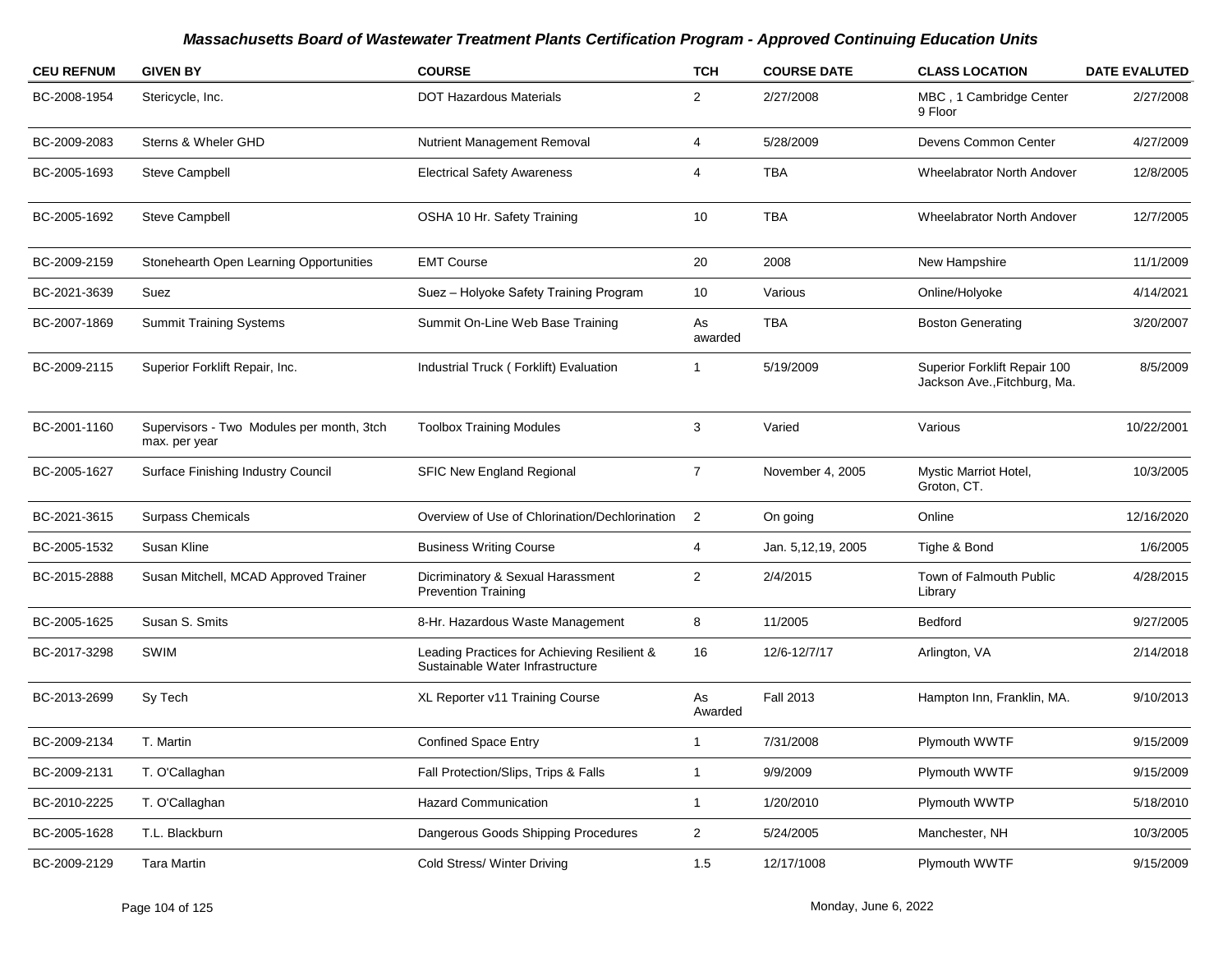| <b>CEU REFNUM</b> | <b>GIVEN BY</b>                          | <b>COURSE</b>                                                   | <b>TCH</b>     | <b>COURSE DATE</b>             | <b>CLASS LOCATION</b>            | <b>DATE EVALUTED</b> |
|-------------------|------------------------------------------|-----------------------------------------------------------------|----------------|--------------------------------|----------------------------------|----------------------|
| BC-2009-2096      | <b>Tara Martin</b>                       | Records Management : Manhole Cover Lifting<br>SOP               | -1             | 3/14/09                        | Plymouth WWTF<br>Conference Room | 5/20/2009            |
| BC-2009-2097      | Tara Martin - Veolia Water North America | Hazard Communication: Personal Protective<br>Equip.             | 1              | 2/11/2009                      | Plymouth WWTF                    | 5/20/2009            |
| BC-2016-3062      | TargetSolutions                          | Hazardous Waste Treatment                                       | 1              | Various                        | Online                           | 6/15/2016            |
| BC-2016-3061      | TargetSolutions                          | Stormwater Management: Stormwater<br>Pollution Prevention Plan  | 1              | Various                        | Online                           | 6/15/2016            |
| BC-2021-3582      | Tata & Howard                            | Emergency Response Plan Training                                | $\overline{7}$ | On going                       | Online                           | 10/14/2020           |
| BC-2022-3681      | Tata & Howard                            | Emergency Response Plan Training for<br><b>DW/WW Facilities</b> | $\overline{7}$ | Various                        | Online                           | 10/13/2021           |
| BC-2021-3589      | Tata & Howard                            | Pandemic Tabletop                                               | 5              | Various                        | Online                           | 10/14/2020           |
| BC-2017-3296      | Tata & Howard, Inc.                      | <b>Emergency Response Plan Training</b>                         | 7              | Various                        | Various                          | 2/14/2018            |
| BC-2003-1318      | TBA                                      | 8 Hr. First Responder Initial Training                          | 8              | <b>TBA</b>                     | TBA                              | 1/22/2003            |
| BC-2004-1504      | TBA                                      | <b>Groundwater Treatment</b>                                    | 3.5            | 9/23/2004                      | TBA                              | 9/23/2004            |
| BC-2008-1955      | <b>TBA</b>                               | <b>OSHA Training Institute Education Center</b>                 | As<br>Awarded  | On going                       | Various                          | 2/27/2008            |
| BC-2003-1388      | <b>Tech Environmental</b>                | Oder Background and Odor Complaint<br><b>Response Training</b>  | 4              | 6/26/2003                      | Fitchburg East WWTF              | 7/16/2003            |
| BC-2002-1253      | <b>Technical Learning College</b>        | <b>Activated Sludge</b>                                         | 10             | 90 day from start of<br>course | All Year                         | 6/13/2002            |
| BC-2006-1767      | <b>Technical Learning College</b>        | <b>Aquatic Environments</b>                                     | 15             | Open all year round            | Correspondence Course            | 4/6/2006             |
| BC-2016-3000      | <b>Technical Learning College</b>        | Chlorination 404                                                | 20             | Open enrollment                | Online                           | 10/26/2015           |
| BC-2006-1765      | <b>Technical Learning College</b>        | Chlorine and Disinfection                                       | 30             | Open all year round            | Correspondence Course            | 4/6/2006             |
| BC-2013-2568      | <b>Technical Learning College</b>        | <b>Collection System Operator</b>                               | 16             | Open enrollment                | Online                           | 1/7/2013             |
| BC-2007-1924      | <b>Technical Learning College</b>        | <b>Confined Space</b>                                           | 20             | NA.                            | <b>NA</b>                        | 9/12/2007            |
| BC-2016-2999      | <b>Technical Learning College</b>        | pH Fundamentals                                                 | 1              | Open enrollment                | Online                           | 10/26/2015           |
| BC-2004-1523      | <b>Technical Learning College</b>        | Pretreatment 101                                                | 30             | <b>NA</b>                      | $\sf NA$                         | 11/5/2004            |
| BC-2013-2572      | <b>Technical Learning College</b>        | Pumps and Motors                                                | 20             | Open Enrollment Course         | Online                           | 1/7/2012             |
| BC-2004-1522      | <b>Technical Learning College</b>        | <b>Wastewater Collection</b>                                    | 10             | <b>NA</b>                      | <b>NA</b>                        | 11/4/2004            |
| BC-2004-1521      | <b>Technical Learning College</b>        | <b>Wastewater Treatment</b>                                     | 10             | N/A                            | N/A                              | 11/4/2004            |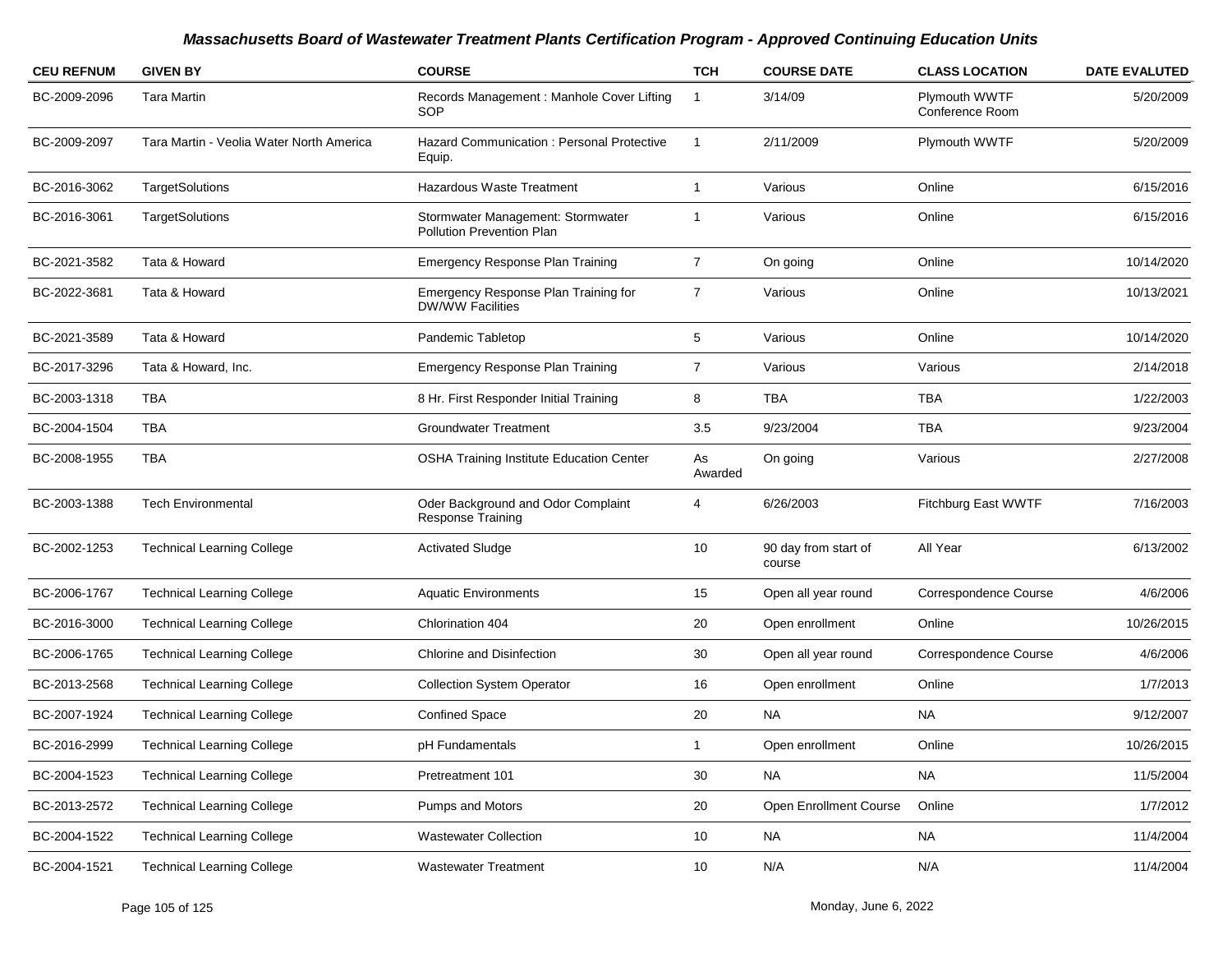| <b>CEU REFNUM</b> | <b>GIVEN BY</b>                                          | <b>COURSE</b>                                                                    | <b>TCH</b>    | <b>COURSE DATE</b> | <b>CLASS LOCATION</b>                                            | <b>DATE EVALUTED</b> |
|-------------------|----------------------------------------------------------|----------------------------------------------------------------------------------|---------------|--------------------|------------------------------------------------------------------|----------------------|
| BC-2006-1766      | <b>Technical Learning College</b>                        | <b>Wastewater Treatment Water Quality</b>                                        | 40            | Open all year long | Correspondence Course                                            | 4/6/2006             |
| BC-2004-1520      | <b>Technical Learning College</b>                        | Water & Wastewater Sampling                                                      | 5             | N/A                | N/A                                                              | 11/4/2004            |
| BC-2013-2734      | Technip Instructor - Hartstein                           | Pulse for the Workforce                                                          | 6             | 9/12/2013          | Weymouth, MA                                                     | 10/22/2013           |
| BC-2004-1489      | Technology Learning Center - Online Training<br>Programs | Technology Learning Center - Online Training<br>Programs                         | various       | TBA                | Open                                                             | 7/28/2004            |
| BC-2017-3224      | Technology Transfer Services, Inc.                       | <b>Technology Transfer Wastewater Trainings</b>                                  | As<br>awarded | Ongoing            | Online                                                           | 8/16/2017            |
| BC-2014-2801      | <b>Ted Amberson</b>                                      | Hazwoper/Hazcom- Operations Level                                                | 8             | TBA                | <b>Wheelabrator Mass.</b>                                        | 4/23/2014            |
| BC-2017-3137      | <b>TEEX</b>                                              | Disaster Management for Water and<br><b>Wastewater Utilities</b>                 | 16            | As scheduled       | As scheduled                                                     | 2/15/2017            |
| BC-2009-2085      | Teledyne ISCO                                            | Isco Flow Metering Installation and<br><b>Communication Training</b>             | 5             | 6/10/2009          | Quincy                                                           | 4/28/2009            |
| BC-2003-1322      | Teradyne                                                 | Teradyne in House Training Program -<br>Courses on File                          | 20            | 2002/2003          | Teradyne - Nashua, NH                                            | 2/19/2003            |
| BC-2003-1321      | Teradyne In House Training                               | Teradyne in House Training Program                                               | 20            | 2002/2003          | Teradyne - Nashua, NH                                            | 2/19/2003            |
| BC-2014-2754      | Textas A & M Engineering Extension Service               | Pump, Motor, Valve and Hydrant Maintenance                                       | 3             | 2/25,26.27/2014    | <b>DEP's Regional Offices</b>                                    | 2/11/2014            |
| BC-2001-1138      | Textron                                                  | Textron 2001 EHS/WC Conference                                                   | 12            | $5/15 - 17/2001$   | Alanta Georgia                                                   | 10/16/2001           |
| BC-2013-2720      | The Association of Energy Engineers                      | Five Day Program for Energy Managers                                             | 36            | 6/18-22/2012       | Embassy Suites Logan Air<br>Port                                 | 10/2/2013            |
| BC-2017-3281      | The Blake Group                                          | Regional Submersible Pump School                                                 | 3             | 10/26/17           | East Windsor, CT                                                 | 12/13/2017           |
| BC-2011-2321      | The Coalition for Buzzards Bay                           | Incorporating Nitrogen in On-Site and Small<br><b>Scale Wastewater Treatment</b> | 5             | 3/24/2011          | Sea Education Association<br>171 Woods Hole Road<br>Falmouth, MA | 2/18/2011            |
| BC-2011-2309      | The Coalition for Buzzards Bay                           | Incorporating Nitrogen Reduction in<br><b>Wastewater Treatment Facilities</b>    | 6             | 3/3/2011           | Buzzards Bay Center - 114<br>Front St.                           | 2/3/2011             |
| BC-2013-2582      | The New England Consortium                               | 304-5-M Work Zone Safety Emergency<br><b>Response Awareness Training</b>         | 5.5           | <b>TBA</b>         | <b>TNEC - Training Center</b>                                    | 1/24/2013            |
| BC-2013-2583      | The New England Consortium                               | 901-M 11- Hour Confined Space Training,                                          | 11            | TBA                | <b>TNEC Training Center</b>                                      | 1/24/2013            |
| BC-2013-2610      | The New England Consortium                               | Confined Space Rescue, Special Municipal<br>Workers 11hr . 901-B-M               | 11            | TBA                | <b>TBA</b>                                                       | 4/18/2013            |
| BC-2008-1988      | The New England Consortium                               | Work Zone Safety                                                                 | 6             | 5/20-21/2008       | Belchertown DPW                                                  | 7/9/2008             |
| BC-2013-2728      | The Peterson School                                      | <b>Basic Electricity Course</b>                                                  | 72            | 2012               | Woburn                                                           | 10/7/2013            |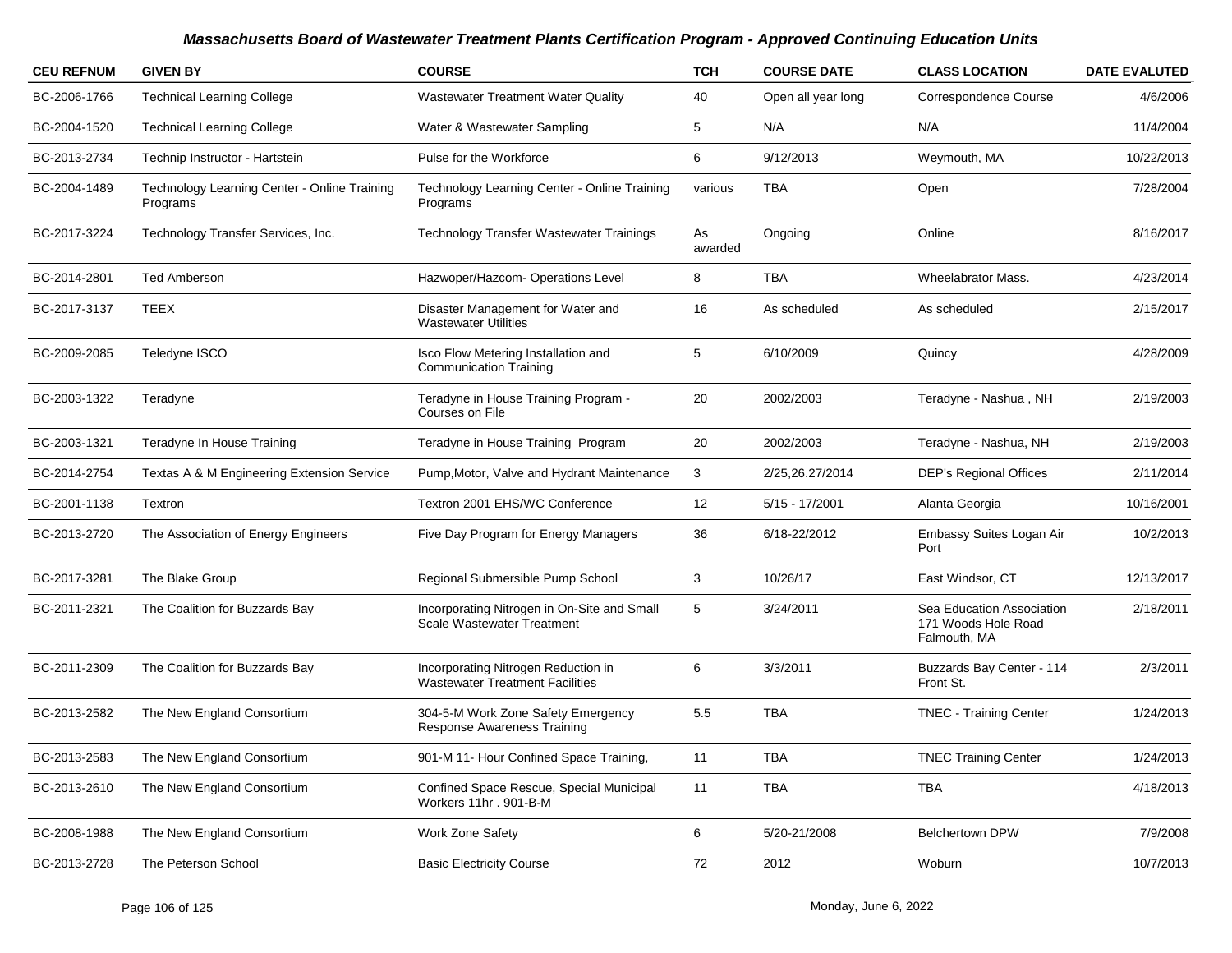| <b>CEU REFNUM</b> | <b>GIVEN BY</b>                   | <b>COURSE</b>                                                                                                   | <b>TCH</b>     | <b>COURSE DATE</b> | <b>CLASS LOCATION</b>                                     | <b>DATE EVALUTED</b> |
|-------------------|-----------------------------------|-----------------------------------------------------------------------------------------------------------------|----------------|--------------------|-----------------------------------------------------------|----------------------|
| BC-2009-2058      | The Peterson School               | Boiler Tech 2nd Fireman                                                                                         | 20             | 2009-2009          | Woburn                                                    | 3/3/2009             |
| BC-2011-2382      | The Water Environment Federation  | WEFTEC 2011                                                                                                     | AS<br>Awarded  | 2011               | WEFTEC 2011                                               | 5/11/2011            |
| BC-2014-2813      | The Water Environment Federation  | WEFTEC 2014                                                                                                     | As<br>Awarded  | 9/27-10/1/2014     | New Orleans Convention<br>Center                          | 7/15/2014            |
| BC-2014-2803      | The Water Planet                  | Sequenced Aeration Process at the Montague<br><b>Wastewater Treatment Plant</b>                                 | 3.25           | 6/12/2014          | Amherst WWTF                                              | 5/30/2014            |
| BC-2018-3345      | <b>Thermo Scientific</b>          | Manufacturer Training - Thermo Scientific<br>DO/pH Meter                                                        | 3              | 5/3/18             | Onsite                                                    | 6/14/2018            |
| BC-2015-2944      | <b>Thomas Allen</b>               | Instrumentation and ControlsTraining                                                                            | $\mathbf{1}$   | 7/15/15            | <b>Fall River</b>                                         | 10/29/2015           |
| BC-2017-3266      | Thomas Dion, Cardno ATC           | 8-hour HAZWOPER Refresher                                                                                       | 8              | 5/24/16            | Pittsfield, MA                                            | 10/18/2017           |
| BC-2008-1966      | Thomas J. Williams                | Chlorine Use In Waste Water Treatment                                                                           | 3              | TBA                | TBA                                                       | 4/9/2008             |
| BC-2011-2390      | Thomas Kenney                     | <b>Confined Space Awareness</b>                                                                                 | 4              | 4/26/2011          | Fire Rescue Training<br>Academy , County of<br>Barnstable | 6/16/2011            |
| BC-2013-2687      | Thomas Kenney, Hayannis Fire Dept | Confined Space Training / Hazmat                                                                                | 3.5            | 4/30 or 5/7/2013   | <b>Barnstable County Fire</b><br>Training Site.           | 8/21/2013            |
| BC-2010-2244      | Thomas Leana                      | <b>Electricity for Non-Electricians</b>                                                                         | 10             | TBA                | TBA                                                       | 7/19/2020            |
| BC-2010-2243      | Thomas Leana                      | <b>Industrial Fluid Power</b>                                                                                   | 21             | <b>TBA</b>         | <b>TBA</b>                                                | 7/19/2010            |
| BC-2010-2242      | Thomas Leana                      | Industrial Welding                                                                                              | 11             | <b>TBA</b>         | <b>TBA</b>                                                | 7/19/2010            |
| BC-2010-2261      | Thomas Shea                       | Back-Up Generator Training                                                                                      | $\overline{2}$ | 6/29/2010          | 297 James St.                                             | 9/1/2010             |
| BC-2011-2427      | Thomas Shea, Chief Operator       | Back up Generator Training                                                                                      | $\overline{2}$ | 6/29/2010          | Chicopee Water Pollution<br>Control                       | 9/27/2011            |
| BC-2019-3503      | <b>TIGER Training</b>             | Scituate Safety Training (TIGER Training)                                                                       | 10             | On going           | Scituate, MA                                              |                      |
| BC-2006-1762      | <b>Tiger Training Corp</b>        | <b>DOT</b>                                                                                                      | 8              | Various            | <b>TBA</b>                                                | 4/6/2006             |
| BC-2006-1759      | <b>Tiger Training Corp</b>        | <b>Respiratory Protection</b>                                                                                   | 4              | Various            | <b>TBA</b>                                                | 4/6/2006             |
| BC-2006-1761      | Tiger Training Corp.              | <b>Blood Borne Pathogens</b>                                                                                    | 2              | Various            | TBA                                                       | 4/6/2006             |
| BC-2006-1760      | Tiger Training Corp.              | <b>Emergency Response</b>                                                                                       | 8              | Various            | TBA                                                       | 4/6/2006             |
| BC-2006-1763      | <b>Tiger Training Corp.</b>       | <b>RCRA</b>                                                                                                     | 8              | Various            | TBA                                                       | 4/6/2006             |
| BC-2015-2980      | <b>Tiger Training Corporation</b> | Wastewater training: Operations, Maintenance,<br>Emergency Response and Safety System<br>Control and Management | 12             | 11/4&5, 2015       | GE Lynn                                                   | 10/13/2015           |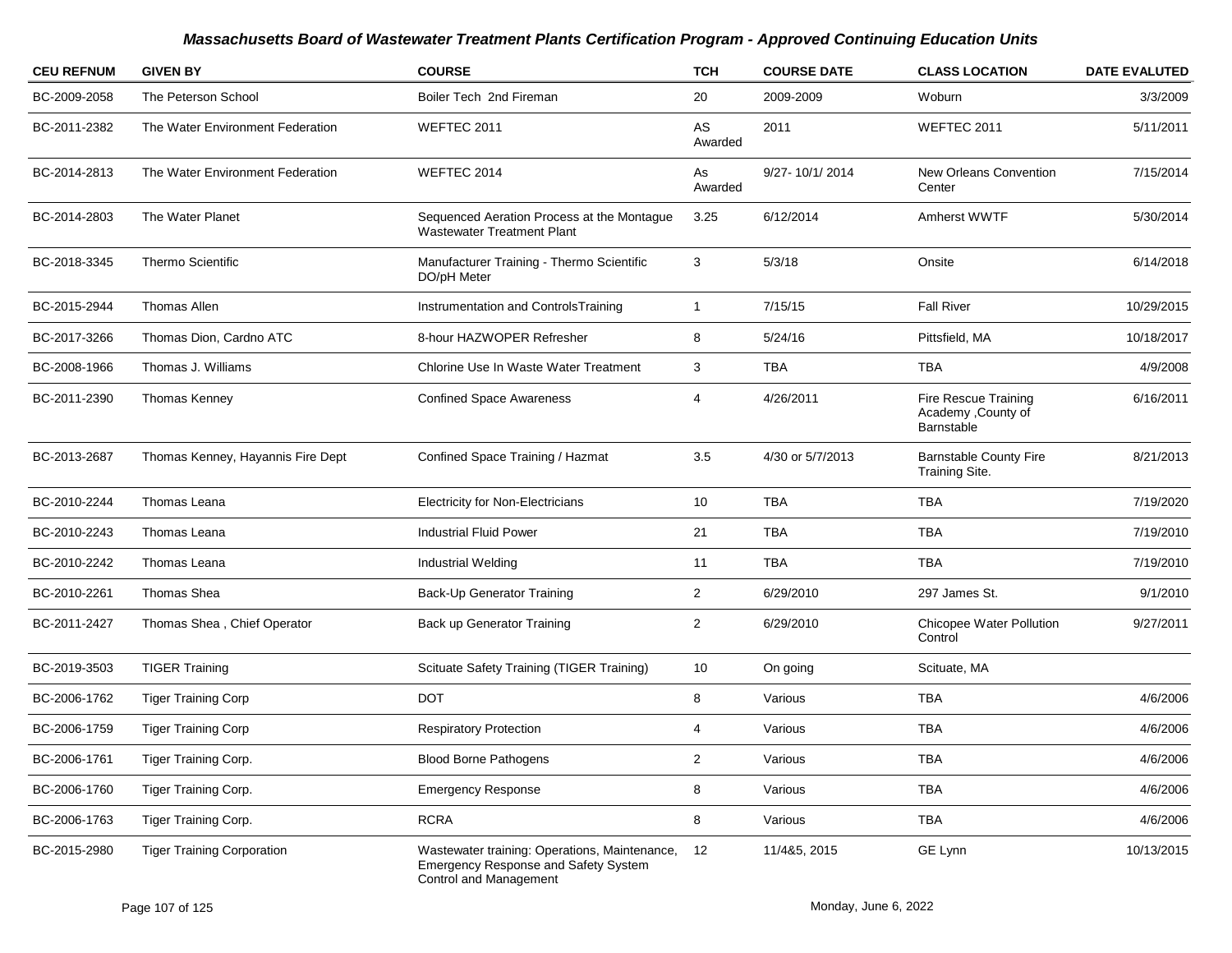| <b>CEU REFNUM</b> | <b>GIVEN BY</b>       | <b>COURSE</b>                                                                                                   | <b>TCH</b>     | <b>COURSE DATE</b>  | <b>CLASS LOCATION</b>                              | <b>DATE EVALUTED</b> |
|-------------------|-----------------------|-----------------------------------------------------------------------------------------------------------------|----------------|---------------------|----------------------------------------------------|----------------------|
| BC-2003-1457      | Tiger Training, Corp  | OSHA 8 hr. Hazardous Materials Refresher                                                                        | 8              | <b>TBA</b>          | TBA                                                | 11/19/2003           |
| BC-2007-1919      | Tigh & Bond, Inc.     | <b>Treatment Plant Equipment</b>                                                                                | 4              | 10/4/2007           | Tigh & Bond, Inc.<br><b>Conference Center</b>      | 9/12/2007            |
| BC-2009-2065      | Tigh&Bond             | <b>Hazardous Materials Awareness</b>                                                                            | 4              | 5/7/2009            | Westfield                                          | 3/19/2009            |
| BC-2009-2104      | Tighe & Bond          | <b>Chemistry for Treatment Plant Operators</b>                                                                  | 4              | 10/29/2009          | Westfield                                          | 8/8/2009             |
| BC-2003-1297      | Tighe & Bond          | HM 126F Dept of Transportation Hazardous<br>Materials (DOT HAZMAT)                                              | 8              | Various             | Tighe & Bond Conference<br>Center                  | 1/16/2003            |
| BC-2017-3133      | Tighe & Bond          | On-site Wastewater Treatment System<br><b>Evaluation and Optimization</b>                                       | 6              | <b>TBD</b>          | <b>TBD</b>                                         | 2/15/2017            |
| BC-2018-3326      | Tighe & Bond          | <b>OSHA Basics &amp; Beyond</b>                                                                                 | 6              | Various             | Various                                            | 4/19/2018            |
| BC-2003-1296      | Tighe & Bond          | <b>OSHA Toxic and Hazardous Substances</b><br>Managing Hazard Communication                                     | 4              | Varoius             | Tighe & Bond Conference<br><b>Center Westfield</b> | 1/16/2003            |
| BC-2018-3351      | Tighe & Bond          | Phosphorus Removal Technologies & Metals                                                                        | 8              | 9/27/18             | Pittsfield, MA                                     | 8/16/2018            |
| BC-2013-2657      | Tighe & Bond          | Risk Management Plan - Basic Awareness and<br>Chlorine                                                          | 1.5            | 6/13/2013           | Tighe & Bond Conference<br>Room                    | 7/10/2013            |
| BC-2013-2656      | Tighe & Bond          | Risk Management Plan - Implementation                                                                           | $\overline{2}$ | 6/13/2013           | Tighe & Bond Conference<br>Center                  | 7/10/2013            |
| BC-2016-3064      | Tighe & Bond          | <b>Trench Safety</b>                                                                                            | 3              | <b>TBD</b>          | Westfield, MA                                      | 6/15/2016            |
| BC-2011-2399      | Tighe & Bond          | Underground Storage Tank (UST) Operator<br>Training                                                             | 4              | 8/25/2011           | Westfield                                          | 7/27/2011            |
| BC-2017-3232      | Tighe & Bond          | Wastewater Treatment Plant Operator Exam<br>Preparation                                                         | As<br>awarded  | <b>TBD</b>          | Various                                            | 8/16/2017            |
| BC-2018-3388      | Tighe & Bond          | What EPA's Future Permit Limits for Long<br>Island Sound Mean to You                                            | 3              | 9/13/18             | Westfield, MA                                      | 10/18/2018           |
| BC-2005-1587      | Tighe & Bond Inc.     | Preventive Maintenance for SCADA                                                                                | 2.5            | 6/7/2005            | Tighe & Bond Inc. -<br>Westfield                   | 6/23/2005            |
| BC-2018-3403      | Tighe & Bond Staff    | <b>EHS Seminar</b>                                                                                              | 3              | Multiple            | Multiple                                           | 10/18/2018           |
| BC-2007-1915      | Tighe & Bond, Inc.    | <b>Treatment Plant Instrumentation</b>                                                                          |                | 10/18/2007          | Tighe & Bond Conference<br>Center, Westfield, MA   | 9/12/2007            |
| BC-2018-3398      | Tighe & Bond, MassDEP | <b>Enhancing Resilience and Emergency</b><br>Preparedness of Water Utiilties through<br><b>Improved Mapping</b> | 2.5            | 10/18/18 & 10/24/18 | Worcester, MA                                      | 10/18/2018           |
| BC-2008-1948      | Tighe & Bond, Inc.    | Environmental, Health & Safety Regulatory<br>Update                                                             | 3              | 2/26/2008           | Barnstable Town Hall,<br><b>Hearing Room</b>       | 2/6/2008             |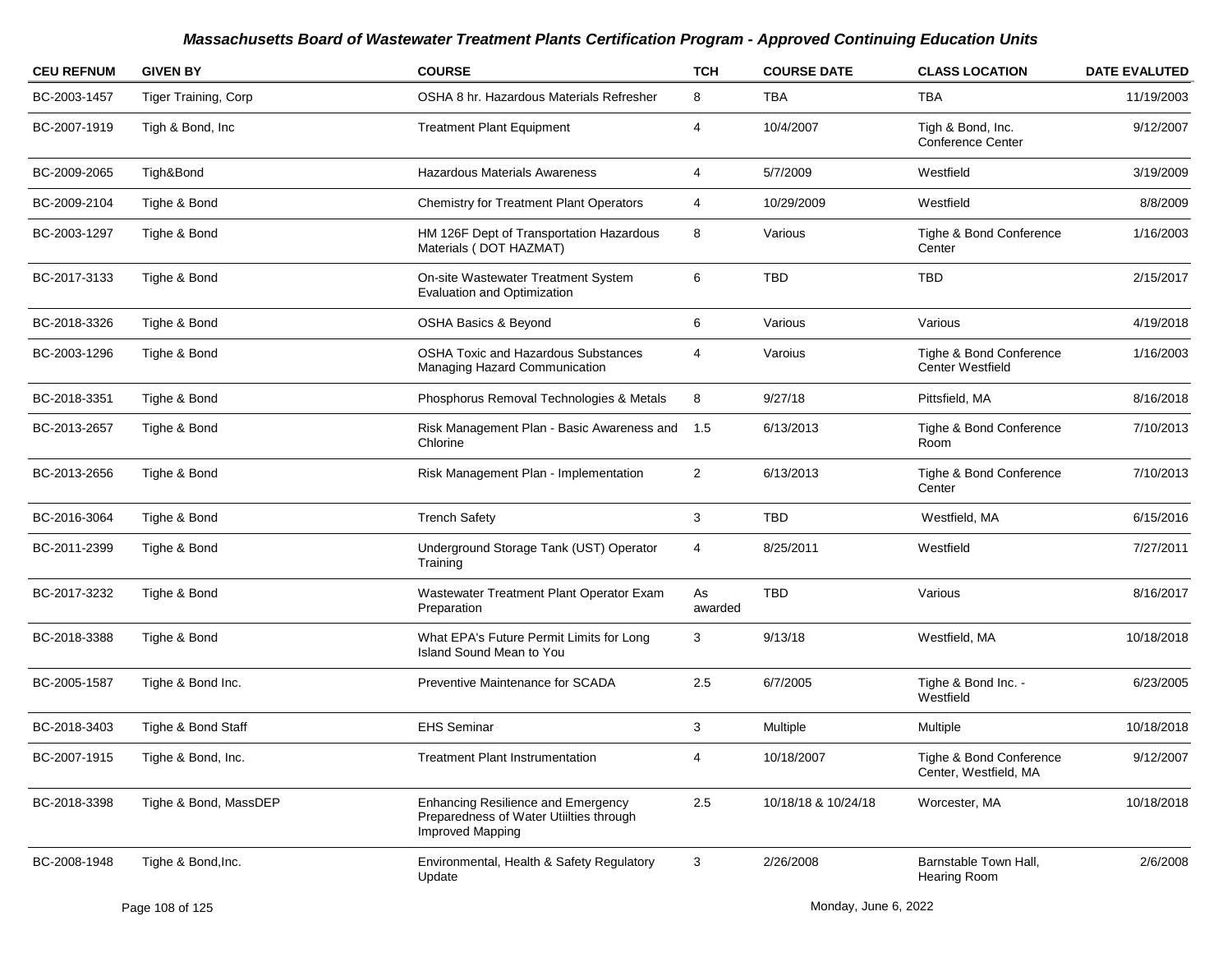| <b>CEU REFNUM</b> | <b>GIVEN BY</b>                            | <b>COURSE</b>                                                                   | <b>TCH</b>     | <b>COURSE DATE</b> | <b>CLASS LOCATION</b>         | <b>DATE EVALUTED</b> |
|-------------------|--------------------------------------------|---------------------------------------------------------------------------------|----------------|--------------------|-------------------------------|----------------------|
| BC-2017-3290      | <b>Tilson &amp; Associates</b>             | Sewer Maintenance Best Practices                                                | 11             | 12/11-12/12/17     | Nantucket Sewer<br>Department | 12/13/2017           |
| BC-2016-3022      | Tim Clayton and Bob Kooharian              | Coagulation, Charge Chemistry, and Chemical<br>Handling                         | 4              | On going           | <b>TBD</b>                    | 2/17/2016            |
| BC-2018-3302      | Tim Clayton, Surpass Chemicals             | Liquid Phase Odor Control                                                       | $\overline{2}$ | Ongoing            | <b>TBD</b>                    | 2/14/2018            |
| BC-2018-3304      | Tim Clayton, Surpass Chemicals, Inc.       | Caustic - Sodium and Potassium Hydroxide                                        | $\mathbf{1}$   | Ongoing            | <b>TBD</b>                    | 2/14/2018            |
| BC-2018-3306      | Tim Clayton, Surpass Chemicals, Inc.       | Coagulation. Flocculation, and Basic Charge<br>Chemistry                        | 3              | Ongoing            | <b>TBD</b>                    | 2/14/2018            |
| BC-2018-3303      | Tim Clayton, Surpass Chemicals, Inc.       | Odor Control - Nitrate Inhibition                                               | $\mathbf{1}$   | Ongoing            | <b>TBD</b>                    | 2/14/2018            |
| BC-2018-3305      | Tim Clayton, Surpass Chemicals, Inc.       | Sodium Hypochlorite                                                             | $\mathbf{2}$   | Ongoing            | <b>TBD</b>                    | 2/14/2018            |
| BC-2011-2416      | Tim Sullivan                               | Photovoltaic System Start-up Training                                           | $\overline{2}$ | 8/18/2011          | CRPCD - Medway                | 8/24/2011            |
| BC-2010-2219      | Tim Tomaszewski, Diversified Pump          | Proper Pump Repair Procedures for ANSI<br>Pumps                                 | 5.5            | On Going           | <b>TBA</b>                    | 4/27/2010            |
| BC-2017-3199      | Timothy Kipp, GeoInsight, Inc.             | <b>USDOT Hazardous Material Training</b>                                        | 3              | 4/24/17            | Agawam, MA                    | 6/15/2017            |
| BC-2016-2990      | <b>Timothy Pereira</b>                     | How to Make the Transition from staff to<br>supervisor                          | 6              | 5/1/14             | Taunton                       | 10/26/2015           |
| BC-2012-2539      | Timothy S. Paulsen, Smith & Loveless, Inc. | Smith & Loveless Pump School                                                    | 3.75           | 10/2012            | <b>TBA</b>                    | 9/18/2012            |
| BC-2013-2690      | Timothy W. Kipp, CHMM                      | Safety and Management of Hazardous<br>Materials Wastewater Operator Training    | 5              | Various            | Various                       | 8/21/2013            |
| BC-2016-2995      | <b>TJ Donovan</b>                          | Onsite Forklift Safety training                                                 | 3              | 6/16/15            | <b>Upper Blackstone</b>       | 10/26/2015           |
| BC-2017-3187      | <b>TNEC</b>                                | Disaster Preparedness Training for<br><b>Municipalities</b>                     | 6              | 3/20/17            | Dennis, MA                    | 4/12/2017            |
| BC-2012-2558      | <b>TNEC - David Coffey</b>                 | (301) 8 - Hour Emergency Responder Health &<br>Safety Refresher Training        | - 8            | <b>TBA</b>         | <b>TBA</b>                    | 1/1/2012             |
| BC-2013-2735      | TNEC - U Mass                              | (102) 8- Hour Hazardous Waste Site Worker<br>Health & Safety Refresher Training | 8              | 2013               | U Mass                        | 10/28/2013           |
| BC-2012-2467      | TNEC - U Mass                              | 102 - 8-hr Hazardous Waste Site Worker<br>Refresher Basic Health & Safety       | 8              | <b>TBA</b>         | U-Mass Lowell                 | 1/31/2012            |
| BC-2013-2736      | <b>TNEC U MA Lowell</b>                    | (301) 8-Hour Emergency Responder Health &<br>Safety Refresher Training          | 8              | 2013               | U MA Lowell                   | 10/28/2013           |
| BC-2012-2468      | <b>TNEC- U-Mass Lowell</b>                 | 301-8 hr Emergency Responder Refresher<br>Basic Health & Safety                 | 8              | <b>TBA</b>         | <b>U-Mass Lowell</b>          | 1/31/2012            |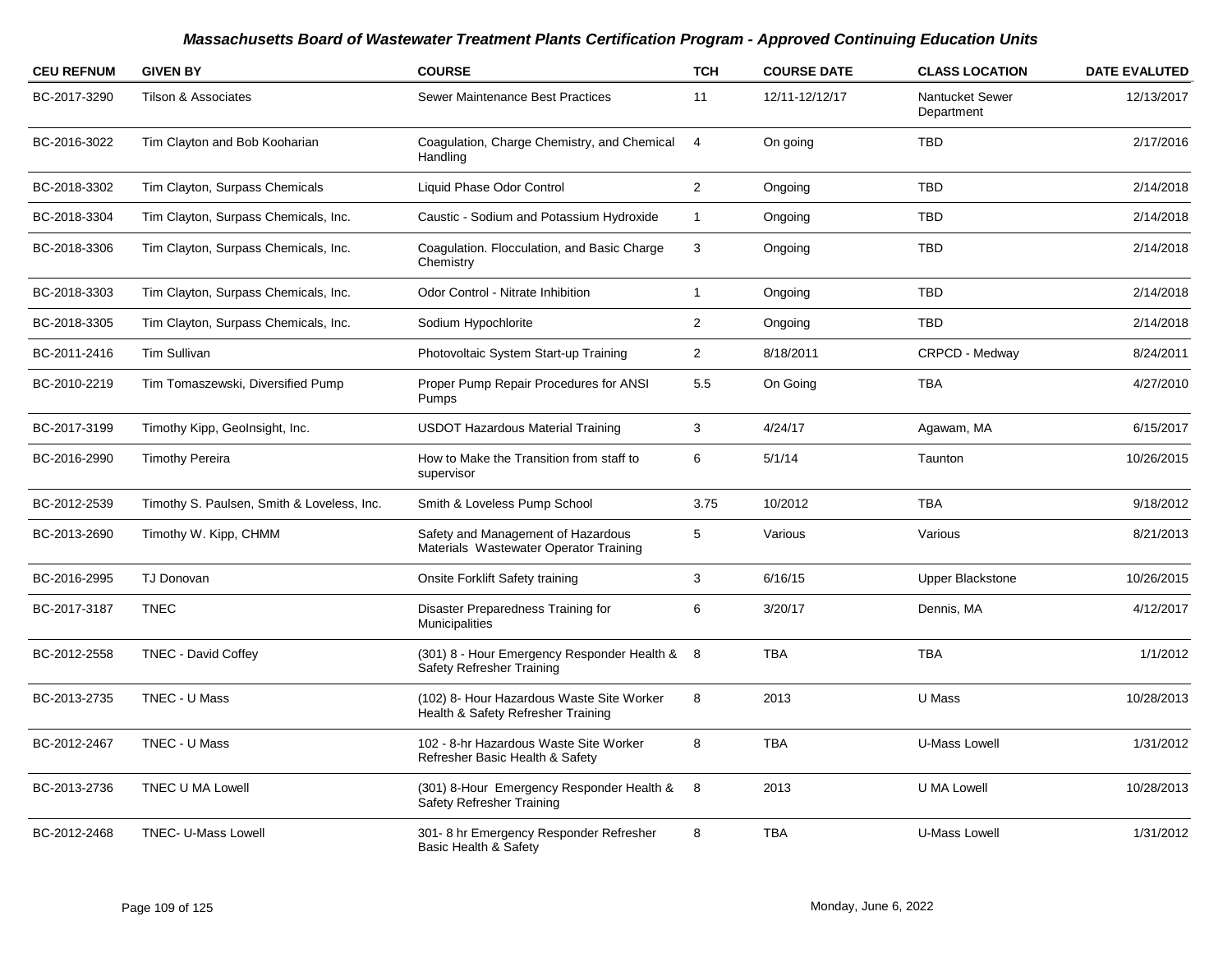| <b>CEU REFNUM</b> | <b>GIVEN BY</b>                                           | <b>COURSE</b>                                                                  | <b>TCH</b>     | <b>COURSE DATE</b> | <b>CLASS LOCATION</b>              | <b>DATE EVALUTED</b> |
|-------------------|-----------------------------------------------------------|--------------------------------------------------------------------------------|----------------|--------------------|------------------------------------|----------------------|
| BC-2012-2557      | <b>TNEC-U Lowell</b>                                      | (102) 8-Hour Hazardous Waste Site Worker<br>Health & Safety Refresher Training | 8              | <b>TBA</b>         | TBA                                | 11/1/2012            |
| BC-2013-2737      | Todd Lilly, Gardner Denver                                | <b>VFD Familiarization Taunton WWTF</b>                                        | 1.5            | 10/22&23/2013      | Taunton WWTF                       | 10/28/2013           |
| BC-2008-1965      | Tom Marcone                                               | Magnetic Drive Pump Theory & Maintenance                                       | $\overline{2}$ | 4/10/2008          | Iwaki America - Holliston          | 4/9/2008             |
| BC-2014-2751      | Tom Niknezhad                                             | Matrix Spike and Matrix Spike Duplicates                                       | 1              | TBA                | TBA                                | 2/3/2014             |
| BC-2011-2408      | Tom Weaver - Data Tech Water Systems                      | <b>Wastewater Treatment Systems - Regulations</b><br>and Operations            | $\overline{2}$ | 9/29/2011          | Marriott Court Yard,<br>Marlboro   | 8/11/2011            |
| BC-2004-1472      | Tommy Seals - Sealing Equipment Products<br>Co., Inc.     | Pump Packing and Mechanical Seal<br><b>Installation Seminar</b>                | 5              | 2/25/04            | Lynn WWTP                          | 5/24/2004            |
| BC-2019-3477      | Toni Glymph-Martin                                        | Wastewater Microbiology & Process Control                                      | 6              | 10/8/19            | Bristol, NH                        | 8/14/2019            |
| BC-2010-2194      | Tony Dias - Kuehne Company                                | Chlorine Principals and Safety Training                                        | 2              | <b>TBA</b>         | United Water Springfield           | 2/8/2010             |
| BC-2003-1421      | <b>Toxic Reduction and Control</b>                        | MWRA Annual Meeting for Significant<br><b>Industrial Users</b>                 | 3              | 10/26-28-30/2003   | MWRA 2 Griffin Way,<br>Chelsea, Ma | 10/9/2003            |
| BC-2016-2996      | <b>Toxics use Reduction Institue</b>                      | <b>Toxics Use Reduction Planner Continue Ed</b>                                | 8              | 4/9/15 & 11/20/14  | <b>Bedford MA</b>                  | 10/26/2015           |
| BC-2010-2269      | Toxics Use Reduction Institute - Heidi Wilcox<br>Tura Lab | Attleboro Formans Club - Toxic Use Reducation 2                                |                | 10/21/2010         | Morrin's Restaurant,<br>Attleboro  |                      |
| BC-2015-2880      | <b>TPC Training</b>                                       | ARC Flash Electrical Safety NFPA 70E                                           | $\overline{7}$ | TBD.               | <b>TBD</b>                         | 3/17/2015            |
| BC-2013-2711      | <b>TPC Training</b>                                       | Arc Flash Protection & Electrical Safety 70E-                                  | 16             | 2/13-14/2012       | Worcester                          | 9/23/2013            |
| BC-2009-2057      | <b>TPC Training</b>                                       | Basic Electricity for the Non-Electrician                                      | 8              | 4/21/2008          | Springfield, Ma                    | 2/27/2009            |
| BC-2016-3016      | <b>TPC Training</b>                                       | Electric Ladder, Drawings, Schematics &<br>Diagrams                            | 8              |                    |                                    | 10/26/2015           |
| BC-2016-3006      | <b>TPC Training</b>                                       | PLC's for non-programers                                                       | 16             | 1/26-27/15         | Worcester                          | 10/26/2015           |
| BC-2011-2406      | <b>TPC Training</b>                                       | Water Treatment for Boilers, Chillers & Cooling<br><b>Towers</b>               | 3.5            | 6/27/2011          | Hartford, CT.                      | 8/8/2011             |
| BC-2011-2388      | TPC Training Systems Dana-Farber                          | All TPC Online Training - Except for- 430 &<br>460 Series                      | As<br>Awarded  | Online             | Online                             | 6/7/2011             |
| BC-2015-2877      | Tracey Rioux, SeptiTech                                   | Septi Tech Wastewater Treatment Operator<br>Training                           | 3              | 11/19/2014         | Holiday Inn Taunton                | 3/17/2015            |
| BC-2015-2908      | Tradebe Environmental Services, LLC                       | RCRA/DOT                                                                       | $\overline{7}$ | 7/22/2014          | Schott North America, Inc.         | 6/22/2015            |
| BC-2013-2634      | <b>Training Sessions Provided by Manufacturers</b>        | Oak Bluffs Wastewater Treatment Facility<br><b>Pump Station Training</b>       | $\overline{7}$ | August 2013        | Oak Bluffs WWTF                    | 6/17/2013            |
| BC-2007-1936      | <b>Training Solutions Asso</b>                            | RCRA HM181 Emergency Response                                                  | 8              | 12/062007          | Terryville, Ct                     | 11/21/2007           |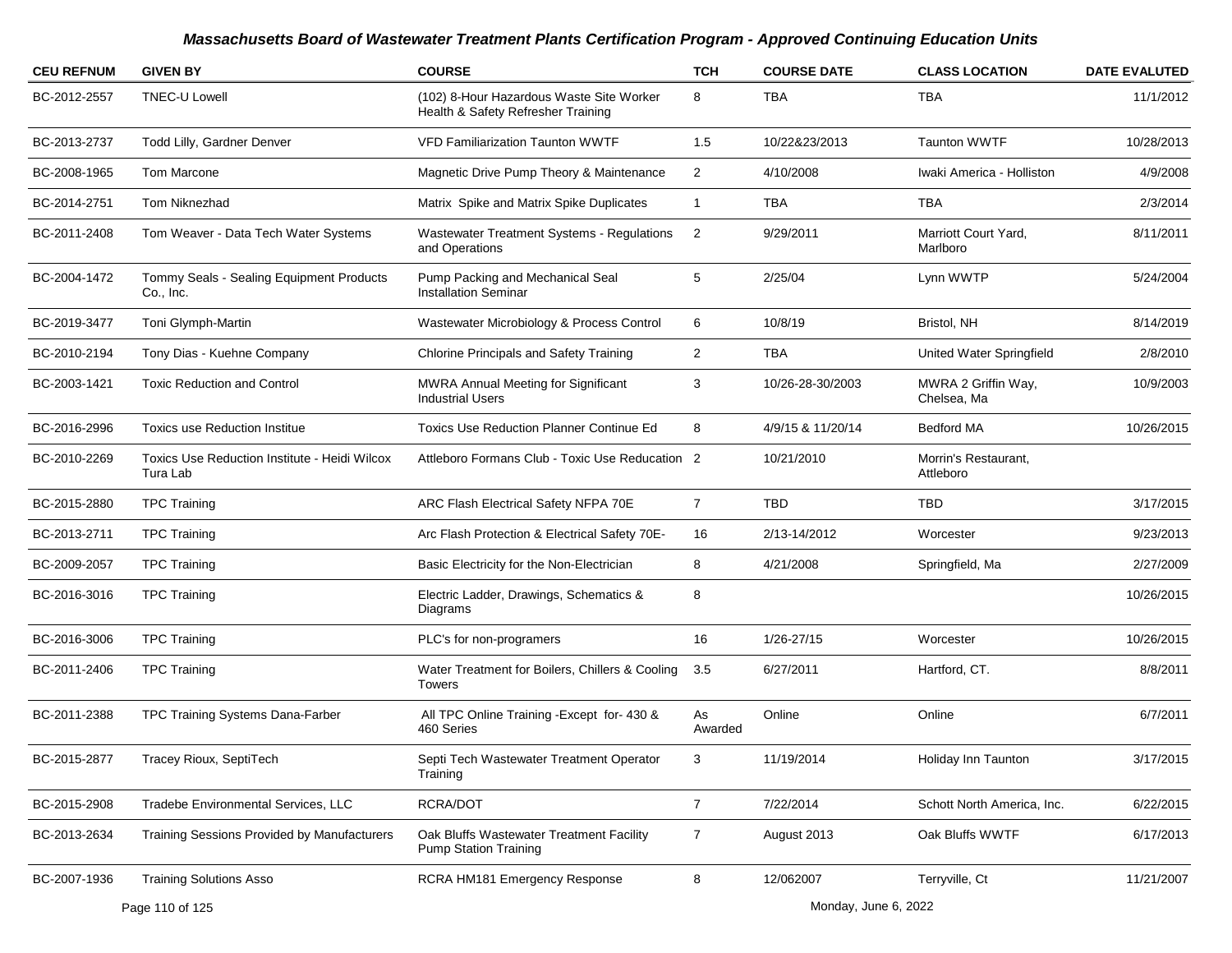| <b>CEU REFNUM</b> | <b>GIVEN BY</b>                  | <b>COURSE</b>                                                             | <b>TCH</b>     | <b>COURSE DATE</b> | <b>CLASS LOCATION</b>                    | <b>DATE EVALUTED</b> |
|-------------------|----------------------------------|---------------------------------------------------------------------------|----------------|--------------------|------------------------------------------|----------------------|
| BC-2005-1688      | <b>Training Staff</b>            | Annual Facility Inservice Training Sessions -<br>Module #2 Total 14 Hours | 8              | Yearly             | MEEI - 243 Charles St.<br><b>Boston</b>  | 12/8/2005            |
| BC-2005-1687      | <b>Training Staff</b>            | Annual Inservice Training - Module #1                                     | 4              | Yearly             | MEEI 243 Charles St.,<br><b>Boston</b>   | 12/8/2005            |
| BC-2015-2943      | Travis Zimmerman                 | <b>Automatic Temperature Controls</b>                                     | $\mathbf{1}$   | 8/12/15            | <b>Fall River</b>                        | 10/29/2015           |
| BC-2014-2811      | Tri umvirate - Environmental     | Technician- Level Emergency Response<br>(Hazwoper) Training - 24 Hr.      | 19             | 2/2014             | E Ink - Billerica, Ma.                   | 6/16/2014            |
| BC-2011-2381      | <b>Tri-County</b>                | Welding (Basic)                                                           | 10             | 2/7/2011-4/25/2011 | Tri-County Franklin, MA                  | 5/11/2011            |
| BC-2012-2474      | <b>Trihedral Engineering</b>     | <b>SCADA Seminar</b>                                                      | 4              | 2/28/2012-3/1/2012 | Portland, ME - Worcester,<br>MA          | 2/8/2012             |
| BC-2009-2177      | Triumvirate                      | DOT: Hazardous Materials for Transport On -<br>Line                       | 3.75           | Open - Enrollment  |                                          | 12/10/2009           |
| BC-2008-1985      | <b>Triumvirate Environmental</b> | Managing Wastewater Systems in Hospitals                                  | $\overline{2}$ | 4/30/3008          | Marriott Hotel, Newton                   | 5/22/2008            |
| BC-2013-2733      | <b>Triumvirate Environmental</b> | Regulatory Update & Changes for 2014                                      | $\overline{c}$ | 11/14/2013         | Indian Ridge Country Club,<br>Andover MA | 10/22/2013           |
| BC-2007-1887      | Triumvirate Environmental / DEP  | Massachusetts Wastewater Regulation<br>Changes                            | 2              | 4/5/2007           | Marriott Hotel, Newton                   | 5/7/2007             |
| BC-2013-2680      | Triumvirate Environmental, Inc.  | HazCom/GHS Train-The-Trainer                                              | 3.5            | <b>TBA</b>         | <b>TBA</b>                               | 8/8/2013             |
| BC-2009-2073      | Triumvirate Environmental, Inc.  | Regulatory Updates & Initiatives (A Triumvirate<br>Round Table)           | 2.75           | 4/9/2009           | Sheraton, Needham, MA                    | 3/31/2009            |
| BC-2008-2017      | Triumvirate training             | <b>Triumvirate Environmental Training</b>                                 | As<br>Awarded  | Various Clients    | Various Hotel / On-Site<br>Clients.      | 10/15/2008           |
| BC-2003-1389      | <b>Trojan Tech</b>               | Trojan Technologies -4000 Plus                                            | 5              | 5/13/2003          | Medfield WWTP                            | 8/21/2003            |
| BC-2021-3629      | <b>Trojan Technologies</b>       | Trojan UVFlex                                                             | 1              | Various            | Online                                   | 4/14/2021            |
| BC-2004-1478      | <b>Trojan Technologies</b>       | UV Training - Trojan 3000                                                 | 4              | 3/11/2004          | Fairhaven WPCF                           | 5/24/2004            |
| BC-2011-2433      | Trojan Technologies, Tom Travis  | Ultra Violet Disinfection / Trojan UV 3000 Plus                           | $\mathbf{3}$   | 10/20/2010         | Westborough WWTF                         | 9/28/2011            |
| BC-2013-2592      | <b>TTM Technologies</b>          | <b>OSHA Compliance &amp; Workplace Safety</b>                             | 6              | 1/28/2013          | Crowne Plaza Hotel -<br>Cromwell, CT     | 2/7/2013             |
| BC-2013-2593      | <b>TTM Technologies</b>          | Supervisor's Role as Trainer and Coach                                    | 6              | 12/20/2012         | Crowne Plaza Hotel,<br>Cromwell CT       | 2/7/2013             |
| BC-2018-3409      | <b>TURI</b>                      | Fall 2018 Toxics Use Reduction Planners<br>Conference                     | 3              | 11/13/18           | Westborough, MA                          | 12/12/2018           |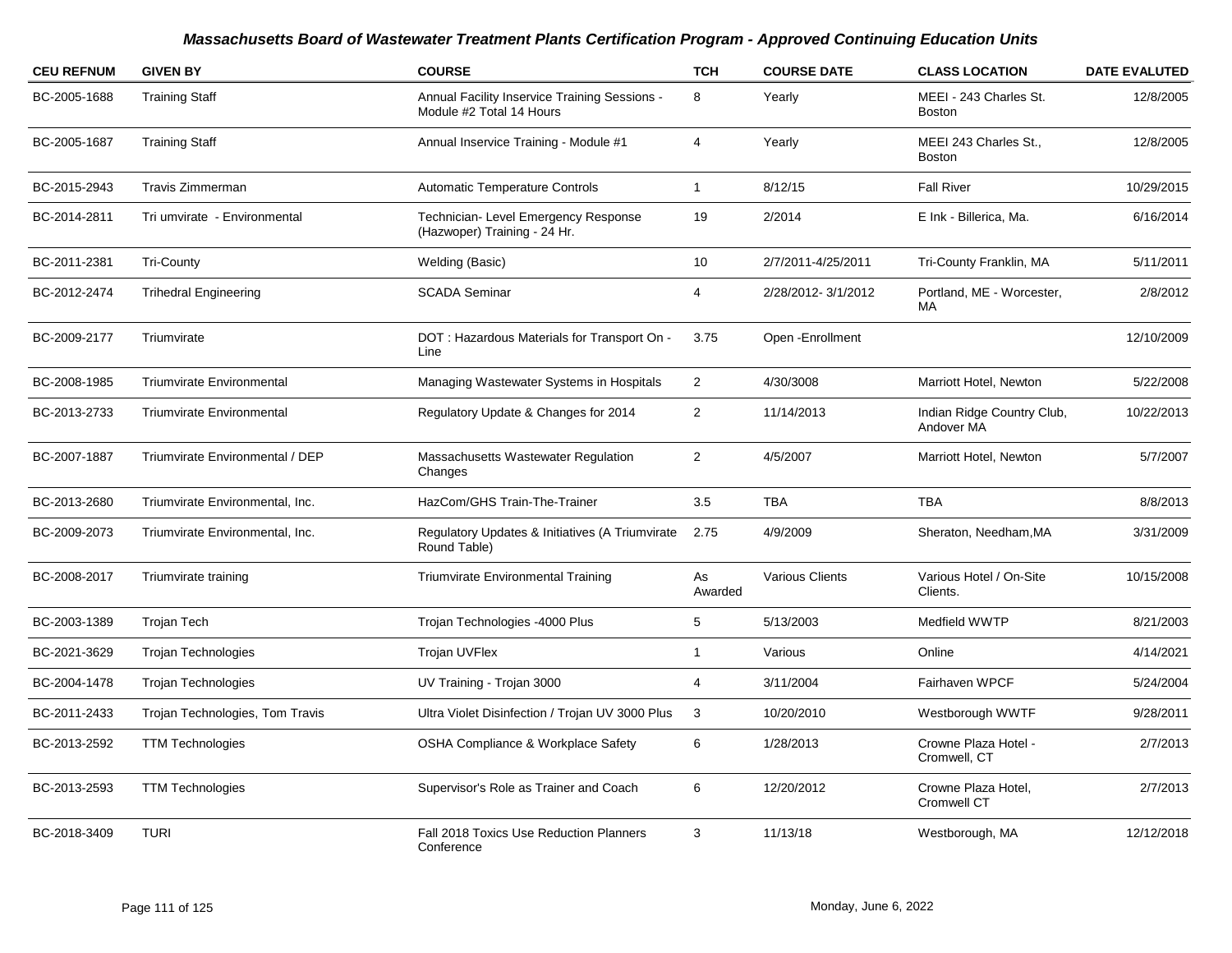| <b>CEU REFNUM</b> | <b>GIVEN BY</b>                                                   | <b>COURSE</b>                                                                     | <b>TCH</b> | <b>COURSE DATE</b> | <b>CLASS LOCATION</b>        | <b>DATE EVALUTED</b> |
|-------------------|-------------------------------------------------------------------|-----------------------------------------------------------------------------------|------------|--------------------|------------------------------|----------------------|
| BC-2019-3541      | <b>TURI</b>                                                       | Fall 2019 Toxics Use Reduction Planners<br>Conference                             | 3          | 11/13/19           | Norwood, MA                  | 12/18/2019           |
| BC-2021-3592      | <b>TURI</b>                                                       | Fall 2020 TURI Conference                                                         | 1.5        | 10/27 & 11/5/20    | Online                       | 10/14/2020           |
| BC-2019-3548      | <b>TURI</b>                                                       | <b>TRI/TURA Reporting Workshops</b>                                               | 4          | 5/22/18            | Worcester, MA                | 12/18/2019           |
| BC-2016-3048      | <b>TURI</b>                                                       | TUR Planner Continuing Education Conference 5                                     |            | 4/14/16            | Chicopee, MA                 | 4/13/2016            |
| BC-2017-3255      | <b>TURI</b>                                                       | <b>TURA EMS Certification Course</b>                                              | 16         | 1/16 and 1/26/17   | Lowell, MA                   | 10/18/2017           |
| BC-2017-3179      | <b>TURI</b>                                                       | TURI - Continuing Education Conference                                            | 6          | April 6, 2017      | Fitchburg, MA                | 4/12/2017            |
| BC-2017-3138      | <b>TURI</b>                                                       | <b>TURI - Fall Continuing Education Conference</b>                                | 6          | 11/15/16           | Framingham, MA               | 2/15/2017            |
| BC-2018-3399      | <b>TURI</b>                                                       | TURP Conference (Spring 2018)                                                     | 1.5        | 4/25/18            | Marlborough, MA              | 10/18/2018           |
| BC-2017-3271      | <b>TURI</b>                                                       | TURP Conference (Fall 2017)                                                       | 6          | 11/16/17           | Taunton, MA                  | 10/18/2017           |
| BC-2019-3442      | <b>TURI</b>                                                       | TURP Conference (Spring 2019)                                                     | 1.5        | 4/4/19             | Devens, MA                   | 4/17/2019            |
| BC-2011-2322      | TURI - U of Mass Lowell                                           | <b>Toxics Use Reduction Planner Continuing</b><br><b>Education Conference</b>     | 6          | 11/3/2010          | Norwood, Ma                  | 2/23/2011            |
| BC-2021-3636      | <b>TURP</b>                                                       | TURP CEU Conference (Spring - 2021)                                               | 3          | 4/6/21 & 4/13/21   | Online                       | 4/14/2021            |
| BC-2020-3562      | TURP                                                              | TURP Conference (Spring 2020)                                                     |            | 4/14/20            | South Hadley, MA             | 4/15/2020            |
| BC-2019-3473      | <b>Twin Rivers Technologies</b>                                   | Twin Rivers Technology Training Program                                           | 20         | On going           | Online                       | 6/19/2019            |
| BC-2011-2330      | U - Lowell                                                        | 905 OSHA 10 hr Construction Safety & Health<br>Training per 29 CFR 1926           | 10         | <b>TBA</b>         | <b>TBA</b>                   | 2/28/2011            |
| BC-2011-2324      | U-Lowell THEC                                                     | 101 - 40-hr. Hazardous Waste Site Worker -<br>Initial Training per 29CFR 1910.120 | 40         | <b>TBA</b>         | <b>TBA</b>                   | 2/28/2011            |
| BC-2011-2326      | U Lowell TNEC                                                     | 301 - 8hr. Emergency Responder Refresher<br>per 29 CFR 1910.120                   | 8          | <b>TBA</b>         | <b>TBA</b>                   | 2/28/2011            |
| BC-2011-2325      | U-Lowell TNEC                                                     | 102 8-hr. - Hazardous Waste Site Worker<br>Training per 29 CFR 1910.120           | 8          | <b>TBA</b>         | <b>YBA</b>                   | 2/28/2011            |
| BC-2011-2327      | U-Lowell TNEC                                                     | 303 24 - hr Emergency Responder per 29<br>CFR 1910-120                            | 24         | <b>TBA</b>         | <b>TBA</b>                   | 2/28/2011            |
| BC-2011-2328      | U-Lowell TNEC                                                     | 304 - 8 -hr Work Zone Safety Emergency<br><b>Response Awareness Training</b>      | 8          | <b>TBA</b>         | <b>TBA</b>                   | 2/28/2011            |
| BC-2011-2329      | U-Lowell TNEC                                                     | 901 - 14 - Hour Confined Space Training per<br>CFR 1910.146                       | 14         | TBA                | TBA                          | 2/28/2011            |
| BC-2003-1370      | U Mass, Ma. Industries of the Future, U S<br>Department of Energy | Pump System Optimization Training                                                 | 8          | 6/11&12/2003       | U Mass Amherst &<br>Westboro | 5/7/2003             |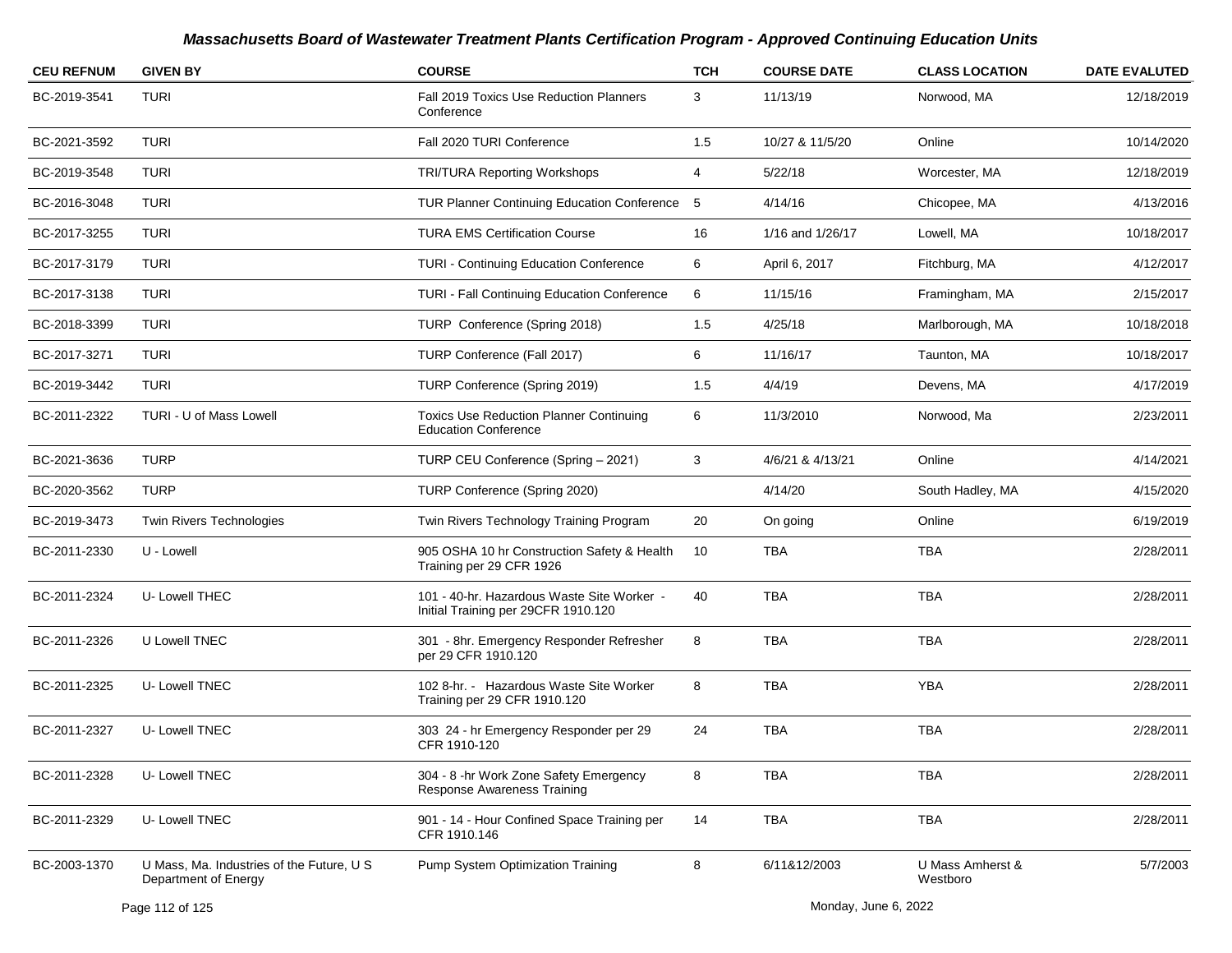| <b>CEU REFNUM</b> | <b>GIVEN BY</b>                           | <b>COURSE</b>                                                               | <b>TCH</b>     | <b>COURSE DATE</b> | <b>CLASS LOCATION</b>               | <b>DATE EVALUTED</b> |
|-------------------|-------------------------------------------|-----------------------------------------------------------------------------|----------------|--------------------|-------------------------------------|----------------------|
| BC-2003-1390      | <b>U.S. E.P.A.</b>                        | <b>RCRA- Annual Training for Metal Finishers</b>                            | 3              | 10/23/2003         | Raytheon, 47 Foundey St.<br>Waltham | 9/25/2003            |
| BC-2003-1433      | U.S. Filter - Patrick C. Munsch           | RBC Installation & Training                                                 | $\overline{4}$ | <b>TBA</b>         | TRI - Town, Orleans, Ma.            | 11/18/2003           |
| BC-2004-1511      | U.S. Office of Domestic Preparedness      | Enhanced Threat and Risk Assessment - Office<br>of Domestic Preparedness    | 16             | 9/22-23/2004       | V.A. Hospital - Brockton            | 10/21/2004           |
| BC-2009-2092      | UE - EPA                                  | Developing and Implementing Local Limits                                    | 20             | July 28 - 30, 2009 | North Chelmsford, Ma.               | 5/20/2009            |
| BC-2018-3313      | <b>UMASS - EHS</b>                        | <b>UMASS CHP - Safety Training for Wastewater</b><br><b>Operators</b>       | 5              | Ongoing            | <b>UMASS - Amherst</b>              | 4/19/2018            |
| BC-2007-1896      | U-Mass Lowell                             | Cell and Microbe Cultivation                                                | 45             | Spring 2006        | <b>U-Mass Lowell</b>                |                      |
| BC-2013-2587      | Umass workforce Learning & Development    | Massachusetts Supervisor Leadership<br>Development Program                  | 18             | Spring 2013        | Jones Library, Amherst MA.          | 1/30/2013            |
| BC-2022-3677      | <b>Underwriters Laboratories</b>          | UL Standard 508A - Industrial Control Panels<br>(Underwriters Laboratories) | 8              | $3/2 - 3/3/21$     | Online                              | 8/11/2021            |
| BC-2009-2118      | United Rental Trench Safety - Shrewsbury  | <b>Confined Space Entry</b>                                                 | 6              | Various            | Various                             | 8/27/2009            |
| BC-2012-2518      | United Rentals Inc.                       | CPT Excavation Safety for Competent Person<br>Training                      | 5 Max          | Any time           | On line                             | 6/21/2012            |
| BC-2012-2519      | United Rentals Inc.                       | <b>CST Confined Space Training</b>                                          | 5 Max          | Any Time           | On Line Site United Rentals<br>Inc. | 6/21/2012            |
| BC-2009-2119      | United Rentals Trench Safety - Shrewsbury | <b>Excavation Safety Competent Person Course</b>                            | 6              | Various            | Various                             | 8/27/2009            |
| BC-2013-2626      | <b>United Water</b>                       | Hazardous Waste/Universal Waste/ Used Oil                                   | 1              | 4/2013             | Springfield - Facility              | 5/6/2013             |
| BC-2015-2930      | <b>United Water</b>                       | <b>MBR Operation and Maintemance</b>                                        | 16             | 6/17 & 18, 2015    | <b>Cohasset WWTF</b>                | 9/9/2015             |
| BC-2008-1977      | United Water - David Roncari              | PureSafety                                                                  | AS<br>Awarded  | Various            | Various                             | 5/8/2008             |
| BC-2013-2638      | United Water Training Staff               | <b>Confined Space Entry</b>                                                 | 3              | Various            | <b>Facility Conference Room</b>     | 5/31/2013            |
| BC-2019-3516      | <b>URI</b>                                | Bottomless Sand Filter Design and Installation                              | 8              | 9/20/18            | Kingston, RI                        | 10/16/2019           |
| BC-2019-3518      | URI                                       | Innovative and Alternative Technologies                                     | 8              | 8/30/18            | Kingston, RI                        | 10/16/2019           |
| BC-2019-3517      | URI                                       | Recent Advances in Onsite Wastewater<br>Research                            | 8              | 12/6/18            | Kingston, RI                        | 10/16/2019           |
| BC-2015-2903      | URI- George Loomis, David Kalen           | OWT -OSI: Orenco Systems and Nibbler:<br><b>Commercial Applications</b>     | 7.5            | Recurring          | <b>URI</b>                          | 6/18/2015            |
| BC-2010-2257      | US - EPA                                  | 12 th Annual EPA New England Pretreatment<br>Coordinators Workshop          | 10             | 10/13-14/2010      | Radisson Inn - Chelmsford           | 8/30/2010            |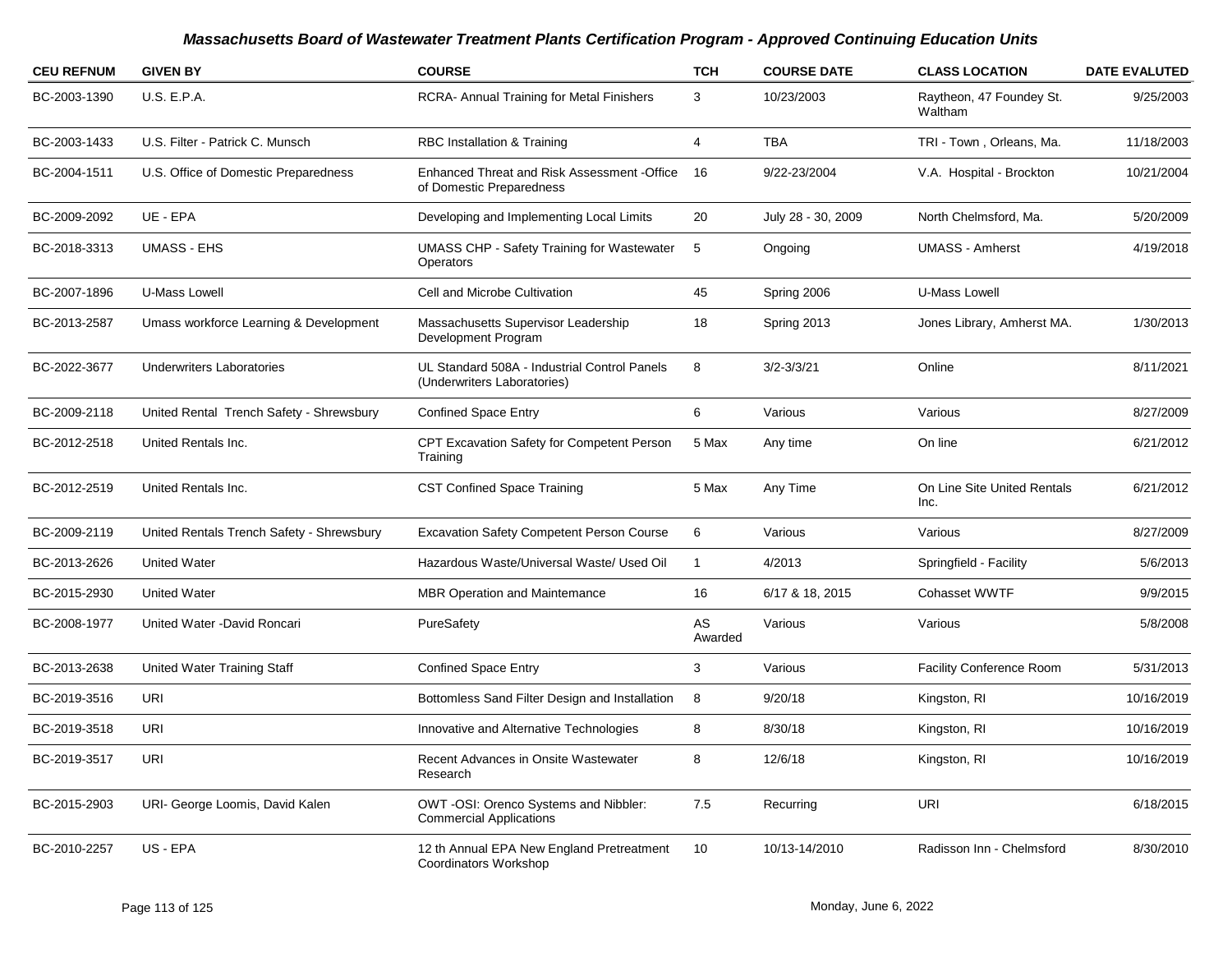| <b>CEU REFNUM</b> | <b>GIVEN BY</b>            | <b>COURSE</b>                                                                                                      | <b>TCH</b>     | <b>COURSE DATE</b>       | <b>CLASS LOCATION</b>                         | <b>DATE EVALUTED</b> |
|-------------------|----------------------------|--------------------------------------------------------------------------------------------------------------------|----------------|--------------------------|-----------------------------------------------|----------------------|
| BC-2007-1880      | US - EPA Watershed Academy | US - EPA Watershed Academy                                                                                         | 20             | 2007 Certificate Program | On - Line                                     | 4/4/2007             |
| BC-2008-2003      | US EPA                     | 10th. Annual EPA New England Pretreatment<br>Coordinators Workshop                                                 | 4              | 10/23/2008               | Radission Inn, Chelmsford                     | 9/23/2008            |
| BC-2011-2435      | US EPA                     | 13 Annual EPA New England Pretreatment<br><b>Coordinators Workshop</b>                                             | 10             | October 26-27, 2011      | Radisson Inn, Chelmsford                      | 10/12/2011           |
| BC-2017-3274      | US EPA                     | 19th Annual Industrial Pretreatment<br><b>Coordinators Conference</b>                                              | 12             | 10/25-10/26/17           | Chelmsford, MA                                | 10/18/2017           |
| BC-2019-3539      | <b>US EPA</b>              | Adapting to Extreme Weather Events                                                                                 | $\mathbf{1}$   | 11/13/19                 | Online                                        | 12/18/2019           |
| BC-2015-2904      | US EPA                     | All-Hazards Boot Camp Training: Emergency<br>Planing, Response, Recovery                                           | 2              | Any                      | OnLine                                        | 6/18/2015            |
| BC-2021-3616      | <b>US EPA</b>              | America's Water Infrastructure Act Workshop                                                                        | 1.5            | 2/2, 2/3, 2/4            | Online                                        | 12/16/2020           |
| BC-2003-1377      | US EPA                     | Annual Pretreatment Coordinators Conference                                                                        | 3.5            | June 19,2003             | NH DES Auditorium,<br>Concord, NH             | 5/28/2003            |
| BC-2021-3583      | US EPA                     | Building Security and Resilience to Cyber<br><b>Threats</b>                                                        | 1.5            | 10/7/20                  | Online                                        | 10/14/2020           |
| BC-2010-2254      | <b>US EPA</b>              | Energy Leaders Round Table #2                                                                                      | 3              | 9/15/2010                | Doyle Center, Leominster                      | 8/17/2010            |
| BC-2010-2282      | US EPA                     | Energy Management Round Table                                                                                      | 3              | 12/8/2010 3/15/2011      | Doyle Conference Center,<br>Leominster, Ma    | 11/24/2010           |
| BC-2005-1600      | <b>US EPA</b>              | EPA Regional Pretreatment Work Shop                                                                                | 3              | 9/15/2005                | DES - Concord, NH                             | 8/17/2005            |
| BC-2021-3661      | US EPA                     | EPA Biosolids 1 - Overview of Wastewater<br>Treatment Sludge and Clean Water Act<br><b>Regulatory Structure</b>    | 1.5            | 4/29/21                  | Online                                        | 6/9/2021             |
| BC-2021-3662      | US EPA                     | EPA Biosolids 2 - Wastewater Treatment<br>Sludge Disposal Methods (Land Application,<br>Incineration, Landfilling) | 1.5            | 5/27/21                  | Online                                        | 6/9/2021             |
| BC-2013-2624      | US EPA                     | <b>EPA Hurricane Summit and Emergency</b><br>Management Assistance Compact Workshop                                | 5.5            | 6/5/2013                 | EPA Region 1 -5 Post<br>Office Square, Boston | 5/6/2013             |
| BC-2021-3657      | <b>US EPA</b>              | <b>EPA Water Sector Cybersecurity</b>                                                                              | $\overline{2}$ | 5/26/21                  | Online                                        | 6/9/2021             |
| BC-2011-2441      | US EPA                     | Extreme Weather Event Workshop                                                                                     | 6              | Nov 14,15, 2011          | Cromwell, CT, Concord, NH                     | 10/26/2011           |
| BC-2021-3573      | US EPA                     | Flood Resilience: Online Workshop for DW &<br><b>WW Utilities</b>                                                  | 6              | Remote                   | Online                                        | 8/12/2020            |
| BC-2021-3610      | US EPA                     | Hazard Mitigation: Why not?                                                                                        | 1.5            | 12/10/20                 | Online                                        | 12/16/2020           |
| BC-2021-3627      | <b>US EPA</b>              | Microbiology in the Aeration Tank                                                                                  | 1.5            | Various                  | Online                                        | 4/14/2021            |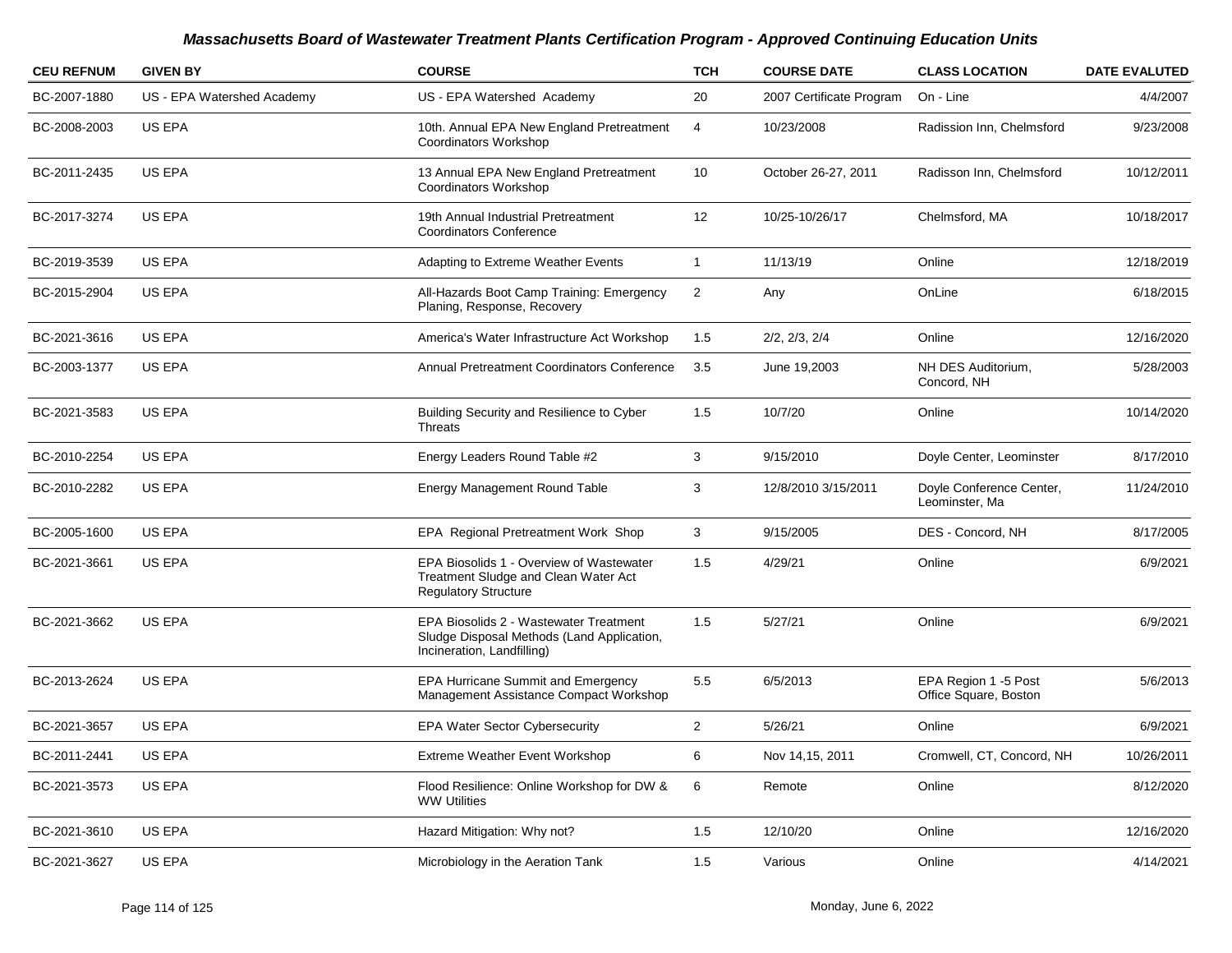| <b>CEU REFNUM</b> | <b>GIVEN BY</b>               | <b>COURSE</b>                                                                                   | <b>TCH</b>     | <b>COURSE DATE</b>            | <b>CLASS LOCATION</b>                                           | <b>DATE EVALUTED</b> |
|-------------------|-------------------------------|-------------------------------------------------------------------------------------------------|----------------|-------------------------------|-----------------------------------------------------------------|----------------------|
| BC-2009-2102      | US EPA                        | Monitoring and Reporting for EPA's 2008<br><b>MSGP</b>                                          | $\overline{2}$ | 3/19/2009                     | On-Line                                                         | 6/1/2009             |
| BC-2002-1202      | US EPA                        | New England Strategic Goals Program<br>Workshop                                                 | $\overline{c}$ | 1/17/2002                     | <b>EPA Lexington</b>                                            | 2/26/2002            |
| BC-2009-2123      | US EPA                        | Nutrient Control - US EPA Technology<br><b>Transfer Seminar</b>                                 | 14             | September 22-23, 2009         | Best Western Royal Plaza<br>Hotel - Marlborough                 | 9/1/2009             |
| BC-2014-2833      | US EPA                        | Prepardness Tools & Resources for Drinking<br>Water & Wastewater Utilities                      | $\mathbf{1}$   | 11/13/2014                    | <b>TBA</b>                                                      | 10/27/2014           |
| BC-2021-3640      | US EPA                        | Preparing for Supply Chain Disruptions                                                          | $\mathbf{1}$   | 4/29/21                       | Online                                                          | 4/14/2021            |
| BC-2004-1483      | US EPA                        | <b>Pretreatment Workshop</b>                                                                    | 3              | 6/17/2004                     | Concord, NH DES Facility                                        | 6/2/2004             |
| BC-2017-3270      | US EPA                        | Responding to a Contamination Event                                                             | 3              | 11/2/17, 11/9/17,<br>11/15/17 | Online                                                          | 10/18/2017           |
| BC-2019-3478      | US EPA                        | Updated Risk Assessment and Emergency<br>Response Plan Tools (US EPA)                           | 1.5            | 8/22/19 & 9/5/19              | Online                                                          | 8/14/2019            |
| BC-2019-3492      | US EPA                        | Updated Risk Assessment and Emergency<br>Response Plant Tools (US EPA)                          | $\overline{7}$ | 11/5/19                       | Chelsea, MA                                                     | 10/16/2019           |
| BC-2009-2061      | US EPA                        | US EPA - Attleboro Forman's Club - Energy<br>Efficency                                          | $\overline{2}$ | 3/18/2009                     | Attleboro                                                       | 3/10/2009            |
| BC-2020-3558      | US EPA                        | US EPA Updated Risk Assessment and<br><b>Emergency Response Plan Tools</b>                      | 4.5            | 4/22/20                       | Worcester, MA                                                   | 4/15/2020            |
| BC-2021-3575      | US EPA                        | US EPA: Enhancing Climate Resilience in the<br><b>Water Sector</b>                              | $\mathbf{1}$   | 7/29/20                       | Online                                                          | 8/12/2020            |
| BC-2021-3577      | US EPA                        | US EPA: Emergency Response Resources for<br><b>Public and Environmental Health Laboratories</b> | 1.5            | 8/19/20                       | Online                                                          | 8/12/2020            |
| BC-2009-2122      | US EPA                        | USEPA 11th Annual Pretreatment Training for<br>Region 1 and State POTW Personnel                | 10             | 9/10-11/2009                  |                                                                 | 9/1/2009             |
| BC-2008-1959      | US EPA                        | Wastewater Security Training.                                                                   | 13             | April 16-17,2008              | <b>EPA Regional Lab</b>                                         | 3/3/3008             |
| BC-2009-2063      | US-EPA                        | EPA Storm Water Webcast, EPA Water<br><b>Quality Standards Academy</b>                          | As<br>Awarded  | On-Line                       | On-Line                                                         | 3/19/2009            |
| BC-2010-2231      | US EPA - DEP                  | Energy Leaders Meeting for Water &<br><b>Wastewater Treatment Facilities</b>                    | 4              | 7/1/2010                      | Karl Weiss Education and<br>Conferennce Center -<br>Westborough | 6/7/2010             |
| BC-2011-2351      | US EPA - Horsley Witten Group | Small MS4 and Stormwater General Permits<br>In New England                                      | 3              | 4/27,5/12,6/3,6/22/2011       | MA & NH                                                         | 3/14/2011            |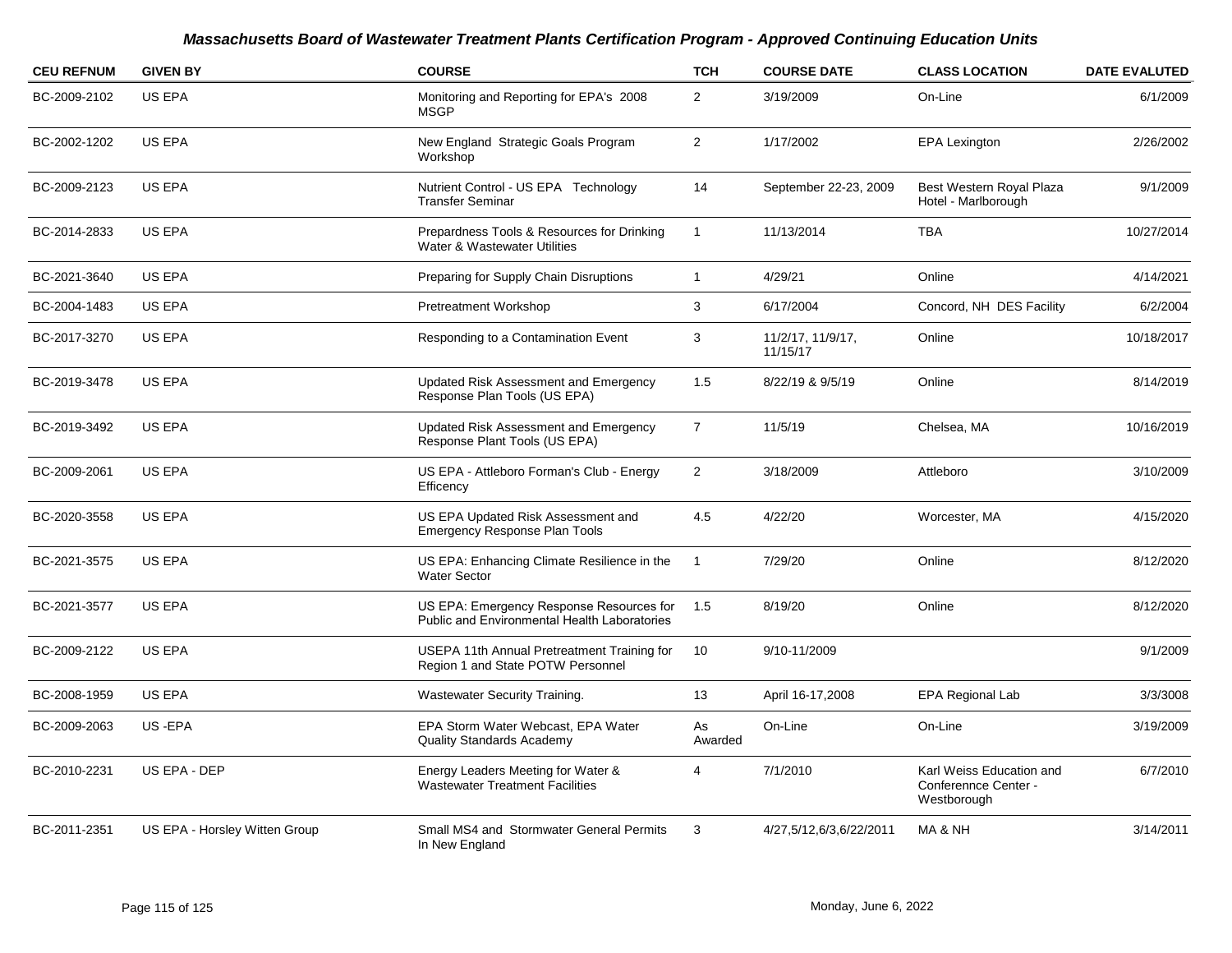| <b>CEU REFNUM</b> | <b>GIVEN BY</b>                           | <b>COURSE</b>                                                                             | <b>TCH</b>     | <b>COURSE DATE</b>            | <b>CLASS LOCATION</b>                                | <b>DATE EVALUTED</b> |
|-------------------|-------------------------------------------|-------------------------------------------------------------------------------------------|----------------|-------------------------------|------------------------------------------------------|----------------------|
| BC-2008-1995      | US EPA - Linda Darveau                    | Energy Management Roundtable for Water<br>and Wastewater Utilities                        | $\overline{2}$ | September 23, 2008            | Worcester Library                                    | 9/8/2008             |
| BC-2011-2398      | US EPA - Linda Darveau                    | Opportunities for Energy Improvements at<br><b>Contract-Operated Wastewater Utilities</b> | $\overline{2}$ | 7/28/2011                     | <b>USEPA Lab North</b><br>Chelmsford                 | 7/12/2011            |
| BC-2010-2281      | US EPA - Nicholas Leonardi                | <b>Emergency Planning and Community Right -</b><br>To-Know (EPCRA)                        | 2              | <b>TBA</b>                    | <b>TBA</b>                                           | 11/22/2010           |
| BC-2018-3315      | US EPA - Water Security Division          | Are You Cyber Aware?                                                                      | 1              | 5/17/18                       | Online                                               | 4/19/2018            |
| BC-2018-3406      | US EPA - Water Security Division          | Incoporating Resilience Technologies                                                      | 1              | 11/8/18                       | Online                                               | 10/18/2018           |
| BC-2018-3405      | US EPA - Water Security Division          | Increasing Support for Water Resilience                                                   | $\mathbf{1}$   | 11/1/18                       | Online                                               | 10/18/2018           |
| BC-2018-3407      | US EPA - Water Security Division          | Leveraging Funding Resources to Build<br>Resilience                                       | 1              | 11/15/18                      | Online                                               |                      |
| BC-2010-2212      | US EPA & NEWWA                            | <b>Massachusetts Warn</b>                                                                 | 3              | June 3, Dec 2, Dec 9<br>.2010 | Milford, Fitchburg, Taunton                          | 3/29/2010            |
| BC-2011-2341      | US EPA / DEP                              | Round Table                                                                               | 2.5            | 3/15/2011                     | Fitchburg Falulah Water<br><b>Treatment Facility</b> | 3/2/2011             |
| BC-2008-1994      | US -EPA / Horsley Witten Group / NEWWA    | Massachusetts WARN Workshop                                                               | 3              | 9/25/2008                     | NEWWA - Holliston                                    | 8/20/2008            |
| BC-2013-2707      | US EPA / NEWEA                            | 15 th Annual EPA New England Pretreatment<br>Coordinators workshop                        | 5              | 10/30/2013                    | Radisson Hotel -<br>Chelmsford                       | 9/17/2013            |
| BC-2011-2391      | US EPA /DEP                               | Energy Leaders 2012 Water & Wastewater<br>Roundtable# 1                                   | 3              | July 14,2011                  | U.S. EPA Regional Lab,<br>North Chelmsford, MA       | 6/28/2011            |
| BC-2014-2832      | US EPA Headquarters/ Horsley Witten Group | Water and Energy Utility Resilience Workshop                                              | 6              | 11/5/2014                     | U.S. Fish and Wild Life<br>Service, Hadley, MA.      | 10/8/2014            |
| BC-2011-2436      | US EPA Jack Healey/ Gina Snyder           | Wastewater Collection System Workshop                                                     | 4.5            | 11/7/2011                     | <b>Richard Alden Training</b><br>Center, Millbury    | 10/12/2011           |
| BC-2019-3458      | US EPA, Water Security Division           | <b>Building Community-Based Water Resilience</b>                                          | $\mathbf{1}$   | 4/16/19                       | Online                                               |                      |
| BC-2012-2469      | US EPA/DEP                                | <b>Energy Leaders Round Table</b>                                                         | 3              | March 21, 2012                | New Bedford Wastewater<br><b>Treatment Plant</b>     | 2/2/2012             |
| BC-2003-1385      | <b>US Filter</b>                          | Treatment Plant O&M Requirements Plymouth<br>, Ma.                                        | 6.5            | 5/8-9/2003                    | Plymouth WWTF                                        | 6/9/2003             |
| BC-2012-2483      | USDA - EPA                                | Ensuring Sustainable Operations and<br>Infrastructure                                     | 5.75           | May 3, 2012                   | <b>UMASS Lowell Conference</b><br>Center, Lowell, MA | 2/29/2012            |
| BC-2012-2537      | <b>USEPA</b>                              | 14th Annual EPA New England Pretreatment<br>Coordinators Workshop                         | 12             | 11/17-18/2012                 | Radisson Inn, Chelmsford,<br>Ma                      | 8/29/2012            |
| BC-2015-2928      | <b>USEPA</b>                              | 17th Annual Industrial Pretreatment Workshop                                              | 10             | October 28-29, 2015           | Chelmsford                                           | 9/9/2015             |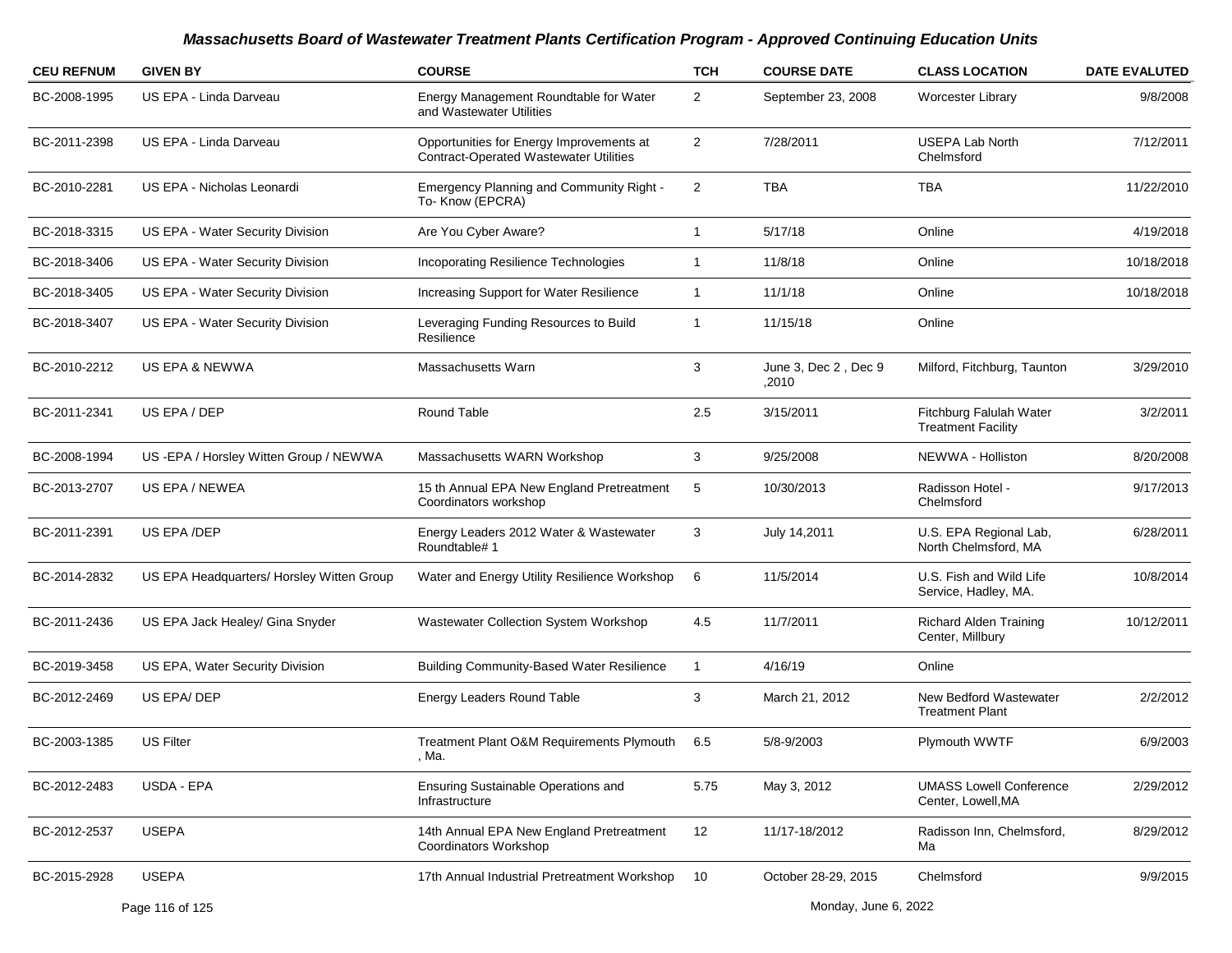| <b>CEU REFNUM</b> | <b>GIVEN BY</b>                               | <b>COURSE</b>                                                              | <b>TCH</b>       | <b>COURSE DATE</b>     | <b>CLASS LOCATION</b>                                 | <b>DATE EVALUTED</b> |
|-------------------|-----------------------------------------------|----------------------------------------------------------------------------|------------------|------------------------|-------------------------------------------------------|----------------------|
| BC-2010-2247      | <b>USEPA</b>                                  | 2010 National 104g Conference                                              | 10               | 6/22-24/2010           | Albany NY                                             | 8/2/2010             |
| BC-2015-2967      | <b>USEPA</b>                                  | All Hazards Boot Camp Training Emergency<br>Planning, Response, Recovery   | $\boldsymbol{2}$ |                        | On line                                               | 10/2/2015            |
| BC-2004-1482      | <b>USEPA</b>                                  | EPA work shop - Tier 2                                                     | 2.5              | 2/5/2004               | <b>Holyoke Community College</b>                      | 5/25/2004            |
| BC-2013-2665      | <b>USEPA</b>                                  | US EPA Watershed Academy: History and<br>Evolution of the Clean Water Act. | $\overline{2}$   | 3/21/2013              | Pittsfield                                            | 7/11/2013            |
| BC-2004-1531      | USEPA / CT DEP                                | Phase II Storm Water Management Program                                    | 10               | June 22-23, 2004       | Storrs Ct.                                            | 12/22/2004           |
| BC-2013-2581      | <b>USEPA-Lenny Wallace</b>                    | <b>Emergency Planning and Community Right-to-</b><br>Know ACT (EPCRA)      | 2.5              | Dec 2012- January 2013 | Chicopee, Fitchburg, Newbur<br>yport, Pittsfield      | 1/17/2013            |
| BC-2014-2794      | <b>USEPA, Water Resources Research Center</b> | Nuts & Bolts of Green Infrastructure Design &<br>Construction              | 3                | 3/17/2014              | <b>Holyoke Community</b><br>College, Kittredge Center | 4/14/2014            |
| BC-2021-3613      | <b>Utiliency Services</b>                     | <b>Brewery Wastewater Fundamentals</b>                                     | $\boldsymbol{2}$ | On going               | Online                                                | 12/16/2020           |
| BC-2021-3642      | <b>Utiliency Services</b>                     | Introduction to NPDES and the National<br><b>Pretreatment Program</b>      | 3                | On going               | Online                                                | 4/14/2021            |
| BC-2021-3621      | <b>Utiliency Services</b>                     | Part 1 – Modules 1, 2, 6; Part 2 – Modules 3,<br>4, 5                      | 6                | 3/23/21 & 3/30/21      | Online                                                | 2/17/2021            |
| BC-2021-3614      | <b>Utiliency Services</b>                     | Personal Protective Equipment, Hygiene, and<br>Safe Practices              | $\overline{2}$   | On going               | Online                                                | 12/16/2020           |
| BC-2022-3678      | <b>Utiliency Services</b>                     | Stormwater Management                                                      | 3                | On going               | Online                                                | 8/11/2021            |
| BC-2021-3643      | Utiliency Services, LLC                       | <b>Clarifier and Sedimentation</b>                                         | 3                | Various                | Online                                                | 4/14/2021            |
| BC-2021-3658      | Utiliency Services, LLC                       | <b>Collection System Concepts and Terminology</b>                          | $\overline{2}$   | Various                | Online                                                | 6/9/2021             |
| BC-2021-3660      | Utiliency Services, LLC                       | Fundamentals of Collection System<br><b>Rehabilitation Techniques</b>      | $\boldsymbol{2}$ | Various                | Online                                                | 6/9/2021             |
| BC-2021-3659      | Utiliency Services, LLC                       | Municipal Wastewater Treatment Overview                                    | $\overline{2}$   | Various                | Online                                                | 6/9/2021             |
| BC-2021-3622      | <b>Utliency Services</b>                      | Municipal Infrastructure Cybercurity Basics                                | $\overline{2}$   | On going               | Online                                                | 2/17/2021            |
| BC-2018-3401      | <b>VAREC Biogas</b>                           | Metro WWTP Facility Training on VAREC<br>Biogas on Iron Sponge System      | $\overline{c}$   | 3/22/18                | Columbia, SC                                          | 10/18/2018           |
| BC-2019-3428      | Various                                       | 2019 MWWA - Wastewater related courses                                     | As<br>awarded    | 2019                   | Various                                               | 2/20/2019            |
| BC-2017-3214      | Various                                       | MFN Regional WPCF Phase 2 Upgrade                                          | As<br>awarded    | Ongoing                | <b>MFN WPCF</b>                                       | 6/15/2017            |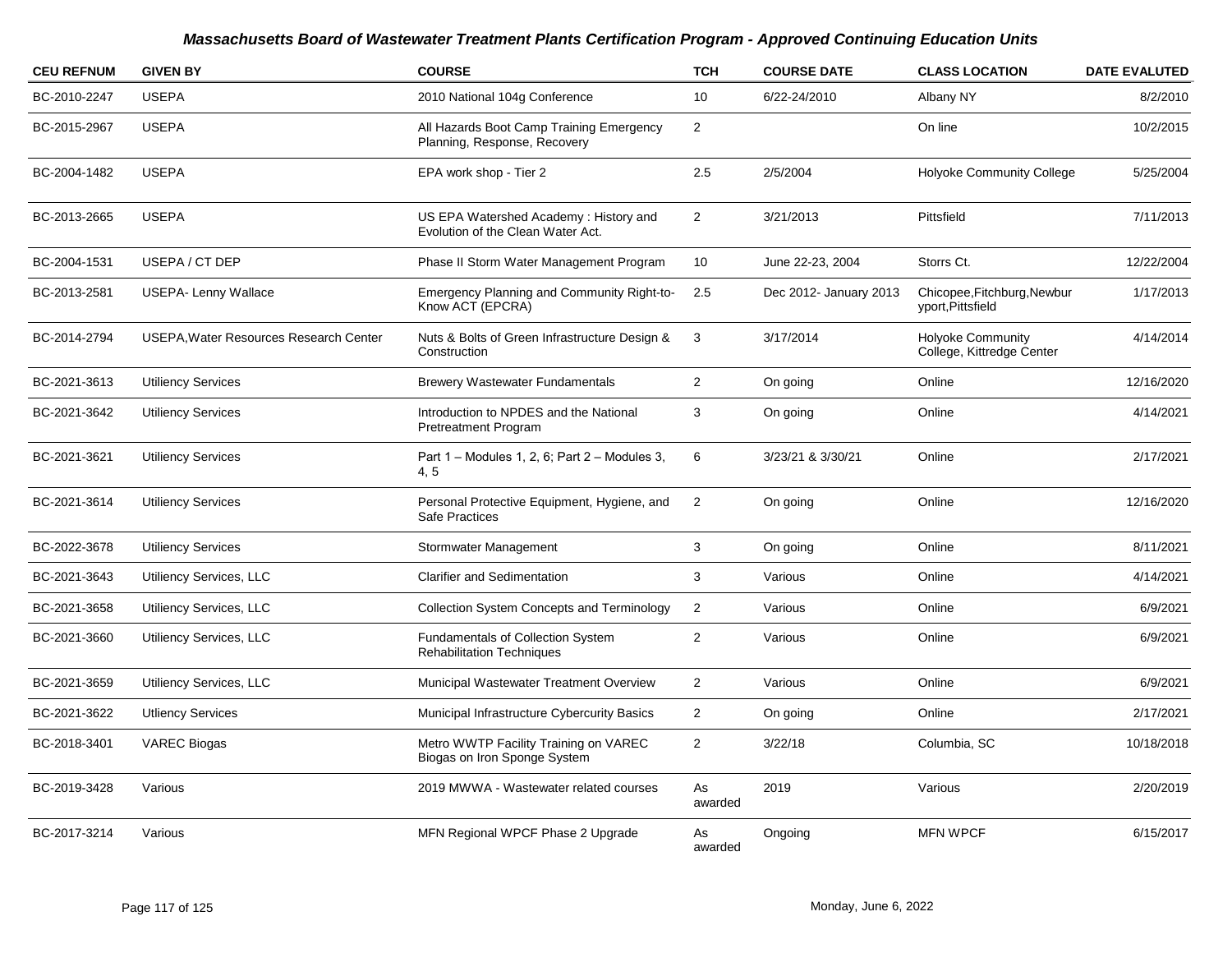| <b>CEU REFNUM</b> | <b>GIVEN BY</b>                       | <b>COURSE</b>                                                          | <b>TCH</b>     | <b>COURSE DATE</b>             | <b>CLASS LOCATION</b>                                 | <b>DATE EVALUTED</b> |
|-------------------|---------------------------------------|------------------------------------------------------------------------|----------------|--------------------------------|-------------------------------------------------------|----------------------|
| BC-2017-3178      | Various                               | Salem Harbor Station Startup Training                                  | 20             | Various (ending June<br>2017)  | Salem, MA                                             | 4/12/2017            |
| BC-2001-1167      | Various EBI Staff                     | <b>EBI Consultants Training Modules</b><br>#1,2,3,4,5,6,7,8,9,10,11,12 |                | Various                        | Various                                               | 12/3/2001            |
| BC-2005-1701      | Various Training Staff                | In Plant Training<br>,#1,#2,#3,#4,#5,#6,#7,#8,#9,#10,#11               | 20             | <b>TBA</b>                     | On Site                                               | 12/21/2005           |
| BC-2019-3444      | Various vendors                       | Ayer Wastewater Treatment Facility<br><b>Improvement Training</b>      | As<br>awarded  | Various                        | Ayer, MA                                              | 4/17/2019            |
| BC-2015-2982      | <b>Vector Solutions</b>               | Advanced Wastewater Treatment Plant Design                             | 3              | 11/21/14                       | on line                                               | 10/13/2015           |
| BC-2015-2983      | <b>Vector Solutions</b>               | Preciptation, Coagulation & Flocculation:<br>Course I                  | $\overline{2}$ | 12/9/14                        | on line                                               | 10/13/2015           |
| BC-2015-2897      | <b>Vector Solutions</b>               | Vector Solutions - 41 Online Course Titles                             | As<br>Awarded  | Available online 24/7          | On Line                                               | 5/22/2015            |
| BC-2004-1498      | <b>Vector Solutions</b>               | Vector Solutions Online Training                                       | As<br>Awarded  | Scheduled by log on<br>request | <b>Distance</b><br><b>Education/Training Provider</b> | 8/25/2004            |
| BC-2017-3202      | Vendor                                | <b>Emergency Generators</b>                                            | $\overline{2}$ | 2/8/17                         | Falmouth, MA                                          | 6/15/2017            |
| BC-2017-3203      | Vendor                                | Polymer System                                                         | $\overline{2}$ | 6/23/16                        | Falmouth, MA                                          | 6/15/2017            |
| BC-2005-1536      | Vendor Training                       | Plant Equipment Training - Multi-year Facility<br>Upgrade              | 20             | 2005/2006                      | <b>Upper Blackstone</b>                               | 2/2/2005             |
| BC-2010-2291      | Vendor Training/ Georgine Grissop CDM | Marlborough Westerly WWTF Improvements<br>Training                     | As<br>Awarded  | 2011                           | Marlborough Westerly<br><b>WWTF</b>                   | 12/16/2010           |
| BC-2007-1939      | Vendors                               | King Philip School WWTP Start up Training                              | As<br>awarded  | <b>Fall 2006</b>               | On-Site                                               | 12/6/2007            |
| BC-2013-2655      | Veolia                                | PPE, Respiratory                                                       | 1              | 2/28/2013                      | Plymouth WWTP                                         | 6/10/2010            |
| BC-2008-2023      | <b>Veolia Environmental Services</b>  | 8 Hour Emergency Response Training                                     | 8              | <b>TBA</b>                     | <b>TBA</b>                                            | 11/19/2008           |
| BC-2008-2022      | Veolia Environmental Services         | Hazardous Materials Transportation                                     | 8              | <b>TBA</b>                     | <b>TBA</b>                                            | 11/19/2008           |
| BC-2008-2021      | <b>Veolia Environmental Services</b>  | Hazardous Waste Management                                             | 8              | <b>TBA</b>                     | <b>TBA</b>                                            | 11/19/2008           |
| BC-2008-1969      | Veolia ES - Daniel R. Donohue         | 24 Hr. Hazardous Materials Technician<br><b>Training Program</b>       | 12.5           | 3/24-26/2008                   | Marlboro                                              | 4/9/2008             |
| BC-2011-2424      | Veolia - NA Water systems             | Veolia Construction Scheduling Part 1 & 2                              | $\overline{2}$ | 7/19 & 21/2011 2 Hours<br>each | Airside, Moon Township                                | 9/8/2011             |
| BC-2007-1931      | Veolia Training/ Project Manager      | Veolia Training - Yearly Safety Programs                               | As<br>awarded  | 1/1/2006 -12/31/2007           | Veolia Wastewater<br><b>Treatment Plants</b>          | 10/21/2007           |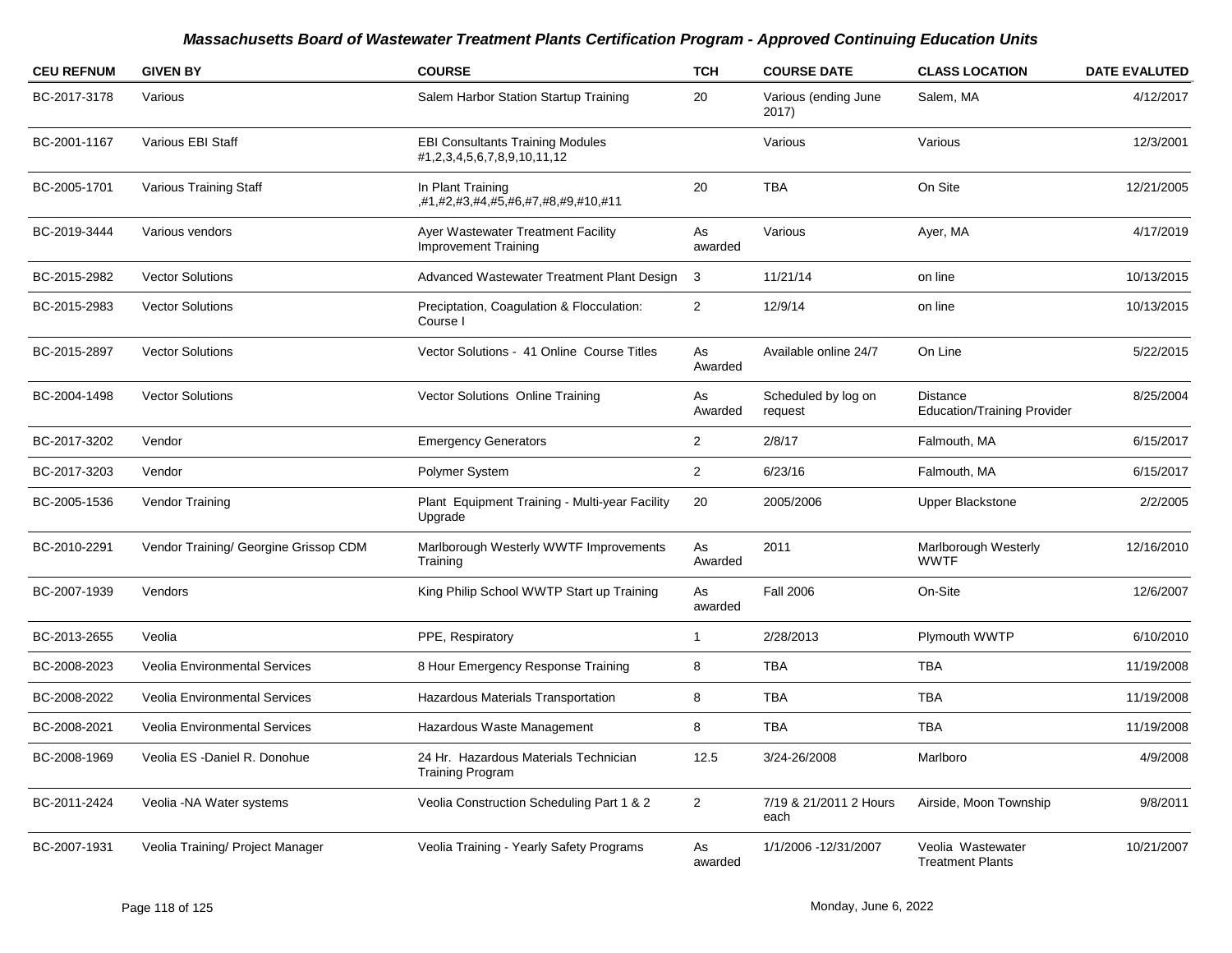| <b>CEU REFNUM</b> | <b>GIVEN BY</b>                        | <b>COURSE</b>                                                            | <b>TCH</b>     | <b>COURSE DATE</b> | <b>CLASS LOCATION</b>                                                                   | <b>DATE EVALUTED</b> |
|-------------------|----------------------------------------|--------------------------------------------------------------------------|----------------|--------------------|-----------------------------------------------------------------------------------------|----------------------|
| BC-2009-2100      | Veolia Water                           | 2008 In House Safety /Plant Training                                     | As<br>Awarded  | 2008               | <b>WWTP Conference Room</b>                                                             | 6/1/2009             |
| BC-2013-2682      | Veolia Water                           | Elictrical Safety / Lockout                                              | $\mathbf{1}$   | 3/19/2013          | Plymouth WWTF                                                                           | 8/8/2013             |
| BC-2004-1497      | Veolia Water                           | Regional Training Coordinator Workshop                                   | 10             | 8/3-4/2004         | Chicago, IL.                                                                            | 8/25/2004            |
| BC-2010-2275      | Veolia Water - Anna Carbone            | Veolia Water Plymouth In House Training<br>Program                       | AsApprov<br>ed | TBA                | Plymouth WWTF<br>Conference Room                                                        | 10/27/2010           |
| BC-2006-1791      | Veolia Water - J. Wordell / P. Bernier | Work Zone Traffic Safety Policy & Procedures                             | $\mathbf{1}$   | <b>TBA</b>         | Fall River Pump House #1                                                                | 7/12/2006            |
| BC-2011-2368      | Veolia Water NA                        | Asbestos in the Workplace, PPE, Respirator<br>Protection                 | -1             | 2/23/2011          | Plymouth WWTF<br>Conference Room                                                        | 4/11/2011            |
| BC-2011-2369      | Veolia Water NA                        | Electrical Safety, Control of Hazardous Energy, 1<br>Lock-Out/ Tag - Out |                | 3/23/2011          | Plymouth WWTF<br>Conference Room                                                        | 4/11/2011            |
| BC-2011-2367      | Veolia Water NA                        | Emergency Action Plan, Heat Stress Refresher 1                           |                | 7/22/2010          | Plymouth WWTF<br>Conference Room                                                        | 4/11/2011            |
| BC-2011-2366      | Veolia Water NA                        | <b>Hazardous Communication</b>                                           | $\mathbf{1}$   | 1/13/2011          | Plymouth WWTF<br>Conference Room                                                        | 4/11/2011            |
| BC-2012-2553      | Veolia Water NA                        | In-Plant Training 2012                                                   | As<br>Awarded  | 2012               | Plymouth WWTP                                                                           | 10/23/2012           |
| BC-2011-2400      | Veolia Water NA                        | Office Safety, Bloodborn Pathogens Program                               | $\mathbf{1}$   | 6/22/2011          | Plymouth WWTP                                                                           | 7/27/2011            |
| BC-2011-2432      | Veolia Water Systems Blake W           | ACTIFLOW Treatment System / Kruger Inc.                                  | 3              | 7/13/2011          | Westborough WWTF                                                                        | 9/28/2011            |
| BC-2013-2654      | Veolio                                 | <b>Hazard Communication Annual Review</b>                                | $\mathbf{1}$   | 1/30/2013          | On Site                                                                                 | 7/10/2013            |
| BC-2002-1259      | Vernon Miller                          | <b>Instrumentation &amp; Process Control</b>                             | 21             | 7/30-8/2/2002      | <b>Boston</b>                                                                           | 6/27/2002            |
| BC-2013-2696      | Vicent D. Furtado                      | <b>Wastewater Treatment Part 1</b>                                       | As<br>Awarded  | <b>Fall 2013</b>   | <b>Grater New Bedford</b><br><b>Regional Vocational</b><br><b>Technical High School</b> | 9/10/2013            |
| BC-2013-2697      | Vincent D. Furtado                     | Massachusetts Maritime Academy Wastewater<br>Training                    | 20             | <b>Fall 2013</b>   | Massachusetts Maritime<br>Academy                                                       | 9/10/2013            |
| BC-2013-2684      | Vinnie Furtado                         | <b>Wastewater Training Course</b>                                        | 48             | <b>TBA</b>         | <b>TBA</b>                                                                              | 8/8/2013             |
| BC-2019-3508      | VIVID - Online Training                | VIVID - Safety Training                                                  | 3              | On going           | Online                                                                                  |                      |
| BC-2004-1506      | W.J. Rezendes                          | Industrial Wastewater Treatment                                          | 12             | 9/29/04 - 10/20/04 | Fore Rive Power Plant,<br>Weymouth, Ma                                                  | 10/7/2004            |
| BC-2003-1331      | Walter J. Miska                        | Hazardous Waste Management                                               | $\overline{2}$ | 1/14/2003          | <b>Metso Automation</b>                                                                 | 2/20/2003            |
| BC-2003-1330      | Walter J. Miska                        | <b>Manifest Signers Training</b>                                         | $\overline{2}$ | 01/14/2003         | <b>Metso Automation</b>                                                                 | 2/14/2003            |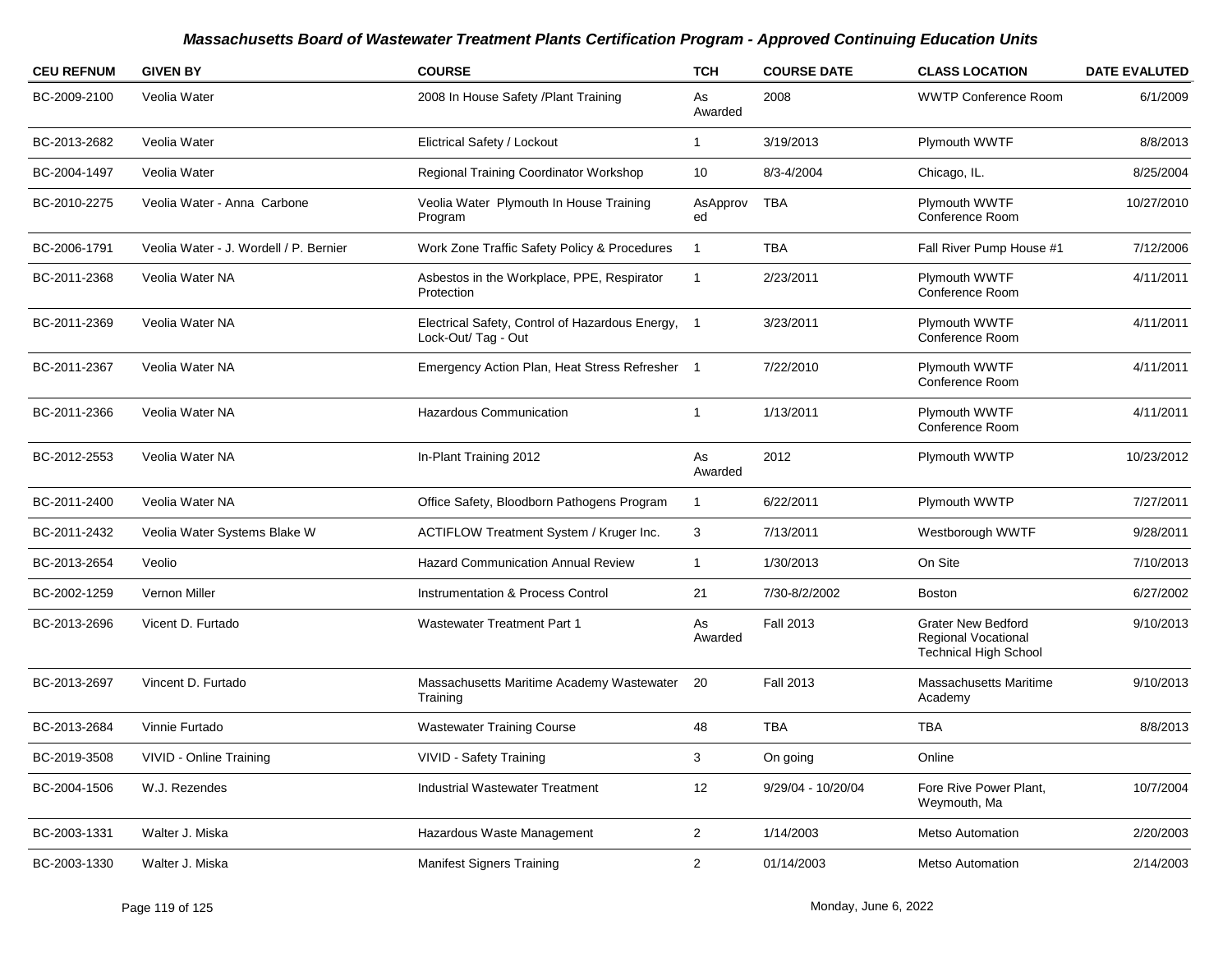| <b>CEU REFNUM</b> | <b>GIVEN BY</b>                              | <b>COURSE</b>                                                                   | <b>TCH</b>     | <b>COURSE DATE</b>                        | <b>CLASS LOCATION</b>                  | <b>DATE EVALUTED</b> |
|-------------------|----------------------------------------------|---------------------------------------------------------------------------------|----------------|-------------------------------------------|----------------------------------------|----------------------|
| BC-2016-3094      | <b>Wastewater Technology Trainers</b>        | Intermediate Never-Fail Wastewater Math                                         | 6              | <b>Fall 2016</b>                          | Millbury, MA                           | 10/19/2016           |
| BC-2021-3664      | <b>Wastewater Technology Trainers</b>        | Wastewater Technology Trainers - Virtual<br>Courses                             | $\overline{2}$ | Various                                   | Online                                 | 6/9/2021             |
| BC-2010-2271      | Water & Waste Equipment - Ray Bahr           | Pump School                                                                     | 4.5            | November 9, 2010                          | Holiday Inn Holyoke, MA                | 10/5/2010            |
| BC-2010-2220      | Water & Waste Equipment, Inc.                | Top Ten Advances in Pump Station<br>Management                                  | 3              | 5/20/2010                                 | <b>TBA</b>                             | 5/3/2010             |
| BC-2019-3486      | <b>Water Environment Federation</b>          | Nutrient Removal and Recovery Symposium<br>(WEF - 2019)                         | 17.5           | 7/23-7/25/19                              | Minneapolis, MN                        | 8/14/2019            |
| BC-2004-1519      | <b>Water Environment Federation</b>          | Plant Operation Math for Water and<br><b>Wastewater Operators</b>               | 12             | 12/14&15/2004                             | Hyatt Hardorside Hotel,<br>Boston, Ma. | 11/4/2004            |
| BC-2019-3432      | <b>Water Environment Federation</b>          | Wastewater Treatment Fundamentals I: Liquid<br>Treatment                        | 60             | On going                                  | Online                                 | 2/20/2019            |
| BC-2006-1773      | Water Pollution Biology - Michael H. Gerardi | Denitrification in the Activated Sludge Process                                 | $\overline{4}$ | Various /<br><b>Correspondence Course</b> | Various                                | 4/19/2006            |
| BC-2021-3633      | Water Research Foundation                    | Guidelines for Optimizing Nutrient Removal<br><b>Plant Performance Series</b>   | AW             | Various                                   | Online                                 | 4/14/2021            |
| BC-2009-2151      | Waterline Services, Marc Votto               | 3005 Series Muffin Monster/PC2200 Controller                                    | 3              | 11/17/2009                                | Seabrook, NH                           | 10/15/2009           |
| BC-2015-2889      | Water-Otter.Com Rex Slack                    | Water-Otter                                                                     | as<br>awarded  | Approved 2015                             | On -Line                               | 4/28/2015            |
| BC-2010-2208      | Wayne Bennett for Mass Rural Wtaer           | Hands on Chemical Feed Pump Repair                                              | $\overline{4}$ | <b>TBA</b>                                | Various Locations                      | 3/23/2010            |
| BC-2012-2484      | Wayne Bennett, Technical Sales Manager       | <b>Chemical Feed Pumps</b>                                                      | 3              | 4/25/2012                                 | DEP - CERO Worcester                   | 3/2/2012             |
| BC-2009-2172      | Wayne J. Rezendes                            | Advances in Water Chemistry Technologies for 2<br>the Power Generation Industry |                | <b>TBA</b>                                | <b>TBA</b>                             | 11/17/2009           |
| BC-2004-1481      | Wayne J. Rezendes                            | <b>Industrial Wastewater Treatment</b>                                          | 30             | Spring 2004                               | New Boston Station, Boston             | 5/25/2004            |
| BC-2005-1637      | Wayne J. Rezendes                            | Industrial Wastewater Treatment New 2005<br>Course                              | 20             | <b>TBA</b>                                | <b>TBA</b>                             | 10/17/2005           |
| BC-2009-2170      | Wayne J. Rezendes                            | Lubrication, Filtration & Seperation<br>Technologies                            | 2              | <b>TBA</b>                                | TBA - On-site                          | 11/17/2009           |
| BC-2006-1792      | Wayne J. Rezendes                            | <b>Wastewater Training Course - Combined</b>                                    | 10             | <b>TBA</b>                                | On-Site                                | 7/12/2006            |
| BC-2006-1794      | Wayne J. Rezendes                            | Wastewater Training Courses - Municipal                                         | 10             | <b>TBA</b>                                | On-Site                                | 7/12/2006            |
| BC-2004-1515      | Wayne J. Rezendes                            | Wastewater Treatment Course - Greater New<br><b>Bedford Regional Voc</b>        | 30             | <b>Fall 2004</b>                          | <b>GNBRVTHS</b>                        | 10/29/2004           |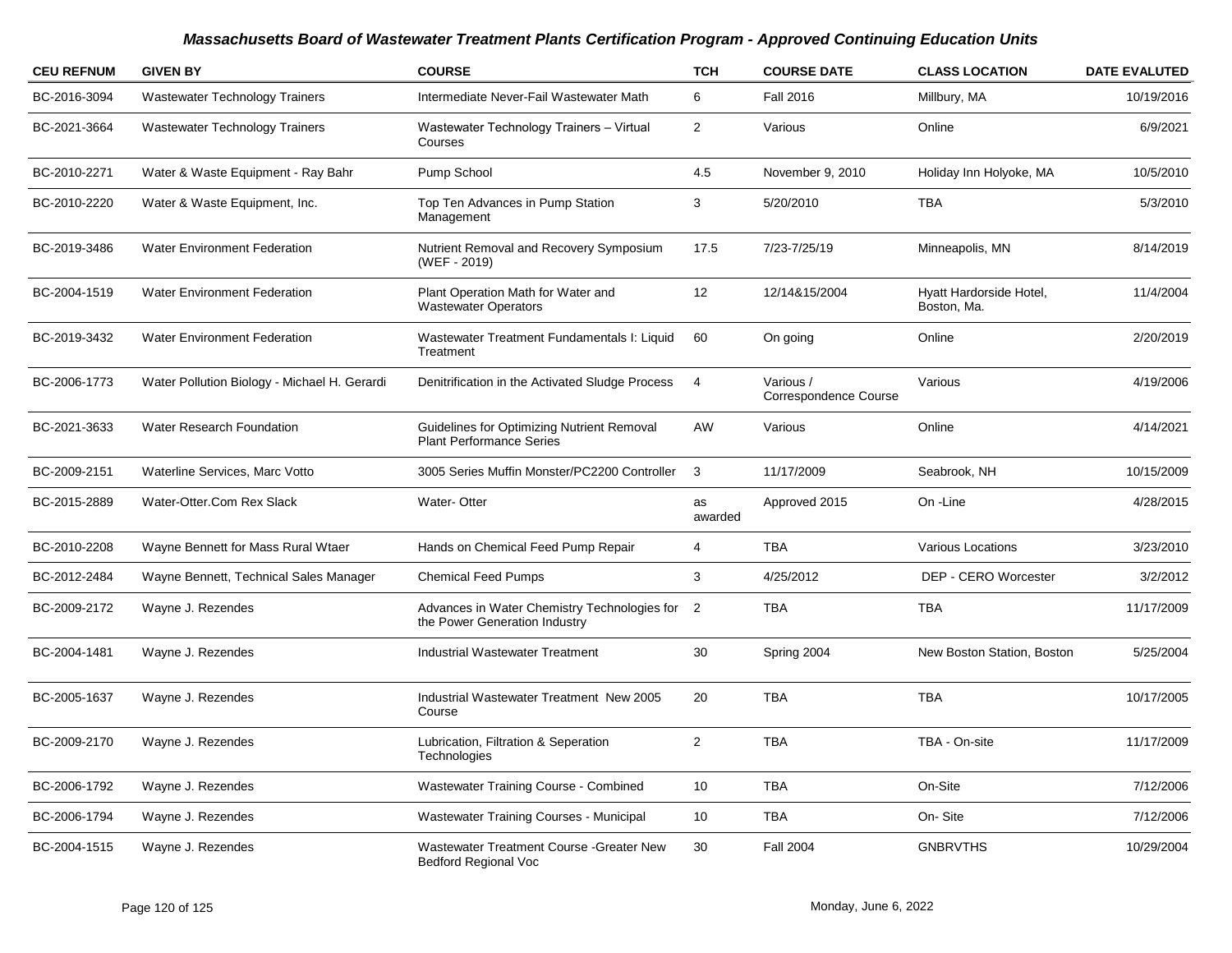| <b>CEU REFNUM</b> | <b>GIVEN BY</b>       | <b>COURSE</b>                                                                      | <b>TCH</b>     | <b>COURSE DATE</b>  | <b>CLASS LOCATION</b>                         | <b>DATE EVALUTED</b> |
|-------------------|-----------------------|------------------------------------------------------------------------------------|----------------|---------------------|-----------------------------------------------|----------------------|
| BC-2009-2171      | Wayne J. Rezendes     | Water Chemistry Technologies - Power Plants                                        | $\overline{4}$ | <b>TBA</b>          | <b>TBA</b>                                    | 11/17/2009           |
| BC-2017-3253      | <b>Wayne Resendes</b> | <b>Activated Sludge</b>                                                            | 5              | <b>TBD</b>          | <b>TBD</b>                                    | 10/18/2017           |
| BC-2017-3251      | Wayne Resendes        | <b>Collection System &amp; Pump Stations</b>                                       | 5              | TBD                 | TBD                                           | 10/18/2017           |
| BC-2017-3250      | <b>Wayne Resendes</b> | <b>Municipal Wastewater</b>                                                        | 20             | <b>TBD</b>          | <b>TBD</b>                                    | 10/18/2017           |
| BC-2017-3252      | <b>Wayne Resendes</b> | Municipal Wastewater Laboratory                                                    |                | <b>TBD</b>          | <b>TBD</b>                                    | 10/18/2017           |
| BC-2017-3254      | Wayne Resendes        | Process Control (Activated Sludge)                                                 | 5              | <b>TBD</b>          | <b>TBD</b>                                    | 10/18/2017           |
| BC-2018-3332      | <b>Wayne Rezendes</b> | 4I/5C Wastewater Training Program                                                  |                | 3/24-5/24/18        | Sandwich, MA                                  | 6/14/2018            |
| BC-2018-3333      | Wayne Rezendes        | 5C/6C Wastewater Training Program                                                  | 24             | On going            | <b>TBD</b>                                    | 6/14/2018            |
| BC-2004-1501      | Wayne Rezendes        | <b>Industrial Wastewater Treatment</b>                                             | 30 Max         | 9/2004              | Boston, Weymouth                              | 9/15/2004            |
| BC-2014-2823      | Wayne Rezendes        | Wareham Wastewater Treatment Plant-Site<br><b>Specific Training Course</b>         | As<br>Awarded  | July -November 2014 | Wareham Wastewater<br><b>Treatment Plant.</b> | 8/20/2014            |
| BC-2006-1793      | Wayne Rezendes        | Wastewater Training Course - Industrial                                            | 10             | <b>TBA</b>          | On-Site                                       | 7/12/2006            |
| BC-2019-3453      | WEASC                 | <b>WEASC Annual Operator Conference</b>                                            | 2.5            | 11/1-11/3/18        | Myrtle Beach, SC                              | 4/17/2019            |
| BC-2021-3591      | <b>WEASC</b>          | <b>WEASC Biosolids Workshop</b>                                                    | $\overline{2}$ | 9/17/20             | Online                                        | 10/14/2020           |
| BC-2018-3321      | <b>WEF</b>            | 2018 Collection System Conference                                                  | As<br>awarded  | $4/8 - 4/11/18$     | Virginia Beach, VA                            | 4/19/2018            |
| BC-2019-3474      | <b>WEF</b>            | 2019 WEF Collection System Conference                                              | As<br>awarded  | $6/4 - 6/7/19$      | Indianapolis, IN                              | 6/19/2019            |
| BC-2019-3494      | <b>WEF</b>            | 2019 WEFTEC Annual Conference                                                      | As<br>awarded  | 9/21-9/25/19        | Chicago, IL                                   | 10/16/2019           |
| BC-2022-3687      | <b>WEF</b>            | 2021 WEFTEC Annual Conference                                                      | AW             | 10/12-10/18/21      | Chicago, IL                                   | 10/13/2021           |
| BC-2017-3226      | <b>WEF</b>            | Intensification of Resource Recovery Forum                                         | 8              | August 10-12, 2017  | Manhattan College, NY                         | 8/16/2017            |
| BC-2013-2678      | <b>WEF</b>            | The Water Environment Federation 86th<br>Annual Technical Exhibition and Confrence | AS<br>Awarded  | Ocotober 5-9, 2013  | McCormick Place, Chicago,<br>Illinois         | 8/7/2013             |
| BC-2018-3312      | <b>WEF</b>            | Utility Management Conference (2018)                                               | As<br>awarded  | 2/20-2/23/18        | San Antonio, TX                               | 2/14/2018            |
| BC-2020-3555      | <b>WEF</b>            | Utility Management Conference (WEF - 2020)                                         | As<br>awarded  | 2/25-2/28/20        | Anaheim, CA                                   | 2/12/2020            |
| BC-2016-3060      | <b>WEF</b>            | UV Disinfection for Wastewater: Low Dose<br>Applications                           | $\overline{2}$ | 4/13/16             | Online                                        | 6/15/2016            |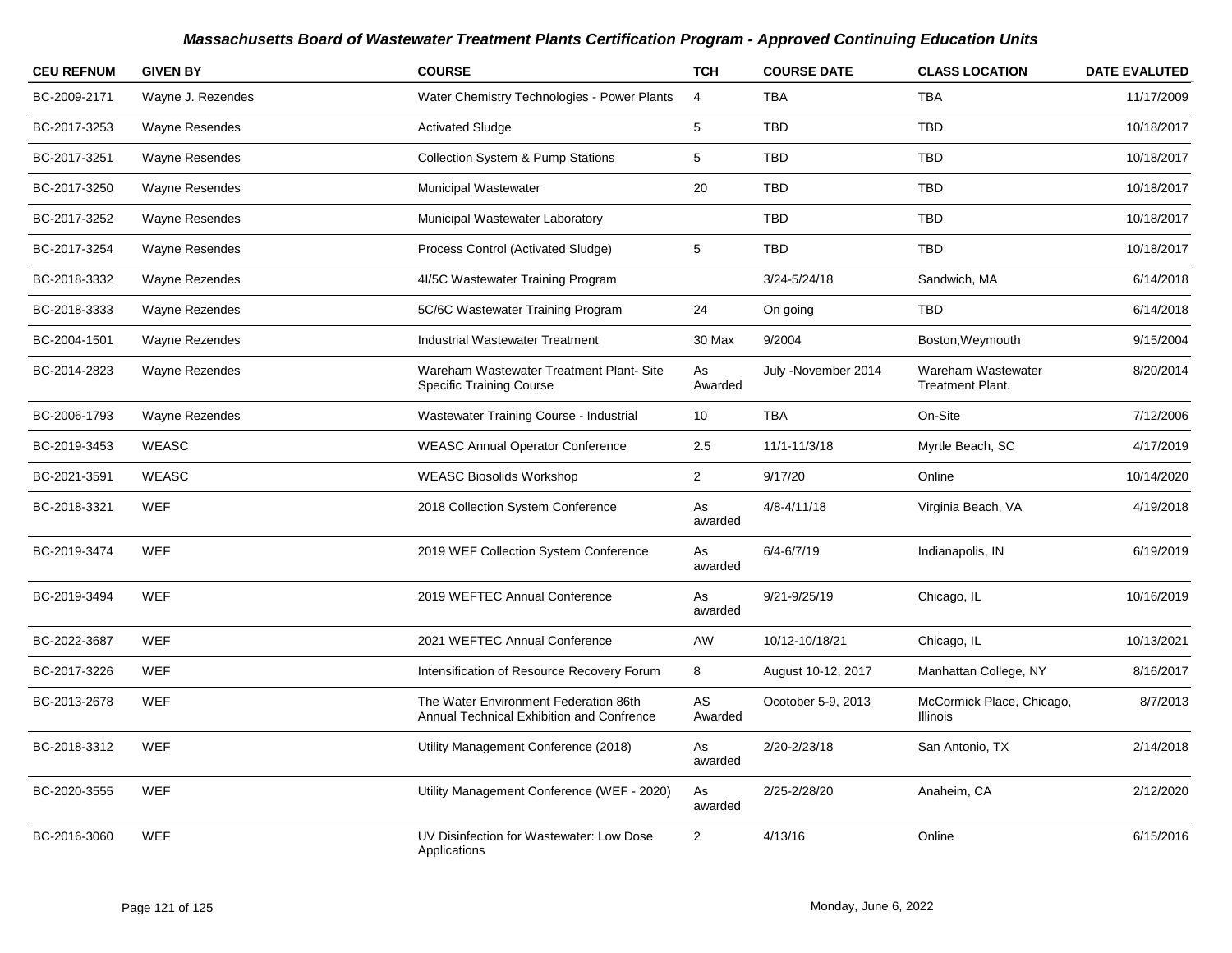| <b>CEU REFNUM</b> | <b>GIVEN BY</b>                                             | <b>COURSE</b>                                                            | <b>TCH</b>    | <b>COURSE DATE</b> | <b>CLASS LOCATION</b>                         | <b>DATE EVALUTED</b> |
|-------------------|-------------------------------------------------------------|--------------------------------------------------------------------------|---------------|--------------------|-----------------------------------------------|----------------------|
| BC-2010-2263      | WEF                                                         | Water Sector Interdependencies (AWR-202)                                 | 10            | 10/12-13/2010      | <b>Carroll Water Treatment</b><br>Plant       | 9/16/2010            |
| BC-2005-1576      | WEF                                                         | WEF - POTW Security Training Workshop                                    | 22            | 4/20-22/2005       | Albany, NY                                    |                      |
| BC-2019-3463      | WEF                                                         | WEF Residual and Biosolids Confernce 20`9                                | 22.5          | 5/7-5/10/19        | Fort Lauderdale, FL                           | 4/17/2019            |
| BC-2011-2412      | WEF                                                         | WEF Wastewater Online Training Courses 1-13                              | As<br>Awarded |                    | WEF - Wastewater Online<br>Training           | 8/17/2011            |
| BC-2008-2009      | WEF                                                         | WEFTEC 2008 - Technical Exhibition and<br>Conference                     | As<br>awarded | 10/18-22/2008      | Chicago                                       | 9/24/2008            |
| BC-2009-2125      | WEF                                                         | WEFTEC 2009 - Annual Technical Exhibition<br>and Conference              | As<br>Awarded | October 2009       | Orlando, Florida                              |                      |
| BC-2016-3097      | WEF                                                         | WEFTEC 2016                                                              | As<br>awarded | $9/24 - 9/28$      | New Orleans, LA                               | 10/19/2016           |
| BC-2017-3236      | WEF                                                         | WEFTEC 2017 Conference                                                   | As<br>awarded | 9/30/17-10/4/18    | Chicago, IL                                   | 8/16/2017            |
| BC-2018-3387      | WEF                                                         | WEFTEC 2018                                                              | As<br>awarded | $9/29 - 10 - 3/18$ | New Orleans, LA                               | 10/18/2018           |
| BC-2012-2502      | WEF - Biosolids Program                                     | Thermal Hydrolysis Comes to America DC<br><b>Water Digestion Project</b> | $\mathbf{1}$  | 4/25/2012          | On site                                       | 4/26/2012            |
| BC-2002-1220      | <b>WEF/US EPA</b>                                           | Wastewater Infrastructure Security Workshop                              | 6             | 3/6/2002           | <b>Copley Marriott Hotel</b><br><b>Boston</b> | 4/4/2002             |
| BC-2021-3600      | <b>WEFTEC</b>                                               | 2020 WEFTEC Annual Conference                                            | As<br>awarded | 10/5-10/9/20       | Online                                        | 10/14/2020           |
| BC-2014-2763      | Wendy Foreman                                               | MSHA Annual Refresher Training                                           | 8             | Various: Date TBA  | Various Woodard & Curran<br>Locations         | 2/19/2014            |
| BC-2009-2106      | Wendy Foreman, Woodard & Curran                             | Adult CPR / First Aid Training                                           | 6             | TBA                | Woodard & Curran<br><b>Wastewater Plants</b>  | 6/25/2009            |
| BC-2011-2300      | Wendy R. Johnson                                            | DOT Initial - Safe Transportation of Hazardous 7<br>Materials            |               | <b>TBA</b>         | 16 Upton Drive,<br>Wilmington, MA             | 1/10/2011            |
| BC-2017-3190      | Wentworth                                                   | Facilities Management Program                                            | 20            | 2016-2017          | Online                                        | 4/12/2017            |
| BC-2003-1347      | Western Mass Coalition for Occupational<br>Safety & Health  | Work Zone Safety                                                         | $2.5\,$       | TBA                | <b>TBA</b>                                    | 3/20/2003            |
| BC-2003-1340      | Western Mass. Coalition for Occupational<br>Safety & Health | Chemical Hazards/Emergency Response                                      | 3.0           | TBA                | TBA                                           | 3/20/2003            |
| BC-2003-1348      | Western Mass. Coalition for Occupational<br>Safety & Health | Frontline Supervisor Development                                         | 4             | TBA                | TBA                                           | 3/20/2003            |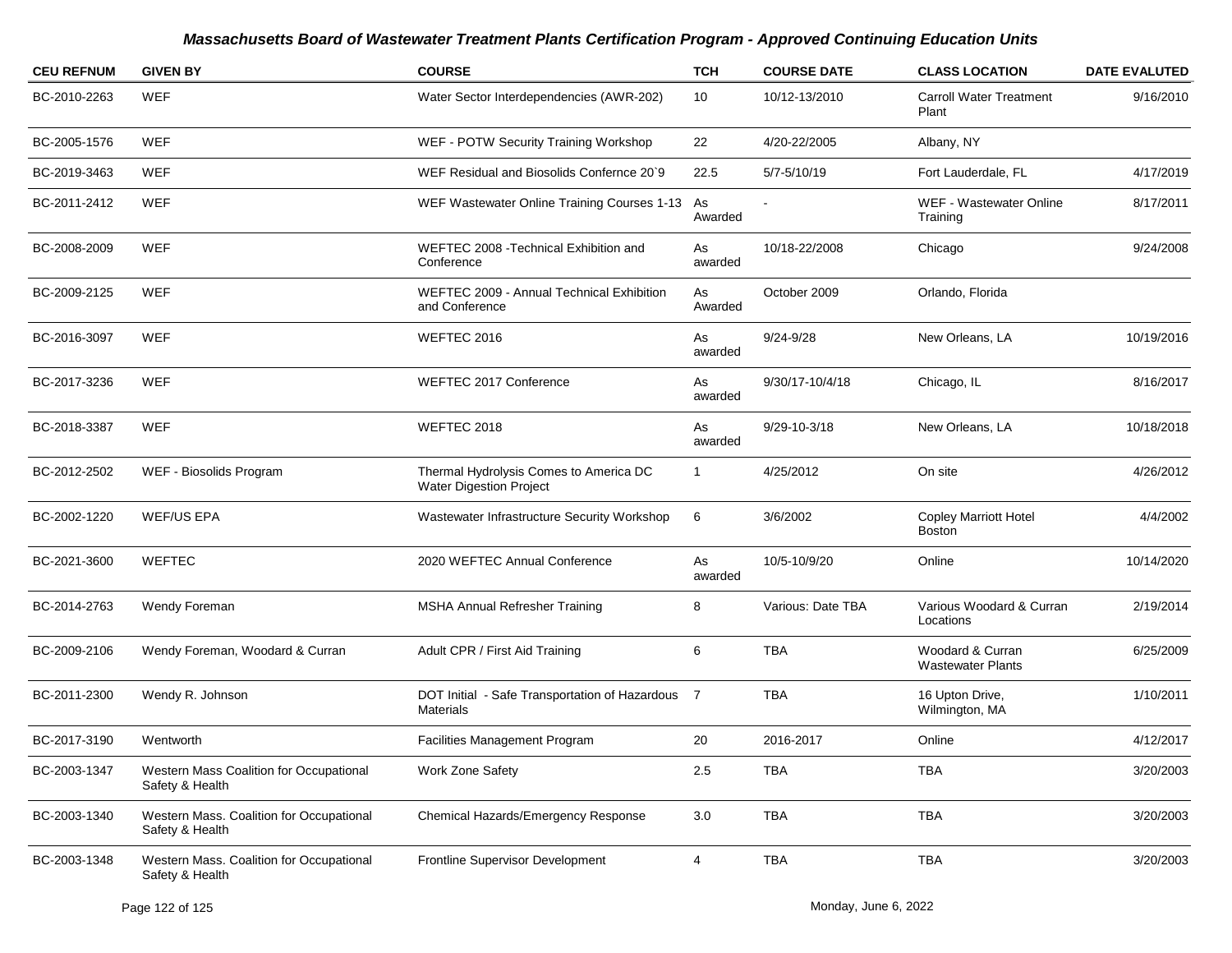| <b>CEU REFNUM</b> | <b>GIVEN BY</b>                                                    | <b>COURSE</b>                                              | <b>TCH</b>     | <b>COURSE DATE</b> | <b>CLASS LOCATION</b>                      | <b>DATE EVALUTED</b> |
|-------------------|--------------------------------------------------------------------|------------------------------------------------------------|----------------|--------------------|--------------------------------------------|----------------------|
| BC-2003-1345      | Western Mass. Coalition for Occupational<br>Safety & Health        | <b>Infectious Disease</b>                                  | $\overline{2}$ | <b>TBA</b>         | <b>TBA</b>                                 | 3/20/2003            |
| BC-2003-1341      | Western Mass. Coalition for Occupational<br>Safety & Health        | <b>Job Stress</b>                                          | 2.5            | <b>TBA</b>         | <b>TBA</b>                                 | 3/20/2003            |
| BC-2003-1346      | Western Mass. Coalition for Occupational<br>Safety & Health        | Line Clearance                                             | $\overline{2}$ | <b>TBA</b>         | <b>TBA</b>                                 | 3/20/2003            |
| BC-2003-1342      | Western Mass. Coalition for Occupational<br>Safety & Health        | Lock-Out/ Tag Out                                          | 2.5            | <b>TBA</b>         | <b>TBA</b>                                 | 3/20/2003            |
| BC-2003-1338      | Western Mass. Coalition for Occupational<br>Safety & Health        | Repetitive Strain/Back Injury Prevention                   | 2.5            | <b>TBA</b>         | <b>TBA</b>                                 | 3/20/2003            |
| BC-2003-1344      | Western Mass. Coalition for Occupational<br>Safety & Health        | <b>Right to Know</b>                                       | 2.5            | <b>TBA</b>         | <b>TBA</b>                                 | 3/20/2003            |
| BC-2003-1343      | Western Mass. Coalition for Occupational<br>Safety & Health        | Trenching & Shoring                                        | 5              | <b>TBA</b>         | <b>TBA</b>                                 | 3/20/2003            |
| BC-2003-1349      | Western Mass. Coalition for Occupational<br>Safety & Health        | Workplace Violence                                         | 2.0            | <b>TBA</b>         | <b>TBA</b>                                 | 3/20/2003            |
| BC-2003-1339      | Western Massachusetts Colition for<br>Occupational Safety & Health | <b>Confined Spaces Refresher</b>                           | 2.5            | <b>TBA</b>         | <b>TBA</b>                                 | 3/20/2003            |
| BC-2003-1384      | Western New England Safety Council                                 | <b>Confined Space Entry Awareness</b>                      | $\overline{4}$ | 5/22/2003          | Springfield, Ma.                           | 6/11/2003            |
| BC-2011-2426      | Weston & Sampson                                                   | <b>CMOM</b> for Wastewater and Stormwater                  | 7.5            | <b>TBA</b>         | <b>TBA</b>                                 | 9/26/2011            |
| BC-2002-1240      | Weston & Sampson- John Bocchino                                    | <b>Confined Space Entry Training</b>                       | 6              | Various            | Various                                    | 5/30/2002            |
| BC-2007-1851      | Weston & Sampson Services                                          | Blood Borne Pathogens - OSHA 29 CFR<br>1910.1030           | 2.5            | <b>TBA</b>         | <b>TBA</b>                                 | 1/11/2007            |
| BC-2013-2688      | William A. Hoover, All One Health                                  | Back Safety and Slips/Fall Prevention                      | $\mathbf{1}$   | May 5, 2013        | <b>Gus Canty Community</b><br>Center       | 8/21/2013            |
| BC-2010-2205      | William Bullock - Veolia                                           | OSHA 10 - Hour General Industry Course                     | 10             | 2/23-24/2010       | Woonsocket WWTP                            | 3/9/2010             |
| BC-2004-1508      | William D. Judd - Irwin Engineers                                  | <b>OSHA Respiratory Protection Program</b>                 | 4              | <b>TBA</b>         | Various                                    | 10/7/2004            |
| BC-2004-1473      | <b>William Ellison</b>                                             | Friendly Safety & Personal Procetctive Training<br>Program | 10             | <b>TBA</b>         | Friendly Ice Cream                         | 5/24/2004            |
| BC-2002-1200      | William Hadden - Alph-Laval Corporation                            | Decanter - Centerifuge Training                            | 6              | 1/2002             | <b>Chicopee Water Pollution</b><br>Control | 2/26/2002            |
| BC-2003-1441      | William Payton                                                     | <b>Confined Space</b>                                      | $\overline{2}$ | <b>TBA</b>         | <b>Taunton WWTP</b>                        | 11/18/2003           |
| BC-2018-3413      | Woodard & Curran                                                   | <b>Biological Wastewater Treatment</b>                     | 2              | 11/14/18           | Northampton, MA                            | 12/12/2018           |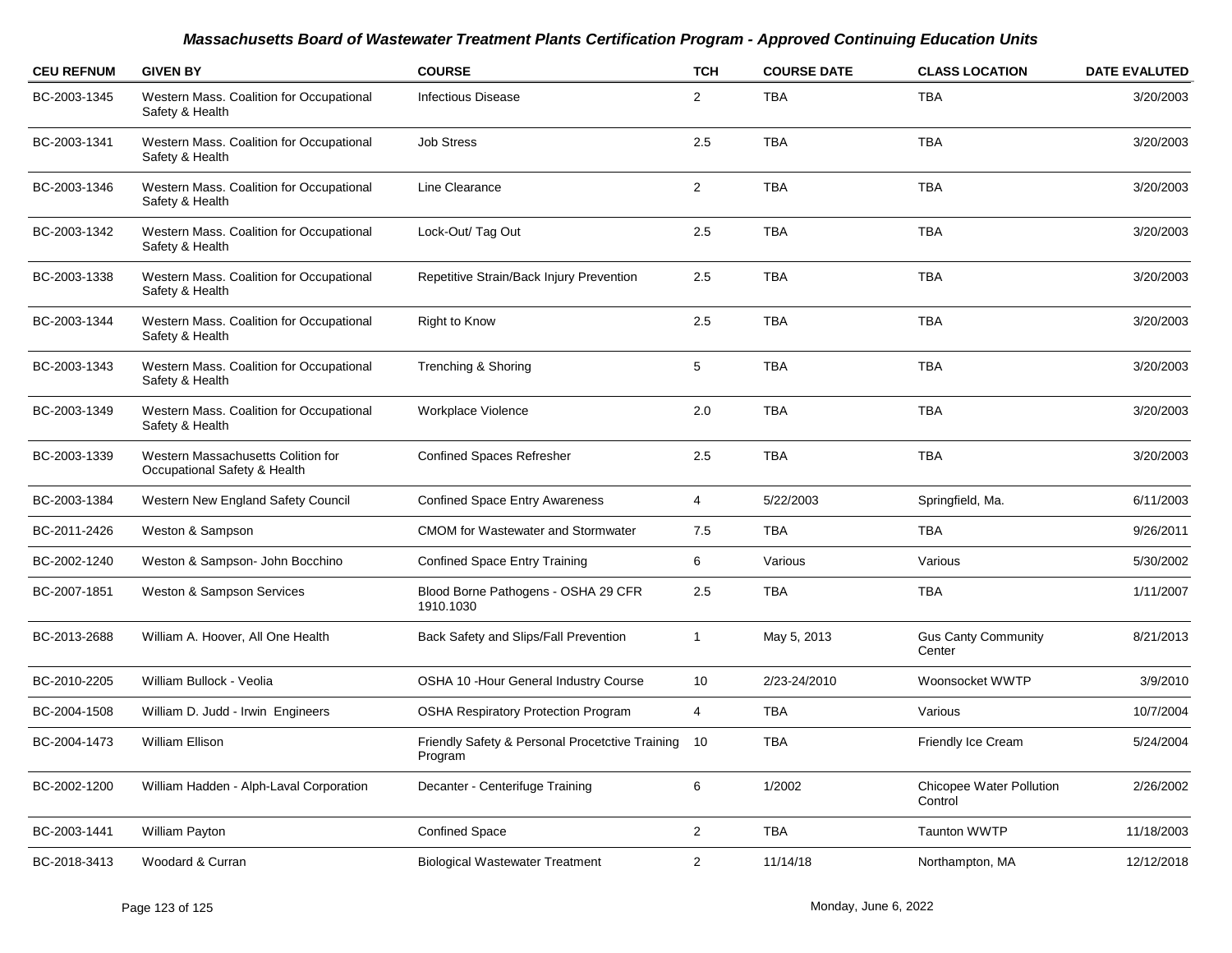| <b>CEU REFNUM</b> | <b>GIVEN BY</b>                            | <b>COURSE</b>                                                                         | <b>TCH</b>     | <b>COURSE DATE</b> | <b>CLASS LOCATION</b>                                               | <b>DATE EVALUTED</b> |
|-------------------|--------------------------------------------|---------------------------------------------------------------------------------------|----------------|--------------------|---------------------------------------------------------------------|----------------------|
| BC-2005-1534      | Woodard & Curran                           | <b>Confined Space Entry</b>                                                           | 4              | <b>TBA</b>         | Woodard & Curran<br><b>Operated Treatment Facility</b><br>or Office | 1/7/2005             |
| BC-2017-3256      | Woodard & Curran                           | <b>CWA Compliance: IDDE Program Overview</b>                                          | $\mathbf{1}$   | <b>TBD</b>         | Lawrence, MA                                                        | 10/18/2017           |
| BC-2015-2966      | Woodard & Curran                           | NASSCO Pipeline Assessment Certification<br>Program                                   | 24             | <b>TBD</b>         | <b>TBD</b>                                                          | 10/2/2015            |
| BC-2014-2824      | Woodard & Curran                           | <b>OSHA 10 Hour Construction Safety</b>                                               | 10             | 8/2014             | Andover Massachusetts                                               | 9/10/2014            |
| BC-2011-2370      | Woodard & Curran                           | Polymer System                                                                        | 1.5            | 10/2010            | Lowell Regional<br><b>Wastewater Utility</b>                        | 4/11/2011            |
| BC-2018-3319      | Woodard & Curran                           | Pumps and Pump Hydraulics                                                             | $\overline{2}$ | 4/11/18            | Portland, ME and Dedham,<br>MA                                      | 4/19/2018            |
| BC-2008-2034      | Woodard & Curran                           | <b>Qualified Electrical Worker Training</b>                                           | 6              | 12/5/2008          | Woodard & Curran<br><b>Operated Treatment Facility</b><br>or Office | 12/15/2008           |
| BC-2018-3393      | Woodard & Curran                           | <b>SCADA</b> Instrumentation                                                          | $\overline{2}$ | 9/12/18            | Portland, ME                                                        | 10/18/2018           |
| BC-2011-2402      | Woodard & Curran                           | Septage Waste Receiving - Lowell                                                      | 1.5            | 3/10,15/2011       | Lowell Regional<br><b>Wastewater Utility</b>                        | 7/27/2011            |
| BC-2018-3346      | Woodard & Curran                           | Sewer Collection System Design                                                        | $\overline{2}$ | 6/13/18            | Andover/Dedham                                                      | 6/14/2018            |
| BC-2011-2353      | Woodard & Curran                           | Sludge Blending and Dewatering Upgrades                                               | 1.5            | Nov 2010           | Lowell Regional<br><b>Wastewater Utility</b>                        | 3/15/2011            |
| BC-2018-3352      | Woodard & Curran                           | Stormwater Pollution Prevention Plan & Spill<br>Prevention Control and Countermeasure | $\overline{2}$ | 5/30/18            | Westfield, MA                                                       | 8/16/2018            |
| BC-2011-2354      | Woodard & Curran                           | Thickened Waste Activated Sludge System<br>Upgrade                                    | 1.5            | Oct. 2010          | Lowell Regional<br><b>Wastewater Utility</b>                        | 3/15/2011            |
| BC-2017-3223      | Woodard & Curran                           | Wastewater Flows and Loads                                                            | $\overline{2}$ | 7/12/17            | Enfield, CT                                                         | 8/16/2017            |
| BC-2017-3273      | Woodard & Curran                           | Wastewater Pipes and Valves                                                           | $\overline{2}$ | 11/8/17            | Portland, ME                                                        | 10/18/2017           |
| BC-2009-2071      | Woodard & Curran, Inc.                     | Activated Sludge Nitrogen Removal                                                     | 6              | 4/8&15/2009        | <b>Billerica WWTFc-</b><br>Letchworth Ave.                          | 3/31/2009            |
| BC-2002-1221      | <b>Workforce Education Resource Center</b> | <b>Municipal Wastewater Treatment</b>                                                 | $\overline{7}$ | 7/11,18,20/2002    | CCCC                                                                | 4/4/2002             |
| BC-2007-1922      | Workplace Safety Solutions, Inc.           | Haz. Communications, Confined Space<br>Refresher, Electrical Safety                   | As<br>Awarded  | 2007               | Hudson Light and Power                                              | 9/12/2007            |
| BC-2013-2570      | Wright-Pierce /Manufacture                 | <b>GLSD WWTP Improvements Training</b>                                                | 5 Max          | 1/2013             | <b>GLSD</b>                                                         | 1/7/2013             |
| BC-2005-1578      | www.roy.ceu                                | <b>Wastewater Treatment Overview</b>                                                  | 20             | <b>TBA</b>         | <b>TBA</b>                                                          | 4/14/2005            |